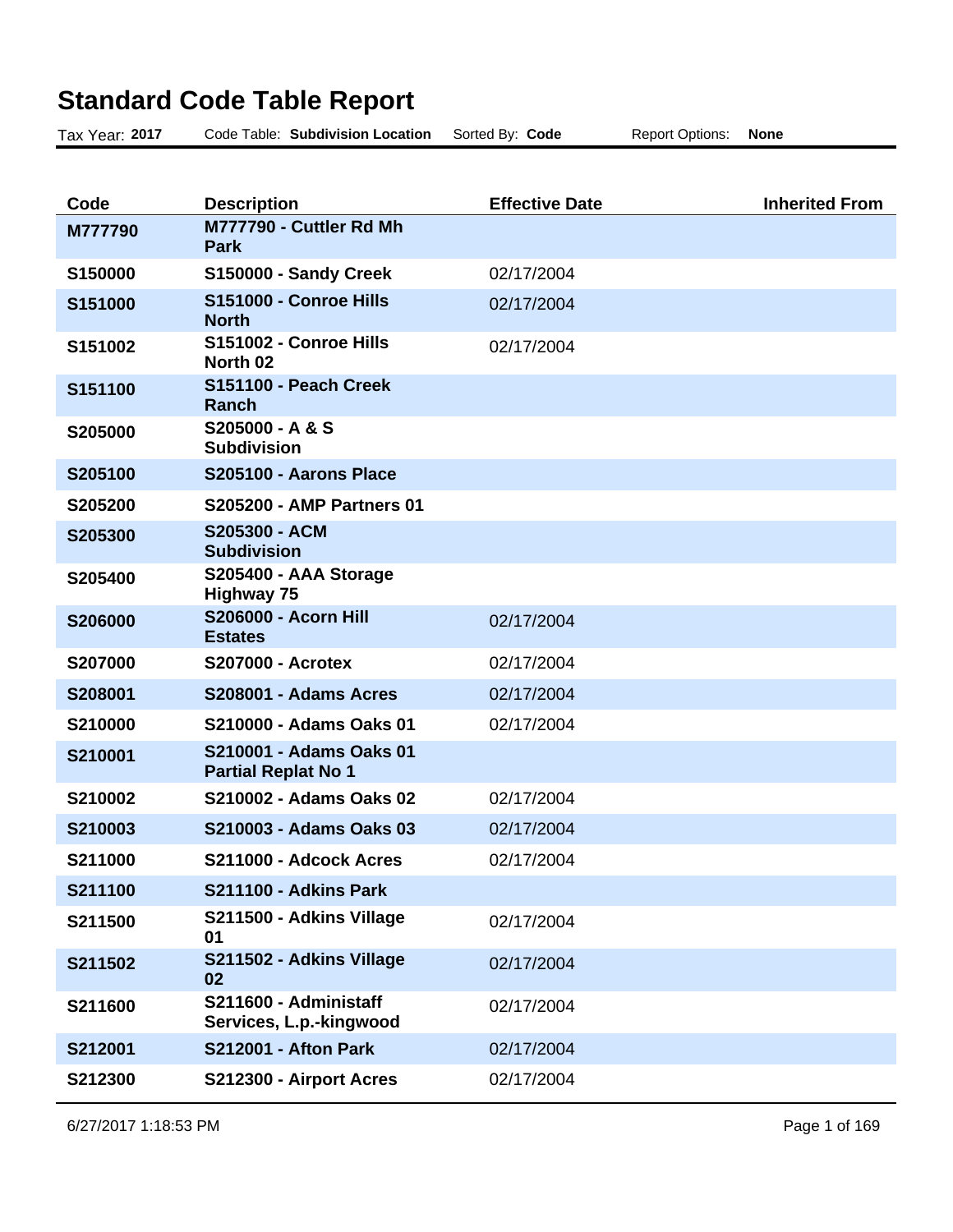| Code    | <b>Description</b>                               | <b>Effective Date</b> | <b>Inherited From</b> |
|---------|--------------------------------------------------|-----------------------|-----------------------|
| S212500 | <b>S212500 - Airport</b><br><b>Business Park</b> | 02/17/2004            |                       |
| S212600 | S212600 - Aldi Food Store<br>No 127 Sec 1        |                       |                       |
| S212700 | S212700 - AFNA 01                                |                       |                       |
| S212800 | S212800 - Albert Place                           | 02/17/2004            |                       |
| S212900 | S212900 - Albertson's<br><b>Willis</b>           | 02/17/2004            |                       |
| S213000 | S213000 - Airport Heights                        | 02/17/2004            |                       |
| S213200 | <b>S213200 - Allegro At</b><br><b>Harmony 01</b> |                       |                       |
| S213202 | <b>S213202 - Allegro At</b><br>Harmony 02        |                       |                       |
| S213300 | S213300 - Alexan Of Pruitt<br><b>Road</b>        |                       |                       |
| S213500 | S213500 - Alford Estates                         | 02/17/2004            |                       |
| S213900 | S213900 - Amazing Spaces                         |                       |                       |
| S214001 | S214001 - Allendale 01                           | 02/17/2004            |                       |
| S214002 | S214002 - Allendale 02                           | 02/17/2004            |                       |
| S214100 | <b>S214100 - Anoroc</b>                          | 02/17/2004            |                       |
| S214201 | S214201 - Anmar Estates                          | 02/17/2004            |                       |
| S214300 | S214300 - Amberwood 43                           | 02/17/2004            |                       |
| S214400 | S214400 - Andershire<br><b>Estates</b>           | 02/17/2004            |                       |
| S214500 | S214500 - Allenwood 01                           | 02/17/2004            |                       |
| S214502 | S214502 - Allenwood 02                           | 02/17/2004            |                       |
| S214600 | S214600 - Amberwood                              | 02/17/2004            |                       |
| S214700 | S214700 - April Point 01                         | 02/17/2004            |                       |
| S214702 | S214702 - April Point 02                         | 02/17/2004            |                       |
| S214703 | S214703 - April Point 03                         | 02/17/2004            |                       |
| S214704 | S214704 - April Point 04                         | 02/17/2004            |                       |
| S214800 | S214800 - Andy's Acres                           |                       |                       |
| S214900 | S214900 - April Point North<br>01                | 02/17/2004            |                       |
| S214902 | S214902 - April Point North<br>02                | 02/17/2004            |                       |
| S214903 | S214903 - April Point North<br>03                | 02/17/2004            |                       |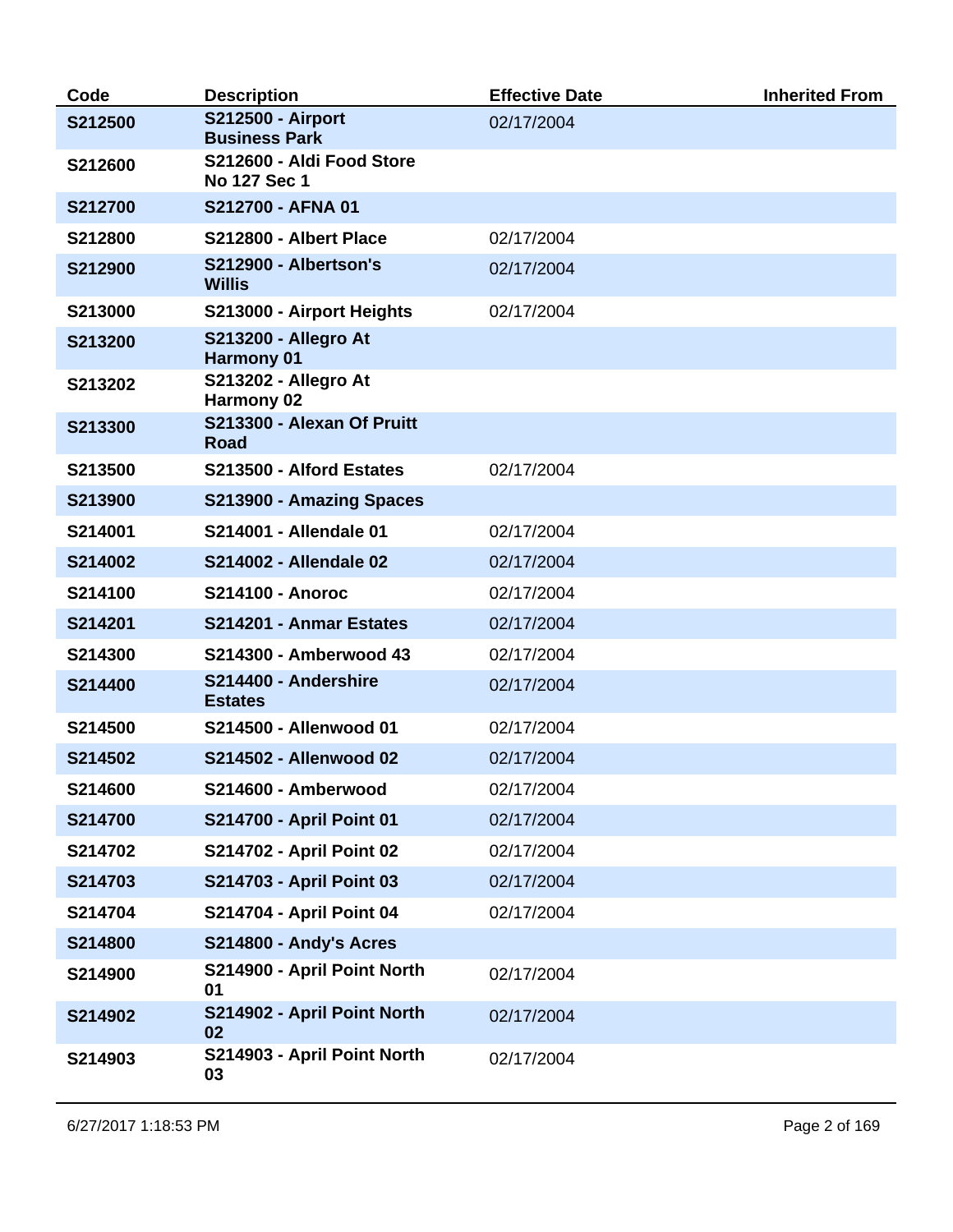| Code    | <b>Description</b>                      | <b>Effective Date</b> | <b>Inherited From</b> |
|---------|-----------------------------------------|-----------------------|-----------------------|
| S214904 | S214904 - April Point North<br>04       | 02/17/2004            |                       |
| S214905 | S214905 - April Point North<br>05       | 02/17/2004            |                       |
| S215000 | S215000 - April Sound 01                | 02/17/2004            |                       |
| S215002 | S215002 - April Sound 02                | 02/17/2004            |                       |
| S215003 | S215003 - April Sound 03                | 02/17/2004            |                       |
| S215004 | S215004 - April Sound 04                | 02/17/2004            |                       |
| S215005 | S215005 - April Sound 05                | 02/17/2004            |                       |
| S215006 | S215006 - April Sound 06                | 02/17/2004            |                       |
| S215007 | <b>S215007 - April Sound 07</b>         | 02/17/2004            |                       |
| S215008 | S215008 - April Sound 08                | 02/17/2004            |                       |
| S215009 | S215009 - April Sound 09                | 02/17/2004            |                       |
| S215010 | S215010 - April Sound 10                | 02/17/2004            |                       |
| S215011 | S215011 - April Sound 11                | 02/17/2004            |                       |
| S215050 | S215050 - April Sound                   | 02/17/2004            |                       |
| S215060 | <b>S215060 - April Hill</b>             | 02/17/2004            |                       |
| S215100 | <b>S215100 - April Village 01</b>       | 02/17/2004            |                       |
| S215102 | S215102 - April Village 02              | 02/17/2004            |                       |
| S215103 | <b>S215103 - April Village 03</b>       | 02/17/2004            |                       |
| S215201 | S215201 - April Harbor<br><b>Condos</b> | 02/17/2004            |                       |
| S215300 | S215300 - April Business<br>Park        | 02/17/2004            |                       |
| S215400 | <b>S215400 - April Landing 01</b>       | 02/17/2004            |                       |
| S215402 | <b>S215402 - April Landing 02</b>       | 02/17/2004            |                       |
| S215500 | <b>S215500 - Arbor Oaks</b>             | 02/17/2004            |                       |
| S215600 | S215600 - April Villas                  | 02/17/2004            |                       |
| S215700 | S215700 - Armadillo<br><b>Woods 01</b>  | 02/17/2004            |                       |
| S215702 | S215702 - Armadillo<br>Woods 02         | 02/17/2004            |                       |
| S215800 | S215800 - Arbor Place 01                | 02/17/2004            |                       |
| S215801 | S215801 - Arbor Place 01<br>Replat      |                       |                       |
| S215802 | S215802 - Arbor Place 02                |                       |                       |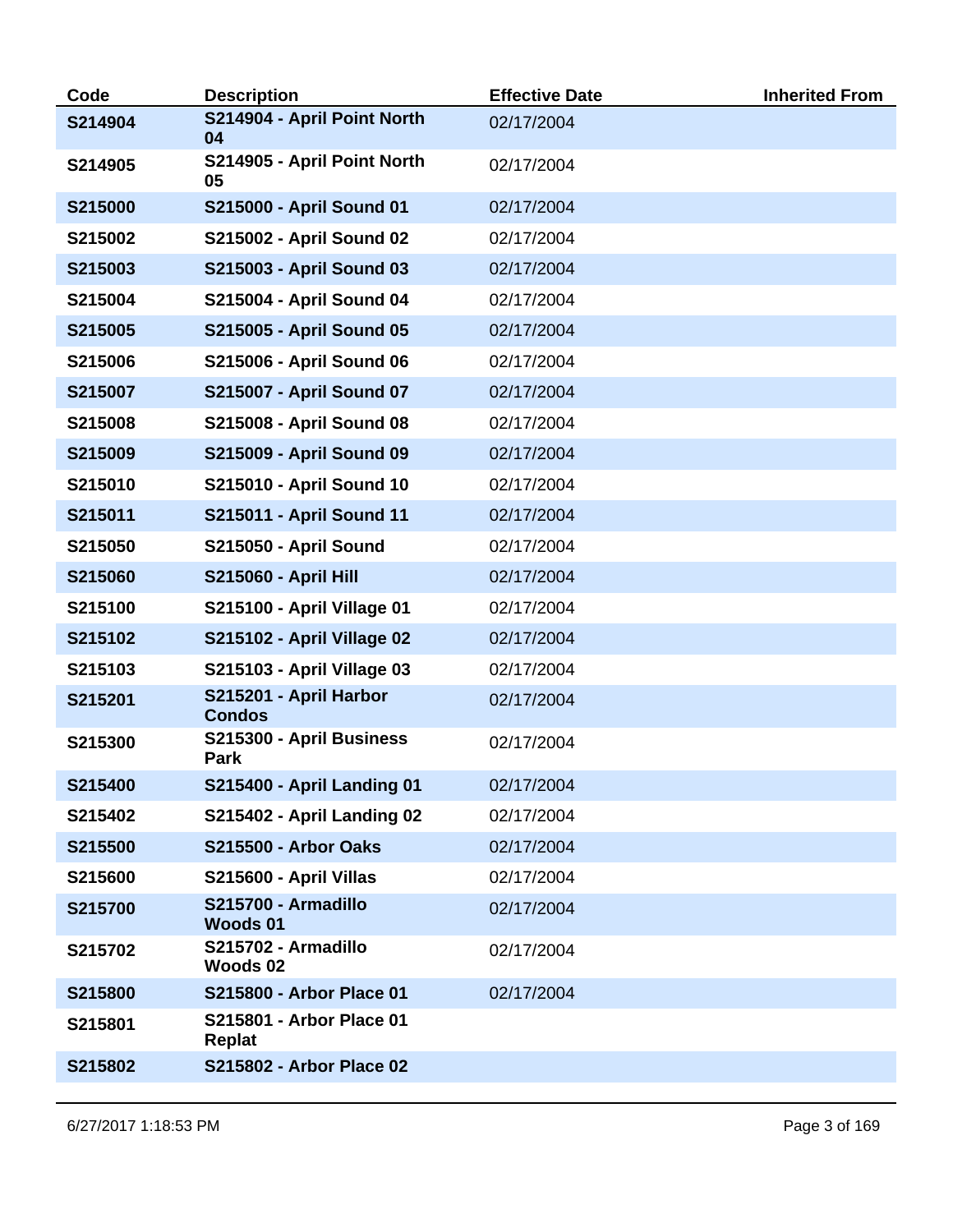| Code    | <b>Description</b>                                  | <b>Effective Date</b> | <b>Inherited From</b> |
|---------|-----------------------------------------------------|-----------------------|-----------------------|
| S215805 | S215805 - Arbor Place 05                            | 02/17/2004            |                       |
| S215900 | S215900 - Arnold Estates<br>01                      | 02/17/2004            |                       |
| S216000 | S216000 - Arrowhead Res<br>Area                     | 02/17/2004            |                       |
| S216001 | S216001 - Arrowhead<br>Lakes 01                     | 02/17/2004            |                       |
| S216002 | S216002 - Arrowhead<br>Lakes 02                     | 02/17/2004            |                       |
| S216003 | S216003 - Arrowhead<br>Lakes 03                     | 02/17/2004            |                       |
| S216004 | S216004 - Arrowhead<br>Lakes 04                     | 02/17/2004            |                       |
| S216005 | S216005 - Arrowhead<br>Lakes 05                     | 02/17/2004            |                       |
| S216006 | S216006 - Arrowhead<br>Lakes 06                     | 02/17/2004            |                       |
| S216007 | S216007 - Arrowhead<br>Lakes 07                     | 02/17/2004            |                       |
| S216008 | S216008 - Arrowhead<br>Lakes 08                     | 02/17/2004            |                       |
| S216100 | <b>S216100 - Arnold Se</b>                          | 02/17/2004            |                       |
| S216200 | <b>S216200 - Arbors At</b><br><b>Jacobs Reserve</b> |                       |                       |
| S216400 | S216400 - Alden Heights                             |                       |                       |
| S217001 | S217001 - Artesian Forest<br>01                     | 02/17/2004            |                       |
| S217002 | S217002 - Artesian Forest<br>02                     | 02/17/2004            |                       |
| S217003 | S217003 - Artesian Forest<br>03                     | 02/17/2004            |                       |
| S218000 | S218000 - Artesian Lake<br><b>Estates</b>           | 02/17/2004            |                       |
| S219000 | S219000 - Artesian Oaks<br>01                       | 02/17/2004            |                       |
| S219002 | S219002 - Artesian Oaks<br>02                       | 02/17/2004            |                       |
| S219003 | S219003 - Artesian Oaks<br>03                       | 02/17/2004            |                       |
| S219100 | S219100 - Ash Bark<br><b>Addition</b>               | 02/17/2004            |                       |
| S219300 | S219300 - Aspen Gardens                             |                       |                       |
| S219501 | S219501 - Ascot Farms 01                            | 02/17/2004            |                       |
| S219502 | S219502 - Ascot Farms 02                            | 02/17/2004            |                       |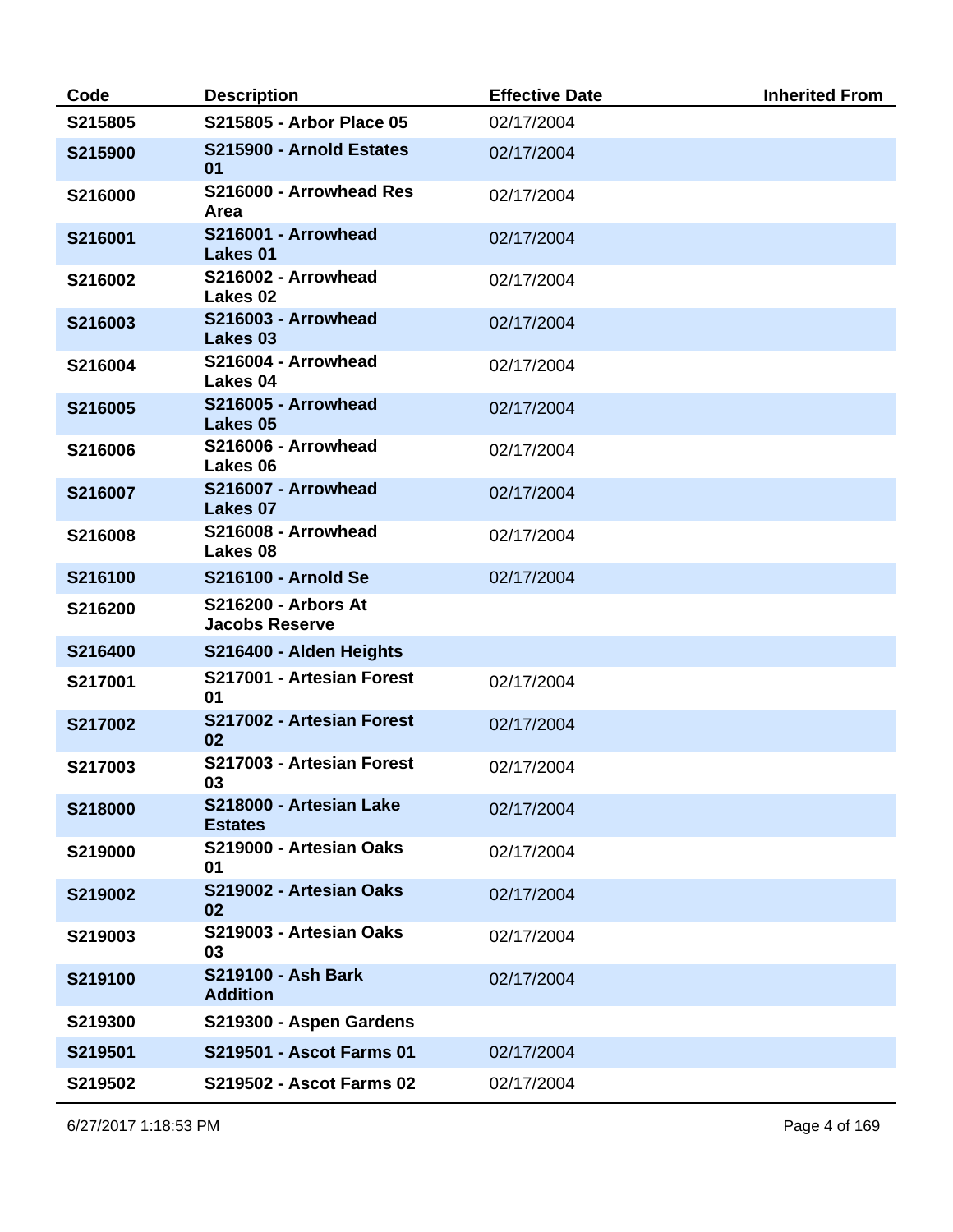| Code           | <b>Description</b>                                    | <b>Effective Date</b> | <b>Inherited From</b> |
|----------------|-------------------------------------------------------|-----------------------|-----------------------|
| S219503        | S219503 - Ascot Farms 03                              | 02/17/2004            |                       |
| S219800        | S219800 - Ashlane Way<br><b>Professional Building</b> |                       |                       |
| <b>S220000</b> | S220000 - Atkinson Wm                                 | 02/17/2004            |                       |
| S220100        | S220100 - Atkins Corner                               | 02/17/2004            |                       |
| S220200        | <b>S220200 - Atkins Acres 01</b>                      | 02/17/2004            |                       |
| S220300        | S220300 - Austin Crossing<br>01                       |                       |                       |
| S220400        | S220400 - Autumn Acres<br>01                          |                       |                       |
| S220402        | S220402 - Autumn Acres<br>02                          |                       |                       |
| S220403        | S220403 - Autumn Acres<br>03                          |                       |                       |
| S220500        | <b>S220500 - Auto First At</b><br><b>Frazier</b>      | 02/17/2004            |                       |
| S221000        | S221000 - Autumn Woods                                | 02/17/2004            |                       |
| S221102        | S221102 - Auburn Trails At<br><b>Oakhurst 02</b>      |                       |                       |
| S221103        | S221103 - Auburn Trails At<br><b>Oakhurst 03</b>      |                       |                       |
| S221104        | S221104 - Auburn Trails At<br>Oakhurst 04             |                       |                       |
| S221105        | S221105 - Auburn Trails At<br><b>Oakhurst 05</b>      |                       |                       |
| S221106        | S221106 - Auburn Trails At<br>Oakhurst 06             |                       |                       |
| S221107        | S221107 - Auburn Trails At<br><b>Oakhurst 07</b>      |                       |                       |
| S221108        | S221108 - Auburn Trails At<br>Oakhurst 08             |                       |                       |
| S221109        | S221109 - Auburn Trails At<br><b>Oakhurst 09</b>      |                       |                       |
| S221110        | S221110 - Auburn Trails At<br>Oakhurst 10             |                       |                       |
| S221111        | S221111 - Auburn Trails At<br><b>Oakhurst 11</b>      |                       |                       |
| S221112        | S221112 - Auburn Trails At<br><b>Oakhurst 12</b>      |                       |                       |
| S221113        | S221113 - Auburn Trails At<br><b>Oakhurst 13</b>      |                       |                       |
| S221500        | S221500 - Autozone<br><b>Rayford Road</b>             | 02/17/2004            |                       |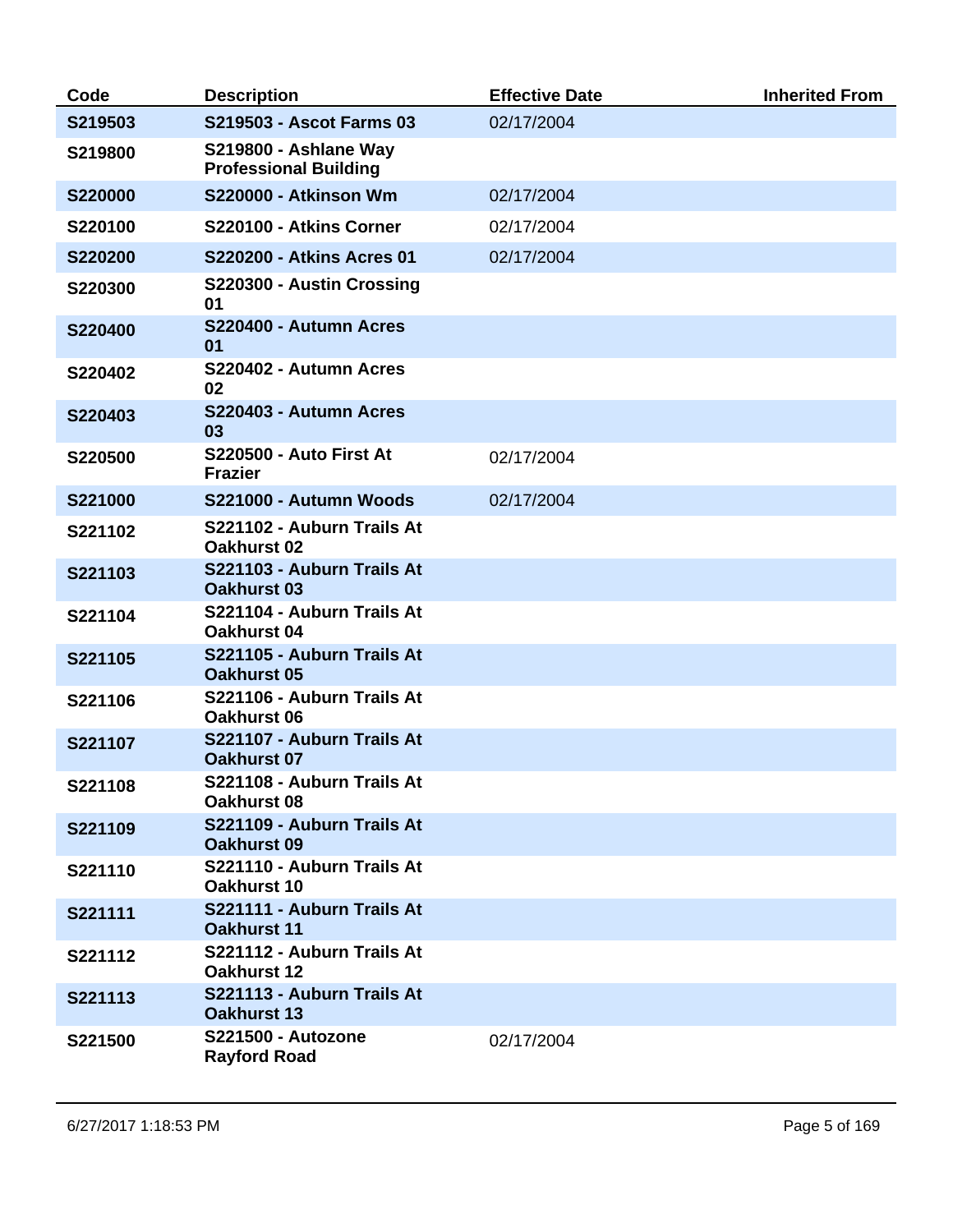| Code    | <b>Description</b>                                                 | <b>Effective Date</b> | <b>Inherited From</b> |
|---------|--------------------------------------------------------------------|-----------------------|-----------------------|
| S221600 | S221600 - Aurora Business<br>Park 01                               |                       |                       |
| S222000 | S222000 - Ayres 01                                                 | 02/17/2004            |                       |
| S222002 | S222002 - Ayres 02                                                 | 02/17/2004            |                       |
| S222100 | S222100 - Barry Hawes                                              | 02/17/2004            |                       |
| S222400 | S222400 - Azalea District<br>01                                    |                       |                       |
| S222402 | S222402 - Azalea District<br>02                                    |                       |                       |
| S222403 | S222403 - Azalea District<br>03                                    |                       |                       |
| S231800 | S231800 - Baileys Acre<br><b>Subdivision</b>                       |                       |                       |
| S242100 | <b>S242100 - 336 Marketplace</b>                                   |                       |                       |
| S249400 | <b>S249400 - Barrum And</b><br><b>Mckeller Properties</b>          |                       |                       |
| S249500 | S249500 - Barton Woods<br>01                                       |                       |                       |
| S249502 | S249502 - Barton Woods<br>02                                       |                       |                       |
| S250000 | <b>S250000 - Baseke</b>                                            | 02/17/2004            |                       |
| S252000 | S252000 - Bates 01                                                 | 02/17/2004            |                       |
| S252002 | S252002 - Bates 02                                                 | 02/17/2004            |                       |
| S252200 | S252200 - Agape Acres 01                                           | 02/17/2004            |                       |
| S252500 | <b>S252500 - Bay Pointe</b><br><b>Estates</b>                      | 02/17/2004            |                       |
| S252600 | <b>S252600 - Bay Pointe</b><br><b>Landing On Lake Conroe</b>       | 02/17/2004            |                       |
| S252602 | <b>S252602 - Bay Pointe</b><br><b>Landing On Lake Conroe</b><br>02 |                       |                       |
| S252700 | <b>S252700 - Basford</b>                                           |                       |                       |
| S252800 | S252800 - BDBF Business<br><b>Park</b>                             |                       |                       |
| S253000 | S253000 - Beach                                                    | 02/17/2004            |                       |
| S253100 | <b>S253100 - Beach Party</b><br><b>Plaza</b>                       |                       |                       |
| S253200 | S253200 - Bear Canyons                                             | 02/17/2004            |                       |
| S253500 | <b>S253500 - Bear Creek</b><br><b>Acres</b>                        | 02/17/2004            |                       |
| S254000 | <b>S254000 - Bear Creek</b><br>Ranch                               | 02/17/2004            |                       |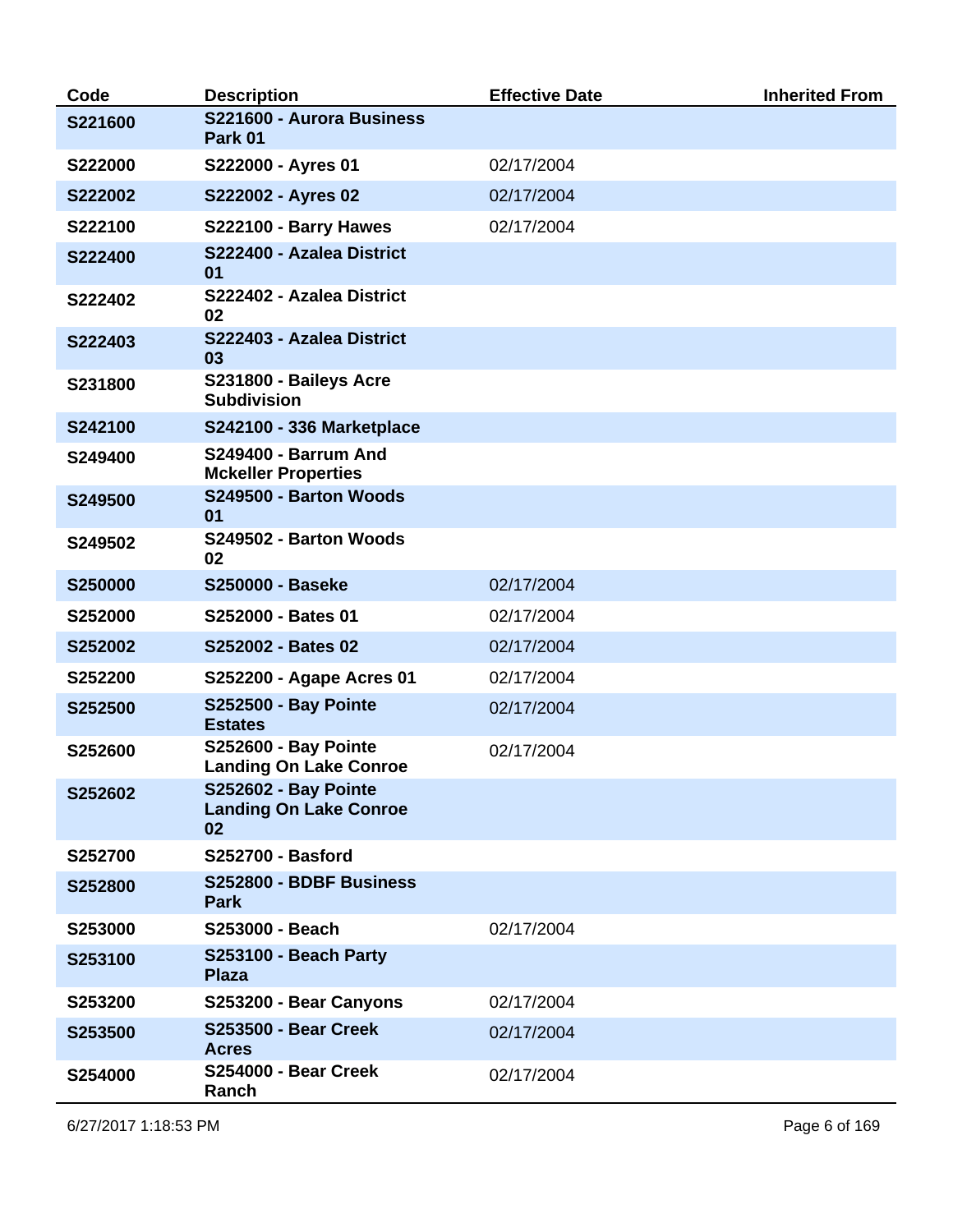| Code    | <b>Description</b>                                                                  | <b>Effective Date</b> | <b>Inherited From</b> |
|---------|-------------------------------------------------------------------------------------|-----------------------|-----------------------|
| S254300 | S254300 - Bear Branch<br><b>Commercial</b>                                          |                       |                       |
| S254400 | S254400 - Bear Branch<br><b>Estates</b>                                             | 02/17/2004            |                       |
| S254500 | S254500 - Beasley Square<br><b>Twnh</b>                                             | 02/17/2004            |                       |
| S254800 | S254800 - Beau View 01                                                              | 02/17/2004            |                       |
| S256000 | <b>S256000 - Bee Creek</b><br><b>Estates 01</b>                                     | 02/17/2004            |                       |
| S256002 | <b>S256002 - Bee Creek</b><br><b>Estates 02</b>                                     | 02/17/2004            |                       |
| S256900 | S256900 - Bella Vita 01                                                             |                       |                       |
| S256990 | S256990 - Bella Vita 01<br><b>Amending Plat No 2</b>                                |                       |                       |
| S256991 | S256991 - Bella Vita 01<br><b>Amending Plat No 3</b>                                |                       |                       |
| S257000 | <b>S257000 - Bellshire</b>                                                          | 02/17/2004            |                       |
| S257100 | <b>S257100 - Benders</b><br><b>Landing 01</b>                                       | 02/17/2004            |                       |
| S257102 | <b>S257102 - Benders</b><br><b>Landing 02</b>                                       | 02/17/2004            |                       |
| S257103 | <b>S257103 - Benders</b><br><b>Landing 03</b>                                       |                       |                       |
| S257190 | <b>S257190 - Benders</b><br><b>Landing 02 Partial Replat</b><br>No 1                |                       |                       |
| S257200 | <b>S257200 - Benders</b><br><b>Landing Estates 01</b>                               |                       |                       |
| S257202 | <b>S257202 - Benders</b><br><b>Landing Estates 02</b>                               |                       |                       |
| S257203 | <b>S257203 - Benders</b><br><b>Landing Estates 03</b>                               |                       |                       |
| S257204 | <b>S257204 - Benders</b><br><b>Landing Estates 04</b>                               |                       |                       |
| S257205 | <b>S257205 - Benders</b><br><b>Landing Estates 05</b>                               |                       |                       |
| S257206 | <b>S257206 - Benders</b><br><b>Landing Estates 06</b>                               |                       |                       |
| S257207 | <b>S257207 - Benders</b><br><b>Landing Estates 07</b>                               |                       |                       |
| S257292 | <b>S257292 - Benders</b><br><b>Landing Estates 02 Partial</b><br><b>Replat No 1</b> |                       |                       |
| S258000 | <b>S258000 - Bennette J O H-</b><br>owens                                           | 02/17/2004            |                       |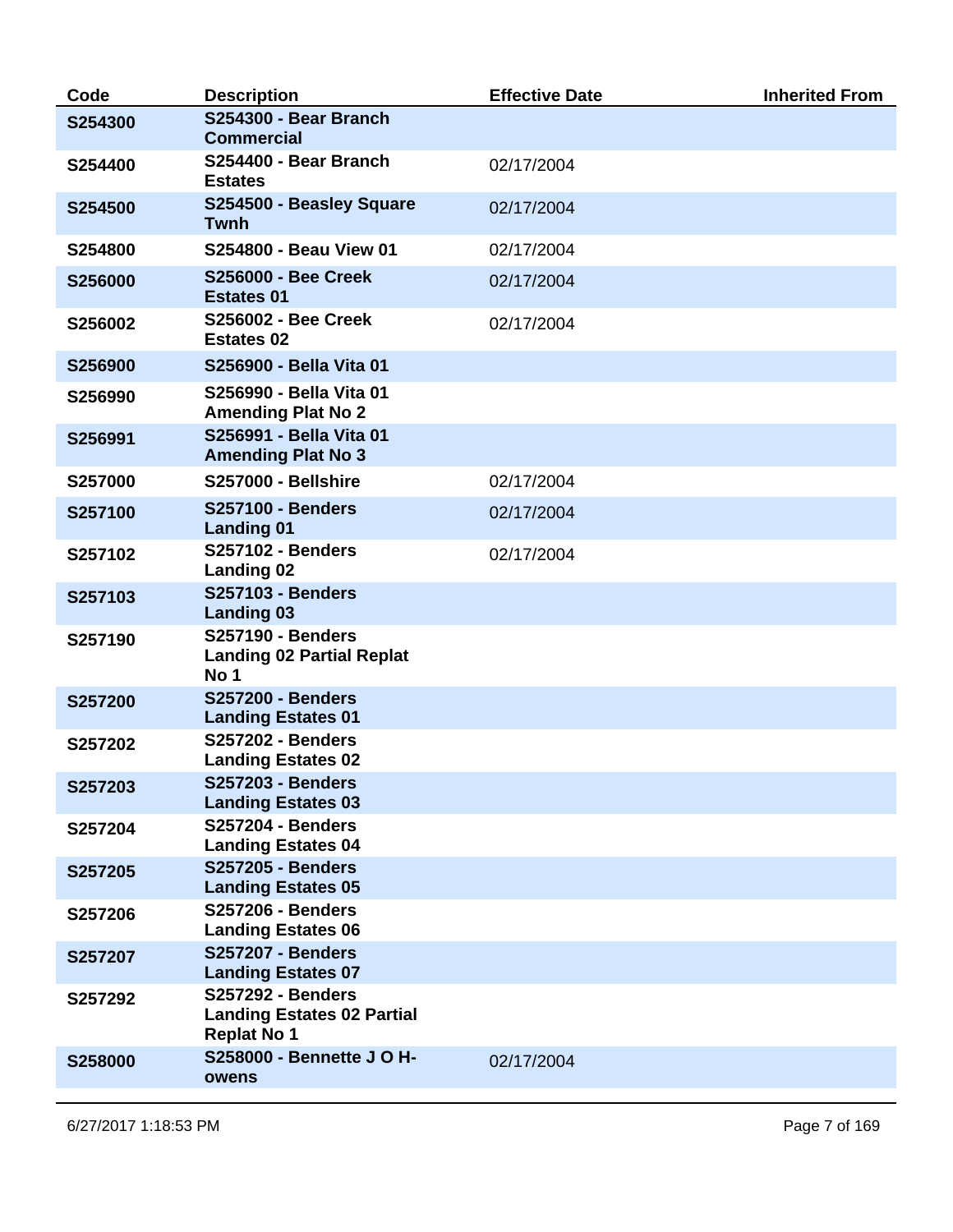| Code    | <b>Description</b>                             | <b>Effective Date</b> | <b>Inherited From</b> |
|---------|------------------------------------------------|-----------------------|-----------------------|
| S259000 | <b>S259000 - Bennette J O H-</b><br>allen      | 02/17/2004            |                       |
| S260000 | S260000 - Benardino                            | 02/17/2004            |                       |
| S260600 | <b>S260600 - Bennette</b><br><b>Commercial</b> | 02/17/2004            |                       |
| S261000 | S261000 - Bennette Woods                       | 02/17/2004            |                       |
| S261500 | S261500 - Bentwater 01                         | 02/17/2004            |                       |
| S261502 | <b>S261502 - Bentwater 02</b>                  | 02/17/2004            |                       |
| S261503 | S261503 - Bentwater 03                         | 02/17/2004            |                       |
| S261504 | <b>S261504 - Bentwater 04</b>                  | 02/17/2004            |                       |
| S261505 | S261505 - Bentwater 05                         | 02/17/2004            |                       |
| S261506 | <b>S261506 - Bentwater 06</b>                  | 02/17/2004            |                       |
| S261507 | S261507 - Bentwater 07                         | 02/17/2004            |                       |
| S261508 | <b>S261508 - Bentwater 08</b>                  | 02/17/2004            |                       |
| S261509 | <b>S261509 - Bentwater 09</b>                  | 02/17/2004            |                       |
| S261510 | <b>S261510 - Bentwater 10</b>                  | 02/17/2004            |                       |
| S261511 | S261511 - Bentwater 11                         | 02/17/2004            |                       |
| S261512 | <b>S261512 - Bentwater 12</b>                  | 02/17/2004            |                       |
| S261514 | <b>S261514 - Bentwater 14</b>                  | 02/17/2004            |                       |
| S261515 | <b>S261515 - Bentwater 15</b>                  | 02/17/2004            |                       |
| S261516 | S261516 - Bentwater 16                         | 02/17/2004            |                       |
| S261517 | <b>S261517 - Bentwater 17</b>                  | 02/17/2004            |                       |
| S261518 | <b>S261518 - Bentwater 18</b>                  | 02/17/2004            |                       |
| S261519 | S261519 - Bentwater 19                         | 02/17/2004            |                       |
| S261520 | S261520 - Bentwater 20                         | 02/17/2004            |                       |
| S261521 | S261521 - Bentwater 21                         | 02/17/2004            |                       |
| S261522 | <b>S261522 - Bentwater 22</b>                  | 02/17/2004            |                       |
| S261523 | S261523 - Bentwater 23                         | 02/17/2004            |                       |
| S261524 | <b>S261524 - Bentwater 24</b>                  | 02/17/2004            |                       |
| S261525 | <b>S261525 - Bentwater 25</b>                  | 02/17/2004            |                       |
| S261526 | <b>S261526 - Bentwater 26</b>                  | 02/17/2004            |                       |
| S261527 | <b>S261527 - Bentwater 27</b>                  | 02/17/2004            |                       |
| S261528 | S261528 - Bentwater 28                         | 02/17/2004            |                       |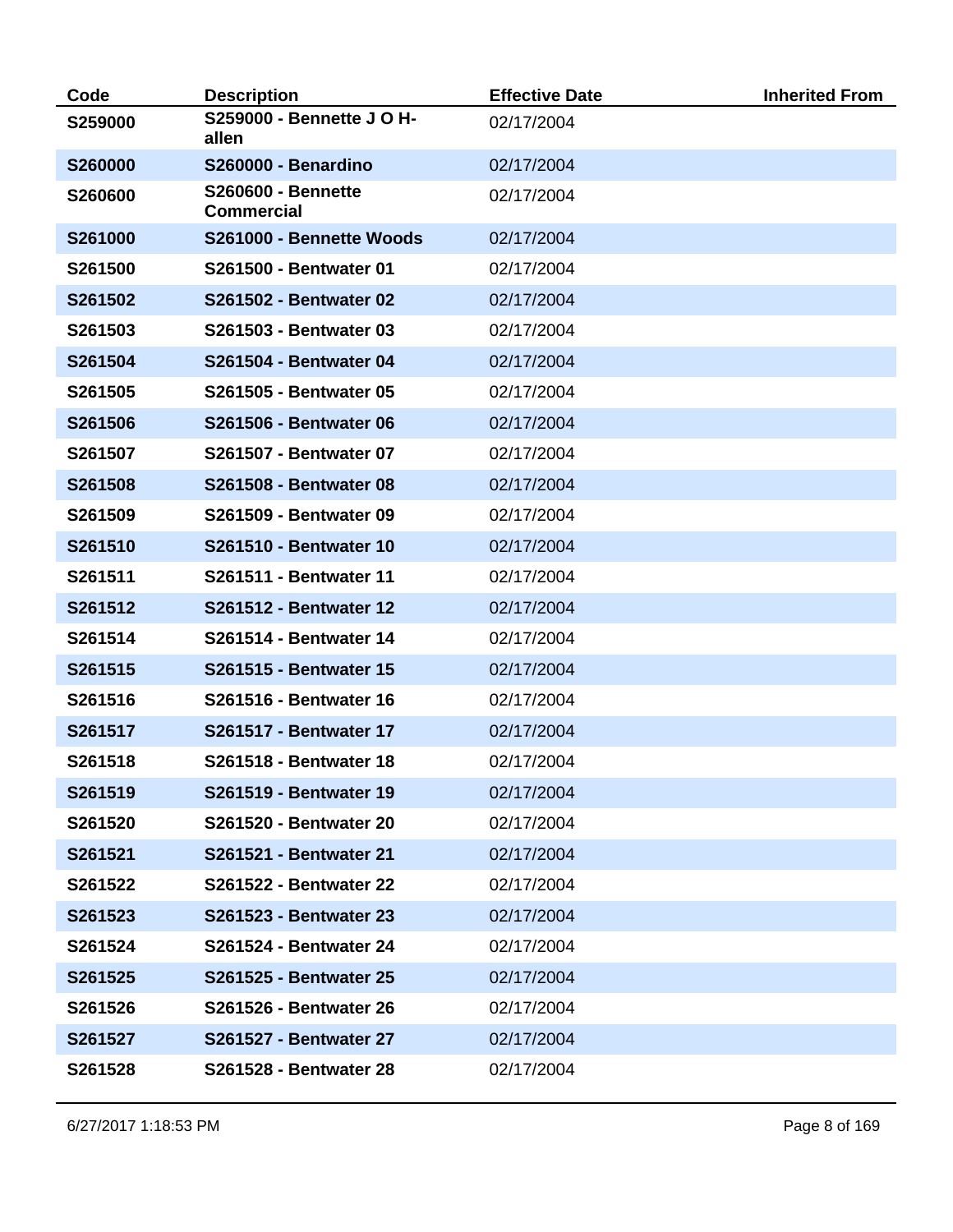| Code    | <b>Description</b>             | <b>Effective Date</b> | <b>Inherited From</b> |
|---------|--------------------------------|-----------------------|-----------------------|
| S261529 | <b>S261529 - Bentwater 29</b>  | 02/17/2004            |                       |
| S261530 | <b>S261530 - Bentwater 30A</b> | 02/17/2004            |                       |
| S261531 | S261531 - Bentwater 31         | 02/17/2004            |                       |
| S261532 | <b>S261532 - Bentwater 32</b>  | 02/17/2004            |                       |
| S261533 | S261533 - Bentwater 33         | 02/17/2004            |                       |
| S261534 | <b>S261534 - Bentwater 34</b>  | 02/17/2004            |                       |
| S261535 | <b>S261535 - Bentwater 35</b>  | 02/17/2004            |                       |
| S261536 | S261536 - Bentwater 36         | 02/17/2004            |                       |
| S261537 | <b>S261537 - Bentwater 37</b>  | 02/17/2004            |                       |
| S261538 | S261538 - Bentwater 38         | 02/17/2004            |                       |
| S261539 | S261539 - Bentwater 39         | 02/17/2004            |                       |
| S261540 | <b>S261540 - Bentwater 40</b>  |                       |                       |
| S261541 | <b>S261541 - Bentwater 41</b>  | 02/17/2004            |                       |
| S261542 | <b>S261542 - Bentwater 42</b>  | 02/17/2004            |                       |
| S261543 | <b>S261543 - BENTWATER 43</b>  |                       |                       |
| S261544 | <b>S261544 - Bentwater 44</b>  | 02/17/2004            |                       |
| S261545 | <b>S261545 - Bentwater 45</b>  | 02/17/2004            |                       |
| S261546 | <b>S261546 - Bentwater 46</b>  | 02/17/2004            |                       |
| S261547 | <b>S261547 - Bentwater 47</b>  |                       |                       |
| S261548 | <b>S261548 - Bentwater 48</b>  | 02/17/2004            |                       |
| S261549 | <b>S261549 - Bentwater 49</b>  | 02/17/2004            |                       |
| S261550 | S261550 - Bentwater 50         | 02/17/2004            |                       |
| S261551 | S261551 - Bentwater 51         | 02/17/2004            |                       |
| S261552 | <b>S261552 - Bentwater 52</b>  |                       |                       |
| S261553 | S261553 - Bentwater 53         |                       |                       |
| S261554 | S261554 - Bentwater 54         | 02/17/2004            |                       |
| S261555 | <b>S261555 - Bentwater 55</b>  | 02/17/2004            |                       |
| S261556 | S261556 - Bentwater 56         | 02/17/2004            |                       |
| S261557 | <b>S261557 - Bentwater 57</b>  | 02/17/2004            |                       |
| S261558 | S261558 - Bentwater 58         | 02/17/2004            |                       |
| S261559 | S261559 - Bentwater 59         | 02/17/2004            |                       |
| S261560 | S261560 - Bentwater 60         | 02/17/2004            |                       |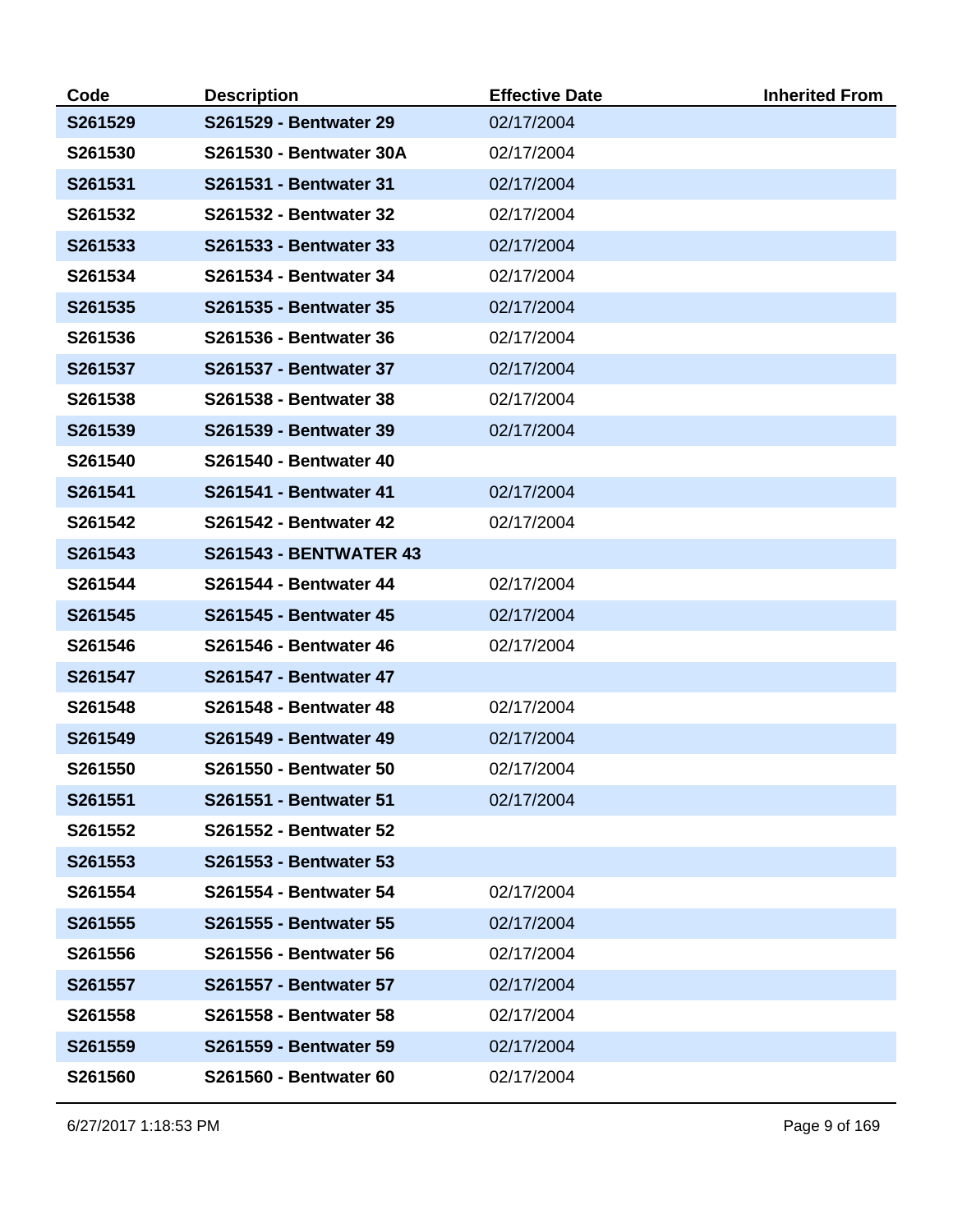| Code    | <b>Description</b>            | <b>Effective Date</b> | <b>Inherited From</b> |
|---------|-------------------------------|-----------------------|-----------------------|
| S261561 | S261561 - Bentwater 61        |                       |                       |
| S261562 | S261562 - Bentwater 62        |                       |                       |
| S261563 | S261563 - Bentwater 63        | 02/17/2004            |                       |
| S261564 | S261564 - Bentwater 64        | 02/17/2004            |                       |
| S261565 | S261565 - Bentwater 65        | 02/17/2004            |                       |
| S261566 | S261566 - Bentwater 66        | 02/17/2004            |                       |
| S261567 | S261567 - Bentwater 67        | 02/17/2004            |                       |
| S261568 | S261568 - Bentwater 68        | 02/17/2004            |                       |
| S261569 | S261569 - Bentwater 69        |                       |                       |
| S261570 | <b>S261570 - Bentwater 70</b> | 02/17/2004            |                       |
| S261571 | S261571 - Bentwater 71        | 02/17/2004            |                       |
| S261572 | <b>S261572 - Bentwater 72</b> | 02/17/2004            |                       |
| S261573 | <b>S261573 - Bentwater 73</b> |                       |                       |
| S261574 | <b>S261574 - Bentwater 74</b> | 02/17/2004            |                       |
| S261575 | <b>S261575 - Bentwater 75</b> | 02/17/2004            |                       |
| S261576 | <b>S261576 - Bentwater 76</b> |                       |                       |
| S261577 | <b>S261577 - Bentwater 77</b> |                       |                       |
| S261578 | <b>S261578 - Bentwater 78</b> | 02/17/2004            |                       |
| S261579 | S261579 - Bentwater 79        |                       |                       |
| S261580 | S261580 - Bentwater 80        |                       |                       |
| S261582 | <b>S261582 - Bentwater 82</b> |                       |                       |
| S261583 | S261583 - Bentwater 83        |                       |                       |
| S261584 | S261584 - Bentwater 84        | 02/17/2004            |                       |
| S261585 | S261585 - Bentwater 85        | 02/17/2004            |                       |
| S261586 | S261586 - Bentwater 86        |                       |                       |
| S261587 | S261587 - Bentwater 87        | 02/17/2004            |                       |
| S261588 | S261588 - Bentwater 88        |                       |                       |
| S261589 | S261589 - Bentwater 89        | 02/17/2004            |                       |
| S261590 | S261590 - Bentwater 90        |                       |                       |
| S261591 | S261591 - Bentwater 91        |                       |                       |
| S261592 | S261592 - Bentwater 92        |                       |                       |
| S261593 | S261593 - Bentwater 93        |                       |                       |

6/27/2017 1:18:53 PM Page 10 of 169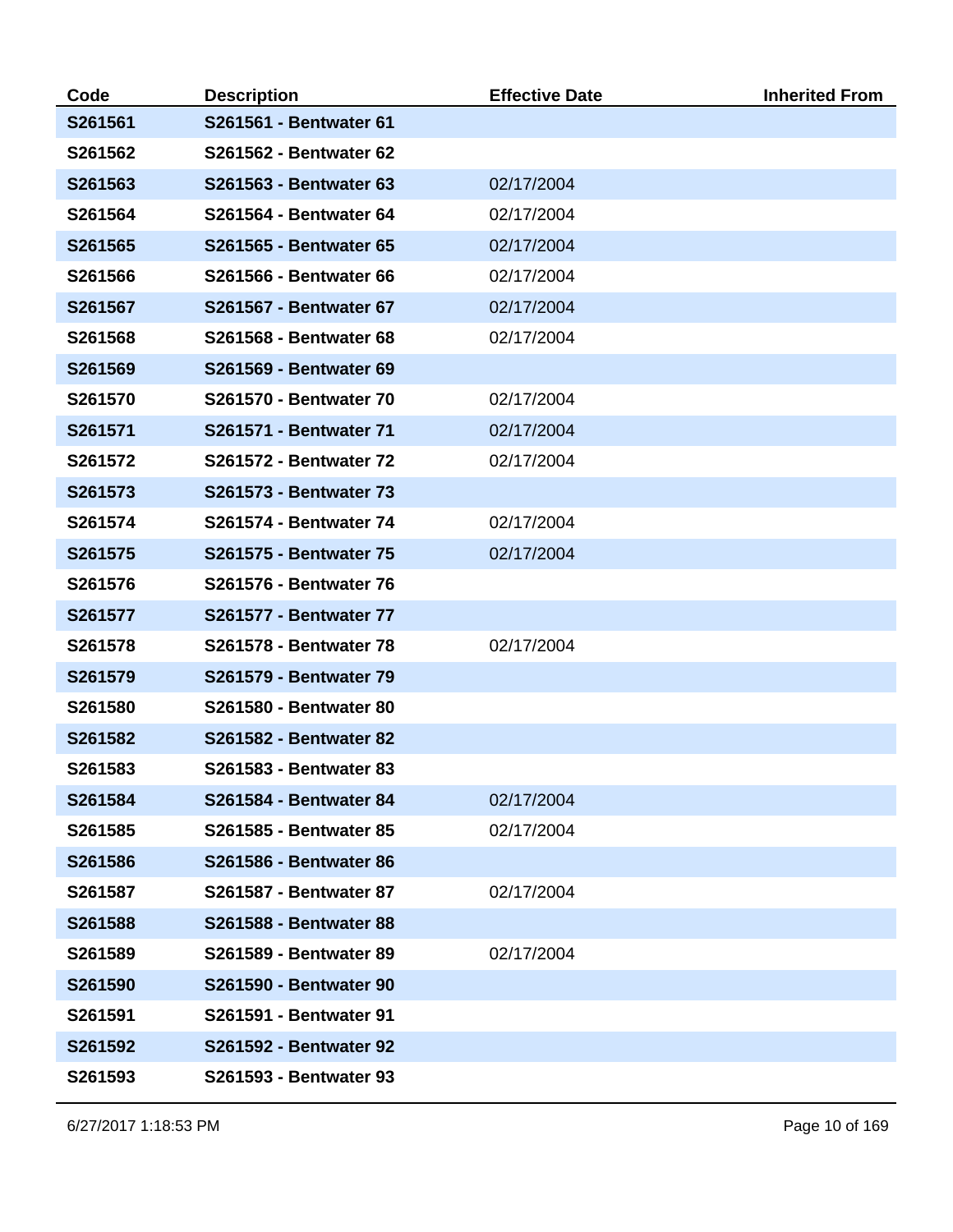| Code    | <b>Description</b>                                                                        | <b>Effective Date</b> | <b>Inherited From</b> |
|---------|-------------------------------------------------------------------------------------------|-----------------------|-----------------------|
| S261594 | <b>S261594 - Bentwater 94</b>                                                             |                       |                       |
| S261596 | <b>S261596 - Bentwater 96</b>                                                             |                       |                       |
| S261597 | <b>S261597 - Bentwater 97</b>                                                             |                       |                       |
| S261598 | <b>S261598 - Bentwater 98</b>                                                             |                       |                       |
| S261599 | S261599 - Bentwater 99                                                                    |                       |                       |
| S261600 | S261600 - Bentwood 01                                                                     | 02/17/2004            |                       |
| S261601 | S261601 - Bentwood 01<br>(Partial Replat #2)                                              |                       |                       |
| S261698 | <b>S261698 - Bentwood</b><br><b>Extension &amp; Section 1</b><br><b>Partial Replat #1</b> |                       |                       |
| S261699 | <b>S261699 - Bentwood</b><br><b>Parkway Extension 01</b>                                  |                       |                       |
| S262000 | S262000 - Big Oak Estates                                                                 | 02/17/2004            |                       |
| S262300 | S262300 - Big Oak<br><b>Ranchettes</b>                                                    | 02/17/2004            |                       |
| S262400 | S262400 - Birnham Woods<br><b>Drive, Imperial Promenade</b><br><b>Dr and Res</b>          |                       |                       |
| S262401 | S262401 - Birnham Woods<br><b>Drive Reserves</b>                                          |                       |                       |
| S262500 | S262500 - Big Tree Est 01                                                                 | 02/17/2004            |                       |
| S262502 | S262502 - Big Tree Est 02                                                                 | 02/17/2004            |                       |
| S262503 | S262503 - Big Tree Est 03                                                                 | 02/17/2004            |                       |
| S262590 | S262590 - Big Tree<br><b>Commercial Plaza</b>                                             |                       |                       |
| S262600 | <b>S262600 - Black Jack</b><br><b>Acres</b>                                               | 02/17/2004            |                       |
| S262700 | S262700 - Black Street                                                                    | 02/17/2004            |                       |
| S262800 | <b>S262800 - Black Jack</b><br><b>Estates 01</b>                                          |                       |                       |
| S262900 | S262900 - Blueberry Hill                                                                  | 02/17/2004            |                       |
| S263000 | S263000 - Blueberry Hill<br><b>Estates</b>                                                | 02/17/2004            |                       |
| S263100 | S263100 - Boardwalk At<br><b>Town Center</b>                                              |                       |                       |
| S263200 | <b>S263200 - BNS Rayford</b><br><b>Partners LP</b>                                        |                       |                       |
| S263300 | <b>S263300 - Blue Teal</b><br><b>Estates</b>                                              |                       |                       |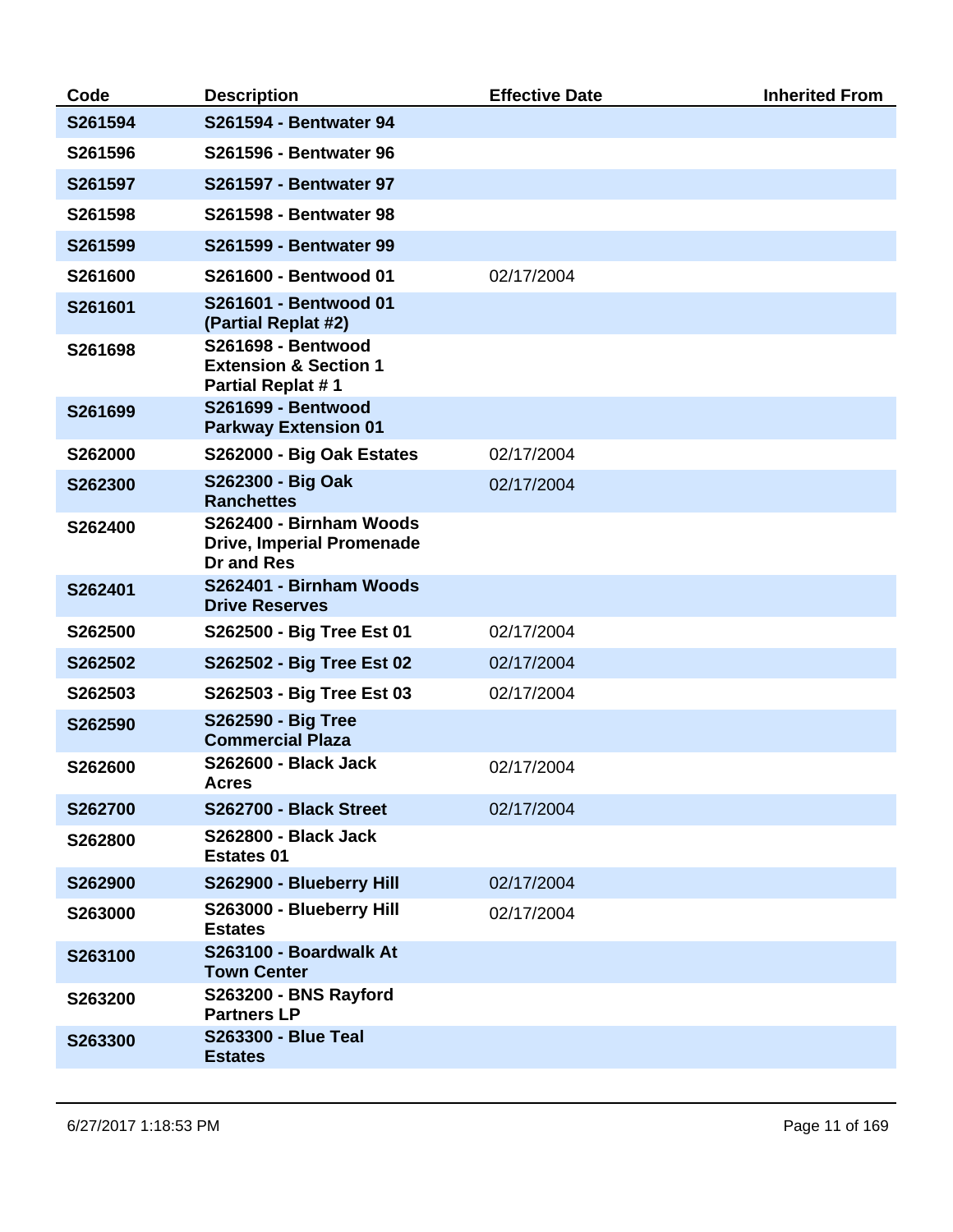| Code    | <b>Description</b>                                        | <b>Effective Date</b> | <b>Inherited From</b> |
|---------|-----------------------------------------------------------|-----------------------|-----------------------|
| S263400 | <b>S263400 - BMB Lake</b><br><b>Conroe Office Park 01</b> |                       |                       |
| S263500 | S263500 - Blue Heron Bay<br>01                            | 02/17/2004            |                       |
| S263502 | S263502 - Blue Heron Bay<br>02                            | 02/17/2004            |                       |
| S263600 | S263600 - Bonnieland<br><b>Farms</b>                      |                       |                       |
| S263700 | <b>S263700 - Bluejack</b><br><b>National Phase 1A</b>     |                       |                       |
| S263790 | <b>S263790 - Bluejack</b><br><b>National Condominium</b>  |                       |                       |
| S263900 | S263900 - Boars Run Court                                 |                       |                       |
| S264000 | <b>S264000 - Boehler</b>                                  | 02/17/2004            |                       |
| S264100 | S264100 - Bois D'arc Bend<br><b>Estates 01</b>            | 02/17/2004            |                       |
| S265000 | <b>S265000 - Bolton A J</b>                               | 02/17/2004            |                       |
| S265900 | <b>S265900 - Bonterra At</b><br><b>Woodforest 01</b>      |                       |                       |
| S265902 | S265902 - Bonterra At<br><b>Woodforest 02</b>             |                       |                       |
| S265903 | <b>S265903 - Bonterra At</b><br><b>Woodforest 03</b>      |                       |                       |
| S266000 | S266000 - Booker Terrace                                  | 02/17/2004            |                       |
| S266100 | S266100 - Boulevard<br>Green                              |                       |                       |
| S266190 | S266190 - Boulevard<br><b>Green Amending Plat No 1</b>    |                       |                       |
| S267000 | S267000 - Brandon Woods                                   | 02/17/2004            |                       |
| S267301 | S267301 - Brent Road 01                                   | 02/17/2004            |                       |
| S267302 | S267302 - Brent Road 02                                   | 02/17/2004            |                       |
| S267400 | <b>S267400 - Briar Grove 01</b>                           |                       |                       |
| S267402 | <b>S267402 - Briar Grove 02</b>                           |                       |                       |
| S267403 | <b>S267403 - Briar Grove 03</b>                           |                       |                       |
| S267500 | <b>S267500 - Briar Tree 01</b>                            | 02/17/2004            |                       |
| S267502 | S267502 - Briar Tree 02                                   | 02/17/2004            |                       |
| S267503 | <b>S267503 - Briar Tree 03</b>                            | 02/17/2004            |                       |
| S267600 | S267600 - BRIARSTONE                                      |                       |                       |
| S267700 | S267700 - Briar Tree Court                                |                       |                       |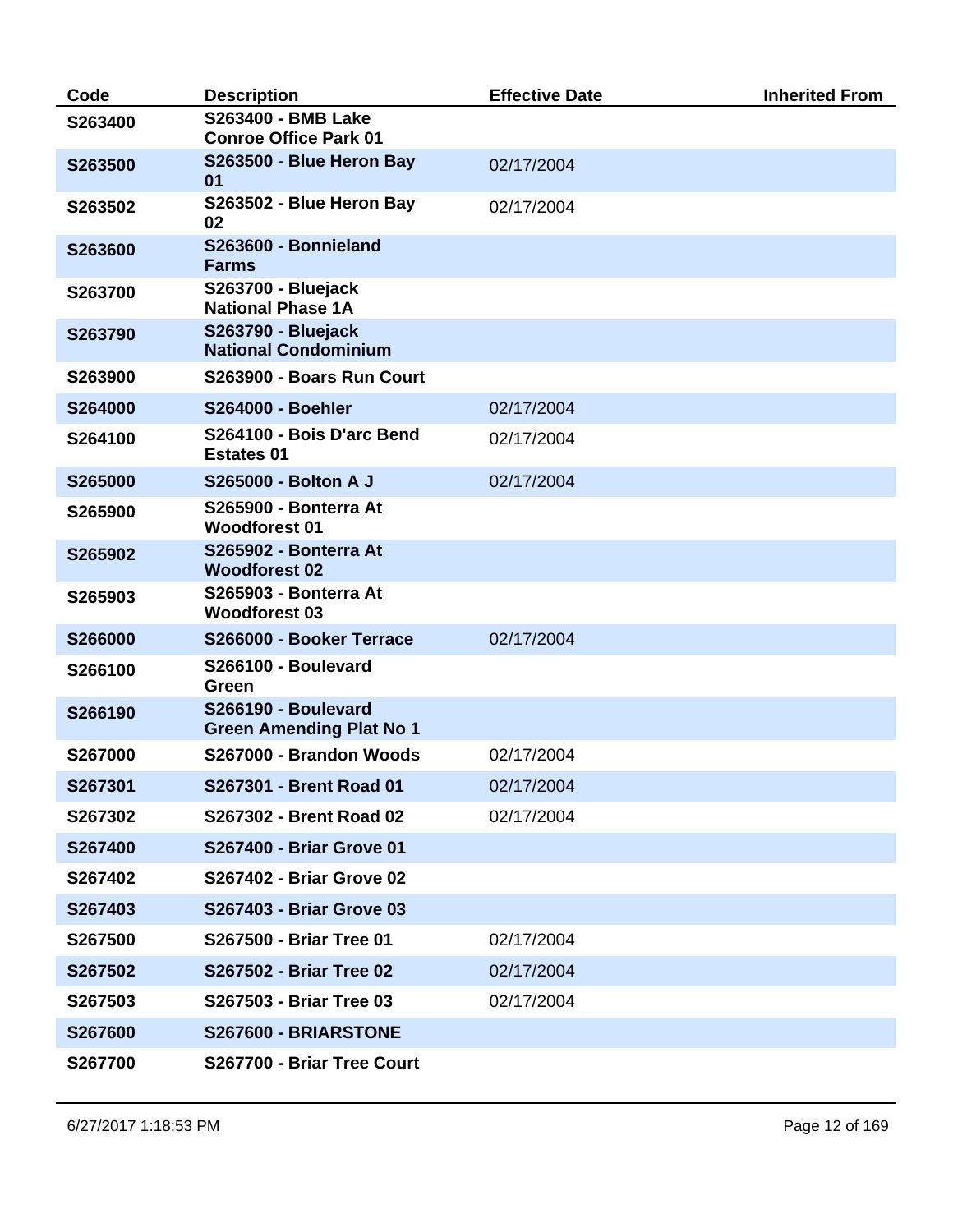| Code           | <b>Description</b>                                                        | <b>Effective Date</b> | <b>Inherited From</b> |
|----------------|---------------------------------------------------------------------------|-----------------------|-----------------------|
| S268000        | S268000 - Briarwood                                                       | 02/17/2004            |                       |
| S268300        | S268300 - Briarwood East                                                  | 02/17/2004            |                       |
| S268500        | S268500 - Bridgepoint<br><b>Unrecorded</b>                                | 02/17/2004            |                       |
| S268501        | S268501 - Bridgepoint 01                                                  | 02/17/2004            |                       |
| S269000        | S269000 - Bridle Creek                                                    | 02/17/2004            |                       |
| S269100        | S269100 - Brittany Oaks 01                                                | 02/17/2004            |                       |
| S269500        | <b>S269500 - Britwood</b><br><b>Estates</b>                               | 02/17/2004            |                       |
| S270000        | <b>S270000 - Broad Oaks</b>                                               | 02/17/2004            |                       |
| S271000        | S271000 - Brook Forest                                                    | 02/17/2004            |                       |
| S271100        | S271100 - Brooke Acres<br><b>Subdivision</b>                              |                       |                       |
| S271200        | S271200 - Brookhill                                                       | 02/17/2004            |                       |
| S271300        | S271300 - Brookhaven<br>West                                              | 02/17/2004            |                       |
| S271400        | S271400 - Brookmeadow<br><b>Ofc-wrhse Park</b>                            | 02/17/2004            |                       |
| S271500        | S271500 - Broadstone<br><b>Woodland Creek</b><br><b>Townhomes</b>         |                       |                       |
| S271510        | S271510 - Broadstone<br><b>Woodland Creek</b><br><b>Apartments</b>        |                       |                       |
| S272000        | S272000 - Brookside<br><b>Estates 01</b>                                  | 02/17/2004            |                       |
| S272002        | S272002 - Brookside<br><b>Estates 02</b>                                  | 02/17/2004            |                       |
| S273000        | S273000 - Brookwood                                                       | 02/17/2004            |                       |
| S273100        | S273100 - Brookwood<br>Forest 01                                          |                       |                       |
| S273102        | S273102 - Brookwood<br>Forest <sub>02</sub>                               |                       |                       |
| S273103        | S273103 - Brookwood<br>Forest <sub>03</sub>                               |                       |                       |
| S273190        | S273190 - Brookwood<br><b>Forest Wastewater</b><br><b>Treatment Plant</b> |                       |                       |
| S273191        | S273191 - Brookwood<br><b>Forest Recreation Center</b>                    |                       |                       |
| S274000        | <b>S274000 - Bruce</b>                                                    | 02/17/2004            |                       |
| <b>S275000</b> | S275000 - Brushy Creek                                                    | 02/17/2004            |                       |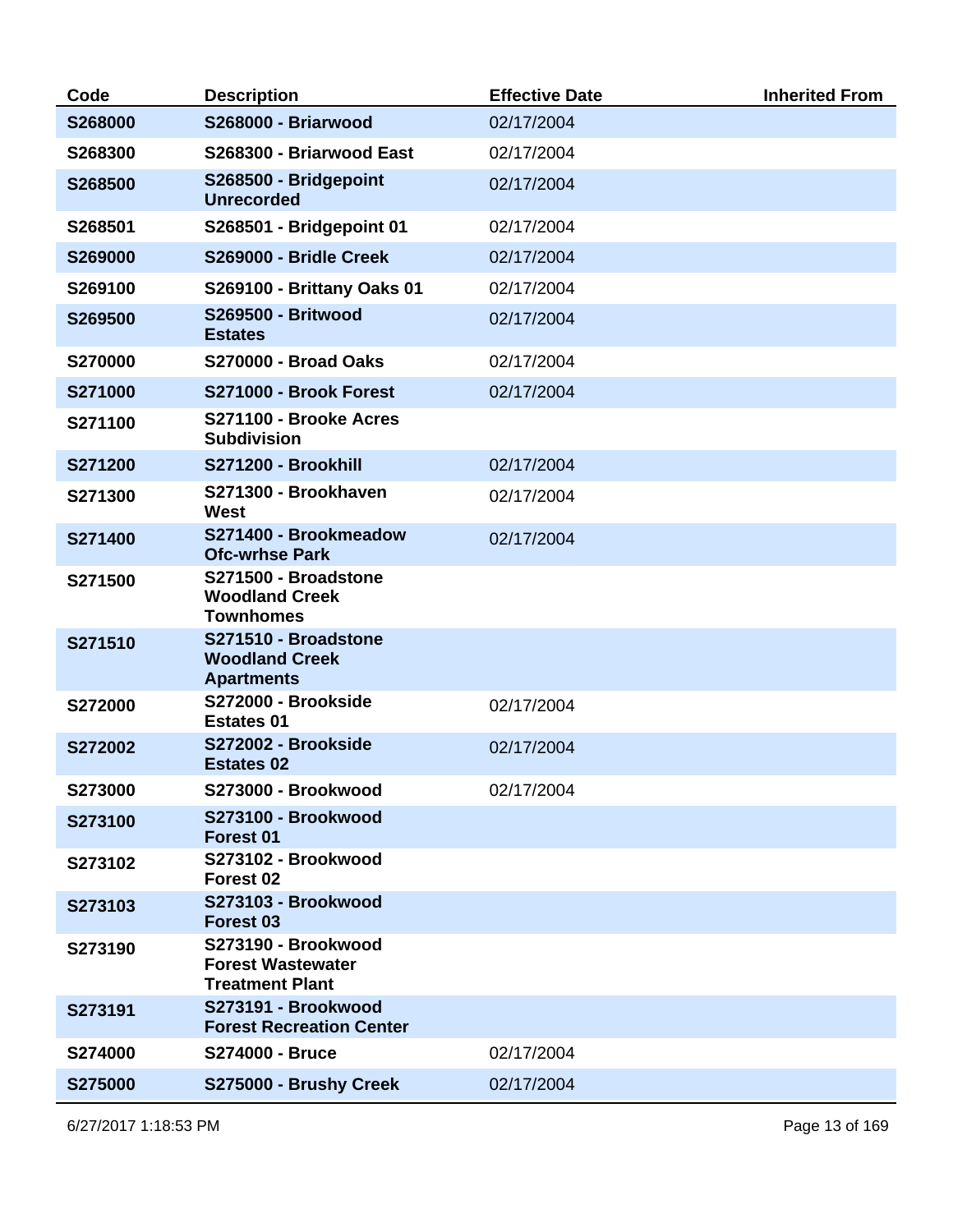| Code           | <b>Description</b>                                                               | <b>Effective Date</b> | <b>Inherited From</b> |
|----------------|----------------------------------------------------------------------------------|-----------------------|-----------------------|
| S275002        | S275002 - Brushy Creek 02                                                        | 02/17/2004            |                       |
| <b>S277000</b> | S277000 - Brushy Oaks 01                                                         | 02/17/2004            |                       |
| S277002        | S277002 - Brushy Oaks 02                                                         | 02/17/2004            |                       |
| S277100        | <b>S277100 - Buck Estates 01</b>                                                 | 02/17/2004            |                       |
| S280000        | <b>S280000 - Buck Hills</b>                                                      | 02/17/2004            |                       |
| S280100        | <b>S280100 - Bobill Llc</b>                                                      | 02/17/2004            |                       |
| S290000        | S290000 - Borough Park                                                           | 02/17/2004            |                       |
| S290050        | S290050 - Borough Park -<br><b>Click</b>                                         |                       |                       |
| S290100        | S290100 - Branch<br><b>Crossing Storage Center</b>                               |                       |                       |
| S295000        | <b>S295000 - Brown Sub</b>                                                       | 02/17/2004            |                       |
| S295100        | S295100 - Brownstone<br><b>Office Condominiums</b>                               |                       |                       |
| S295102        | S295102 - Brownstone<br><b>Office Condominiums 02</b>                            |                       |                       |
| S295202        | S295202 - Brownstone<br><b>Business Condos Two</b>                               |                       |                       |
| S295300        | S295300 - Brownstone<br><b>Office Condominiums At</b><br><b>Longmire Amended</b> |                       |                       |
| S300000        | <b>S300000 - Buck Nichols</b><br><b>Addition</b>                                 | 02/17/2004            |                       |
| S300100        | <b>S300100 - BUSINESS</b><br><b>PARK TERRACE</b>                                 |                       |                       |
| S300200        | <b>S300200 - Buddy Riley</b><br><b>Center</b>                                    |                       |                       |
| S300300        | <b>S300300 - Buffalo</b><br><b>Crossing</b>                                      |                       |                       |
| S301000        | S301000 - Buffalo Run 01                                                         |                       |                       |
| S301100        | S301100 - Buffalo Springs<br>01                                                  |                       |                       |
| S301102        | S301102 - Buffalo Springs<br>02                                                  |                       |                       |
| S301200        | S301200 - Buffalo Springs<br><b>Trading Post 01</b>                              |                       |                       |
| S301300        | S301300 - Burr Oak Trace<br><b>Estates</b>                                       |                       |                       |
| S301400        | S301400 - Buffalo Springs<br><b>Shopping Center Phase 1</b>                      |                       |                       |
| S301402        | S301402 - Buffalo Springs<br><b>Shopping Center Phase 2</b>                      |                       |                       |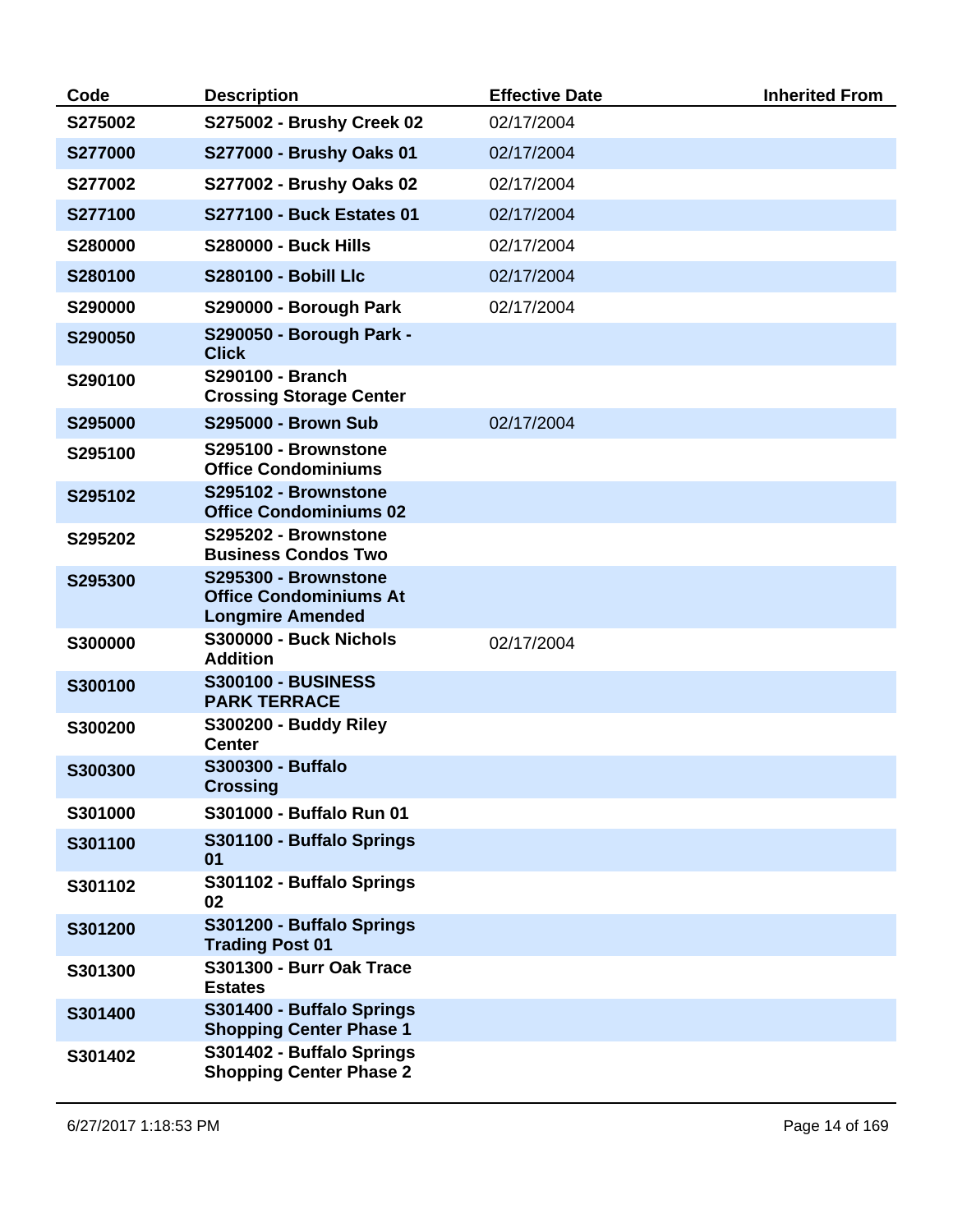| Code    | <b>Description</b>                                       | <b>Effective Date</b> | <b>Inherited From</b> |
|---------|----------------------------------------------------------|-----------------------|-----------------------|
| S311500 | S311500 - C & M League<br>Line Plaza 01                  | 02/17/2004            |                       |
| S311502 | S311502 - C & M League<br>Line Plaza 02                  | 02/17/2004            |                       |
| S311503 | S311503 - C & M League<br><b>Line Plaza 03</b>           | 02/17/2004            |                       |
| S311900 | <b>S311900 - CVS SPRING</b><br><b>HILLS</b>              |                       |                       |
| S320000 | S320000 - C A Smith                                      | 02/17/2004            |                       |
| S320100 | <b>S320100 - CW STATE HWY</b><br>249                     |                       |                       |
| S321000 | S321000 - Caddo Village                                  | 02/17/2004            |                       |
| S321001 | S321001 - Caddo Village 01<br><b>Partial Replat No 1</b> |                       |                       |
| S322000 | S322000 - Cagle Branch<br><b>Estates</b>                 | 02/17/2004            |                       |
| S322300 | <b>S322300 - Calfee</b><br><b>Commercial 01</b>          |                       |                       |
| S322400 | <b>S322400 - Camellia</b><br><b>Subdivision 01</b>       |                       |                       |
| S322500 | S322500 - Calvary Road<br><b>Ranchettes 01</b>           |                       |                       |
| S323700 | <b>S323700 - Campwood</b>                                | 02/17/2004            |                       |
| S323800 | S323800 - Caney Creek<br><b>Colony</b>                   | 02/17/2004            |                       |
| S324000 | S324000 - Caney Creek<br><b>Estates</b>                  | 02/17/2004            |                       |
| S325000 | S325000 - Caney Grove                                    | 02/17/2004            |                       |
| S326001 | S326001 - Caney Heights                                  | 02/17/2004            |                       |
| S327500 | <b>S327500 - Caney Lake</b>                              | 02/17/2004            |                       |
| S327700 | S327700 - Canyon Falls 01                                |                       |                       |
| S327800 | S327800 - Canyon Creek<br>01                             |                       |                       |
| S327802 | S327802 - Canyon Creek<br>02                             |                       |                       |
| S327803 | S327803 - Canyon Creek<br>03                             |                       |                       |
| S327900 | <b>S327900 - DO NOT USE</b>                              |                       |                       |
| S328000 | S328000 - Caney Lake Park<br>01                          | 02/17/2004            |                       |
| S328002 | S328002 - Caney Lake Park<br>02                          | 02/17/2004            |                       |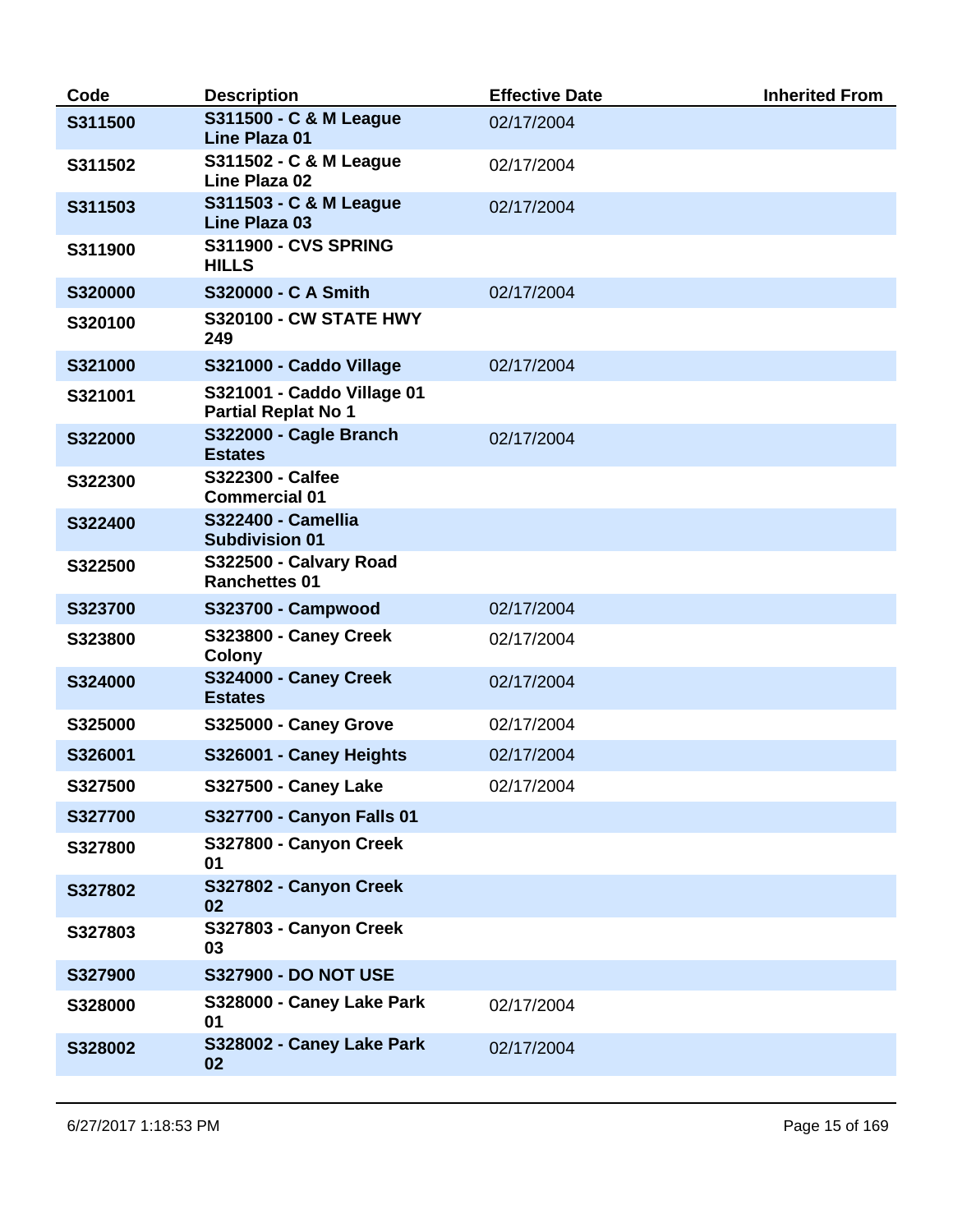| Code    | <b>Description</b>                                                        | <b>Effective Date</b> | <b>Inherited From</b> |
|---------|---------------------------------------------------------------------------|-----------------------|-----------------------|
| S328003 | S328003 - Caney Lake Park<br>03                                           | 02/17/2004            |                       |
| S328090 | S328090 - Caney Creek<br><b>Development</b>                               |                       |                       |
| S328100 | S328100 - Canterbury<br>Ranch 01                                          | 02/17/2004            |                       |
| S328200 | S328200 - Canyon<br><b>Crossing 01</b>                                    | 02/17/2004            |                       |
| S328300 | S328300 - Canyon Gate At<br><b>Legends Ranch 01</b>                       | 02/17/2004            |                       |
| S328302 | S328302 - Canyon Gate At<br><b>Legends Ranch 02</b>                       | 02/17/2004            |                       |
| S328303 | S328303 - Canyon Gate At<br><b>Legends Ranch 03</b>                       | 02/17/2004            |                       |
| S328304 | S328304 - Canyon Gate At<br><b>Legends Ranch 04</b>                       |                       |                       |
| S328305 | S328305 - Canyon Gate At<br><b>Legends Ranch 05</b>                       |                       |                       |
| S328306 | S328306 - Canyon Gate At<br><b>Legends Ranch 06</b>                       |                       |                       |
| S328307 | S328307 - Canyon Gate At<br><b>Legends Ranch 07</b>                       |                       |                       |
| S328308 | S328308 - Canyon Gate At<br><b>Legends Ranch 08</b>                       |                       |                       |
| S328400 | S328400 - Canyon Lakes<br>At Legends Ranch 01                             | 02/17/2004            |                       |
| S328402 | S328402 - Canyon Lakes<br>At Legends Ranch 02                             |                       |                       |
| S328403 | S328403 - Canyon Lakes<br>At Legend Ranch 03                              |                       |                       |
| S328404 | S328404 - Canyon Lakes<br>At Legends Ranch 04                             |                       |                       |
| S328405 | S328405 - Canyon Lakes<br>At Legends Ranch 05                             |                       |                       |
| S328500 | S328500 - Canyon Lakes<br><b>At Spring Trails 01</b>                      |                       |                       |
| S328501 | S328501 - Canyon Lakes<br>At Spring Trails 01 Partial<br><b>Replat No</b> |                       |                       |
| S328502 | S328502 - Canyon Lakes<br><b>At Spring Trails 02</b>                      |                       |                       |
| S328504 | S328504 - Canyon Lakes<br><b>At Spring Trails 04</b>                      |                       |                       |
| S328505 | S328505 - Canyon Lakes<br><b>At Spring Trails 05</b>                      |                       |                       |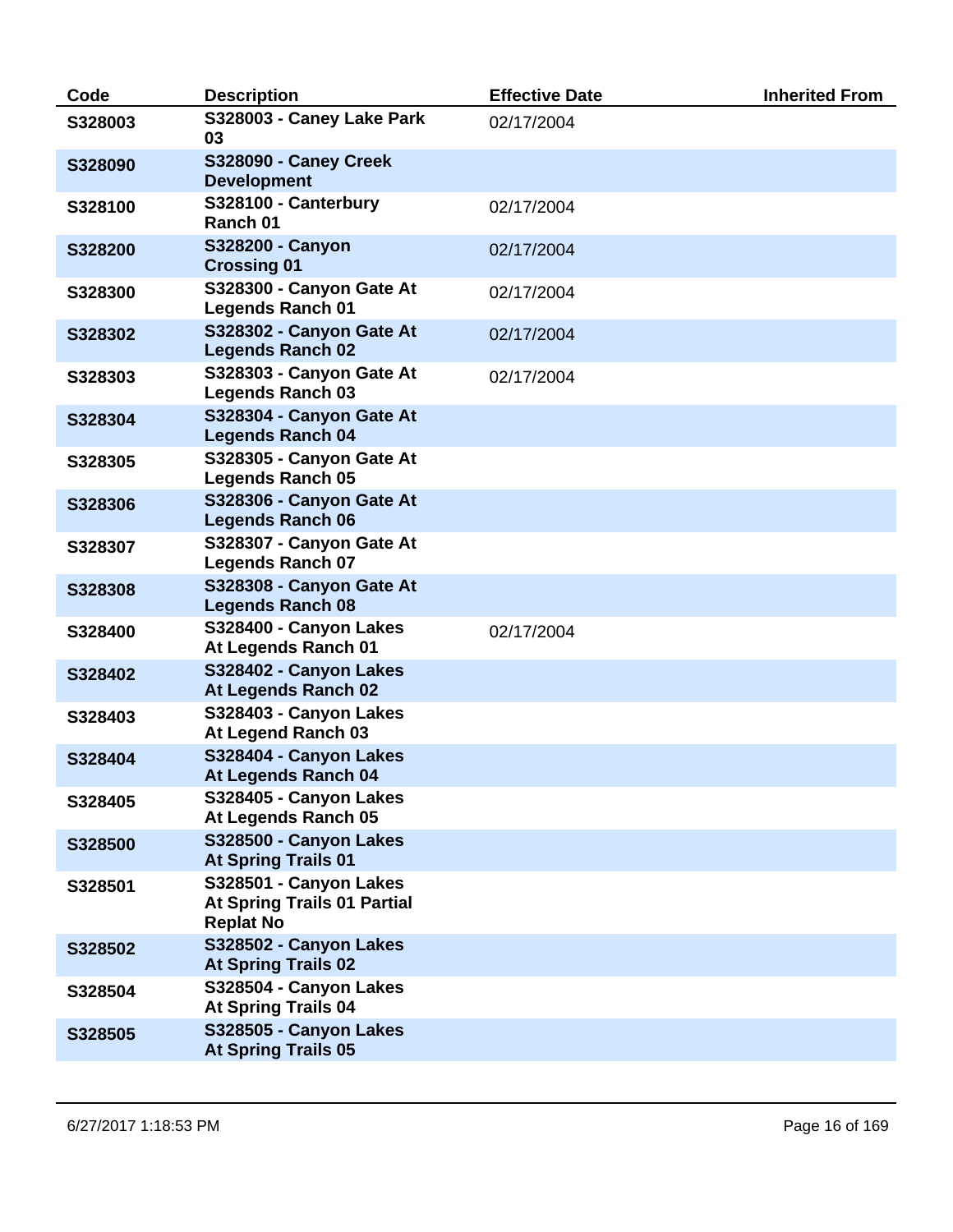| Code    | <b>Description</b>                                                     | <b>Effective Date</b> | <b>Inherited From</b> |
|---------|------------------------------------------------------------------------|-----------------------|-----------------------|
| S328590 | S328590 - Canyon Lakes<br><b>At Spring Trails 01 Partial</b><br>Replat |                       |                       |
| S330000 | S330000 - Cape Conroe 01                                               | 02/17/2004            |                       |
| S330002 | S330002 - Cape Conroe 02                                               | 02/17/2004            |                       |
| S331000 | <b>S331000 - Cape Malibu</b>                                           | 02/17/2004            |                       |
| S332000 | S332000 - Capitol Hill<br><b>Estates 01</b>                            | 02/17/2004            |                       |
| S332002 | S332002 - Capitol Hill<br><b>Estates 02</b>                            | 02/17/2004            |                       |
| S332003 | S332003 - Capitol Hill<br><b>Estates 03</b>                            | 02/17/2004            |                       |
| S334001 | S334001 - Capps 01                                                     | 02/17/2004            |                       |
| S334002 | S334002 - Capps 02                                                     | 02/17/2004            |                       |
| S334050 | S334050 - Capps Addition<br>$1-A$                                      |                       |                       |
| S334500 | <b>S334500 - Carl Currie</b>                                           | 02/17/2004            |                       |
| S336000 | <b>S336000 - Carnes</b>                                                | 02/17/2004            |                       |
| S336100 | <b>S336100 - Cat Hollow</b><br><b>Estates</b>                          |                       |                       |
| S336500 | S336500 - Cathedral Lakes                                              |                       |                       |
| S336600 | S336600 - Cayden Creek<br>01                                           |                       |                       |
| S337000 | S337000 - Carriage Hills 01                                            | 02/17/2004            |                       |
| S337002 | S337002 - Carriage Hills 02                                            | 02/17/2004            |                       |
| S337003 | S337003 - Carriage Hills 03                                            | 02/17/2004            |                       |
| S337004 | S337004 - Carriage Hills 04                                            | 02/17/2004            |                       |
| S337100 | S337100 - Carriage Inn<br><b>Conroe</b>                                | 02/17/2004            |                       |
| S337200 | <b>S337200 - Carson &amp; Case</b><br>Park                             |                       |                       |
| S337300 | S337300 - Cedar Creek 01                                               |                       |                       |
| S337302 | S337302 - Cedar Creek 02                                               |                       |                       |
| S337400 | <b>S337400 - Cedar Hill</b><br><b>Estates</b>                          |                       |                       |
| S337500 | <b>S337500 - Cedar Lane</b><br><b>Estates</b>                          | 02/17/2004            |                       |
| S337600 | S337600 - Cedar Landing<br><b>Subdivision</b>                          |                       |                       |
| S337700 | S337700 - Cedar Woods                                                  |                       |                       |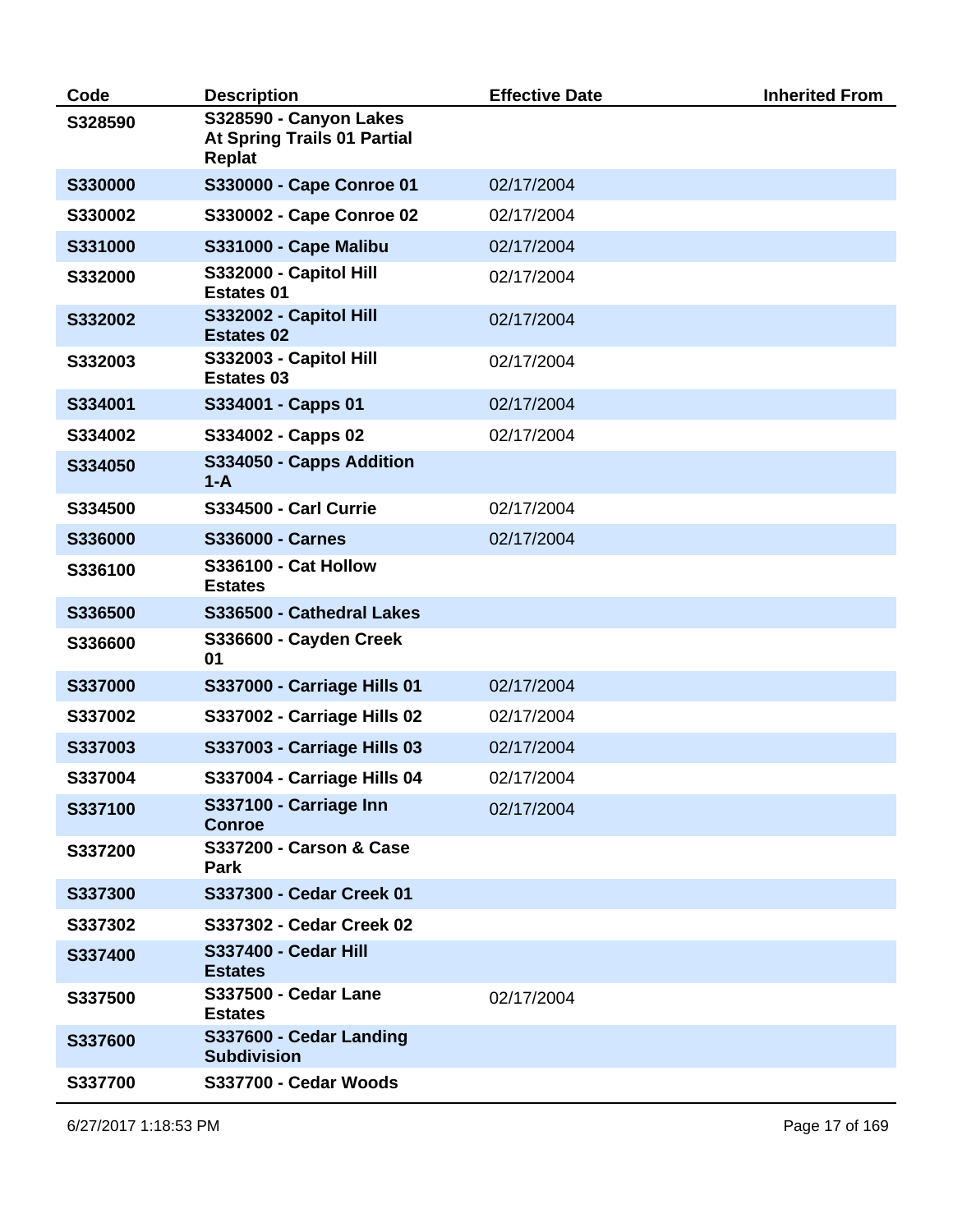| Code    | <b>Description</b>                                 | <b>Effective Date</b> | <b>Inherited From</b> |
|---------|----------------------------------------------------|-----------------------|-----------------------|
| S337800 | S337800 - Chama 01                                 |                       |                       |
| S337802 | S337802 - Chama 02                                 |                       |                       |
| S337803 | S337803 - Chama 03                                 |                       |                       |
| S337900 | S337900 - Central Park<br><b>Condos</b>            | 02/17/2004            |                       |
| S338000 | <b>S338000 - Cedar Hills</b><br><b>Forest Trls</b> | 02/17/2004            |                       |
| S338101 | S338101 - Chapel Woods                             | 02/17/2004            |                       |
| S338200 | S338200 - Champion Glen<br>01                      | 02/17/2004            |                       |
| S338300 | S338300 - Champion<br><b>Forest</b>                | 02/17/2004            |                       |
| S338400 | S338400 - Champion Hills<br>01                     | 02/17/2004            |                       |
| S338500 | S338500 - Champion Pines                           | 02/17/2004            |                       |
| S338601 | S338601 - Champion Lake<br>01                      | 02/17/2004            |                       |
| S338602 | S338602 - Champion Lake<br>02                      | 02/17/2004            |                       |
| S338603 | S338603 - Champion Lake<br>03                      |                       |                       |
| S338700 | <b>S338700 - Champion</b><br><b>Village</b>        | 02/17/2004            |                       |
| S338800 | S338800 - Charterwood                              | 02/17/2004            |                       |
| S338900 | S338900 - Chaparral Place                          | 02/17/2004            |                       |
| S339000 | S339000 - Chasewood<br><b>Forest</b>               | 02/17/2004            |                       |
| S3391   | S3391 - S339100                                    | 02/17/2004            |                       |
| S339100 | S339100 - Chasewood 01                             | 02/17/2004            |                       |
| S339102 | S339102 - Chasewood 02                             | 02/17/2004            |                       |
| S339103 | S339103 - Chasewood 03                             | 02/17/2004            |                       |
| S339200 | S339200 - Chateau Woods<br><b>Place</b>            |                       |                       |
| S339300 | S339300 - Chateau Woods                            |                       |                       |
| S339401 | S339401 - Cheatum 01                               | 02/17/2004            |                       |
| S339402 | S339402 - Cheatum 02                               | 02/17/2004            |                       |
| S339403 | S339403 - Cheatum 03                               | 02/17/2004            |                       |
| S339500 | S339500 - Cherokee Trace                           | 02/17/2004            |                       |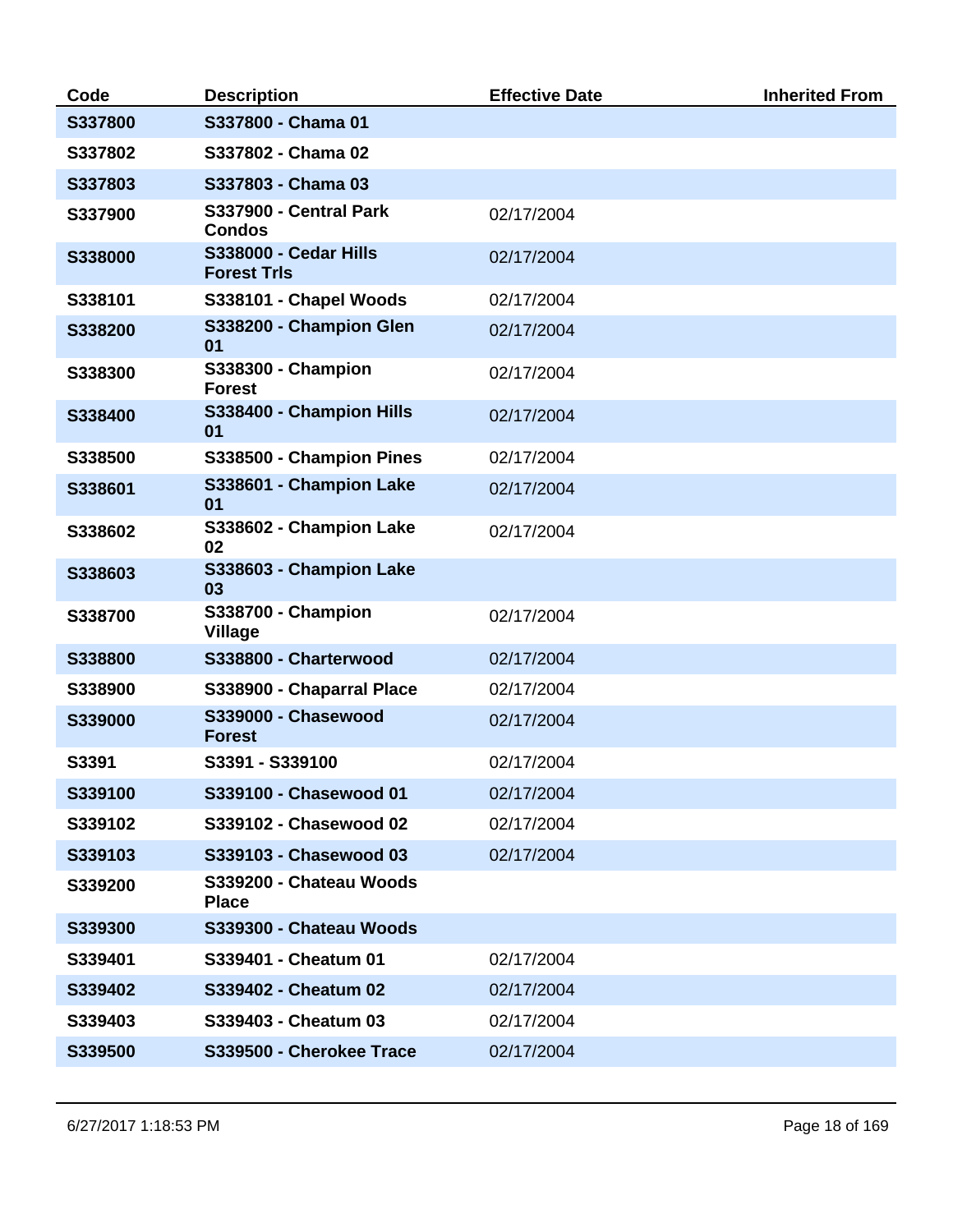| Code    | <b>Description</b>                                   | <b>Effective Date</b> | <b>Inherited From</b> |
|---------|------------------------------------------------------|-----------------------|-----------------------|
| S339600 | S339600 - Chevron<br>1485/u.s.59                     | 02/17/2004            |                       |
| S339700 | S339700 - Chiles Mh Park                             | 02/17/2004            |                       |
| S339800 | <b>S339800 - China Grove</b><br>Village 01           |                       |                       |
| S339900 | S339900 - Charles Adams<br><b>Subdivision 01</b>     |                       |                       |
| S340000 | S340000 - Church Acres                               | 02/17/2004            |                       |
| S340100 | S340100 - Chestnut Ridge<br><b>At Jacobs Reserve</b> |                       |                       |
| S340200 | S340200 - Chase Run 01                               |                       |                       |
| S340202 | S340202 - Chase Run 02                               |                       |                       |
| S340203 | S340203 - Chase Run 03                               |                       |                       |
| S340900 | S340900 - City Place 01                              |                       |                       |
| S341000 | <b>S341000 - Cimarron</b><br><b>Country</b>          | 02/17/2004            |                       |
| S341100 | S341100 - Cimarron Creek<br>01                       |                       |                       |
| S341102 | S341102 - Cimarron Creek<br>02                       |                       |                       |
| S341103 | S341103 - Cimarron Creek<br>03                       |                       |                       |
| S341106 | S341106 - Cimarron Creek<br>06                       |                       |                       |
| S341200 | S341200 - Circle Oaks 01                             | 02/17/2004            |                       |
| S341202 | S341202 - Circle Oaks 02                             |                       |                       |
| S341203 | S341203 - Circle Oaks 03                             |                       |                       |
| S341204 | S341204 - Circle Oaks 04                             |                       |                       |
| S341300 | <b>S341300 - Circle Six</b><br><b>Business Pk</b>    | 02/17/2004            |                       |
| S341400 | <b>S341400 - Clarke Sub</b>                          | 02/17/2004            |                       |
| S341510 | S341510 - Clear Creek<br>Forest 10                   | 02/17/2004            |                       |
| S341511 | S341511 - Clear Creek<br>Forest 11                   | 02/17/2004            |                       |
| S341512 | S341512 - Clear Creek<br>Forest 12                   | 02/17/2004            |                       |
| S341513 | S341513 - Clear Creek<br><b>Forest 13 Replat</b>     | 02/17/2004            |                       |
| S341600 | S341600 - Clear Water<br><b>Point</b>                | 02/17/2004            |                       |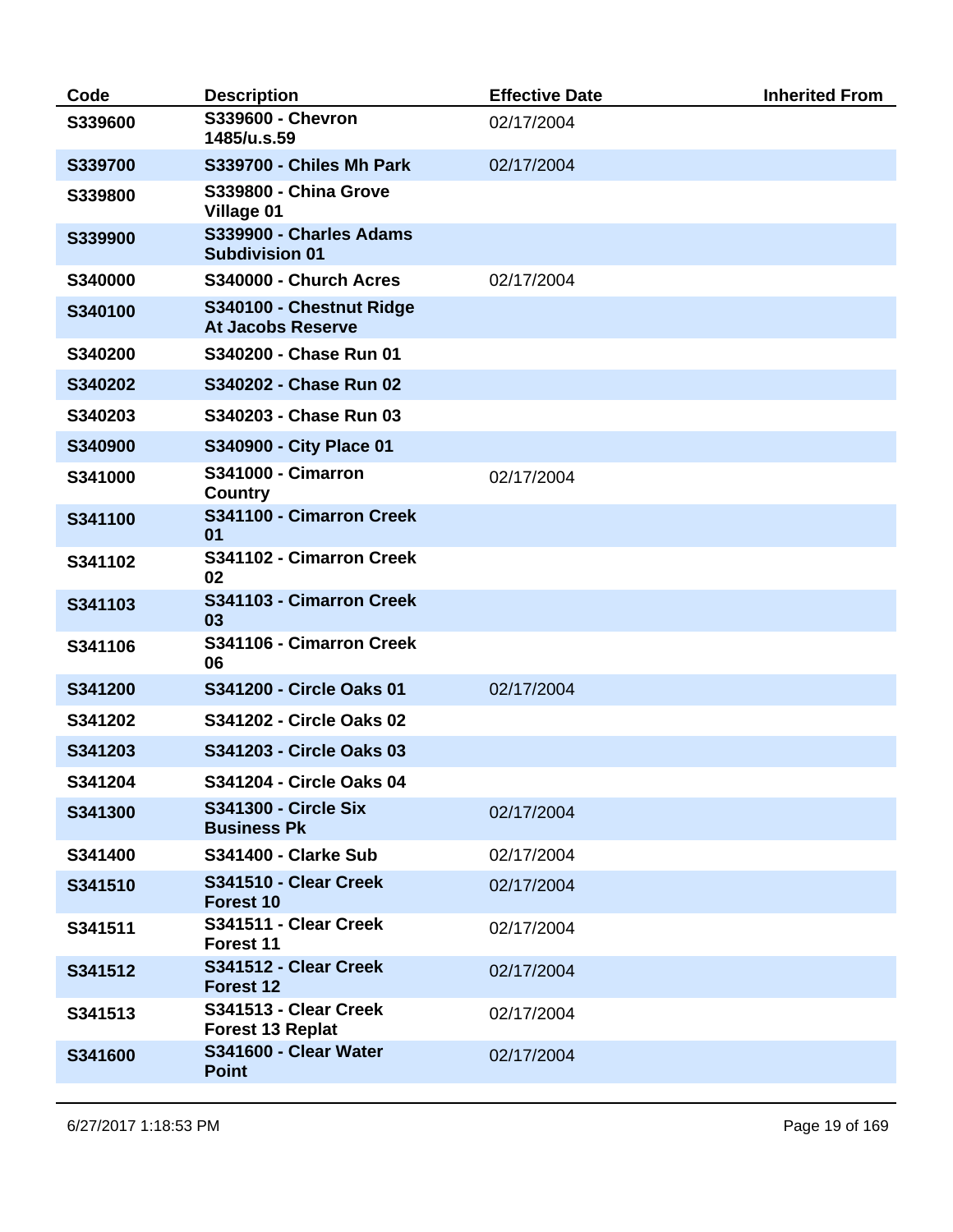| Code    | <b>Description</b>                                                                  | <b>Effective Date</b> | <b>Inherited From</b> |
|---------|-------------------------------------------------------------------------------------|-----------------------|-----------------------|
| S341700 | S341700 - Clear Water<br>Cove                                                       | 02/17/2004            |                       |
| S341800 | <b>S341800 - Clovercreek 01</b>                                                     | 02/17/2004            |                       |
| S341802 | S341802 - Clovercreek 02                                                            | 02/17/2004            |                       |
| S341890 | <b>S341890 - The Lakes At</b><br><b>Clover Creek Replat And</b><br><b>Extension</b> |                       |                       |
| S341900 | <b>S341900 - Commerce</b><br>Village I                                              | 02/17/2004            |                       |
| S342000 | S342000 - Conroe Lumber<br>Co                                                       | 02/17/2004            |                       |
| S342100 | S342100 - Cokeberry<br><b>Forest</b>                                                | 02/17/2004            |                       |
| S342200 | S342200 - Clearwater 01                                                             | 02/17/2004            |                       |
| S342202 | <b>S342202 - Clearwater 02</b>                                                      | 02/17/2004            |                       |
| S342300 | S342300 - Cliffs At South<br><b>Shore</b>                                           | 02/17/2004            |                       |
| S342302 | S342302 - Cliffs At South<br>Shore 02                                               |                       |                       |
| S342400 | <b>S342400 - Conroe</b><br><b>Marketplace 01</b>                                    |                       |                       |
| S342500 | <b>S342500 - Coe Acres</b>                                                          | 02/17/2004            |                       |
| S342600 | S342600 - Conroe Ltach                                                              |                       |                       |
| S342700 | S342700 - Collins Tract                                                             |                       |                       |
| S342900 | S342900 - Concord Estates                                                           | 02/17/2004            |                       |
| S343000 | S343000 - Coe Country                                                               | 02/17/2004            |                       |
| S343100 | S343100 - Conference<br><b>Center Condominium</b>                                   |                       |                       |
| S343700 | S343700 - Conroe Collision<br><b>Center</b>                                         | 02/17/2004            |                       |
| S343802 | <b>S343802 - Collora</b><br><b>Business Park 02 Replat</b>                          |                       |                       |
| S343803 | S343803 - Collora<br><b>Business Park 03</b>                                        |                       |                       |
| S343804 | <b>S343804 - Collora</b><br><b>Business Park 04</b>                                 |                       |                       |
| S343900 | S343900 - Colman Estates<br>01                                                      | 02/17/2004            |                       |
| S344000 | S344000 - College Addition                                                          | 02/17/2004            |                       |
| S344100 | S344100 - Colony Place                                                              | 02/17/2004            |                       |
| S344102 | S344102 - Colony Place 02                                                           |                       |                       |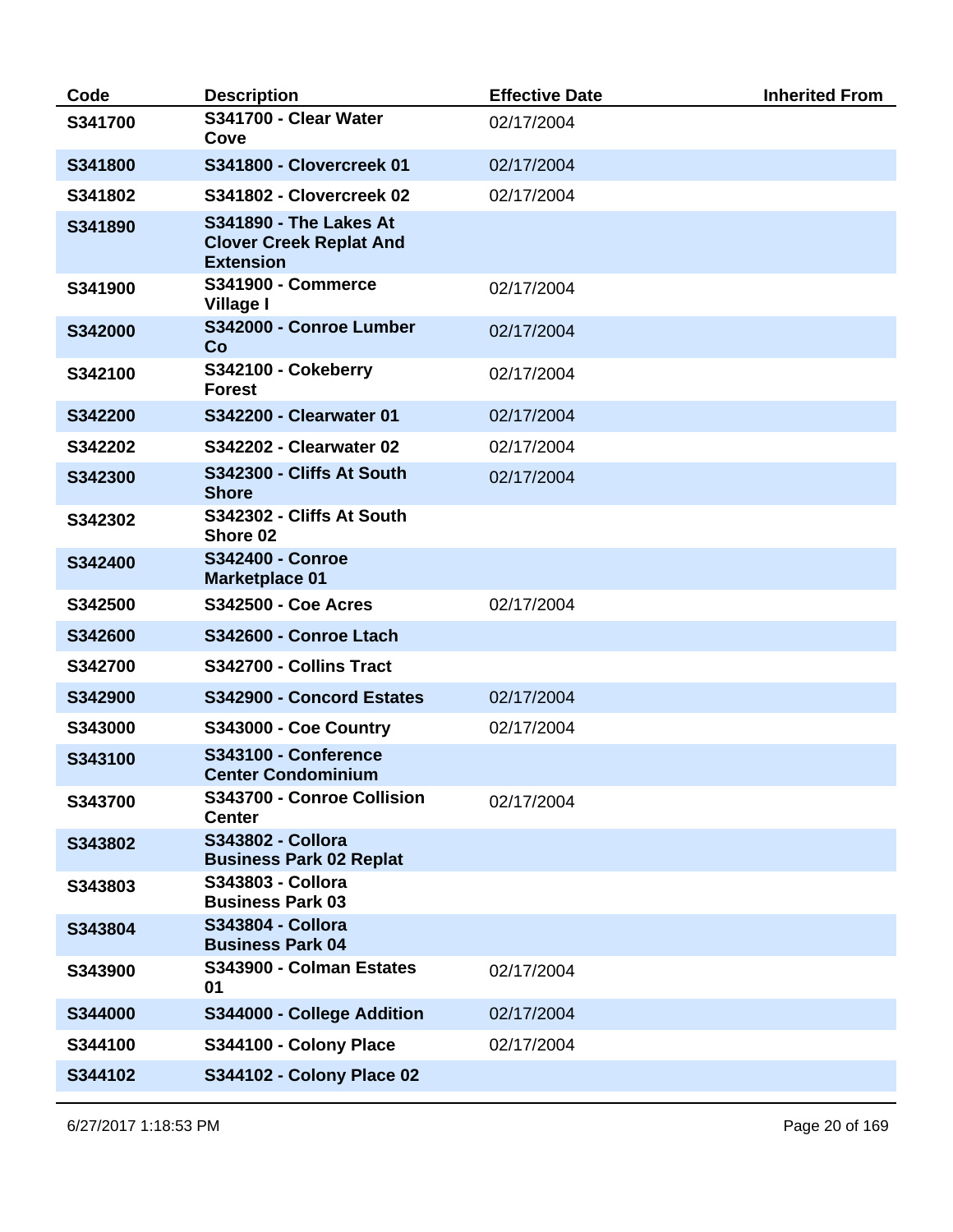| Code    | <b>Description</b>                                 | <b>Effective Date</b> | <b>Inherited From</b> |
|---------|----------------------------------------------------|-----------------------|-----------------------|
| S344200 | <b>S344200 - Conroe Bay</b>                        | 02/17/2004            |                       |
| S344300 | S344300 - Conroe Colony                            | 02/17/2004            |                       |
| S344400 | <b>S344400 - Conoco</b><br>Shenandoah              | 02/17/2004            |                       |
| S344500 | S344500 - Conroe<br><b>Commercial Park</b>         | 02/17/2004            |                       |
| S344600 | S344600 - Conroe Country<br><b>Club</b>            | 02/17/2004            |                       |
| S344700 | S344700 - Conroe Isd Ford<br><b>Elementary</b>     | 02/17/2004            |                       |
| S344801 | <b>S344801 - Conroe</b><br><b>Interstate Pk 01</b> | 02/17/2004            |                       |
| S344900 | S344900 - Conroe Outlet<br><b>Center</b>           | 02/17/2004            |                       |
| S344902 | S344902 - Conroe Outlet<br><b>Center Phase li</b>  | 02/17/2004            |                       |
| S345000 | <b>S345000 - Conroe</b><br><b>Suburban Estates</b> | 02/17/2004            |                       |
| S345100 | S345100 - Conroe Motors                            |                       |                       |
| S345200 | S345200 - Conroe ISD Sam<br><b>Houston Pk-4</b>    |                       |                       |
| S345300 | <b>S345300 - Conroe Park</b><br>North 01           | 02/17/2004            |                       |
| S345302 | <b>S345302 - Conroe Park</b><br>North 02           | 02/17/2004            |                       |
| S345303 | <b>S345303 - Conroe Park</b><br>North 03           | 02/17/2004            |                       |
| S345304 | S345304 - Conroe Park<br>North 04                  |                       |                       |
| S345305 | <b>S345305 - Conroe Park</b><br>North 05           |                       |                       |
| S345306 | <b>S345306 - Conroe Park</b><br>North 06           |                       |                       |
| S345307 | <b>S345307 - Conroe Park</b><br>North 07           |                       |                       |
| S345308 | <b>S345308 - Conroe Park</b><br>North 08           |                       |                       |
| S345309 | <b>S345309 - Conroe Park</b><br>North 09           |                       |                       |
| S345310 | <b>S345310 - Conroe Park</b><br>North 10           |                       |                       |
| S345400 | S345400 - Conroe South<br><b>Business Park</b>     |                       |                       |
| S345500 | S345500 - Conroe Plaza                             | 02/17/2004            |                       |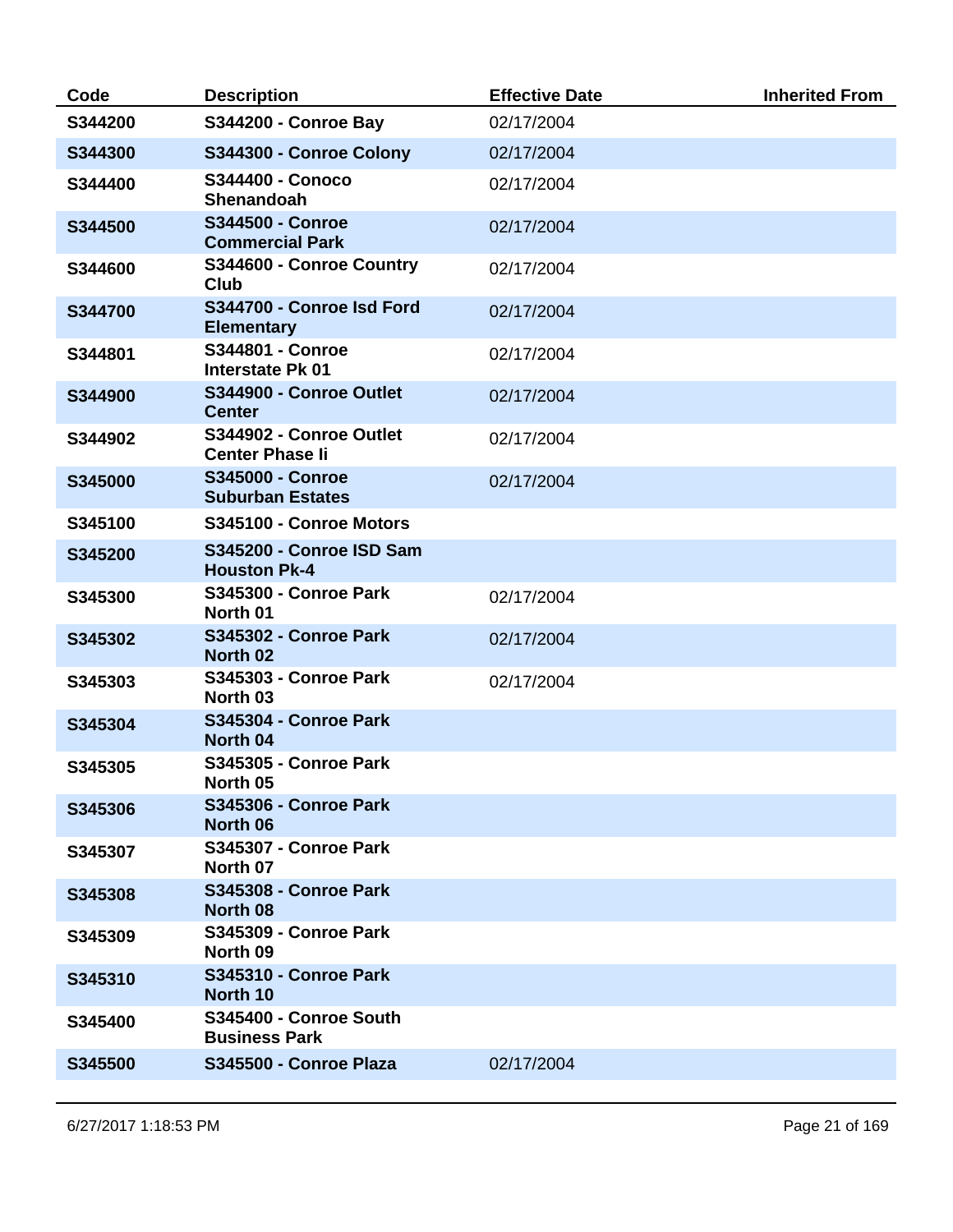| Code    | <b>Description</b>                                      | <b>Effective Date</b> | <b>Inherited From</b> |
|---------|---------------------------------------------------------|-----------------------|-----------------------|
| S346000 | S346000 - Conroe Terrace                                | 02/17/2004            |                       |
| S346002 | S346002 - Conroe Terrace<br>02                          | 02/17/2004            |                       |
| S346100 | S346100 - Conroe Regional<br><b>Medical Center</b>      | 02/17/2004            |                       |
| S346300 | S346300 - Convenient<br><b>Country Estates Phase 01</b> | 02/17/2004            |                       |
| S346302 | S346302 - Convenient<br><b>Country Est Phase 2</b>      | 02/17/2004            |                       |
| S346500 | S346500 - Cooper Estates                                | 02/17/2004            |                       |
| S346700 | S346700 - Copper Beech<br><b>Development I</b>          |                       |                       |
| S346702 | S346702 - Copper Beech<br><b>Development II</b>         |                       |                       |
| S347001 | S347001 - Corinthian Point<br>01                        | 02/17/2004            |                       |
| S347002 | S347002 - Corinthian Point<br>02                        | 02/17/2004            |                       |
| S347003 | S347003 - Corinthian Point<br>03                        | 02/17/2004            |                       |
| S347004 | S347004 - Corinthian Point<br>04                        | 02/17/2004            |                       |
| S347050 | S347050 - Corinthian Point<br><b>Condos</b>             | 02/17/2004            |                       |
| S348001 | S348001 - Country Club<br>Forest 01                     | 02/17/2004            |                       |
| S348002 | S348002 - Country Club<br>Forest <sub>02</sub>          | 02/17/2004            |                       |
| S349000 | S349000 - Country Land                                  | 02/17/2004            |                       |
| S349002 | S349002 - Country Colony<br>82                          | 02/17/2004            |                       |
| S349200 | S349200 - Country Colony<br>$03($ a535 $)$              | 02/17/2004            |                       |
| S349400 | S349400 - Country Estate                                | 02/17/2004            |                       |
| S349500 | S349500 - Country Forest<br>01                          | 02/17/2004            |                       |
| S349502 | S349502 - Country Forest<br>02                          | 02/17/2004            |                       |
| S349600 | S349600 - Country Pines                                 | 02/17/2004            |                       |
| S349700 | S349700 - Country Forest<br>West 01                     | 02/17/2004            |                       |
| S349900 | <b>S349900 - Country</b><br><b>Meadows</b>              | 02/17/2004            |                       |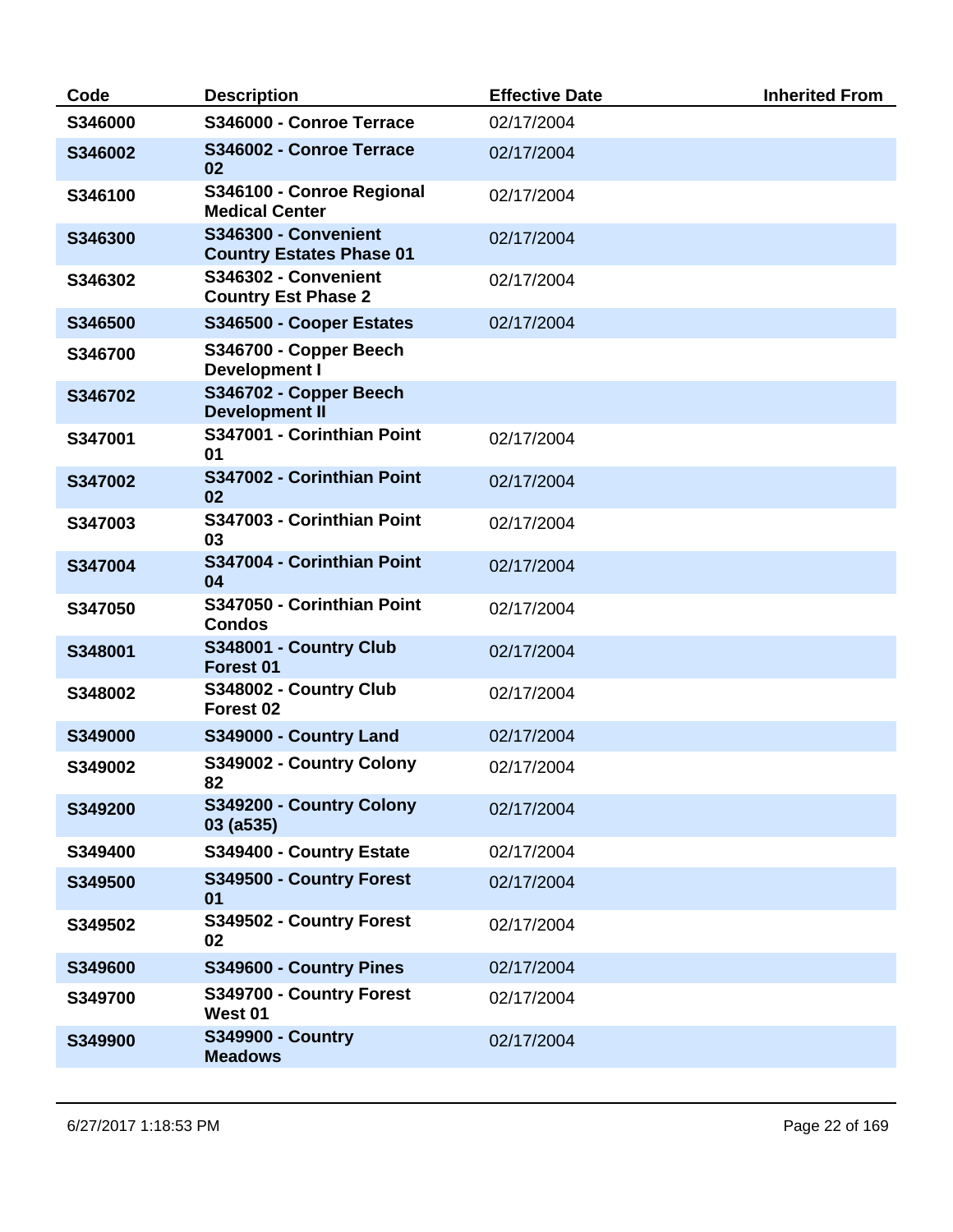| Code    | <b>Description</b>                                             | <b>Effective Date</b> | <b>Inherited From</b> |
|---------|----------------------------------------------------------------|-----------------------|-----------------------|
| S350001 | S350001 - Country Place<br>Acres <sub>01</sub>                 | 02/17/2004            |                       |
| S350002 | S350002 - Country Place<br>Acres <sub>02</sub>                 | 02/17/2004            |                       |
| S350003 | S350003 - Country Place<br>Acres <sub>03</sub>                 | 02/17/2004            |                       |
| S350200 | S350200 - Country Place<br><b>Estates</b>                      | 02/17/2004            |                       |
| S350501 | <b>S350501 - Country Run</b>                                   | 02/17/2004            |                       |
| S350700 | S350700 - Country Times<br><b>Mh Park</b>                      | 02/17/2004            |                       |
| S351000 | S351000 - Country Village I                                    | 02/17/2004            |                       |
| S351500 | S351500 - Country West                                         | 02/17/2004            |                       |
| S351700 | S351700 - Country Woods<br><b>Estates 01</b>                   | 02/17/2004            |                       |
| S351702 | S351702 - Country Woods<br><b>Estates 02</b>                   | 02/17/2004            |                       |
| S352000 | S352000 - Courthouse                                           | 02/17/2004            |                       |
| S352100 | S352100 - Courtlyn Place<br><b>Condos</b>                      | 02/17/2004            |                       |
| S352300 | <b>S352300 - Cowan Acres</b>                                   | 02/17/2004            |                       |
| S352400 | S352400 - Creighton Park<br>Farms 01                           | 02/17/2004            |                       |
| S352501 | S352501 - Creekside<br>Village 01 (IN ABSTRACT 2<br>ALLEN W S) | 02/17/2004            |                       |
| S352599 | <b>S352599 - Creekside</b><br><b>Village</b>                   | 02/17/2004            |                       |
| S352600 | S352600 - Creekside Acres<br>01                                | 02/17/2004            |                       |
| S352602 | S352602 - Creekside Acres<br>02                                |                       |                       |
| S352700 | <b>S352700 - Creekside</b><br>Village 01                       |                       |                       |
| S352702 | <b>S352702 - Creekside</b><br>Village 02                       |                       |                       |
| S352703 | <b>S352703 - Creekside</b><br>Village 03                       |                       |                       |
| S352704 | S352704 - Creekside<br><b>Village 04</b>                       |                       |                       |
| S352705 | <b>S352705 - Creekside</b><br>Village 05                       |                       |                       |
| S352706 | <b>S352706 - Creekside</b><br>Village 06                       |                       |                       |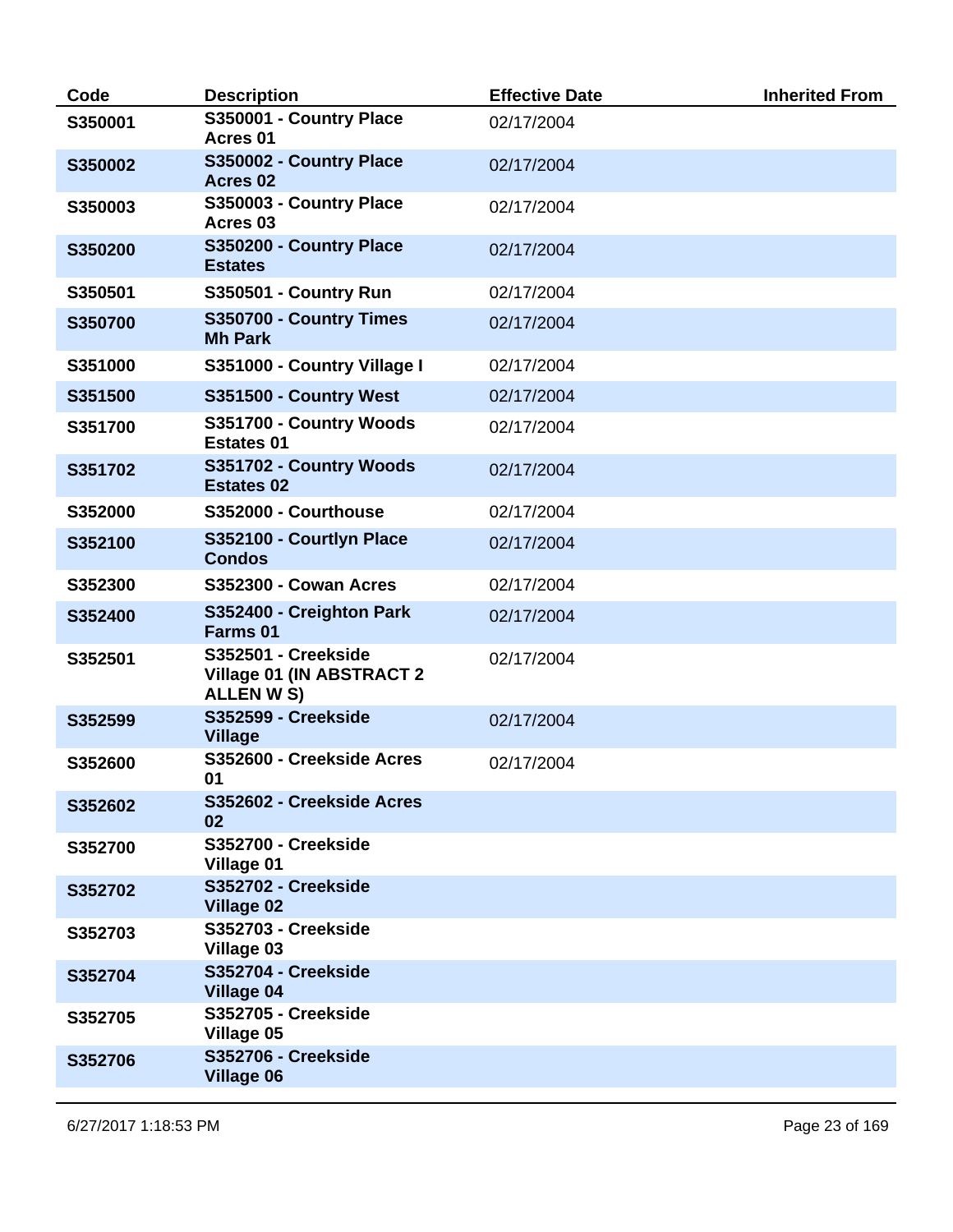| Code    | <b>Description</b>                             | <b>Effective Date</b> | <b>Inherited From</b> |
|---------|------------------------------------------------|-----------------------|-----------------------|
| S353000 | S353000 - Creekwood                            | 02/17/2004            |                       |
| S353001 | S353001 - Creekwood Re-<br>sub                 | 02/17/2004            |                       |
| S353100 | S353100 - Creekwood<br><b>Plaza</b>            |                       |                       |
| S353201 | S353201 - Creekwood Vill<br><b>Condos 01</b>   | 02/17/2004            |                       |
| S353202 | S353202 - Creekwood Vill<br><b>Condos 02</b>   | 02/17/2004            |                       |
| S353203 | S353203 - Creekwood Vill<br><b>Condos 03</b>   | 02/17/2004            |                       |
| S353303 | S353303 - Crescent Cove<br>03                  | 02/17/2004            |                       |
| S353400 | S353400 - Crest<br><b>Subdivision</b>          | 02/17/2004            |                       |
| S353501 | S353501 - Crestwood                            | 02/17/2004            |                       |
| S354000 | S354000 - Crestwood<br><b>Farms</b>            | 02/17/2004            |                       |
| S355100 | S355100 - Crighton Ridge<br>01                 | 02/17/2004            |                       |
| S355102 | S355102 - Crighton Ridge<br>02                 | 02/17/2004            |                       |
| S355103 | S355103 - Crighton Ridge<br>03                 | 02/17/2004            |                       |
| S355104 | S355104 - Crighton Ridge<br>04                 | 02/17/2004            |                       |
| S355800 | <b>S355800 - CRIGHTON</b><br><b>WOODS01</b>    |                       |                       |
| S355802 | S355802 - Crighton Woods<br>02                 |                       |                       |
| S356001 | S356001 - Cripple Creek<br>Farms 01            | 02/17/2004            |                       |
| S356002 | S356002 - Cripple Creek<br>Farms <sub>02</sub> | 02/17/2004            |                       |
| S356003 | S356003 - Cripple Creek<br>Farms <sub>03</sub> | 02/17/2004            |                       |
| S356004 | S356004 - Cripple Creek<br>Farms 04            | 02/17/2004            |                       |
| S356005 | S356005 - Cripple Creek<br>Farms 05            | 02/17/2004            |                       |
| S356100 | S356100 - Crockett Trace<br>01                 | 02/17/2004            |                       |
| S356200 | S356200 - Crockett Trace<br><b>Estates 01</b>  |                       |                       |
| S356202 | S356202 - Crockett Trace<br><b>Estates 02</b>  |                       |                       |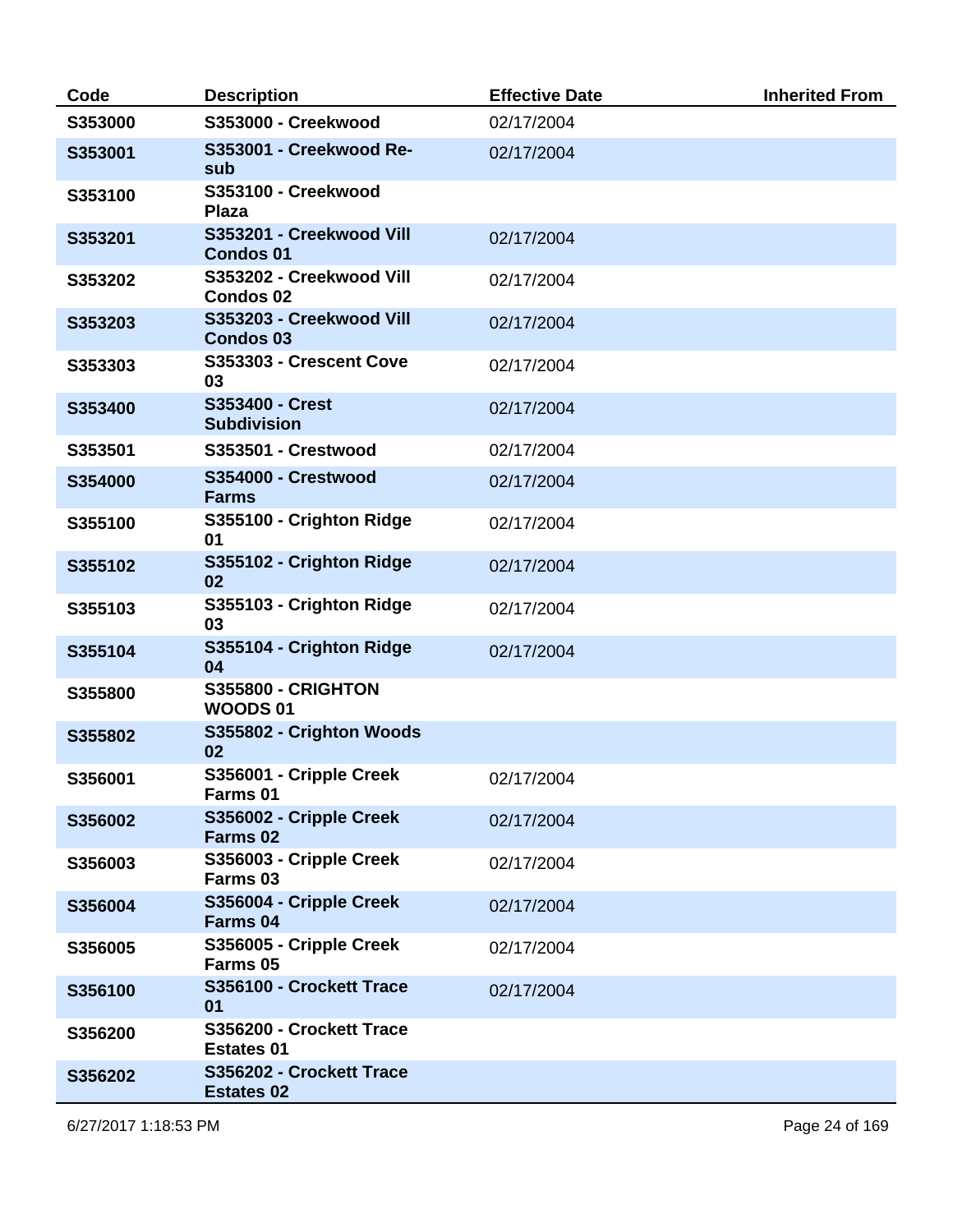| Code    | <b>Description</b>                            | <b>Effective Date</b> | <b>Inherited From</b> |
|---------|-----------------------------------------------|-----------------------|-----------------------|
| S356203 | S356203 - Crockett Trace<br><b>Estates 03</b> |                       |                       |
| S356204 | S356204 - Crockett Trace<br><b>Estates 04</b> |                       |                       |
| S356205 | S356205 - Crockett Trace<br><b>Estates 05</b> |                       |                       |
| S356206 | S356206 - Crockett Trace<br><b>Estates 06</b> |                       |                       |
| S356400 | S356400 - Crowley Estates<br>01               |                       |                       |
| S356500 | S356500 - Cripple Creek<br><b>Farms West</b>  | 02/17/2004            |                       |
| S356601 | S356601 - Cripple Creek<br>Farms No 01        | 02/17/2004            |                       |
| S356602 | S356602 - Cripple Creek<br><b>Farms No 02</b> | 02/17/2004            |                       |
| S356603 | S356603 - Cripple Creek<br>Farms No 03        | 02/17/2004            |                       |
| S356700 | S356700 - Crossroads Park                     | 02/17/2004            |                       |
| S356800 | S356800 - Crown Estates<br>01                 | 02/17/2004            |                       |
| S356802 | S356802 - Crown Estates<br>02                 | 02/17/2004            |                       |
| S356900 | S356900 - Crockett Forest                     | 02/17/2004            |                       |
| S357000 | <b>S357000 - Crystal Creek 01</b>             | 02/17/2004            |                       |
| S357002 | S357002 - Crystal Creek 02                    | 02/17/2004            |                       |
| S357100 | S357100 - Crown Oaks 01                       | 02/17/2004            |                       |
| S357102 | S357102 - Crown Oaks 02                       | 02/17/2004            |                       |
| S357103 | S357103 - Crown Oaks 03                       | 02/17/2004            |                       |
| S357104 | S357104 - Crown Oaks 04                       | 02/17/2004            |                       |
| S357190 | <b>S357190 - Crown Oaks</b><br><b>Replat</b>  |                       |                       |
| S357200 | S357200 - Crouch 01                           | 02/17/2004            |                       |
| S357400 | S357400 - Crown Ranch 01                      |                       |                       |
| S357401 | S357401 - Crown Ranch<br>$01 - A$             |                       |                       |
| S357403 | S357403 - Crown Ranch 03                      |                       |                       |
| S357450 | S357450 - Crown Ranch 1-<br>В                 |                       |                       |
| S357500 | S357500 - Crystal Creek<br><b>Acres</b>       | 02/17/2004            |                       |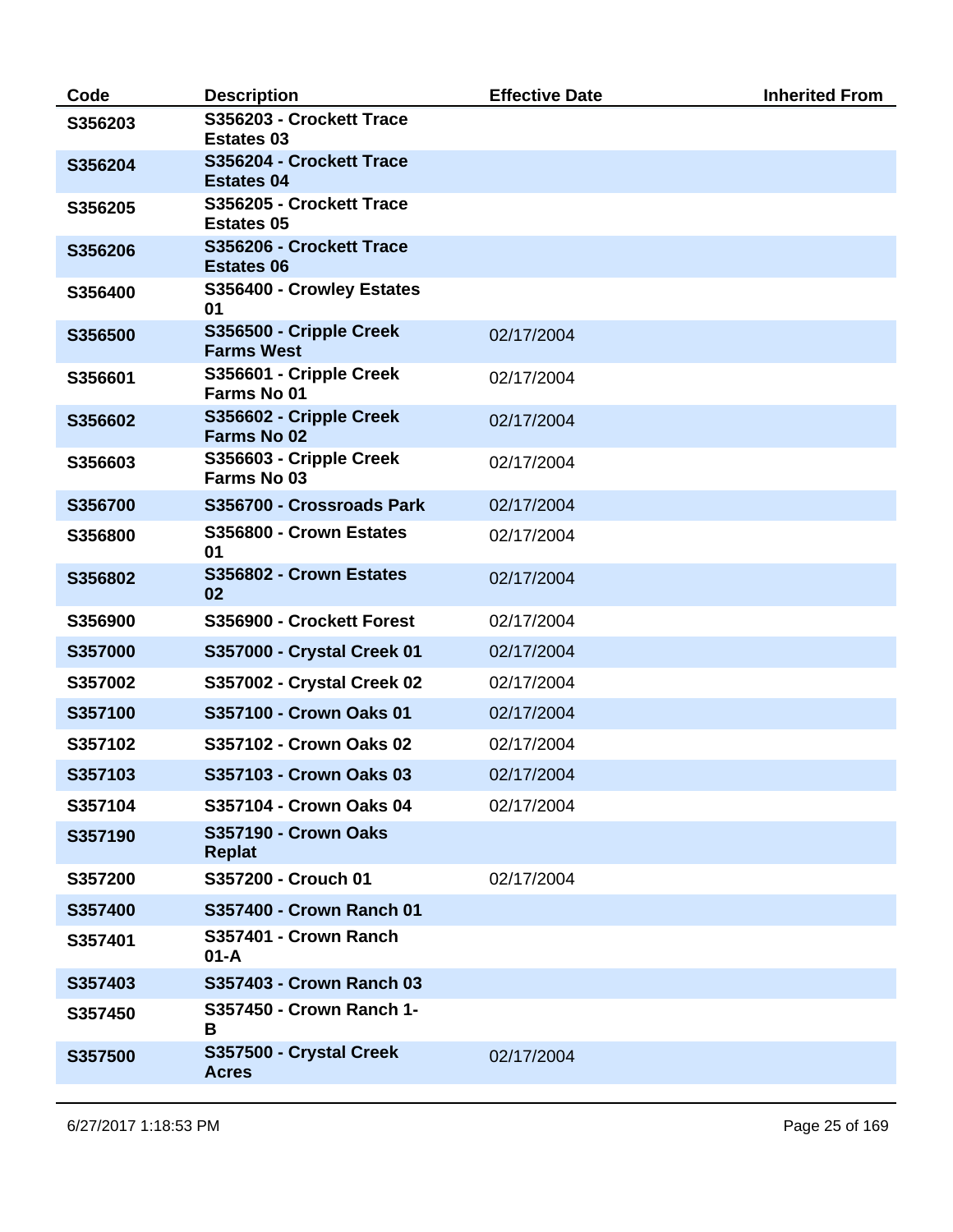| Code    | <b>Description</b>                                                       | <b>Effective Date</b> | <b>Inherited From</b> |
|---------|--------------------------------------------------------------------------|-----------------------|-----------------------|
| S358000 | S358000 - Crystal Creek<br><b>Estates</b>                                | 02/17/2004            |                       |
| S358600 | S358600 - Champion Oaks<br>28                                            | 02/17/2004            |                       |
| S358700 | S358700 - Champion Oaks<br>230                                           | 02/17/2004            |                       |
| S359000 | S359000 - Crystal Creek<br><b>Forest</b>                                 | 02/17/2004            |                       |
| S359201 | S359201 - Crystal Springs<br>01                                          | 02/17/2004            |                       |
| S359202 | S359202 - Crystal Springs<br>02                                          | 02/17/2004            |                       |
| S359203 | S359203 - Crystal Springs<br>03                                          | 02/17/2004            |                       |
| S359204 | S359204 - Crystal Springs<br>04                                          | 02/17/2004            |                       |
| S359500 | S359500 - Crystal Forest<br>01                                           | 02/17/2004            |                       |
| S359502 | S359502 - Crystal Forest<br>02                                           | 02/17/2004            |                       |
| S359503 | S359503 - Crystal Forest<br>03                                           | 02/17/2004            |                       |
| S360000 | S360000 - Crystal Lake<br><b>Park</b>                                    | 02/17/2004            |                       |
| S360300 | S360300 - Cumberland<br><b>Center</b>                                    |                       |                       |
| S360400 | S360400 - Cumberland<br><b>Crossing 01</b>                               |                       |                       |
| S360402 | S360402 - Cumberland<br><b>Crossing 02</b>                               |                       |                       |
| S360403 | S360403 - Cumberland<br><b>Crossing 03</b>                               |                       |                       |
| S360404 | S360404 - Cumberland<br><b>Crossing 04</b>                               |                       |                       |
| S360405 | S360405 - Cumberland<br><b>Crossing 05</b>                               |                       |                       |
| S360406 | S360406 - Cumberland<br><b>Crossing 06</b>                               |                       |                       |
| S360450 | S360450 - Cumberland<br><b>Crossing Commercial</b><br><b>Reserves 01</b> |                       |                       |
| S360500 | S360500 - Crystalwood<br><b>Estates</b>                                  | 02/17/2004            |                       |
| S360600 | S360600 - Cude Addition                                                  |                       |                       |
| S361000 | S361000 - Cumberland<br><b>Estates</b>                                   | 02/17/2004            |                       |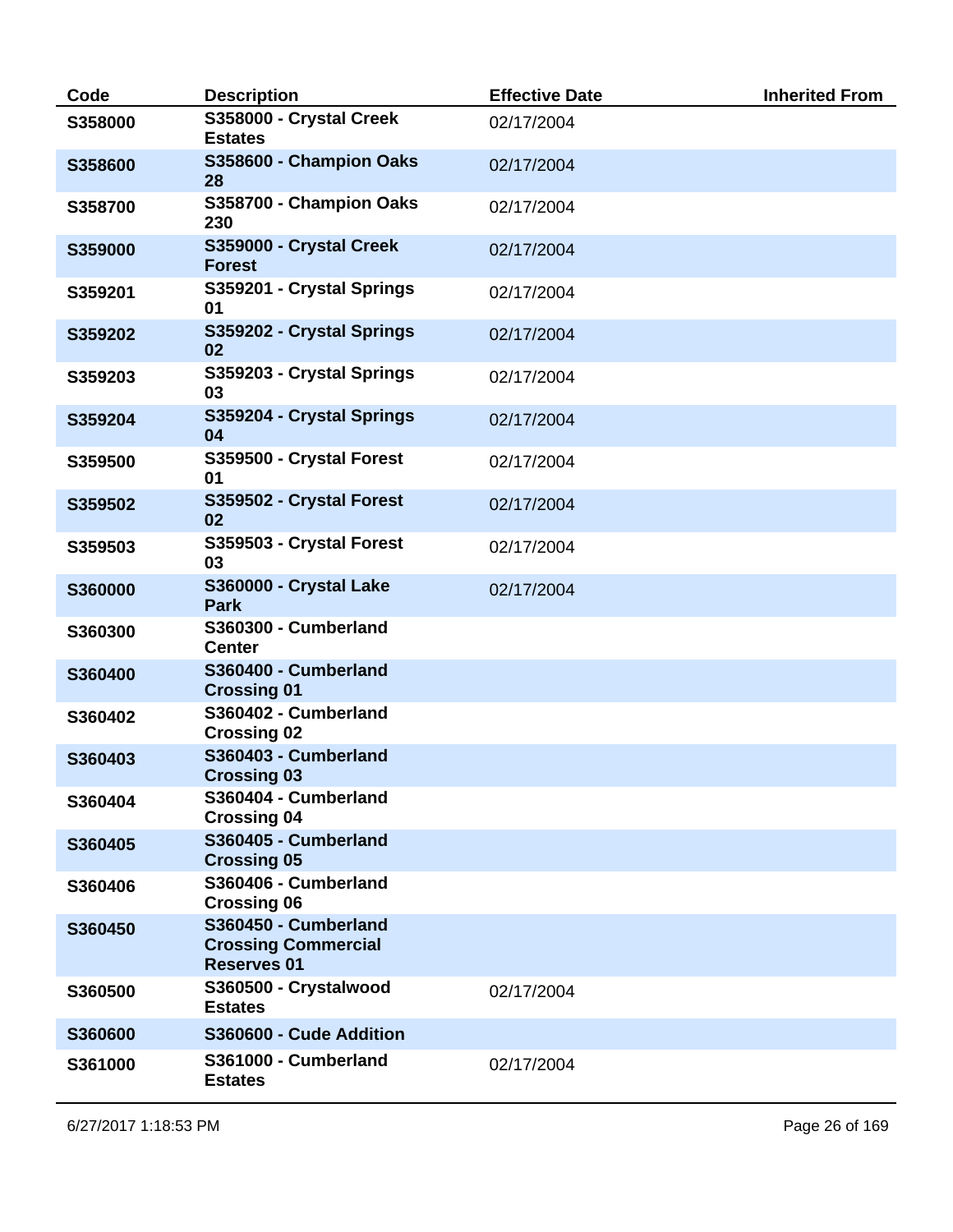| Code    | <b>Description</b>                                | <b>Effective Date</b> | <b>Inherited From</b> |
|---------|---------------------------------------------------|-----------------------|-----------------------|
| S361500 | S361500 - Cumberland<br><b>Phase I</b>            | 02/17/2004            |                       |
| S361502 | S361502 - Cumberland<br><b>Phase li</b>           | 02/17/2004            |                       |
| S362000 | S362000 - Curry                                   | 02/17/2004            |                       |
| S364000 | <b>S364000 - Cut-n-shoot</b><br><b>Estates</b>    | 02/17/2004            |                       |
| S366001 | S366001 - Cypress Bend<br>01                      | 02/17/2004            |                       |
| S366002 | S366002 - Cypress Bend<br>02                      | 02/17/2004            |                       |
| S366300 | S366300 - Cypress Wood<br><b>Estates</b>          | 02/17/2004            |                       |
| S366400 | S366400 - DMA Magnolia<br><b>Crossing</b>         |                       |                       |
| S369900 | S369900 - D And V And<br><b>Farah Subdivision</b> |                       |                       |
| S370000 | <b>S370000 - Dale Dell</b>                        | 02/17/2004            |                       |
| S371000 | S371000 - Dali Estates                            |                       |                       |
| S374900 | S374900 - Decker Hills<br><b>Ranchettes</b>       | 02/17/2004            |                       |
| S375000 | S375000 - Decker Estate                           | 02/17/2004            |                       |
| S375100 | S375100 - Decker Forest<br>01                     | 02/17/2004            |                       |
| S375200 | S375200 - Decker Heights                          | 02/17/2004            |                       |
| S375300 | S375300 - Decker Hills 01                         | 02/17/2004            |                       |
| S375302 | S375302 - Decker Hills 02                         | 02/17/2004            |                       |
| S375303 | S375303 - Decker Hills 03                         | 02/17/2004            |                       |
| S375400 | S375400 - Decker Woods<br><b>Ranchettes</b>       | 02/17/2004            |                       |
| S375500 | S375500 - Decker Pines                            | 02/17/2004            |                       |
| S375601 | S375601 - Decker Woods                            | 02/17/2004            |                       |
| S375700 | S375700 - Decker Place 01                         | 02/17/2004            |                       |
| S375702 | S375702 - Decker Place 02                         | 02/17/2004            |                       |
| S375800 | S375800 - Decker Prairie<br>Ind Pk                | 02/17/2004            |                       |
| S375900 | <b>S375900 - Deep Eddy</b><br><b>Acres</b>        | 02/17/2004            |                       |
| S376001 | S376001 - Decker Oaks<br><b>Estates 01</b>        | 02/17/2004            |                       |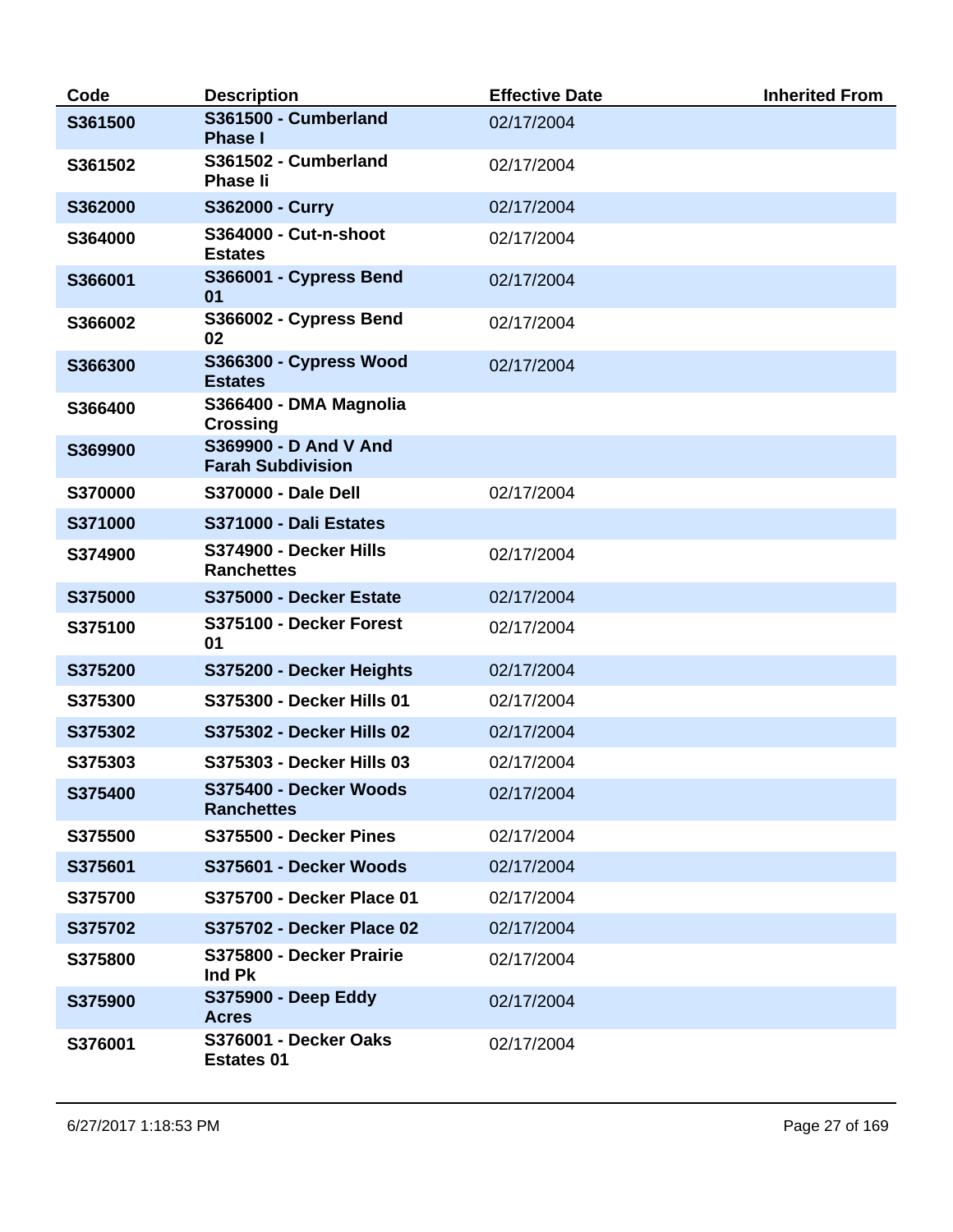| Code    | <b>Description</b>                                 | <b>Effective Date</b> | <b>Inherited From</b> |
|---------|----------------------------------------------------|-----------------------|-----------------------|
| S376002 | S376002 - Decker Oaks<br><b>Estates 02</b>         | 02/17/2004            |                       |
| S376003 | <b>S376003 - Decker Oaks</b><br><b>Estates 03</b>  | 02/17/2004            |                       |
| S376004 | S376004 - Decker Oaks<br><b>Estates 04</b>         |                       |                       |
| S376100 | S376100 - Decker Prairie<br><b>Commercial Park</b> |                       |                       |
| S376501 | S376501 - Deep Forest<br><b>Estates 01</b>         | 02/17/2004            |                       |
| S376502 | S376502 - Deep Forest<br><b>Estates 02</b>         | 02/17/2004            |                       |
| S376701 | <b>S376701 - Deer Haven</b><br><b>Village 01</b>   | 02/17/2004            |                       |
| S376702 | <b>S376702 - Deer Haven</b><br>Village 02          | 02/17/2004            |                       |
| S377000 | S377000 - Deerbrook<br><b>Village 01</b>           | 02/17/2004            |                       |
| S377500 | <b>CREATED IN ERROR</b>                            |                       |                       |
| S377501 | S377501 - Deer Crossing<br>01                      | 02/17/2004            |                       |
| S377502 | S377502 - Deer Crossing<br>02                      | 02/17/2004            |                       |
| S377503 | S377503 - Deer Crossing<br>03                      | 02/17/2004            |                       |
| S378000 | <b>S378000 - Deer Creek</b>                        | 02/17/2004            |                       |
| S380001 | S380001 - Deer Glen<br><b>Estates</b>              | 02/17/2004            |                       |
| S380501 | S380501 - Deer Glen North                          | 02/17/2004            |                       |
| S390000 | S390000 - Deer Glen West                           | 02/17/2004            |                       |
| S400001 | <b>S400001 - Deer Lake</b><br>Lodges 01            | 02/17/2004            |                       |
| S400002 | <b>S400002 - Deer Lake</b><br><b>Lodges 02</b>     | 02/17/2004            |                       |
| S400500 | S400500 - Deer Ridge 419                           | 02/17/2004            |                       |
| S400600 | S400600 - Deer Trail Two<br>01                     |                       |                       |
| S400602 | S400602 - Deer Trail Two<br>02                     |                       |                       |
| S400603 | S400603 - Deer Trail Two<br>03                     |                       |                       |
| S400700 | S400700 - Deer Ridge 94                            | 02/17/2004            |                       |
| S400800 | S400800 - Deer Trail 01                            |                       |                       |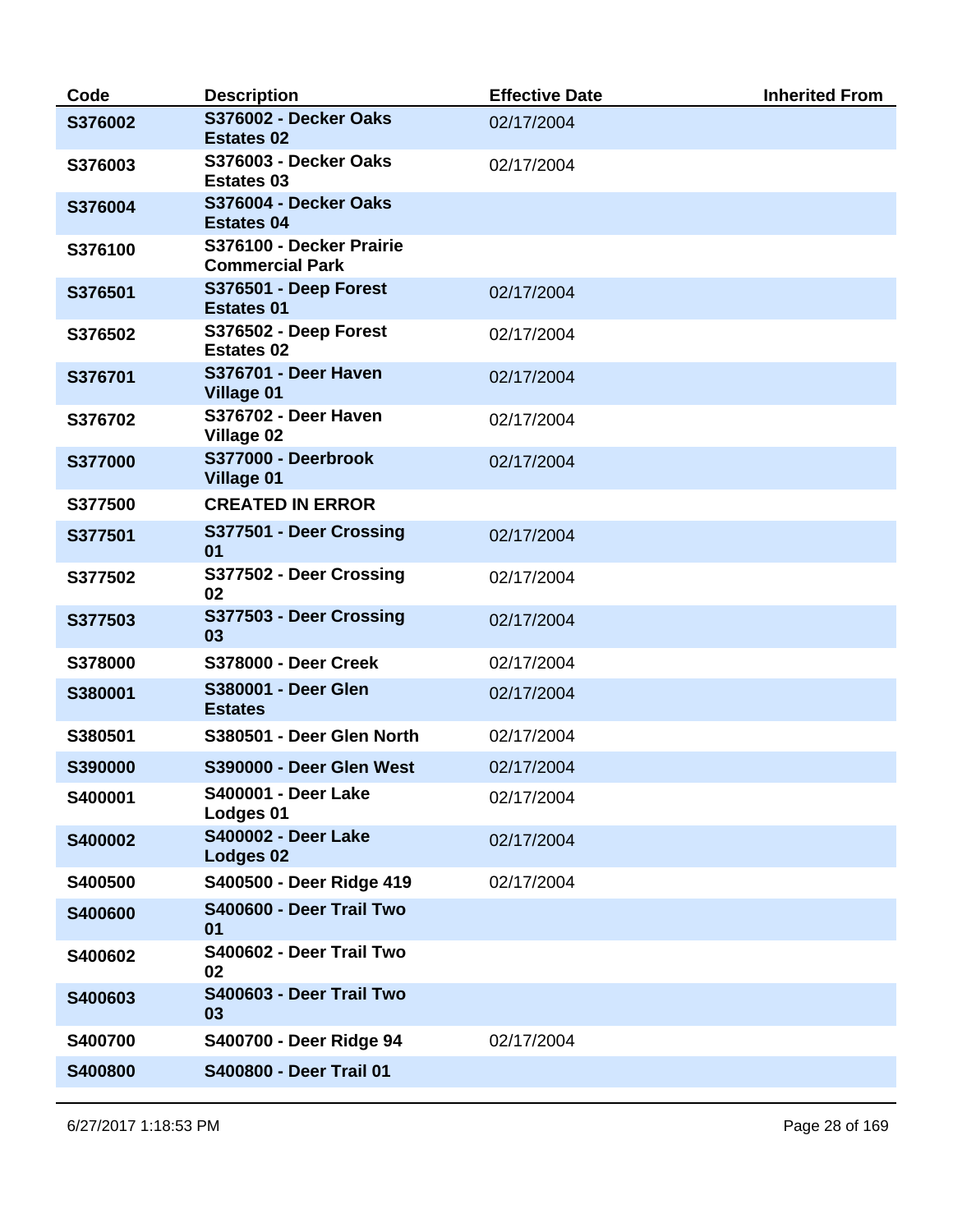| Code    | <b>Description</b>                                  | <b>Effective Date</b> | <b>Inherited From</b> |
|---------|-----------------------------------------------------|-----------------------|-----------------------|
| S400802 | <b>S400802 - Deer Trail 02</b>                      |                       |                       |
| S400803 | S400803 - Deer Trail 03                             |                       |                       |
| S400804 | S400804 - Deer Trail 04                             |                       |                       |
| S400900 | S400900 - Deer Run 01                               | 02/17/2004            |                       |
| S400902 | S400902 - Deer Run 02                               | 02/17/2004            |                       |
| S400903 | S400903 - Deer Run 03                               | 02/17/2004            |                       |
| S400904 | S400904 - Deer Run 04                               |                       |                       |
| S401000 | S401000 - Deer Run Acres                            | 02/17/2004            |                       |
| S401100 | S401100 - Deerwood                                  | 02/17/2004            |                       |
| S401102 | S401102 - Deerwood 02                               | 02/17/2004            |                       |
| S401103 | S401103 - Deerwood 03                               |                       |                       |
| S401104 | S401104 - Deerwood 04                               |                       |                       |
| S401105 | S401105 - Deerwood 05<br><b>Replat No 1</b>         |                       |                       |
| S401106 | S401106 - Deerwood 06                               |                       |                       |
| S401200 | S401200 - Delta Heights                             | 02/17/2004            |                       |
| S401300 | S401300 - Del Lago 01                               | 02/17/2004            |                       |
| S401302 | S401302 - Del Lago 02                               | 02/17/2004            |                       |
| S401303 | S401303 - Del Lago 03                               | 02/17/2004            |                       |
| S401400 | <b>S401400 - Del Lago</b><br><b>Estates</b>         | 02/17/2004            |                       |
| S401450 | <b>S401450 - Del Lago Ofc</b><br><b>Bldg Condos</b> | 02/17/2004            |                       |
| S401500 | S401500 - Diamondhead                               | 02/17/2004            |                       |
| S401600 | S401600 - Diana Estates                             |                       |                       |
| S401700 | S401700 - Discovery At<br><b>Spring Trails 01</b>   |                       |                       |
| S401702 | S401702 - Discovery At<br><b>Spring Trails 02</b>   |                       |                       |
| S401800 | S401800 - Dinger Estates                            | 02/17/2004            |                       |
| S401900 | S401900 - Discovery View                            | 02/17/2004            |                       |
| S402000 | S402000 - Dobbin Townsite                           | 02/17/2004            |                       |
| S402001 | S402001 - Dobbin Townsite<br>01                     | 02/17/2004            |                       |
| S402100 | <b>S402100 - Diamond</b><br><b>Meadow</b>           |                       |                       |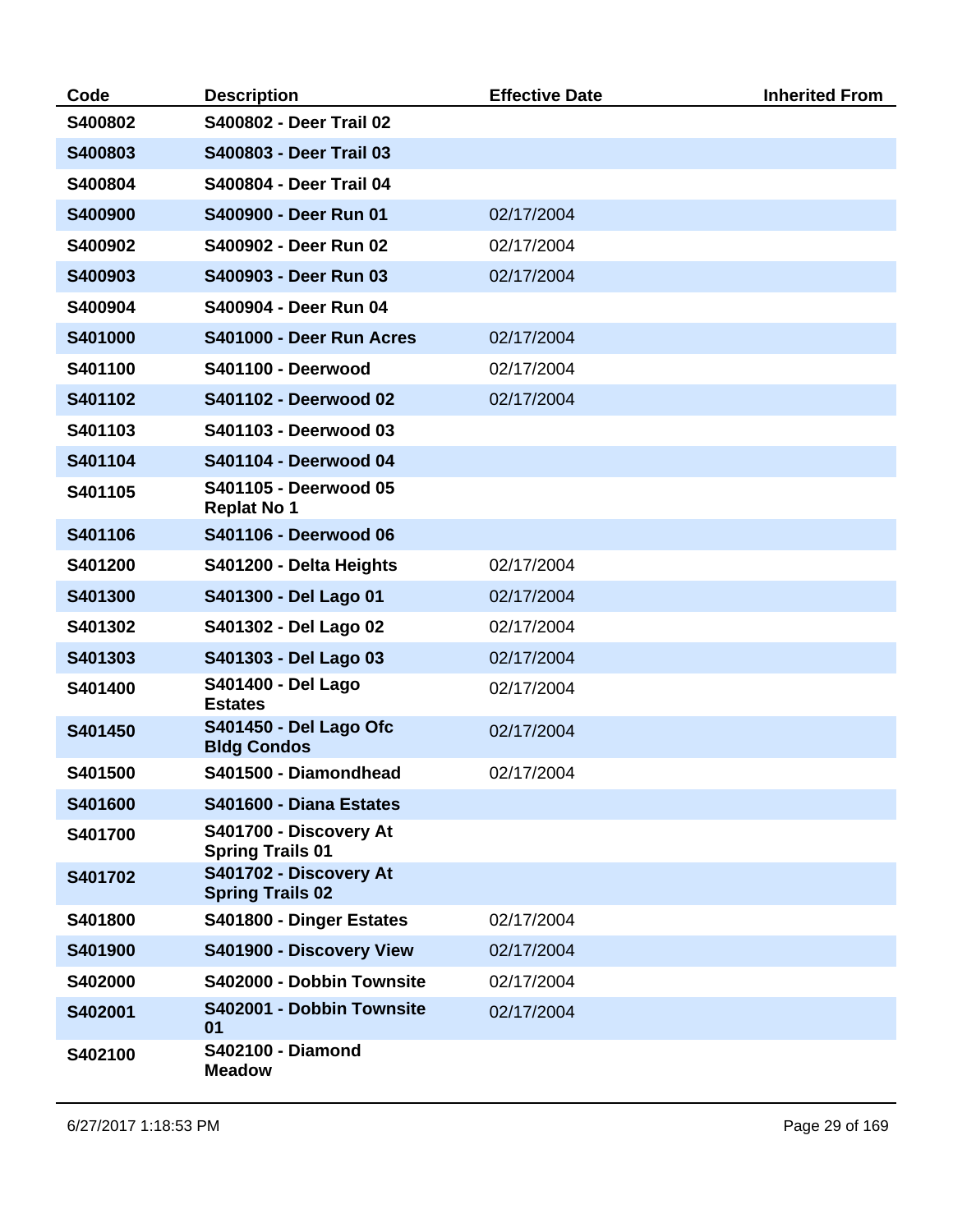| Code    | <b>Description</b>                                     | <b>Effective Date</b> | <b>Inherited From</b> |
|---------|--------------------------------------------------------|-----------------------|-----------------------|
| S402200 | S402200 - Deleon Verron                                |                       |                       |
| S402300 | <b>S402300 - Del Webb The</b><br><b>Woodlands 01</b>   |                       |                       |
| S402302 | <b>S402302 - Del Webb The</b><br><b>Woodlands 02</b>   |                       |                       |
| S402303 | <b>S402303 - Del Webb The</b><br><b>Woodlands 03</b>   |                       |                       |
| S402304 | <b>S402304 - Del Webb The</b><br><b>Woodlands 04</b>   |                       |                       |
| S403001 | S403001 - Dogwood Forest                               | 02/17/2004            |                       |
| S403090 | S403090 - Dogwood Forest<br><b>Partial Replat No 1</b> |                       |                       |
| S403500 | S403500 - Dogwood Hills<br>01                          | 02/17/2004            |                       |
| S403502 | S403502 - Dogwood Hills<br>02                          | 02/17/2004            |                       |
| S403503 | S403503 - Dogwood Hills<br>03                          | 02/17/2004            |                       |
| S403504 | S403504 - Dogwood Hills<br>04                          | 02/17/2004            |                       |
| S403590 | S403590 - Dogwood Hills<br>03 Partial Replat No 1      |                       |                       |
| S404001 | <b>S404001 - Dogwood</b><br>Patches 01                 | 02/17/2004            |                       |
| S404002 | S404002 - Dogwood<br>Patches 02                        | 02/17/2004            |                       |
| S404003 | S404003 - Dogwood<br>Patches 03                        | 02/17/2004            |                       |
| S404004 | S404004 - Dogwood<br>Patches 04                        | 02/17/2004            |                       |
| S404005 | S404005 - Dogwood<br>Patches 05                        | 02/17/2004            |                       |
| S405000 | S405000 - Dominion Ridge<br>01                         | 02/17/2004            |                       |
| S405002 | S405002 - Dominion Ridge<br>02                         | 02/17/2004            |                       |
| S405003 | S405003 - Dominion Ridge<br>03                         |                       |                       |
| S406000 | <b>S406000 - Donovans</b>                              | 02/17/2004            |                       |
| S406400 | S406400 - Dons Musgrove<br><b>Acres</b>                | 02/17/2004            |                       |
| S406500 | S406500 - Duron-<br>altamirano                         | 02/17/2004            |                       |
| S406600 | S406600 - Durango Creek<br>01                          |                       |                       |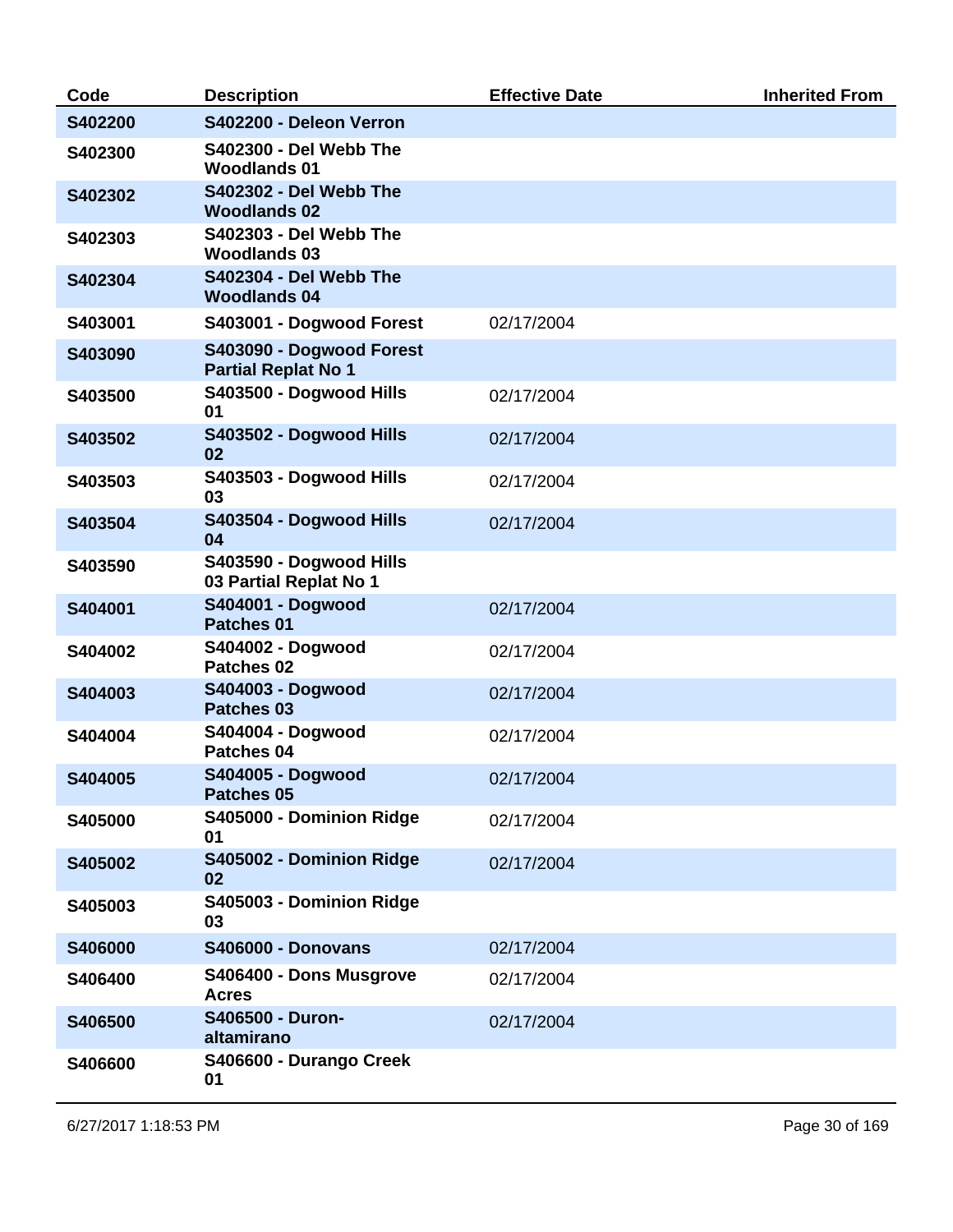| Code           | <b>Description</b>                                                             | <b>Effective Date</b> | <b>Inherited From</b> |
|----------------|--------------------------------------------------------------------------------|-----------------------|-----------------------|
| S406602        | S406602 - Durango Creek<br>02                                                  |                       |                       |
| S406603        | S406603 - Durango Creek<br>03                                                  |                       |                       |
| S406604        | S406604 - Durango Creek<br>04                                                  |                       |                       |
| S406605        | S406605 - Durango Creek<br>05                                                  |                       |                       |
| S406606        | S406606 - Durango Creek<br>06                                                  |                       |                       |
| S406700        | S406700 - Dossey Estates                                                       |                       |                       |
| S407501        | S407501 - Dusty Trails                                                         | 02/17/2004            |                       |
| S408000        | <b>S408000 - Duttons</b>                                                       | 02/17/2004            |                       |
| S408100        | <b>S408100 - Eagle Point</b><br><b>Subdivision</b>                             |                       |                       |
| S408202        | S408202 - EHP<br><b>Development 02</b>                                         |                       |                       |
| S440000        | S440000 - Eaglewood At<br><b>Oakhurst 01</b>                                   |                       |                       |
| S440002        | S440002 - Eaglewood At<br>Oakhurst 02                                          |                       |                       |
| S450000        | <b>S450000 - Earthman</b>                                                      | 02/17/2004            |                       |
| S452000        | <b>S452000 - East End</b>                                                      | 02/17/2004            |                       |
| S452100        | <b>S452100 - East Loop</b><br><b>Commercial Park 01</b>                        | 02/17/2004            |                       |
| S452102        | <b>S452102 - East Loop</b><br><b>Commercial Park 02</b>                        | 02/17/2004            |                       |
| S452103        | <b>S452103 - East Loop</b><br><b>Commercial Park 03</b>                        |                       |                       |
| <b>S452200</b> | <b>S452200 - East Mont Co</b><br>Imp Dist Industrial Park 01                   |                       |                       |
| S452202        | <b>S452202 - East Mont Co</b><br>Imp Dist Industrial Park 02                   |                       |                       |
| S452251        | <b>S452251 - East Mont Co</b><br>Imp Dist Industrial Park 01<br><b>Partial</b> |                       |                       |
| S452252        | <b>S452252 - East Mont Co</b><br>Imp Dist Industrial Park 02<br><b>Partial</b> |                       |                       |
| S453000        | <b>S453000 - Eastview</b>                                                      | 02/17/2004            |                       |
| S453500        | S453500 - Eastwood 01                                                          | 02/17/2004            |                       |
| S453502        | S453502 - Eastwood 02                                                          | 02/17/2004            |                       |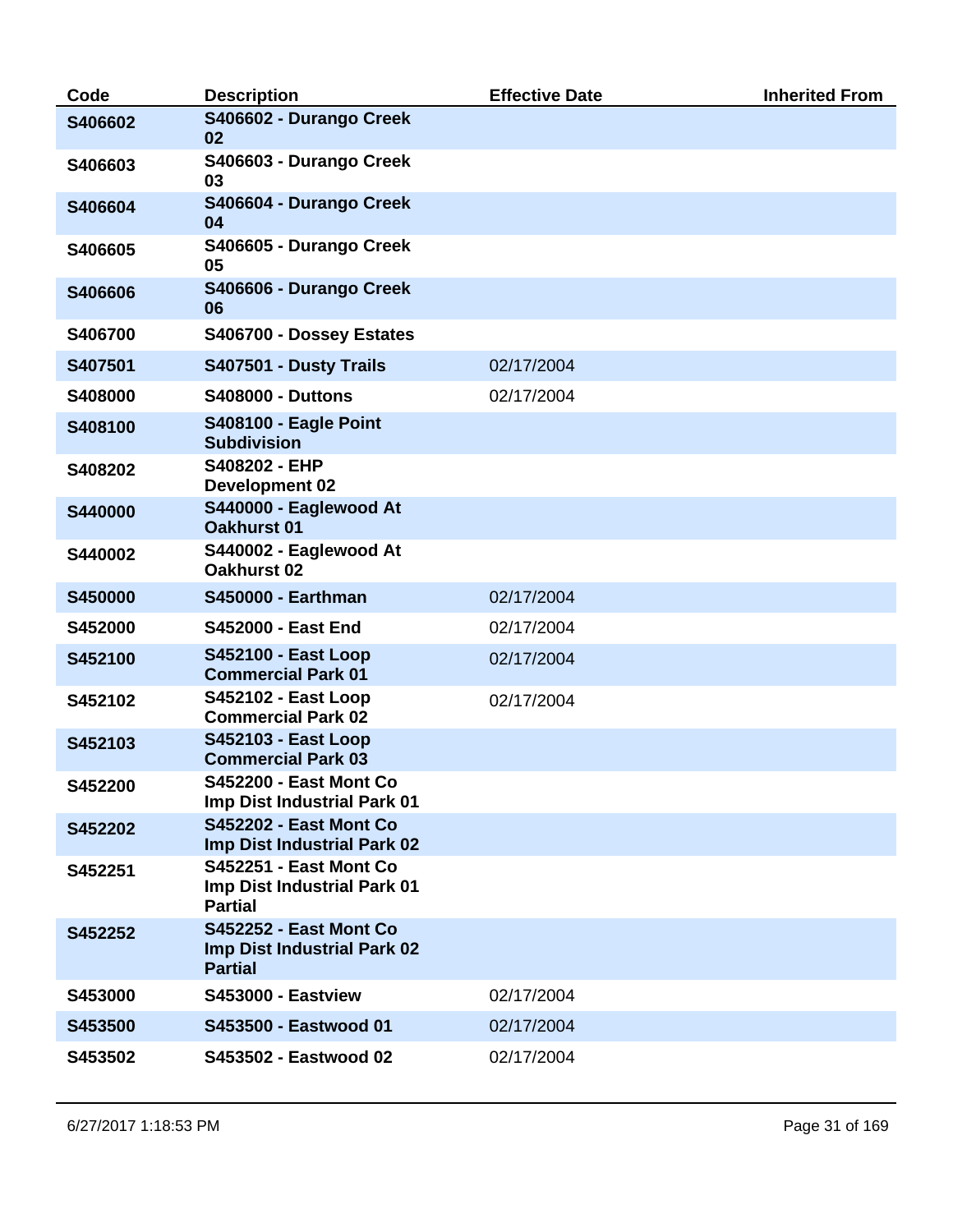| Code    | <b>Description</b>                                        | <b>Effective Date</b> | <b>Inherited From</b> |
|---------|-----------------------------------------------------------|-----------------------|-----------------------|
| S453600 | <b>S453600 - Eastwood</b><br><b>Village</b>               |                       |                       |
| S453700 | <b>S453700 - Eastwood</b><br><b>Business Park</b>         | 02/17/2004            |                       |
| S453800 | S453800 - Eastwood Hills                                  | 02/17/2004            |                       |
| S453900 | S453900 - Edengarden-<br>kingwood                         | 02/17/2004            |                       |
| S454000 | S454000 - Edgewood                                        | 02/17/2004            |                       |
| S454100 | S454100 - Elk-trace Golf<br><b>Estates 01</b>             | 02/17/2004            |                       |
| S454101 | S454101 - Elk-Trace Golf<br><b>Estates 01 Replat No 1</b> |                       |                       |
| S454200 | S454200 - Elliott Real<br><b>Estate LP</b>                |                       |                       |
| S454400 | S454400 - Emerald Lakes<br>01                             |                       |                       |
| S454402 | S454402 - Emerald Lakes<br>02                             |                       |                       |
| S454403 | S454403 - Emerald Lakes<br>03                             |                       |                       |
| S454500 | <b>S454500 - El Lago Vista</b>                            | 02/17/2004            |                       |
| S454600 | S454600 - Ellis Addition                                  | 02/17/2004            |                       |
| S454700 | S454700 - Emerald Forest                                  | 02/17/2004            |                       |
| S454800 | <b>S454800 - Emerson</b><br><b>Estates 01</b>             | 02/17/2004            |                       |
| S454802 | <b>S454802 - Emerson</b><br><b>Estates 02</b>             | 02/17/2004            |                       |
| S454900 | S454900 - Enchanted Cove                                  | 02/17/2004            |                       |
| S455000 | <b>S455000 - Enchanted</b><br><b>Forest</b>               | 02/17/2004            |                       |
| S455100 | <b>S455100 - Estates</b>                                  | 02/17/2004            |                       |
| S455102 | S455102 - Estates 02                                      |                       |                       |
| S455200 | <b>S455200 - Enchanted</b><br><b>Waters</b>               | 02/17/2004            |                       |
| S455202 | S455202 - Enchanted<br><b>Waters 02</b>                   | 02/17/2004            |                       |
| S455203 | <b>S455203 - Enchanted</b><br><b>Waters 03</b>            | 02/17/2004            |                       |
| S455204 | S455204 - Enchanted<br><b>Waters 04</b>                   | 02/17/2004            |                       |
| S455301 | S455301 - Estates Of Clear<br><b>Creek 01</b>             | 02/17/2004            |                       |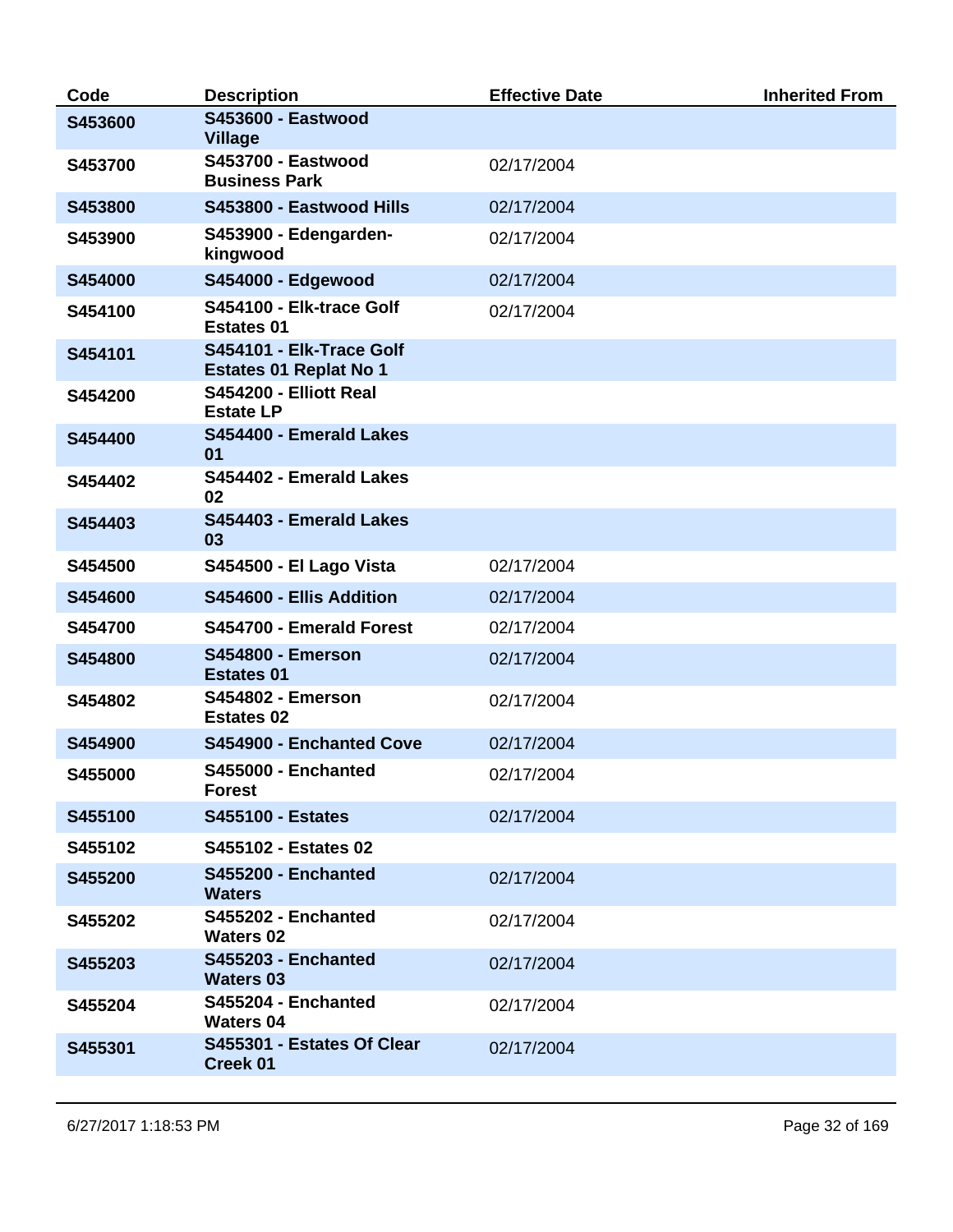| Code           | <b>Description</b>                                            | <b>Effective Date</b> | <b>Inherited From</b> |
|----------------|---------------------------------------------------------------|-----------------------|-----------------------|
| S455302        | S455302 - Estates Of Clear<br><b>Creek 02 Replat #9727158</b> | 02/17/2004            |                       |
| S455400        | <b>S455400 - Estates Of</b><br><b>Longmire On Lake Conroe</b> | 02/17/2004            |                       |
| S455500        | S455500 - Estates Of Point<br><b>Aquarius</b>                 | 02/17/2004            |                       |
| S455600        | S455600 - Esa 6029                                            | 02/17/2004            |                       |
| S455700        | <b>S455700 - Estates Of</b><br><b>Legends Ranch 01</b>        | 02/17/2004            |                       |
| S455702        | <b>S455702 - Estates Of</b><br><b>Legends Ranch 02</b>        | 02/17/2004            |                       |
| S455800        | <b>S455800 - Enclave At</b><br><b>Imperial Oaks</b>           |                       |                       |
| S455900        | <b>S455900 - Enclave At</b><br><b>Oakhurst 01</b>             |                       |                       |
| S455902        | <b>S455902 - Enclave At</b><br>Oakhurst 02                    |                       |                       |
| S455903        | <b>S455903 - Enclave At</b><br><b>Oakhurst 03</b>             |                       |                       |
| S456000        | S456000 - Etheridge<br><b>Addition</b>                        | 02/17/2004            |                       |
| S456100        | <b>S456100 - Estates of</b><br><b>Legends Trace 01</b>        |                       |                       |
| S456200        | S456200 - Estates Of Mia<br>Lago 01                           |                       |                       |
| S456300        | <b>S456300 - Estates Of</b><br><b>Green Woods</b>             |                       |                       |
| S456500        | S456500 - Evans<br><b>Commercial Park 01</b>                  |                       |                       |
| S456600        | <b>S456600 - Estates</b><br><b>Woodland II</b>                |                       |                       |
| S456700        | <b>S456700 - Estates Of</b><br><b>Wedgewood Falls</b>         |                       |                       |
| S456800        | <b>S456800 - Estates On</b><br><b>Hidden Lake</b>             |                       |                       |
| S458000        | S458000 - Everett Addition                                    | 02/17/2004            |                       |
| S460000        | <b>S460000 - Everett M W</b>                                  | 02/17/2004            |                       |
| S470000        | S470000 - Exxon Us 59<br><b>Northpark Dr</b>                  | 02/17/2004            |                       |
| S490000        | S490000 - Fm 1485 Estates                                     | 02/17/2004            |                       |
| S491000        | S491000 - Fm 1314 Estates                                     | 02/17/2004            |                       |
| <b>S500000</b> | <b>S500000 - Fair Brown</b><br><b>Courts</b>                  | 02/17/2004            |                       |
| S502001        | <b>S502001 - Fair Grounds 01</b>                              | 02/17/2004            |                       |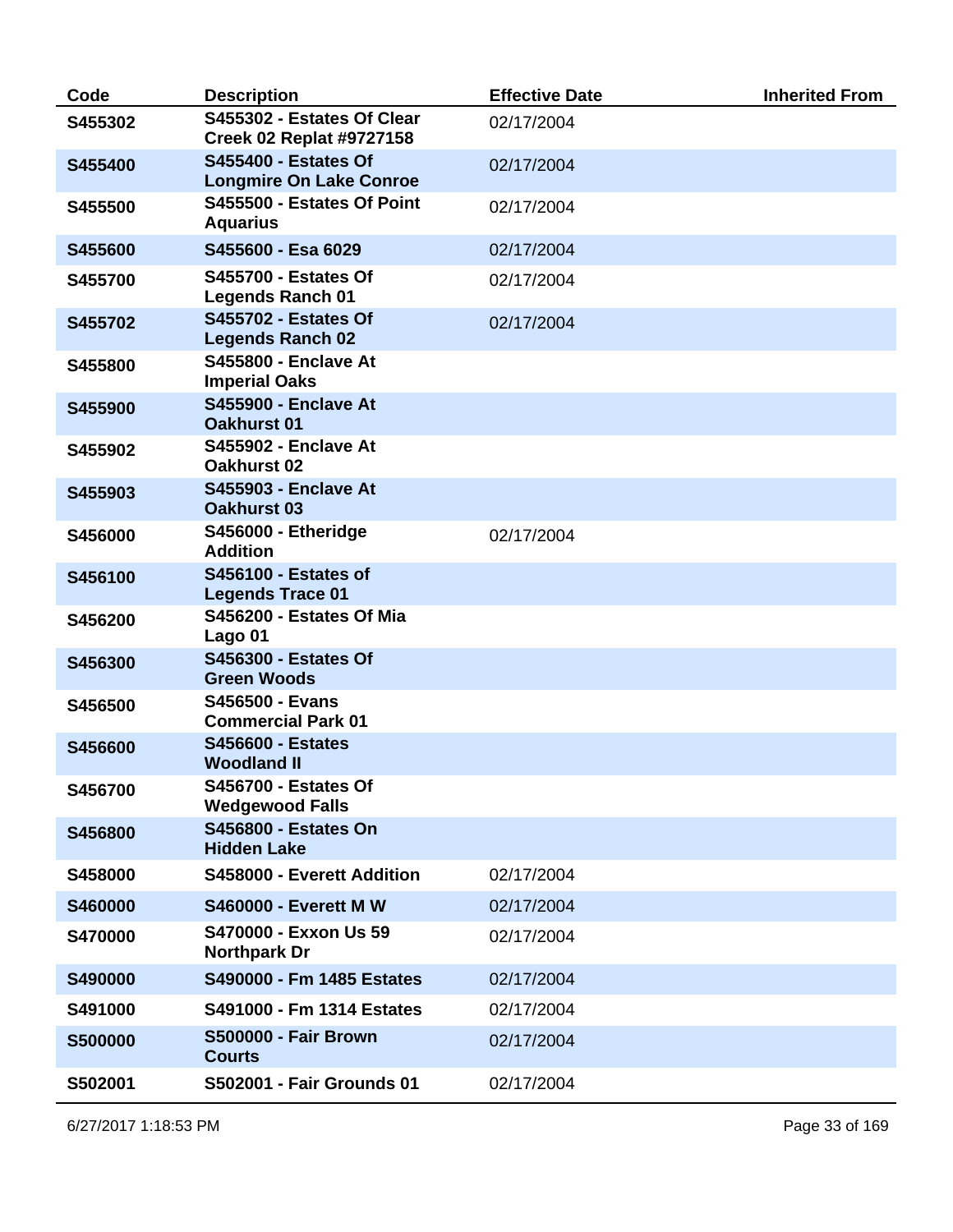| Code    | <b>Description</b>                                       | <b>Effective Date</b> | <b>Inherited From</b> |
|---------|----------------------------------------------------------|-----------------------|-----------------------|
| S502002 | <b>S502002 - Fair Grounds 02</b>                         | 02/17/2004            |                       |
| S503000 | <b>S503000 - Fair/port</b><br><b>Business Center</b>     | 02/17/2004            |                       |
| S503400 | S503400 - Fairway Estates                                | 02/17/2004            |                       |
| S503800 | <b>S503800 - Fairway Oak</b><br><b>Townhomes</b>         | 02/17/2004            |                       |
| S504000 | <b>S504000 - Fairwood</b>                                | 02/17/2004            |                       |
| S504100 | S504100 - Faith Family<br><b>Baptist Church Reserves</b> |                       |                       |
| S504200 | S504200 - Falls At Imperial<br>Oaks <sub>01</sub>        |                       |                       |
| S504202 | S504202 - Falls At Imperial<br>Oaks <sub>02</sub>        |                       |                       |
| S504203 | S504203 - Falls At Imperial<br>Oaks <sub>03</sub>        |                       |                       |
| S504204 | S504204 - Falls At Imperial<br>Oaks 04                   |                       |                       |
| S504205 | S504205 - Falls At Imperial<br>Oaks 05                   |                       |                       |
| S504206 | S504206 - Falls At Imperial<br>Oaks 06                   |                       |                       |
| S504207 | S504207 - Falls At Imperial<br>Oaks 07                   |                       |                       |
| S504209 | S504209 - Falls At Imperial<br>Oaks <sub>09</sub>        |                       |                       |
| S504210 | S504210 - Falls At Imperial<br>Oaks 10                   |                       |                       |
| S504211 | S504211 - Falls At Imperial<br>Oaks 11                   |                       |                       |
| S504212 | S504212 - Falls At Imperial<br>Oaks 12                   |                       |                       |
| S504214 | S504214 - Falls At Imperial<br>Oaks 14                   |                       |                       |
| S504215 | S504215 - Falls At Imperial<br>Oaks 15                   |                       |                       |
| S504216 | S504216 - Falls At Imperial<br>Oaks 16                   |                       |                       |
| S504217 | S504217 - Falls At Imperial<br>Oaks 17                   |                       |                       |
| S504218 | S504218 - Falls At Imperial<br>Oaks 18                   |                       |                       |
| S504219 | S504219 - Falls At Imperial<br>Oaks 19                   |                       |                       |
| S504220 | S504220 - Falls At Imperial<br>Oaks 20                   |                       |                       |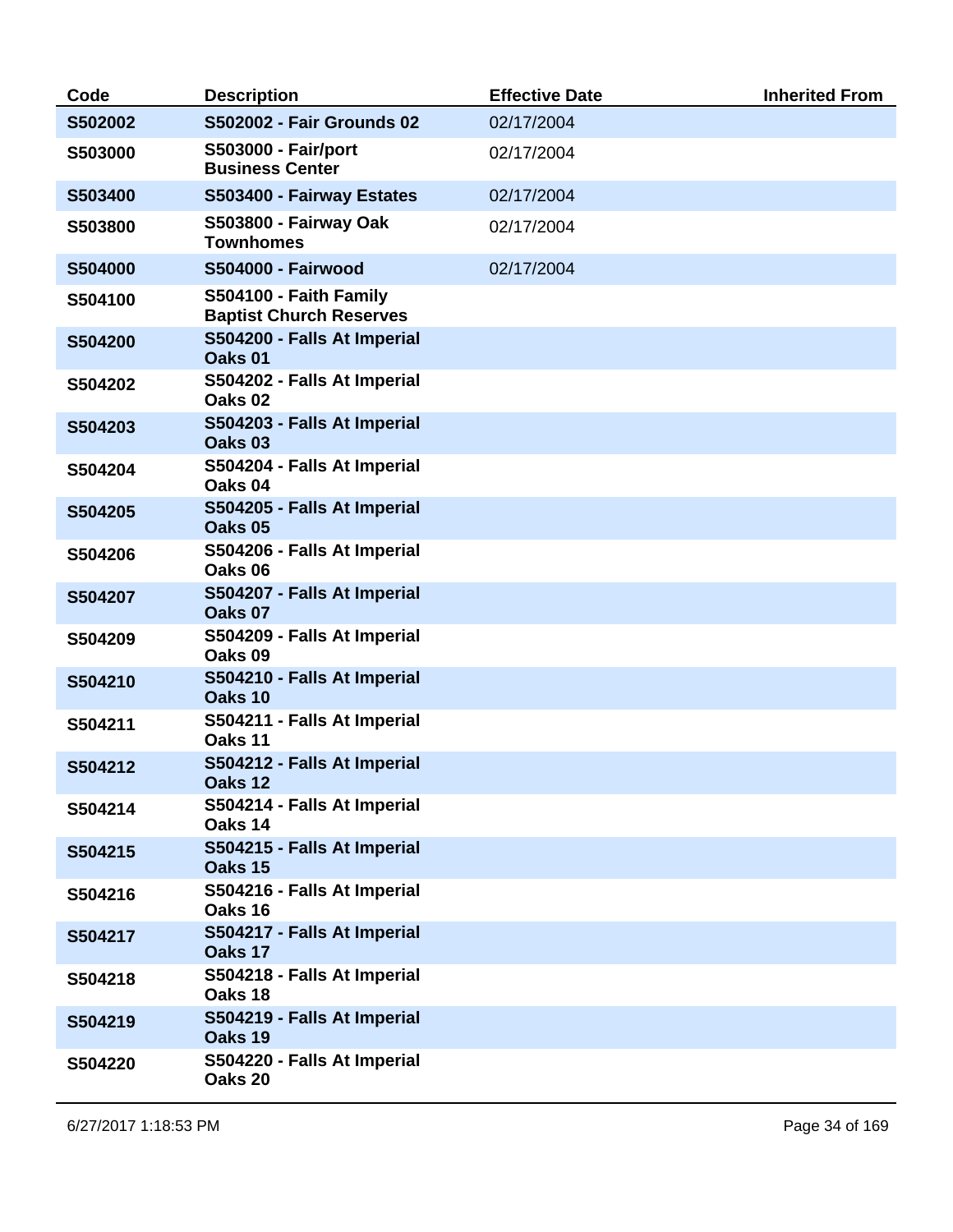| Code    | <b>Description</b>                                                  | <b>Effective Date</b> | <b>Inherited From</b> |
|---------|---------------------------------------------------------------------|-----------------------|-----------------------|
| S504221 | S504221 - Falls At Imperial<br>Oaks 21                              |                       |                       |
| S504400 | <b>S504400 - Falls At High</b><br><b>Meadow Ranch</b>               |                       |                       |
| S504500 | S504500 - Falcon Business<br><b>Pk Condos</b>                       | 02/17/2004            |                       |
| S504600 | <b>S504600 - Falls Of</b><br>Wildwood                               | 02/17/2004            |                       |
| S504700 | S504700 - Falcon Sound<br><b>On The Lake</b>                        | 02/17/2004            |                       |
| S504800 | <b>S504800 - The Falls At</b><br><b>Imperial Oaks</b>               |                       |                       |
| S504900 | S504900 - Family Dollar<br><b>Store New Caney</b>                   |                       |                       |
| S504901 | <b>S504901 - RBA Dollar</b><br><b>General Store No 17017</b>        |                       |                       |
| S505000 | <b>S505000 - Far Hills</b>                                          | 02/17/2004            |                       |
| S505100 | S505100 - Farm To Market<br><b>1484 Business Park</b>               |                       |                       |
| S506000 | <b>S506000 - Fawn Forest</b>                                        | 02/17/2004            |                       |
| S507000 | <b>S507000 - Fawnwood</b>                                           | 02/17/2004            |                       |
| S507500 | S507500 - Fire Tower Acres                                          | 02/17/2004            |                       |
| S507700 | <b>S507700 - Fire Tower</b><br><b>Estates</b>                       | 02/17/2004            |                       |
| S507800 | S507800 - Replat Of First<br><b>Assembly Of God/Lifestyle</b><br>Cs |                       |                       |
| S507900 | <b>S507900 - Lake Walden</b><br><b>Cove Condo</b>                   | 02/17/2004            |                       |
| S508000 | S508000 - Flamingo Lakes                                            | 02/17/2004            |                       |
| S508400 | S508400 - Flying J Travel<br><b>Plaza - New Caney</b>               | 02/17/2004            |                       |
| S508500 | S508500 - Flower Mound<br><b>Ranchettes</b>                         | 02/17/2004            |                       |
| S508600 | S508600 - Flowers Bakery                                            | 02/17/2004            |                       |
| S508700 | S508700 - Foodmaker Sub<br>#3682                                    | 02/17/2004            |                       |
| S508702 | S508702 - Foodmaker Sub<br>#3905                                    | 02/17/2004            |                       |
| S508800 | S508800 - Forest Colony<br>01                                       | 02/17/2004            |                       |
| S508802 | S508802 - Forest Colony<br>02                                       | 02/17/2004            |                       |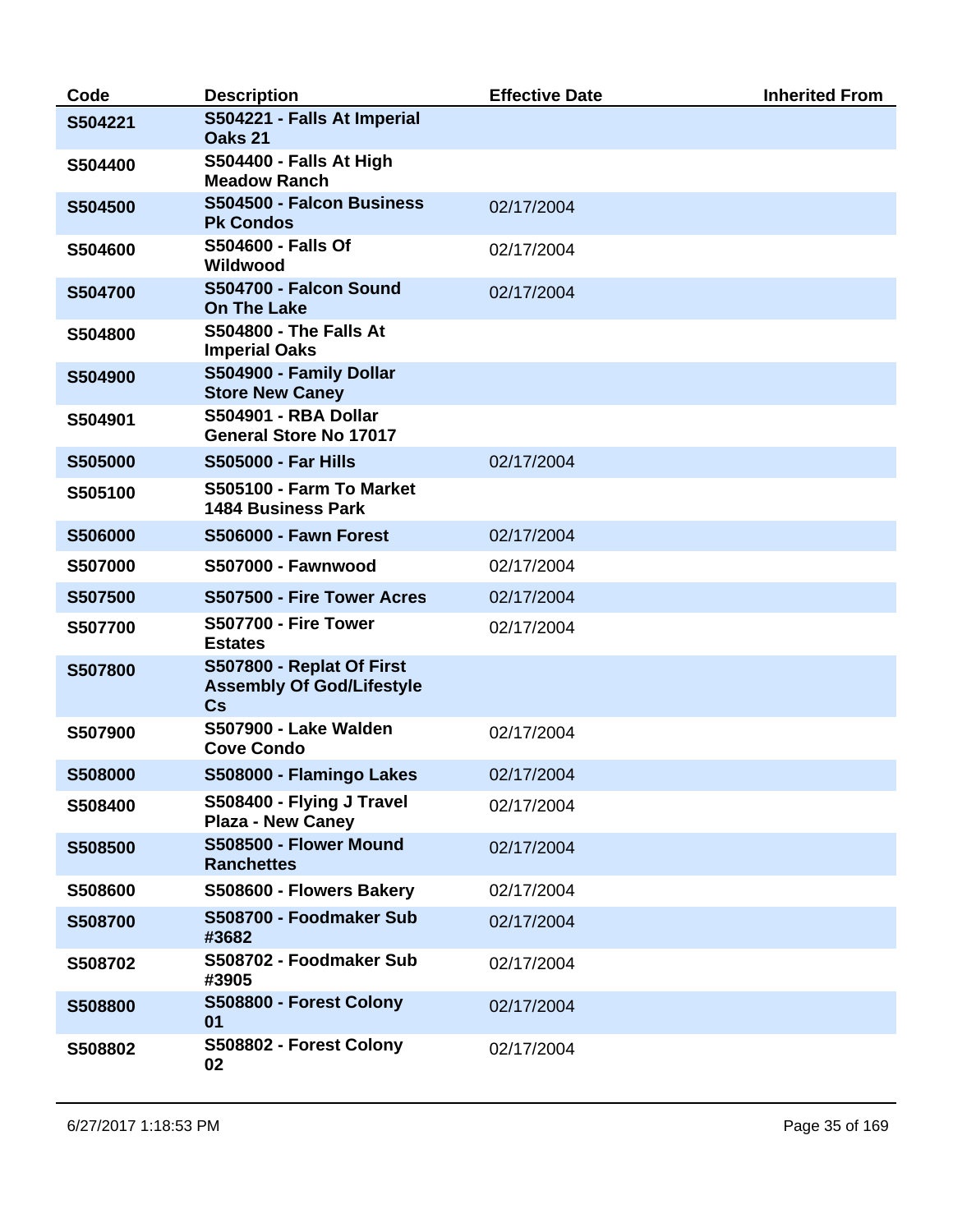| Code    | <b>Description</b>                                     | <b>Effective Date</b> | <b>Inherited From</b> |
|---------|--------------------------------------------------------|-----------------------|-----------------------|
| S508803 | S508803 - Forest Colony<br>03                          |                       |                       |
| S508804 | S508804 - Forest Colony<br>04                          |                       |                       |
| S508900 | <b>S508900 - Forest Cove</b><br><b>Baptist Church</b>  | 02/17/2004            |                       |
| S509004 | <b>S509004 - Forest Cove-</b><br>country Club 4        | 02/17/2004            |                       |
| S509100 | <b>S509100 - Forest At</b><br><b>Jacobs Reserve</b>    |                       |                       |
| S509102 | <b>S509102 - Forest At</b><br><b>Jacobs Reserve 02</b> |                       |                       |
| S509103 | <b>S509103 - Forest At</b><br><b>Jacobs Reserve 03</b> |                       |                       |
| S509201 | S509201 - Forest Creek                                 | 02/17/2004            |                       |
| S509202 | S509202 - Forest Creek 02                              |                       |                       |
| S509500 | S509500 - Forest Crossing<br>01                        |                       |                       |
| S509502 | S509502 - Forest Crossing<br>02                        |                       |                       |
| S509503 | S509503 - Forest Crossing<br>03                        |                       |                       |
| S509504 | S509504 - Forest Crossing<br>04                        |                       |                       |
| S510000 | S510000 - Forest Estates<br>01                         | 02/17/2004            |                       |
| S510002 | S510002 - Forest Estates<br>02                         | 02/17/2004            |                       |
| S510003 | S510003 - Forest Estates<br>03                         | 02/17/2004            |                       |
| S510004 | S510004 - Forest Estates<br>04                         | 02/17/2004            |                       |
| S514000 | S514000 - Forest Hill                                  | 02/17/2004            |                       |
| S514101 | S514101 - Forest Hills 01                              | 02/17/2004            |                       |
| S514102 | <b>S514102 - Forest Hills 02</b>                       | 02/17/2004            |                       |
| S515000 | S515000 - Forest Lodge<br><b>South</b>                 | 02/17/2004            |                       |
| S515100 | S515100 - Forest Ridge<br><b>Office Condominiums</b>   |                       |                       |
| S515500 | <b>S515500 - Forest Of</b><br><b>Wedgewood 01</b>      | 02/17/2004            |                       |
| S515600 | S515600 - Forest Trace 01                              |                       |                       |
| S515602 | S515602 - Forest Trace 02                              |                       |                       |
|         |                                                        |                       |                       |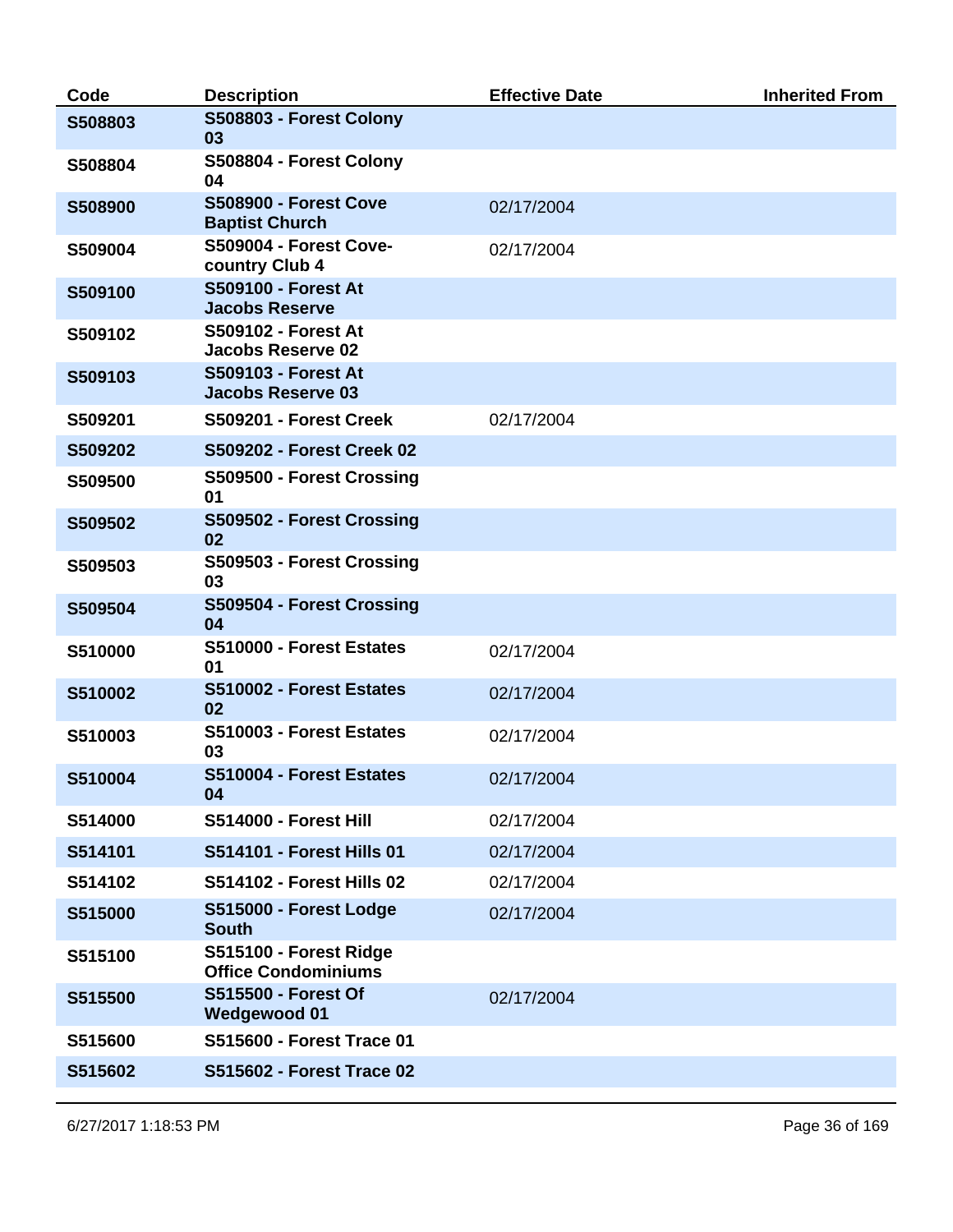| Code    | <b>Description</b>                                    | <b>Effective Date</b> | <b>Inherited From</b> |
|---------|-------------------------------------------------------|-----------------------|-----------------------|
| S515700 | S515700 - Forest Trace<br>North 01                    |                       |                       |
| S515800 | S515800 - Fountains Of<br><b>Conroe</b>               |                       |                       |
| S515900 | S515900 - Forest Village 01                           |                       |                       |
| S515902 | S515902 - Forest Village 02                           |                       |                       |
| S515903 | S515903 - Forest Village 03                           |                       |                       |
| S515904 | S515904 - Forest Village 04                           |                       |                       |
| S515905 | S515905 - Forest Village 05                           |                       |                       |
| S515906 | S515906 - Forest Village 06                           |                       |                       |
| S515907 | S515907 - Forest Village 07                           |                       |                       |
| S515908 | S515908 - Forest Village 08                           |                       |                       |
| S516000 | <b>S516000 - Forest Park</b>                          | 02/17/2004            |                       |
| S516100 | S516100 - Forest West 01                              | 02/17/2004            |                       |
| S516102 | S516102 - Forest West 02                              | 02/17/2004            |                       |
| S516103 | S516103 - Forest West 03                              |                       |                       |
| S516200 | S516200 - Forest View<br><b>Estates 01</b>            |                       |                       |
| S516300 | <b>S516300 - Forest Trails 12</b>                     | 02/17/2004            |                       |
| S516301 | <b>S516301 - Forest Trails 12</b><br>01               | 02/17/2004            |                       |
| S516302 | <b>S516302 - Forest Trails 12</b><br>02               | 02/17/2004            |                       |
| S516400 | S516400 - Fosters Ridge<br>01                         |                       |                       |
| S516402 | S516402 - Fosters Ridge<br>02                         |                       |                       |
| S516403 | S516403 - Fosters Ridge<br>03                         |                       |                       |
| S516404 | S516404 - Fosters Ridge<br>04                         |                       |                       |
| S516405 | S516405 - Fosters Ridge<br>05                         |                       |                       |
| S516406 | S516406 - Fosters Ridge<br>06                         |                       |                       |
| S516490 | S516490 - Fosters Ridge<br><b>Recreational Center</b> |                       |                       |
| S516500 | S516500 - Foster Oaks 01                              | 02/17/2004            |                       |
| S516502 | S516502 - Foster Oaks 02                              | 02/17/2004            |                       |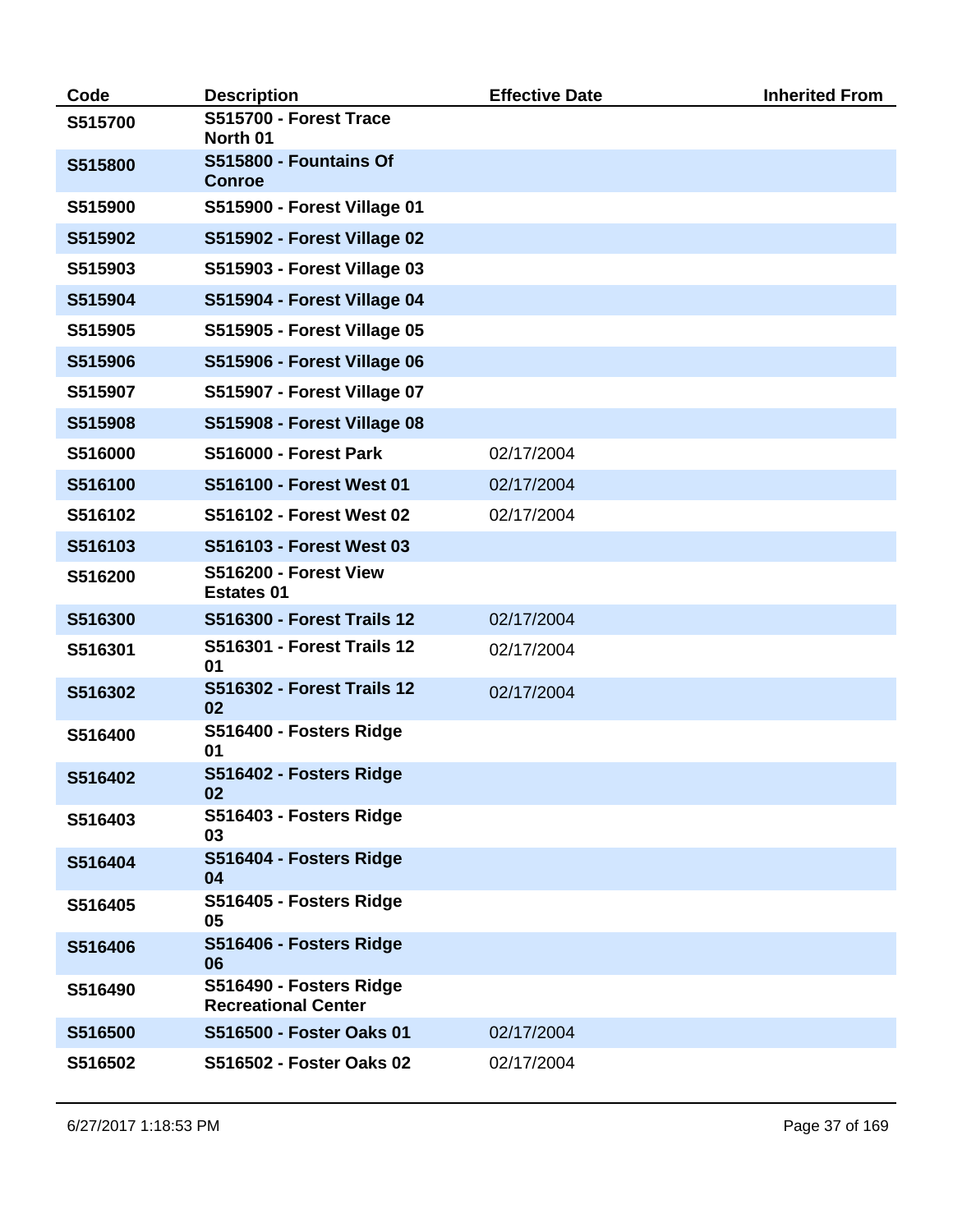| Code    | <b>Description</b>                            | <b>Effective Date</b> | <b>Inherited From</b> |
|---------|-----------------------------------------------|-----------------------|-----------------------|
| S516600 | S516600 - Fostoria Oaks<br>01                 | 02/17/2004            |                       |
| S516602 | S516602 - Fostoria Oaks<br>02                 | 02/17/2004            |                       |
| S516603 | S516603 - Fostoria Oaks<br>03                 | 02/17/2004            |                       |
| S516700 | S516700 - Foster Glen 01                      |                       |                       |
| S516702 | S516702 - Foster Glen 02                      |                       |                       |
| S516801 | S516801 - Fostoria Woods                      | 02/17/2004            |                       |
| S516900 | S516900 - Fowler William E<br>01              | 02/17/2004            |                       |
| S516902 | S516902 - Fowler William E<br>02              | 02/17/2004            |                       |
| S516903 | S516903 - Fowler William E<br>03              | 02/17/2004            |                       |
| S517000 | S517000 - Forest Trail                        | 02/17/2004            |                       |
| S517100 | S517100 - Forest West U/r                     | 02/17/2004            |                       |
| S517200 | S517200 - Forest Woods                        | 02/17/2004            |                       |
| S517300 | <b>S517300 - Foxwood</b>                      | 02/17/2004            |                       |
| S517400 | S517400 - Fox Run 01                          | 02/17/2004            |                       |
| S517402 | S517402 - Fox Run 02                          | 02/17/2004            |                       |
| S517403 | S517403 - Fox Run 03                          | 02/17/2004            |                       |
| S517404 | S517404 - Fox Run 04                          | 02/17/2004            |                       |
| S517405 | S517405 - Fox Run 05                          | 02/17/2004            |                       |
| S517406 | S517406 - Fox Run 06                          | 02/17/2004            |                       |
| S517407 | S517407 - Fox Run 07                          | 02/17/2004            |                       |
| S517408 | S517408 - Fox Run 08                          | 02/17/2004            |                       |
| S517409 | S517409 - Fox Run 09                          | 02/17/2004            |                       |
| S517410 | S517410 - Fox Run 10                          | 02/17/2004            |                       |
| S517411 | S517411 - Fox Run 11                          | 02/17/2004            |                       |
| S517412 | S517412 - Fox Run 12                          |                       |                       |
| S517501 | S517501 - Frazier Lane 01                     | 02/17/2004            |                       |
| S517600 | <b>S517600 - Franco</b><br><b>Subdivision</b> |                       |                       |
| S517700 | <b>S517700 - HEB-CONROE</b>                   | 02/17/2004            |                       |
| S517800 | <b>S517800 - Founders</b><br><b>Reserve</b>   |                       |                       |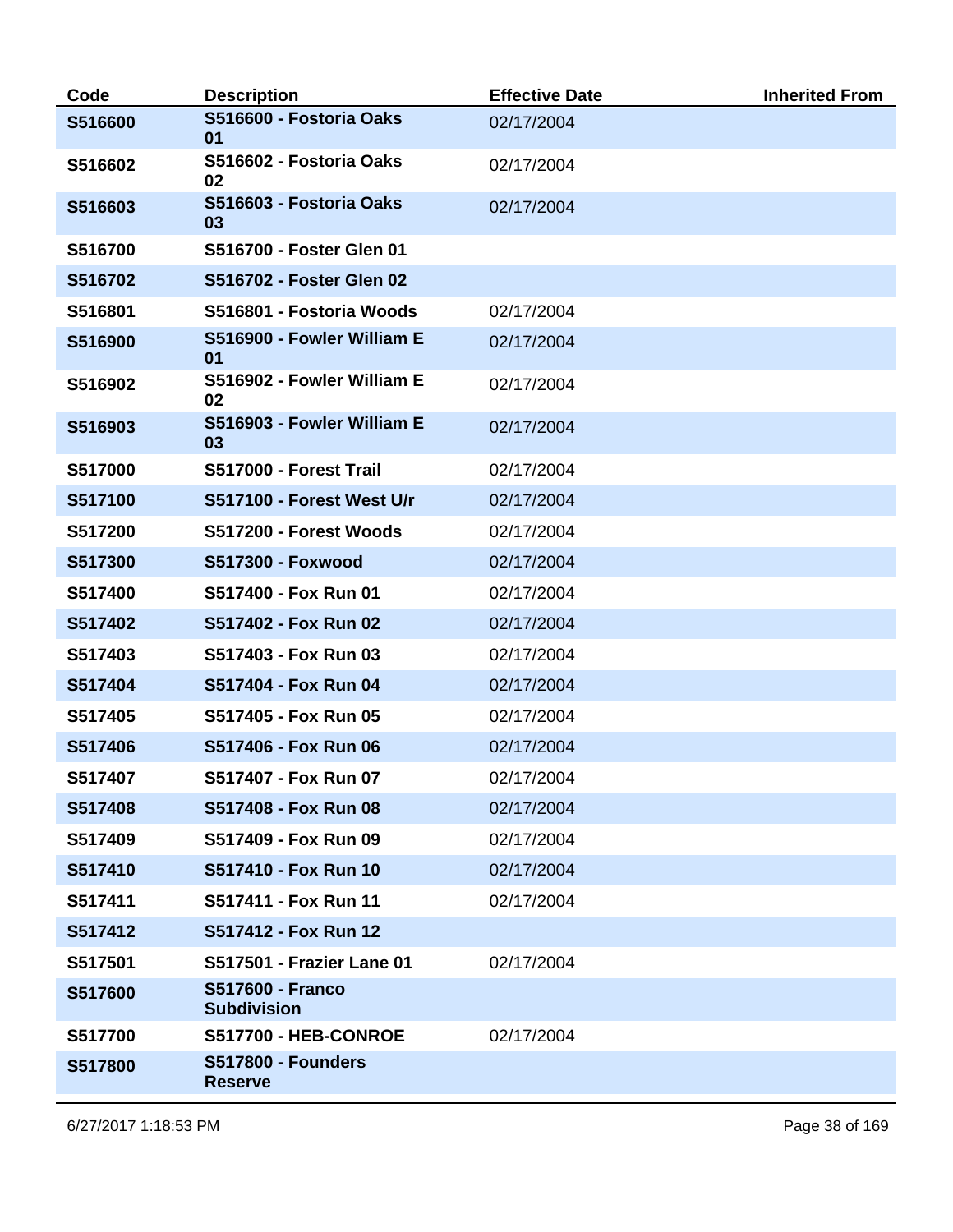| Code    | <b>Description</b>                                   | <b>Effective Date</b> | <b>Inherited From</b> |
|---------|------------------------------------------------------|-----------------------|-----------------------|
| S517900 | <b>S517900 - Frazier</b><br><b>Commercial Park</b>   |                       |                       |
| S518001 | S518001 - Freeway Forest<br>01                       | 02/17/2004            |                       |
| S518002 | S518002 - Freeway Forest<br>02                       | 02/17/2004            |                       |
| S518003 | S518003 - Freeway Forest<br>03                       | 02/17/2004            |                       |
| S518004 | S518004 - Freeway Forest<br>04                       | 02/17/2004            |                       |
| S518005 | S518005 - Freeway Forest<br>05                       | 02/17/2004            |                       |
| S518006 | S518006 - Freeway Forest<br>06                       | 02/17/2004            |                       |
| S520001 | S520001 - Freeway Oaks<br>01                         | 02/17/2004            |                       |
| S520002 | S520002 - Freeway Oaks<br>02                         | 02/17/2004            |                       |
| S521000 | S521000 - French Quarter<br><b>On Lake Conroe 01</b> | 02/17/2004            |                       |
| S521002 | S521002 - French Quarter<br>On Lake Conroe 02        | 02/17/2004            |                       |
| S521003 | S521003 - French Quarter<br><b>On Lake Conroe 03</b> |                       |                       |
| S522001 | S522001 - Frontier Lakes<br>01                       | 02/17/2004            |                       |
| S522002 | S522002 - Frontier Lakes<br>02                       | 02/17/2004            |                       |
| S522003 | S522003 - Frontier Lakes<br>03                       | 02/17/2004            |                       |
| S522004 | S522004 - Frontier Lakes<br>04                       | 02/17/2004            |                       |
| S522005 | S522005 - Frontier Lakes<br>05                       | 02/17/2004            |                       |
| S524001 | S524001 - Fry's Homesite                             | 02/17/2004            |                       |
| S524100 | S524100 - Fullen Estates<br>01                       |                       |                       |
| S526000 | S526000 - Galleria Oaks<br><b>Est 01</b>             | 02/17/2004            |                       |
| S526002 | S526002 - Galleria Oaks<br><b>Est 02</b>             | 02/17/2004            |                       |
| S526003 | S526003 - Galleria Oaks<br><b>Est 03</b>             | 02/17/2004            |                       |
| S526004 | S526004 - Galleria Oaks<br><b>Est 04</b>             | 02/17/2004            |                       |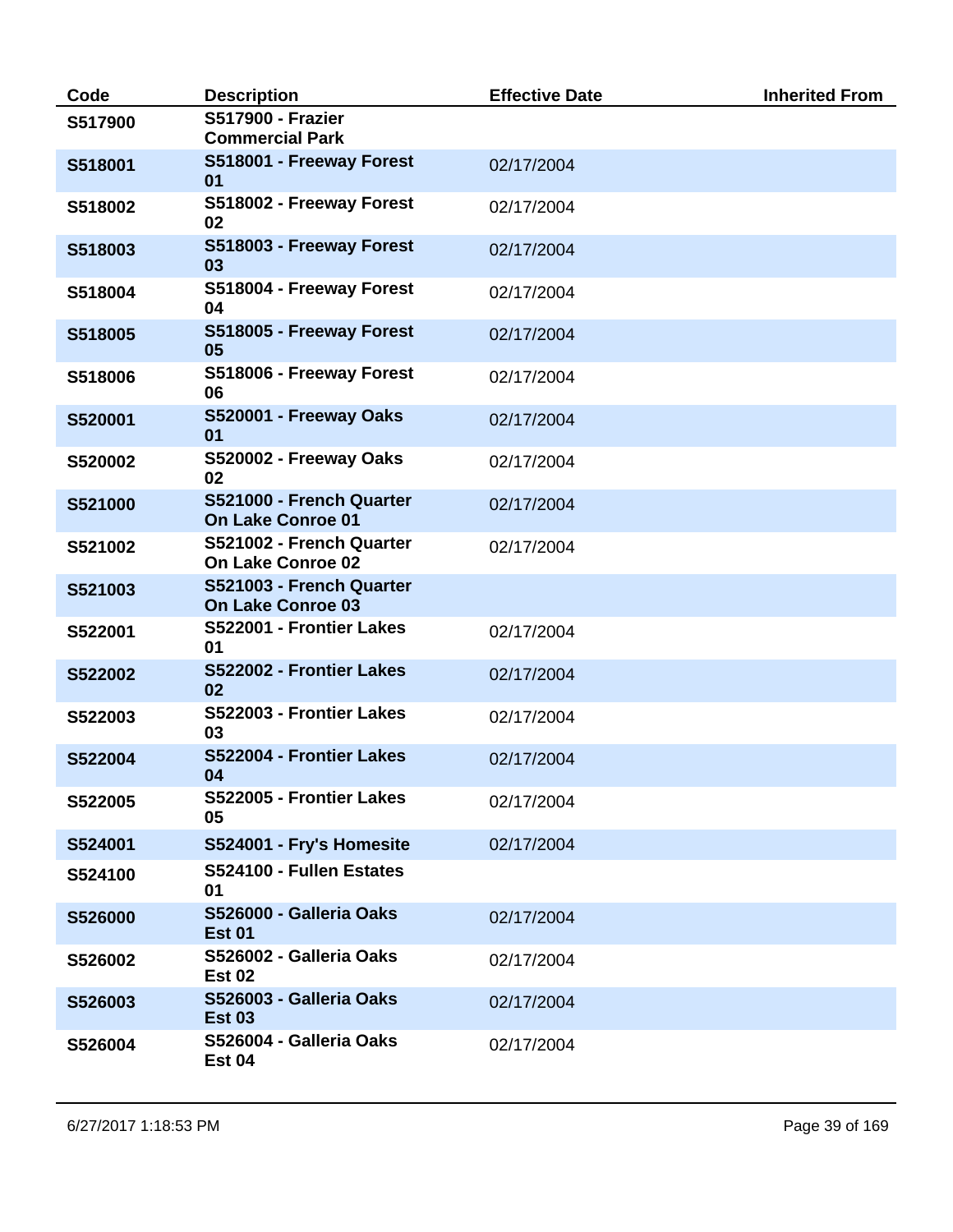| Code    | <b>Description</b>                              | <b>Effective Date</b> | <b>Inherited From</b> |
|---------|-------------------------------------------------|-----------------------|-----------------------|
| S526005 | S526005 - Galleria Oaks<br><b>Est 05</b>        | 02/17/2004            |                       |
| S526500 | S526500 - Garwood Hills                         | 02/17/2004            |                       |
| S526600 | S526600 - The Fountains<br>At Jacobs Reserve 01 |                       |                       |
| S527500 | <b>S527500 - Gemstone</b><br><b>Estates</b>     | 02/17/2004            |                       |
| S530000 | <b>S530000 - Gilmore</b>                        | 02/17/2004            |                       |
| S530001 | S530001 - Gilmore 01                            | 02/17/2004            |                       |
| S530002 | S530002 - Gilmore 02                            | 02/17/2004            |                       |
| S531900 | <b>S531900 - Glassel</b><br><b>Subdivision</b>  |                       |                       |
| S532000 | <b>S532000 - Gindrup</b>                        | 02/17/2004            |                       |
| S532100 | S532100 - Glen Rock Lane                        | 02/17/2004            |                       |
| S532200 | S532200 - Glen Oaks 01                          | 02/17/2004            |                       |
| S532202 | S532202 - Glen Oaks 02                          |                       |                       |
| S532204 | S532204 - Glen Oaks 04<br><b>Replat No 1</b>    |                       |                       |
| S533000 | S533000 - Gleneagles 01                         | 02/17/2004            |                       |
| S533002 | S533002 - Gleneagles 02a                        | 02/17/2004            |                       |
| S533003 | S533003 - Gleneagles 03                         | 02/17/2004            |                       |
| S533004 | S533004 - Gleneagles 04                         | 02/17/2004            |                       |
| S533005 | S533005 - Gleneagles<br>South 05-a              | 02/17/2004            |                       |
| S533006 | <b>S533006 - Gleneagles 06</b>                  |                       |                       |
| S533200 | S533200 - Glenmont East<br>01                   | 02/17/2004            |                       |
| S533202 | S533202 - Glenmont East<br>02                   | 02/17/2004            |                       |
| S533300 | S533300 - Glenmont West                         | 02/17/2004            |                       |
| S533500 | <b>S533500 - Glenmont</b><br><b>Estates 01</b>  | 02/17/2004            |                       |
| S533502 | <b>S533502 - Glenmont</b><br><b>Estates 02</b>  | 02/17/2004            |                       |
| S533503 | <b>S533503 - Glenmont</b><br><b>Estates 03</b>  | 02/17/2004            |                       |
| S533600 | S533600 - Glenwood                              | 02/17/2004            |                       |
| S533700 | S533700 - Glenwood<br><b>Estates</b>            | 02/17/2004            |                       |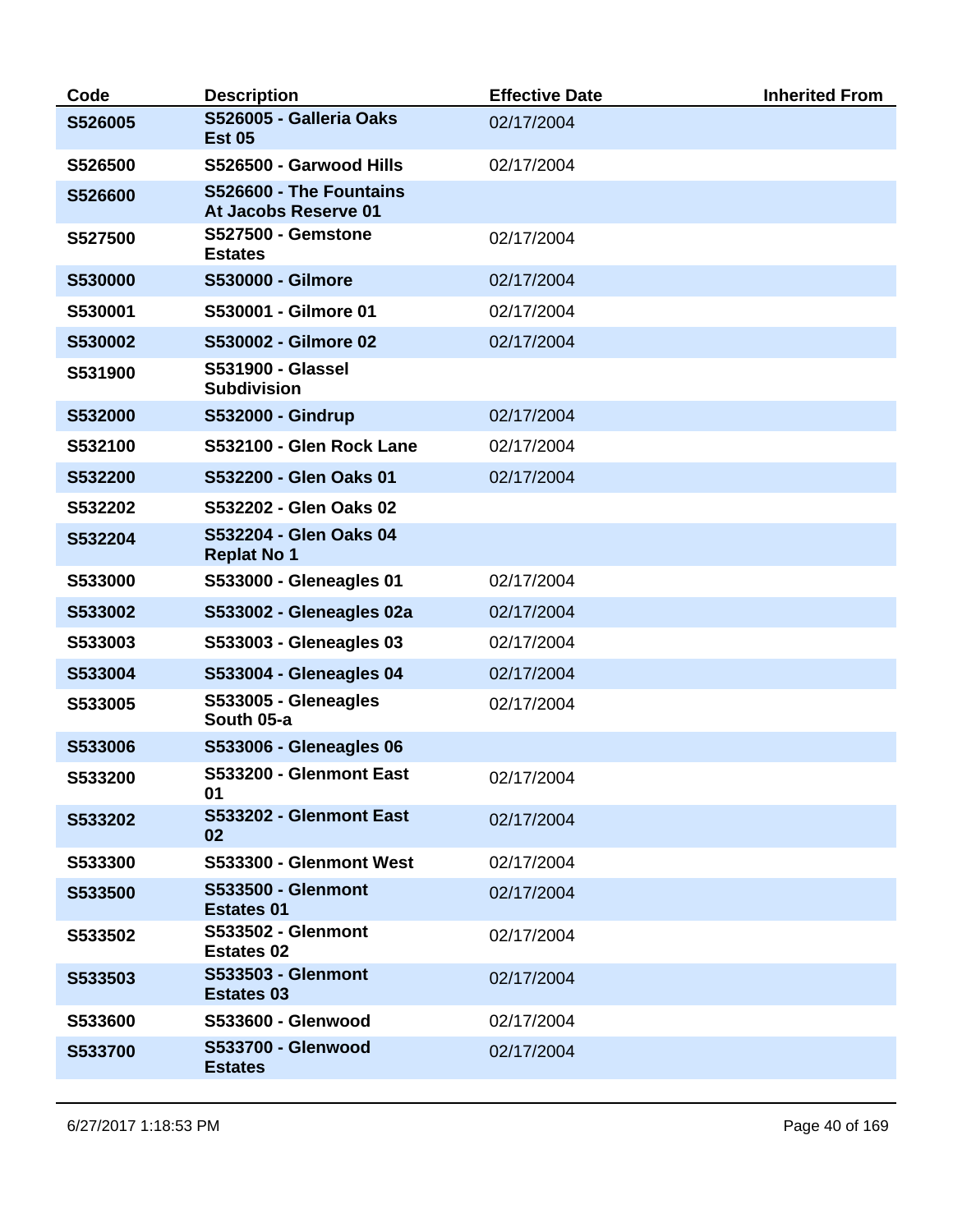| Code    | <b>Description</b>                                                              | <b>Effective Date</b> | <b>Inherited From</b> |
|---------|---------------------------------------------------------------------------------|-----------------------|-----------------------|
| S534000 | S534000 - Glenwood Park                                                         | 02/17/2004            |                       |
| S536000 | S536000 - Golden Acres                                                          | 02/17/2004            |                       |
| S536500 | S536500 - Golden Trails                                                         | 02/17/2004            |                       |
| S537000 | <b>S537000 - Golf Forest</b>                                                    | 02/17/2004            |                       |
| S537100 | S537100 - Golf Villas At<br>Walden                                              | 02/17/2004            |                       |
| S537201 | <b>S537201 - Goode City</b>                                                     | 02/17/2004            |                       |
| S537500 | S537500 - Grand Central<br>Park 01                                              |                       |                       |
| S537502 | S537502 - Grand Central<br>Park 02                                              |                       |                       |
| S537503 | S537503 - Grand Central<br>Park 03                                              |                       |                       |
| S537504 | S537504 - Grand Central<br>Park 04                                              |                       |                       |
| S537505 | S537505 - Grand Central<br>Park 05 Replat No 1                                  |                       |                       |
| S537506 | S537506 - Grand Central<br>Park 06                                              |                       |                       |
| S537900 | S537900 - Grand Estates<br><b>Woodland &amp; Mansions</b><br><b>Woodland IV</b> |                       |                       |
| S538000 | S538000 - Grand Harbor 01                                                       | 02/17/2004            |                       |
| S538002 | S538002 - Grand Harbor 02                                                       | 02/17/2004            |                       |
| S538003 | S538003 - Grand Harbor 03                                                       | 02/17/2004            |                       |
| S538004 | <b>S538004 - Grand Harbor 04</b>                                                | 02/17/2004            |                       |
| S538005 | S538005 - Grand Harbor 05                                                       | 02/17/2004            |                       |
| S538006 | S538006 - Grand Harbor 06                                                       | 02/17/2004            |                       |
| S538007 | S538007 - Grand Harbor 07                                                       | 02/17/2004            |                       |
| S538008 | S538008 - Grand Harbor 08                                                       |                       |                       |
| S538009 | S538009 - Grand Harbor 09                                                       |                       |                       |
| S538010 | S538010 - Grand Harbor 10                                                       |                       |                       |
| S538011 | S538011 - Grand Harbor 11                                                       |                       |                       |
| S538012 | S538012 - Grand Harbor 12                                                       |                       |                       |
| S538014 | S538014 - Grand Harbor 14                                                       |                       |                       |
| S538015 | S538015 - Grand Harbor 15                                                       |                       |                       |
| S538016 | S538016 - Grand Harbor 16                                                       |                       |                       |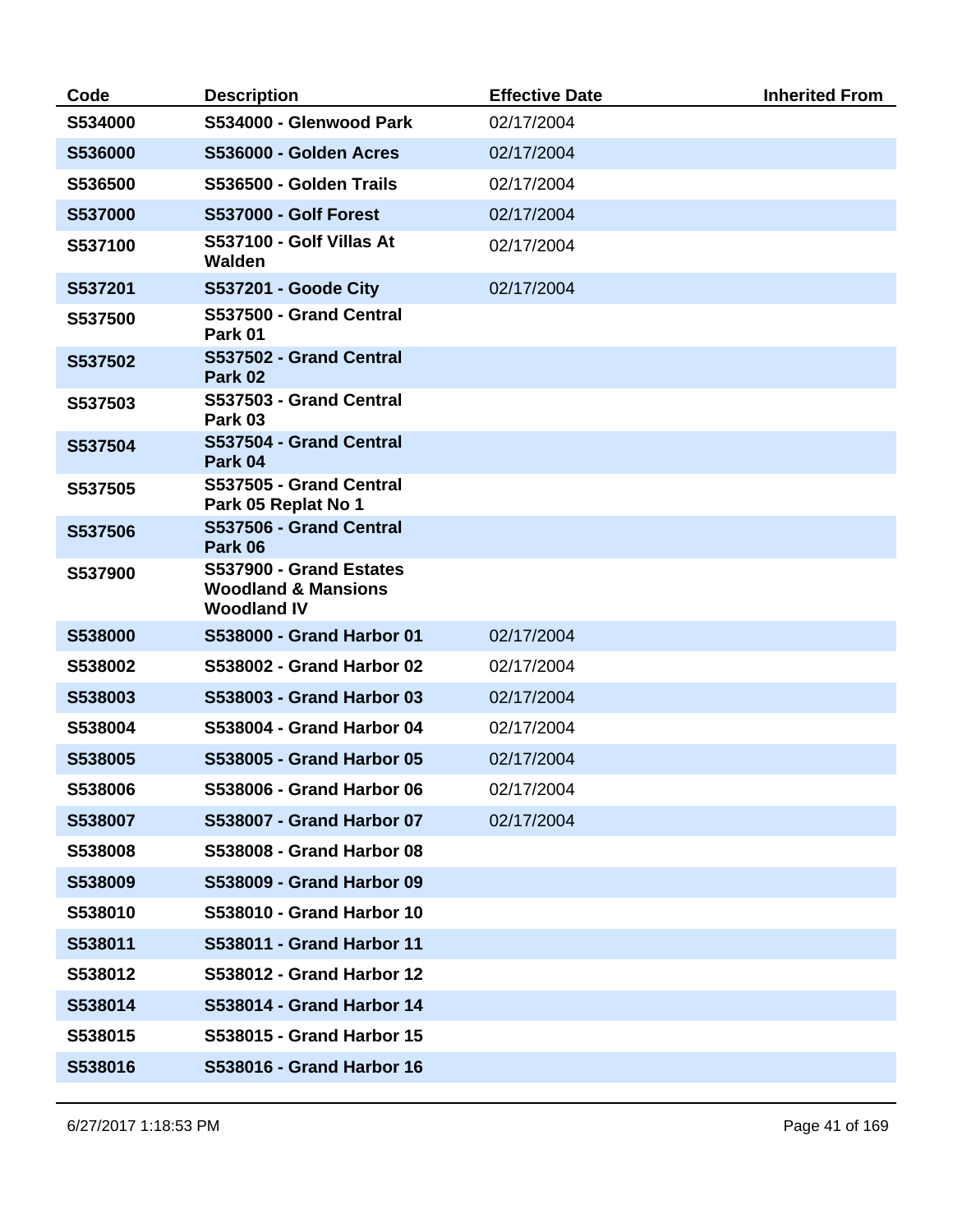| Code    | <b>Description</b>                                | <b>Effective Date</b> | <b>Inherited From</b> |
|---------|---------------------------------------------------|-----------------------|-----------------------|
| S538080 | S538080 - Grand Harbor<br>06-A                    | 02/17/2004            |                       |
| S538081 | S538081 - Grand Harbor<br>$04-A$                  |                       |                       |
| S539001 | <b>S539001 - Grand Lake</b><br><b>Estates 01</b>  | 02/17/2004            |                       |
| S539002 | <b>S539002 - Grand Lake</b><br><b>Estates 02</b>  | 02/17/2004            |                       |
| S539003 | <b>S539003 - Grand Lake</b><br><b>Estates 03</b>  | 02/17/2004            |                       |
| S539004 | <b>S539004 - Grand Lake</b><br><b>Estates 04</b>  | 02/17/2004            |                       |
| S539005 | <b>S539005 - Grand Lake</b><br><b>Estates 05</b>  | 02/17/2004            |                       |
| S539006 | <b>S539006 - Grand Lake</b><br><b>Estates 06</b>  | 02/17/2004            |                       |
| S539007 | <b>S539007 - Grand Lake</b><br><b>Estates 07</b>  | 02/17/2004            |                       |
| S539008 | <b>S539008 - Grand Lake</b><br><b>Estates 08</b>  | 02/17/2004            |                       |
| S539009 | <b>S539009 - Grand Lake</b><br><b>Estates 09</b>  | 02/17/2004            |                       |
| S539010 | <b>S539010 - Grand Lake</b><br><b>Estates 10</b>  | 02/17/2004            |                       |
| S539011 | <b>S539011 - Grand Lake</b><br><b>Estates 11</b>  |                       |                       |
| S539080 | <b>S539080 - Grand Lake</b><br><b>Estates 2-A</b> |                       |                       |
| S539100 | S539100 - Grand Oaks 01                           | 02/17/2004            |                       |
| S539102 | S539102 - Grand Oaks 02                           | 02/17/2004            |                       |
| S539103 | S539103 - Grand Oaks 03                           | 02/17/2004            |                       |
| S539104 | S539104 - Grand Oaks 04                           | 02/17/2004            |                       |
| S539200 | S539200 - Grandview 01                            |                       |                       |
| S539202 | S539202 - Grandview 02                            |                       |                       |
| S539203 | S539203 - Grandview 03                            |                       |                       |
| S539204 | S539204 - Grandview 04                            |                       |                       |
| S539300 | S539300 - Graystone Hills<br>01                   |                       |                       |
| S539302 | S539302 - Graystone Hills<br>02                   |                       |                       |
| S539303 | S539303 - Graystone Hills<br>03                   |                       |                       |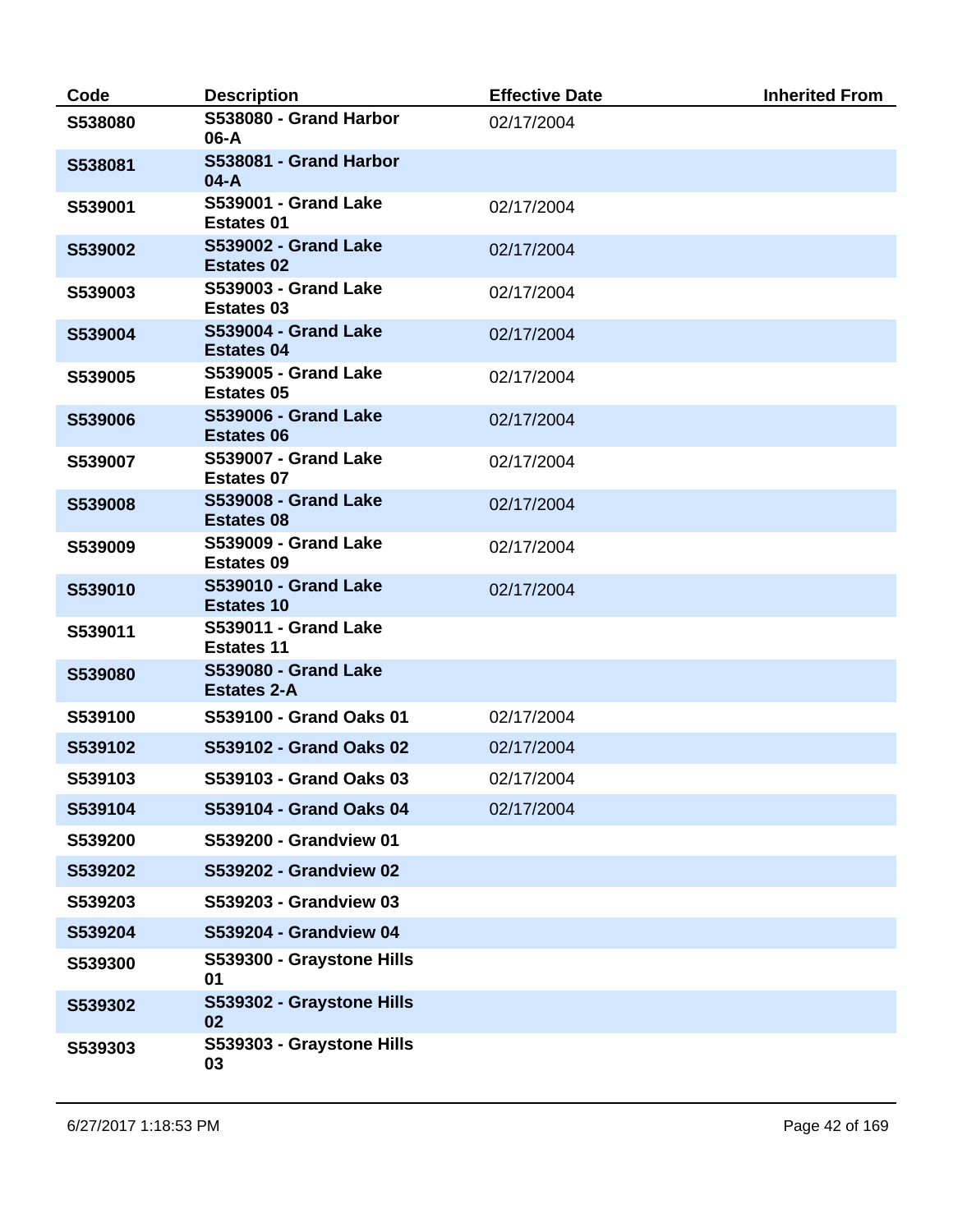| Code    | <b>Description</b>                                    | <b>Effective Date</b> | <b>Inherited From</b> |
|---------|-------------------------------------------------------|-----------------------|-----------------------|
| S539304 | S539304 - Graystone Hills<br>04                       |                       |                       |
| S539305 | S539305 - Graystone Hills<br>05                       |                       |                       |
| S539306 | S539306 - Graystone Hills<br>06                       |                       |                       |
| S539307 | S539307 - Graystone Hills<br>07                       |                       |                       |
| S539308 | S539308 - Graystone Hills<br>08                       |                       |                       |
| S539309 | S539309 - Graystone Hills<br>09                       |                       |                       |
| S539310 | S539310 - Graystone Hills<br>10                       |                       |                       |
| S539311 | S539311 - Graystone Hills<br>11                       |                       |                       |
| S539312 | S539312 - Graystone Hills<br>12                       |                       |                       |
| S539313 | S539313 - Graystone Hills<br>13                       |                       |                       |
| S539314 | S539314 - Graystone Hills<br>14                       |                       |                       |
| S539315 | S539315 - Graystone Hills<br>15                       |                       |                       |
| S539316 | S539316 - Graystone Hills<br>16                       |                       |                       |
| S539317 | S539317 - Graystone Hills<br>17                       |                       |                       |
| S540000 | <b>S540000 - Green Acres</b>                          | 02/17/2004            |                       |
| S540050 | <b>S540050 - Green Acres</b><br><b>Partial Replat</b> |                       |                       |
| S540201 | S540201 - Greenbelt<br><b>Estates</b>                 | 02/17/2004            |                       |
| S541000 | S541000 - Green Forest<br><b>Estates</b>              | 02/17/2004            |                       |
| S543001 | <b>S543001 - Green Hills</b>                          | 02/17/2004            |                       |
| S544000 | S544000 - Greenleaf                                   | 02/17/2004            |                       |
| S544200 | S544200 - Greenfield<br><b>Forest Estates</b>         | 02/17/2004            |                       |
| S544300 | S544300 - Emmett Estates<br>01                        |                       |                       |
| S544500 | S544500 - Green Meadow                                | 02/17/2004            |                       |
| S544600 | <b>S544600 - Green Oak</b>                            | 02/17/2004            |                       |
| S544700 | S544700 - Greenpine Place                             | 02/17/2004            |                       |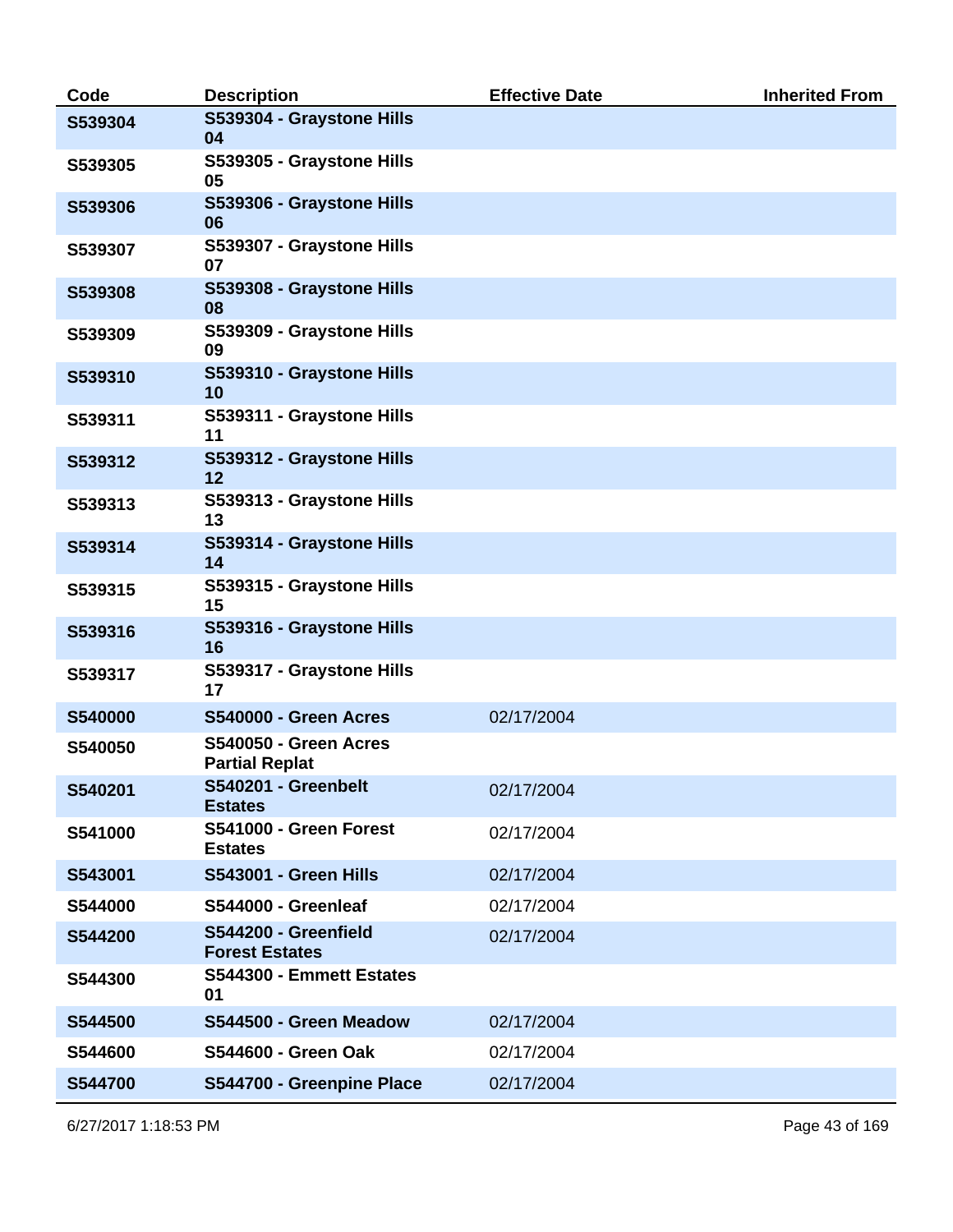| Code           | <b>Description</b>                                                        | <b>Effective Date</b> | <b>Inherited From</b> |
|----------------|---------------------------------------------------------------------------|-----------------------|-----------------------|
| S545000        | S545000 - Greenbough                                                      | 02/17/2004            |                       |
| S546001        | S546001 - Greenridge<br>Farms 01                                          | 02/17/2004            |                       |
| S546002        | S546002 - Greenridge<br>Farms 02                                          | 02/17/2004            |                       |
| S546400        | S546400 - The Gardens At<br><b>Jacobs Reserve</b>                         |                       |                       |
| S546500        | <b>S546500 - Green Tree</b>                                               | 02/17/2004            |                       |
| <b>S547000</b> | <b>S547000 - Greentree</b><br><b>Forest Estates</b>                       | 02/17/2004            |                       |
| S549000        | <b>S549000 - Great Parks</b>                                              | 02/17/2004            |                       |
| S550001        | S550001 - Greenwood<br>Acres 01                                           | 02/17/2004            |                       |
| S550002        | S550002 - Greenwood<br>Acres <sub>02</sub>                                | 02/17/2004            |                       |
| S552000        | <b>S552000 - Greenwood</b><br><b>Country</b>                              | 02/17/2004            |                       |
| S555000        | S555000 - Groceville<br><b>Estates</b>                                    | 02/17/2004            |                       |
| S555100        | S555100 - Grogans Crest<br><b>At Silver Crest 01</b>                      |                       |                       |
| S555200        | S555200 - Grogan's Park<br>01                                             | 02/17/2004            |                       |
| S555202        | S555202 - Grogan's Park<br>02                                             | 02/17/2004            |                       |
| S555300        | S555300 - Grove At Jacobs<br><b>Reserve</b>                               |                       |                       |
| S555400        | <b>S555400 - Gulf Coast</b><br><b>Northpark Place 01</b><br>(REPLAT NO 1) |                       |                       |
| S555500        | S555500 - Charles Gumm                                                    | 02/17/2004            |                       |
| S555600        | <b>S555600 - Gulf Coast</b><br><b>Estates 01</b>                          |                       |                       |
| S555700        | S555700 - Grogans Ridge<br><b>Office Condominiums</b>                     |                       |                       |
| S555900        | <b>S555900 - HCR Park</b>                                                 |                       |                       |
| S560000        | S560000 - H & S Land Co                                                   | 02/17/2004            |                       |
| S560500        | S560500 - Habitat Village<br>01                                           | 02/17/2004            |                       |
| S560600        | S560600 - Hagerman                                                        | 02/17/2004            |                       |
| S570000        | <b>S570000 - Hairston</b>                                                 | 02/17/2004            |                       |
| S570200        | S570200 - Hammerhead<br>One                                               | 02/17/2004            |                       |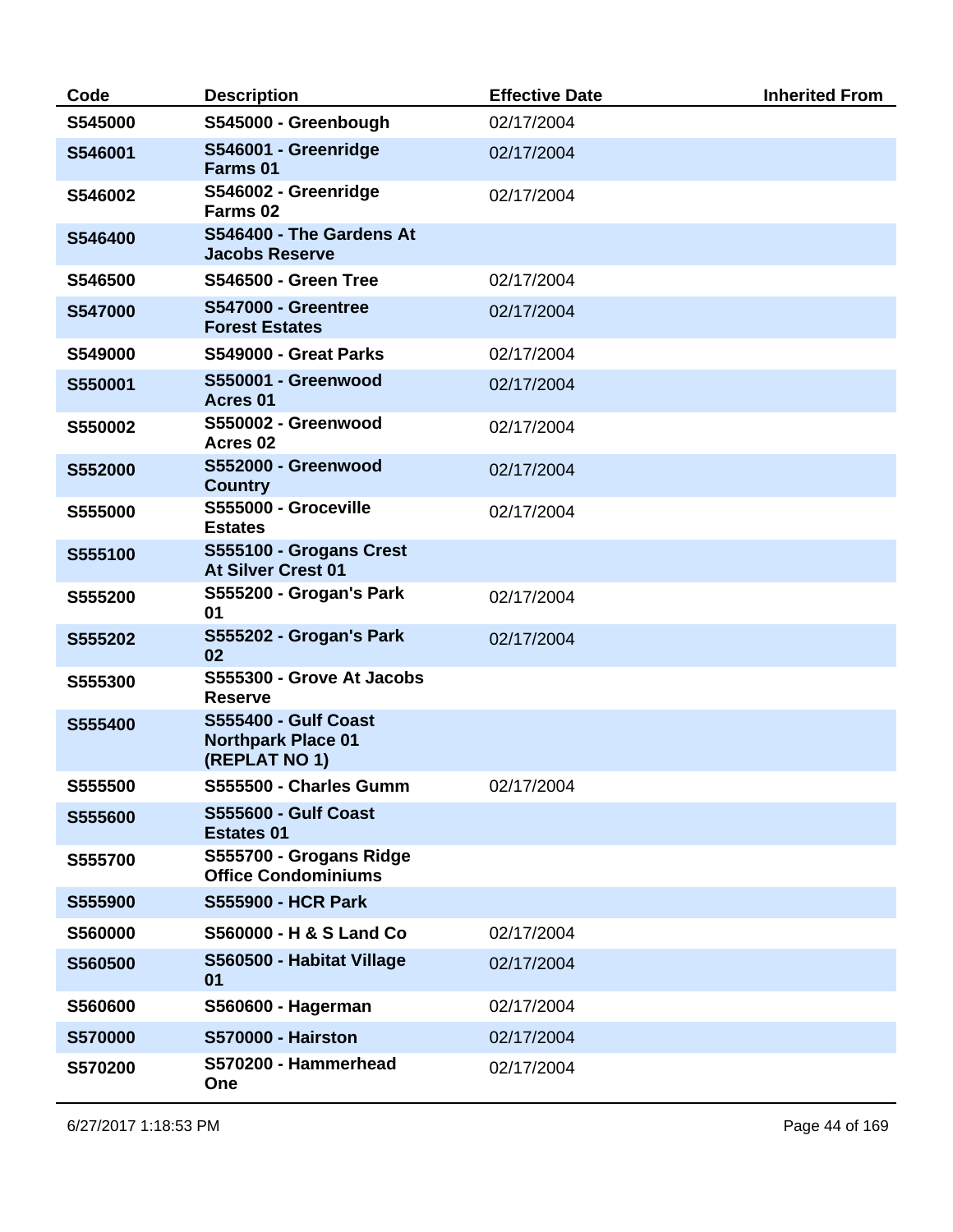| Code    | <b>Description</b>                                                | <b>Effective Date</b> | <b>Inherited From</b> |
|---------|-------------------------------------------------------------------|-----------------------|-----------------------|
| S570300 | S570300 - Hampton Inn                                             | 02/17/2004            |                       |
| S570400 | <b>S570400 - Hallmark Of</b><br>Panorama                          | 02/17/2004            |                       |
| S570401 | S570401 - Hallmark Of<br><b>Panorama Partial Replat 01</b>        |                       |                       |
| S570402 | S570402 - Hallmark Of<br><b>Panorama Partial Replat 02</b>        |                       |                       |
| S570403 | <b>S570403 - Hallmark Of</b><br><b>Panorama Partial Replat 03</b> |                       |                       |
| S570600 | S570600 - Harris Henry Sr                                         | 02/17/2004            |                       |
| S570700 | <b>S570700 - Hanna Road</b><br><b>Business Center</b>             |                       |                       |
| S571000 | <b>S571000 - Harris Mike</b>                                      | 02/17/2004            |                       |
| S571100 | S571100 - Harmony Central<br>Sector 01                            |                       |                       |
| S571102 | S571102 - Harmony Central<br>Sector 02                            |                       |                       |
| S571700 | S571700 - Harmony Creek<br>01                                     |                       |                       |
| S571704 | S571704 - Harmony Creek<br>04                                     |                       |                       |
| S571800 | <b>S571800 - Harmony</b><br>Landing                               |                       |                       |
| S571900 | <b>S571900 - Harmony</b><br><b>Springs</b>                        |                       |                       |
| S572000 | <b>S572000 - Harris R O</b>                                       | 02/17/2004            |                       |
| S572200 | S572200 - Hardin Store<br><b>Acres</b>                            |                       |                       |
| S572300 | S572300 - Harbor Point                                            | 02/17/2004            |                       |
| S572350 | S572350 - Harbor Point<br><b>Replat A</b>                         | 02/17/2004            |                       |
| S572355 | S572355 - Harbour Point<br><b>Replat B</b>                        | 02/17/2004            |                       |
| S572400 | S572400 - Harbor Side 01                                          | 02/17/2004            |                       |
| S572402 | S572402 - Harbor Side 02                                          | 02/17/2004            |                       |
| S572500 | S572500 - Harbour Town<br>Club <sub>01</sub>                      | 02/17/2004            |                       |
| S572502 | S572502 - Harbour Town<br>Club <sub>02</sub>                      | 02/17/2004            |                       |
| S572503 | S572503 - Harbour Town<br>Club <sub>03</sub>                      | 02/17/2004            |                       |
| S572504 | S572504 - Harbour Town<br>Club <sub>04</sub>                      | 02/17/2004            |                       |
|         |                                                                   |                       |                       |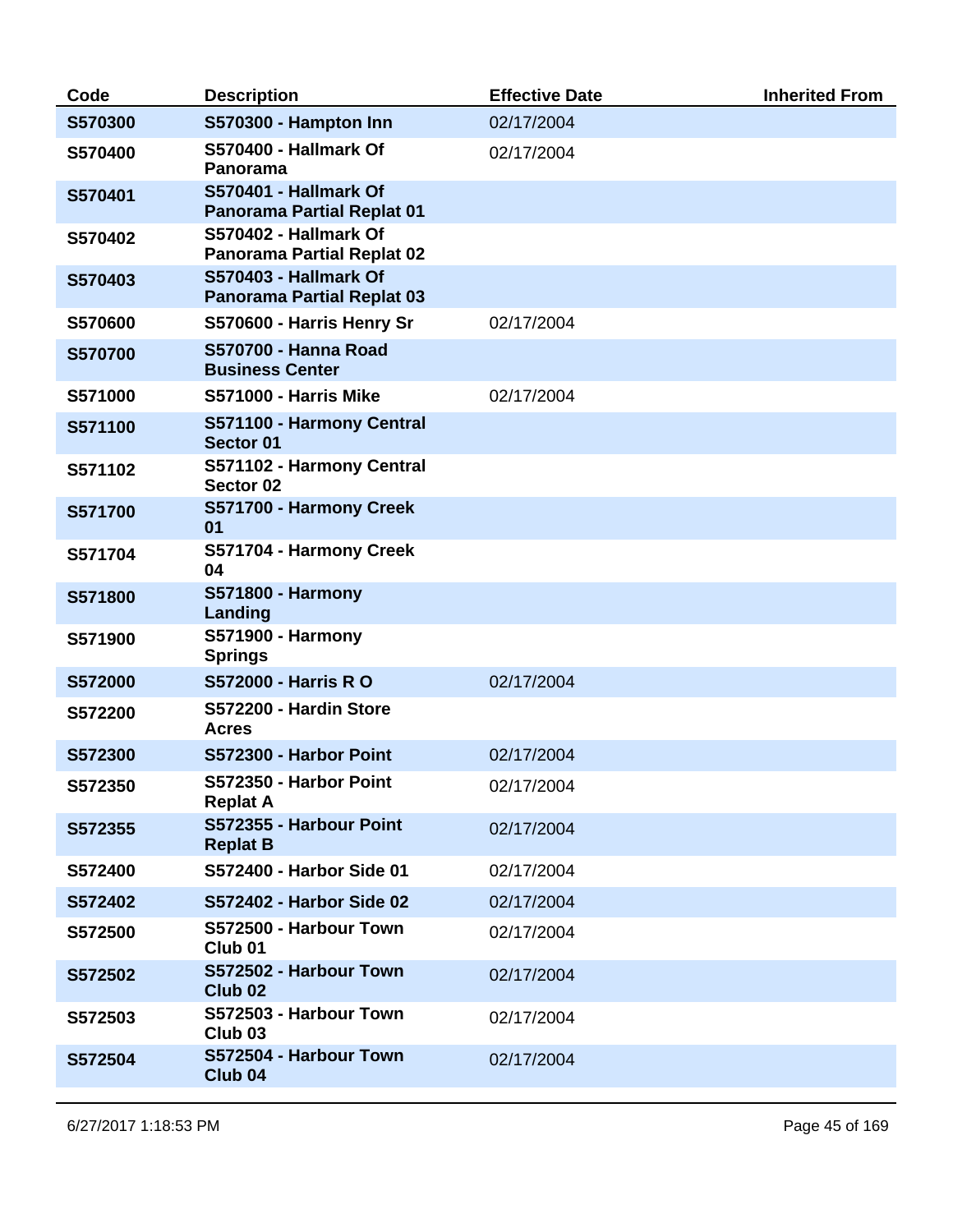| Code    | <b>Description</b>                                     | <b>Effective Date</b> | <b>Inherited From</b> |
|---------|--------------------------------------------------------|-----------------------|-----------------------|
| S572505 | S572505 - Harbour Town<br>Club <sub>05</sub>           | 02/17/2004            |                       |
| S572506 | S572506 - Harbour Town<br>Club <sub>06</sub>           |                       |                       |
| S572600 | S572600 - Harris Hills                                 | 02/17/2004            |                       |
| S572700 | <b>S572700 - Harper's</b><br>Preserve 01               |                       |                       |
| S572702 | <b>S572702 - Harper's</b><br>Preserve 02               |                       |                       |
| S572703 | <b>S572703 - Harper's</b><br>Preserve 03               |                       |                       |
| S572704 | <b>S572704 - Harper's</b><br>Preserve 04               |                       |                       |
| S572705 | <b>S572705 - Harper's</b><br>Preserve 05               |                       |                       |
| S572706 | <b>S572706 - Harper's</b><br>Preserve 06               |                       |                       |
| S572708 | <b>S572708 - Harper's</b><br><b>Preserve 08</b>        |                       |                       |
| S572709 | <b>S572709 - Harper's</b><br>Preserve 09               |                       |                       |
| S572790 | <b>S572790 - Harper's</b><br><b>Preserve Retail 01</b> |                       |                       |
| S572900 | <b>S572900 - Harvest</b><br><b>Subdivision 01</b>      |                       |                       |
| S573000 | S573000 - Harvest Acres                                | 02/17/2004            |                       |
| S573100 | S573100 - Harvest Pond<br><b>Acres</b>                 | 02/17/2004            |                       |
| S573500 | S573500 - Havenshire                                   | 02/17/2004            |                       |
| S574000 | S574000 - Hawthorne<br><b>Ridge</b>                    | 02/17/2004            |                       |
| S574500 | S574500 - Hazelwood 01                                 | 02/17/2004            |                       |
| S574502 | S574502 - Hazelwood 02                                 | 02/17/2004            |                       |
| S574503 | S574503 - Hazelwood 03                                 | 02/17/2004            |                       |
| S575001 | S575001 - Hazy Hollow Est<br>01                        | 02/17/2004            |                       |
| S575002 | S575002 - Hazy Hollow Est<br>02                        | 02/17/2004            |                       |
| S576001 | S576001 - Hazy Hollow<br>East Est 01                   | 02/17/2004            |                       |
| S576002 | S576002 - Hazy Hollow<br>East Est 02                   | 02/17/2004            |                       |
| S576003 | S576003 - Hazy Hollow<br>East Est 03                   | 02/17/2004            |                       |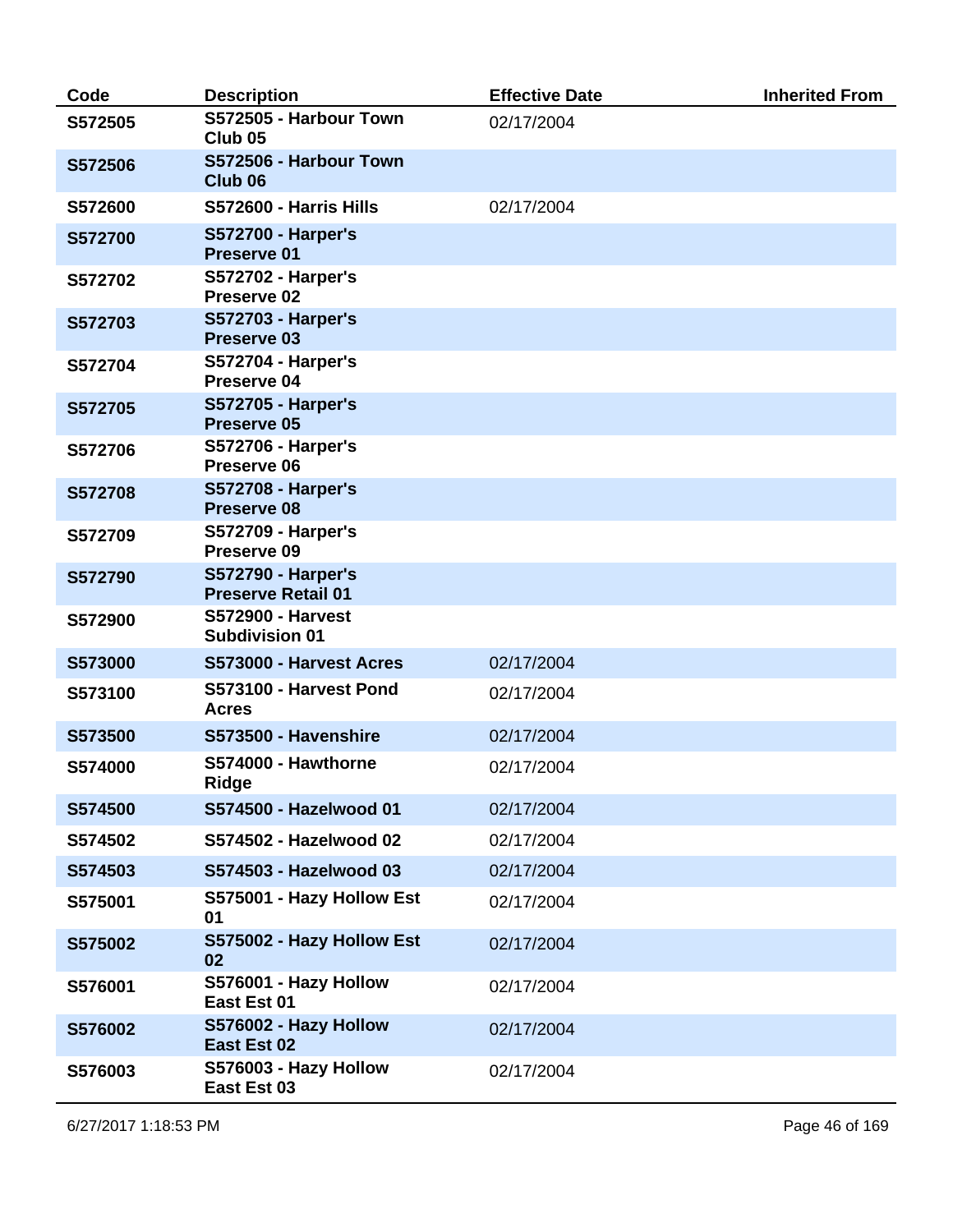| Code    | <b>Description</b>                                                       | <b>Effective Date</b> | <b>Inherited From</b> |
|---------|--------------------------------------------------------------------------|-----------------------|-----------------------|
| S576004 | S576004 - Hazy Hollow<br><b>East Est 04</b>                              | 02/17/2004            |                       |
| S576005 | S576005 - Hazy Hollow<br>East Est 05                                     | 02/17/2004            |                       |
| S576006 | S576006 - Hazy Hollow<br><b>East Est 06</b>                              | 02/17/2004            |                       |
| S576007 | S576007 - Hazy Hollow<br>East Est 07                                     | 02/17/2004            |                       |
| S576008 | S576008 - Hazy Hollow<br><b>East Est 08</b>                              | 02/17/2004            |                       |
| S576009 | S576009 - Hazy Hollow<br>East Est 09                                     | 02/17/2004            |                       |
| S576010 | S576010 - Hazy Hollow<br><b>East Est 10</b>                              | 02/17/2004            |                       |
| S576011 | S576011 - Hazy Hollow<br>East Est 11                                     | 02/17/2004            |                       |
| S576100 | S576100 - Henze Patel<br><b>Development</b>                              | 02/17/2004            |                       |
| S576200 | S576200 - Heavenly Acres                                                 | 02/17/2004            |                       |
| S576300 | S576300 - Heritage Farms<br>01                                           | 02/17/2004            |                       |
| S576400 | S576400 - Heritage Point<br><b>Estates</b>                               | 02/17/2004            |                       |
| S576500 | S576500 - Hearthstone<br><b>Replat 9779515</b>                           | 02/17/2004            |                       |
| S576600 | S576600 - Hickory Hills 398                                              | 02/17/2004            |                       |
| S576650 | S576650 - Hickory Hills 251                                              | 02/17/2004            |                       |
| S576700 | S576700 - Heritage Oaks                                                  | 02/17/2004            |                       |
| S576800 | S576800 - Heritage Plaza<br>01                                           |                       |                       |
| S576900 | <b>S576900 - Heritage</b><br>Reserve 01                                  |                       |                       |
| S577000 | S577000 - Hickory Hill                                                   | 02/17/2004            |                       |
| S578000 | S578000 - Hickory Ridge                                                  | 02/17/2004            |                       |
| S578500 | S578500 - Hickory Wood                                                   | 02/17/2004            |                       |
| S579000 | <b>S579000 - Hicks</b>                                                   | 02/17/2004            |                       |
| S579500 | S579500 - Hidden Creek 01<br>(Abstract 539)                              |                       |                       |
| S579502 | S579502 - Hidden Creek 02<br><b>Amending Plat No 1</b><br>(Abstract 539) |                       |                       |
| S579503 | S579503 - Hidden Creek 03<br>(Abstract 539)                              |                       |                       |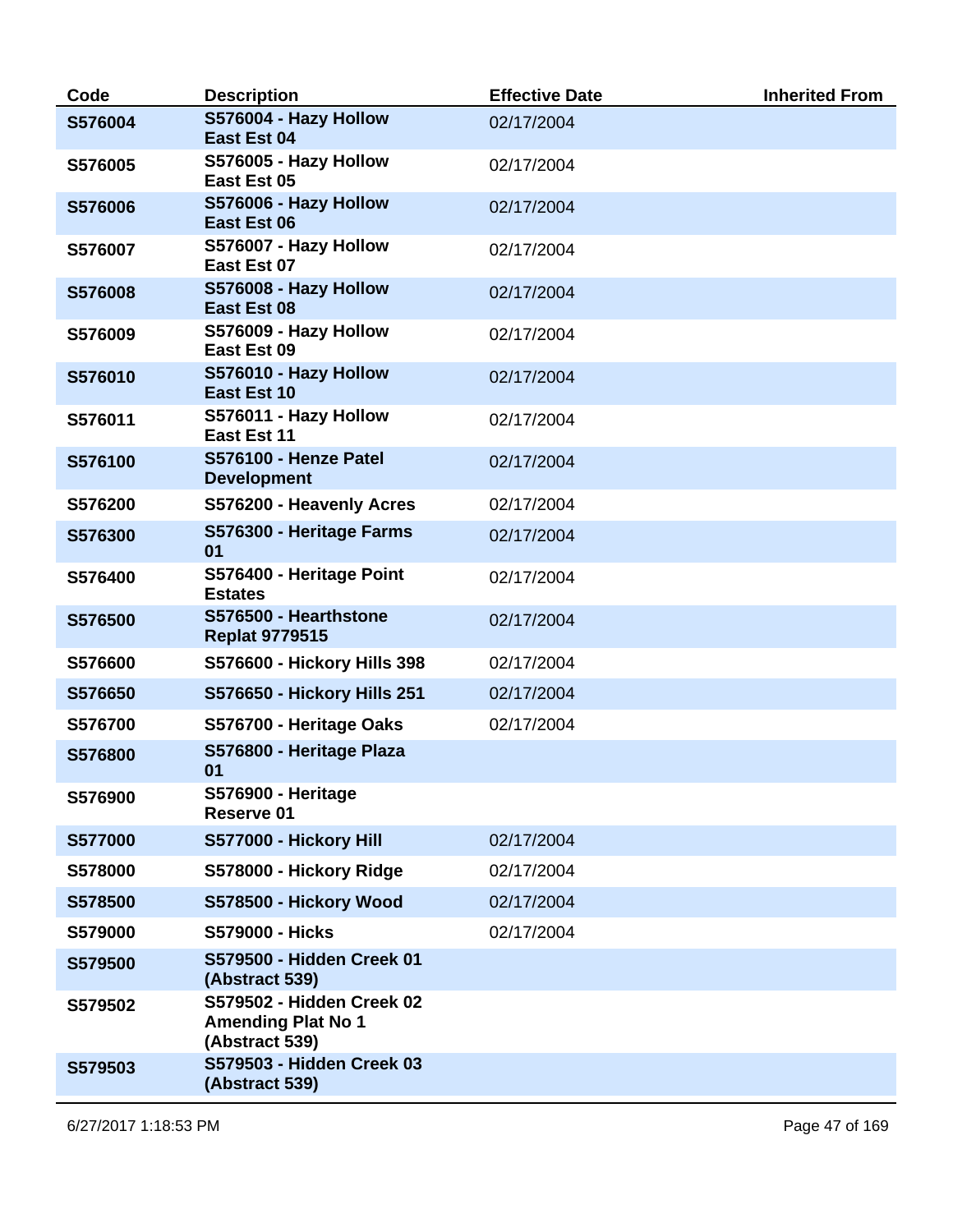| Code    | <b>Description</b>                   | <b>Effective Date</b> | <b>Inherited From</b> |
|---------|--------------------------------------|-----------------------|-----------------------|
| S579600 | S579600 - Hidden Creek<br>(ABS 35)   |                       |                       |
| S579700 | S579700 - Hidden Acres 01            | 02/17/2004            |                       |
| S579702 | S579702 - Hidden Acres 02            | 02/17/2004            |                       |
| S579703 | S579703 - Hidden Acres 03            | 02/17/2004            |                       |
| S579800 | S579800 - Hidden Springs<br>Ranch 01 | 02/17/2004            |                       |
| S579802 | S579802 - Hidden Springs<br>Ranch 02 |                       |                       |
| S579900 | S579900 - High Meadow<br>Ranch 01    | 02/17/2004            |                       |
| S579901 | S579901 - High Meadow<br>Ranch 1-a   | 02/17/2004            |                       |
| S579902 | S579902 - High Meadow<br>Ranch 02    | 02/17/2004            |                       |
| S579903 | S579903 - High Meadow<br>Ranch 03    | 02/17/2004            |                       |
| S579904 | S579904 - High Meadow<br>Ranch 04    | 02/17/2004            |                       |
| S579905 | S579905 - High Meadow<br>Ranch 05    | 02/17/2004            |                       |
| S579906 | S579906 - High Meadow<br>Ranch 06    | 02/17/2004            |                       |
| S579909 | S579909 - High Meadow<br>Ranch 09    | 02/17/2004            |                       |
| S579910 | S579910 - High Meadow<br>Ranch 10    | 02/17/2004            |                       |
| S579911 | S579911 - High Meadow<br>Ranch 11    | 02/17/2004            |                       |
| S579912 | S579912 - High Meadow<br>Ranch 12    | 02/17/2004            |                       |
| S579915 | S579915 - High Meadow<br>Ranch 15    |                       |                       |
| S579916 | S579916 - High Meadow<br>Ranch 16    | 02/17/2004            |                       |
| S579917 | S579917 - High Meadow<br>Ranch 17    | 02/17/2004            |                       |
| S579918 | S579918 - High Meadow<br>Ranch 18    |                       |                       |
| S579955 | S579955 - High Meadow<br>Ranch 2-b   | 02/17/2004            |                       |
| S579956 | S579956 - High Meadow<br>Ranch 4-A   | 02/17/2004            |                       |
| S579957 | S579957 - High Meadow<br>Ranch 11-a  | 02/17/2004            |                       |
|         |                                      |                       |                       |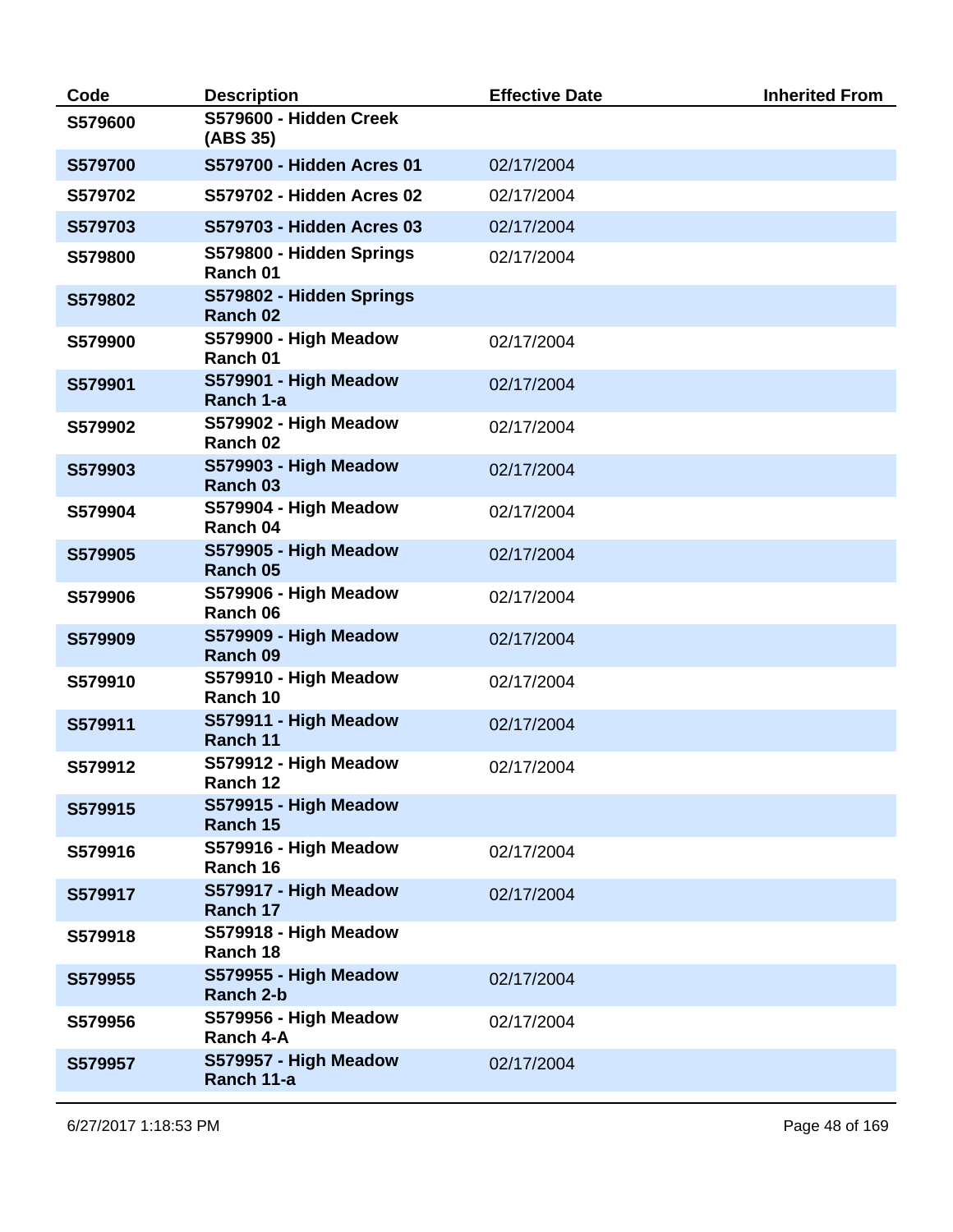| Code    | <b>Description</b>                             | <b>Effective Date</b> | <b>Inherited From</b> |
|---------|------------------------------------------------|-----------------------|-----------------------|
| S580100 | S580100 - High Meadow<br><b>Estates 01</b>     |                       |                       |
| S580102 | S580102 - High Meadow<br><b>Estates 02</b>     |                       |                       |
| S580103 | S580103 - High Meadow<br><b>Estates 03</b>     |                       |                       |
| S580104 | S580104 - High Meadow<br><b>Estates 04</b>     |                       |                       |
| S580300 | S580300 - Hidden Forest<br><b>Est 01</b>       | 02/17/2004            |                       |
| S580302 | S580302 - Hidden Forest<br><b>Est 02</b>       | 02/17/2004            |                       |
| S580303 | S580303 - Hidden Forest<br><b>Est 03</b>       | 02/17/2004            |                       |
| S580304 | S580304 - Hidden Forest<br><b>Est 04</b>       | 02/17/2004            |                       |
| S580305 | S580305 - Hidden Forest<br><b>Est 05</b>       | 02/17/2004            |                       |
| S580400 | S580400 - Hidden Lake<br><b>Estates 01</b>     | 02/17/2004            |                       |
| S580402 | S580402 - Hidden Lake<br><b>Estates 02</b>     |                       |                       |
| S580500 | S580500 - Hidden Hills                         | 02/17/2004            |                       |
| S580600 | S580600 - Hide Away<br><b>Estates</b>          | 02/17/2004            |                       |
| S580700 | <b>S580700 - Hidden Hill</b><br><b>Estates</b> | 02/17/2004            |                       |
| S580800 | S580800 - Highland<br><b>Estates</b>           | 02/17/2004            |                       |
| S580900 | S580900 - Highland Village<br>01               | 02/17/2004            |                       |
| S581000 | S581000 - Highland                             | 02/17/2004            |                       |
| S581100 | S581100 - Highland Hollow                      | 02/17/2004            |                       |
| S581150 | S581150 - Highland Hollow<br><b>Commerical</b> | 02/17/2004            |                       |
| S581200 | S581200 - Hill Creek 01                        | 02/17/2004            |                       |
| S581202 | S581202 - Hill Creek 02                        | 02/17/2004            |                       |
| S581203 | S581203 - Hill Creek 03                        | 02/17/2004            |                       |
| S581300 | <b>S581300 - Hillcrest</b>                     | 02/17/2004            |                       |
| S581400 | S581400 - Hillcrest Acres                      | 02/17/2004            |                       |
| S581501 | <b>S581501 - Hill And Dale</b><br>Acres 01     | 02/17/2004            |                       |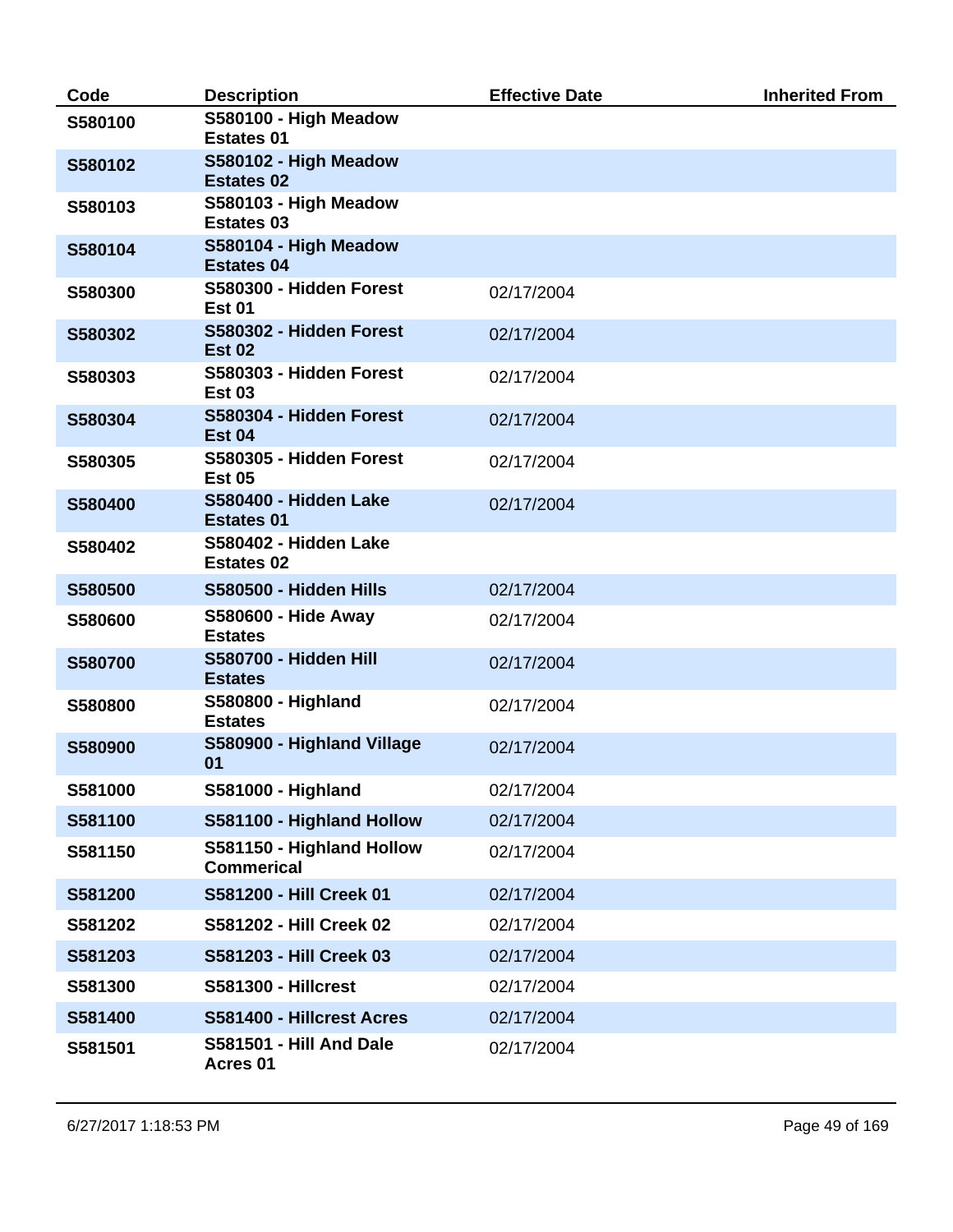| Code    | <b>Description</b>                                            | <b>Effective Date</b> | <b>Inherited From</b> |
|---------|---------------------------------------------------------------|-----------------------|-----------------------|
| S581502 | <b>S581502 - Hill And Dale</b><br>Acres <sub>02</sub>         | 02/17/2004            |                       |
| S581503 | <b>S581503 - Hill And Dale</b><br>Acres <sub>03</sub>         | 02/17/2004            |                       |
| S581600 | S581600 - Highline Oaks<br>01                                 | 02/17/2004            |                       |
| S581602 | S581602 - Highline Oaks<br>02                                 | 02/17/2004            |                       |
| S581700 | S581700 - Hillcrest Estates<br>01                             | 02/17/2004            |                       |
| S581800 | <b>S581800 - HIGHLINE</b><br><b>ACRES 01</b>                  |                       |                       |
| S581901 | S581901 - Highland Ranch<br>01 Partial Replat 2005-<br>069170 |                       |                       |
| S582000 | S582000 - Hill & Dale<br><b>Terrace</b>                       | 02/17/2004            |                       |
| S582100 | S582100 - Hills Of<br><b>Westlake 01</b>                      |                       |                       |
| S582400 | <b>S582400 - The Hills Of</b><br><b>Town Creek 01</b>         |                       |                       |
| S582500 | <b>S582500 - Hillgreen</b>                                    | 02/17/2004            |                       |
| S582600 | S582600 - Hills Of<br><b>Montgomery 01</b>                    | 02/17/2004            |                       |
| S582602 | <b>S582602 - Hills Of</b><br><b>Montgomery 02</b>             | 02/17/2004            |                       |
| S582603 | S582603 - Hills Of<br><b>Montgomery 03</b>                    | 02/17/2004            |                       |
| S582605 | S582605 - Hills Of<br><b>Montgomery 05</b>                    | 02/17/2004            |                       |
| S582700 | S582700 - Hilltop Ranch 01                                    | 02/17/2004            |                       |
| S582800 | S582800 - Hilltop Park 01                                     |                       |                       |
| S583000 | S583000 - Hinchcliffe<br><b>Addition</b>                      | 02/17/2004            |                       |
| S583100 | S583100 - Hilltop Village                                     | 02/17/2004            |                       |
| S583300 | S583300 - Hofbrau Steaks<br>01                                | 02/17/2004            |                       |
| S583500 | S583500 - Holiday Forest                                      | 02/17/2004            |                       |
| S584000 | S584000 - Highland Ranch<br>01                                | 02/17/2004            |                       |
| S585001 | S585001 - Holiday Oaks 01                                     | 02/17/2004            |                       |
| S585002 | S585002 - Holiday Oaks 02                                     | 02/17/2004            |                       |
| S585003 | S585003 - Holiday Oaks 03                                     | 02/17/2004            |                       |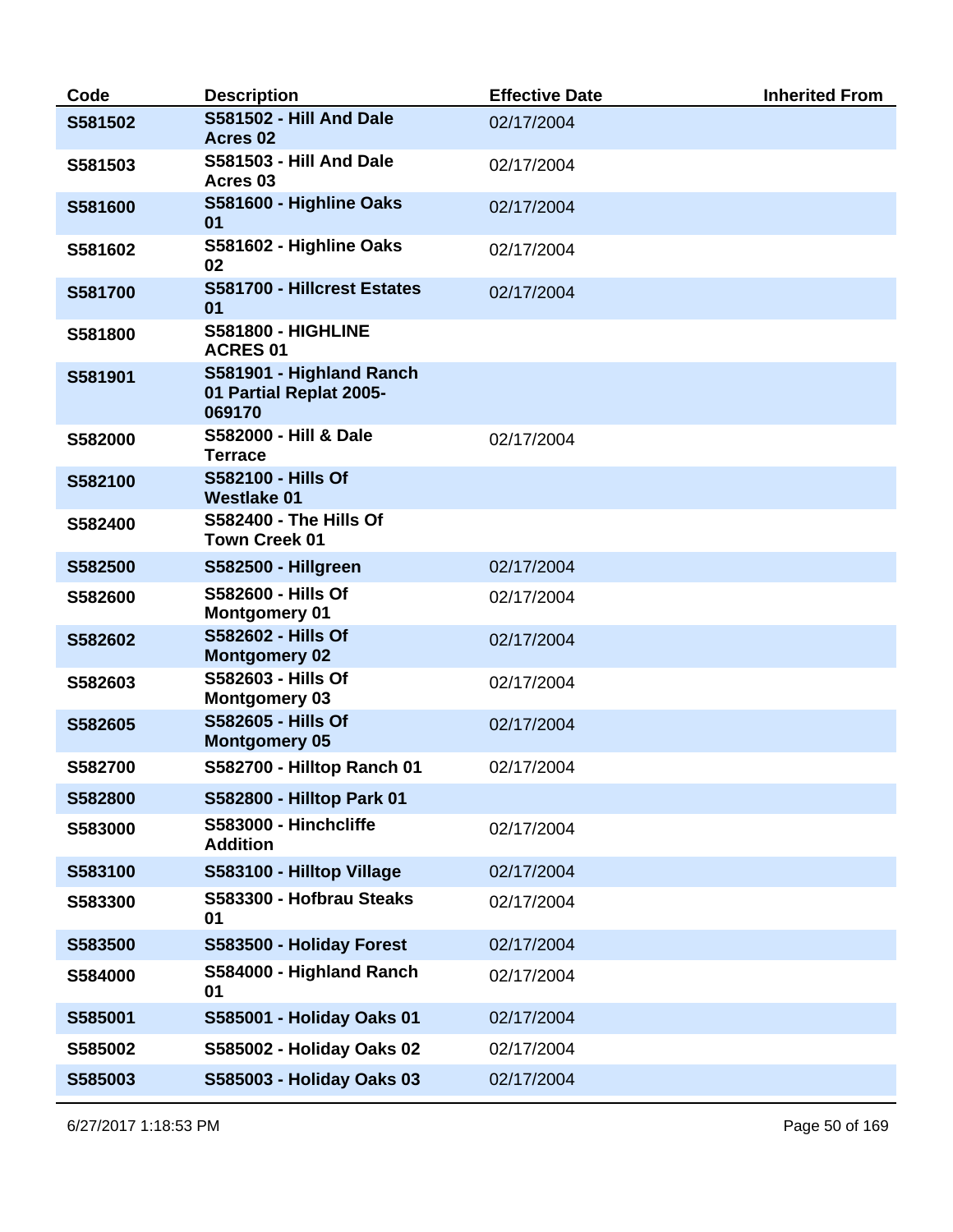| Code    | <b>Description</b>                                                   | <b>Effective Date</b> | <b>Inherited From</b> |
|---------|----------------------------------------------------------------------|-----------------------|-----------------------|
| S585004 | S585004 - Holiday Oaks 04                                            | 02/17/2004            |                       |
| S585005 | S585005 - Holiday Oaks 05                                            | 02/17/2004            |                       |
| S585100 | S585100 - Holiday World                                              |                       |                       |
| S585500 | <b>S585500 - Holly Acres</b>                                         | 02/17/2004            |                       |
| S586000 | <b>S586000 - Holly Estates 01</b>                                    | 02/17/2004            |                       |
| S586002 | <b>S586002 - Holly Estates 02</b>                                    | 02/17/2004            |                       |
| S587001 | S587001 - Holly Hills 01                                             | 02/17/2004            |                       |
| S587002 | <b>S587002 - Holly Hills 02</b>                                      | 02/17/2004            |                       |
| S587003 | S587003 - Holly Hills 03                                             | 02/17/2004            |                       |
| S587004 | S587004 - Holly Hills 04                                             | 02/17/2004            |                       |
| S587500 | <b>S587500 - Holly Ridge</b>                                         | 02/17/2004            |                       |
| S588005 | <b>S588005 - Holly Springs 05</b>                                    | 02/17/2004            |                       |
| S589001 | S589001 - Holly Terrace 01                                           | 02/17/2004            |                       |
| S589002 | <b>S589002 - Holly Terrace 02</b>                                    | 02/17/2004            |                       |
| S589100 | S589100 - Holly Terrace At<br><b>Jacobs Reserve 01</b>               |                       |                       |
| S589102 | S589102 - Holly Terrace At<br><b>Jacobs Reserve 02</b>               |                       |                       |
| S589104 | S589104 - Holly Terrace At<br><b>Jacobs Reserve 04</b>               |                       |                       |
| S589105 | S589105 - Holly Terrace At<br><b>Jacobs Reserve 05</b>               |                       |                       |
| S589200 | <b>S589200 - Home Depot</b><br><b>Woodlands Partial Replat</b><br>#1 | 02/17/2004            |                       |
| S589201 | <b>S589201 - Home Depot</b><br><b>Porter</b>                         | 02/17/2004            |                       |
| S589500 | S589500 - Honea Forest<br><b>Estates</b>                             | 02/17/2004            |                       |
| S589700 | <b>S589700 - Honea West</b>                                          | 02/17/2004            |                       |
| S589800 | S589800 - Hooper Hill 01                                             |                       |                       |
| S589900 | S589900 - Hospital District<br><b>A &amp; B</b>                      |                       |                       |
| S590000 | S590000 - Hostetter Creek                                            | 02/17/2004            |                       |
| S590200 | S590200 - Honeycomb<br><b>Ridge</b>                                  |                       |                       |
| S590290 | S590290 - Honeycomb<br><b>Ridge Replat No 1</b>                      |                       |                       |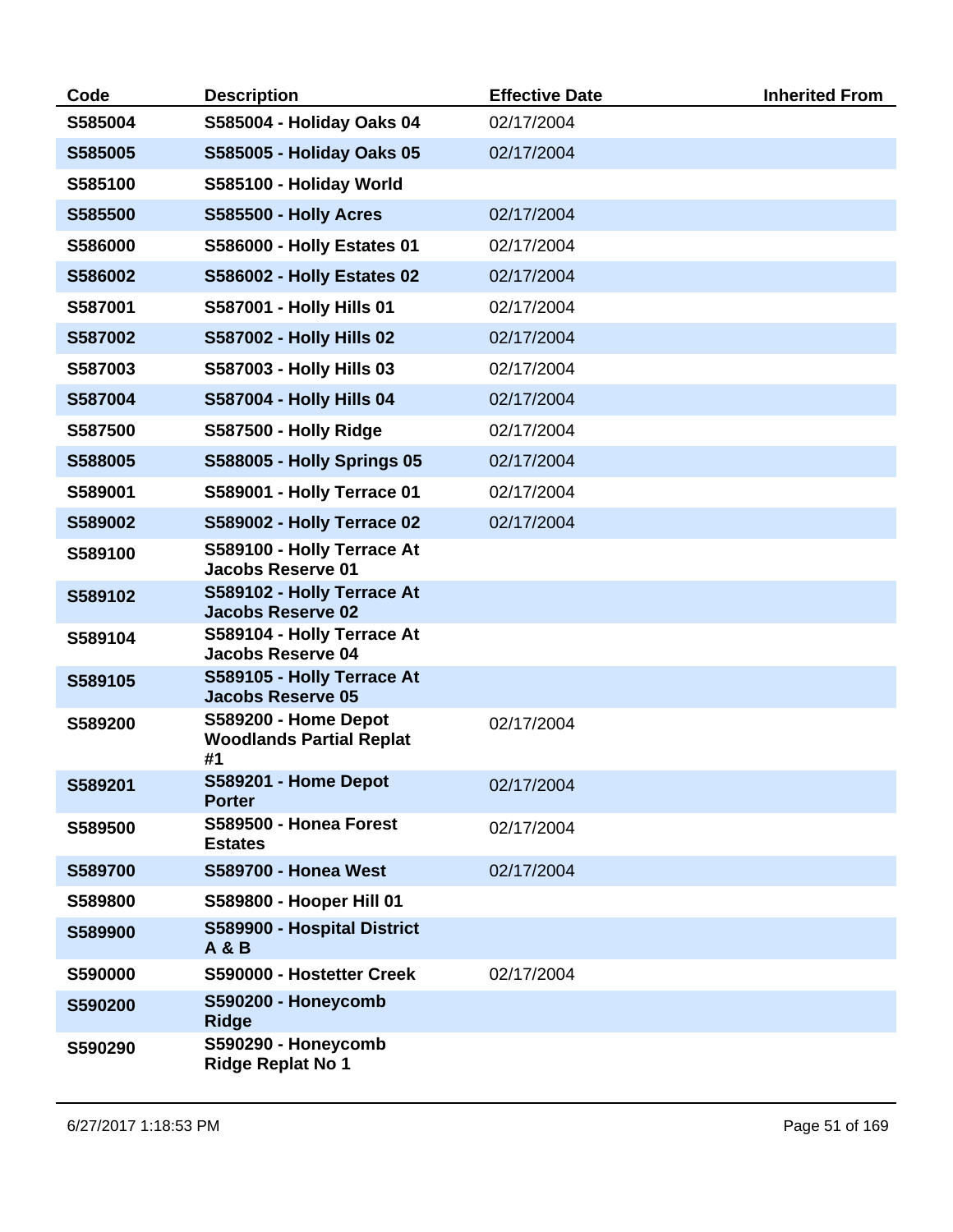| Code           | <b>Description</b>                                                                  | <b>Effective Date</b> | <b>Inherited From</b> |
|----------------|-------------------------------------------------------------------------------------|-----------------------|-----------------------|
| S590500        | S590500 - HR Medical Arts<br><b>Center</b>                                          |                       |                       |
| S590700        | <b>S590700 - Hudson</b>                                                             | 02/17/2004            |                       |
| S590800        | S590800 - Hudson Plaza                                                              | 02/17/2004            |                       |
| S590900        | S590900 - Hunter's Glen 01                                                          |                       |                       |
| S591000        | <b>S591000 - Houston</b><br><b>Methodist The Woodlands</b><br><b>Medical Office</b> |                       |                       |
| S591001        | S591001 - Hulon Lakes 01                                                            | 02/17/2004            |                       |
| S591002        | S591002 - Hulon Lakes 02                                                            | 02/17/2004            |                       |
| S591003        | S591003 - Hulon Lakes 03                                                            | 02/17/2004            |                       |
| S591004        | S591004 - Hulon Lakes 04                                                            | 02/17/2004            |                       |
| S591100        | S591100 - Hunters Landing                                                           | 02/17/2004            |                       |
| S591102        | S591102 - Hunters Landing<br>02                                                     |                       |                       |
| S591200        | S591200 - Hunterwood<br><b>Estates</b>                                              |                       |                       |
| S591301        | S591301 - Hunter's Place                                                            | 02/17/2004            |                       |
| S591500        | S591500 - Hunter's Point                                                            | 02/17/2004            |                       |
| S592000        | S592000 - Hunter's Retreat<br>01                                                    | 02/17/2004            |                       |
| S592002        | S592002 - Hunter's Retreat<br>02                                                    | 02/17/2004            |                       |
| S592500        | S592500 - Huntington<br><b>Estates 01</b>                                           | 02/17/2004            |                       |
| S592502        | S592502 - Huntington<br><b>Estates 02</b>                                           | 02/17/2004            |                       |
| S592600        | S592600 - Hunt<br><b>Commercial Development</b><br><b>Subdivision</b>               |                       |                       |
| S593001        | S593001 - Hutcheson<br>Acres 01                                                     | 02/17/2004            |                       |
| S593002        | S593002 - Hutcheson<br>Acres 02                                                     | 02/17/2004            |                       |
| S593100        | <b>S593100 - Kwik-state</b><br>Highway 105                                          | 02/17/2004            |                       |
| <b>S606000</b> | <b>S606000 - Ida Strauss</b>                                                        | 02/17/2004            |                       |
| S608000        | S608000 - Idle Glen                                                                 | 02/17/2004            |                       |
| S610000        | <b>S610000 - Idle Wilde</b>                                                         | 02/17/2004            |                       |
| S610100        | S610100 - Imperial Lakes<br>01                                                      |                       |                       |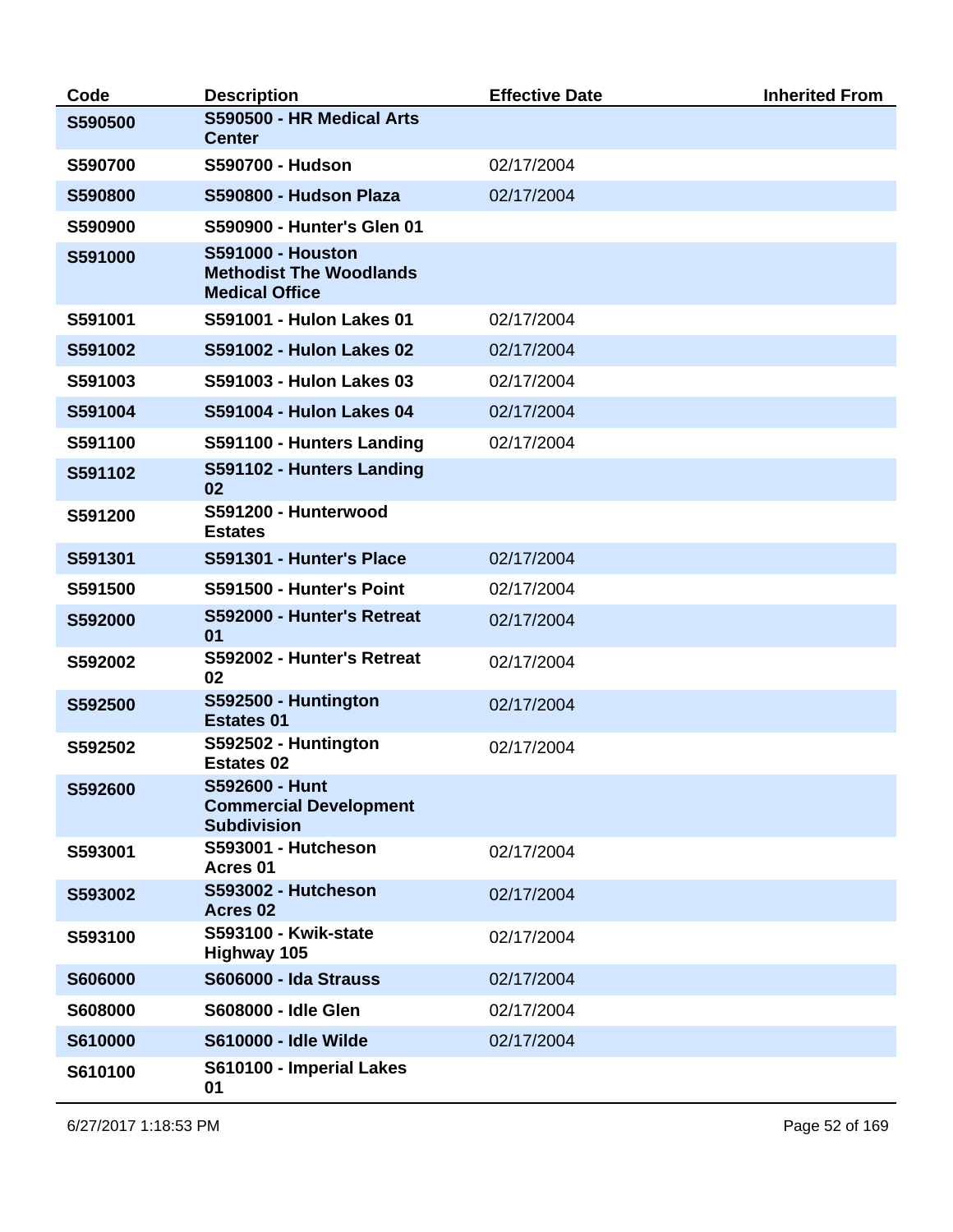| Code    | <b>Description</b>                              | <b>Effective Date</b> | <b>Inherited From</b> |
|---------|-------------------------------------------------|-----------------------|-----------------------|
| S611200 | S611200 - Jubilee Hotels                        |                       |                       |
| S611500 | S611500 - Imperial Oaks 01                      | 02/17/2004            |                       |
| S611502 | <b>S611502 - Imperial Oaks 02</b>               | 02/17/2004            |                       |
| S611503 | S611503 - Imperial Oaks 03                      | 02/17/2004            |                       |
| S611504 | <b>S611504 - Imperial Oaks 04</b>               | 02/17/2004            |                       |
| S611505 | S611505 - Imperial Oaks 05                      | 02/17/2004            |                       |
| S611507 | S611507 - Imperial Oaks 07                      | 02/17/2004            |                       |
| S611508 | <b>S611508 - Imperial Oaks 08</b>               | 02/17/2004            |                       |
| S611509 | <b>S611509 - Imperial Oaks 09</b>               | 02/17/2004            |                       |
| S611510 | <b>S611510 - Imperial Oaks 10</b>               | 02/17/2004            |                       |
| S611511 | S611511 - Imperial Oaks 11                      | 02/17/2004            |                       |
| S611512 | S611512 - Imperial Oaks 12                      | 02/17/2004            |                       |
| S611513 | <b>S611513 - Imperial Oaks 13</b>               | 02/17/2004            |                       |
| S611514 | S611514 - Imperial Oaks 14                      | 02/17/2004            |                       |
| S611700 | S611700 - Imperial Oaks<br><b>Estates 01</b>    | 02/17/2004            |                       |
| S611702 | S611702 - Imperial Oaks<br><b>Estates 02</b>    | 02/17/2004            |                       |
| S611703 | S611703 - Imperial Oaks<br><b>Estates 03</b>    | 02/17/2004            |                       |
| S611704 | S611704 - Imperial Oaks<br><b>Estates 04</b>    | 02/17/2004            |                       |
| S611800 | S611800 - Imperial Oaks<br>Forest 01            | 02/17/2004            |                       |
| S611802 | S611802 - Imperial Oaks<br>Forest 02            |                       |                       |
| S611803 | S611803 - Imperial Oaks<br>Forest <sub>03</sub> |                       |                       |
| S611804 | S611804 - Imperial Oaks<br>Forest 04            |                       |                       |
| S611805 | S611805 - Imperial Oaks<br>Forest 05            |                       |                       |
| S612000 | S612000 - Imperial Oaks<br>Village 01           | 02/17/2004            |                       |
| S612002 | S612002 - Imperial Oaks<br><b>Village 02</b>    | 02/17/2004            |                       |
| S612003 | S612003 - Imperial Oaks<br>Village 03           | 02/17/2004            |                       |
| S612100 | S612100 - Imperial Oaks<br>Park 01              | 02/17/2004            |                       |
|         |                                                 |                       |                       |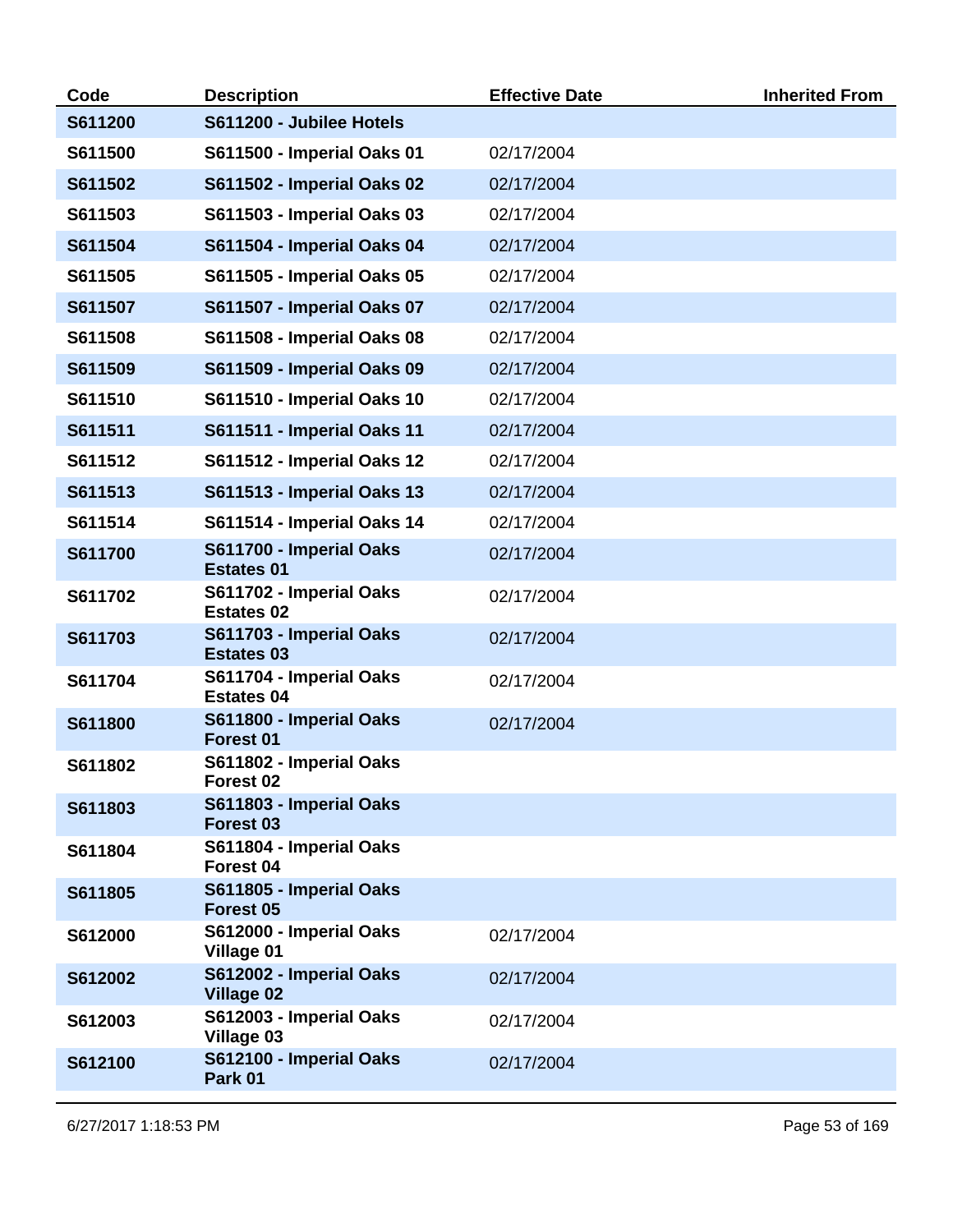| Code    | <b>Description</b>                          | <b>Effective Date</b> | <b>Inherited From</b> |
|---------|---------------------------------------------|-----------------------|-----------------------|
| S612102 | S612102 - Imperial Oaks<br>Park 02          | 02/17/2004            |                       |
| S612103 | S612103 - Imperial Oaks<br>Park 03          | 02/17/2004            |                       |
| S612104 | S612104 - Imperial Oaks<br>Park 04          | 02/17/2004            |                       |
| S612105 | S612105 - Imperial Oaks<br>Park 05          | 02/17/2004            |                       |
| S612106 | S612106 - Imperial Oaks<br>Park 06          | 02/17/2004            |                       |
| S612107 | S612107 - Imperial Oaks<br>Park 07          | 02/17/2004            |                       |
| S612108 | S612108 - Imperial Oaks<br>Park 08          |                       |                       |
| S612109 | S612109 - Imperial Oaks<br>Park 09          |                       |                       |
| S612110 | S612110 - Imperial Oaks<br>Park 10          |                       |                       |
| S612111 | S612111 - Imperial Oaks<br>Park 11          |                       |                       |
| S612112 | S612112 - Imperial Oaks<br>Park 12          |                       |                       |
| S612114 | S612114 - Imperial Oaks<br>Park 14          |                       |                       |
| S612115 | S612115 - Imperial Oaks<br>Park 15          |                       |                       |
| S612116 | S612116 - Imperial Oaks<br>Park 16          |                       |                       |
| S612117 | S612117 - Imperial Oaks<br>Park 17          |                       |                       |
| S612118 | S612118 - Imperial Oaks<br>Park 18          |                       |                       |
| S612180 | S612180 - Imperial Oaks<br>Park 12A         |                       |                       |
| S612181 | S612181 - Imperial Oaks<br><b>Park 17-A</b> |                       |                       |
| S612500 | S612500 - Indian Trails                     | 02/17/2004            |                       |
| S614000 | S614000 - Independent                       | 02/17/2004            |                       |
| S614300 | S614300 - Northland Indian<br><b>Hills</b>  | 02/17/2004            |                       |
| S614400 | S614400 - Indigo Farms                      | 02/17/2004            |                       |
| S614500 | S614500 - Indian Woods                      | 02/17/2004            |                       |
| S614600 | S614600 - Indigo Lake<br><b>Estates 01</b>  | 02/17/2004            |                       |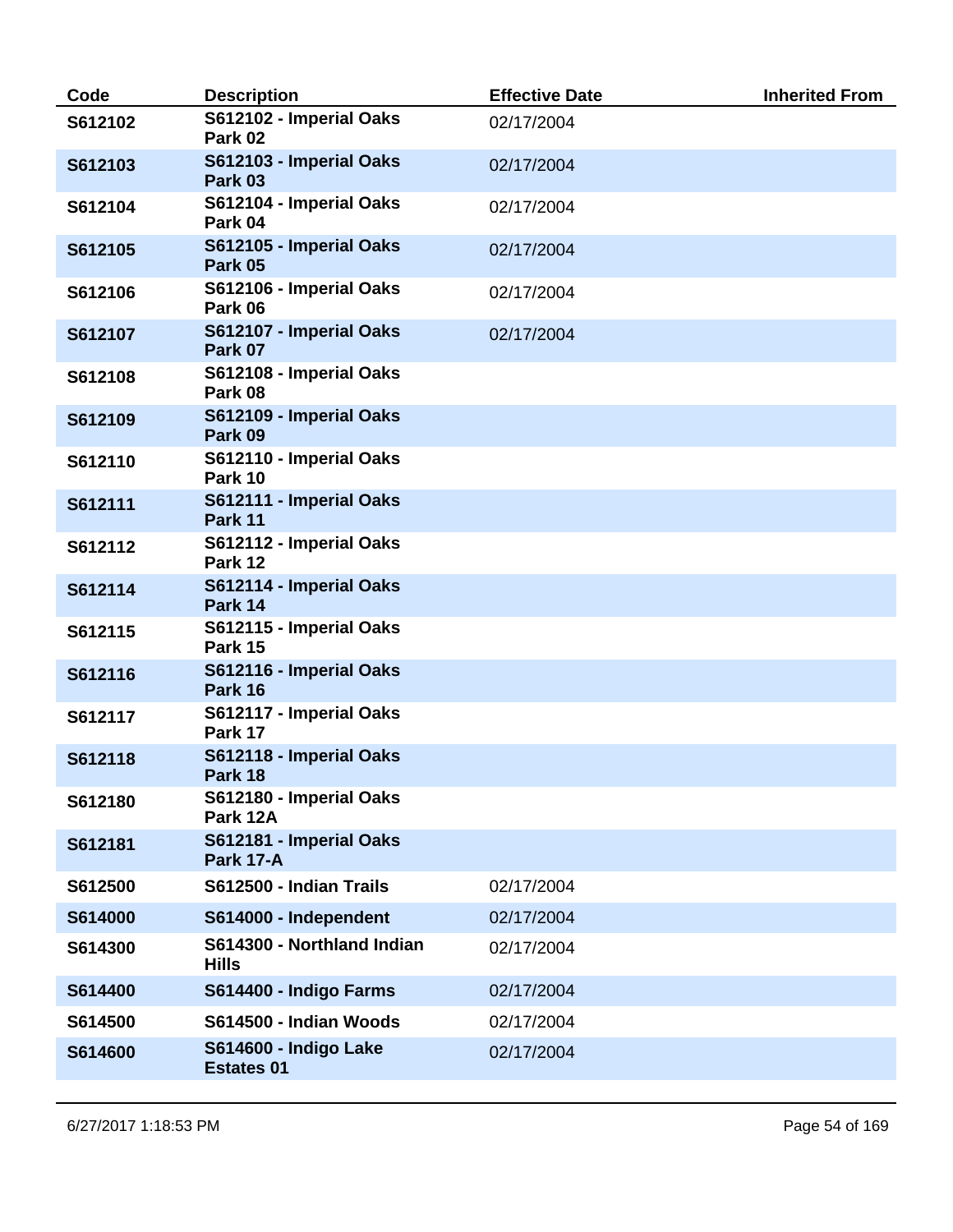| Code    | <b>Description</b>                                                       | <b>Effective Date</b> | <b>Inherited From</b> |
|---------|--------------------------------------------------------------------------|-----------------------|-----------------------|
| S614602 | S614602 - Indigo Lake<br><b>Estates 02</b>                               | 02/17/2004            |                       |
| S614603 | S614603 - Indigo Lake<br><b>Estates 03</b>                               | 02/17/2004            |                       |
| S614604 | S614604 - Indigo Lake<br><b>Estates 04</b>                               | 02/17/2004            |                       |
| S614605 | S614605 - Indigo Lake<br><b>Estates 05</b>                               | 02/17/2004            |                       |
| S614606 | S614606 - Indigo Lake<br><b>Estates 06</b>                               | 02/17/2004            |                       |
| S614700 | <b>S614700 - Inverness</b><br><b>Crossing 01</b>                         | 02/17/2004            |                       |
| S614702 | <b>S614702 - Inverness</b><br><b>Crossing 02</b>                         | 02/17/2004            |                       |
| S614703 | <b>S614703 - Inverness</b><br><b>Crossing 03</b>                         | 02/17/2004            |                       |
| S614704 | S614704 - Inverness<br><b>Crossing 04</b>                                | 02/17/2004            |                       |
| S614800 | S614800 - Inverness-del<br><b>Lago Phase I</b>                           | 02/17/2004            |                       |
| S614900 | <b>S614900 - Inverness</b><br><b>Condominiums 01</b>                     | 02/17/2004            |                       |
| S614902 | S614902 - Inverness<br><b>Condominiums 02</b>                            | 02/17/2004            |                       |
| S615000 | S615000 - Inwood Forest                                                  | 02/17/2004            |                       |
| S615100 | S615100 - Indigo Ranch                                                   | 02/17/2004            |                       |
| S615200 | S615200 - Irachetas 01                                                   | 02/17/2004            |                       |
| S616000 | <b>S616000 - J F K Heights</b>                                           | 02/17/2004            |                       |
| S616400 | S616400 - The Island At<br><b>Grand Harbor</b>                           |                       |                       |
| S616500 | <b>S616500 - Iron Gate</b>                                               | 02/17/2004            |                       |
| S616600 | S616600 - Jacobs Reserve<br>Blvd, Jacobs Lake Blvd &<br><b>Three Res</b> |                       |                       |
| S616690 | S616690 - Montgomery<br><b>County Mud 112 Water</b><br><b>Plant Site</b> |                       |                       |
| S616700 | <b>S616700 - JRB Acres</b>                                               |                       |                       |
| S616801 | <b>S616801 - Jabo Beach</b>                                              | 02/17/2004            |                       |
| S616900 | S616900 - Jack In The Box<br><b>No 3957</b>                              |                       |                       |
| S617000 | S617000 - Jackson Retreat                                                | 02/17/2004            |                       |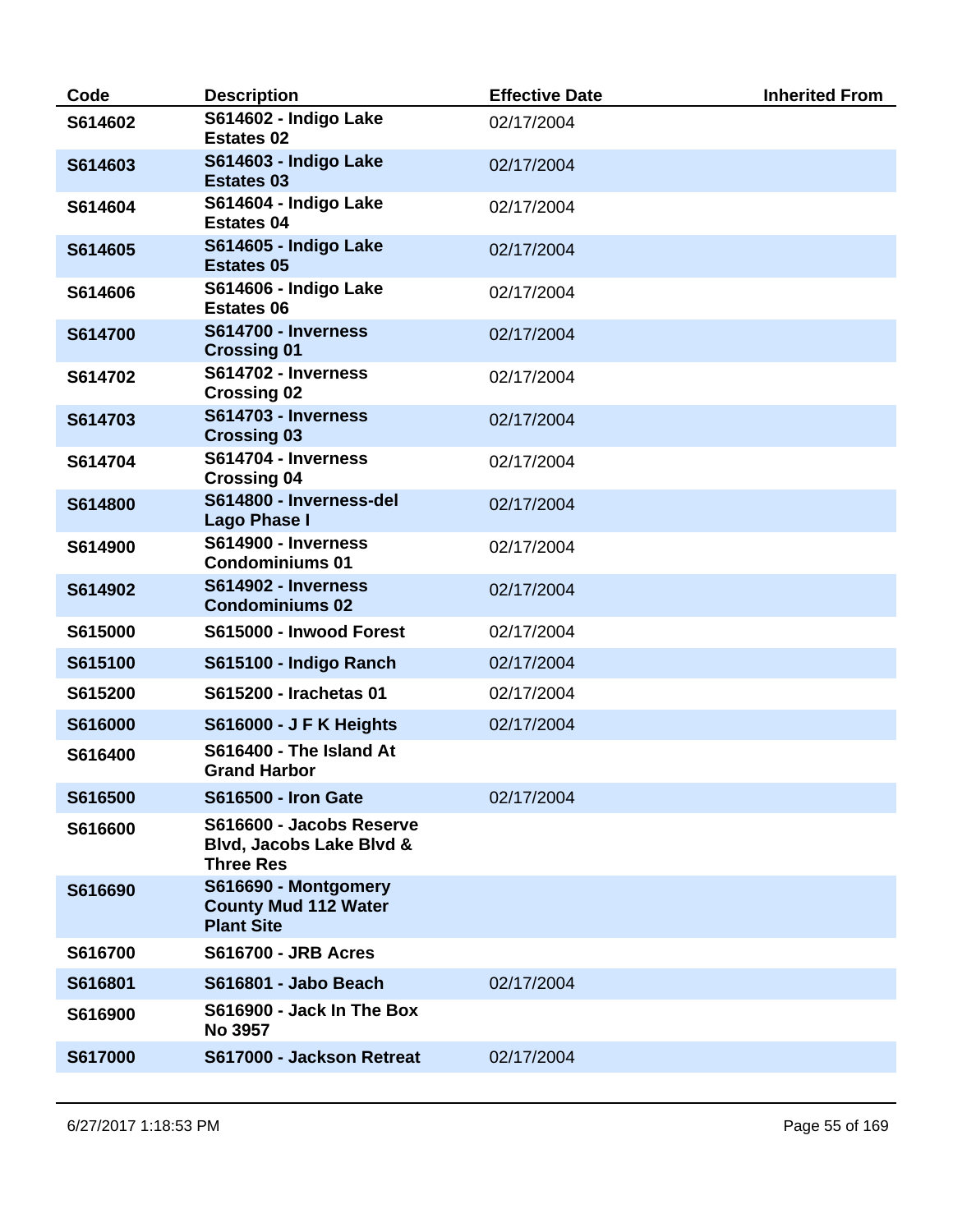| Code    | <b>Description</b>                                   | <b>Effective Date</b> | <b>Inherited From</b> |
|---------|------------------------------------------------------|-----------------------|-----------------------|
| S617400 | S617400 - Jackson Run                                | 02/17/2004            |                       |
| S617500 | S617500 - Jadak Manor 01                             |                       |                       |
| S618000 | S618000 - Jhonnys Grove                              |                       |                       |
| S619000 | S619000 - Jilico 01                                  |                       |                       |
| S620000 | S620000 - Johnson<br><b>Addition</b>                 | 02/17/2004            |                       |
| S620501 | S620501 - Johnson Re-sub                             | 02/17/2004            |                       |
| S620600 | <b>S620600 - JONES TRACT</b><br><b>SUBDIVISION</b>   |                       |                       |
| S622000 | S622000 - Johnson Bluff                              | 02/17/2004            |                       |
| S624000 | S624000 - Johnson<br><b>Community</b>                | 02/17/2004            |                       |
| S624100 | S624100 - Johnson Lake<br><b>Estates 01</b>          |                       |                       |
| S624500 | S624500 - Joplin                                     | 02/17/2004            |                       |
| S624600 | S624600 - Josey<br><b>Subdivision</b>                |                       |                       |
| S624700 | S624700 - Jordan French<br>17000 FM 1488             |                       |                       |
| S625001 | <b>S625001 - Joy Village</b>                         | 02/17/2004            |                       |
| S625200 | S625200 - KM 1488<br><b>Reserve</b>                  |                       |                       |
| S625900 | <b>S625900 - K Acres</b>                             |                       |                       |
| S626000 | <b>S626000 - K Realty</b><br><b>Borough Park Cnt</b> | 02/17/2004            |                       |
| S628001 | <b>S628001 - Kaleo Park</b>                          | 02/17/2004            |                       |
| S632000 | <b>S632000 - Kelly TO</b>                            | 02/17/2004            |                       |
| S632100 | S632100 - Kellyn Oaks 01                             | 02/17/2004            |                       |
| S634001 | S634001 - Kenbrook Valley                            | 02/17/2004            |                       |
| S636000 | S636000 - Ken Oaks                                   | 02/17/2004            |                       |
| S636500 | S636500 - Kensington<br><b>Oaks</b>                  | 02/17/2004            |                       |
| S638001 | S638001 - Kenwood Village<br>01                      | 02/17/2004            |                       |
| S638002 | S638002 - Kenwood Village<br>02                      | 02/17/2004            |                       |
| S638100 | S638100 - Key Harbour                                | 02/17/2004            |                       |
| S638200 | S638200 - Keystone Trails<br>01                      | 02/17/2004            |                       |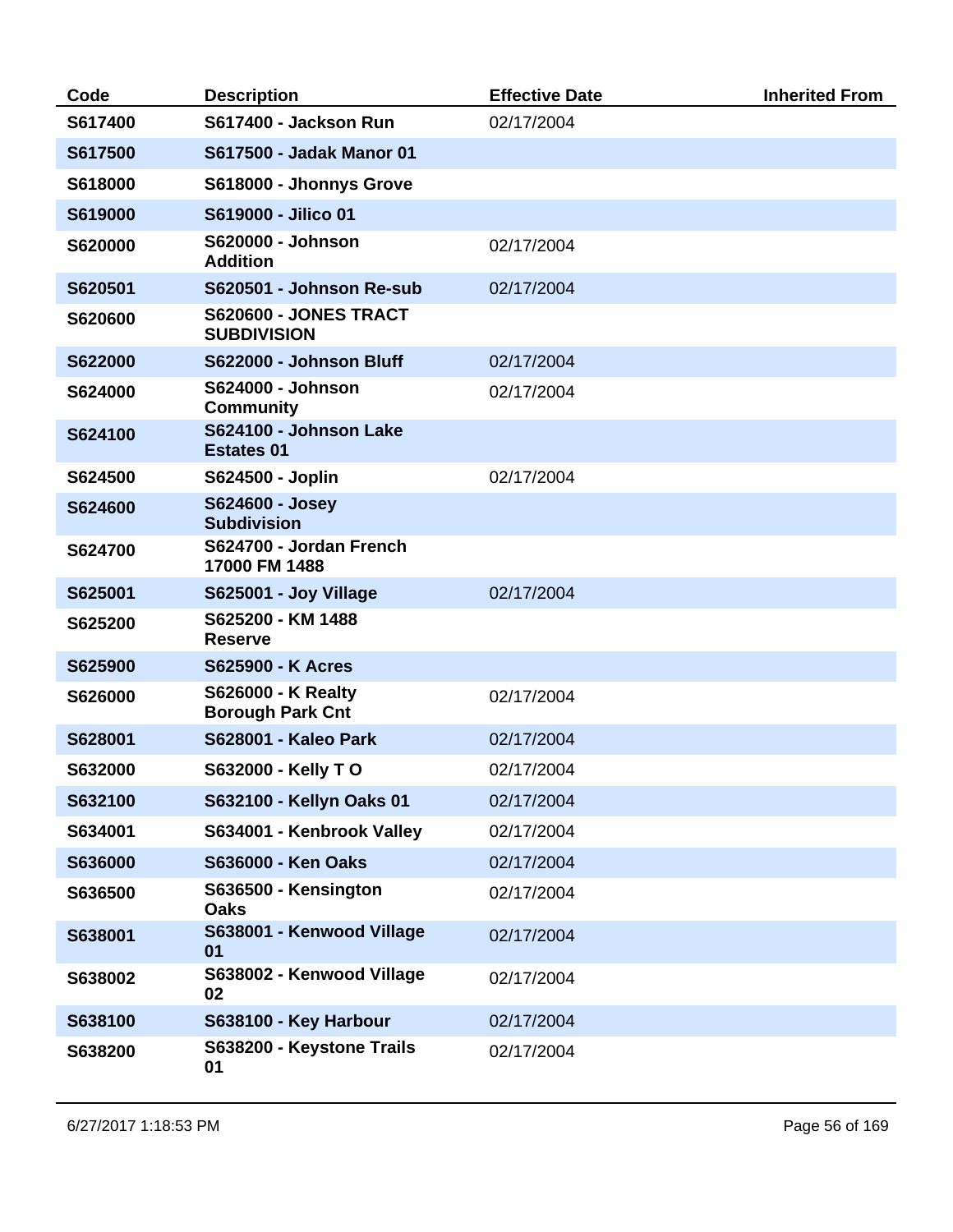| Code    | <b>Description</b>                                    | <b>Effective Date</b> | <b>Inherited From</b> |
|---------|-------------------------------------------------------|-----------------------|-----------------------|
| S641900 | S641900 - Kimberly's<br><b>Corner Subdivision</b>     |                       |                       |
| S642000 | S642000 - Kimblewood                                  | 02/17/2004            |                       |
| S642100 | <b>S642100 - Kingwood</b><br><b>Commons</b>           | 02/17/2004            |                       |
| S642400 | S642400 - Kings Mill 01                               |                       |                       |
| S642402 | S642402 - Kings Mill 02                               |                       |                       |
| S642403 | S642403 - Kings Mill 03                               |                       |                       |
| S642404 | S642404 - Kings Mill 04                               |                       |                       |
| S642405 | S642405 - Kings Mill 05                               |                       |                       |
| S642406 | S642406 - Kings Mill 06                               |                       |                       |
| S642407 | S642407 - Kings Mill 07                               |                       |                       |
| S642408 | S642408 - Kings Mill 08                               |                       |                       |
| S642409 | S642409 - Kings Mill 09                               |                       |                       |
| S642500 | S642500 - Kings Counrty<br><b>Estates</b>             | 02/17/2004            |                       |
| S642600 | S642600 - KINGS MANOR<br><b>PATIO HOMES 01</b>        |                       |                       |
| S642602 | <b>S642602 - Kings Manor</b><br><b>Patio Homes 02</b> |                       |                       |
| S642603 | <b>S642603 - Kings Manor</b><br>Patio Homes 03        |                       |                       |
| S642700 | S642700 - Kings Manor 01                              | 02/17/2004            |                       |
| S642702 | S642702 - Kings Manor 02                              | 02/17/2004            |                       |
| S642703 | S642703 - Kings Manor 03                              | 02/17/2004            |                       |
| S642704 | S642704 - Kings Manor 04                              | 02/17/2004            |                       |
| S642705 | S642705 - Kings Manor 05                              | 02/17/2004            |                       |
| S642706 | S642706 - Kings Manor 06                              | 02/17/2004            |                       |
| S642707 | S642707 - Kings Manor 07                              | 02/17/2004            |                       |
| S642708 | <b>S642708 - Kings Manor 08</b>                       | 02/17/2004            |                       |
| S642709 | S642709 - Kings Manor 09                              | 02/17/2004            |                       |
| S642710 | S642710 - Kings Manor 10                              | 02/17/2004            |                       |
| S642711 | <b>S642711 - Kings Manor 11</b>                       | 02/17/2004            |                       |
| S642712 | S642712 - Kings Manor 12                              | 02/17/2004            |                       |
| S642713 | <b>S642713 - Kings Manor 13</b>                       | 02/17/2004            |                       |
| S642714 | S642714 - Kings Manor 14                              |                       |                       |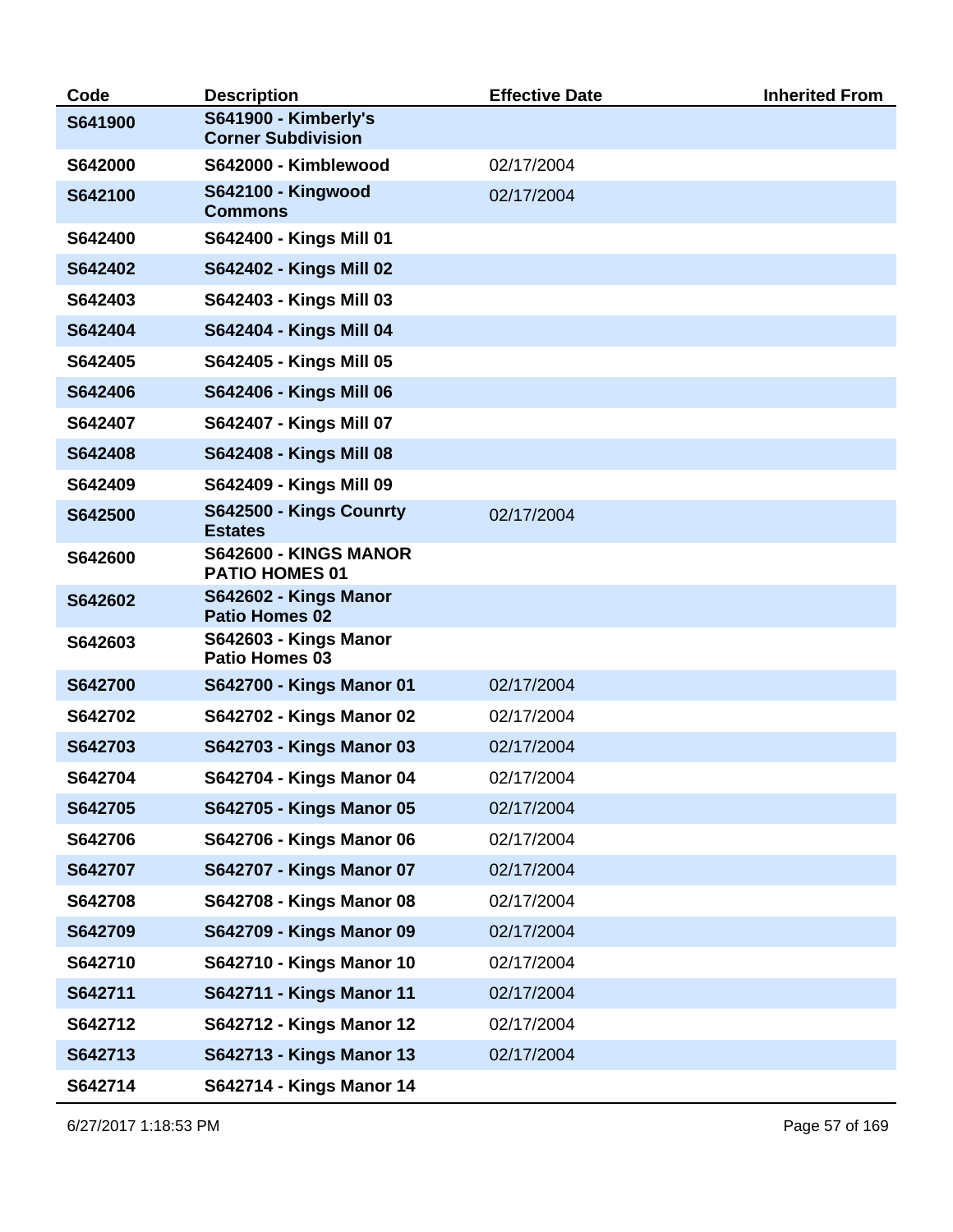| Code    | <b>Description</b>                                     | <b>Effective Date</b> | <b>Inherited From</b> |
|---------|--------------------------------------------------------|-----------------------|-----------------------|
| S642715 | <b>S642715 - Kings Manor 15</b>                        |                       |                       |
| S642716 | S642716 - Kings Manor 16                               |                       |                       |
| S642717 | <b>S642717 - Kings Manor 17</b>                        |                       |                       |
| S642718 | S642718 - Kings Manor 18                               |                       |                       |
| S642719 | <b>S642719 - Kings Manor 19</b>                        |                       |                       |
| S642750 | S642750 - Kings Manor 01<br>Prt Rpt #9767188           | 02/17/2004            |                       |
| S642755 | S642755 - Kings Manor 02<br><b>Partial Replat No 2</b> |                       |                       |
| S642799 | S642799 - Kings Manor<br><b>Commercial Reserve</b>     |                       |                       |
| S642800 | S642800 - Kingwood Parc                                | 02/17/2004            |                       |
| S642900 | <b>S642900 - Kingwood</b><br><b>Athletic Club</b>      | 02/17/2004            |                       |
| S643000 | S643000 - Kings                                        | 02/17/2004            |                       |
| S643100 | <b>S643100 - Kings Mh Park</b>                         | 02/17/2004            |                       |
| S643201 | S643201 - Kings Colony 01                              | 02/17/2004            |                       |
| S643202 | <b>S643202 - Kings Colony 02</b>                       | 02/17/2004            |                       |
| S643300 | S643300 - Kingwood Place                               | 02/17/2004            |                       |
| S643309 | S643309 - Kingwood Place<br>09                         | 02/17/2004            |                       |
| S643312 | S643312 - Kingwood Place<br>12                         | 02/17/2004            |                       |
| S643313 | S643313 - Kingwood Place<br>13                         | 02/17/2004            |                       |
| S643314 | S643314 - Kingwood Place<br>14                         | 02/17/2004            |                       |
| S643315 | S643315 - Kingwood Place<br>15                         | 02/17/2004            |                       |
| S643316 | S643316 - Kingwood Place<br>16                         | 02/17/2004            |                       |
| S643319 | S643319 - Kingwood Place<br>19                         | 02/17/2004            |                       |
| S643320 | S643320 - Kingwood Place<br>20                         | 02/17/2004            |                       |
| S643321 | S643321 - Kingwood Place<br>21                         | 02/17/2004            |                       |
| S643322 | S643322 - Kingwood Place<br>22                         | 02/17/2004            |                       |
| S643323 | S643323 - Kingwood Place<br>23                         | 02/17/2004            |                       |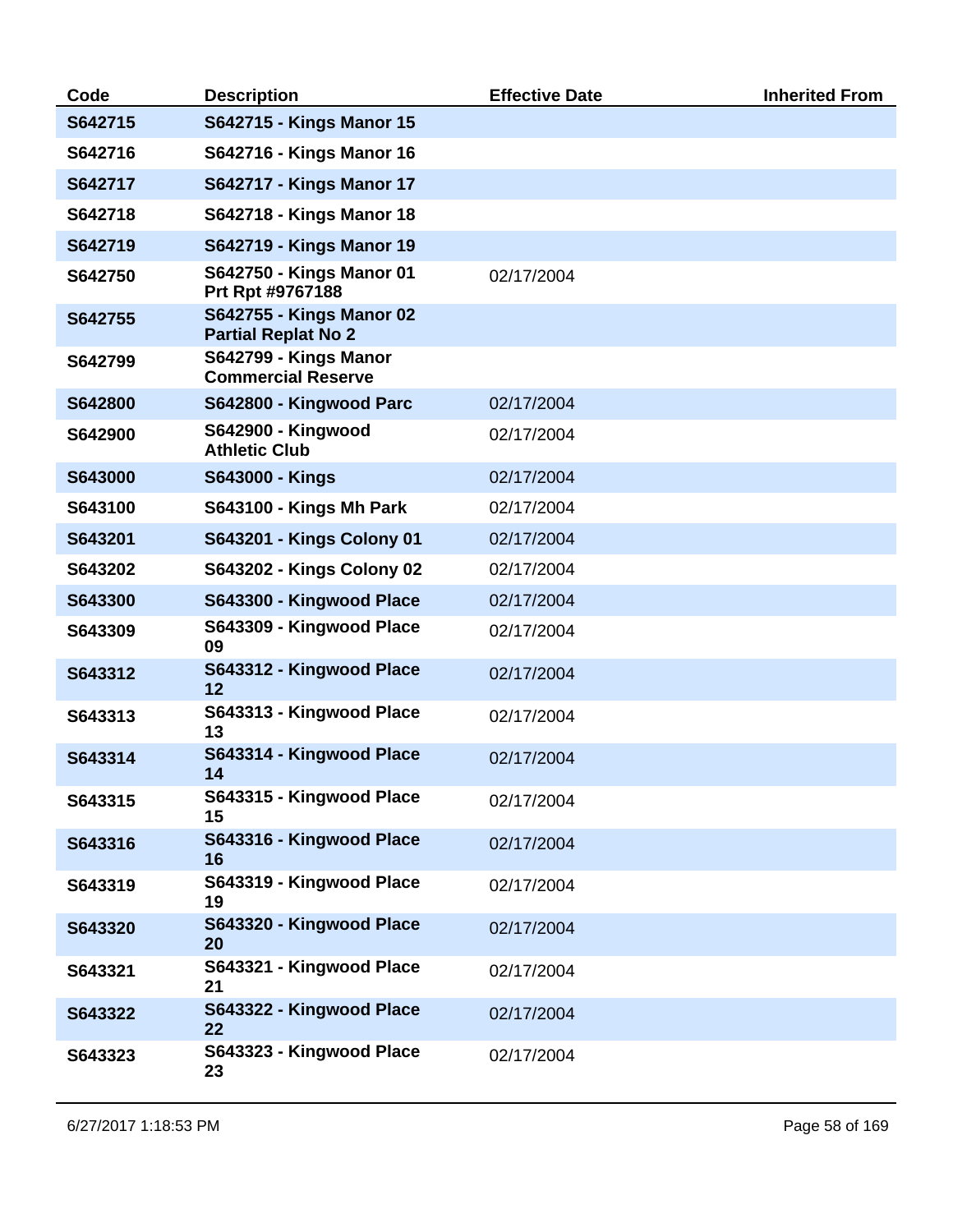| Code    | <b>Description</b>                                   | <b>Effective Date</b> | <b>Inherited From</b> |
|---------|------------------------------------------------------|-----------------------|-----------------------|
| S643325 | S643325 - Kingwood Place<br>25                       | 02/17/2004            |                       |
| S643326 | S643326 - Kingwood Place<br>26                       | 02/17/2004            |                       |
| S643328 | S643328 - Kingwood Place<br>28                       | 02/17/2004            |                       |
| S643330 | S643330 - Kingwood Place<br>30                       | 02/17/2004            |                       |
| S643331 | S643331 - Kingwood Place<br>31                       | 02/17/2004            |                       |
| S643332 | S643332 - Kingwood Place<br>32                       | 02/17/2004            |                       |
| S643333 | S643333 - Kingwood Place<br>33                       | 02/17/2004            |                       |
| S643334 | S643334 - Kingwood Place<br>34                       | 02/17/2004            |                       |
| S643400 | S643400 - Kinkaid Farms                              | 02/17/2004            |                       |
| S643500 | S643500 - Kipling Oaks 01                            | 02/17/2004            |                       |
| S643502 | S643502 - Kipling Oaks 02                            | 02/17/2004            |                       |
| S643503 | S643503 - Kipling Oaks 03                            | 02/17/2004            |                       |
| S643504 | S643504 - Kipling Oaks 04                            | 02/17/2004            |                       |
| S643505 | S643505 - Kipling Oaks 05                            | 02/17/2004            |                       |
| S643506 | S643506 - Kipling Oaks 06                            | 02/17/2004            |                       |
| S643601 | <b>S643601 - Kleimann</b><br><b>Estates 01</b>       | 02/17/2004            |                       |
| S643602 | <b>S643602 - Kleimann</b><br><b>Estates 02</b>       | 02/17/2004            |                       |
| S643701 | S643701 - Knoll Acres                                | 02/17/2004            |                       |
| S643800 | <b>S643800 - KINGWOOD</b><br><b>PROFESSIONAL</b>     |                       |                       |
| S643900 | S643900 - Klawinsky<br><b>Subdivision</b>            |                       |                       |
| S644000 | <b>S644000 - Knox Acres</b>                          | 02/17/2004            |                       |
| S646000 | S646000 - Koen                                       | 02/17/2004            |                       |
| S646100 | S646100 - Kroger Store No<br>389                     |                       |                       |
| S646200 | S646200 - Kwik-conroe                                | 02/17/2004            |                       |
| S646300 | <b>S646300 - Kwik-lube</b><br><b>Kingwood</b>        | 02/17/2004            |                       |
| S646400 | S646400 - La Posada At<br><b>Walden Condominiums</b> | 02/17/2004            |                       |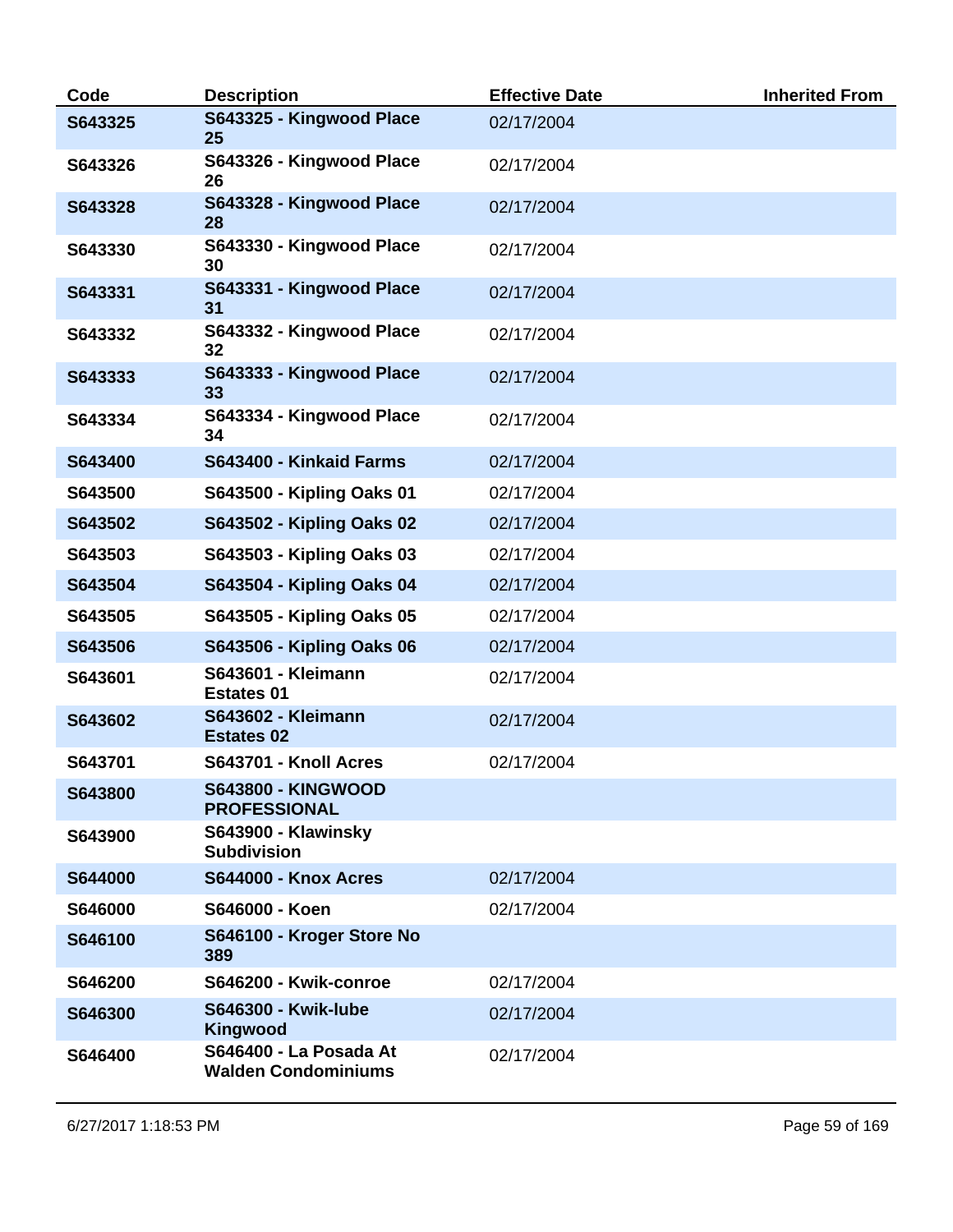| Code    | <b>Description</b>                                         | <b>Effective Date</b> | <b>Inherited From</b> |
|---------|------------------------------------------------------------|-----------------------|-----------------------|
| S646500 | <b>S646500 - La Salle</b><br><b>Crossing 01 (westlake)</b> | 02/17/2004            |                       |
| S646599 | <b>S646599 - La Salle</b><br><b>Crossing</b>               | 02/17/2004            |                       |
| S646600 | <b>S646600 - La Tierra</b><br><b>Prometida</b>             | 02/17/2004            |                       |
| S646700 | <b>S646700 - L L Venable</b>                               |                       |                       |
| S646800 | S646800 - La Costa Garden<br><b>Homes Subdivision</b>      |                       |                       |
| S646900 | S646900 - Ladera Creek 01                                  |                       |                       |
| S647500 | S647500 - La Vie Villas 01                                 |                       |                       |
| S650000 | S650000 - Laird                                            | 02/17/2004            |                       |
| S652000 | <b>S652000 - Lake Adams</b>                                | 02/17/2004            |                       |
| S654001 | S654001 - Lake Bonanza<br>01                               | 02/17/2004            |                       |
| S654002 | S654002 - Lake Bonanza<br>02                               | 02/17/2004            |                       |
| S654003 | S654003 - Lake Bonanza<br>03                               | 02/17/2004            |                       |
| S654004 | S654004 - Lake Bonanza<br>04                               | 02/17/2004            |                       |
| S654005 | S654005 - Lake Bonanza -<br><b>New Acreage</b>             | 02/17/2004            |                       |
| S654500 | S654500 - Lake Breeze 01                                   |                       |                       |
| S654502 | S654502 - Lake Breeze 02                                   |                       |                       |
| S656001 | S656001 - Lake Chateau<br><b>Woods 01</b>                  | 02/17/2004            |                       |
| S656002 | S656002 - Lake Chateau<br>Woods 02                         | 02/17/2004            |                       |
| S656003 | S656003 - Lake Chateau<br>Woods 03                         | 02/17/2004            |                       |
| S656004 | S656004 - Lake Chateau<br>Woods 04                         | 02/17/2004            |                       |
| S656005 | S656005 - Lake Chateau<br>Woods 05                         | 02/17/2004            |                       |
| S656006 | S656006 - Lake Chateau<br>Woods 06                         | 02/17/2004            |                       |
| S656007 | S656007 - Lake Chateau<br>Woods 07                         | 02/17/2004            |                       |
| S656008 | S656008 - Lake Chateau<br>Woods 08                         | 02/17/2004            |                       |
| S657001 | S657001 - Lake Conroe<br><b>Business Park 01</b>           | 02/17/2004            |                       |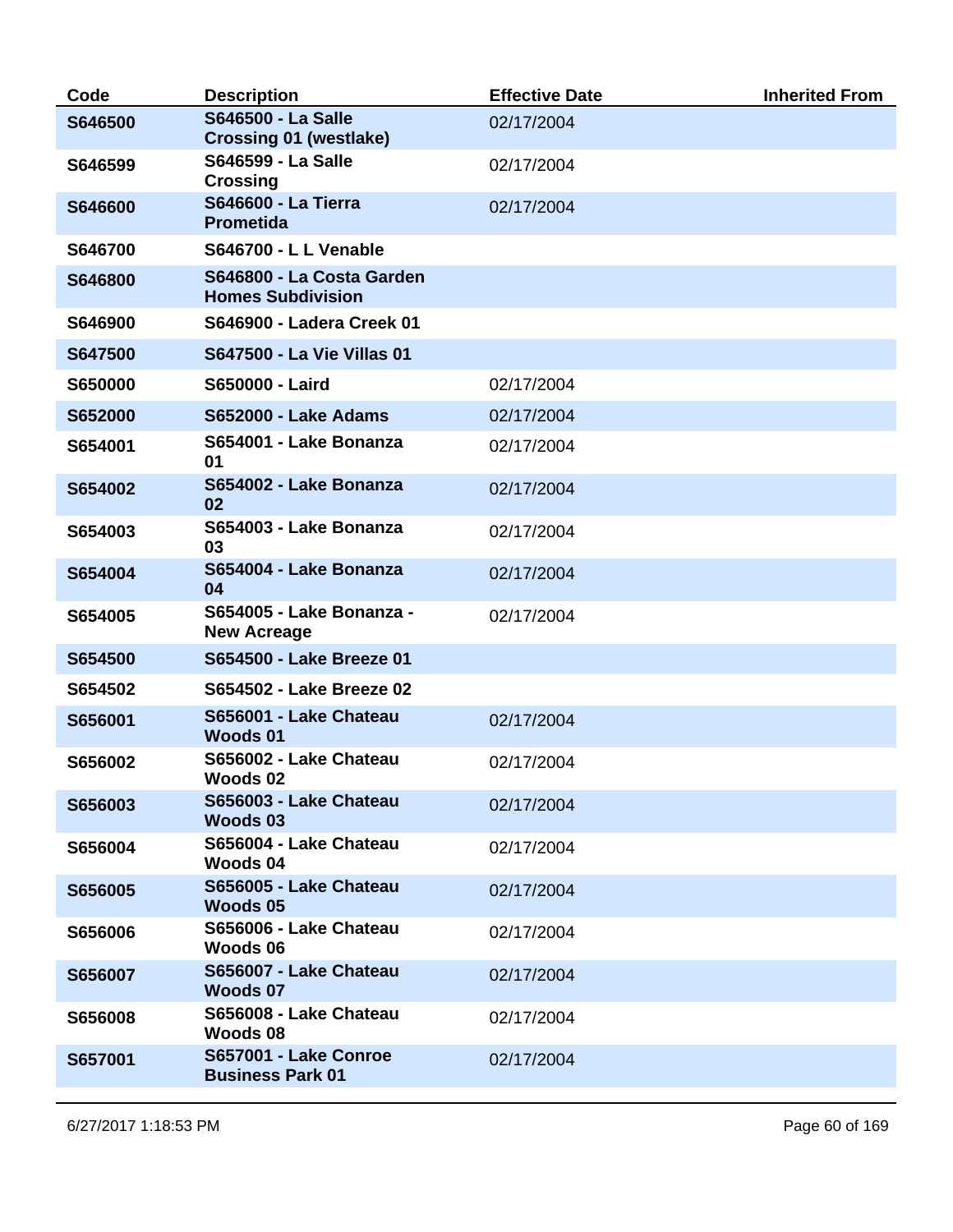| Code           | <b>Description</b>                                        | <b>Effective Date</b> | <b>Inherited From</b> |
|----------------|-----------------------------------------------------------|-----------------------|-----------------------|
| S657002        | S657002 - Lake Conroe<br><b>Business Park 02 Replat</b>   | 02/17/2004            |                       |
| S657003        | <b>S657003 - Lake Conroe</b><br><b>Business Park 03</b>   | 02/17/2004            |                       |
| S657004        | S657004 - Lake Conroe<br><b>Business Park 04</b>          | 02/17/2004            |                       |
| S657005        | <b>S657005 - Lake Conroe</b><br><b>Business Park 05</b>   | 02/17/2004            |                       |
| S658001        | S658001 - Lake Conroe<br>Forest 01                        | 02/17/2004            |                       |
| S658002        | <b>S658002 - Lake Conroe</b><br>Forest 02                 | 02/17/2004            |                       |
| S658003        | <b>S658003 - Lake Conroe</b><br>Forest <sub>03</sub>      | 02/17/2004            |                       |
| S658060        | <b>S658060 - Lake Conroe</b><br><b>Forest</b>             | 02/17/2004            |                       |
| S658061        | S658061 - Lake Conroe<br><b>Forest</b>                    | 02/17/2004            |                       |
| S658079        | S658079 - Lake Conroe<br><b>Forest Bk 79</b>              | 02/17/2004            |                       |
| S658090        | S658090 - Lake Conroe<br><b>Forest Amending Plat No 1</b> |                       |                       |
| S658503        | <b>S658503 - Lake Conroe</b><br><b>Forest</b>             | 02/17/2004            |                       |
| S659001        | S659001 - Lake Conroe<br><b>Heights 01</b>                | 02/17/2004            |                       |
| S659002        | S659002 - Lake Conroe<br><b>Heights 02</b>                | 02/17/2004            |                       |
| S659003        | S659003 - Lake Conroe<br>Heights 03                       | 02/17/2004            |                       |
| S659004        | S659004 - Lake Conroe<br>Heights 04                       | 02/17/2004            |                       |
| S659500        | <b>S659500 - Lake Conroe</b><br>Hills 01                  | 02/17/2004            |                       |
| S659502        | <b>S659502 - Lake Conroe</b><br>Hills 02                  | 02/17/2004            |                       |
| S659550        | S659550 - Lake Conroe Hill<br><b>Replat 9542345</b>       | 02/17/2004            |                       |
| <b>S660000</b> | <b>S660000 - Lake Conroe</b><br><b>Terrace</b>            | 02/17/2004            |                       |
| S660300        | <b>S660300 - Lake Conroe</b><br><b>Village</b>            | 02/17/2004            |                       |
| S660350        | <b>S660350 - Lake Conroe</b><br><b>Village 1A</b>         |                       |                       |
| S660500        | <b>S660500 - Lake Conroe</b><br><b>West-west Crk</b>      | 02/17/2004            |                       |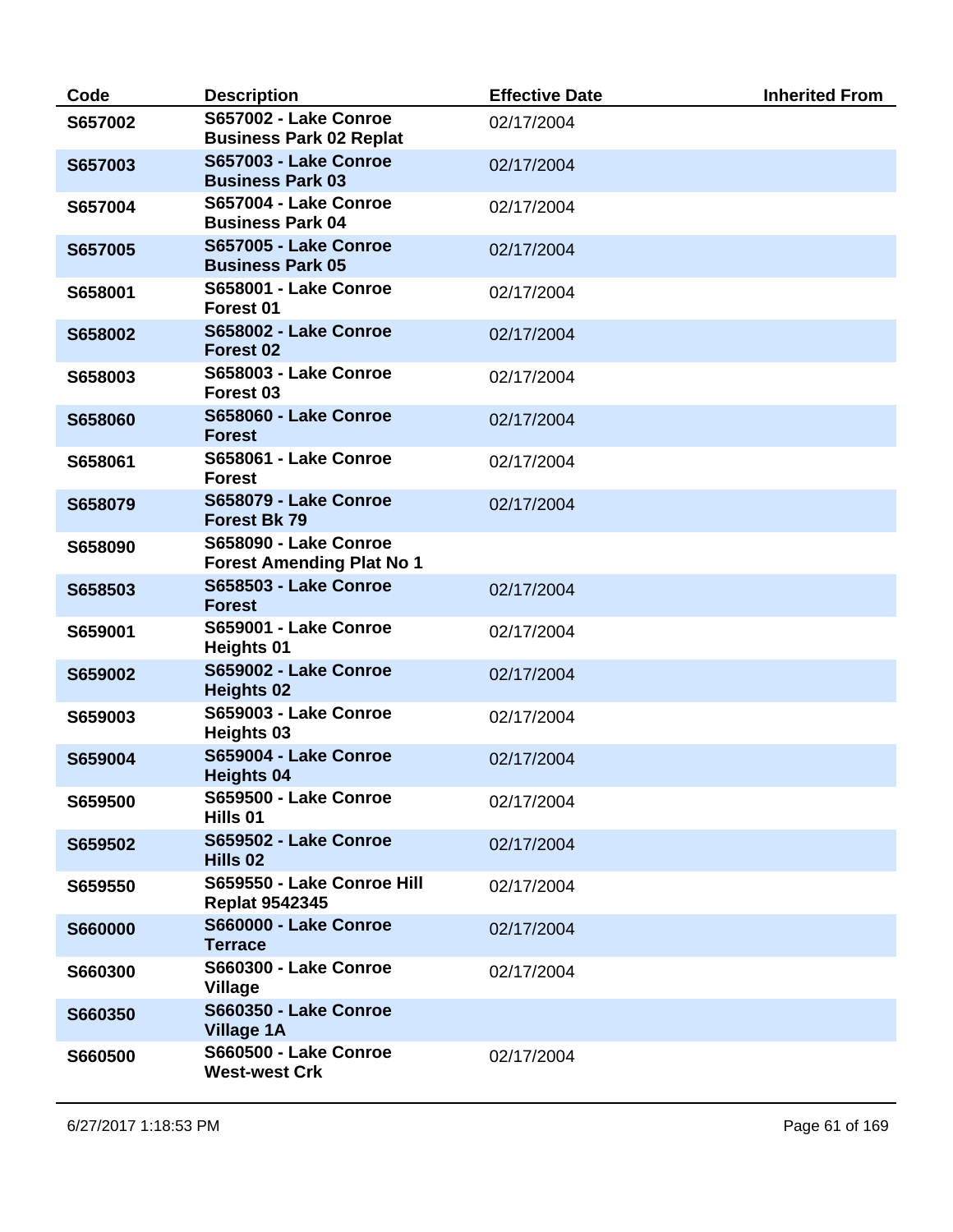| Code    | <b>Description</b>                                  | <b>Effective Date</b> | <b>Inherited From</b> |
|---------|-----------------------------------------------------|-----------------------|-----------------------|
| S661000 | <b>S661000 - Lake Creek</b><br><b>Estate</b>        | 02/17/2004            |                       |
| S661100 | <b>S661100 - Lake Crest</b><br><b>Estates</b>       | 02/17/2004            |                       |
| S661200 | S661200 - Lake Creek Falls                          | 02/17/2004            |                       |
| S661300 | <b>S661300 - Lake Creek</b><br>Forest 01            | 02/17/2004            |                       |
| S661400 | <b>S661400 - Lake Ck</b><br><b>Ranchettes 01</b>    | 02/17/2004            |                       |
| S661402 | S661402 - Lake Ck<br><b>Ranchettes 02</b>           | 02/17/2004            |                       |
| S661403 | S661403 - Lake Ck<br><b>Ranchettes 03</b>           | 02/17/2004            |                       |
| S661404 | S661404 - Lake Ck<br><b>Ranchettes 04</b>           | 02/17/2004            |                       |
| S661405 | S661405 - Lake Ck<br><b>Ranchettes 05</b>           | 02/17/2004            |                       |
| S661406 | S661406 - Lake Ck<br><b>Ranchettes 06</b>           | 02/17/2004            |                       |
| S661407 | S661407 - Lake Ck<br><b>Ranchettes 07/bev HIs</b>   | 02/17/2004            |                       |
| S661408 | S661408 - Lake Ck<br><b>Ranchettes 08</b>           | 02/17/2004            |                       |
| S661501 | <b>S661501 - Lake Forest</b><br>Falls 01            | 02/17/2004            |                       |
| S661502 | <b>S661502 - Lake Forest</b><br>Falls 02            | 02/17/2004            |                       |
| S661503 | <b>S661503 - Lake Forest</b><br>Falls <sub>03</sub> | 02/17/2004            |                       |
| S661547 | S661547 - Lake Forest<br><b>Falls</b>               | 02/17/2004            |                       |
| S661550 | <b>S661550 - Lake Forest</b><br><b>Falls</b>        | 02/17/2004            |                       |
| S661600 | <b>S661600 - Lake Creek</b><br><b>Landing 01</b>    |                       |                       |
| S661700 | <b>S661700 - Lake Creek</b><br><b>Village 01</b>    |                       |                       |
| S661702 | <b>S661702 - Lake Creek</b><br><b>Village 02</b>    |                       |                       |
| S662000 | <b>S662000 - Lake Forest</b><br>Lodge               | 02/17/2004            |                       |
| S663001 | S663001 - Lakeland 01                               | 02/17/2004            |                       |
| S663002 | S663002 - Lakeland 02                               | 02/17/2004            |                       |
| S663004 | S663004 - Lakeland 04                               | 02/17/2004            |                       |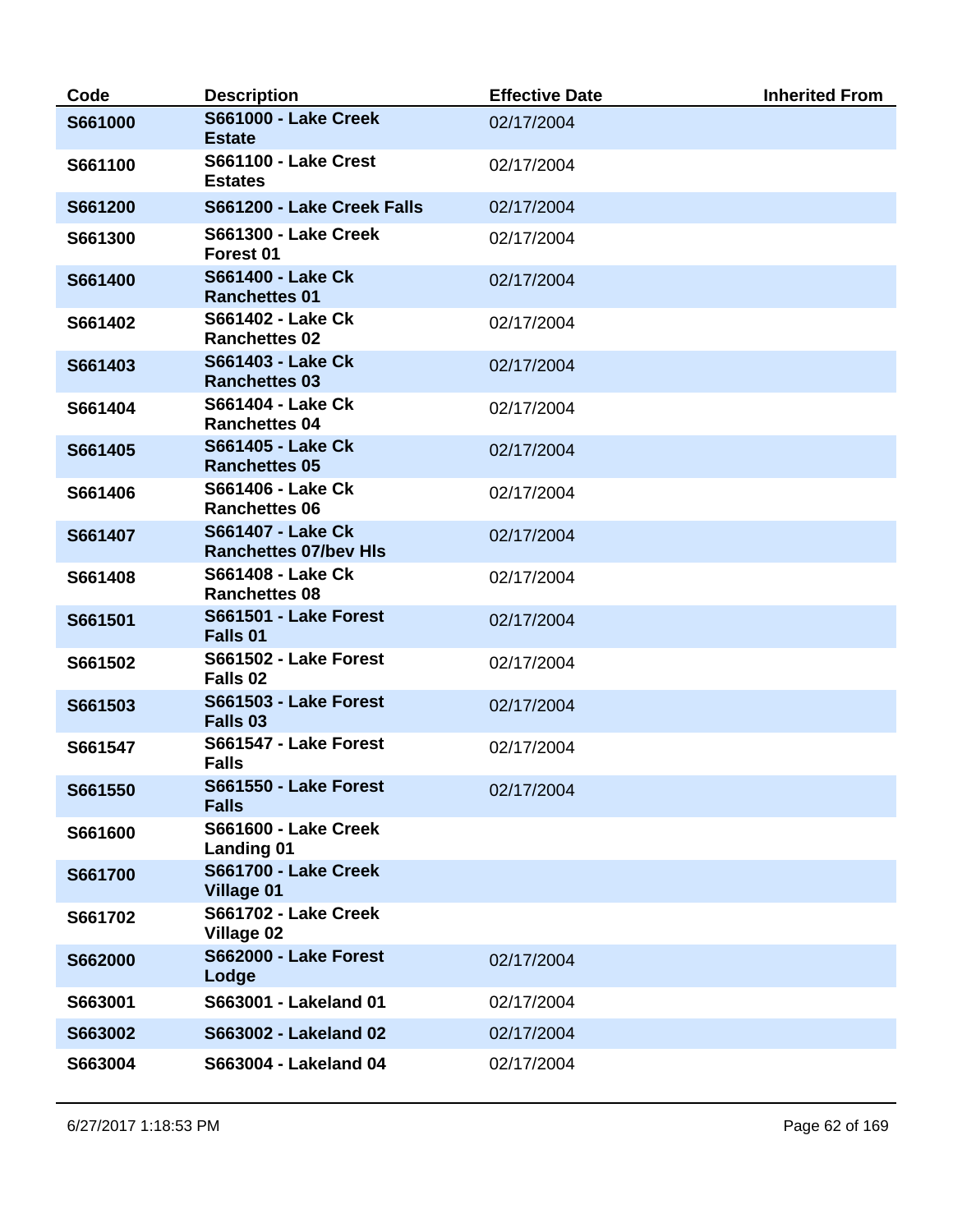| Code    | <b>Description</b>                                          | <b>Effective Date</b> | <b>Inherited From</b> |
|---------|-------------------------------------------------------------|-----------------------|-----------------------|
| S664001 | S664001 - Lakeland Club<br>01                               | 02/17/2004            |                       |
| S664002 | S664002 - Lakeland Club<br>02                               | 02/17/2004            |                       |
| S664003 | S664003 - Lakeland Club<br>03                               | 02/17/2004            |                       |
| S664090 | S664090 - Lakeland Club                                     | 02/17/2004            |                       |
| S666000 | <b>S666000 - Lakeridge</b>                                  | 02/17/2004            |                       |
| S666100 | <b>S666100 - Lakes Of</b><br><b>Magnolia</b>                |                       |                       |
| S667000 | S667000 - Laketree 01                                       | 02/17/2004            |                       |
| S667002 | S667002 - Laketree 02                                       | 02/17/2004            |                       |
| S668001 | <b>S668001 - Lake Lorraine 01</b>                           | 02/17/2004            |                       |
| S668002 | <b>S668002 - Lake Lorraine 02</b>                           | 02/17/2004            |                       |
| S668100 | <b>S668100 - Lake Mount</b><br><b>Pleasant Road Estates</b> | 02/17/2004            |                       |
| S669000 | S669000 - Lake Louise                                       | 02/17/2004            |                       |
| S669800 | S669800 - Lake Meadows                                      | 02/17/2004            |                       |
| S670000 | S670000 - Lake Oliver                                       | 02/17/2004            |                       |
| S670500 | <b>S670500 - Lake Paula</b><br><b>Estates</b>               | 02/17/2004            |                       |
| S671100 | S671100 - Lake Pointe<br><b>Condos Phase I</b>              | 02/17/2004            |                       |
| S671102 | S671102 - Lake Pointe<br><b>Condos Phase II</b>             | 02/17/2004            |                       |
| S671500 | <b>S671500 - Lake Point</b>                                 | 02/17/2004            |                       |
| S672000 | <b>S672000 - Lake Renee</b>                                 | 02/17/2004            |                       |
| S674001 | S674001 - Lake<br><b>Rollingwood 01</b>                     | 02/17/2004            |                       |
| S674002 | S674002 - Lake<br><b>Rollingwood 02</b>                     | 02/17/2004            |                       |
| S674300 | S674300 - Lake Side Villas                                  | 02/17/2004            |                       |
| S674400 | S674400 - Lakeside Place                                    | 02/17/2004            |                       |
| S674501 | S674501 - Lake Splendora<br>01                              | 02/17/2004            |                       |
| S674502 | S674502 - Lake Splendora<br>02                              | 02/17/2004            |                       |
| S674503 | S674503 - Lake Splendora<br>03                              | 02/17/2004            |                       |
| S674504 | S674504 - Lake Splendora<br>04                              | 02/17/2004            |                       |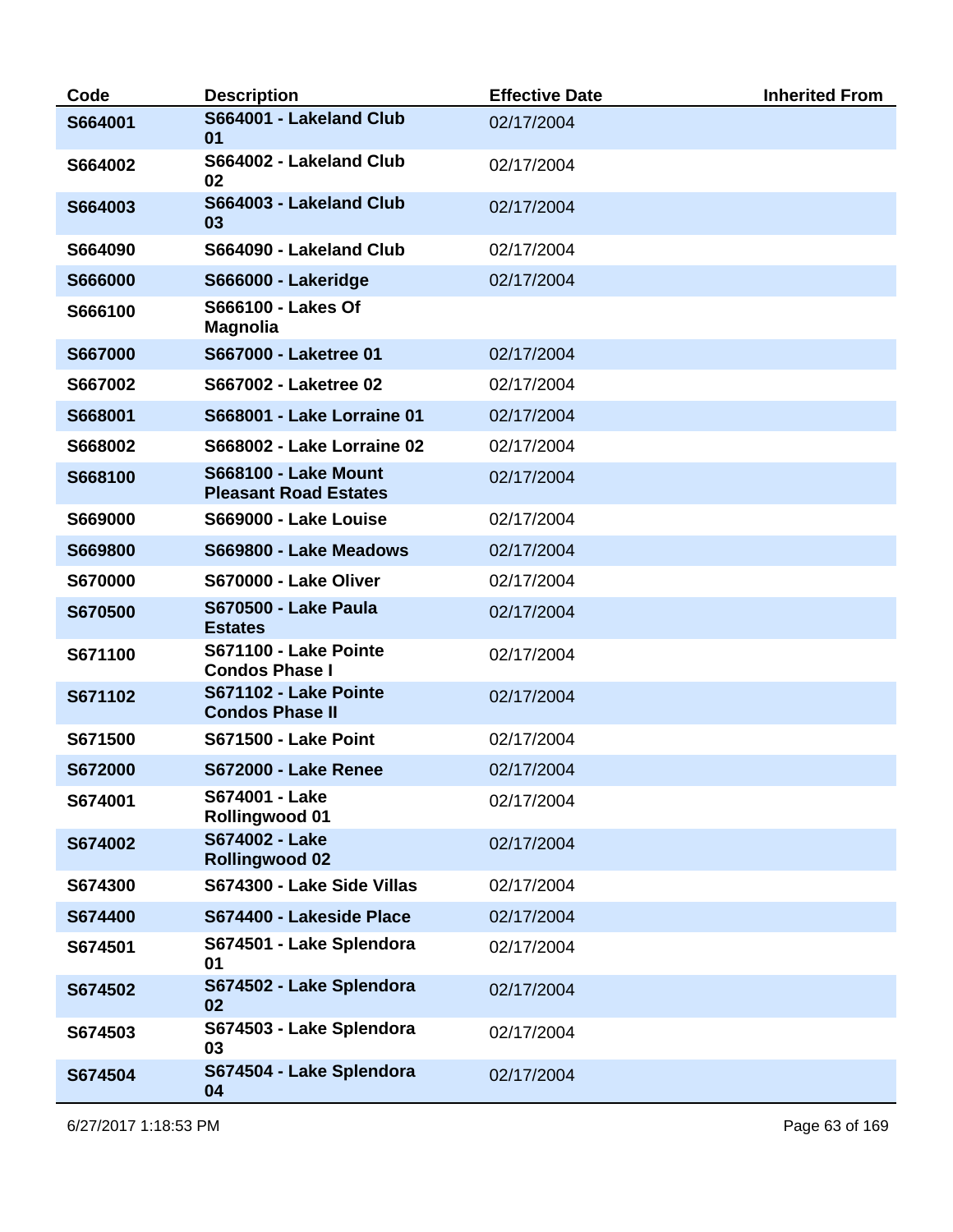| Code           | <b>Description</b>                              | <b>Effective Date</b> | <b>Inherited From</b> |
|----------------|-------------------------------------------------|-----------------------|-----------------------|
| S674505        | S674505 - Lake Splendora<br>05                  | 02/17/2004            |                       |
| S674600        | S674600 - Lake Trails<br><b>Condos</b>          | 02/17/2004            |                       |
| S674700        | S674700 - Lakewood On<br><b>Lake Conroe</b>     | 02/17/2004            |                       |
| S674800        | <b>S674800 - Lakewood</b><br><b>Colony</b>      | 02/17/2004            |                       |
| S674900        | S674900 - Lake Walden<br>Cove                   | 02/17/2004            |                       |
| S675001        | <b>S675001 - Lakewood</b><br><b>Estates 01</b>  | 02/17/2004            |                       |
| S675002        | <b>S675002 - Lakewood</b><br><b>Estates 02</b>  | 02/17/2004            |                       |
| S675003        | <b>S675003 - Lakewood</b><br><b>Estates 03</b>  | 02/17/2004            |                       |
| S676000        | <b>S676000 - Lakewood</b><br><b>Farms</b>       | 02/17/2004            |                       |
| <b>S677000</b> | <b>S677000 - Lakeview</b>                       | 02/17/2004            |                       |
| S677101        | <b>S677101 - Lake View</b><br><b>Patton</b>     | 02/17/2004            |                       |
| S677102        | <b>S677102 - Lakeview 02</b>                    | 02/17/2004            |                       |
| S678001        | S678001 - Lakeview Manor                        | 02/17/2004            |                       |
| S678201        | <b>S678201 - Lakeview</b><br><b>Terrace 01</b>  | 02/17/2004            |                       |
| S678203        | <b>S678203 - Lakeview</b><br><b>Terrace 03</b>  | 02/17/2004            |                       |
| S678204        | <b>S678204 - Lakeview</b><br>Terrace 04-a       | 02/17/2004            |                       |
| S678205        | <b>S678205 - Lakeview</b><br><b>Terrace 04</b>  | 02/17/2004            |                       |
| S678500        | <b>S678500 - Lake View</b><br><b>Village 01</b> | 02/17/2004            |                       |
| S678502        | <b>S678502 - Lake View</b><br><b>Village 02</b> | 02/17/2004            |                       |
| S679000        | S679000 - Lake Wildwood                         | 02/17/2004            |                       |
| S679001        | S679001 - Lake Wildwood<br>01                   | 02/17/2004            |                       |
| S679100        | S679100 - Lake Windcrest<br>01                  | 02/17/2004            |                       |
| S679102        | S679102 - Lake Windcrest<br>02                  | 02/17/2004            |                       |
| S679103        | S679103 - Lake Windcrest<br>03                  | 02/17/2004            |                       |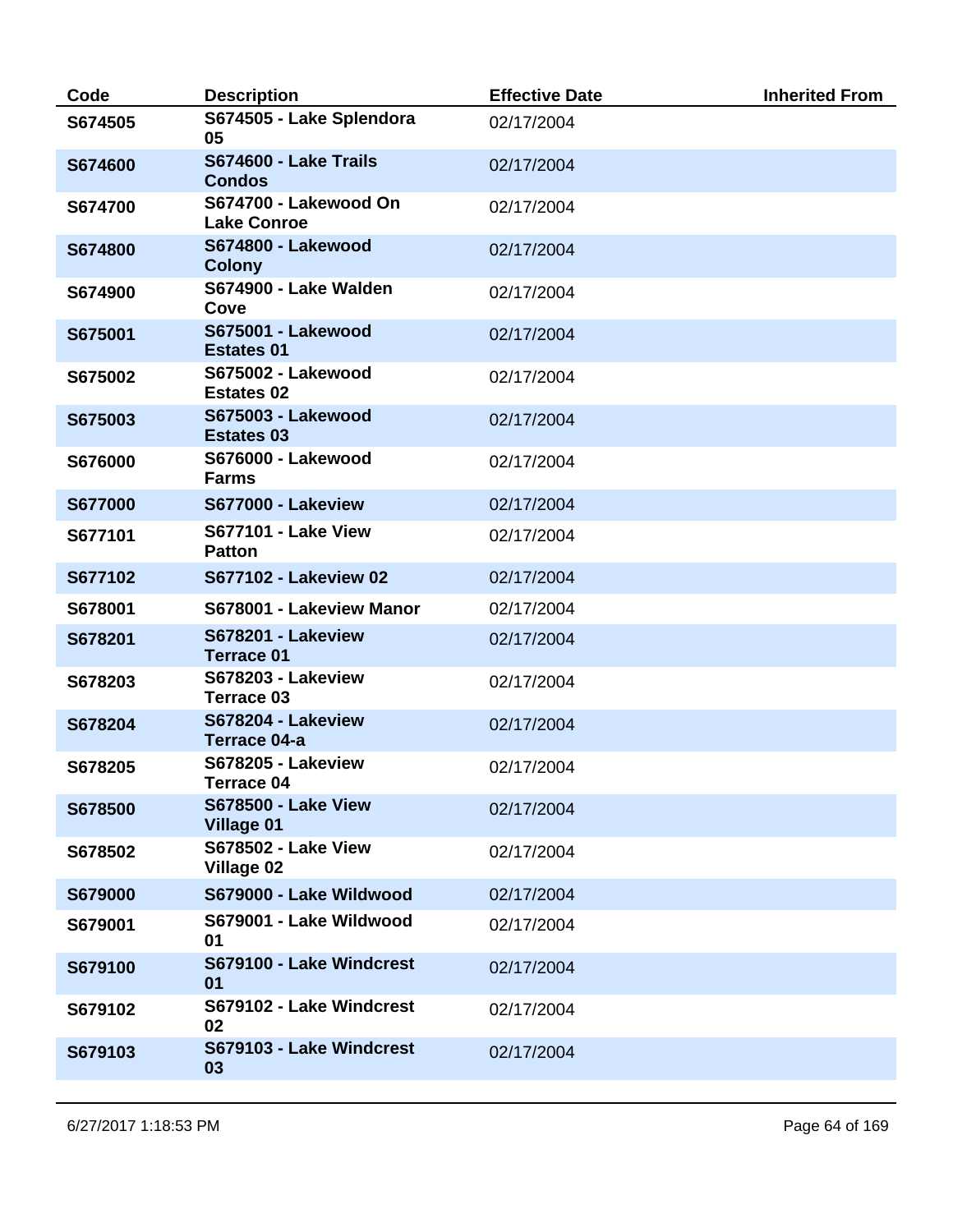| Code           | <b>Description</b>                                                             | <b>Effective Date</b> | <b>Inherited From</b> |
|----------------|--------------------------------------------------------------------------------|-----------------------|-----------------------|
| S679104        | S679104 - Lake Windcrest<br>04                                                 | 02/17/2004            |                       |
| S679105        | S679105 - Lake Windcrest<br>05                                                 | 02/17/2004            |                       |
| S679300        | S679300 - Landrum Village                                                      | 02/17/2004            |                       |
| S679400        | S679400 - Laurel Ridge At<br><b>Graystone 01</b>                               |                       |                       |
| S679500        | S679500 - Laurel Woods                                                         | 02/17/2004            |                       |
| <b>S680000</b> | S680000 - Lawndale Park                                                        | 02/17/2004            |                       |
| S682000        | <b>S682000 - Laws</b>                                                          | 02/17/2004            |                       |
| S684000        | <b>S684000 - Lazy Caney</b><br><b>Pines</b>                                    | 02/17/2004            |                       |
| S686000        | <b>S686000 - Lazy Creek</b><br><b>Estates</b>                                  | 02/17/2004            |                       |
| <b>S687000</b> | <b>S687000 - Lazywood</b>                                                      | 02/17/2004            |                       |
| S687100        | S687100 - League Line<br><b>Business Park</b>                                  | 02/17/2004            |                       |
| S687200        | S687200 - League Line<br><b>Development</b>                                    | 02/17/2004            |                       |
| S688000        | S688000 - Lee                                                                  | 02/17/2004            |                       |
| S688100        | S688100 - Legends Ranch<br>01                                                  | 02/17/2004            |                       |
| S688101        | S688101 - Legends Ranch<br><b>Partial Replat No 1</b>                          |                       |                       |
| S688110        | S688110 - Legends Ranch<br>10                                                  |                       |                       |
| S688111        | S688111 - Legends Ranch<br>11                                                  |                       |                       |
| S688190        | <b>S688190 - LEGENDS</b><br><b>RANCH CENTRAL</b><br><b>DRAINAGE FACILITIES</b> |                       |                       |
| S688191        | <b>S688191 - LEGENDS</b><br><b>RANCH LIFT STATION</b>                          |                       |                       |
| S688192        | <b>S688192 - LEGENDS</b><br><b>RANCH WASTEWATER</b><br><b>TREATMENT PLANT</b>  |                       |                       |
| S688193        | <b>S688193 - LEGENDS</b><br><b>RANCH WATER PLANT</b>                           |                       |                       |
| S688194        | S688194 - Legends Ranch<br><b>Recreation Center</b>                            |                       |                       |
| S688195        | S688195 - Legends Ranch<br><b>Shopping Center</b>                              |                       |                       |
| S688200        | S688200 - Legends Run 01                                                       | 02/17/2004            |                       |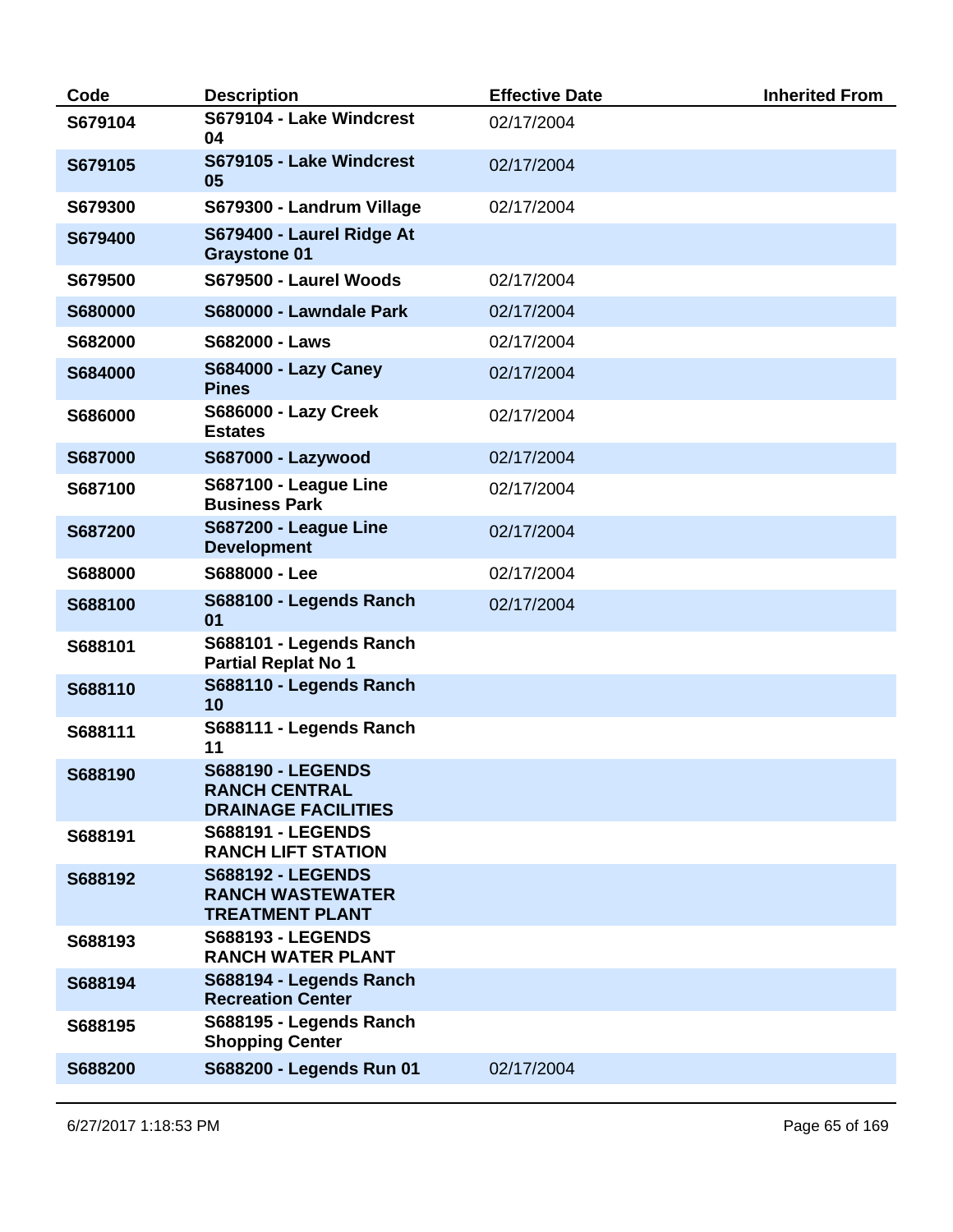| Code    | <b>Description</b>                                      | <b>Effective Date</b> | <b>Inherited From</b> |
|---------|---------------------------------------------------------|-----------------------|-----------------------|
| S688202 | S688202 - Legends Run 02                                |                       |                       |
| S688203 | S688203 - Legends Run 03                                |                       |                       |
| S688204 | S688204 - Legends Run 04                                |                       |                       |
| S688205 | S688205 - Legends Run 05                                |                       |                       |
| S688206 | S688206 - Legends Run 06                                |                       |                       |
| S688207 | S688207 - Legends Run 07                                |                       |                       |
| S688208 | S688208 - Legends Run 08                                |                       |                       |
| S688209 | S688209 - Legends Run 09                                |                       |                       |
| S688210 | S688210 - Legends Run 10                                |                       |                       |
| S688211 | S688211 - Legends Run 11                                |                       |                       |
| S688212 | S688212 - Legends Run 12                                |                       |                       |
| S688213 | S688213 - Legends Run 13                                |                       |                       |
| S688300 | S688300 - Legends Ranch<br><b>West Gate</b>             |                       |                       |
| S688400 | S688400 - Leisure Cove                                  |                       |                       |
| S688500 | S688500 - Leisure Shores                                | 02/17/2004            |                       |
| S688600 | S688600 - Legends Trace<br>01                           |                       |                       |
| S688601 | S688601 - Legends Trace<br>01 Partial Replat No 1       |                       |                       |
| S688603 | S688603 - Legends Trace<br>03                           |                       |                       |
| S688700 | S688700 - Wrights Landing<br><b>At Legends Trace 01</b> |                       |                       |
| S688702 | S688702 - Wrights Landing<br><b>At Legends Trace 02</b> |                       |                       |
| S689000 | S689000 - Leisure Wood                                  | 02/17/2004            |                       |
| S689100 | <b>S689100 - Lonestar</b><br>Parkway North 01           |                       |                       |
| S689102 | <b>S689102 - Lonestar</b><br>Parkway North 02           |                       |                       |
| S691001 | S691001 - Lewis 01                                      | 02/17/2004            |                       |
| S691002 | S691002 - Lewis 02                                      | 02/17/2004            |                       |
| S691003 | S691003 - Lewis 03                                      | 02/17/2004            |                       |
| S691004 | S691004 - Lewis 04                                      | 02/17/2004            |                       |
| S691006 | S691006 - Lewis 06                                      | 02/17/2004            |                       |
| S691007 | S691007 - Lewis 07                                      | 02/17/2004            |                       |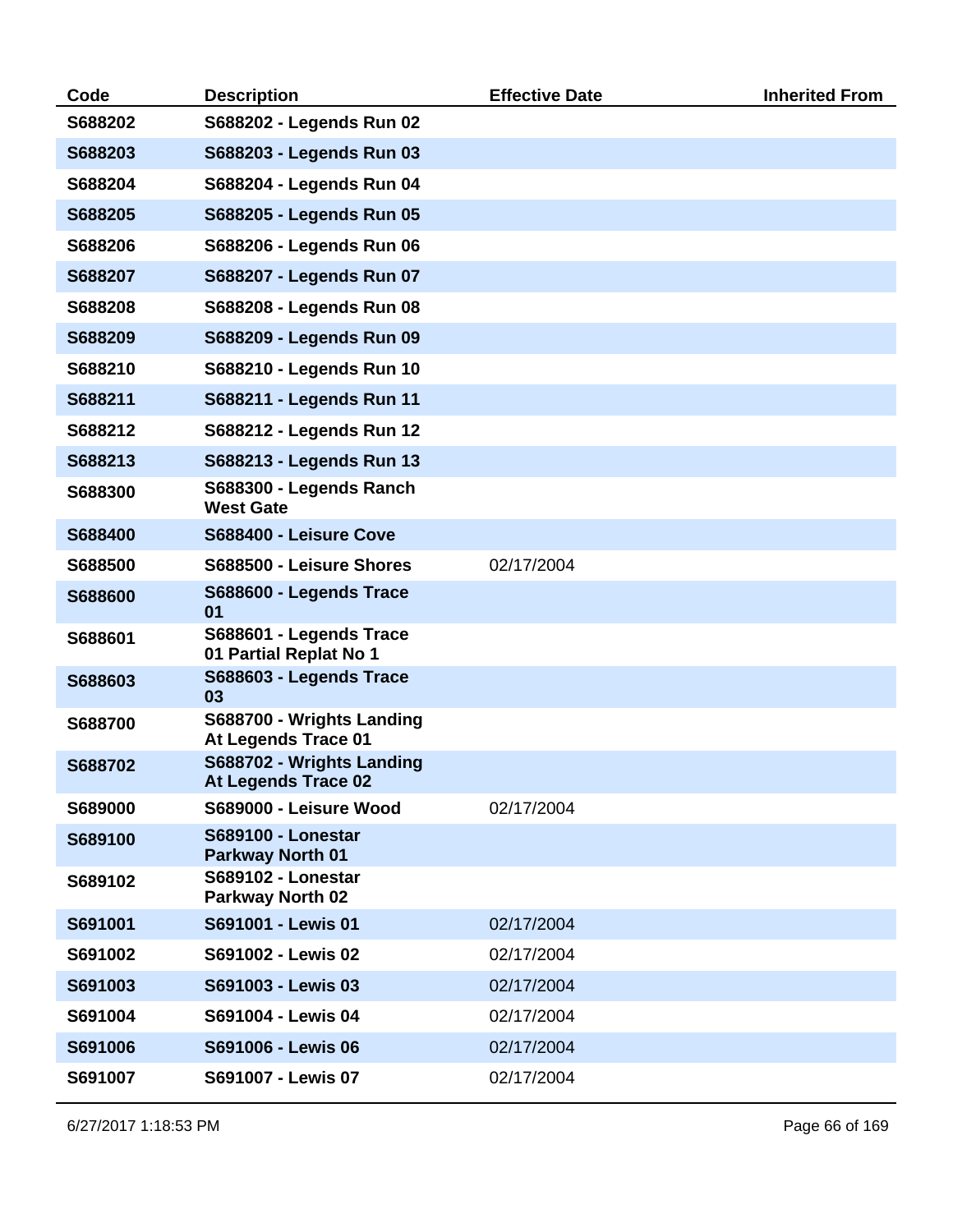| Code    | <b>Description</b>                                | <b>Effective Date</b> | <b>Inherited From</b> |
|---------|---------------------------------------------------|-----------------------|-----------------------|
| S691008 | S691008 - Lewis 08                                | 02/17/2004            |                       |
| S691100 | S691100 - Lexington<br><b>Estates</b>             | 02/17/2004            |                       |
| S691102 | S691102 - Lexington<br><b>Estates 02</b>          | 02/17/2004            |                       |
| S691103 | S691103 - Lexington<br><b>Estates 03</b>          | 02/17/2004            |                       |
| S691200 | S691200 - Longmire Pointe                         |                       |                       |
| S691300 | <b>S691300 - Life Forms</b><br><b>Office Park</b> | 02/17/2004            |                       |
| S691400 | S691400 - Lincoln Ridge 01                        |                       |                       |
| S691500 | S691500 - Lincoln Heights<br><b>Unrecorded</b>    | 02/17/2004            |                       |
| S691501 | S691501 - Lincoln Heights<br>01                   |                       |                       |
| S691600 | S691600 - Linda & David<br><b>Estates</b>         |                       |                       |
| S691700 | S691700 - Lindley Woods                           | 02/17/2004            |                       |
| S691800 | S691800 - Longmire Creek<br><b>Estates 01</b>     |                       |                       |
| S691802 | S691802 - Longmire Creek<br><b>Estates 02</b>     |                       |                       |
| S691900 | <b>S691900 - Little Oak</b>                       | 02/17/2004            |                       |
| S692000 | <b>S692000 - Little Sam</b><br><b>Forest</b>      | 02/17/2004            |                       |
| S692100 | S692100 - Lily                                    |                       |                       |
| S692200 | <b>S692200 - Live Oak Est</b>                     | 02/17/2004            |                       |
| S692300 | S692300 - Live Oaks Est 01                        | 02/17/2004            |                       |
| S692301 | <b>S692301 - Live Oaks Est 87</b><br>01           | 02/17/2004            |                       |
| S692302 | S692302 - Live Oaks Est 02                        | 02/17/2004            |                       |
| S692303 | S692303 - Live Oaks Est 03                        | 02/17/2004            |                       |
| S692304 | S692304 - Live Oaks Est 04                        | 02/17/2004            |                       |
| S692400 | S692400 - Lockeridge<br>Farms 01                  |                       |                       |
| S692402 | S692402 - Lockeridge<br>Farms 02                  |                       |                       |
| S692500 | S692500 - Lochness Cove                           | 02/17/2004            |                       |
| S692600 | <b>S692600 - Los Primos</b>                       |                       |                       |
| S692700 | <b>S692700 - Logtowne</b>                         | 02/17/2004            |                       |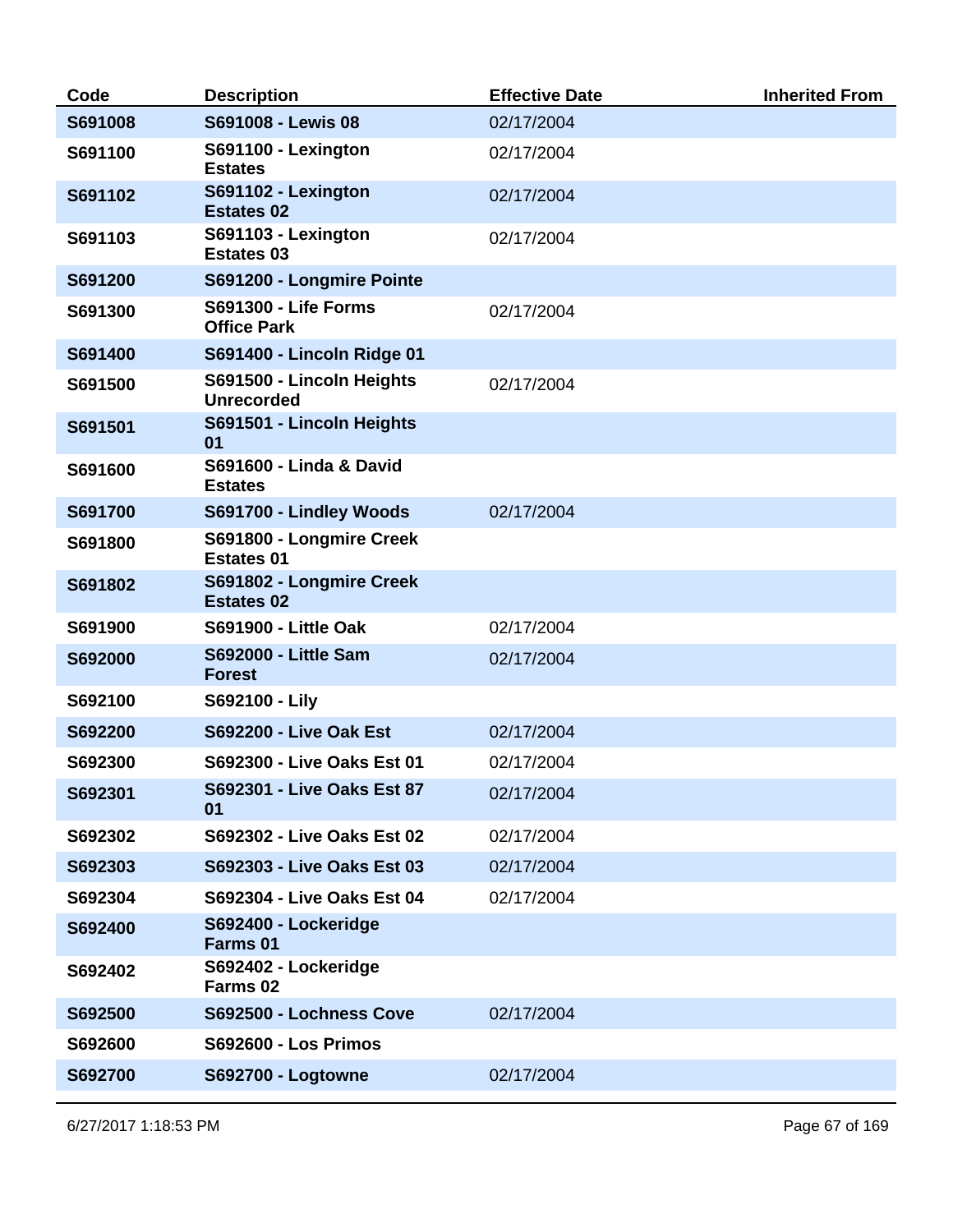| Code    | <b>Description</b>                                                     | <b>Effective Date</b> | <b>Inherited From</b> |
|---------|------------------------------------------------------------------------|-----------------------|-----------------------|
| S692800 | S692800 - Longmire On<br><b>Lake Conroe 01</b>                         | 02/17/2004            |                       |
| S692802 | S692802 - Longmire On<br><b>Lake Conroe 02</b>                         | 02/17/2004            |                       |
| S692803 | S692803 - Longmire On<br><b>Lake Conroe 03</b>                         | 02/17/2004            |                       |
| S692850 | S692850 - Longmire On Lk<br><b>Conroe Prt Repl 1 &amp; 2</b>           | 02/17/2004            |                       |
| S692851 | S692851 - Longmire On<br><b>Lake Conroe 01 Second</b><br><b>Replat</b> |                       |                       |
| S692852 | S692852 - Longmire On<br>Lake Conroe 01 & 02 Third<br><b>Replat</b>    |                       |                       |
| S692900 | S692900 - London Town                                                  | 02/17/2004            |                       |
| S693001 | S693001 - Long Lake<br><b>Estates</b>                                  | 02/17/2004            |                       |
| S693100 | <b>S693100 - Longmire</b><br><b>Village</b>                            | 02/17/2004            |                       |
| S693200 | S693200 - Longwood                                                     | 02/17/2004            |                       |
| S693300 | S693300 - Longwood<br><b>Estates</b>                                   | 02/17/2004            |                       |
| S693302 | S693302 - Longwood<br><b>Estates 02</b>                                | 02/17/2004            |                       |
| S693303 | S693303 - Longwood<br><b>Estates 03</b>                                | 02/17/2004            |                       |
| S693400 | <b>S693400 - Lord Of Life</b><br><b>Lutheran Church</b>                | 02/17/2004            |                       |
| S693500 | <b>S693500 - Lost Lakes</b>                                            | 02/17/2004            |                       |
| S693600 | <b>S693600 - Lunde's Point</b>                                         | 02/17/2004            |                       |
| S693700 | S693700 - Lyndon Heights                                               | 02/17/2004            |                       |
| S693800 | <b>S693800 - Madeley</b><br><b>Subdivision</b>                         | 02/17/2004            |                       |
| S693900 | S693900 - Lynwood                                                      | 02/17/2004            |                       |
| S694000 | <b>S694000 - Mccall J A</b>                                            | 02/17/2004            |                       |
| S694100 | S694100 - Lone Star Ranch<br>01                                        | 02/17/2004            |                       |
| S694102 | S694102 - Lone Star Ranch<br>02                                        | 02/17/2004            |                       |
| S694103 | S694103 - Lone Star Ranch<br>03                                        | 02/17/2004            |                       |
| S694104 | S694104 - Lone Star Ranch<br>04                                        | 02/17/2004            |                       |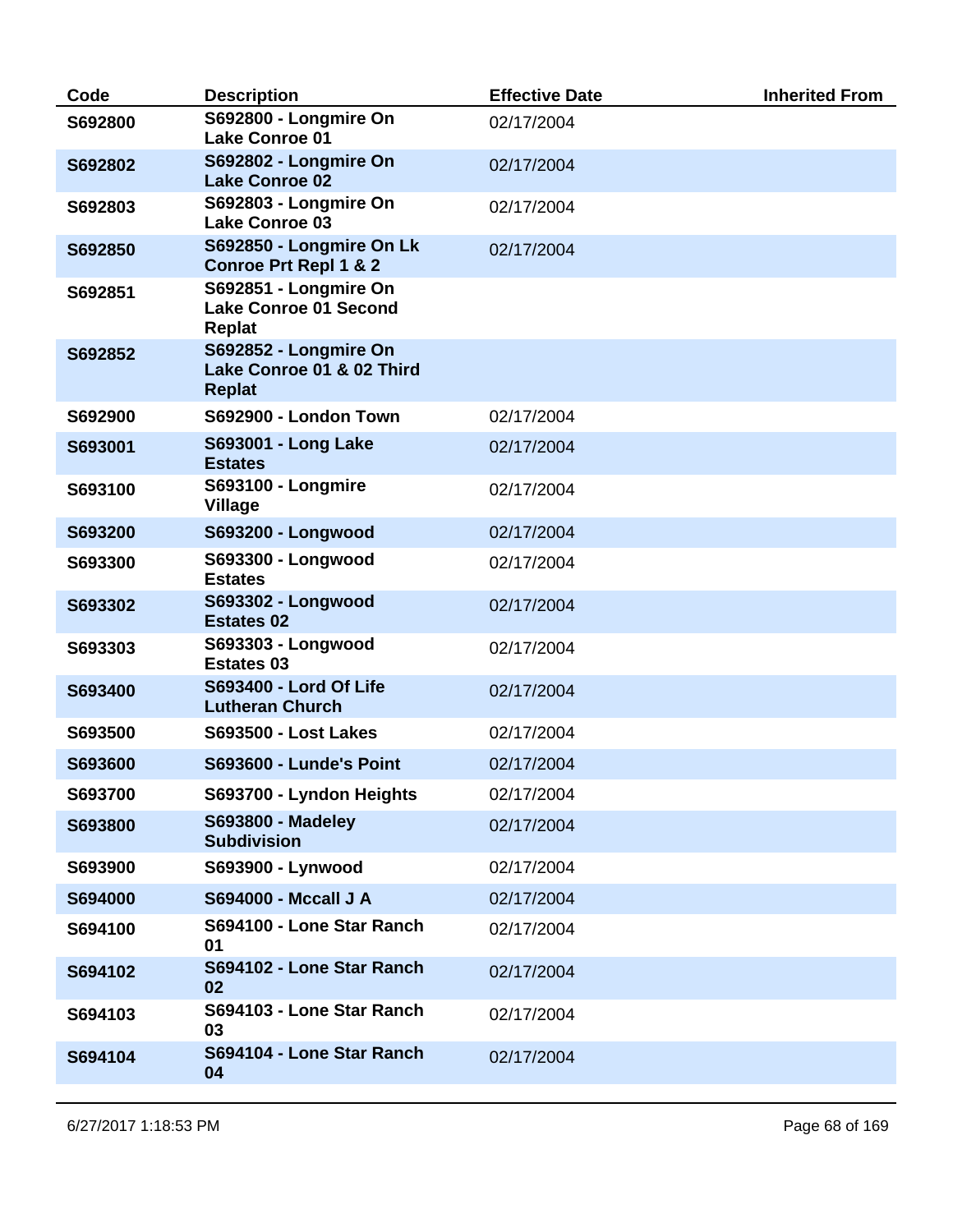| Code    | <b>Description</b>                                                        | <b>Effective Date</b> | <b>Inherited From</b> |
|---------|---------------------------------------------------------------------------|-----------------------|-----------------------|
| S694200 | S694200 - Loop 336<br><b>Business Park</b>                                | 02/17/2004            |                       |
| S694300 | S694300 - Majestic Acres<br>01                                            | 02/17/2004            |                       |
| S694302 | S694302 - Majestic Acres<br>02                                            | 02/17/2004            |                       |
| S694400 | <b>S694400 - Lone Star</b><br><b>Estates</b>                              | 02/17/2004            |                       |
| S694500 | S694500 - M/t Property 01                                                 | 02/17/2004            |                       |
| S694502 | S694502 - M/t Property 02                                                 | 02/17/2004            |                       |
| S694600 | S694600 - Mapled Estates                                                  | 02/17/2004            |                       |
| S694700 | <b>S694700 - Luv Homes</b><br><b>Addition 01</b>                          | 02/17/2004            |                       |
| S694800 | S694800 - Malaga Forest                                                   |                       |                       |
| S694801 | S694801 - Malaga Forest<br><b>Replat</b>                                  |                       |                       |
| S694900 | <b>S694900 - McCall Sound 01</b>                                          |                       |                       |
| S694902 | <b>S694902 - McCall Sound 02</b>                                          |                       |                       |
| S695000 | S695000 - Mccomb T B                                                      | 02/17/2004            |                       |
| S695100 | S695100 - McCall Sound<br><b>Estates</b>                                  |                       |                       |
| S695200 | <b>S695200 - Lonestar</b><br><b>Parkway Community</b><br><b>Center</b>    |                       |                       |
| S695300 | S695300 - Market Street At<br><b>The Woodlands</b><br><b>Condominiums</b> |                       |                       |
| S695400 | S695400 - McCoys<br><b>Montgomery</b>                                     |                       |                       |
| S695500 | S695500 - Mcdade Estates<br>01                                            | 02/17/2004            |                       |
| S695502 | S695502 - Mcdade Estates<br>02                                            | 02/17/2004            |                       |
| S695503 | S695503 - Mcdade Estates<br>03                                            | 02/17/2004            |                       |
| S695600 | <b>S695600 - McDonald</b><br><b>Estates</b>                               |                       |                       |
| S696000 | <b>S696000 - Mcdonald R D-</b><br>west                                    | 02/17/2004            |                       |
| S696001 | S696001 - Mcdonald R D-<br>east                                           | 02/17/2004            |                       |
| S696100 | S696100 - Mckenna<br><b>Subdivision</b>                                   |                       |                       |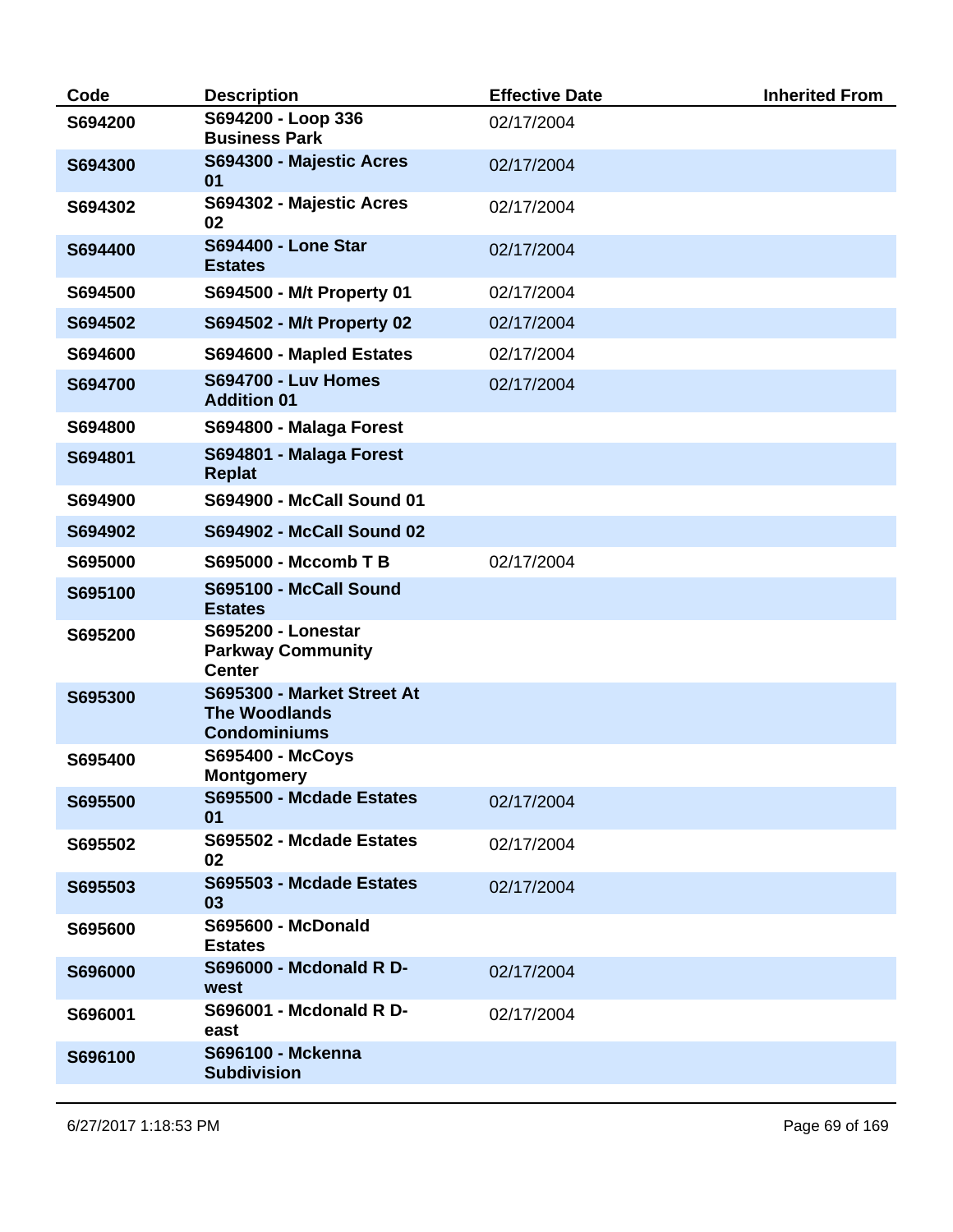| Code    | <b>Description</b>                                  | <b>Effective Date</b> | <b>Inherited From</b> |
|---------|-----------------------------------------------------|-----------------------|-----------------------|
| S696200 | <b>S696200 - McGovern</b><br><b>Addition 01</b>     |                       |                       |
| S696500 | S696500 - Mcmillan Lillian                          | 02/17/2004            |                       |
| S697000 | <b>S697000 - Mcmillan R F</b>                       | 02/17/2004            |                       |
| S697500 | S697500 - Mcport                                    | 02/17/2004            |                       |
| S698000 | S698000 - Mcrae Lake 01                             | 02/17/2004            |                       |
| S698002 | S698002 - Mcrae Lake 02                             | 02/17/2004            |                       |
| S699000 | <b>S699000 - Madeley</b>                            | 02/17/2004            |                       |
| S699500 | <b>S699500 - Maggie</b><br><b>Meadows</b>           |                       |                       |
| S700000 | S700000 - Magnolia Bend                             | 02/17/2004            |                       |
| S700001 | S700001 - Magnolia Bend<br>01                       | 02/17/2004            |                       |
| S700002 | S700002 - Magnolia Bend<br>02                       | 02/17/2004            |                       |
| S700003 | S700003 - Magnolia Bend<br>03                       | 02/17/2004            |                       |
| S700004 | S700004 - Magnolia Bend<br>04                       | 02/17/2004            |                       |
| S700005 | S700005 - Magnolia Bend<br>05                       | 02/17/2004            |                       |
| S700006 | S700006 - Magnolia Bend<br>06                       | 02/17/2004            |                       |
| S700007 | S700007 - Magnolia Bend<br>07                       | 02/17/2004            |                       |
| S700008 | S700008 - Magnolia Bend<br>08                       | 02/17/2004            |                       |
| S700009 | S700009 - Magnolia Bend<br>09                       | 02/17/2004            |                       |
| S700010 | S700010 - Magnolia Bend<br>10                       | 02/17/2004            |                       |
| S700011 | S700011 - Magnolia Bend<br>11                       | 02/17/2004            |                       |
| S700100 | <b>S700100 - Magnolia</b><br><b>Business Center</b> |                       |                       |
| S701000 | <b>S701000 - Magnolia</b><br><b>Business Park</b>   | 02/17/2004            |                       |
| S701100 | S701100 - Magnolia Bend<br>(Abs 320)                |                       |                       |
| S701200 | S701200 - Magnolia Circle<br><b>Retail Center</b>   |                       |                       |
| S704000 | S704000 - Magnolia Crest                            | 02/17/2004            |                       |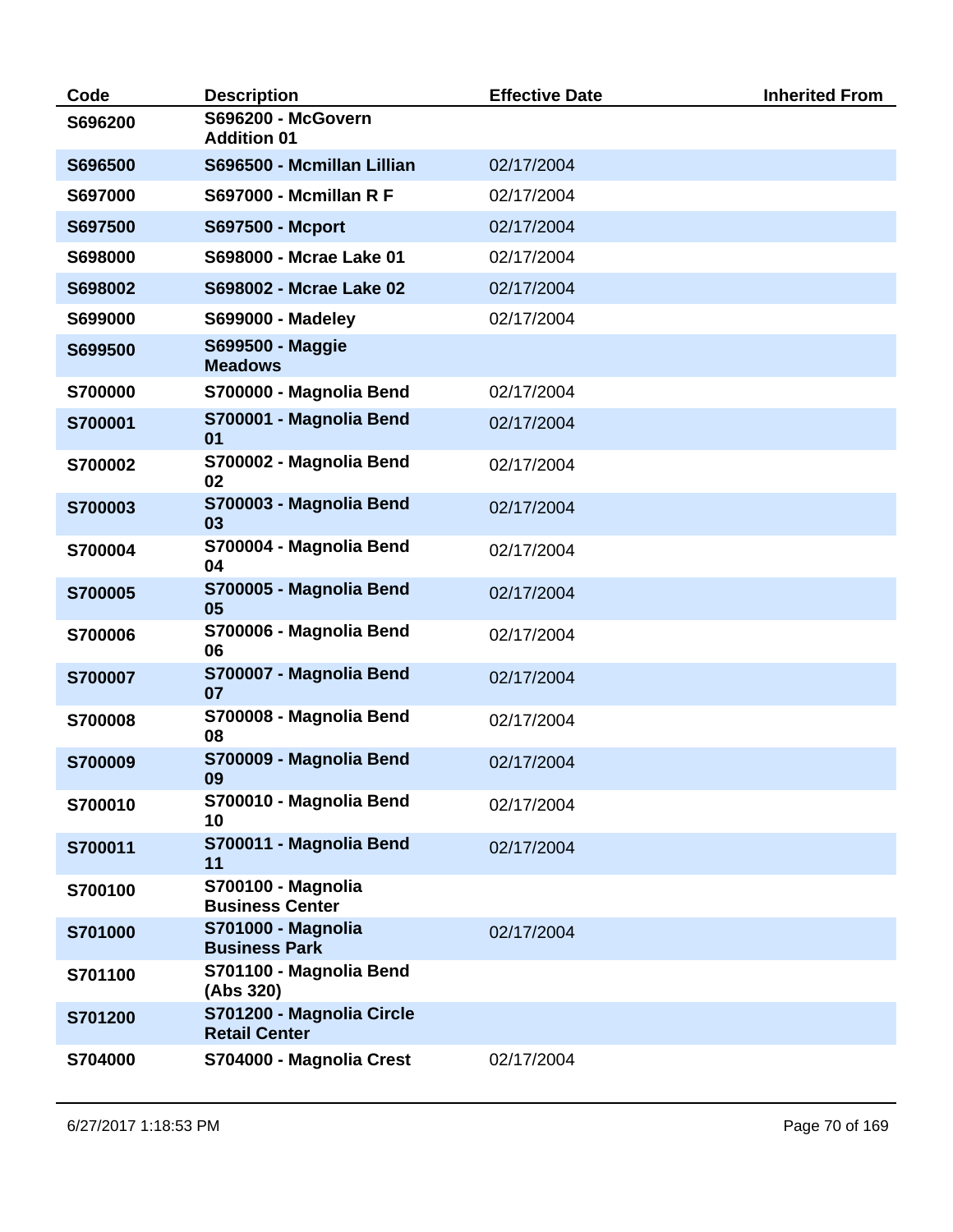| Code    | <b>Description</b>                             | <b>Effective Date</b> | <b>Inherited From</b> |
|---------|------------------------------------------------|-----------------------|-----------------------|
| S704500 | <b>S704500 - Magnolia</b><br><b>Crossing</b>   | 02/17/2004            |                       |
| S704700 | S704700 - Magnolia Downs                       | 02/17/2004            |                       |
| S705000 | S705000 - Magnolia East                        | 02/17/2004            |                       |
| S706002 | S706002 - Magnolia Hills<br>02                 | 02/17/2004            |                       |
| S706003 | S706003 - Magnolia Hills<br>03                 | 02/17/2004            |                       |
| S706004 | S706004 - Magnolia Hills<br>04                 | 02/17/2004            |                       |
| S708000 | S708000 - Magnolia Lake                        | 02/17/2004            |                       |
| S709000 | S709000 - Magnolia Oaks                        | 02/17/2004            |                       |
| S710000 | S710000 - Magnolia Park<br><b>Land Co</b>      | 02/17/2004            |                       |
| S710100 | S710100 - Magnolia Plaza                       | 02/17/2004            |                       |
| S710500 | S710500 - Magnolia Pines                       | 02/17/2004            |                       |
| S710600 | S710600 - Magnolia Ranch<br><b>Estates</b>     |                       |                       |
| S712000 | S712000 - Magnolia Melton                      | 02/17/2004            |                       |
| S712102 | S712102 - Magnolia Ridge<br>02                 |                       |                       |
| S712103 | S712103 - Magnolia Ridge<br>03                 |                       |                       |
| S712104 | S712104 - Magnolia Ridge<br>04                 |                       |                       |
| S712105 | S712105 - Magnolia Ridge<br>05                 |                       |                       |
| S712113 | S712113 - Magnolia Ridge<br>13                 |                       |                       |
| S712300 | <b>S712300 - Magnolia</b><br><b>Reserve 01</b> |                       |                       |
| S712500 | S712500 - Magnolia West                        | 02/17/2004            |                       |
| S712600 | <b>S712600 - MAIN EVENT</b>                    |                       |                       |
| S712700 | S712700 - Mai-mart Terrace                     | 02/17/2004            |                       |
| S712800 | S712800 - Mansions By<br><b>The Forest</b>     |                       |                       |
| S712900 | S712900 - Mansion Villas<br>01                 |                       |                       |
| S712902 | S712902 - Mansion Villas<br>02                 |                       |                       |
| S713100 | S713100 - Plat Of<br><b>Mansions Woodland</b>  |                       |                       |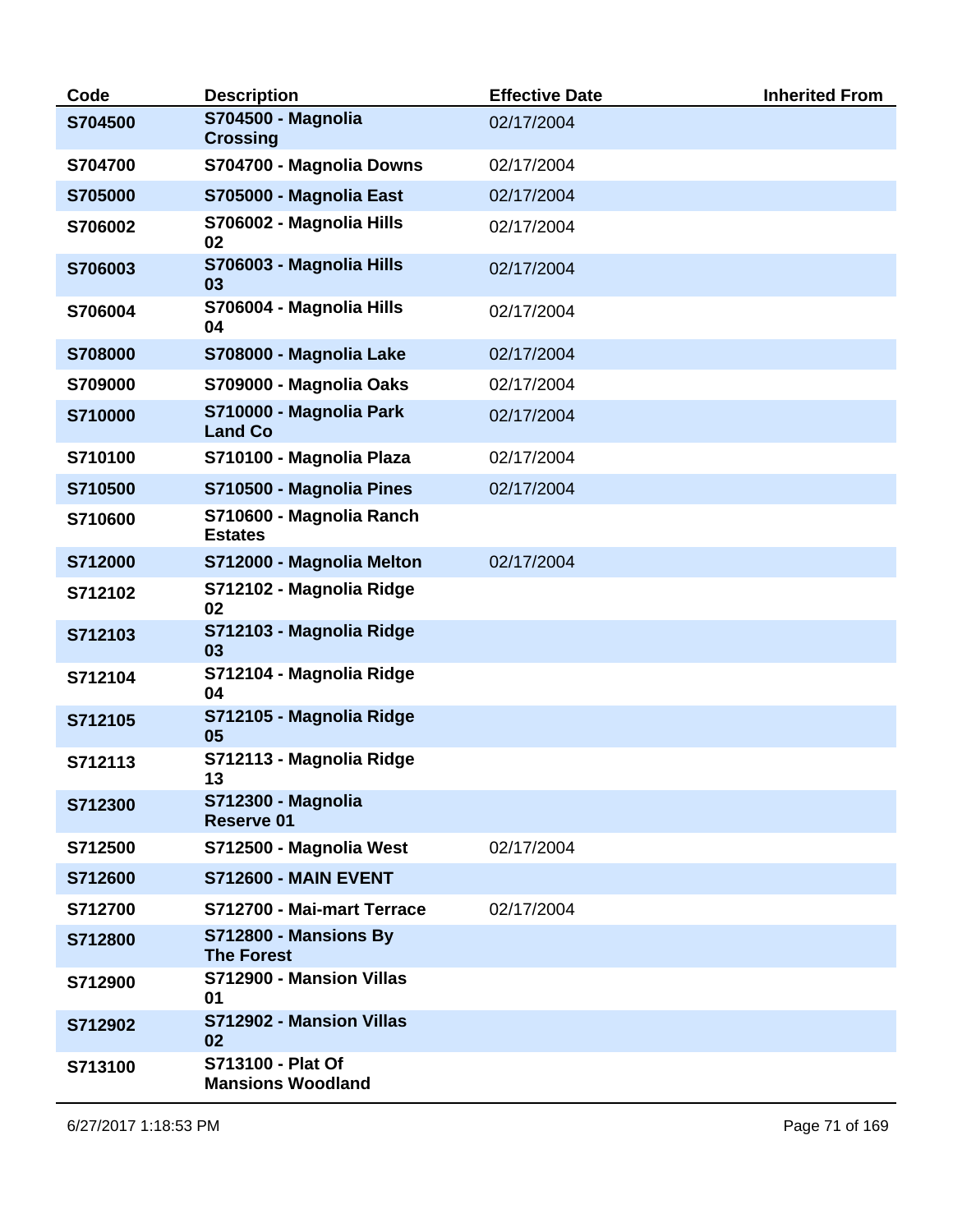| Code    | <b>Description</b>                                                    | <b>Effective Date</b> | <b>Inherited From</b> |
|---------|-----------------------------------------------------------------------|-----------------------|-----------------------|
| S713300 | <b>S713300 - Marion</b>                                               |                       |                       |
| S713400 | S713400 - The Market At<br><b>Shenandoah</b>                          |                       |                       |
| S713500 | S713500 - Marina View                                                 | 02/17/2004            |                       |
| S713600 | S713600 - Marisa Business<br>Park                                     | 02/17/2004            |                       |
| S713700 | S713700 - Martin's Landing                                            | 02/17/2004            |                       |
| S713800 | S713800 - Marvel Estates                                              |                       |                       |
| S714000 | <b>S714000 - Marvins</b><br><b>Gardens 01</b>                         | 02/17/2004            |                       |
| S714002 | <b>S714002 - Marvins</b><br><b>Gardens 02</b>                         | 02/17/2004            |                       |
| S714100 | <b>S714100 - Maurel Oaks 01</b>                                       | 02/17/2004            |                       |
| S714200 | S714200 - Maywood Acres                                               | 02/17/2004            |                       |
| S714300 | <b>S714300 - Mattress</b><br><b>Giant/ntw Conroe</b>                  | 02/17/2004            |                       |
| S714500 | S714500 - Mccomb<br><b>Ranchettes</b>                                 | 02/17/2004            |                       |
| S714900 | S714900 - Memorial<br><b>Hermann The Woodlands</b><br><b>Hospital</b> |                       |                       |
| S715000 | S715000 - Meadow Lakes                                                | 02/17/2004            |                       |
| S715200 | S715200 - Medical Plaza                                               | 02/17/2004            |                       |
| S715300 | <b>S715300 - Melder Xv</b>                                            | 02/17/2004            |                       |
| S715400 | S715400 - Melrose Place                                               | 02/17/2004            |                       |
| S715500 | S715500 - Meadowbrook                                                 | 02/17/2004            |                       |
| S715600 | <b>S715600 - Melville</b><br><b>Townhomes</b>                         | 02/17/2004            |                       |
| S715700 | S715700 - Memorial Woods<br>01                                        | 02/17/2004            |                       |
| S715702 | S715702 - Memorial Woods<br>02                                        | 02/17/2004            |                       |
| S715800 | <b>S715800 - Mesa Verde</b>                                           | 02/17/2004            |                       |
| S715900 | S715900 - Midway Lakes                                                | 02/17/2004            |                       |
| S716000 | <b>S716000 - Mill Creek</b><br><b>Forest</b>                          | 02/17/2004            |                       |
| S716100 | S716100 - Mid-line Estates                                            | 02/17/2004            |                       |
| S716200 | <b>S716200 - Midas</b><br><b>Woodlands</b>                            | 02/17/2004            |                       |
| S716300 | S716300 - Midway Acres                                                | 02/17/2004            |                       |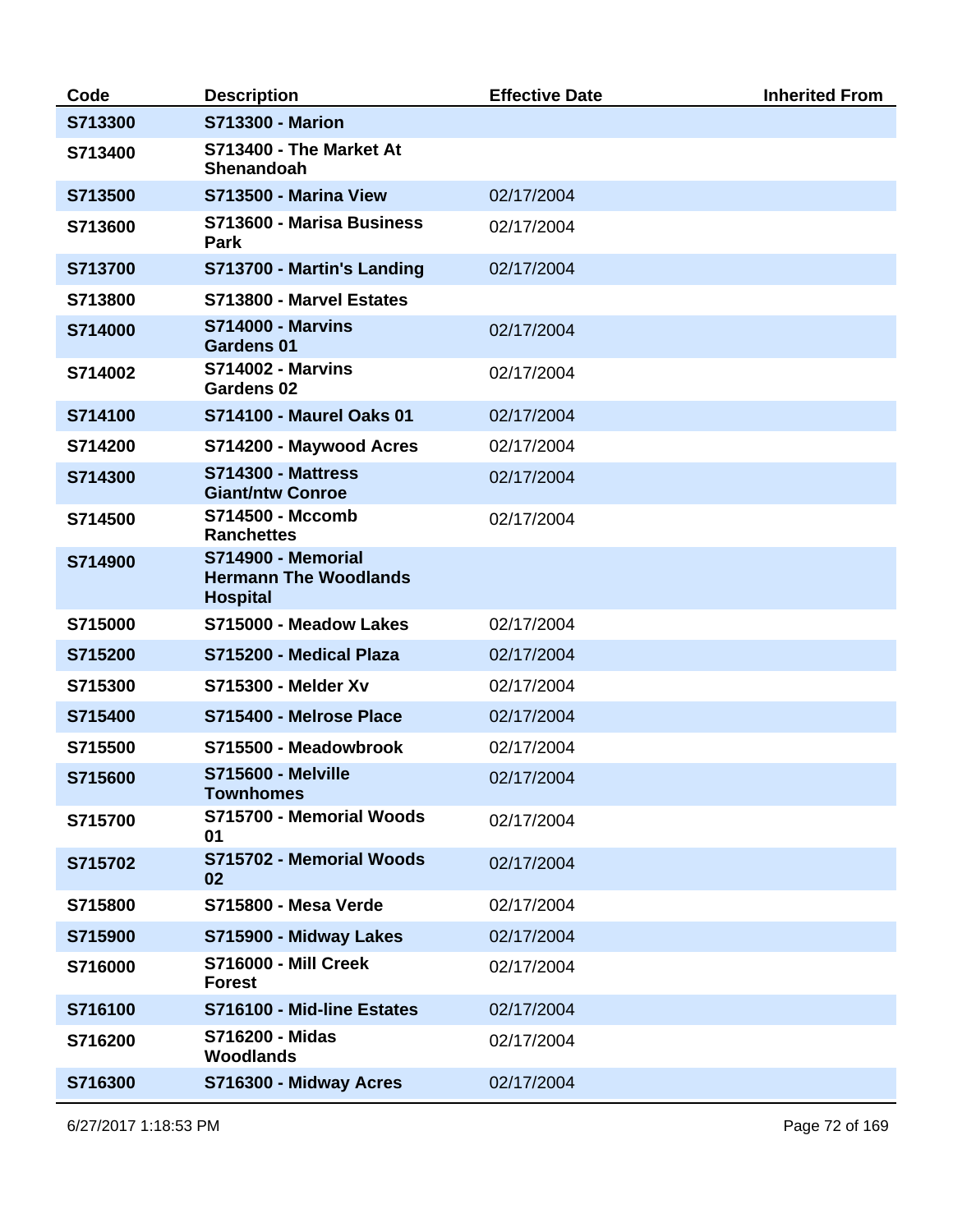| Code    | <b>Description</b>                                     | <b>Effective Date</b> | <b>Inherited From</b> |
|---------|--------------------------------------------------------|-----------------------|-----------------------|
| S716400 | S716400 - Midway<br><b>Commercial 01</b>               | 02/17/2004            |                       |
| S716600 | <b>S716600 - Milestone</b>                             | 02/17/2004            |                       |
| S716602 | <b>S716602 - Milestone 02</b>                          | 02/17/2004            |                       |
| S716700 | S716700 - Meadows At<br><b>Imperial Oaks 01</b>        |                       |                       |
| S716702 | S716702 - Meadows At<br><b>Imperial Oaks 02</b>        |                       |                       |
| S716703 | S716703 - Meadows At<br><b>Imperial Oaks 03</b>        |                       |                       |
| S716704 | S716704 - Meadows At<br><b>Imperial Oaks 04</b>        |                       |                       |
| S716800 | S716800 - Midway Estates                               |                       |                       |
| S717000 | <b>S717000 - Mill Creek</b><br><b>Landing 01</b>       | 02/17/2004            |                       |
| S717002 | <b>S717002 - Mill Creek</b><br><b>Landing 02</b>       | 02/17/2004            |                       |
| S717003 | <b>S717003 - Mill Creek</b><br><b>Landing 03</b>       | 02/17/2004            |                       |
| S717500 | <b>S717500 - Mill Creek</b><br><b>Estates</b>          | 02/17/2004            |                       |
| S718000 | <b>S718000 - Miller</b>                                | 02/17/2004            |                       |
| S718100 | <b>S718100 - Miller M1</b><br><b>Subdivision</b>       |                       |                       |
| S718300 | S718300 - Millers Crossing<br>01                       | 02/17/2004            |                       |
| S718400 | S718400 - Mills Branch<br><b>Extension 01</b>          |                       |                       |
| S718402 | S718402 - Mills Branch<br><b>Extension 02</b>          |                       |                       |
| S718501 | <b>S718501 - Millwood</b>                              | 02/17/2004            |                       |
| S718700 | <b>S718700 - Minit Man</b><br>Carwash                  | 02/17/2004            |                       |
| S719001 | S719001 - Mink Branch<br><b>Valley</b>                 | 02/17/2004            |                       |
| S719300 | S719300 - Mitcheldale                                  | 02/17/2004            |                       |
| S719400 | S719400 - Mockingbird<br><b>Estates 01</b>             | 02/17/2004            |                       |
| S719600 | S719600 - Monroe Manor                                 | 02/17/2004            |                       |
| S720000 | <b>S720000 - Monte Oaks</b>                            | 02/17/2004            |                       |
| S720100 | S720100 - Montgomery ISD<br><b>New Elementary No 1</b> |                       |                       |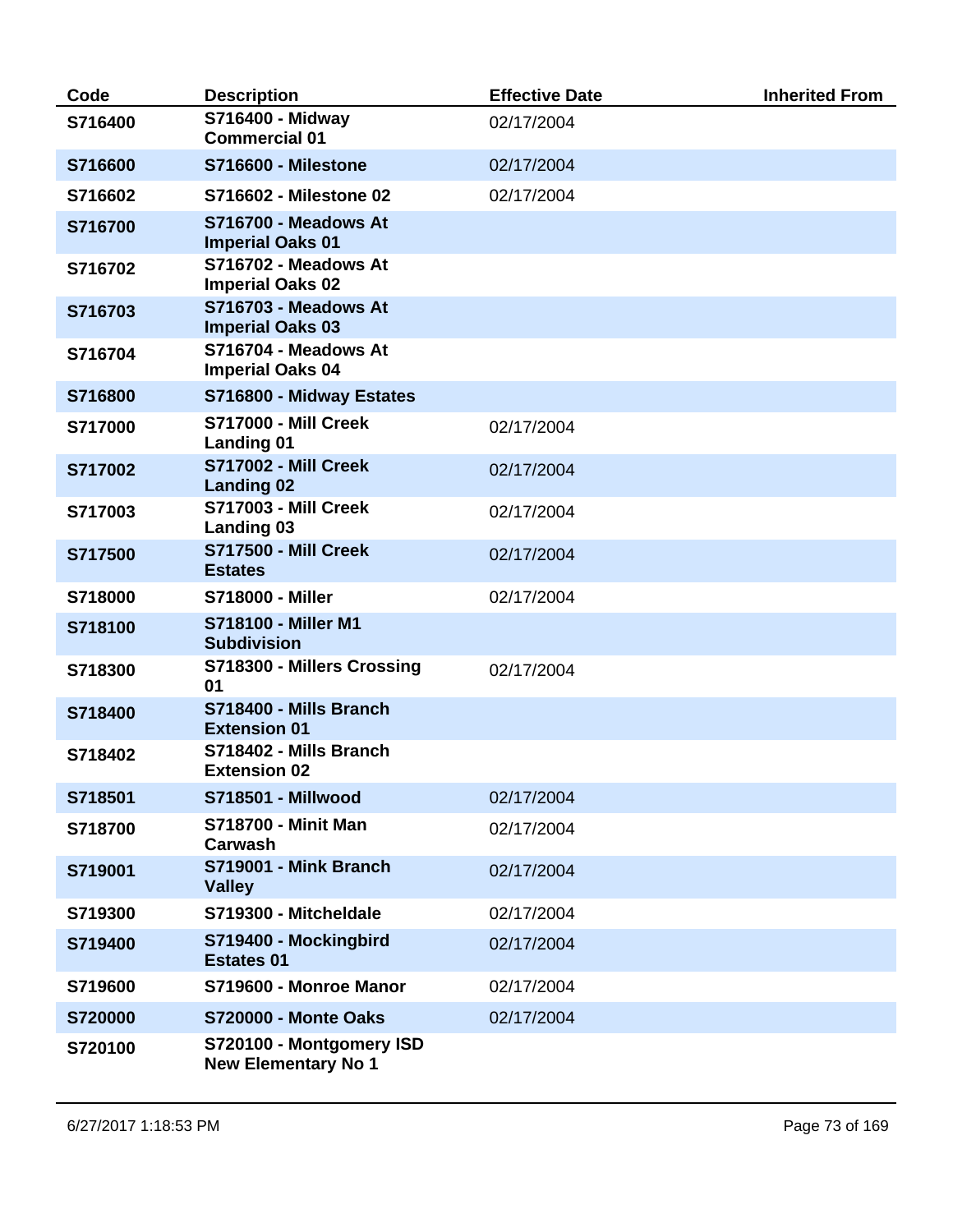| Code    | <b>Description</b>                                                               | <b>Effective Date</b> | <b>Inherited From</b> |
|---------|----------------------------------------------------------------------------------|-----------------------|-----------------------|
| S720400 | S720400 - Montgomery<br><b>County Emergency</b><br><b>Services District No 8</b> |                       |                       |
| S720501 | S720501 - Montgomery Co<br>Ind Pk 01                                             | 02/17/2004            |                       |
| S720502 | S720502 - Montgomery Co<br>Ind Pk 02                                             | 02/17/2004            |                       |
| S720600 | S720600 - Montgomery Co<br><b>Self Storage</b>                                   | 02/17/2004            |                       |
| S720700 | S720700 - Montgomery<br><b>Crossing</b>                                          | 02/17/2004            |                       |
| S720800 | S720800 - Montgomery<br><b>Creek Ranch 01</b>                                    |                       |                       |
| S720802 | S720802 - Montgomery<br><b>Creek Ranch 02</b>                                    |                       |                       |
| S720803 | S720803 - Montgomery<br><b>Creek Ranch 03</b>                                    |                       |                       |
| S720804 | S720804 - Montgomery<br><b>Creek Ranch 04</b>                                    |                       |                       |
| S720805 | S720805 - Montgomery<br><b>Creek Ranch 05</b>                                    |                       |                       |
| S720806 | S720806 - Montgomery<br><b>Creek Ranch 06</b>                                    |                       |                       |
| S720807 | S720807 - Montgomery<br><b>Creek Ranch 07</b>                                    |                       |                       |
| S720808 | S720808 - Montgomery<br><b>Creek Ranch 08</b>                                    |                       |                       |
| S720809 | S720809 - Montgomery<br><b>Creek Ranch 09</b>                                    |                       |                       |
| S720810 | S720810 - Montgomery<br><b>Creek Ranch 10</b>                                    |                       |                       |
| S720811 | S720811 - Montgomery<br><b>Creek Ranch 11</b>                                    |                       |                       |
| S720812 | S720812 - Montgomery<br><b>Creek Ranch 12</b>                                    |                       |                       |
| S720814 | S720814 - Montgomery<br><b>Creek Ranch 14</b>                                    |                       |                       |
| S720815 | S720815 - Montgomery<br><b>Creek Ranch 15</b>                                    |                       |                       |
| S720816 | S720816 - Montgomery<br><b>Creek Ranch 16</b>                                    |                       |                       |
| S720817 | S720817 - Montgomery<br><b>Creek Ranch 17</b>                                    |                       |                       |
| S720818 | S720818 - Montgomery<br><b>Creek Ranch 18</b>                                    |                       |                       |
| S720819 | S720819 - Montgomery<br><b>Creek Ranch 19</b>                                    |                       |                       |

6/27/2017 1:18:53 PM Page 74 of 169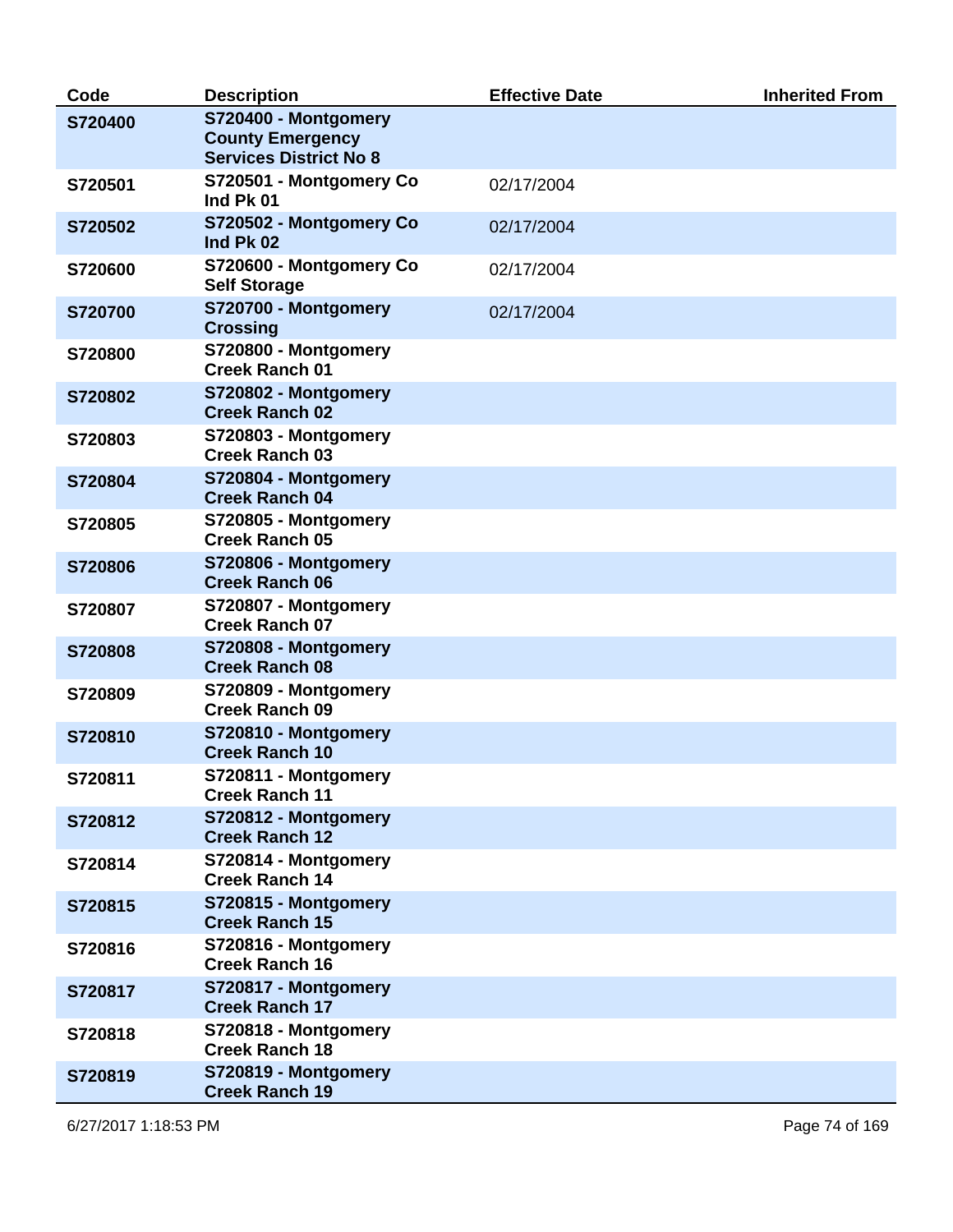| Code           | <b>Description</b>                                   | <b>Effective Date</b> | <b>Inherited From</b> |
|----------------|------------------------------------------------------|-----------------------|-----------------------|
| S720900        | S720900 - Oak Tree 01                                |                       |                       |
| S721000        | S721000 - Meadowood                                  | 02/17/2004            |                       |
| S721100        | S721100 - The Meadows At<br><b>Jacobs Reserve 01</b> |                       |                       |
| S721102        | S721102 - The Meadows At<br><b>Jacobs Reserve 02</b> |                       |                       |
| S721103        | S721103 - The Meadows At<br>Jacobs Reserve 03        |                       |                       |
| S721104        | S721104 - The Meadows At<br><b>Jacobs Reserve 04</b> |                       |                       |
| S721105        | S721105 - The Meadows At<br><b>Jacobs Reserve 05</b> |                       |                       |
| S722000        | S722000 - Montgomery<br><b>Business Park</b>         | 02/17/2004            |                       |
| S722500        | S722500 - Montgomery 306<br>Ltd                      | 02/17/2004            |                       |
| S726000        | S726000 - Montgomery<br><b>Heights</b>               | 02/17/2004            |                       |
| S726500        | S726500 - Montgomery<br>Park                         | 02/17/2004            |                       |
| <b>S727000</b> | S727000 - Montgomery<br><b>Place</b>                 | 02/17/2004            |                       |
| S727100        | S727100 - Montgomery<br><b>Summit Business Park</b>  |                       |                       |
| S727200        | S727200 - Montgomery<br><b>Plaza Subdivision</b>     |                       |                       |
| S728001        | S728001 - Montgomery<br><b>Townsite 01</b>           | 02/17/2004            |                       |
| S728002        | S728002 - Montgomery<br><b>Townsite 02</b>           | 02/17/2004            |                       |
| S728003        | S728003 - Montgomery<br><b>Townsite 03</b>           | 02/17/2004            |                       |
| S728004        | S728004 - Montgomery<br><b>Townsite 04</b>           | 02/17/2004            |                       |
| S728005        | S728005 - Montgomery<br><b>Townsite 05</b>           | 02/17/2004            |                       |
| S728006        | S728006 - Montgomery<br><b>Townsite 06</b>           | 02/17/2004            |                       |
| S728007        | S728007 - Montgomery<br><b>Townsite 07</b>           | 02/17/2004            |                       |
| S728008        | S728008 - Montgomery<br><b>Townsite 08</b>           | 02/17/2004            |                       |
| S728100        | S728100 - Montgomery<br>Trace 01                     | 02/17/2004            |                       |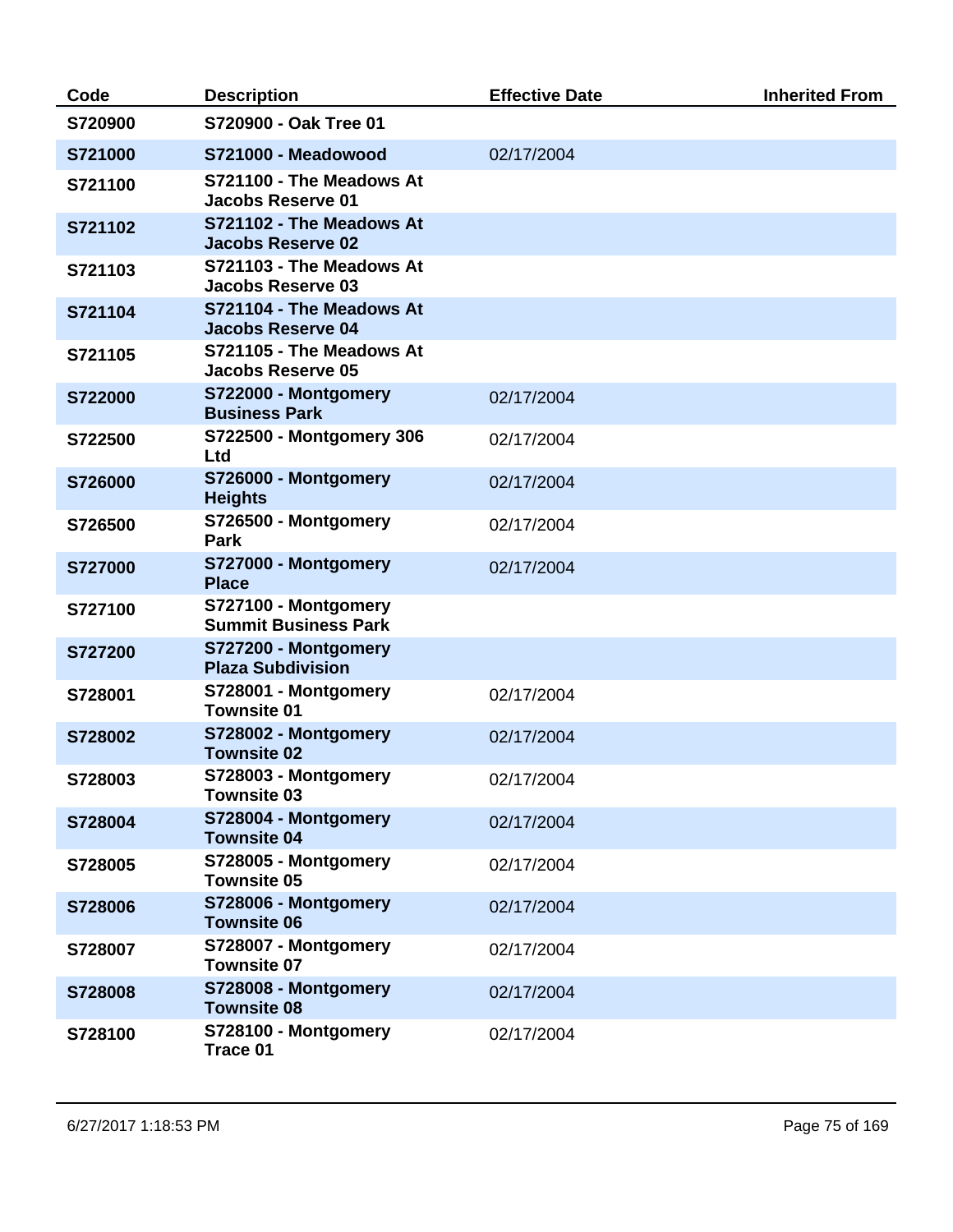| Code    | <b>Description</b>                                | <b>Effective Date</b> | <b>Inherited From</b> |
|---------|---------------------------------------------------|-----------------------|-----------------------|
| S728102 | S728102 - Montgomery<br>Trace 02                  | 02/17/2004            |                       |
| S728103 | S728103 - Montgomery<br>Trace 03                  | 02/17/2004            |                       |
| S728104 | S728104 - Montgomery<br><b>Trace 04</b>           | 02/17/2004            |                       |
| S728105 | S728105 - Montgomery<br>Trace 05                  | 02/17/2004            |                       |
| S728106 | S728106 - Montgomery<br>Trace 06                  | 02/17/2004            |                       |
| S728107 | S728107 - Montgomery<br>Trace 07                  | 02/17/2004            |                       |
| S728108 | S728108 - Montgomery<br>Trace 08                  | 02/17/2004            |                       |
| S728109 | S728109 - Montgomery<br>Trace 09                  | 02/17/2004            |                       |
| S728110 | S728110 - Montgomery<br><b>Trace 10</b>           | 02/17/2004            |                       |
| S728200 | S728200 - Montgomery<br><b>Trace Center 01</b>    | 02/17/2004            |                       |
| S728300 | S728300 - Moorehead<br><b>Acres</b>               | 02/17/2004            |                       |
| S728400 | S728400 - Moore Estates<br>01                     |                       |                       |
| S728500 | <b>S728500 - Moody</b><br><b>Subdivision</b>      |                       |                       |
| S728600 | S728600 - Montgomery<br>Woods 01                  |                       |                       |
| S728700 | <b>S728700 - Morehead</b><br><b>Country Place</b> |                       |                       |
| S729000 | S729000 - Morrison &<br>Morrison                  | 02/17/2004            |                       |
| S729100 | S729100 - Morse Addition<br>01                    |                       |                       |
| S730000 | <b>S730000 - Moss Hill</b>                        | 02/17/2004            |                       |
| S730500 | S730500 - Mosswood 01                             | 02/17/2004            |                       |
| S730501 | <b>S730501 - Mosswood</b><br><b>Replat 01</b>     | 02/17/2004            |                       |
| S730502 | S730502 - Mosswood 02                             | 02/17/2004            |                       |
| S730800 | S730800 - Mostyn Manor<br>01                      | 02/17/2004            |                       |
| S730802 | S730802 - Mostyn Manor<br>02                      | 02/17/2004            |                       |
| S730803 | S730803 - Mostyn Manor<br>03                      |                       |                       |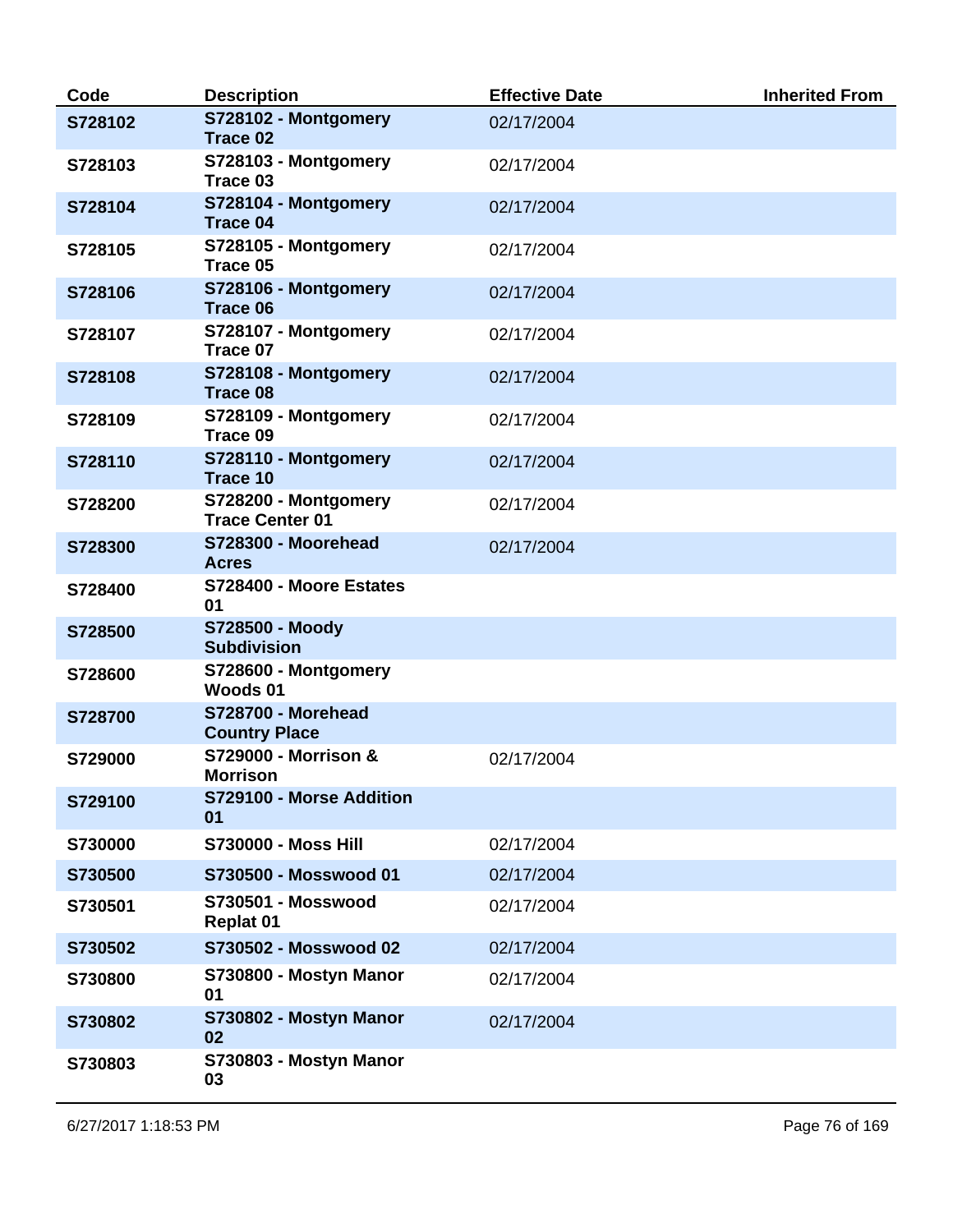| Code    | <b>Description</b>                           | <b>Effective Date</b> | <b>Inherited From</b> |
|---------|----------------------------------------------|-----------------------|-----------------------|
| S730804 | S730804 - Mostyn Manor<br>04                 |                       |                       |
| S730805 | S730805 - Mostyn Manor<br>05                 |                       |                       |
| S730806 | S730806 - Mostyn Manor<br>06                 |                       |                       |
| S730807 | S730807 - Mostyn Manor<br>07                 |                       |                       |
| S731000 | S731000 - Mount Pleasant<br><b>Heights</b>   | 02/17/2004            |                       |
| S732000 | S732000 - Mount Pleasant<br>Lake             | 02/17/2004            |                       |
| S732500 | S732500 - Mount Pleasant<br><b>Vil 01</b>    | 02/17/2004            |                       |
| S732502 | S732502 - Mount Pleasant<br><b>Vil 02</b>    | 02/17/2004            |                       |
| S733000 | <b>S733000 - Mount Zion</b><br><b>Acres</b>  | 02/17/2004            |                       |
| S733100 | <b>S733100 - Ms Anna's</b><br><b>Terrace</b> |                       |                       |
| S737000 | S737000 - Muleshoe Lake<br>01                | 02/17/2004            |                       |
| S737002 | S737002 - Muleshoe Lake<br>02                | 02/17/2004            |                       |
| S737003 | S737003 - Muleshoe Lake<br>03                | 02/17/2004            |                       |
| S737004 | S737004 - Muleshoe Lake<br>04                | 02/17/2004            |                       |
| S737100 | S737100 - Mullen Heights                     | 02/17/2004            |                       |
| S737200 | S737200 - Mustang Ranch                      |                       |                       |
| S738000 | S738000 - Mustang Oaks                       | 02/17/2004            |                       |
| S739000 | <b>S739000 - N F Estates</b>                 | 02/17/2004            |                       |
| S739100 | S739100 - Na's Jewelry                       | 02/17/2004            |                       |
| S739300 | S739300 - Neal                               | 02/17/2004            |                       |
| S740000 | <b>S740000 - New Caney</b><br><b>Estates</b> | 02/17/2004            |                       |
| S740200 | <b>S740200 - Northgrove 01</b>               |                       |                       |
| S740202 | <b>S740202 - Northgrove 02</b>               |                       |                       |
| S740203 | S740203 - Northgrove 03                      |                       |                       |
| S740204 | <b>S740204 - Northgrove 04</b>               |                       |                       |
| S740205 | S740205 - Northgrove 05                      |                       |                       |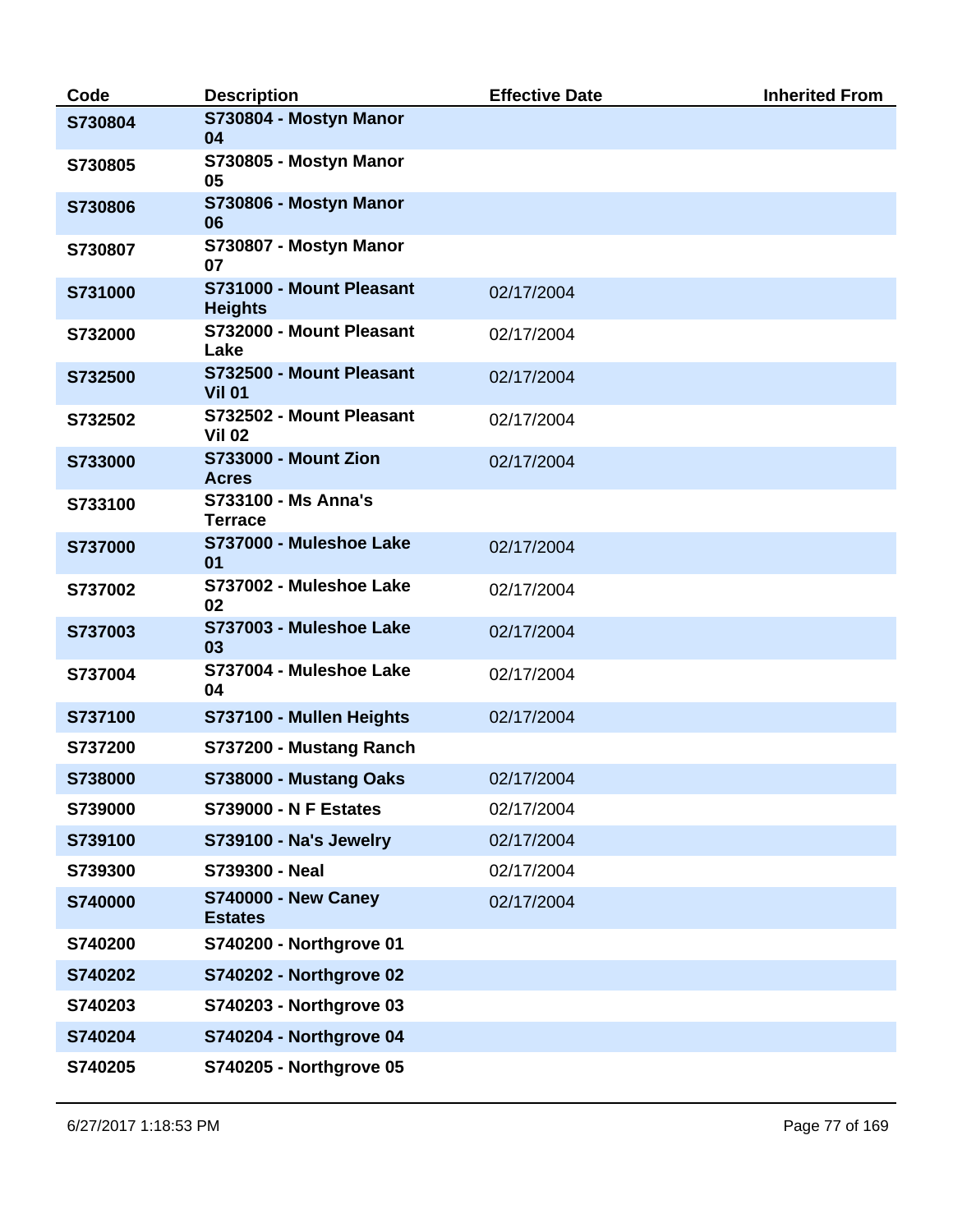| Code    | <b>Description</b>                                   | <b>Effective Date</b> | <b>Inherited From</b> |
|---------|------------------------------------------------------|-----------------------|-----------------------|
| S740206 | <b>S740206 - Northgrove 06</b>                       |                       |                       |
| S740600 | S740600 - Northline Forest<br><b>Business Center</b> |                       |                       |
| S740700 | S740700 - No 239 Ltd<br><b>Subdivision</b>           |                       |                       |
| S740800 | <b>S740800 - New Caney</b><br>I.S.D. Porter Campus   |                       |                       |
| S740900 | <b>S740900 - NEW CANEY</b><br><b>REALTY ADDITION</b> |                       |                       |
| S741000 | <b>S741000 - New Caney</b><br><b>Heights 01</b>      | 02/17/2004            |                       |
| S741002 | <b>S741002 - New Caney</b><br><b>Heights 02</b>      | 02/17/2004            |                       |
| S741003 | <b>S741003 - New Caney</b><br><b>Heights 03</b>      | 02/17/2004            |                       |
| S741100 | S741100 - New Caney Hts<br>668 01                    | 02/17/2004            |                       |
| S741102 | S741102 - New Caney Hts<br>66802                     | 02/17/2004            |                       |
| S741200 | S741200 - North Country<br>01                        | 02/17/2004            |                       |
| S741290 | S741290 - North Country<br>02                        | 02/17/2004            |                       |
| S741300 | S741300 - Northline Forest                           | 02/17/2004            |                       |
| S741450 | S741450 - North Acres                                | 02/17/2004            |                       |
| S741500 | S741500 - Northline Oaks                             | 02/17/2004            |                       |
| S741600 | S741600 - Newton Acres                               | 02/17/2004            |                       |
| S741700 | S741700 - North Conroe<br><b>Ind Park</b>            | 02/17/2004            |                       |
| S741702 | S741702 - North Conroe<br>Ind Park 02                |                       |                       |
| S741801 | S741801 - North Briar<br><b>Wood</b>                 | 02/17/2004            |                       |
| S741900 | <b>S741900 - North Forest 01</b>                     | 02/17/2004            |                       |
| S741902 | <b>S741902 - North Forest 02</b>                     | 02/17/2004            |                       |
| S741903 | <b>S741903 - North Forest 03</b>                     | 02/17/2004            |                       |
| S741904 | <b>S741904 - North Forest 04</b>                     | 02/17/2004            |                       |
| S741905 | <b>S741905 - North Forest 05</b>                     | 02/17/2004            |                       |
| S741906 | <b>S741906 - North Forest 06</b>                     | 02/17/2004            |                       |
| S741907 | <b>S741907 - North Forest 07</b>                     | 02/17/2004            |                       |
| S742000 | S742000 - North Palisades                            | 02/17/2004            |                       |

6/27/2017 1:18:53 PM Page 78 of 169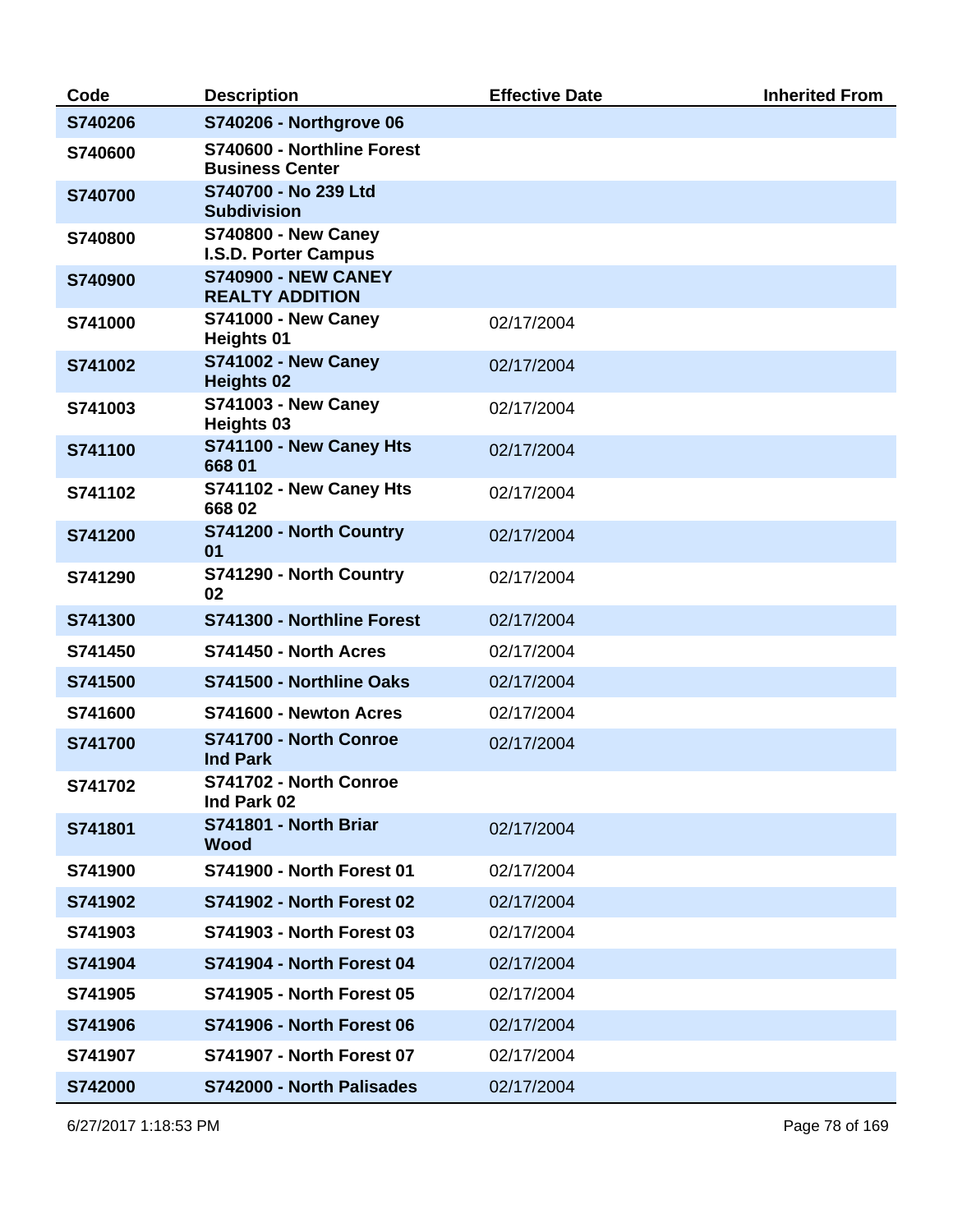| Code    | <b>Description</b>                                             | <b>Effective Date</b> | <b>Inherited From</b> |
|---------|----------------------------------------------------------------|-----------------------|-----------------------|
| S742100 | S742100 - North Park One                                       | 02/17/2004            |                       |
| S742200 | S742200 - Northpark Plaza                                      | 02/17/2004            |                       |
| S742300 | S742300 - North Heights 01                                     | 02/17/2004            |                       |
| S742302 | S742302 - North Heights 02                                     | 02/17/2004            |                       |
| S742400 | S742400 - Northpark Place<br>Reserve (1997-9733023)            | 02/17/2004            |                       |
| S742500 | S742500 - Niederhofer Mh<br><b>Park</b>                        | 02/17/2004            |                       |
| S742600 | S742600 - North Frazier<br><b>Park</b>                         | 02/17/2004            |                       |
| S742690 | S742690 - North Frazier<br><b>Reserve</b>                      |                       |                       |
| S742700 | S742700 - Northchase<br><b>Patio Homes</b>                     | 02/17/2004            |                       |
| S742702 | <b>S742702 - Northchase 02</b>                                 | 02/17/2004            |                       |
| S742750 | S742750 - Northchase<br><b>Center</b>                          | 02/17/2004            |                       |
| S742800 | S742800 - Northcrest<br>Ranch 01                               | 02/17/2004            |                       |
| S742802 | S742802 - Northcrest<br>Ranch 02                               | 02/17/2004            |                       |
| S742803 | S742803 - Northcrest<br>Ranch 03                               | 02/17/2004            |                       |
| S742850 | S742850 - Northcrest<br><b>Ranch 02 Partial Replat No</b><br>1 |                       |                       |
| S742900 | S742900 - North Kingwood<br><b>Forest</b>                      | 02/17/2004            |                       |
| S743001 | <b>S743001 - North Pine</b>                                    | 02/17/2004            |                       |
| S743002 | <b>S743002 - North Pine 02</b>                                 | 02/17/2004            |                       |
| S743100 | S743100 - Northridge                                           | 02/17/2004            |                       |
| S743200 | S743200 - North<br><b>Thompson Condos</b>                      | 02/17/2004            |                       |
| S743300 | S743300 - Northwood                                            | 02/17/2004            |                       |
| S743400 | S743400 - Northstar<br><b>Townhomes</b>                        |                       |                       |
| S743500 | S743500 - North Woods 01                                       | 02/17/2004            |                       |
| S743502 | S743502 - North Woods 02                                       | 02/17/2004            |                       |
| S743600 | S743600 - Northpark<br><b>Commercial Reserves</b>              |                       |                       |
| S743700 | S743700 - Northpark Place<br>Reserve (2012-123501)             |                       |                       |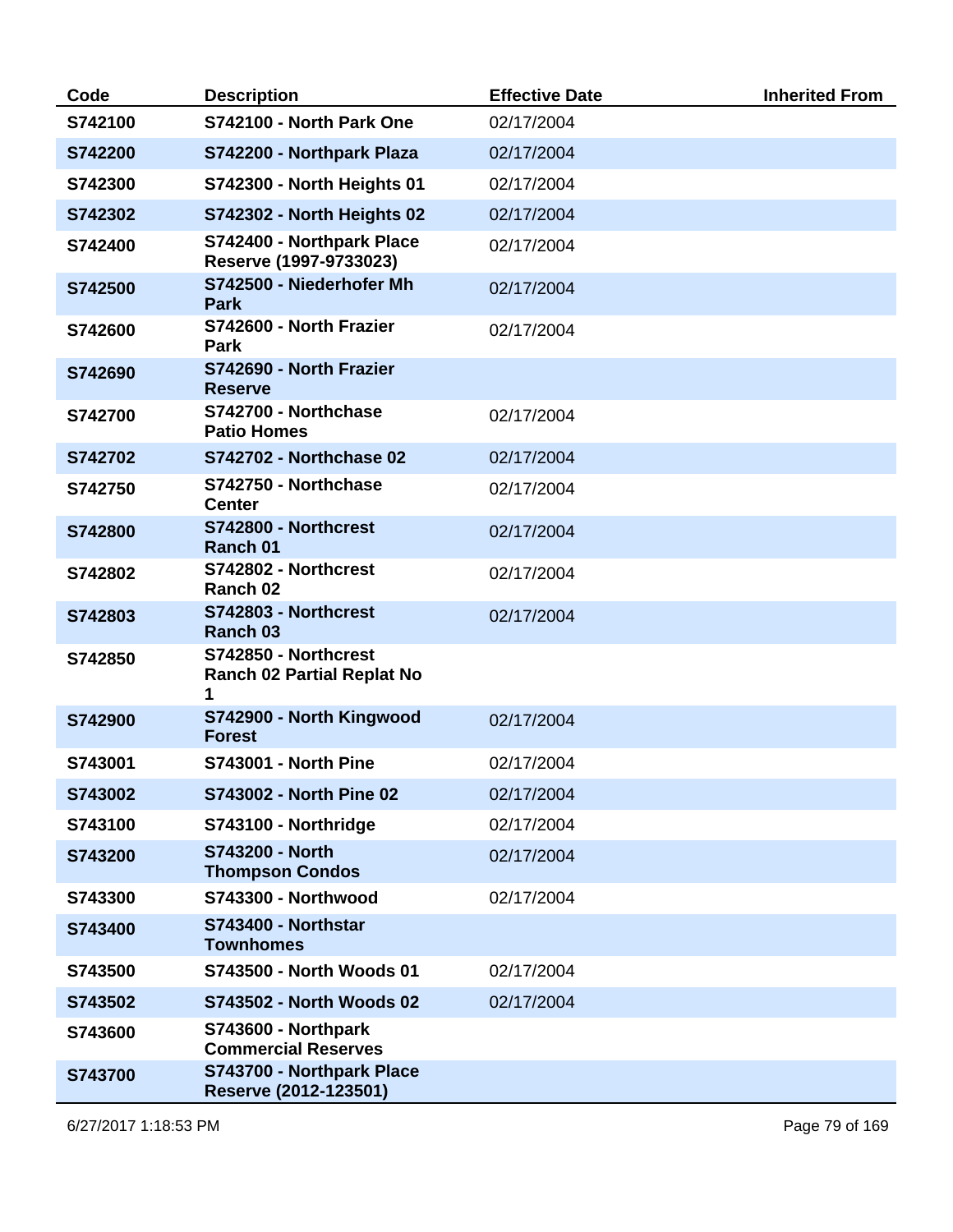| Code    | <b>Description</b>                                    | <b>Effective Date</b> | <b>Inherited From</b> |
|---------|-------------------------------------------------------|-----------------------|-----------------------|
| S743800 | S743800 - Northpark Outlot<br><b>Subdivision</b>      |                       |                       |
| S744000 | S744000 - Northwood<br><b>Acres</b>                   | 02/17/2004            |                       |
| S745000 | S745000 - Northwood<br><b>Heights</b>                 | 02/17/2004            |                       |
| S745500 | S745500 - Nottingham                                  | 02/17/2004            |                       |
| S746000 | <b>S746000 - Nutter</b>                               | 02/17/2004            |                       |
| S748001 | S748001 - Oak Canyon 01                               | 02/17/2004            |                       |
| S748002 | S748002 - Oak Canyon 02                               | 02/17/2004            |                       |
| S748003 | S748003 - Oak Canyon 03                               | 02/17/2004            |                       |
| S748200 | <b>S748200 - Oak Creek</b><br><b>Estates</b>          | 02/17/2004            |                       |
| S748201 | <b>S748201 - Oak Creek</b><br><b>Estates 01</b>       | 02/17/2004            |                       |
| S748202 | <b>S748202 - Oak Creek</b><br><b>Estates 02</b>       | 02/17/2004            |                       |
| S748300 | <b>S748300 - Oak Crest</b><br><b>Estates</b>          | 02/17/2004            |                       |
| S748400 | S748400 - Oak Estates At<br><b>Jacobs Reserve 01</b>  |                       |                       |
| S748402 | S748402 - Oak Estates At<br><b>Jacobs Reserve 02</b>  |                       |                       |
| S749000 | <b>S749000 - Oak Forest</b><br>Terrace 320            | 02/17/2004            |                       |
| S749600 | S749600 - Oak Forest 597                              | 02/17/2004            |                       |
| S749801 | <b>S749801 - Oak Forest</b><br><b>Estates 01</b>      | 02/17/2004            |                       |
| S749802 | <b>S749802 - Oak Forest</b><br><b>Estates 02</b>      | 02/17/2004            |                       |
| S749803 | <b>S749803 - Oak Forest</b><br><b>Estates 03</b>      | 02/17/2004            |                       |
| S750000 | <b>S750000 - Oak Forest</b><br><b>Terrace</b>         | 02/17/2004            |                       |
| S750201 | <b>S750201 - Oak Grove</b>                            | 02/17/2004            |                       |
| S750300 | <b>S750300 - Oak Grove</b><br><b>South</b>            | 02/17/2004            |                       |
| S750350 | <b>S750350 - Oak Grove</b><br><b>South Ranchettes</b> | 02/17/2004            |                       |
| S750500 | <b>S750500 - Oak Haven</b><br><b>Farms</b>            | 02/17/2004            |                       |
| S751000 | S751000 - Oak Hill Acres<br>01                        | 02/17/2004            |                       |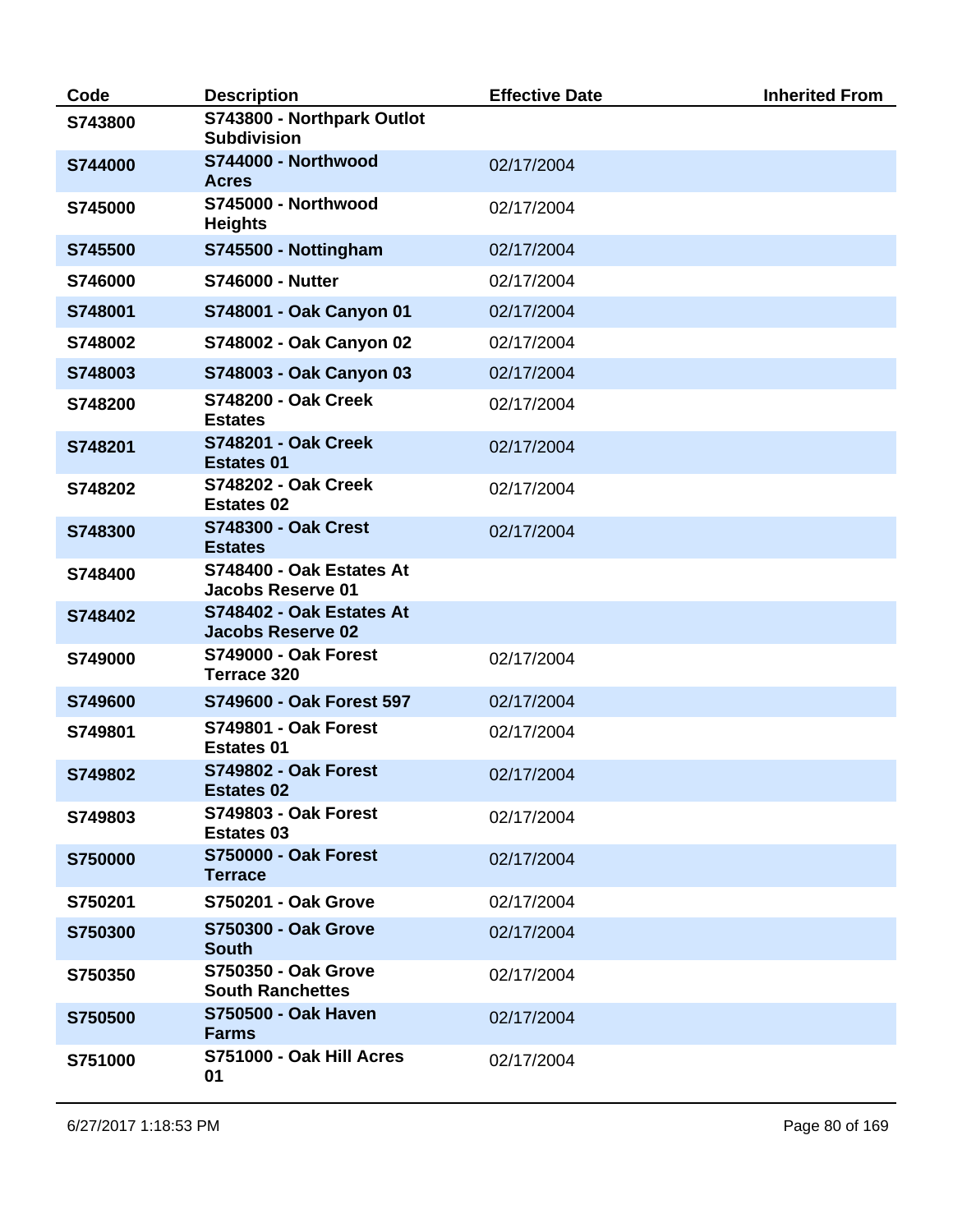| Code    | <b>Description</b>                                       | <b>Effective Date</b> | <b>Inherited From</b> |
|---------|----------------------------------------------------------|-----------------------|-----------------------|
| S751002 | S751002 - Oak Hill Acres<br>02                           | 02/17/2004            |                       |
| S751003 | S751003 - Oak Hill Acres<br>03                           | 02/17/2004            |                       |
| S751100 | S751100 - Oak Tree Acres                                 | 02/17/2004            |                       |
| S751200 | S751200 - Oak Hill Village                               | 02/17/2004            |                       |
| S751201 | S751201 - Oak Hill Village<br><b>Partial Replat No 1</b> |                       |                       |
| S751300 | S751300 - Oak Hills 01                                   | 02/17/2004            |                       |
| S751500 | <b>S751500 - Oakhill</b><br><b>Business Park</b>         | 02/17/2004            |                       |
| S751600 | S751600 - Oakhill Village<br>East                        | 02/17/2004            |                       |
| S752001 | S752001 - Oak Hollow 01                                  | 02/17/2004            |                       |
| S752002 | S752002 - Oak Hollow 02                                  | 02/17/2004            |                       |
| S752102 | S752102 - Oak Tree Mobile<br><b>Home Park 02</b>         |                       |                       |
| S753900 | <b>S753900 - Oakcrest</b>                                | 02/17/2004            |                       |
| S754000 | <b>S754000 - Oakhurst</b><br><b>Estates</b>              | 02/17/2004            |                       |
| S754100 | <b>S754100 - Oakhurst</b><br>Greens 01                   |                       |                       |
| S754102 | <b>S754102 - Oakhurst</b><br>Greens <sub>02</sub>        |                       |                       |
| S754103 | <b>S754103 - Oakhurst</b><br>Greens <sub>03</sub>        |                       |                       |
| S754104 | S754104 - Oakhurst<br>Greens 04                          |                       |                       |
| S754105 | <b>S754105 - Oakhurst</b><br>Greens <sub>05</sub>        |                       |                       |
| S754106 | <b>S754106 - Oakhurst</b><br>Greens 06                   |                       |                       |
| S755000 | <b>S755000 - Oakhurst</b><br><b>Malekan</b>              | 02/17/2004            |                       |
| S755102 | <b>S755102 - Oakhurst</b><br><b>Terrace 02</b>           |                       |                       |
| S755300 | <b>S755300 - Oakhurst</b><br>Fairways 01                 |                       |                       |
| S755302 | <b>S755302 - Oakhurst</b><br><b>Fairways 02</b>          |                       |                       |
| S755303 | <b>S755303 - Oakhurst</b><br><b>Fairways 03</b>          |                       |                       |
| S756001 | S756001 - Oak Lane Acres<br>01                           | 02/17/2004            |                       |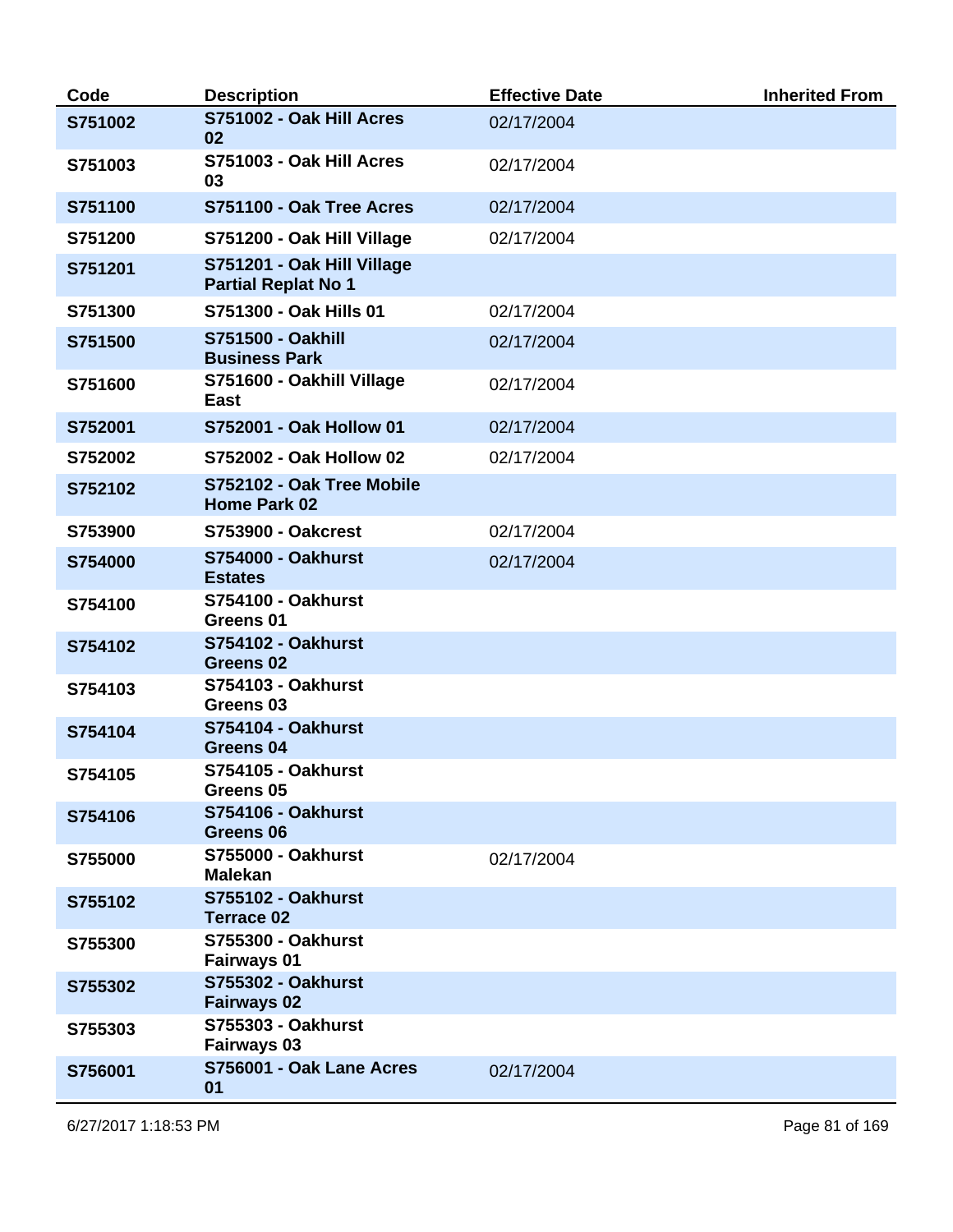| Code    | <b>Description</b>                     | <b>Effective Date</b> | <b>Inherited From</b> |
|---------|----------------------------------------|-----------------------|-----------------------|
| S756002 | S756002 - Oak Lane Acres<br>02         | 02/17/2004            |                       |
| S760000 | <b>S760000 - Oaklawn</b>               | 02/17/2004            |                       |
| S760500 | S760500 - Oaklawn Estates              | 02/17/2004            |                       |
| S761000 | S761000 - Oaklawn-<br>magnolia         | 02/17/2004            |                       |
| S761500 | S761500 - Oak Leaf Plaza               | 02/17/2004            |                       |
| S762000 | <b>S762000 - Oakleaf</b>               | 02/17/2004            |                       |
| S762100 | S762100 - Oakwood Acres                | 02/17/2004            |                       |
| S762200 | S762200 - Oakley-gubert<br><b>East</b> | 02/17/2004            |                       |
| S762201 | S762201 - Oakley-gubert<br>West        | 02/17/2004            |                       |
| S762500 | S762500 - Oak Meadow                   | 02/17/2004            |                       |
| S762800 | S762800 - Oak Meadows<br>01            | 02/17/2004            |                       |
| S762802 | S762802 - Oak Meadows<br>02            | 02/17/2004            |                       |
| S763201 | S763201 - Oakmont 01                   | 02/17/2004            |                       |
| S763500 | <b>S763500 - Oak Park</b>              | 02/17/2004            |                       |
| S763901 | S763901 - Oakridge Forest<br>01        | 02/17/2004            |                       |
| S763902 | S763902 - Oakridge Forest<br>02        | 02/17/2004            |                       |
| S763903 | S763903 - Oakridge Forest<br>03        | 02/17/2004            |                       |
| S763904 | S763904 - Oakridge Forest<br>04        | 02/17/2004            |                       |
| S764001 | S764001 - Oak Ridge North<br>01        | 02/17/2004            |                       |
| S764002 | S764002 - Oak Ridge North<br>02        | 02/17/2004            |                       |
| S764003 | S764003 - Oak Ridge North<br>03        | 02/17/2004            |                       |
| S764004 | S764004 - Oak Ridge North<br>04        | 02/17/2004            |                       |
| S764005 | S764005 - Oak Ridge North<br>05        | 02/17/2004            |                       |
| S764006 | S764006 - Oak Ridge North<br>06        | 02/17/2004            |                       |
| S764007 | S764007 - Oak Ridge North<br>07        | 02/17/2004            |                       |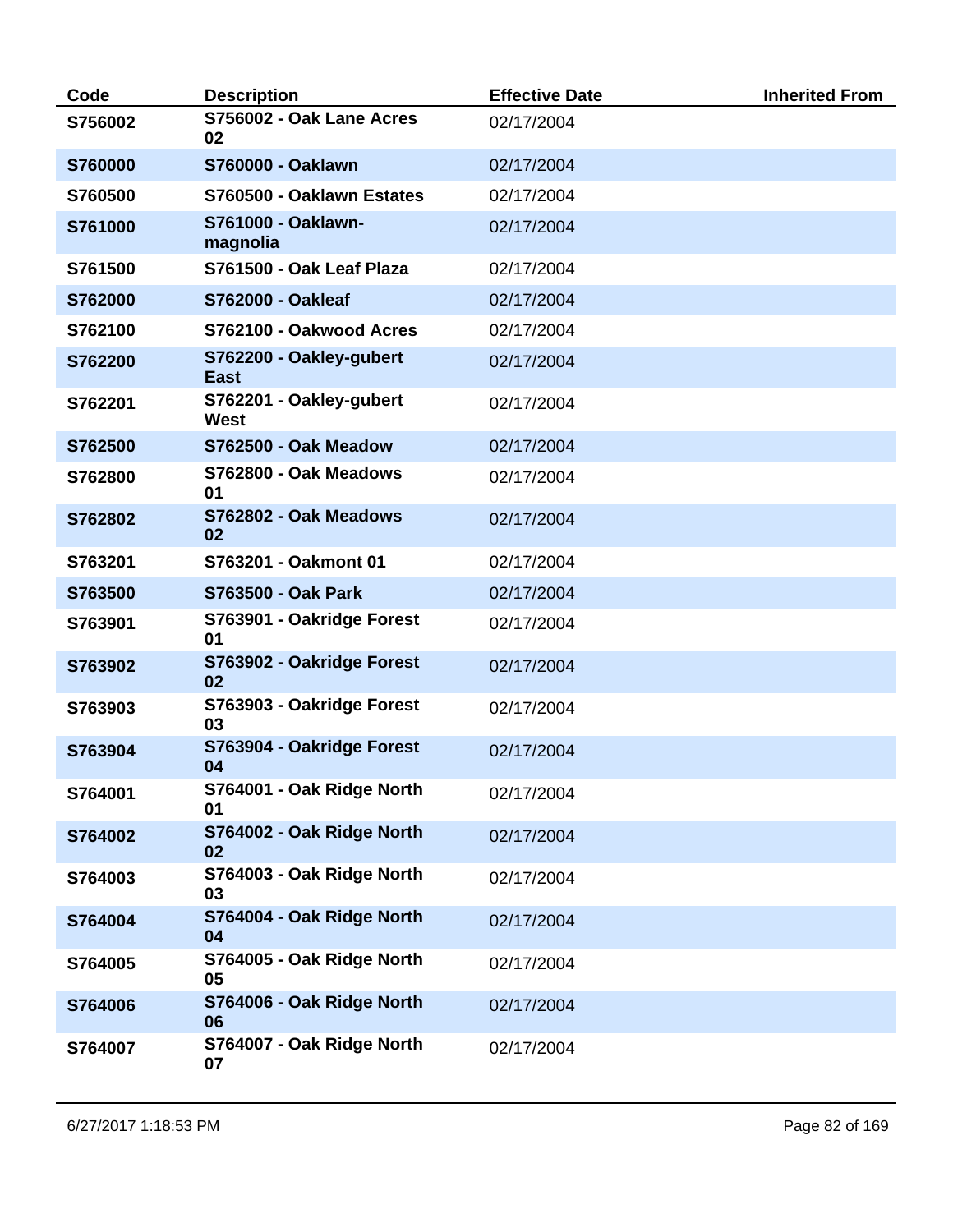| Code    | <b>Description</b>                                                | <b>Effective Date</b> | <b>Inherited From</b> |
|---------|-------------------------------------------------------------------|-----------------------|-----------------------|
| S764008 | S764008 - Oak Ridge North<br>08                                   | 02/17/2004            |                       |
| S764009 | S764009 - Oak Ridge North<br>09                                   | 02/17/2004            |                       |
| S764010 | S764010 - Oak Ridge North<br>10                                   | 02/17/2004            |                       |
| S764091 | S764091 - Oak Ridge North<br>A                                    | 02/17/2004            |                       |
| S764092 | S764092 - Oak Ridge North<br>B                                    | 02/17/2004            |                       |
| S764093 | S764093 - Oak Ridge<br><b>Business Lofts</b>                      |                       |                       |
| S764100 | S764100 - Oakridge Ranch                                          | 02/17/2004            |                       |
| S764200 | S764200 - Oak Ridge North<br><b>Commerce Park</b>                 |                       |                       |
| S765000 | S765000 - Oak Shadows                                             | 02/17/2004            |                       |
| S765100 | S765100 - Oak Springs                                             |                       |                       |
| S765800 | S765800 - Oasis Pointe<br><b>Condominiums</b>                     |                       |                       |
| S765801 | S765801 - Oasis Pointe<br><b>Condominiums</b>                     |                       |                       |
| S765900 | <b>S765900 - Oak Trails</b>                                       |                       |                       |
| S766000 | S766000 - Oak Terrace                                             | 02/17/2004            |                       |
| S766100 | <b>S766100 - Oak Valley</b><br><b>Addition</b>                    | 02/17/2004            |                       |
| S766150 | S766150 - Oak Valley Add,<br>Replt #9745776                       | 02/17/2004            |                       |
| S766201 | <b>S766201 - Oakwood</b><br><b>Ranchettes</b>                     | 02/17/2004            |                       |
| S766300 | S766300 - Oak Woods 01                                            | 02/17/2004            |                       |
| S766302 | S766302 - Oak Woods 02                                            | 02/17/2004            |                       |
| S766400 | S766400 - Oasis Pointe<br><b>Townhomes</b>                        |                       |                       |
| S766401 | S766401 - Oasis Pointe<br><b>Townhomes Partial Replat</b><br>No 1 |                       |                       |
| S766500 | S766500 - Oaks                                                    | 02/17/2004            |                       |
| S766600 | S766600 - Oaks Of Willis                                          | 02/17/2004            |                       |
| S766700 | S766700 - Oakwood Est                                             | 02/17/2004            |                       |
| S766800 | S766800 - Olde Oaks 01                                            | 02/17/2004            |                       |
| S766802 | S766802 - Olde Oaks 02                                            |                       |                       |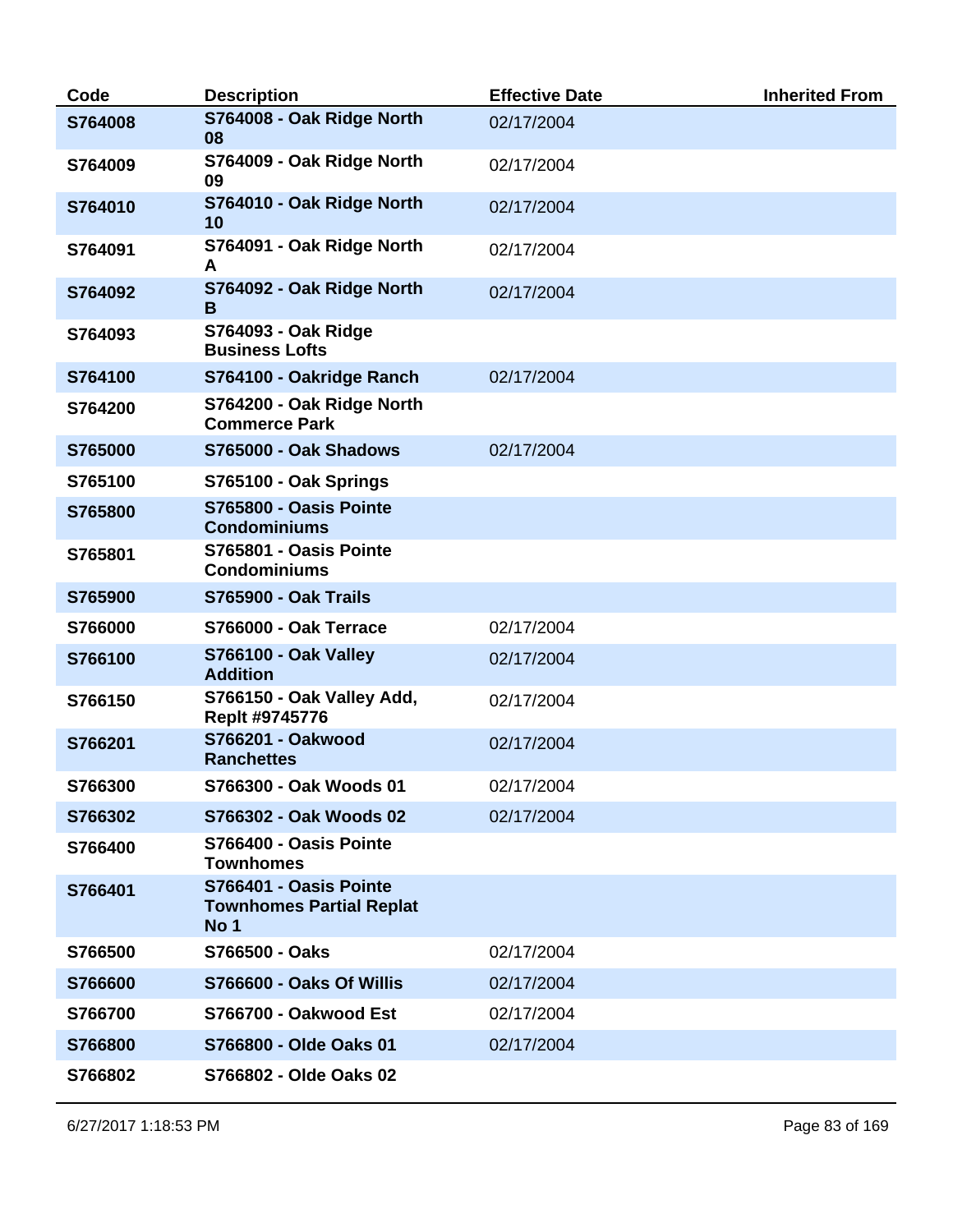| Code    | <b>Description</b>                              | <b>Effective Date</b> | <b>Inherited From</b> |
|---------|-------------------------------------------------|-----------------------|-----------------------|
| S766900 | S766900 - Old Houston<br>Acres 01               | 02/17/2004            |                       |
| S766902 | S766902 - Old Houston<br>Acres <sub>02</sub>    |                       |                       |
| S766903 | S766903 - Old Houston<br>Acres 03               |                       |                       |
| S767000 | S767000 - Odell Hudson                          | 02/17/2004            |                       |
| S767100 | S767100 - Office Cir Village<br>Ph <sub>1</sub> | 02/17/2004            |                       |
| S767102 | S767102 - Office Cir Village<br><b>Ph 11</b>    | 02/17/2004            |                       |
| S767103 | S767103 - Office Cir Village<br><b>Ph 111</b>   | 02/17/2004            |                       |
| S767104 | S767104 - Office Cir Village<br>Ph Iv           | 02/17/2004            |                       |
| S767105 | S767105 - Office Cir Village<br><b>Ph V</b>     | 02/17/2004            |                       |
| S767200 | S767200 - Old Oak Estates                       | 02/17/2004            |                       |
| S767300 | S767300 - Old Houston<br><b>Road Estates</b>    | 02/17/2004            |                       |
| S767400 | S767400 - Old Mill Lake 01                      | 02/17/2004            |                       |
| S767402 | S767402 - Old Mill Lake 02                      | 02/17/2004            |                       |
| S767403 | S767403 - Old Mill Lake 03                      | 02/17/2004            |                       |
| S767500 | S767500 - Olympia Oaks                          | 02/17/2004            |                       |
| S767600 | S767600 - Old Kentucky<br>Farms 01              | 02/17/2004            |                       |
| S767700 | S767700 - OReilly Addition                      |                       |                       |
| S767800 | S767800 - Outpost Cove<br><b>Estates</b>        | 02/17/2004            |                       |
| S767802 | S767802 - Outpost Cove<br><b>Estates 02</b>     | 02/17/2004            |                       |
| S767803 | S767803 - Outpost Cove<br><b>Estates 03</b>     | 02/17/2004            |                       |
| S767900 | <b>S767900 - Outpost</b><br><b>Ventures 01</b>  |                       |                       |
| S768001 | S768001 - 177 Lake<br><b>Estates 01</b>         | 02/17/2004            |                       |
| S768002 | S768002 - 177 Lake<br><b>Estates 02</b>         | 02/17/2004            |                       |
| S768003 | S768003 - 177 Lake<br><b>Estates 03</b>         | 02/17/2004            |                       |
| S768004 | S768004 - 177 Lake<br><b>Estates 04</b>         | 02/17/2004            |                       |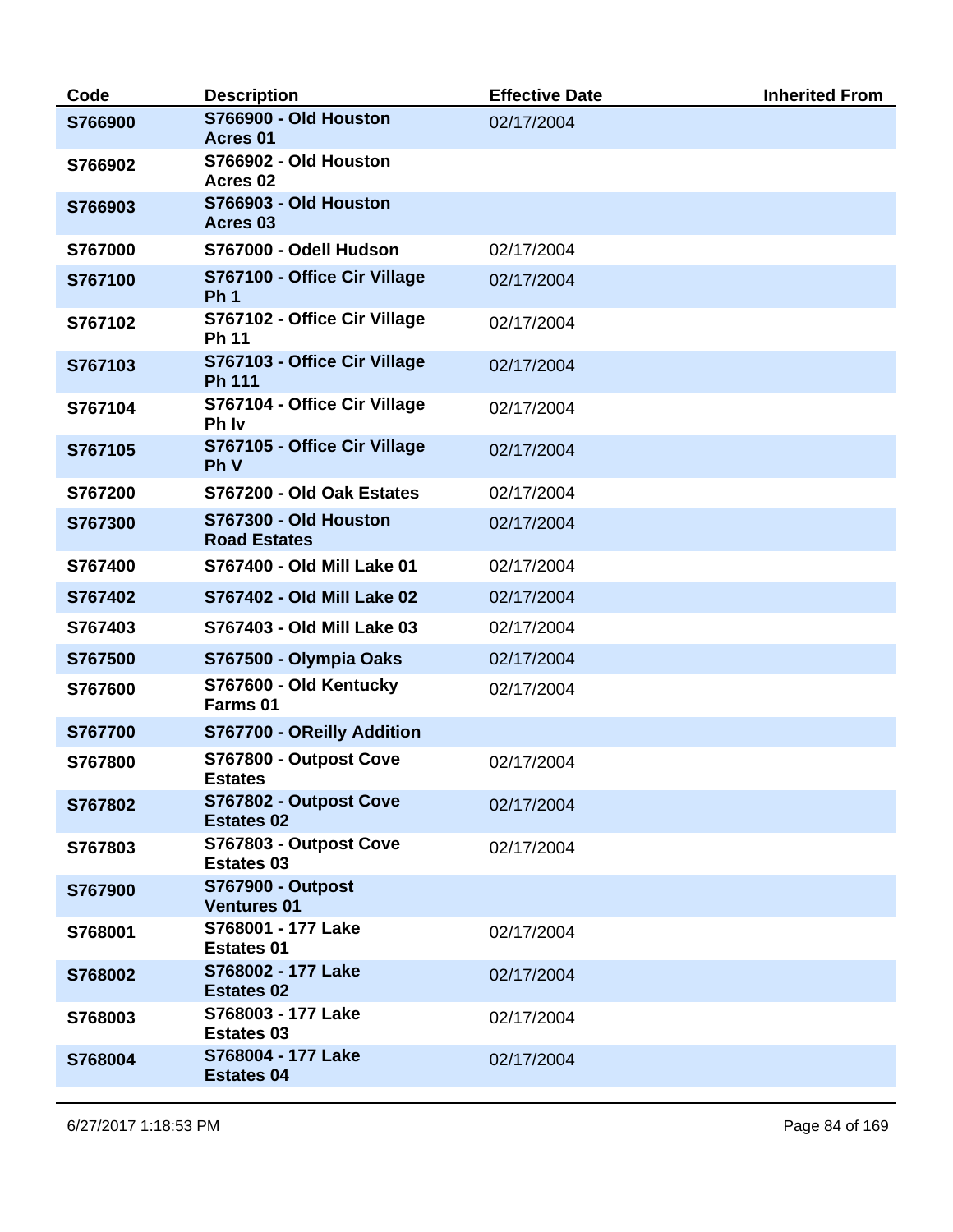| Code    | <b>Description</b>                                                       | <b>Effective Date</b> | <b>Inherited From</b> |
|---------|--------------------------------------------------------------------------|-----------------------|-----------------------|
| S768005 | S768005 - 177 Lake<br><b>Estates 05</b>                                  | 02/17/2004            |                       |
| S768006 | S768006 - 177 Lake<br><b>Estates 06</b>                                  | 02/17/2004            |                       |
| S768007 | S768007 - 177 Lake<br><b>Estates 07</b>                                  | 02/17/2004            |                       |
| S770000 | <b>S770000 - Oualline</b>                                                | 02/17/2004            |                       |
| S770050 | S770050 - Oualline Sub                                                   | 02/17/2004            |                       |
| S770300 | <b>S770300 - Palm Beach</b><br><b>Estates</b>                            | 02/17/2004            |                       |
| S770400 | S770400 - Palmetto Apex<br><b>Real Estate Fund</b><br><b>Development</b> |                       |                       |
| S770500 | <b>S770500 - Palms</b><br><b>Townhomes</b>                               | 02/17/2004            |                       |
| S771500 | S771500 - Panorama-<br>cherry Hills                                      | 02/17/2004            |                       |
| S772000 | S772000 - Panorama-green<br><b>Briar 01</b>                              | 02/17/2004            |                       |
| S772002 | S772002 - Panorama-green<br><b>Briar 02</b>                              | 02/17/2004            |                       |
| S772501 | S772501 - Panorama-<br>hiwon 01                                          | 02/17/2004            |                       |
| S772502 | S772502 - Panorama-<br>hiwon 02                                          | 02/17/2004            |                       |
| S772503 | S772503 - Panorama-<br>hiwon 03                                          | 02/17/2004            |                       |
| S773000 | S773000 - Panorama-<br>indian Creek                                      | 02/17/2004            |                       |
| S773400 | S773400 - Panorama-<br>parkside                                          | 02/17/2004            |                       |
| S773401 | S773401 - Parkside Of<br>Panorama 01                                     | 02/17/2004            |                       |
| S773402 | S773402 - Parkside Of<br>Panorama 02                                     | 02/17/2004            |                       |
| S773500 | <b>S773500 - Parks</b><br><b>Subdivision</b>                             |                       |                       |
| S773600 | S773600 - Panorama-quail<br><b>Creek 01</b>                              | 02/17/2004            |                       |
| S773602 | S773602 - Panorama-quail<br>Creek 02                                     | 02/17/2004            |                       |
| S773800 | S773800 - Panorama-apple<br>Valley 01                                    | 02/17/2004            |                       |
| S773802 | S773802 - Panorama-apple<br>Valley 02                                    | 02/17/2004            |                       |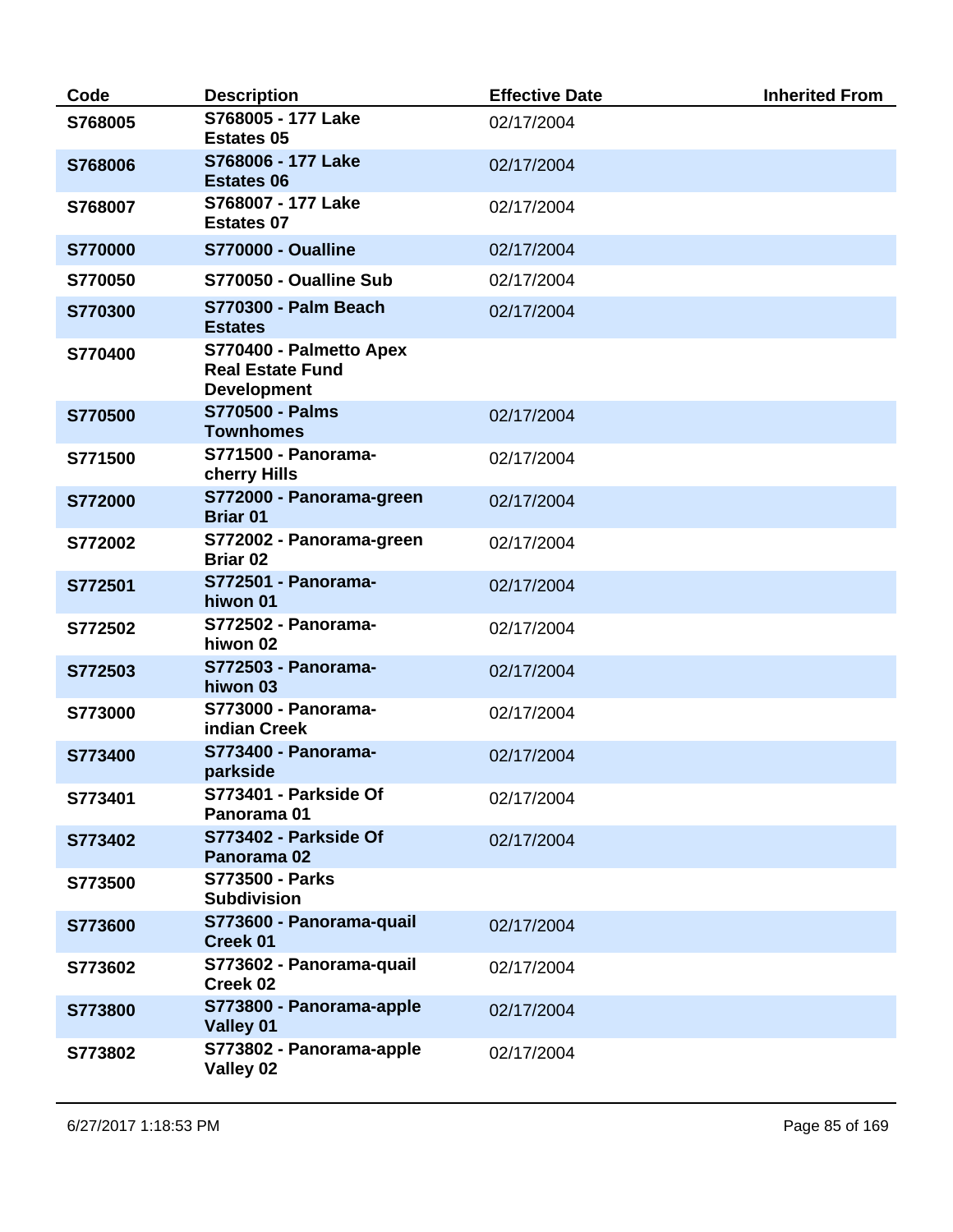| Code    | <b>Description</b>                                | <b>Effective Date</b> | <b>Inherited From</b> |
|---------|---------------------------------------------------|-----------------------|-----------------------|
| S774000 | S774000 - Panorama-<br>thunderbird                | 02/17/2004            |                       |
| S774100 | <b>S774100 - Park Place</b><br><b>Brownstones</b> |                       |                       |
| S774200 | S774200 - Park Slope 01                           |                       |                       |
| S774300 | <b>S774300 - Parkway</b><br><b>Junction 01</b>    |                       |                       |
| S774400 | S774400 - Panorama-<br>westchester                | 02/17/2004            |                       |
| S774501 | S774501 - Panorama-<br>winged Ft 01               | 02/17/2004            |                       |
| S774502 | S774502 - Panorama-<br>winged Ft 02               | 02/17/2004            |                       |
| S774600 | S774600 - Panorama Cntry<br><b>House Sc</b>       | 02/17/2004            |                       |
| S774700 | <b>S774700 - Parkway</b>                          | 02/17/2004            |                       |
| S774800 | S774800 - Park Place Mh<br>Park                   | 02/17/2004            |                       |
| S774900 | S774900 - Paradise Point<br>01                    | 02/17/2004            |                       |
| S774902 | S774902 - Paradise Point<br>02                    | 02/17/2004            |                       |
| S775001 | <b>S775001 - Parkwest</b>                         | 02/17/2004            |                       |
| S775100 | S775100 - Paradise Ridge                          | 02/17/2004            |                       |
| S775200 | S775200 - Park Place 01                           | 02/17/2004            |                       |
| S775202 | S775202 - Park Place 02                           | 02/17/2004            |                       |
| S775300 | S775300 - Paradise Cove<br>01                     | 02/17/2004            |                       |
| S775302 | S775302 - Paradise Cove<br>02                     | 02/17/2004            |                       |
| S775303 | S775303 - Paradise Cove<br>03                     | 02/17/2004            |                       |
| S775400 | S775400 - Park Manor Of<br><b>Conroe</b>          | 02/17/2004            |                       |
| S775501 | <b>S775501 - Parkland</b><br><b>Community 01</b>  | 02/17/2004            |                       |
| S775502 | <b>S775502 - Parkland</b><br><b>Community 02</b>  | 02/17/2004            |                       |
| S775600 | S775600 - Park At Kings<br><b>Manor 01</b>        | 02/17/2004            |                       |
| S775602 | S775602 - Park At Kings<br><b>Manor 02</b>        |                       |                       |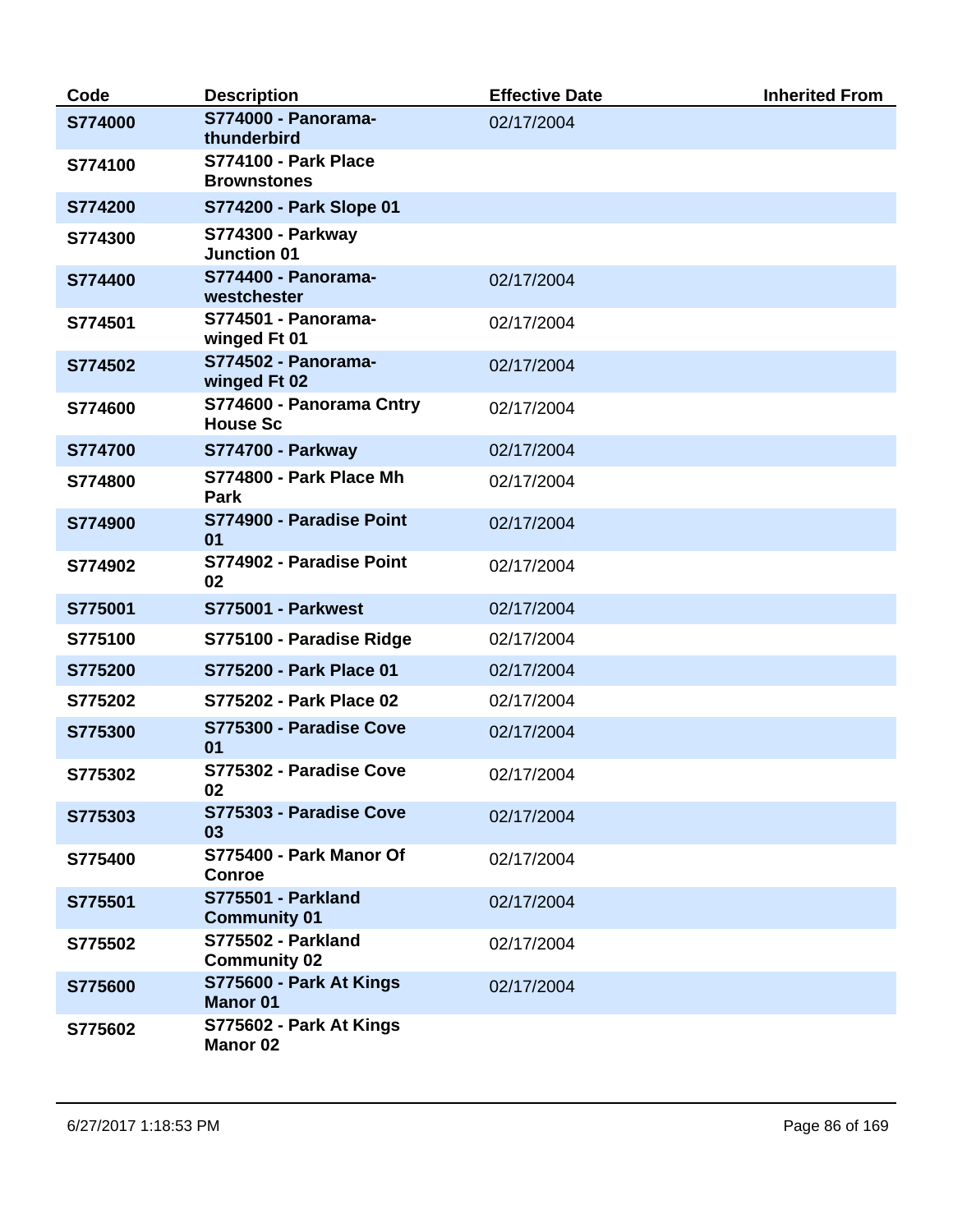| Code    | <b>Description</b>                                                     | <b>Effective Date</b> | <b>Inherited From</b> |
|---------|------------------------------------------------------------------------|-----------------------|-----------------------|
| S775700 | S775700 - PARK AT KINGS<br><b>MANOR CONDOMINIUMS</b><br><b>PHASE 1</b> |                       |                       |
| S775702 | S775702 - PARK AT KINGS<br><b>MANOR CONDOMINIUMS</b><br><b>PHASE 2</b> |                       |                       |
| S775800 | <b>S775800 - Park At</b><br><b>Oakhurst 01</b>                         |                       |                       |
| S775802 | S775802 - Park At<br>Oakhurst 02                                       |                       |                       |
| S775803 | S775803 - Park At<br><b>Oakhurst 03</b>                                |                       |                       |
| S775804 | <b>S775804 - Park At</b><br>Oakhurst 04                                |                       |                       |
| S775805 | <b>S775805 - Park At</b><br><b>Oakhurst 05</b>                         |                       |                       |
| S775900 | S775900 - Park At White<br>Oak                                         |                       |                       |
| S776000 | <b>S776000 - Patridge</b><br><b>Addition</b>                           | 02/17/2004            |                       |
| S776100 | S776100 - Paradise Point<br><b>Condominiums</b>                        |                       |                       |
| S776200 | S776200 - Paradise Estates                                             |                       |                       |
| S777701 | S777701 - Niederhofer Mh<br>Park                                       | 02/17/2004            |                       |
| S777703 | S777703 - Piney Woods Mh<br>Pk/villa Capri                             | 02/17/2004            |                       |
| S777704 | S777704 - Woodland Hills<br><b>Mh Park</b>                             | 02/17/2004            |                       |
| S777705 | <b>S777705 - Oakwood Mh</b><br><b>Park</b>                             | 02/17/2004            |                       |
| S777706 | <b>S777706 - Oak Vista Mh</b><br><b>Park</b>                           | 02/17/2004            |                       |
| S777707 | <b>S777707 - El Rancho Mh</b><br><b>Park</b>                           | 02/17/2004            |                       |
| S777708 | S777708 - North Park Mh<br><b>Park</b>                                 | 02/17/2004            |                       |
| S777709 | S777709 - Silverdale Mh<br><b>Park</b>                                 | 02/17/2004            |                       |
| S777710 | S777710 - Conroe South<br><b>Mh Park</b>                               | 02/17/2004            |                       |
| S777711 | S777711 - Four Corners Mh<br><b>Park</b>                               | 02/17/2004            |                       |
| S777712 | S777712 - Jacob Simmons<br><b>Mh Park</b>                              | 02/17/2004            |                       |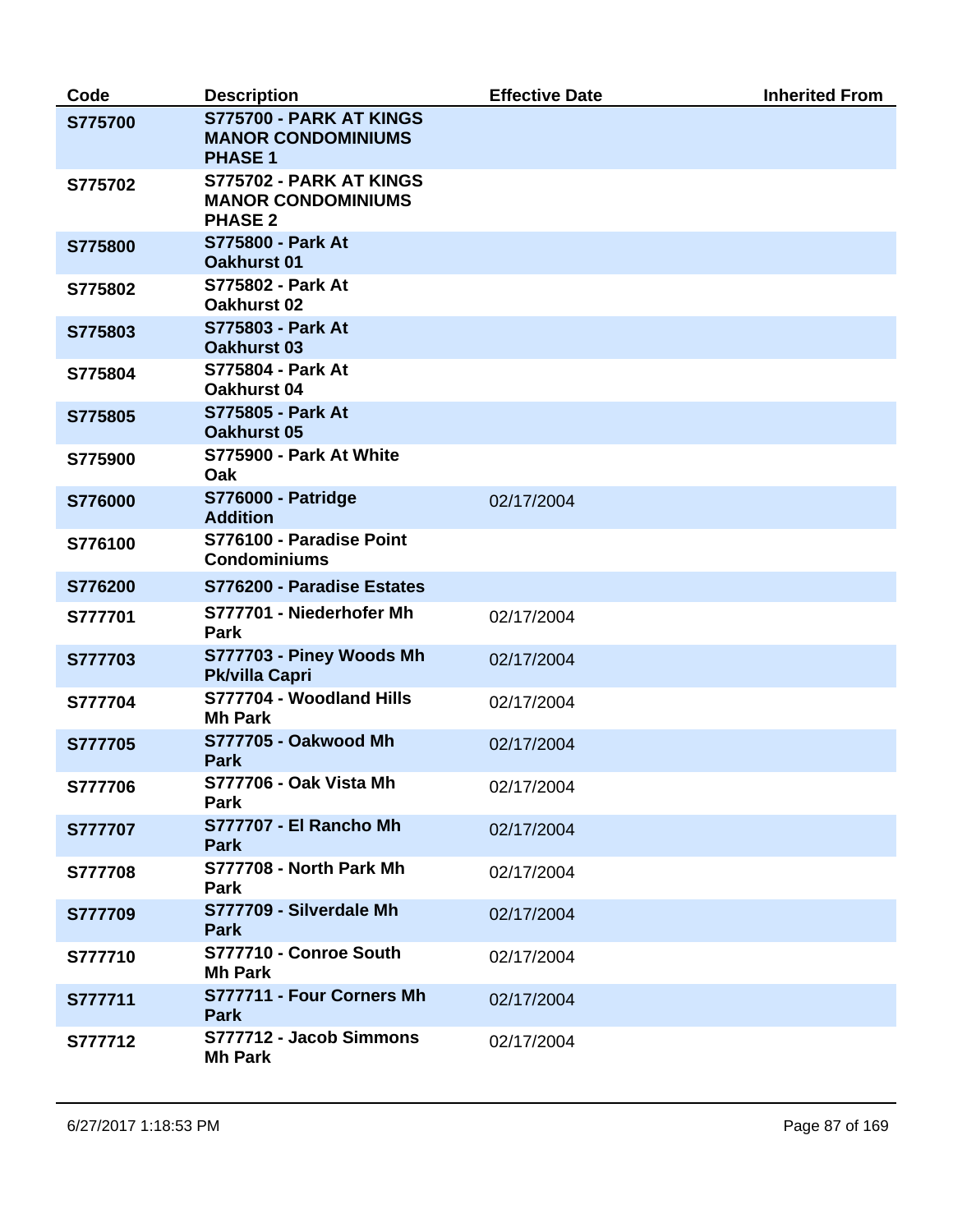| Code    | <b>Description</b>                                   | <b>Effective Date</b> | <b>Inherited From</b> |
|---------|------------------------------------------------------|-----------------------|-----------------------|
| S777713 | S777713 - Smiths Trailer<br><b>Park</b>              | 02/17/2004            |                       |
| S777714 | S777714 - Ed Watson Hm<br>Park                       | 02/17/2004            |                       |
| S777715 | S777715 - Mosshill Trailer<br><b>Park</b>            | 02/17/2004            |                       |
| S777716 | S777716 - Cozy Oaks Mh<br>Park                       | 02/17/2004            |                       |
| S777717 | S777717 - Burt Brown Rd<br><b>Mh Park</b>            | 02/17/2004            |                       |
| S777718 | S777718 - Shady Acres Mh<br>Park                     | 02/17/2004            |                       |
| S777719 | S777719 - Pinecrest Mh<br><b>Park</b>                | 02/17/2004            |                       |
| S777721 | S777721 - Magnolia Mh<br>Park                        | 02/17/2004            |                       |
| S777722 | S777722 - Roberts Mh Park                            | 02/17/2004            |                       |
| S777723 | S777723 - Ceals Mh Park                              | 02/17/2004            |                       |
| S777724 | S777724 - Chiles Mh Park                             | 02/17/2004            |                       |
| S777726 | S777726 - Kings Mh Park                              | 02/17/2004            |                       |
| S777727 | S777727 - Mai Mart Terrace<br><b>Mh Park</b>         | 02/17/2004            |                       |
| S777728 | S777728 - Lezur Tyme Mh<br>Park                      | 02/17/2004            |                       |
| S777730 | S777730 - Cedar Crest Mh<br><b>Park</b>              | 02/17/2004            |                       |
| S777732 | S777732 - Peach Creek Mh<br>Park                     | 02/17/2004            |                       |
| S777734 | S777734-<br><b>Timberlane(sutton)acres</b>           | 02/17/2004            |                       |
| S777736 | S777736 - Timberlane(mc<br><b>Coslin)acres</b>       | 02/17/2004            |                       |
| S777738 | S777738 - Rayford Mh<br><b>Village</b>               | 02/17/2004            |                       |
| S777740 | S777740 - Meridian Mh<br><b>Park</b>                 | 02/17/2004            |                       |
| S777741 | S777741 - Butler Mh Park                             | 02/17/2004            |                       |
| S777742 | S777742 - Lazy Lane Mh<br><b>Park</b>                | 02/17/2004            |                       |
| S777743 | S777743 - Westmont Park                              | 02/17/2004            |                       |
| S777744 | S777744 - Walnut Ridge<br><b>Mh Park</b>             | 02/17/2004            |                       |
| S777745 | <b>S777745 - White Oak</b><br><b>Estates Mh Park</b> | 02/17/2004            |                       |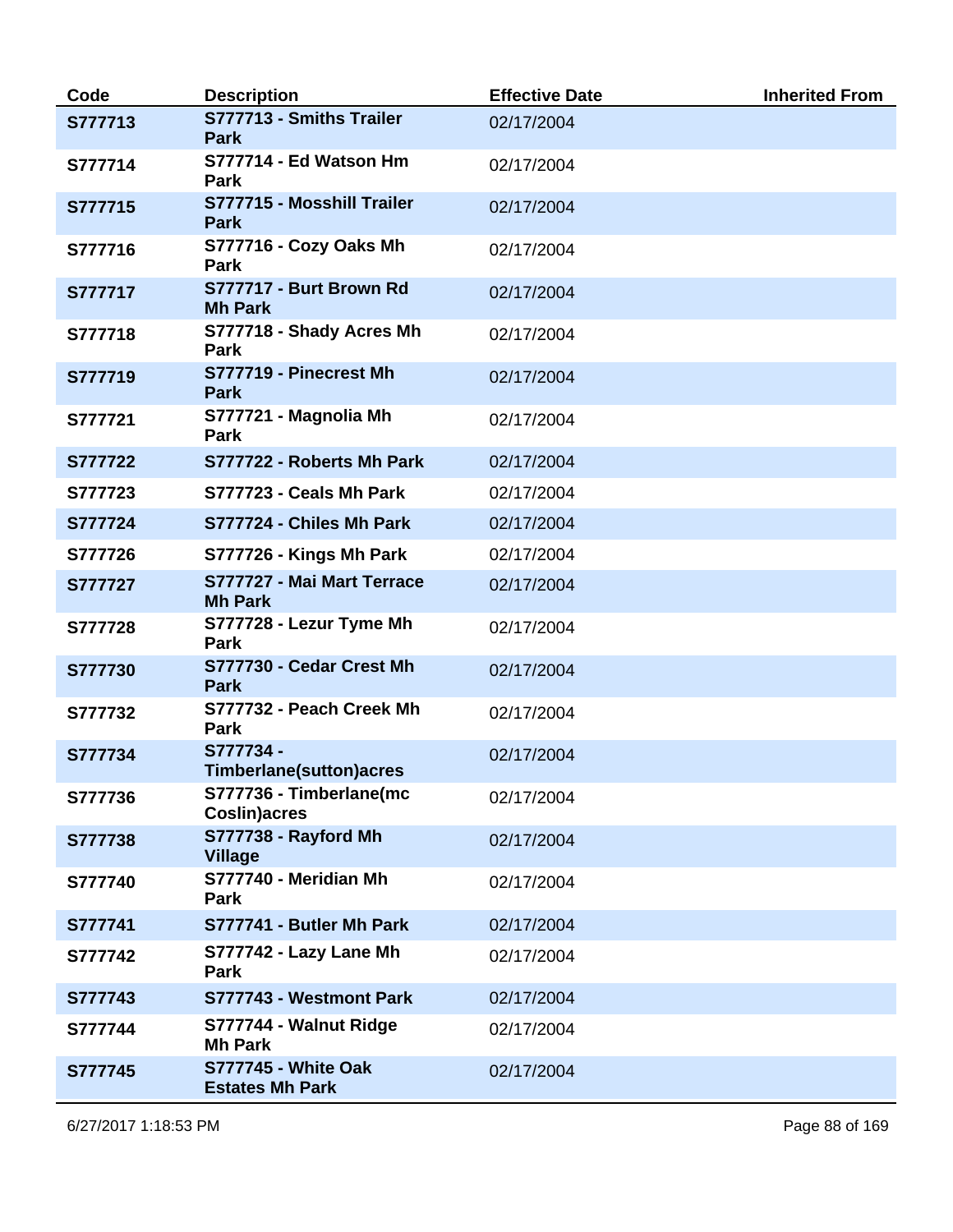| Code    | <b>Description</b>                                | <b>Effective Date</b> | <b>Inherited From</b> |
|---------|---------------------------------------------------|-----------------------|-----------------------|
| S777746 | S777746 - Pinedale Mh<br><b>Park</b>              | 02/17/2004            |                       |
| S777747 | S777747 - Holly Oaks Mh<br><b>Park</b>            | 02/17/2004            |                       |
| S777750 | S777750 - Neiderhoffer<br>(janice St)             | 02/17/2004            |                       |
| S777751 | S777751 - Neiderhoffer<br>(norine St)             | 02/17/2004            |                       |
| S777752 | S777752 - Neiderhoffer (e<br>Semands)             | 02/17/2004            |                       |
| S777753 | S777753 - Neiderhoffer<br>(sharon St)             | 02/17/2004            |                       |
| S777754 | S777754 - Neiderhoffer<br>(adkins St)             | 02/17/2004            |                       |
| S777755 | S777755 - Neiderhoffer<br>(Iillian St)            | 02/17/2004            |                       |
| S777756 | S777756 - Neiderhoffer<br>(eloise St)             | 02/17/2004            |                       |
| S777757 | S777757 - Neiderhoffer<br>(toledo St)             | 02/17/2004            |                       |
| S777758 | S777758 - Conroe Mobile<br>Est (6th St)           | 02/17/2004            |                       |
| S777759 | S777759 - Neiderhoffer<br>(8th St)                | 02/17/2004            |                       |
| S777760 | S777760 - Neiderhoffer<br>(diane St)              | 02/17/2004            |                       |
| S777761 | S777761 - Neiderhoffer<br>(Iori St)               | 02/17/2004            |                       |
| S777762 | <b>CONROE MOBILE</b><br><b>ESTATES (MARIE ST)</b> | 02/17/2004            |                       |
| S777763 | S777763 - Neiderhoffer<br>(linda St)              | 02/17/2004            |                       |
| S777764 | S777764 - Conroe Mobile<br>Est (betty St)         | 02/17/2004            |                       |
| S777765 | <b>CONROE MOBILE</b><br><b>ESTATES (PEGGY ST)</b> | 02/17/2004            |                       |
| S777766 | S777766 - Neiderhoffer<br>(pauline St)            | 02/17/2004            |                       |
| S777767 | S777767 - Neiderhoffer<br>(edgar St)              | 02/17/2004            |                       |
| S777768 | S777768 - Neiderhoffer<br>(9th St)                | 02/17/2004            |                       |
| S777769 | S777769 - Conroe Mobile<br>Est (3rd St)           | 02/17/2004            |                       |
| S777770 | S777770 - Neiderhoffer<br>(kathy)                 | 02/17/2004            |                       |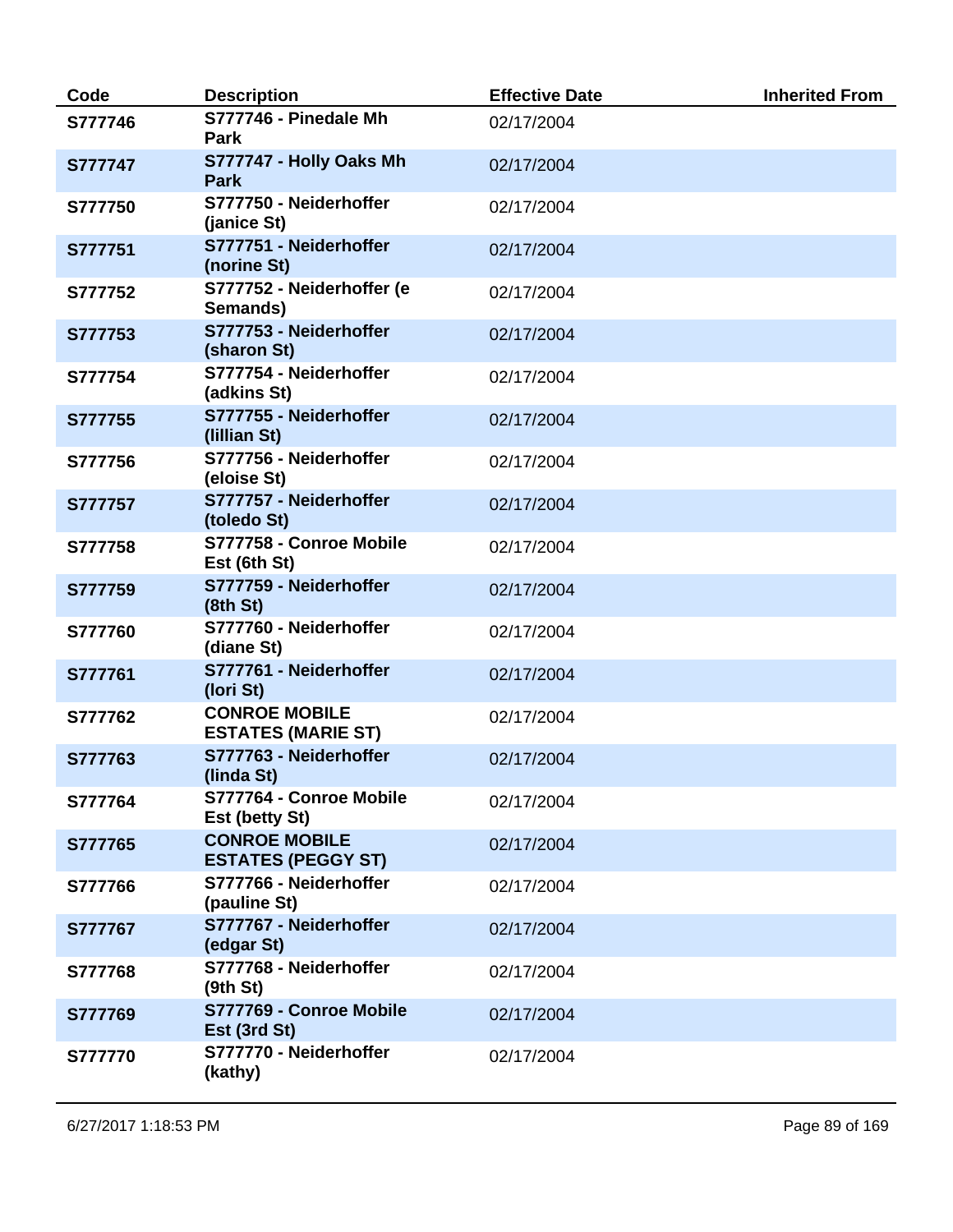| Code           | <b>Description</b>                                       | <b>Effective Date</b> | <b>Inherited From</b> |
|----------------|----------------------------------------------------------|-----------------------|-----------------------|
| S777771        | S777771 - Neiderhoffer<br>(fryer St)                     | 02/17/2004            |                       |
| <b>S777772</b> | S777772 - Neiderhoffer<br>(north 2nd)                    | 02/17/2004            |                       |
| S777775        | S777775 - D & D Mh Park                                  | 02/17/2004            |                       |
| S777776        | S777776 - Jefferson Mh<br>Park                           | 02/17/2004            |                       |
| S777790        | <b>DOES NOT EXIST</b>                                    |                       |                       |
| S777900        | <b>S777900 - Parker Hills 01</b>                         | 02/17/2004            |                       |
| S777902        | <b>S777902 - Parker Hills 02</b>                         | 02/17/2004            |                       |
| S778000        | <b>S778000 - Patton Lake</b>                             | 02/17/2004            |                       |
| S778002        | S778002 - Patton Lake Inc                                | 02/17/2004            |                       |
| S778100        | S778100 - Pearl Villas                                   | 02/17/2004            |                       |
| S778200        | <b>S778200 - Parkgate</b><br><b>Reserve Final Replat</b> |                       |                       |
| S778300        | S778300 - Pecan Grove At<br><b>Jacobs Reserve</b>        |                       |                       |
| S778500        | S778500 - Pepper Hill                                    | 02/17/2004            |                       |
| S778600        | S778600 - Pebble Glen On<br><b>The Lake</b>              | 02/17/2004            |                       |
| S778690        | S778690 - Pebble Glen On<br>The Lake Replat No 2         |                       |                       |
| S778700        | S778700 - Perez Addition                                 |                       |                       |
| S778800        | S778800 - Pebble Clay 01                                 |                       |                       |
| S778900        | S778900 - Pecan Acres                                    |                       |                       |
| S779000        | S779000 - Peach Creek<br><b>Acres</b>                    | 02/17/2004            |                       |
| S779500        | S779500 - Peach Creek<br><b>Colony</b>                   | 02/17/2004            |                       |
| S779701        | S779701 - Peach Creek Lk<br>& Dam 01                     | 02/17/2004            |                       |
| S779702        | S779702 - Peach Creek Lk<br>& Dam 02                     | 02/17/2004            |                       |
| S779703        | S779703 - Peach Creek Lk<br>& Dam 03                     | 02/17/2004            |                       |
| S779704        | S779704 - Peach Creek Lk<br>& Dam 04                     | 02/17/2004            |                       |
| S780001        | S780001 - Peach Ck Est 01                                | 02/17/2004            |                       |
| S780002        | S780002 - Peach Ck Est 02                                | 02/17/2004            |                       |
| S780003        | S780003 - Peach Ck Est 03                                | 02/17/2004            |                       |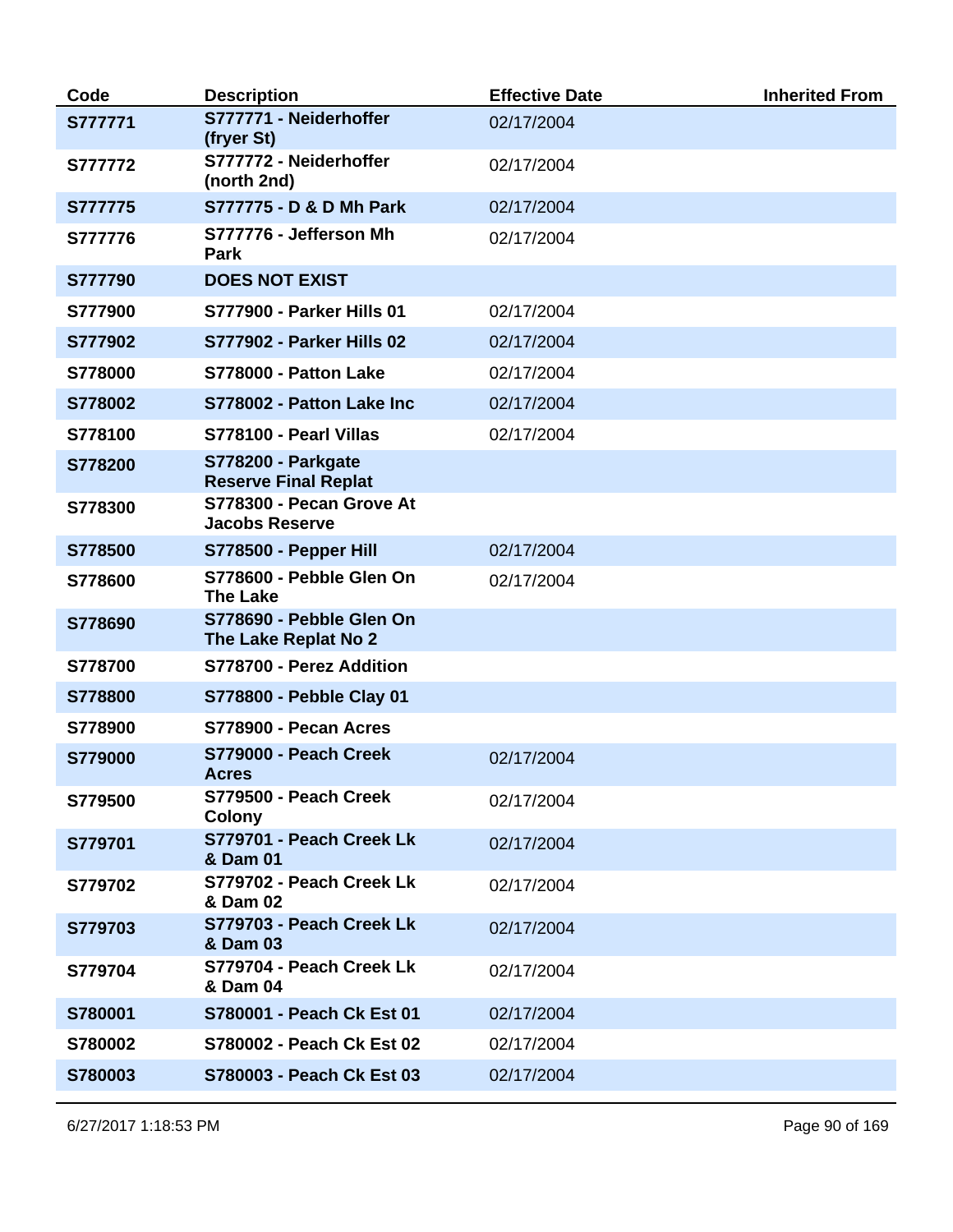| Code    | <b>Description</b>                                   | <b>Effective Date</b> | <b>Inherited From</b> |
|---------|------------------------------------------------------|-----------------------|-----------------------|
| S780004 | S780004 - Peach Ck Est 04                            | 02/17/2004            |                       |
| S780005 | S780005 - Peach Ck Est 05                            | 02/17/2004            |                       |
| S781001 | S781001 - Peach Creek<br>Forest 01                   | 02/17/2004            |                       |
| S781002 | S781002 - Peach Creek<br>Forest <sub>02</sub>        | 02/17/2004            |                       |
| S781003 | S781003 - Peach Creek<br>Forest 03                   | 02/17/2004            |                       |
| S781004 | S781004 - Peach Creek<br>Forest 04                   | 02/17/2004            |                       |
| S781005 | <b>S781005 - Peach Creek</b><br>Forest <sub>05</sub> | 02/17/2004            |                       |
| S781006 | S781006 - Peach Creek<br><b>Forest 06</b>            | 02/17/2004            |                       |
| S782301 | S782301 - Peach Creek Mh<br><b>Park</b>              | 02/17/2004            |                       |
| S782500 | S782500 - Peach Creek<br><b>Oaks</b>                 | 02/17/2004            |                       |
| S782900 | S782900 - Peach Creek<br><b>Plantation 01</b>        |                       |                       |
| S782902 | S782902 - Peach Creek<br><b>Plantation 02</b>        |                       |                       |
| S782903 | S782903 - Peach Creek<br><b>Plantation 03</b>        |                       |                       |
| S783000 | <b>S783000 - Peach Creek</b><br><b>Pines</b>         | 02/17/2004            |                       |
| S783100 | <b>S783100 - Peach Creek</b><br><b>Station 01</b>    |                       |                       |
| S783500 | S783500 - Peach Creek<br><b>Terrace</b>              | 02/17/2004            |                       |
| S784002 | S784002 - Peach Creek<br>Valley 02                   | 02/17/2004            |                       |
| S784500 | S784500 - Peach Creek<br><b>Village</b>              | 02/17/2004            |                       |
| S784501 | S784501 - Peach Creek<br><b>Village 01</b>           | 02/17/2004            |                       |
| S784502 | S784502 - Peach Creek<br><b>Village 02</b>           | 02/17/2004            |                       |
| S784600 | S784600 - Perkins Mh Park                            | 02/17/2004            |                       |
| S784700 | S784700 - Pecan Village                              | 02/17/2004            |                       |
| S784801 | <b>S784801 - Pine Acres</b><br><b>Estates</b>        | 02/17/2004            |                       |
| S784900 | S784900 - Pelican Bay 01                             | 02/17/2004            |                       |
| S784902 | S784902 - Pelican Bay 02                             | 02/17/2004            |                       |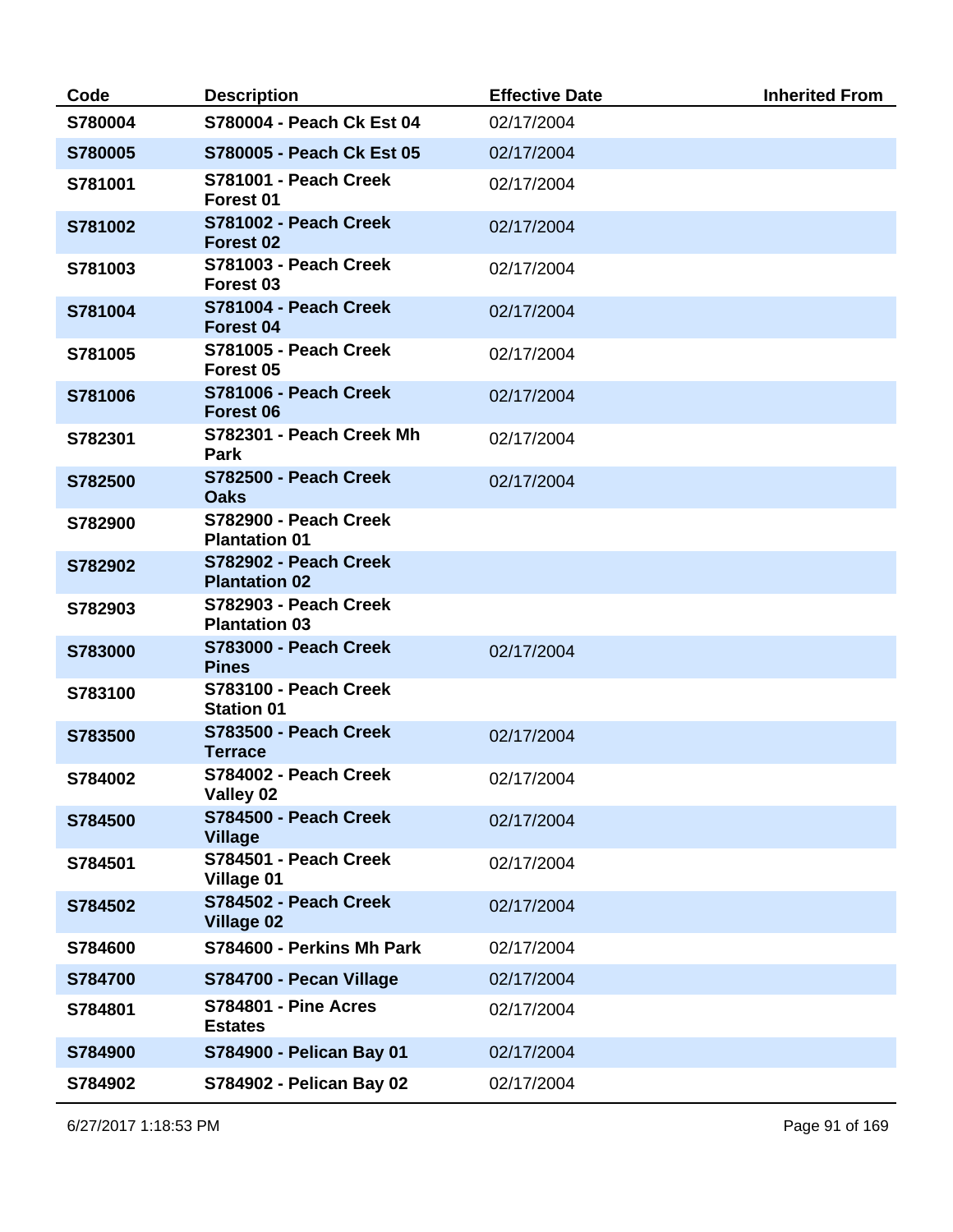| Code    | <b>Description</b>                                   | <b>Effective Date</b> | <b>Inherited From</b> |
|---------|------------------------------------------------------|-----------------------|-----------------------|
| S784904 | S784904 - Pelican Bay 04                             | 02/17/2004            |                       |
| S785000 | <b>S785000 - Pine Acs-new</b><br>Caney 01            | 02/17/2004            |                       |
| S785002 | <b>S785002 - Pine Acs-new</b><br><b>Caney 02</b>     | 02/17/2004            |                       |
| S785100 | S785100 - Pelican Island                             | 02/17/2004            |                       |
| S785201 | <b>S785201 - Pine Brook</b><br><b>Village</b>        | 02/17/2004            |                       |
| S785300 | S785300 - Pickering Road<br><b>Acres</b>             | 02/17/2004            |                       |
| S785400 | <b>S785400 - Pemaquid</b>                            | 02/17/2004            |                       |
| S785500 | <b>S785500 - Pinebush</b>                            | 02/17/2004            |                       |
| S785800 | S785800 - Pine Creek Ofc<br><b>Park</b>              | 02/17/2004            |                       |
| S785900 | S785900 - Pin Oak 01                                 | 02/17/2004            |                       |
| S785902 | S785902 - Pin Oak 02                                 | 02/17/2004            |                       |
| S785903 | S785903 - Pin Oak 03                                 | 02/17/2004            |                       |
| S785904 | S785904 - Pin Oak 04                                 | 02/17/2004            |                       |
| S786001 | S786001 - Pine Crest 01                              | 02/17/2004            |                       |
| S786002 | <b>S786002 - Pine Crest 02</b>                       | 02/17/2004            |                       |
| S786050 | <b>S786050 - Pinecrest 2-A</b><br>(PARTIAL REPLAT)   |                       |                       |
| S790001 | S790001 - Pine Forest 01                             | 02/17/2004            |                       |
| S790002 | <b>S790002 - Pine Forest 02</b>                      | 02/17/2004            |                       |
| S790090 | <b>S790090 - Pine Forest</b><br><b>Office Condos</b> |                       |                       |
| S792000 | <b>S792000 - Pine Hill</b>                           | 02/17/2004            |                       |
| S792300 | S792300 - Pine Hollow                                | 02/17/2004            |                       |
| S792400 | S792400 - Pine Hollow<br><b>Condos</b>               | 02/17/2004            |                       |
| S792500 | <b>S792500 - Pinehurst</b><br><b>Village</b>         | 02/17/2004            |                       |
| S792600 | <b>S792600 - Pine Knob</b><br><b>Estates</b>         | 02/17/2004            |                       |
| S792700 | S792700 - Pine Island At<br><b>Woodforest 01</b>     |                       |                       |
| S794000 | S794000 - Pine Lake Club                             | 02/17/2004            |                       |
| S794100 | S794100 - Pineloch 01                                | 02/17/2004            |                       |
| S794300 | S794300 - Pine Meadows                               | 02/17/2004            |                       |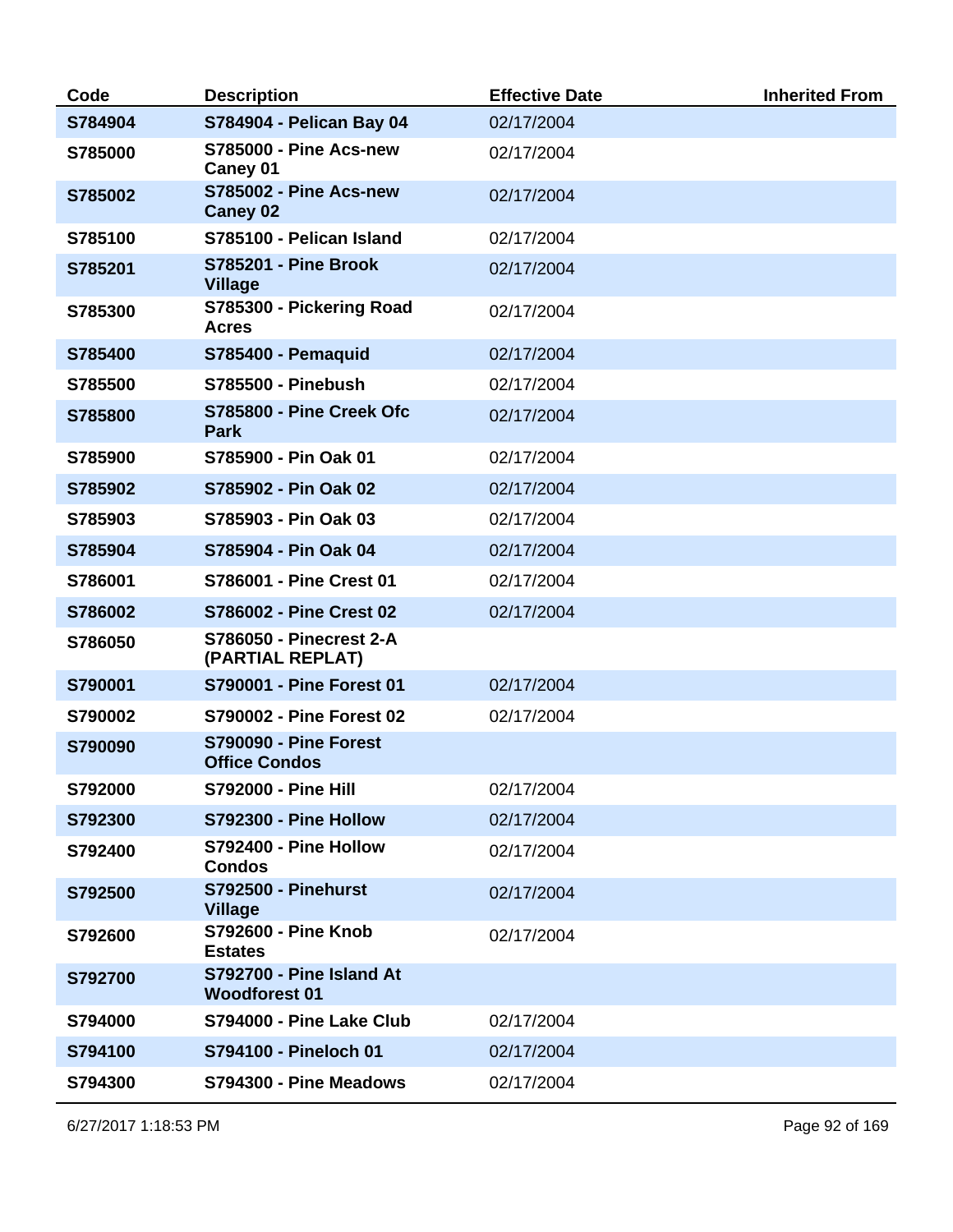| Code           | <b>Description</b>                               | <b>Effective Date</b> | <b>Inherited From</b> |
|----------------|--------------------------------------------------|-----------------------|-----------------------|
| S794500        | <b>S794500 - Pine Ridge</b>                      | 02/17/2004            |                       |
| S796000        | S796000 - Pine Shadows<br>212                    | 02/17/2004            |                       |
| S796100        | S796100 - Pine Shadows<br>635                    | 02/17/2004            |                       |
| S796200        | <b>S796200 - Pine Shadows 4</b>                  | 02/17/2004            |                       |
| S796402        | <b>S796402 - Pine Springs 02</b>                 |                       |                       |
| S798000        | <b>S798000 - Pine Valley</b><br><b>Estates</b>   | 02/17/2004            |                       |
| S798500        | <b>S798500 - Pine Vista Mh</b><br><b>Village</b> | 02/17/2004            |                       |
| S799000        | <b>S799000 - Pinewood</b><br><b>Estates</b>      | 02/17/2004            |                       |
| S799100        | <b>S799100 - Pinewood</b><br><b>Forest</b>       |                       |                       |
| S799300        | <b>S799300 - Pinewood</b><br><b>Village 01</b>   | 02/17/2004            |                       |
| S799302        | <b>S799302 - Pinewood</b><br><b>Village 02</b>   | 02/17/2004            |                       |
| <b>S800000</b> | S800000 - Pinewood Plaza                         | 02/17/2004            |                       |
| S801000        | <b>S801000 - Piney Point</b>                     | 02/17/2004            |                       |
| S801200        | S801200 - Piney Meadows<br>01                    | 02/17/2004            |                       |
| S801202        | S801202 - Piney Meadows<br>02                    | 02/17/2004            |                       |
| S801500        | S801500 - Piney Shores<br><b>Resort 01</b>       | 02/17/2004            |                       |
| S801502        | S801502 - Piney Shores<br><b>Resort 02</b>       | 02/17/2004            |                       |
| S801503        | S801503 - Piney Shores<br><b>Resort 03</b>       | 02/17/2004            |                       |
| S801504        | S801504 - Piney Shores<br><b>Resort 04</b>       | 02/17/2004            |                       |
| S801505        | S801505 - Piney Shores<br>Resort 05              | 02/17/2004            |                       |
| S801506        | S801506 - Piney Shores<br><b>Resort 06</b>       | 02/17/2004            |                       |
| S801507        | S801507 - Piney Shores<br><b>Resort 07</b>       | 02/17/2004            |                       |
| S801508        | S801508 - Piney Shores<br><b>Resort 08</b>       |                       |                       |
| S801509        | S801509 - Piney Shores<br><b>Resort 09</b>       |                       |                       |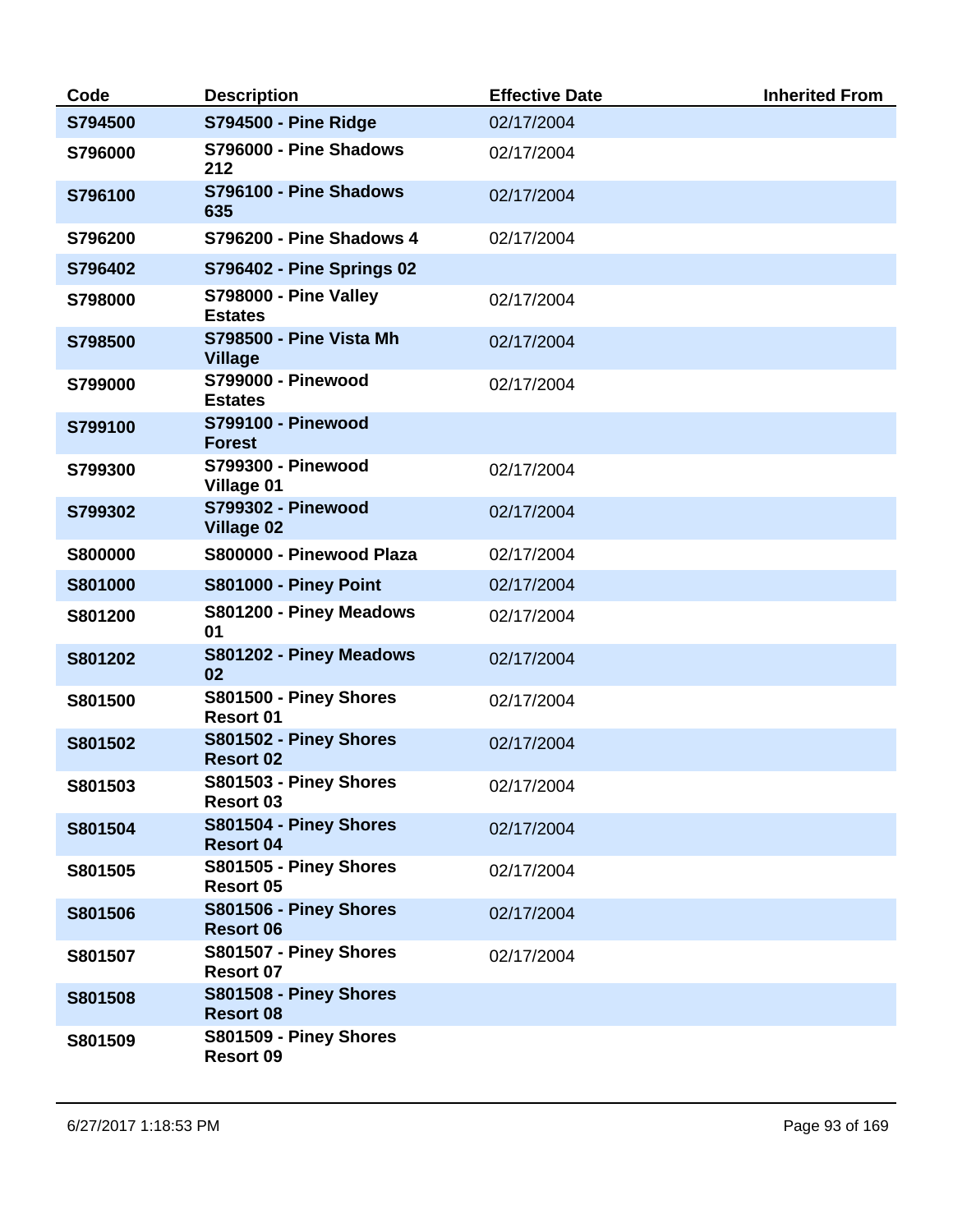| Code           | <b>Description</b>                                        | <b>Effective Date</b> | <b>Inherited From</b> |
|----------------|-----------------------------------------------------------|-----------------------|-----------------------|
| S801511        | S801511 - Piney Shores<br><b>Resort 11</b>                |                       |                       |
| S801590        | S801590 - Piney Shores<br>Resort 07-A                     |                       |                       |
| S801591        | S801591 - Piney Shores<br><b>Resort 07-B</b>              |                       |                       |
| S802000        | S802000 - Piney Woods                                     | 02/17/2004            |                       |
| S802500        | S802500 - Pinion Creek                                    | 02/17/2004            |                       |
| S802600        | S802600 - Pioneer Ridge<br>01                             |                       |                       |
| S802700        | S802700 - Pinkston Click<br><b>Subdivision</b>            |                       |                       |
| S802800        | S802800 - Pines At Jacobs<br>Reserve 01                   |                       |                       |
| S802802        | S802802 - Pines At Jacobs<br><b>Reserve 02</b>            |                       |                       |
| S803001        | <b>S803001 - Pioneer Trails 01</b>                        | 02/17/2004            |                       |
| S803002        | <b>S803002 - Pioneer Trails 02</b>                        | 02/17/2004            |                       |
| S803003        | <b>S803003 - Pioneer Trails 03</b>                        | 02/17/2004            |                       |
| S803004        | <b>S803004 - Pioneer Trails 04</b>                        | 02/17/2004            |                       |
| S803099        | <b>S803099 - Pioneer Trails 99</b>                        | 02/17/2004            |                       |
| S803500        | S803500 - Pioneer Trails<br><b>West</b>                   | 02/17/2004            |                       |
| S804000        | <b>S804000 - Pitts</b>                                    | 02/17/2004            |                       |
| <b>S806000</b> | <b>S806000 - Pitts-evans</b>                              | 02/17/2004            |                       |
| S806100        | S806100 - Plantation<br><b>Corner 01</b>                  | 02/17/2004            |                       |
| S806200        | S806200 - Plantation<br><b>Kinder-care</b>                | 02/17/2004            |                       |
| S806301        | S806301 - Plantation Est<br>01                            | 02/17/2004            |                       |
| S806400        | S806400 - Plantation Est-<br>254 01                       | 02/17/2004            |                       |
| S806402        | S806402 - Plantation Est-<br>254 02                       | 02/17/2004            |                       |
| S806500        | S806500 - Pleasant Forest                                 | 02/17/2004            |                       |
| S806600        | S806600 - Planters Village                                | 02/17/2004            |                       |
| S806700        | S806700 - Pleasant Forest                                 | 02/17/2004            |                       |
| S806800        | <b>S806800 - Playa Vista</b><br><b>Conroe Condominium</b> |                       |                       |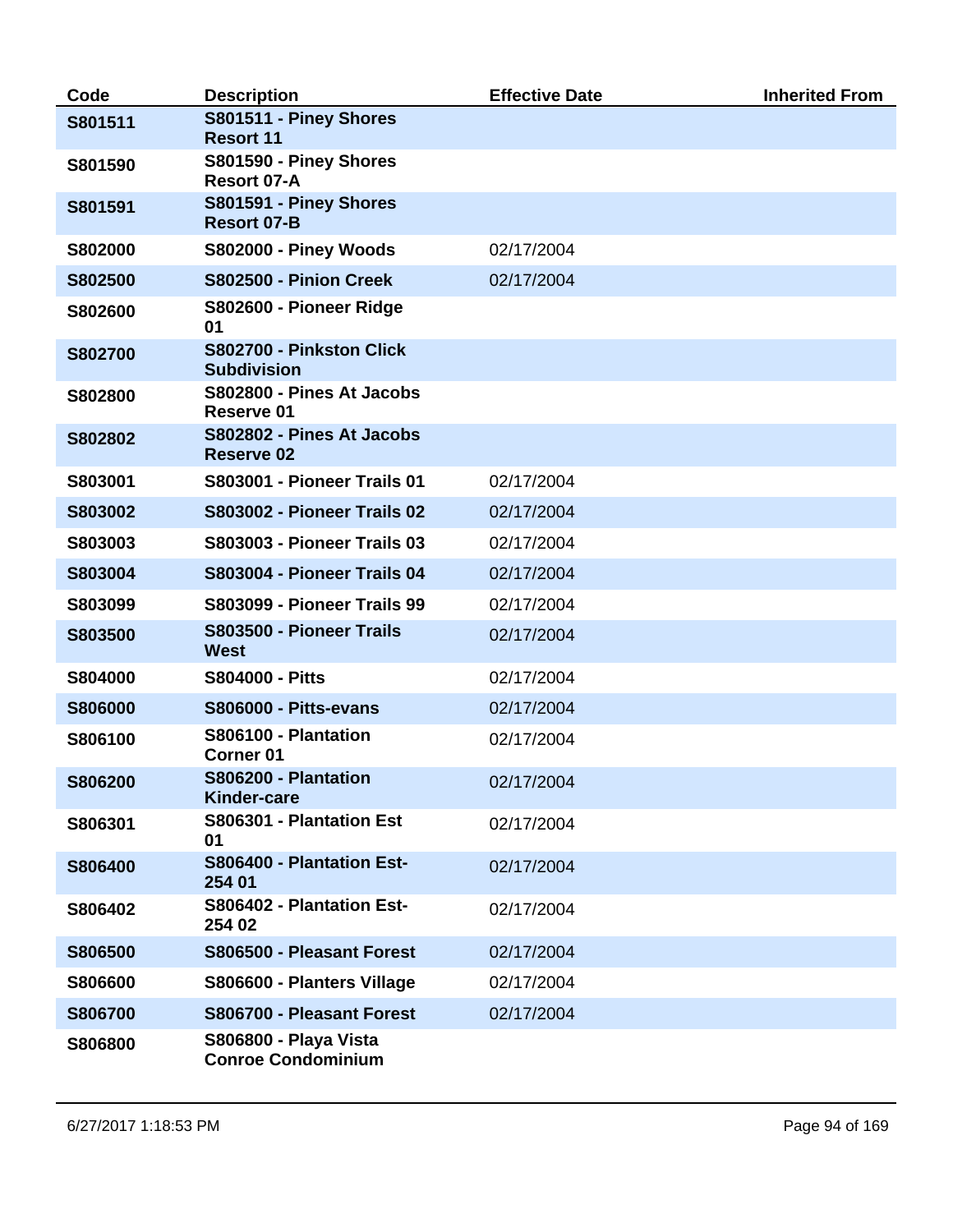| Code    | <b>Description</b>                               | <b>Effective Date</b> | <b>Inherited From</b> |
|---------|--------------------------------------------------|-----------------------|-----------------------|
| S806900 | S806900 - Plantation Plaza<br><b>Subdivision</b> |                       |                       |
| S808001 | S808001 - Pleasant Valley<br><b>Acs 01</b>       | 02/17/2004            |                       |
| S808002 | S808002 - Pleasant Valley<br><b>Acs 02</b>       | 02/17/2004            |                       |
| S808500 | S808500 - Pmsi<br><b>Woodlands</b>               | 02/17/2004            |                       |
| S809001 | S809001 - Point Aquarius<br>01                   | 02/17/2004            |                       |
| S809002 | S809002 - Point Aquarius<br>02                   | 02/17/2004            |                       |
| S809003 | S809003 - Point Aquarius<br>03                   | 02/17/2004            |                       |
| S809004 | S809004 - Point Aquarius<br>04                   | 02/17/2004            |                       |
| S809005 | S809005 - Point Aquarius<br>05                   | 02/17/2004            |                       |
| S809006 | S809006 - Point Aquarius<br>06                   | 02/17/2004            |                       |
| S809007 | S809007 - Point Aquarius<br>07                   | 02/17/2004            |                       |
| S809008 | S809008 - Point Aquarius<br>08                   | 02/17/2004            |                       |
| S809009 | S809009 - Point Aquarius<br>09                   | 02/17/2004            |                       |
| S809010 | S809010 - Point Aquarius<br>10                   | 02/17/2004            |                       |
| S809100 | <b>S809100 - Point At</b><br><b>Oakhurst</b>     |                       |                       |
| S809102 | <b>S809102 - Point At</b><br>Oakhurst 02         |                       |                       |
| S810000 | S810000 - Ponderosa City                         | 02/17/2004            |                       |
| S810100 | S810100 - Pontons Lake                           |                       |                       |
| S810200 | S810200 - Poplar Business<br>Park 01             |                       |                       |
| S812001 | S812001 - Porter Heights<br>01                   | 02/17/2004            |                       |
| S812002 | S812002 - Porter Heights<br>02                   | 02/17/2004            |                       |
| S812003 | S812003 - Porter Heights<br>03                   | 02/17/2004            |                       |
| S812200 | S812200 - Porter Mud Loop<br>494 Off Bldg        | 02/17/2004            |                       |
| S812400 | S812400 - Porter Oaks                            | 02/17/2004            |                       |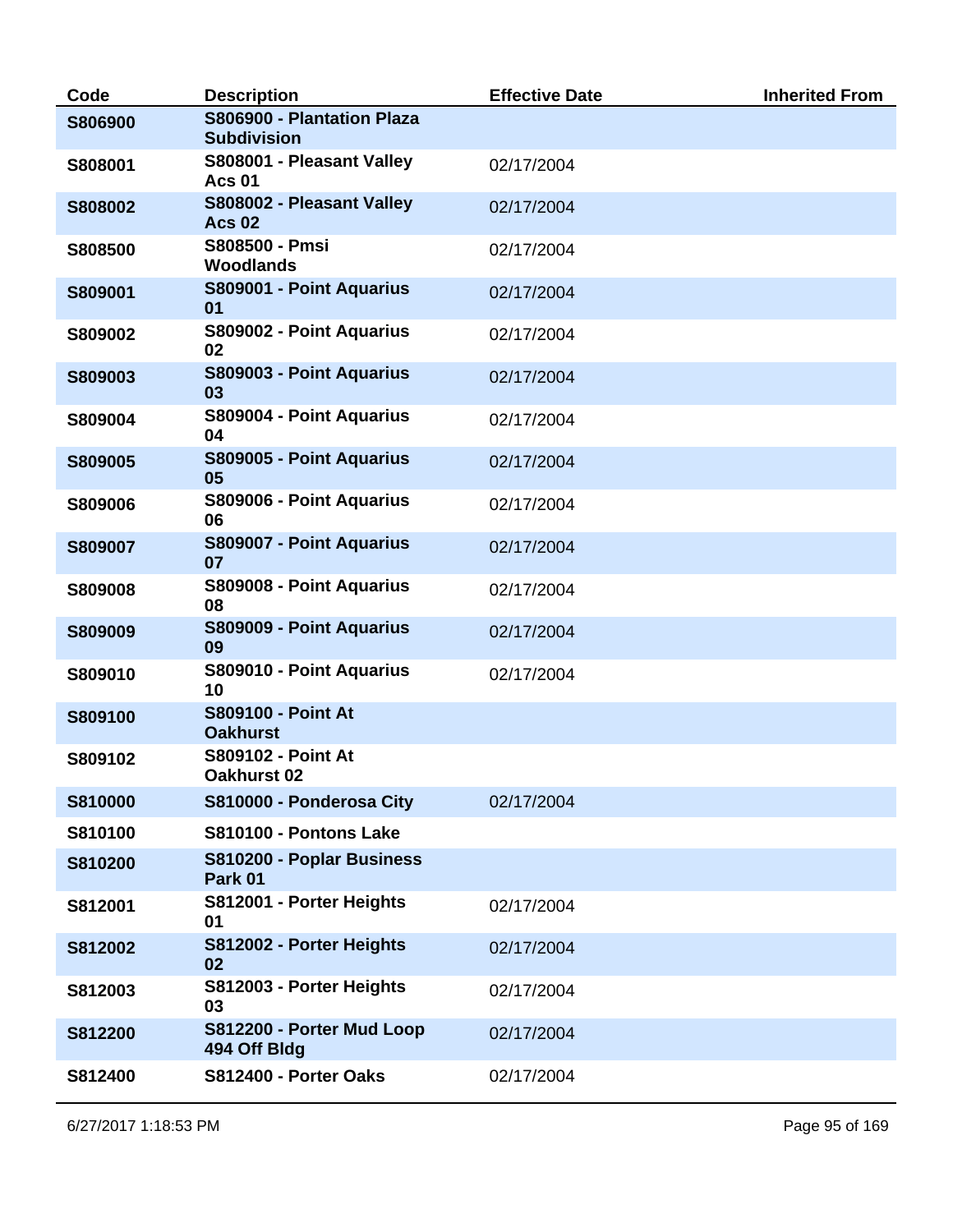| Code    | <b>Description</b>                                       | <b>Effective Date</b> | <b>Inherited From</b> |
|---------|----------------------------------------------------------|-----------------------|-----------------------|
| S812500 | S812500 - Porter Place                                   | 02/17/2004            |                       |
| S812800 | S812800 - Porter Plaza                                   | 02/17/2004            |                       |
| S812900 | S812900 - Porter Plaza Ltd                               | 02/17/2004            |                       |
| S813000 | S813000 - Porter Terrace                                 | 02/17/2004            |                       |
| S813101 | S813101 - Roberts 01                                     | 02/17/2004            |                       |
| S813102 | S813102 - Roberts 02                                     | 02/17/2004            |                       |
| S813103 | S813103 - Roberts 03                                     | 02/17/2004            |                       |
| S814000 | S814000 - Porter Townsite                                | 02/17/2004            |                       |
| S815000 | S815000 - Portofino Power<br><b>Center</b>               | 02/17/2004            |                       |
| S815100 | S815100 - Portofino Plaza                                | 02/17/2004            |                       |
| S818000 | S818000 - Porterville<br><b>Timbers</b>                  | 02/17/2004            |                       |
| S818001 | S818001 - Porterville<br><b>Timbers 01</b>               | 02/17/2004            |                       |
| S818002 | S818002 - Porterville<br><b>Timbers 02</b>               | 02/17/2004            |                       |
| S819000 | S819000 - Porterwood<br><b>Shopping Ctr</b>              | 02/17/2004            |                       |
| S820001 | <b>S820001 - Post Oak</b><br><b>Estates 01</b>           | 02/17/2004            |                       |
| S820002 | S820002 - Post Oak<br><b>Estates 02</b>                  | 02/17/2004            |                       |
| S820003 | S820003 - Post Oak<br><b>Estates 03</b>                  | 02/17/2004            |                       |
| S821000 | S821000 - Post Oak Forest                                | 02/17/2004            |                       |
| S821100 | S821100 - Ranch Crest 01                                 | 02/17/2004            |                       |
| S821102 | <b>S821102 - Ranch Crest 02</b>                          | 02/17/2004            |                       |
| S821103 | S821103 - Ranch Crest 03                                 |                       |                       |
| S821104 | S821104 - Ranch Crest 04                                 |                       |                       |
| S821700 | <b>S821700 - R A Deison</b><br><b>Technology Park 01</b> |                       |                       |
| S821800 | <b>S821800 - R &amp; T Estates</b>                       |                       |                       |
| S821900 | S821900 - RPM<br><b>Commercial</b>                       |                       |                       |
| S822001 | S822001 - Powell 01                                      | 02/17/2004            |                       |
| S822100 | S822100 - Pristine Pines<br><b>Subdivision</b>           |                       |                       |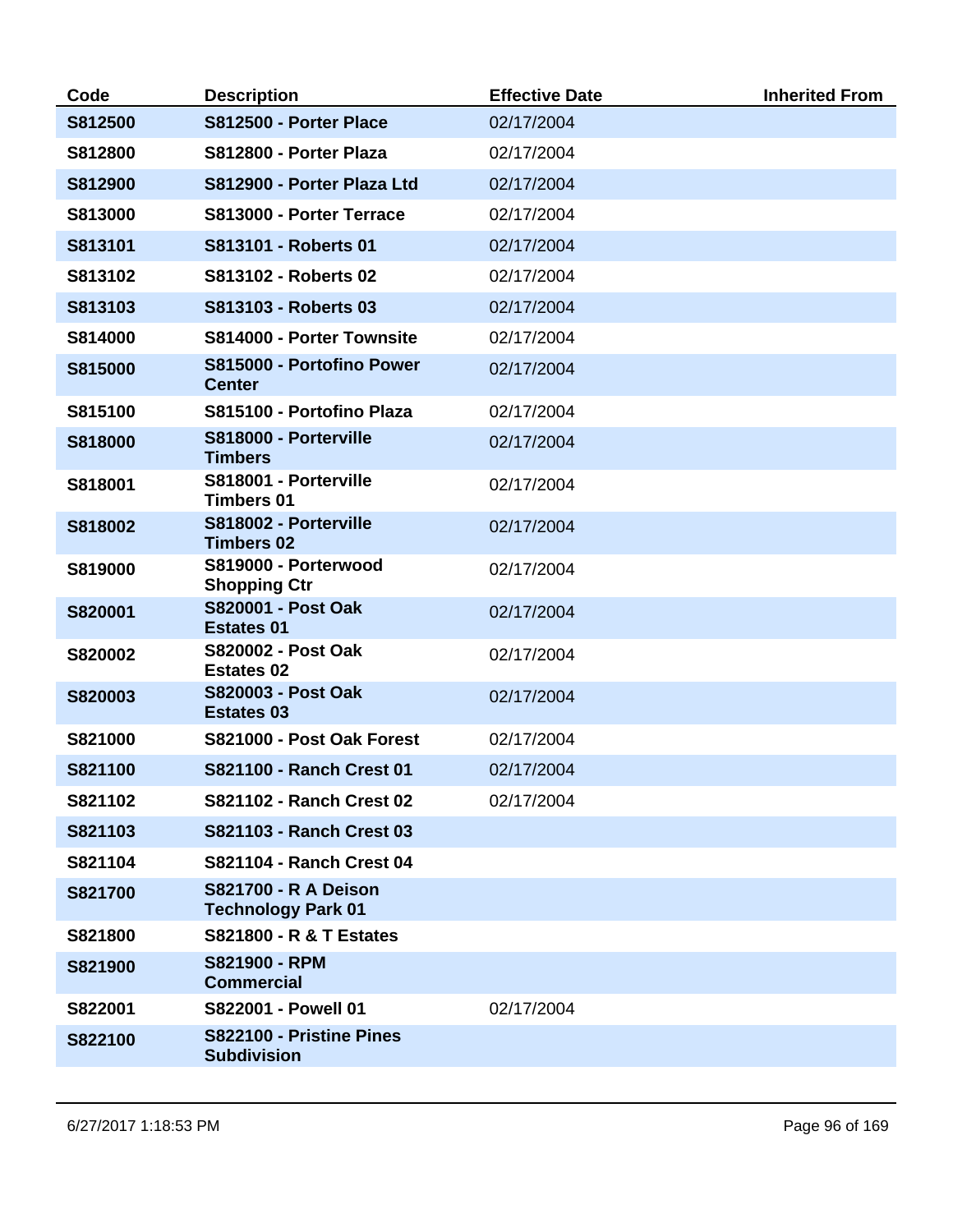| Code           | <b>Description</b>                                     | <b>Effective Date</b> | <b>Inherited From</b> |
|----------------|--------------------------------------------------------|-----------------------|-----------------------|
| S822200        | <b>S822200 - Rachel And</b><br><b>Grace Estates 01</b> |                       |                       |
| S822300        | <b>S822300 - Rabon Hills</b>                           | 02/17/2004            |                       |
| S822400        | S822400 - Randalls/grgns<br><b>MI Shpg Ctr</b>         | 02/17/2004            |                       |
| S822402        | S822402 -<br><b>Randalls/kingwood Shpg</b><br>Ctr      | 02/17/2004            |                       |
| S822500        | S822500 - Rayford Park                                 | 02/17/2004            |                       |
| <b>S822700</b> | S822700 - Rayford Plaza                                | 02/17/2004            |                       |
| S822800        | <b>S822800 - Rayford</b><br><b>Properties</b>          | 02/17/2004            |                       |
| S822900        | S822900 - Rayford Ridge<br>01                          | 02/17/2004            |                       |
| S822902        | S822902 - Rayford Ridge<br>02                          |                       |                       |
| S822903        | S822903 - Rayford Ridge<br>03                          |                       |                       |
| S823000        | S823000 - Rayford Retail<br><b>Center</b>              |                       |                       |
| S823100        | S823100 - Rayford Road<br><b>Crossing</b>              |                       |                       |
| S824000        | <b>S824000 - Rainbow</b>                               | 02/17/2004            |                       |
| S824500        | S824500 - Ranchos Los<br><b>Encinos 01</b>             | 02/17/2004            |                       |
| S824800        | S824800 - Rederich Vision<br>Park 01 Replat            |                       |                       |
| S824900        | S824900 - Rayford Bend<br><b>South</b>                 |                       |                       |
| S824920        | S824920 - Rayford Bend<br><b>North</b>                 |                       |                       |
| S825000        | <b>S825000 - Ralston</b>                               | 02/17/2004            |                       |
| S825100        | <b>S825100 - Rancho</b><br><b>Escondido 01</b>         | 02/17/2004            |                       |
| S825102        | <b>S825102 - Rancho</b><br><b>Escondido 02</b>         | 02/17/2004            |                       |
| S825201        | S825201 - Ranch Estate                                 | 02/17/2004            |                       |
| S825300        | <b>S825300 - Ravenwood</b>                             | 02/17/2004            |                       |
| S825400        | <b>S825400 - Ranches Of</b><br><b>Pinehurst 01</b>     | 02/17/2004            |                       |
| S825402        | <b>S825402 - Ranches Of</b><br><b>Pinehurst 02</b>     | 02/17/2004            |                       |
| S825500        | S825500 - Rayford                                      | 02/17/2004            |                       |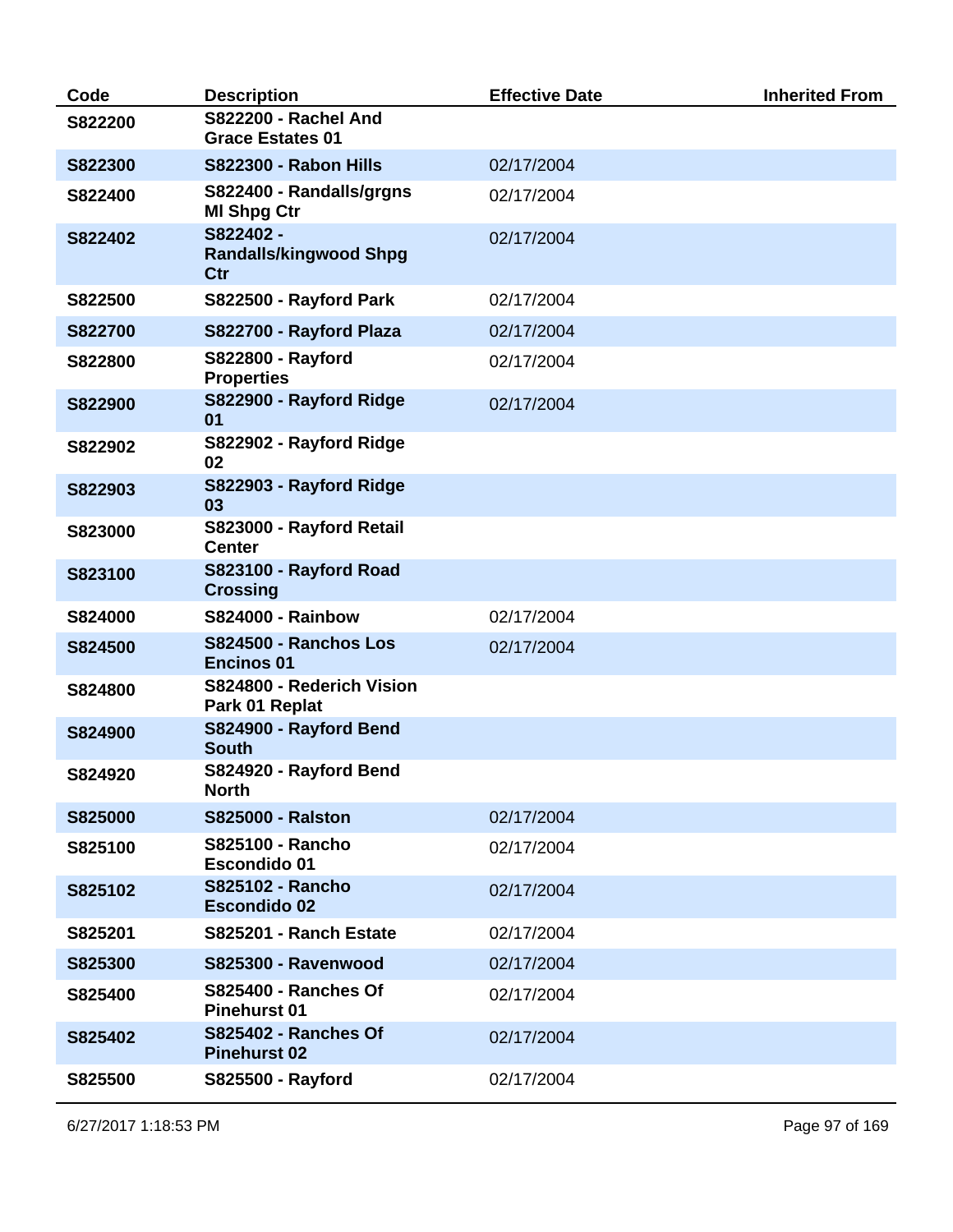| Code           | <b>Description</b>                               | <b>Effective Date</b> | <b>Inherited From</b> |
|----------------|--------------------------------------------------|-----------------------|-----------------------|
| S825600        | <b>S825600 - Rayford Bus</b><br>Park 01          | 02/17/2004            |                       |
| S825602        | S825602 - Rayford Bus<br>Park 02                 | 02/17/2004            |                       |
| S825603        | <b>S825603 - RAYFORD BUS</b><br><b>PARK 03</b>   |                       |                       |
| S825625        | S825625 - Rayford Bus<br><b>Park Replt Sec 1</b> | 02/17/2004            |                       |
| S825650        | S825650 - Rayford Office<br><b>Plaza One</b>     | 02/17/2004            |                       |
| S825700        | S825700 - Rayford Oaks                           | 02/17/2004            |                       |
| S825801        | S825801 - Rayford Forest<br>01                   | 02/17/2004            |                       |
| S825901        | S825901 - Rayburn Tract<br>01                    | 02/17/2004            |                       |
| S825902        | S825902 - Rayburn Tract<br>02                    | 02/17/2004            |                       |
| S825903        | S825903 - Rayburn Tract<br>03                    | 02/17/2004            |                       |
| S825906        | S825906 - Rayburn Tract<br>06                    | 02/17/2004            |                       |
| S825907        | S825907 - Rayburn Tract<br>07                    | 02/17/2004            |                       |
| S825908        | S825908 - Rayburn Tract<br>08                    | 02/17/2004            |                       |
| S825909        | S825909 - Rayburn Tract<br>09                    | 02/17/2004            |                       |
| <b>S826000</b> | <b>S826000 - Reaves</b>                          | 02/17/2004            |                       |
| S826100        | S826100 - Ridge At<br>Oakhurst 01                |                       |                       |
| S826102        | S826102 - Ridge At<br>Oakhurst 02                |                       |                       |
| S826200        | S826200 - Research Plaza                         | 02/17/2004            |                       |
| S826300        | <b>S826300 - Red Robin</b>                       |                       |                       |
| S826400        | S826400 - Red Bud Estates                        | 02/17/2004            |                       |
| S826402        | S826402 - Red Bud Estates<br>02                  |                       |                       |
| S826501        | S826501 - Redbud Forest                          | 02/17/2004            |                       |
| S826600        | S826600 - Red Oaks 01                            | 02/17/2004            |                       |
| S826601        | S826601 - Red Oaks 02                            | 02/17/2004            |                       |
| S826700        | S826700 - Redwood Place                          | 02/17/2004            |                       |
| S826800        | S826800 - Regency Point                          | 02/17/2004            |                       |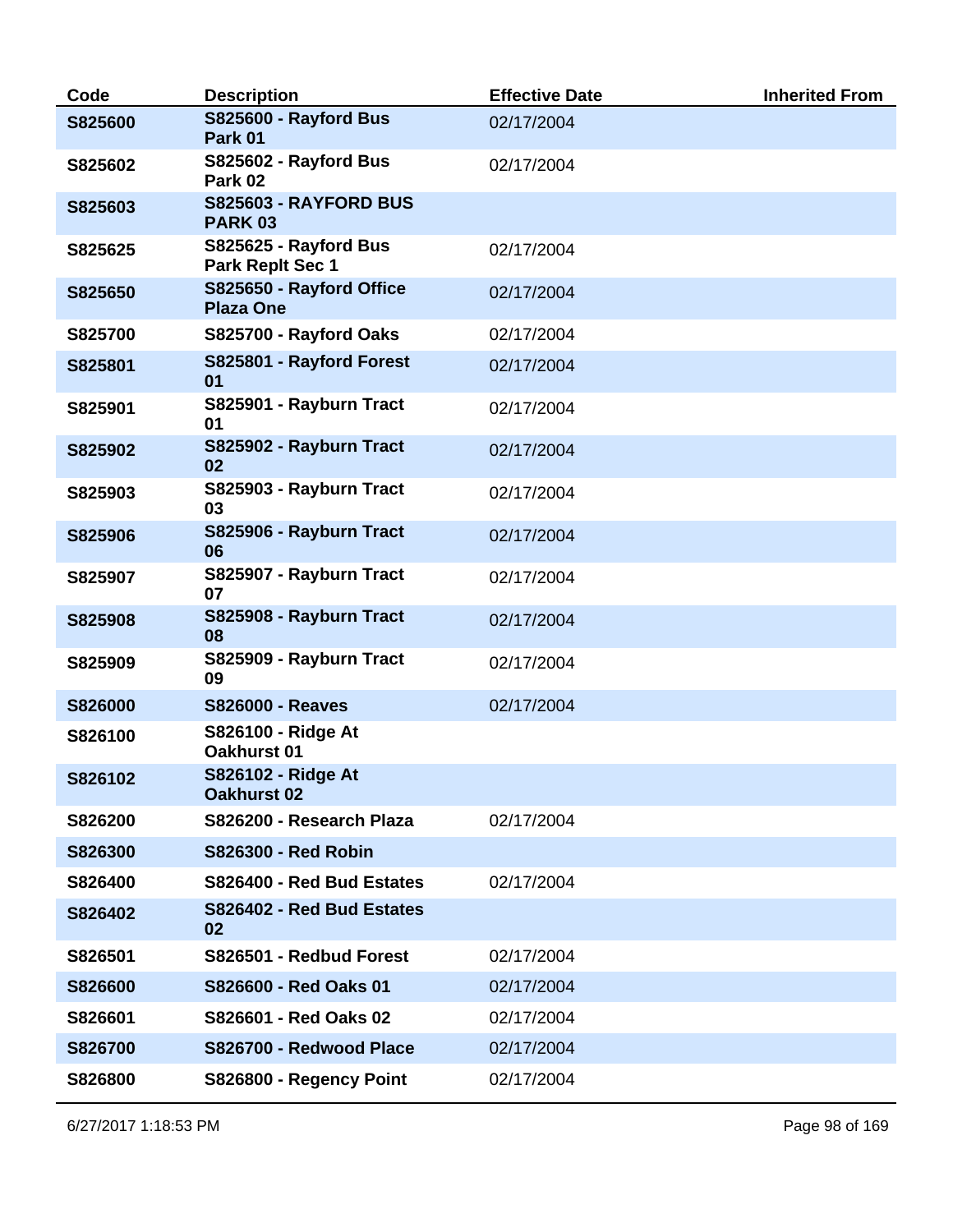| Code           | <b>Description</b>                                                                     | <b>Effective Date</b> | <b>Inherited From</b> |
|----------------|----------------------------------------------------------------------------------------|-----------------------|-----------------------|
| S826900        | S826900 - Red Oak Ranch<br>01                                                          | 02/17/2004            |                       |
| S826902        | S826902 - Red Oak Ranch<br>02                                                          | 02/17/2004            |                       |
| <b>S827000</b> | S827000 - Ridgecrest                                                                   | 02/17/2004            |                       |
| S827100        | S827100 - Ridgelake<br>Shores 01                                                       | 02/17/2004            |                       |
| S827102        | S827102 - Ridgelake<br><b>Shores 02</b>                                                | 02/17/2004            |                       |
| S827103        | S827103 - Ridgelake<br>Shores 03                                                       | 02/17/2004            |                       |
| S827104        | S827104 - Ridgelake<br><b>Shores 04</b>                                                |                       |                       |
| S827105        | S827105 - Ridgelake<br>Shores 05                                                       |                       |                       |
| S827200        | S827200 - REMINGTON<br><b>BROWNSTONES</b>                                              |                       |                       |
| S827300        | S827300 - Ridgewood 01                                                                 | 02/17/2004            |                       |
| S827400        | <b>S827400 - REGENCY</b><br><b>WOODLANDS</b><br><b>KUYKENDAHL RETAIL</b><br><b>LTD</b> |                       |                       |
| S827500        | S827500 - Rimwick Forest<br>01                                                         | 02/17/2004            |                       |
| S827502        | S827502 - Rimwick Forest<br>02                                                         | 02/17/2004            |                       |
| S827503        | S827503 - Rimwick Forest<br>03                                                         | 02/17/2004            |                       |
| S827600        | <b>S827600 - Rio Vista</b>                                                             |                       |                       |
| S827700        | S827700 - Regency Office<br>Condominiums                                               |                       |                       |
| S827800        | S827800 - The Reserve At<br><b>Autumnwood 01</b>                                       |                       |                       |
| S827810        | S827810 - The Ranches Of<br>Autumnwood                                                 |                       |                       |
| S827820        | S827820 - The Estates Of<br>Autumnwood                                                 |                       |                       |
| S827900        | <b>S827900 - Reserve At</b><br><b>Grogans Mill</b>                                     |                       |                       |
| <b>S828000</b> | <b>S828000 - Risher</b>                                                                | 02/17/2004            |                       |
| S828100        | <b>S828100 - River Bend</b><br><b>Station</b>                                          |                       |                       |
| S828500        | S828500 - Riverbrook                                                                   | 02/17/2004            |                       |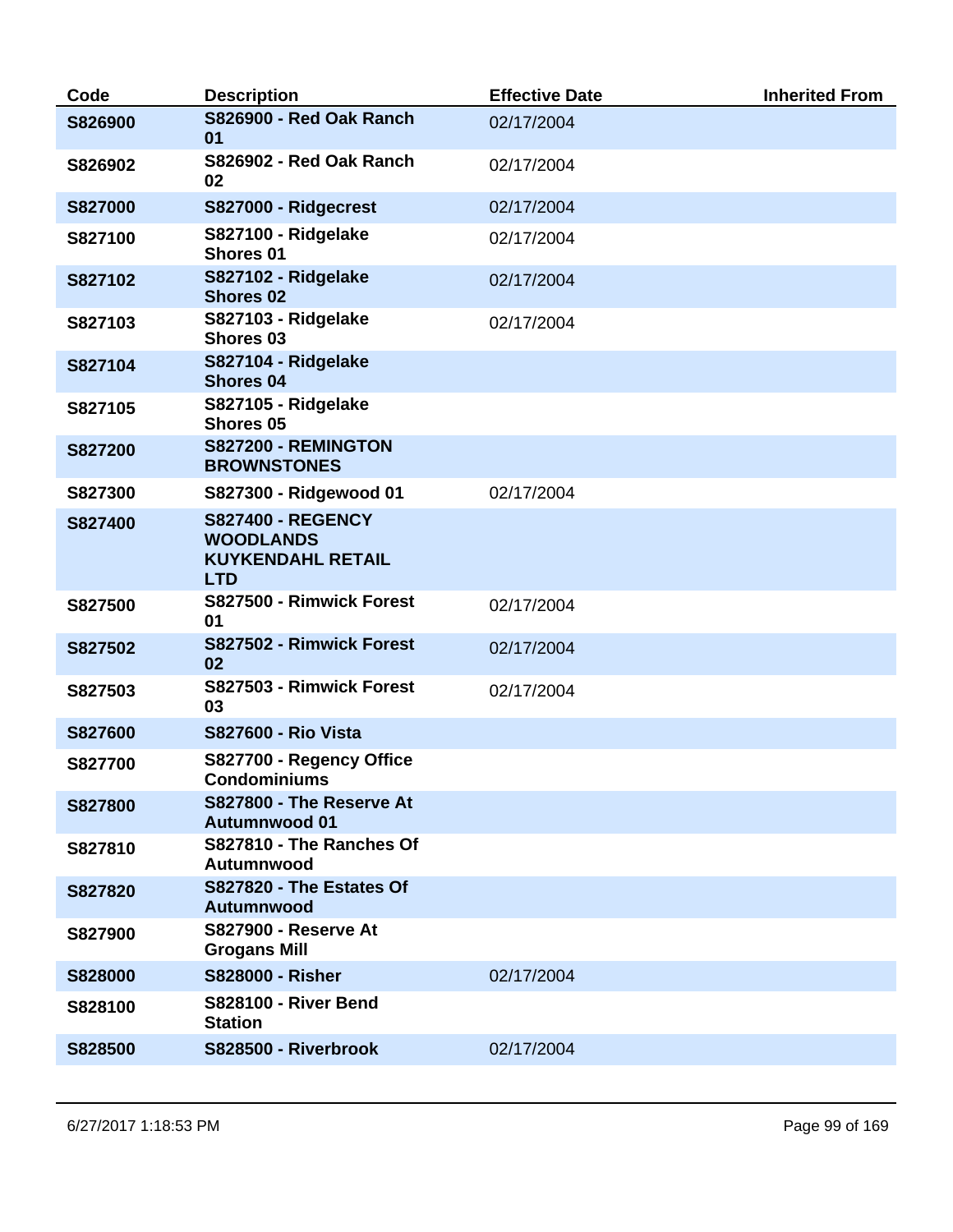| Code    | <b>Description</b>                                   | <b>Effective Date</b> | <b>Inherited From</b> |
|---------|------------------------------------------------------|-----------------------|-----------------------|
| S828600 | S828600 - Riverbrook-<br>forest HIs                  | 02/17/2004            |                       |
| S828601 | S828601 - Riverbrook-<br>forest HIs A                | 02/17/2004            |                       |
| S828700 | S828700 - Riverbrook-<br>forest HIs Grn              | 02/17/2004            |                       |
| S828800 | <b>S828800 - Riverbrook-</b><br>sherbrook            | 02/17/2004            |                       |
| S828900 | S828900 - Riverbrook-<br>forest HIs Sq               | 02/17/2004            |                       |
| S829001 | <b>S829001 - River Club</b><br><b>Estates 01</b>     | 02/17/2004            |                       |
| S829002 | <b>S829002 - River Club</b><br><b>Estates 02</b>     | 02/17/2004            |                       |
| S829500 | S829500 - Ridgecrest<br><b>Estates</b>               | 02/17/2004            |                       |
| S829701 | <b>S829701 - River Hills</b><br><b>Village 01</b>    | 02/17/2004            |                       |
| S829799 | <b>S829799 - River Hills</b><br><b>Village D Lts</b> | 02/17/2004            |                       |
| S830001 | <b>S830001 - River Oaks</b><br><b>Estates</b>        | 02/17/2004            |                       |
| S830100 | <b>S830100 - River Park</b><br>Ranch 01              | 02/17/2004            |                       |
| S830102 | <b>S830102 - River Park</b><br>Ranch 02              | 02/17/2004            |                       |
| S830103 | <b>S830103 - River Park</b><br>Ranch 03              | 02/17/2004            |                       |
| S831000 | S831000 - River Hollow                               | 02/17/2004            |                       |
| S832001 | S832001 - River Plantation<br>01                     | 02/17/2004            |                       |
| S832002 | S832002 - River Plantation<br>02                     | 02/17/2004            |                       |
| S832003 | S832003 - River Plantation<br>03                     | 02/17/2004            |                       |
| S832004 | S832004 - River Plantation<br>04                     | 02/17/2004            |                       |
| S832005 | S832005 - River Plantation<br>05                     | 02/17/2004            |                       |
| S832007 | S832007 - River Plantation<br>07                     | 02/17/2004            |                       |
| S832008 | S832008 - River Plantation<br>08                     | 02/17/2004            |                       |
| S832009 | S832009 - River Plantation<br>09                     | 02/17/2004            |                       |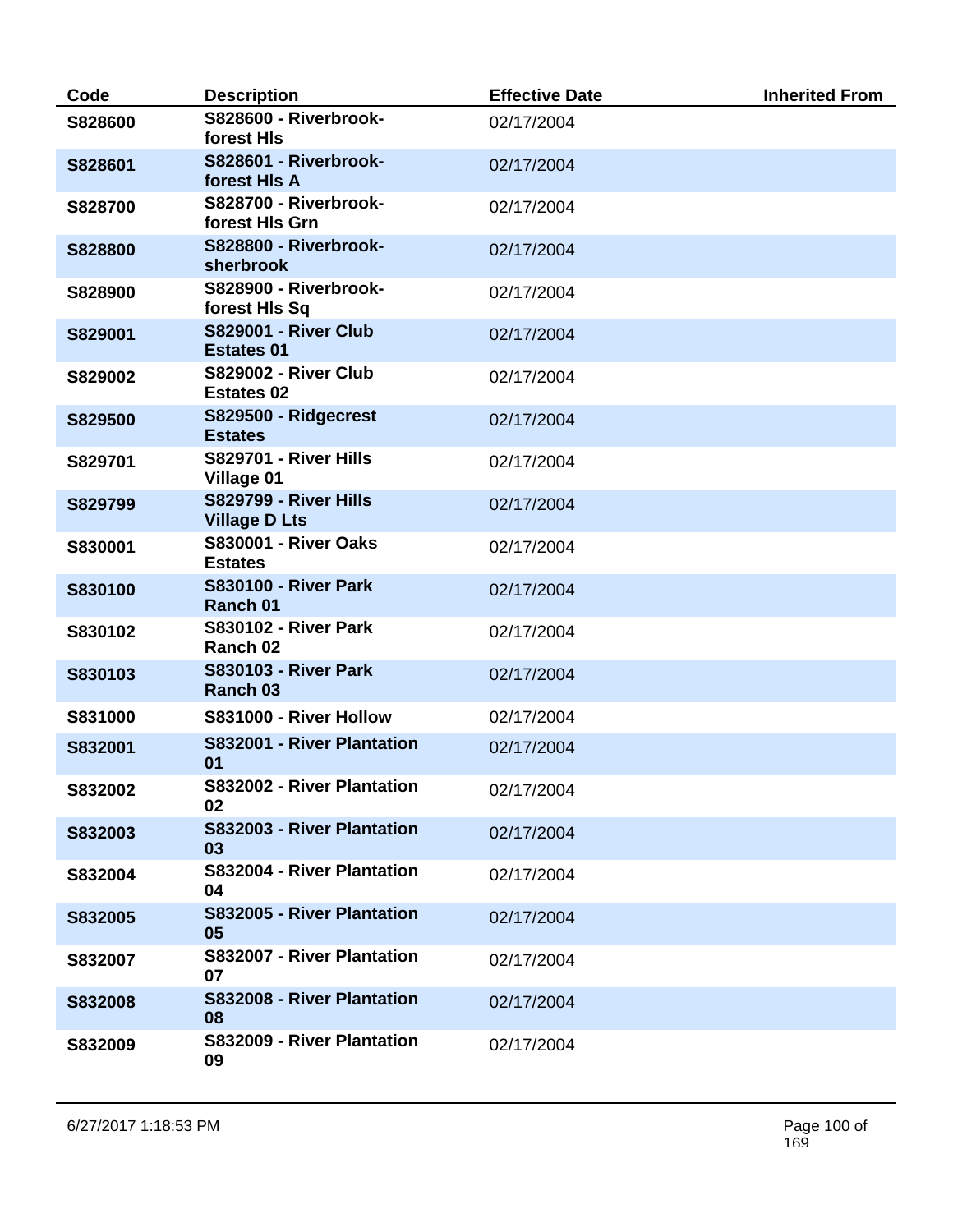| Code    | <b>Description</b>                                | <b>Effective Date</b> | <b>Inherited From</b> |
|---------|---------------------------------------------------|-----------------------|-----------------------|
| S832010 | S832010 - River Plantation<br>10                  | 02/17/2004            |                       |
| S832011 | S832011 - River Plantation<br>11                  |                       |                       |
| S832020 | S832020 - River Plantation<br><b>Fairway Vill</b> | 02/17/2004            |                       |
| S832099 | S832099 - River Plantation<br>Vlg                 | 02/17/2004            |                       |
| S833000 | <b>S833000 - River Pointe 01</b>                  | 02/17/2004            |                       |
| S833002 | <b>S833002 - River Pointe 02</b>                  | 02/17/2004            |                       |
| S833003 | <b>S833003 - River Pointe 03</b>                  | 02/17/2004            |                       |
| S833004 | <b>S833004 - River Pointe 04</b>                  | 02/17/2004            |                       |
| S833005 | <b>S833005 - River Pointe 05</b>                  | 02/17/2004            |                       |
| S833006 | <b>S833006 - River Pointe 06</b>                  | 02/17/2004            |                       |
| S833007 | <b>S833007 - River Pointe 07</b>                  | 02/17/2004            |                       |
| S833008 | <b>S833008 - River Pointe 08</b>                  | 02/17/2004            |                       |
| S833009 | <b>S833009 - River Pointe 09</b>                  | 02/17/2004            |                       |
| S833100 | S833100 - River Pointe III<br><b>Apartments</b>   |                       |                       |
| S834000 | <b>S834000 - River Ridge</b>                      | 02/17/2004            |                       |
| S834201 | <b>S834201 - River Road</b><br><b>Estates</b>     | 02/17/2004            |                       |
| S834300 | <b>S834300 - Rivera</b><br><b>Subdivision</b>     |                       |                       |
| S834400 | S834400 - Riverstone<br>Pointe 01                 | 02/17/2004            |                       |
| S834500 | <b>S834500 - Rivershire 01</b>                    | 02/17/2004            |                       |
| S834502 | <b>S834502 - Rivershire 02</b>                    | 02/17/2004            |                       |
| S834600 | S834600 - Rivershire<br><b>Townhomes</b>          | 02/17/2004            |                       |
| S834650 | S834650 - Rivershire<br><b>Patiohomes</b>         | 02/17/2004            |                       |
| S834700 | S834700 - Riverstone Vlg<br><b>Hms 01</b>         | 02/17/2004            |                       |
| S834800 | S834800 - Riverstone VIg<br>Twnhms 01             | 02/17/2004            |                       |
| S834900 | <b>S834900 - Riverwalk 01</b>                     | 02/17/2004            |                       |
| S834902 | <b>S834902 - Riverwalk 02</b>                     | 02/17/2004            |                       |
| S834903 | <b>S834903 - Riverwalk 03</b>                     | 02/17/2004            |                       |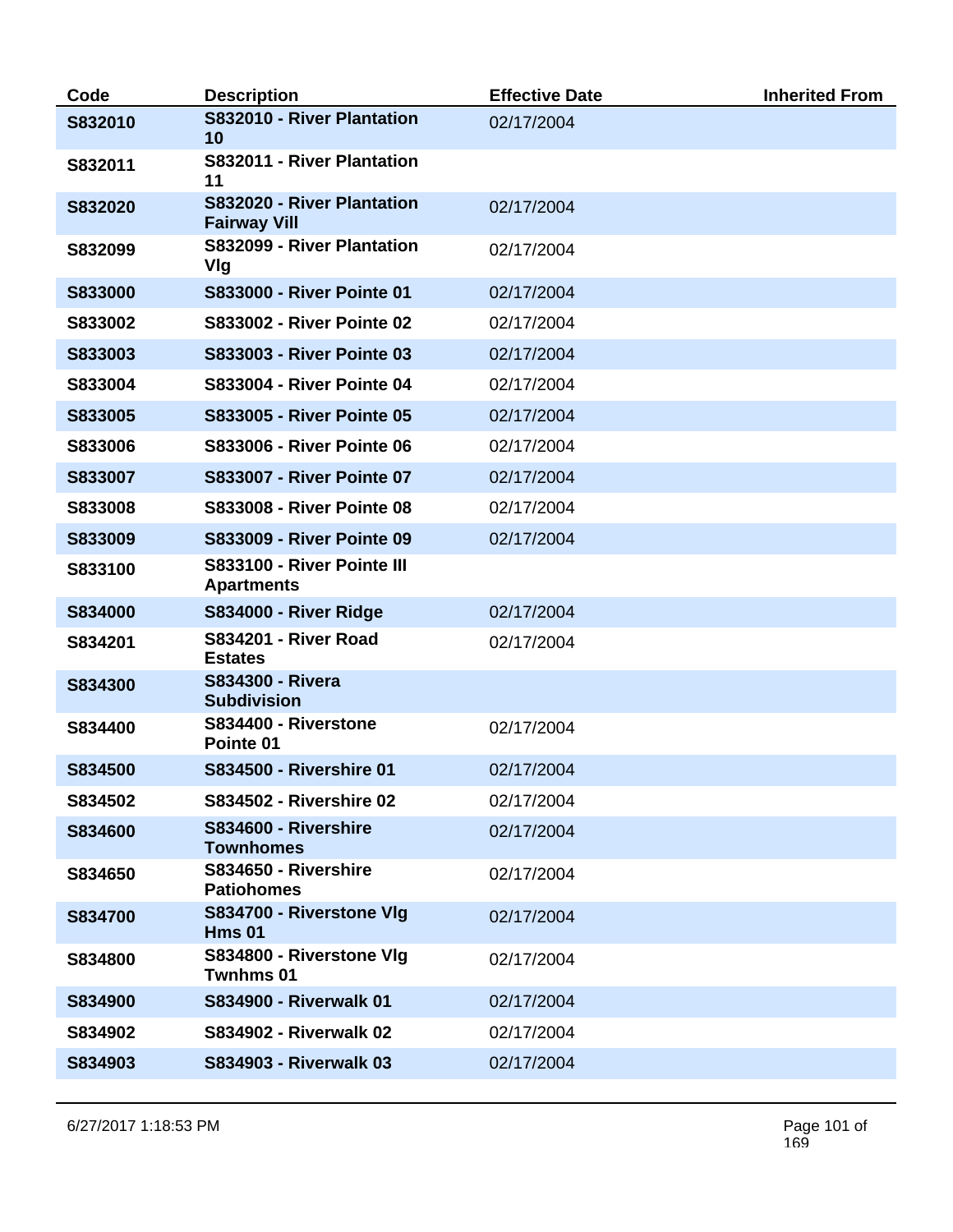| Code    | <b>Description</b>                                                  | <b>Effective Date</b> | <b>Inherited From</b> |
|---------|---------------------------------------------------------------------|-----------------------|-----------------------|
| S834904 | <b>S834904 - Riverwalk 04</b>                                       | 02/17/2004            |                       |
| S834905 | <b>S834905 - Riverwalk 05</b>                                       | 02/17/2004            |                       |
| S835000 | <b>S835000 - Riverwood</b>                                          | 02/17/2004            |                       |
| S835100 | S835100 - Riverwood At<br><b>Oakhurst 01</b>                        |                       |                       |
| S835102 | S835102 - Riverwood At<br><b>Oakhurst 02</b>                        |                       |                       |
| S835103 | S835103 - Riverwood At<br><b>Oakhurst 03</b>                        |                       |                       |
| S835104 | S835104 - Riverwood At<br>Oakhurst 04                               |                       |                       |
| S835105 | S835105 - Riverwood At<br><b>Oakhurst 05</b>                        |                       |                       |
| S835140 | S835140 - Riverwood At<br><b>Oakhurst 04 Partial Replat</b><br>No 1 |                       |                       |
| S838000 | <b>S838000 - Robertson</b>                                          | 02/17/2004            |                       |
| S838300 | <b>S838300 - Rock Creek</b><br>Drive 01                             |                       |                       |
| S838400 | <b>S838400 - Roda Drive</b><br><b>Acres</b>                         |                       |                       |
| S838500 | <b>S838500 - Robin Lane</b>                                         | 02/17/2004            |                       |
| S838600 | S838600 - Robinson Trade<br><b>Center</b>                           | 02/17/2004            |                       |
| S838700 | S838700 - Robinwood 01                                              | 02/17/2004            |                       |
| S838800 | <b>S838800 - Rogers Road</b><br><b>Estates</b>                      | 02/17/2004            |                       |
| S838802 | S838802 - Rogers Road<br><b>Estates 02</b>                          | 02/17/2004            |                       |
| S838803 | S838803 - Rogers Road<br><b>Estates 03</b>                          | 02/17/2004            |                       |
| S838804 | <b>S838804 - Rogers Road</b><br><b>Estates 04</b>                   | 02/17/2004            |                       |
| S838805 | S838805 - Rogers Road<br><b>Estates 05</b>                          | 02/17/2004            |                       |
| S838806 | <b>S838806 - Rogers Road</b><br><b>Estates 06</b>                   | 02/17/2004            |                       |
| S838900 | S838900 - Rolling Forest                                            | 02/17/2004            |                       |
| S838901 | S838901 - Rolling Forest<br><b>Partial Replat</b>                   |                       |                       |
| S839000 | S839000 - Rolling Hills                                             | 02/17/2004            |                       |
| S839100 | <b>S839100 - Rockmead</b><br><b>Professional</b>                    | 02/17/2004            |                       |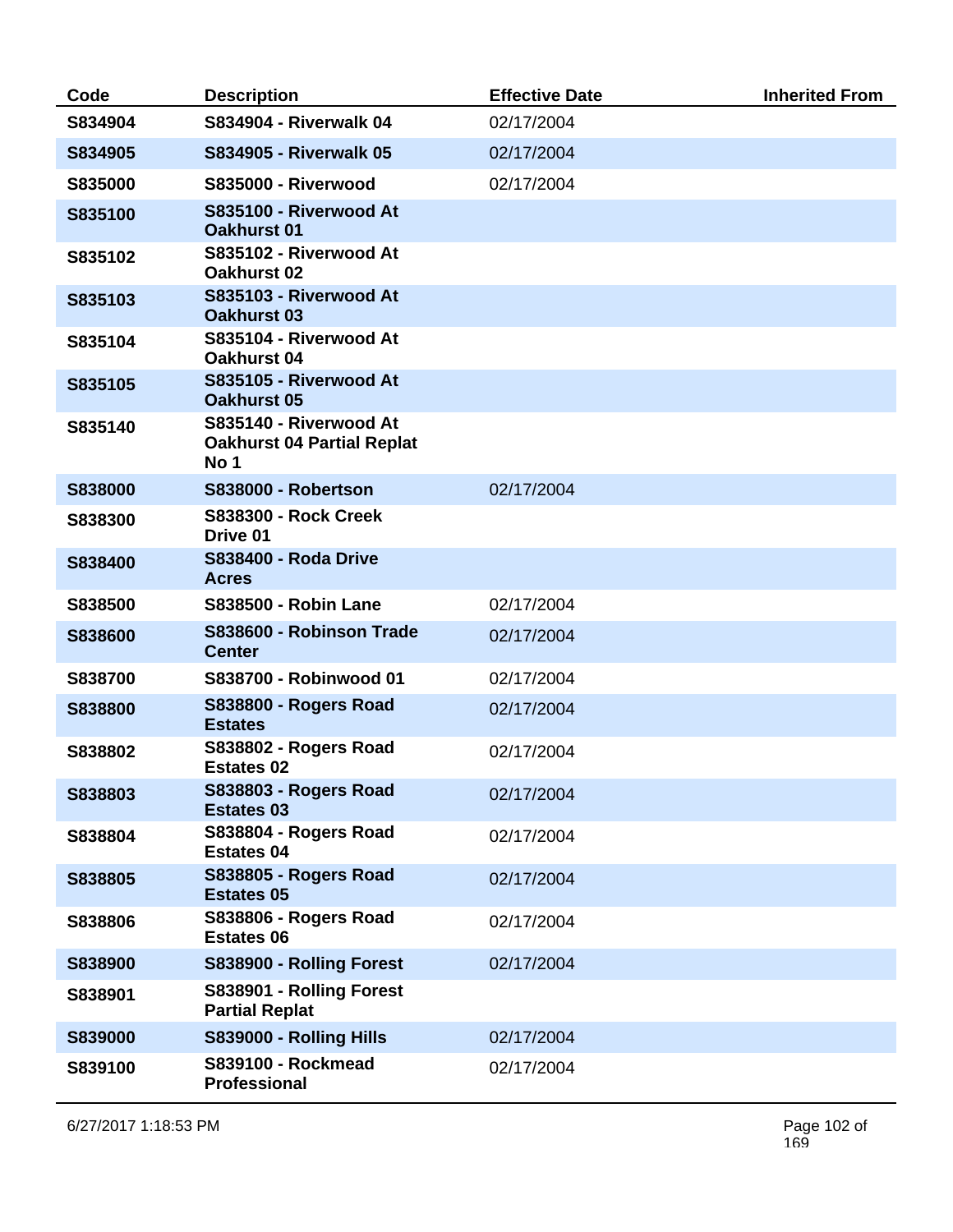| Code    | <b>Description</b>                                 | <b>Effective Date</b> | <b>Inherited From</b> |
|---------|----------------------------------------------------|-----------------------|-----------------------|
| S839200 | <b>S839200 - Rolling Hill</b><br><b>Estates 01</b> |                       |                       |
| S839202 | <b>S839202 - Rolling Hill</b><br><b>Estates 02</b> |                       |                       |
| S839300 | S839300 - Rolling Hills<br><b>Magnolia</b>         | 02/17/2004            |                       |
| S839400 | S839400 - Rolling Pines                            | 02/17/2004            |                       |
| S839500 | S839500 - Rolling Hill Oaks<br>01                  | 02/17/2004            |                       |
| S839502 | S839502 - Rolling Hill Oaks<br>02                  | 02/17/2004            |                       |
| S839503 | S839503 - Rolling Hill Oaks<br>03                  | 02/17/2004            |                       |
| S839600 | S839600 - Rolling Oaks                             | 02/17/2004            |                       |
| S839701 | S839701 - Roman Forest<br>01                       | 02/17/2004            |                       |
| S839702 | S839702 - Roman Forest<br>02                       | 02/17/2004            |                       |
| S839703 | <b>S839703 - Roman Forest</b><br>03                | 02/17/2004            |                       |
| S839704 | S839704 - Roman Forest<br>04                       | 02/17/2004            |                       |
| S839705 | <b>S839705 - Roman Forest</b><br>05                | 02/17/2004            |                       |
| S839706 | S839706 - Roman Forest<br>06                       | 02/17/2004            |                       |
| S839790 | S839790 - Roman Forest<br>Plaza 01                 |                       |                       |
| S839900 | S839900 - Roman Hills 01                           | 02/17/2004            |                       |
| S839903 | S839903 - Roman Hills 03                           | 02/17/2004            |                       |
| S840000 | <b>S840000 - Ross L S</b>                          | 02/17/2004            |                       |
| S841000 | <b>S841000 - Romans li</b>                         | 02/17/2004            |                       |
| S841100 | <b>S841100 - Rooms To Go</b>                       |                       |                       |
| S842000 | <b>S842000 - Ross R G</b>                          | 02/17/2004            |                       |
| S844000 | <b>S844000 - Ross Hill</b>                         | 02/17/2004            |                       |
| S844100 | <b>S844100 - Rosehill</b>                          | 02/17/2004            |                       |
| S844200 | <b>S844200 - Rose Road</b><br><b>Estates</b>       |                       |                       |
| S846001 | S846001 - Rouse C H 01                             | 02/17/2004            |                       |
| S846002 | S846002 - Rouse C H 02                             | 02/17/2004            |                       |
| S846003 | S846003 - Rouse C H 03                             | 02/17/2004            |                       |

6/27/2017 1:18:53 PM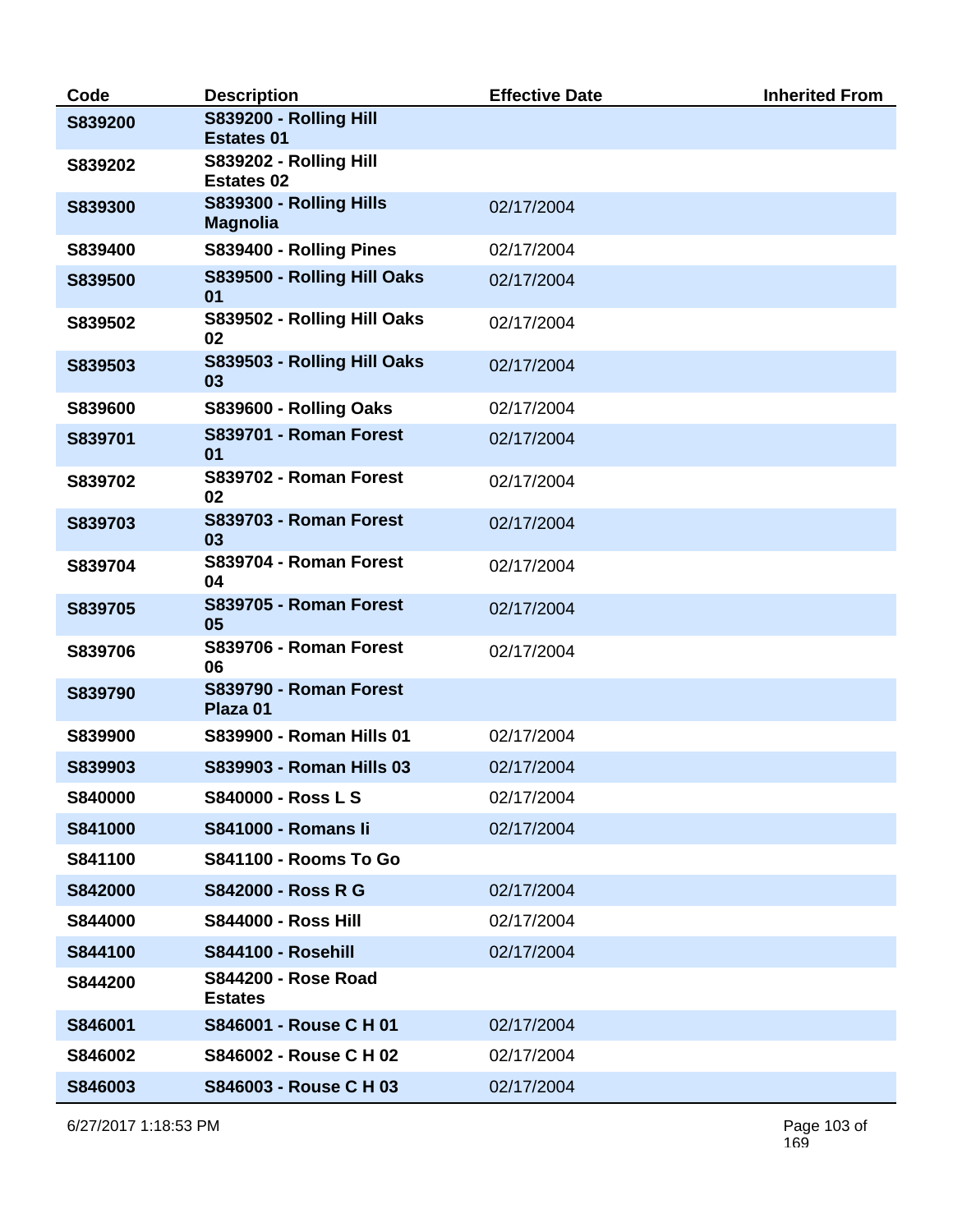| Code           | <b>Description</b>                                   | <b>Effective Date</b> | <b>Inherited From</b> |
|----------------|------------------------------------------------------|-----------------------|-----------------------|
| S846004        | S846004 - Rouse C H 04                               | 02/17/2004            |                       |
| S846005        | S846005 - Rouse C H 05                               | 02/17/2004            |                       |
| S846500        | S846500 - Roy Harris Four<br><b>Corner</b>           | 02/17/2004            |                       |
| <b>S847000</b> | S847000 - Royal Forest 01                            | 02/17/2004            |                       |
| S847002        | S847002 - Royal Forest 02                            | 02/17/2004            |                       |
| S848000        | <b>S848000 - Royal Oaks On</b><br>1488 01            | 02/17/2004            |                       |
| S848002        | <b>S848002 - Royal Oaks On</b><br>148802             | 02/17/2004            |                       |
| S848003        | <b>S848003 - Royal Oaks On</b><br>148803             | 02/17/2004            |                       |
| S848100        | S848100 - Royal Place One                            |                       |                       |
| <b>S850000</b> | <b>S850000 - Rucks</b>                               | 02/17/2004            |                       |
| S851000        | S851000 - Runge                                      | 02/17/2004            |                       |
| S851500        | S851500 - Running Deer                               | 02/17/2004            |                       |
| S852001        | S852001 - Runnels 01                                 | 02/17/2004            |                       |
| S852002        | S852002 - Runnels 02                                 | 02/17/2004            |                       |
| S852100        | <b>S852100 - Russell</b><br><b>Homesites</b>         | 02/17/2004            |                       |
| S852200        | S852200 - Sable Creek At<br><b>Oakhurst</b>          |                       |                       |
| S852300        | <b>S852300 - Rustic Oaks</b>                         | 02/17/2004            |                       |
| S852400        | S852400 - Ryans Family<br><b>Steak House-conroe</b>  | 02/17/2004            |                       |
| S852500        | <b>S852500 - St Matthews</b>                         | 02/17/2004            |                       |
| S852600        | <b>S852600 - Saddle And</b><br><b>Surrey Acres</b>   | 02/17/2004            |                       |
| S852700        | S852700 - Sadler Clinic<br>(replat)                  | 02/17/2004            |                       |
| S852800        | <b>S852800 - Salamanca</b>                           |                       |                       |
| S852801        | S852801 - Sallee 01                                  | 02/17/2004            |                       |
| S852900        | <b>S852900 - Saltgrass-</b><br>shenandoah            | 02/17/2004            |                       |
| S853000        | <b>S853000 - San Jacinto</b><br><b>Gardens</b>       | 02/17/2004            |                       |
| S853100        | S853100 - Salon Kendall<br><b>Landing 01</b>         |                       |                       |
| S853200        | <b>S853200 - Sam Moon</b><br><b>Center Woodlands</b> |                       |                       |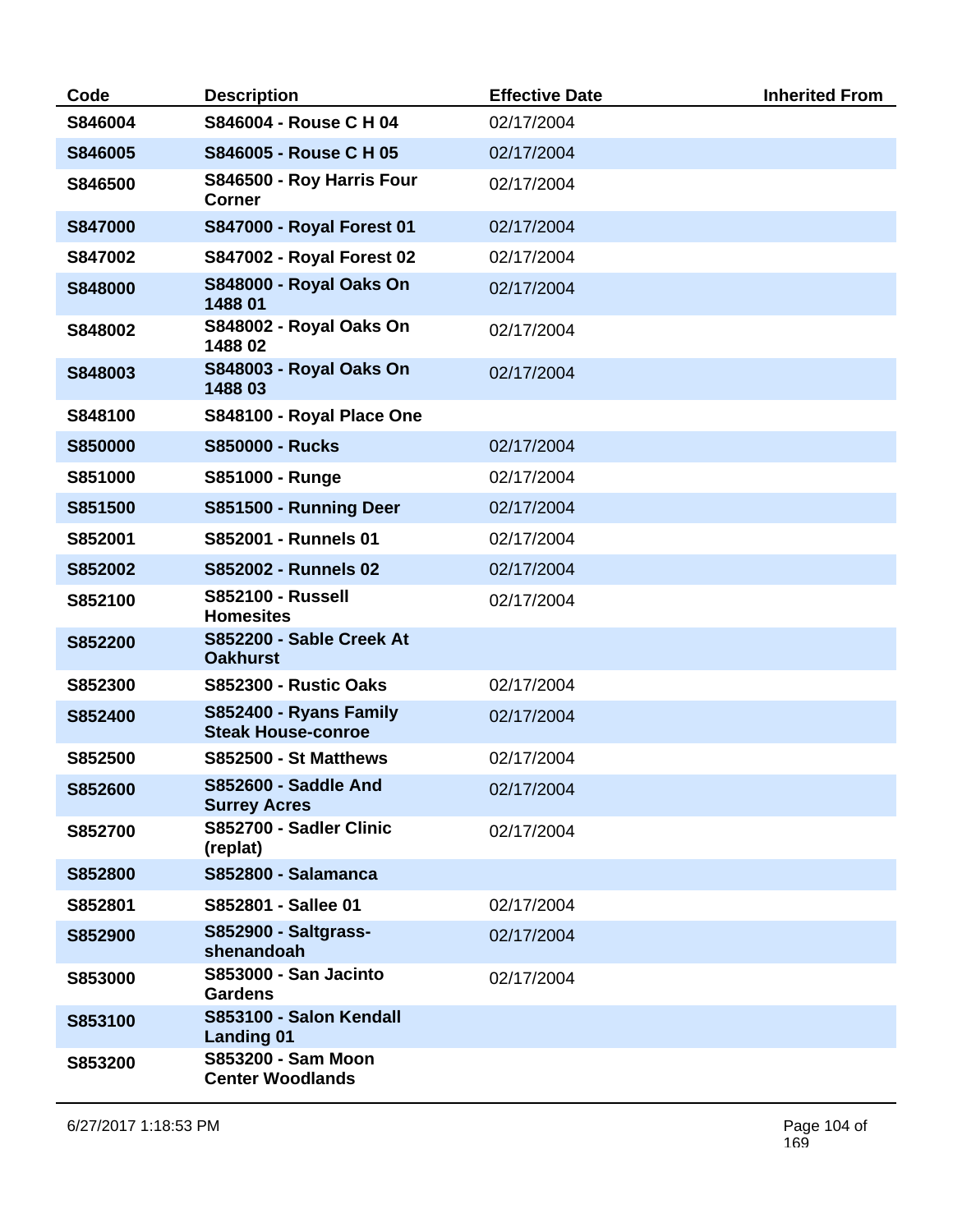| Code           | <b>Description</b>                                                            | <b>Effective Date</b> | <b>Inherited From</b> |
|----------------|-------------------------------------------------------------------------------|-----------------------|-----------------------|
| S853300        | <b>S853300 - St Luke's</b><br><b>Woodlands Lakeside</b><br><b>Hospital</b>    |                       |                       |
| S853400        | S853400 - Sam Houston<br><b>Town Center</b>                                   |                       |                       |
| S853402        | S853402 - Sam Houston<br><b>Town Center 02</b>                                |                       |                       |
| S853500        | S853500 - Sacred Heart<br><b>Parish Addition 01</b>                           |                       |                       |
| S854000        | <b>S854000 - Santa Fe</b>                                                     | 02/17/2004            |                       |
| S854200        | S854200 - Sawdust Court<br><b>Place</b>                                       | 02/17/2004            |                       |
| S854300        | S854300 - Sawdust Plaza                                                       | 02/17/2004            |                       |
| S854400        | S854400 - Sawmill Estates                                                     | 02/17/2004            |                       |
| S854500        | <b>SAWMILL VALLEY 01</b>                                                      |                       |                       |
| S854700        | <b>S854700 - Sears Ntb</b><br><b>Shenandoah</b>                               | 02/17/2004            |                       |
| S855000        | <b>S855000 - School Park</b>                                                  | 02/17/2004            |                       |
| S856000        | S856000 - Science Hill                                                        | 02/17/2004            |                       |
| <b>S857000</b> | <b>S857000 - Security</b><br><b>Townsite</b>                                  | 02/17/2004            |                       |
| S858000        | <b>S858000 - Security</b>                                                     | 02/17/2004            |                       |
| S858001        | <b>S858001 - Security</b>                                                     | 02/17/2004            |                       |
| S858500        | S858500 - Security Forest                                                     | 02/17/2004            |                       |
| S861000        | S861000 - Sellers Park                                                        | 02/17/2004            |                       |
| S861500        | S861500 - Sendera Lake<br><b>Est 01</b>                                       | 02/17/2004            |                       |
| S861502        | S861502 - Sendera Lake<br><b>Est 02</b>                                       | 02/17/2004            |                       |
| S861600        | S861600 - Sendera Ranch<br>01                                                 | 02/17/2004            |                       |
| S861602        | S861602 - Sendera Ranch<br>02                                                 | 02/17/2004            |                       |
| S861700        | <b>S861700 - Senior</b><br><b>Residences At Conroe</b><br><b>Condominiums</b> | 02/17/2004            |                       |
| S862000        | S862000 - Sentinel Oaks                                                       | 02/17/2004            |                       |
| S862200        | S862200 - Serenity Woods                                                      | 02/17/2004            |                       |
| S862301        | <b>S862301 - Settlers</b><br><b>Crossing 01</b>                               | 02/17/2004            |                       |
| S862501        | S862501 - Seven Coves 01                                                      | 02/17/2004            |                       |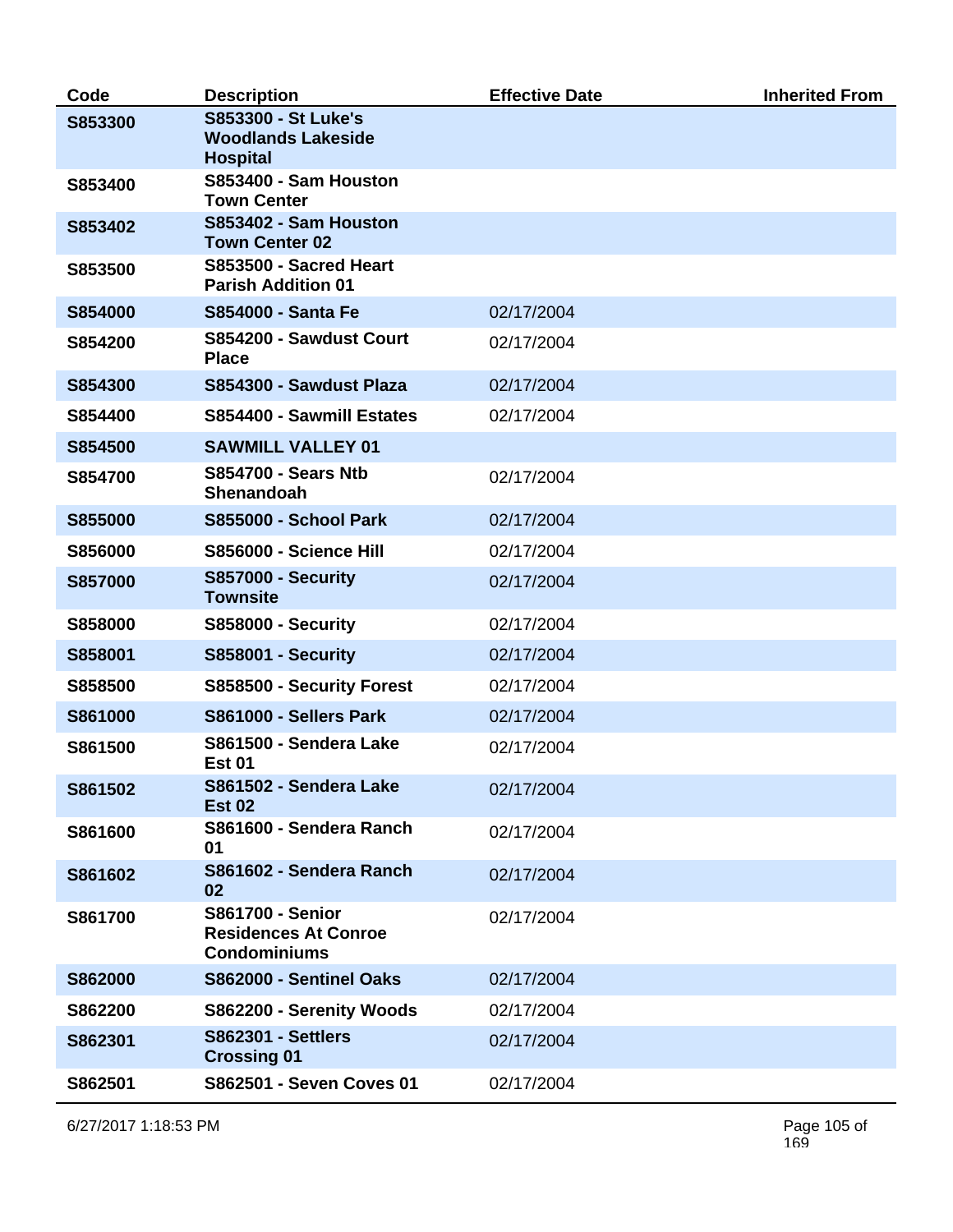| Code           | <b>Description</b>                                        | <b>Effective Date</b> | <b>Inherited From</b> |
|----------------|-----------------------------------------------------------|-----------------------|-----------------------|
| S862502        | S862502 - Seven Coves 02                                  | 02/17/2004            |                       |
| S862503        | S862503 - Seven Coves 03                                  | 02/17/2004            |                       |
| S862504        | S862504 - Seven Coves 04                                  | 02/17/2004            |                       |
| S862505        | S862505 - Seven Coves 05                                  | 02/17/2004            |                       |
| S862506        | <b>S862506 - Seven Coves 06</b>                           | 02/17/2004            |                       |
| S862600        | <b>S862600 - SEVEN COVES</b><br><b>RESORT CONDOMINIUM</b> |                       |                       |
| S862700        | S862700 - Shadow Bay 01                                   | 02/17/2004            |                       |
| S863000        | S863000 - Shadow Brook                                    | 02/17/2004            |                       |
| S864000        | S864000 - Shadow Hills                                    | 02/17/2004            |                       |
| S864500        | S864500 - Shadowland<br><b>Retreat</b>                    | 02/17/2004            |                       |
| S866001        | <b>S866001 - Shadow Lake</b><br><b>Estates 01</b>         | 02/17/2004            |                       |
| S866002        | <b>S866002 - Shadow Lake</b><br><b>Estates 02</b>         | 02/17/2004            |                       |
| S866003        | <b>S866003 - Shadow Lake</b><br><b>Estates 03</b>         | 02/17/2004            |                       |
| S866004        | S866004 - Shadow Lake<br><b>Estates 04</b>                | 02/17/2004            |                       |
| S866102        | S866102 - Shadow Lakes<br><b>On Longmire 02</b>           |                       |                       |
| S866103        | S866103 - Shadow Lakes<br>On Longmire 03                  |                       |                       |
| S866200        | S866200 - Shadow Lake<br><b>Forest</b>                    |                       |                       |
| S867000        | <b>S867000 - Shady Acres 76</b>                           | 02/17/2004            |                       |
| S867100        | <b>S867100 - Shady Acres 86</b>                           | 02/17/2004            |                       |
| S867800        | S867800 - Shady Acres<br>Park                             | 02/17/2004            |                       |
| S868001        | S868001 - Shady Brook<br><b>Acres</b>                     | 02/17/2004            |                       |
| S868501        | S868501 - Shady Brook<br><b>Acres Partn</b>               | 02/17/2004            |                       |
| <b>S870000</b> | <b>S870000 - Shady Dale</b>                               | 02/17/2004            |                       |
| S870001        | S870001 - Shady Dale 01                                   | 02/17/2004            |                       |
| <b>S872000</b> | S872000 - Shady Grove                                     | 02/17/2004            |                       |
| S872500        | S872500 - Shady Hollow<br><b>Replat</b>                   | 02/17/2004            |                       |
| S873001        | S873001 - Shady Meadows                                   | 02/17/2004            |                       |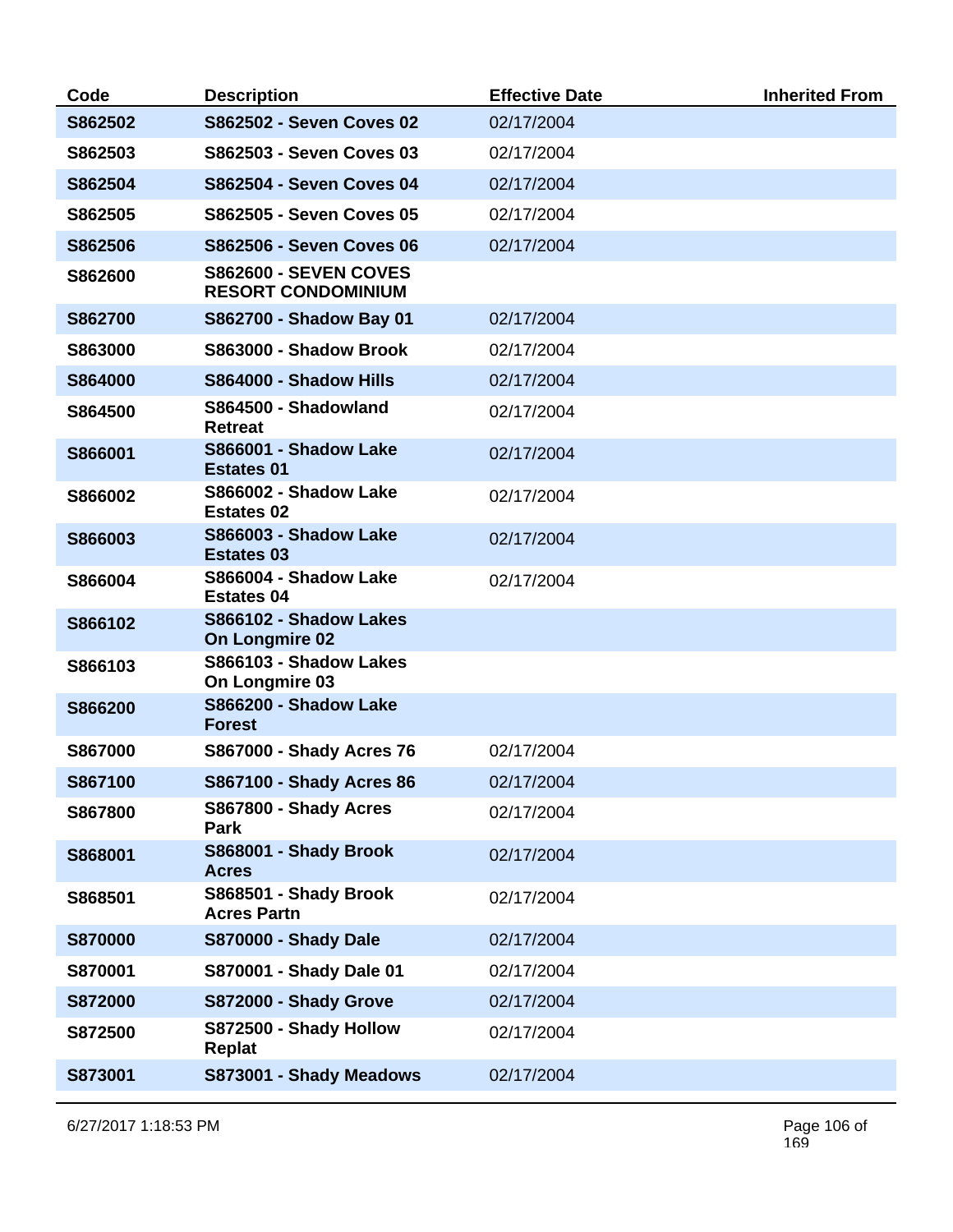| Code           | <b>Description</b>                                             | <b>Effective Date</b> | <b>Inherited From</b> |
|----------------|----------------------------------------------------------------|-----------------------|-----------------------|
| S874000        | <b>S874000 - Shady Oaks</b>                                    | 02/17/2004            |                       |
| S874100        | S874100 - Shady Oaks 509                                       | 02/17/2004            |                       |
| S874200        | <b>S874200 - Shady Oak</b><br><b>Estates 01</b>                | 02/17/2004            |                       |
| S874202        | <b>S874202 - Shady Oak</b><br><b>Estates 02</b>                | 02/17/2004            |                       |
| S874203        | S874203 - Shady Oak<br><b>Estates 03</b>                       | 02/17/2004            |                       |
| S874300        | S874300 - Shady Woods 01                                       | 02/17/2004            |                       |
| S874301        | S874301 - Shady Woods 01<br><b>Replat</b>                      | 02/17/2004            |                       |
| S874500        | S874500 - Shannon Place                                        | 02/17/2004            |                       |
| S874800        | S874800 - Shelter Bay<br><b>Estates</b>                        | 02/17/2004            |                       |
| S875001        | S875001 - Shenandoah<br>Valley 01                              | 02/17/2004            |                       |
| S875002        | S875002 - Shenandoah<br>Valley 02                              | 02/17/2004            |                       |
| S875003        | S875003 - Shenandoah<br>Valley 03                              | 02/17/2004            |                       |
| S875004        | S875004 - Shenandoah<br>Valley 04                              | 02/17/2004            |                       |
| S875005        | S875005 - Shenandoah<br>Valley 05                              | 02/17/2004            |                       |
| S875090        | S875090 - City Of<br><b>Shenandoah Eastside</b><br>Reserves 01 |                       |                       |
| S875300        | <b>S875300 - Shepards</b><br>Landing                           | 02/17/2004            |                       |
| S875500        | S875500 - Sheridan Farms<br>01                                 | 02/17/2004            |                       |
| S875502        | S875502 - Sheridan Farms<br>02                                 | 02/17/2004            |                       |
| S875700        | <b>S875700 - Sherwood</b><br><b>Estates 349</b>                | 02/17/2004            |                       |
| S875800        | <b>S875800 - Sherwood</b><br><b>Estates 48</b>                 | 02/17/2004            |                       |
| S876000        | <b>S876000 - Sherwood</b><br><b>Forest</b>                     | 02/17/2004            |                       |
| <b>S880000</b> | <b>S880000 - Silver City</b>                                   | 02/17/2004            |                       |
| S882000        | S882000 - Silverdale                                           | 02/17/2004            |                       |
| S882100        | <b>S882100 - Silverstone 01</b>                                | 02/17/2004            |                       |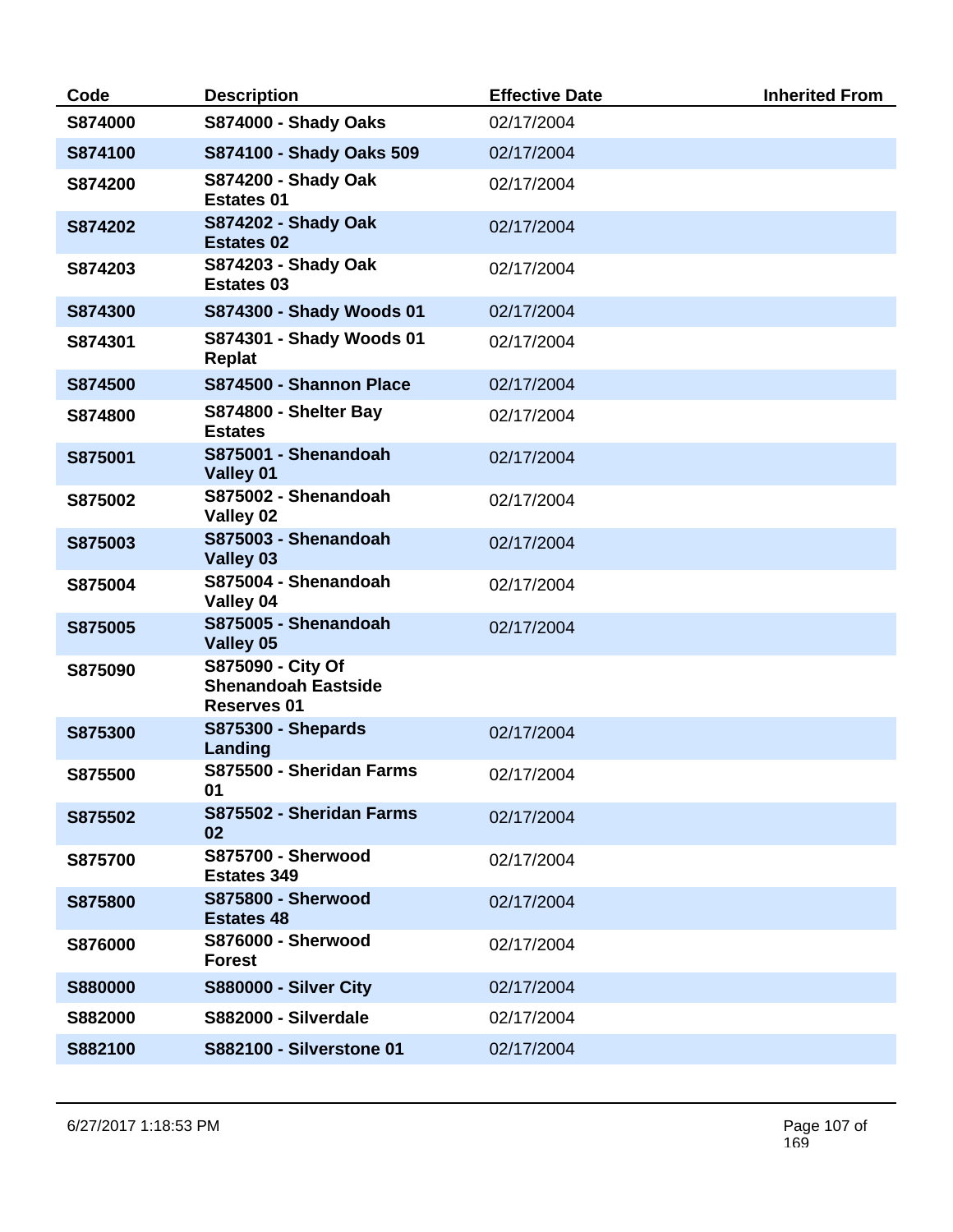| Code    | <b>Description</b>                                | <b>Effective Date</b> | <b>Inherited From</b> |
|---------|---------------------------------------------------|-----------------------|-----------------------|
| S882500 | S882500 - Silverado<br><b>Ranches</b>             | 02/17/2004            |                       |
| S883000 | <b>S883000 - Silver Trails 01</b>                 | 02/17/2004            |                       |
| S883002 | <b>S883002 - Silver Trails 02</b>                 | 02/17/2004            |                       |
| S883020 | S883020 - Oakley E N Tract                        | 02/17/2004            |                       |
| S883030 | <b>S883030 - Mccleskey</b><br><b>Tracts</b>       | 02/17/2004            |                       |
| S883050 | <b>S883050 - Mccleskey</b><br><b>Tracts</b>       | 02/17/2004            |                       |
| S883070 | S883070 - Mccleskey<br><b>Tracts</b>              | 02/17/2004            |                       |
| S883080 | <b>S883080 - Mccleskey</b><br><b>Tracts</b>       | 02/17/2004            |                       |
| S883090 | S883090 - Mccleskey-<br>oakley                    | 02/17/2004            |                       |
| S883095 | S883095 - Payton Place 01                         | 02/17/2004            |                       |
| S883096 | S883096 - Payton Place 02                         | 02/17/2004            |                       |
| S883100 | <b>S883100 - Silver Trails 02</b><br>742          | 02/17/2004            |                       |
| S883104 | <b>S883104 - Silver Trails 04</b>                 | 02/17/2004            |                       |
| S883105 | <b>S883105 - Silver Trails 05</b>                 | 02/17/2004            |                       |
| S883150 | S883150 - Mccleskey-<br>stewart                   | 02/17/2004            |                       |
| S883200 | S883200 - Silver Creek<br><b>Patio Homes</b>      | 02/17/2004            |                       |
| S883300 | <b>S883300 - Simmons</b>                          | 02/17/2004            |                       |
| S883400 | S883400 - Silverwood<br>Ranch                     |                       |                       |
| S883501 | <b>S883501 - Singing Pines 01</b>                 | 02/17/2004            |                       |
| S883502 | <b>S883502 - Singing Pines 02</b>                 | 02/17/2004            |                       |
| S884000 | S884000 - Simpson-<br>hudspeth                    | 02/17/2004            |                       |
| S885000 | S885000 - Singing Hills                           | 02/17/2004            |                       |
| S885500 | <b>S885500 - Skylight</b><br><b>Timbers</b>       | 02/17/2004            |                       |
| S885600 | <b>S885600 - Solstice At</b><br><b>Harmony 01</b> |                       |                       |
| S885800 | S885800 - Sonoma Estates<br>01                    |                       |                       |
| S885900 | S885900 - Sonoma Ridge<br>01                      |                       |                       |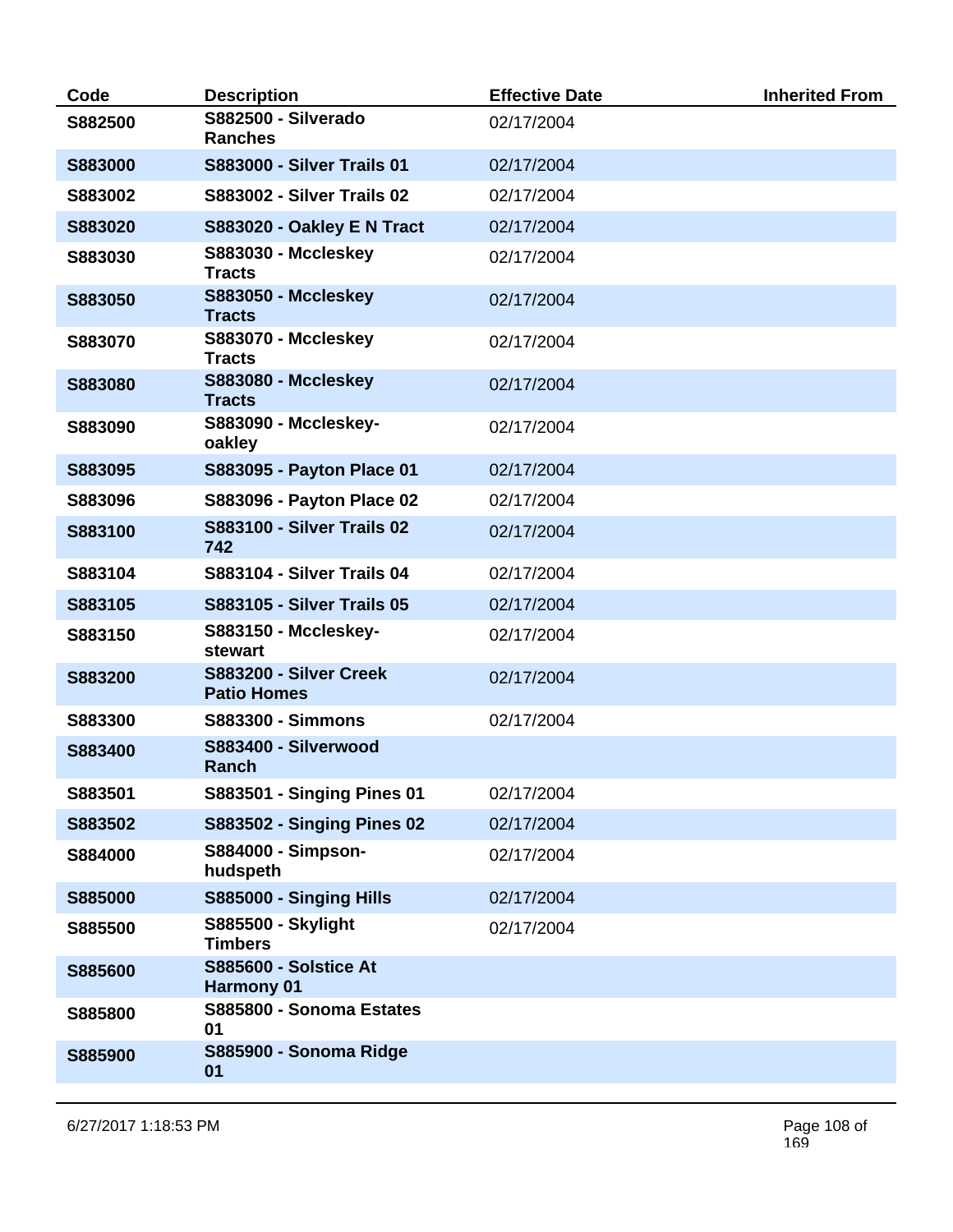| Code           | <b>Description</b>                                    | <b>Effective Date</b> | <b>Inherited From</b> |
|----------------|-------------------------------------------------------|-----------------------|-----------------------|
| S886000        | S886000 - Sleepy Hollow                               | 02/17/2004            |                       |
| S886100        | S886100 - Son Light 01                                |                       |                       |
| S886200        | S886200 - South Bend 01                               |                       |                       |
| S886300        | <b>S886300 - South Conroe</b><br><b>Medical Plaza</b> |                       |                       |
| S886500        | <b>S886500 - Sue Nichols</b><br><b>Addition</b>       | 02/17/2004            |                       |
| <b>S887000</b> | <b>S887000 - Sulgrove</b><br><b>Business Cnt</b>      | 02/17/2004            |                       |
| S887900        | <b>S887900 - Sierra Woods 01</b>                      | 02/17/2004            |                       |
| <b>S888000</b> | <b>S888000 - South Park</b>                           | 02/17/2004            |                       |
| S888100        | S888100 - South Loop 336<br><b>East Business Park</b> |                       |                       |
| S888500        | <b>S888500 - South Shore</b><br><b>Estates 01</b>     | 02/17/2004            |                       |
| S888502        | <b>S888502 - South Shore</b><br><b>Estates 02</b>     | 02/17/2004            |                       |
| S888503        | <b>S888503 - South Shore</b><br><b>Estates 03</b>     | 02/17/2004            |                       |
| S888504        | <b>S888504 - South Shore</b><br><b>Estates 04</b>     | 02/17/2004            |                       |
| S888505        | <b>S888505 - South Shore</b><br><b>Estates 05</b>     | 02/17/2004            |                       |
| S888600        | <b>S888600 - South Shore</b><br>Plaza 01              | 02/17/2004            |                       |
| S888700        | S888700 - Southlake Plaza<br>01                       | 02/17/2004            |                       |
| S889000        | S889000 - South Terrace                               | 02/17/2004            |                       |
| S889100        | S889100 - South Trade<br><b>Center</b>                |                       |                       |
| S889300        | <b>S889300 - Southern</b><br><b>Crossing 01</b>       | 02/17/2004            |                       |
| S889500        | S889500 - Southern Mont<br><b>Cnty Buss Pk</b>        | 02/17/2004            |                       |
| S890001        | S890001 - Southern Oaks<br>01                         | 02/17/2004            |                       |
| S890002        | S890002 - Southern Oaks<br>02                         | 02/17/2004            |                       |
| S890500        | S890500 - Southern Pines                              | 02/17/2004            |                       |
| S890600        | <b>S890600 - Southwest</b><br><b>Center</b>           | 02/17/2004            |                       |
| S890700        | <b>S890700 - Southwind</b><br>Ridge 01                | 02/17/2004            |                       |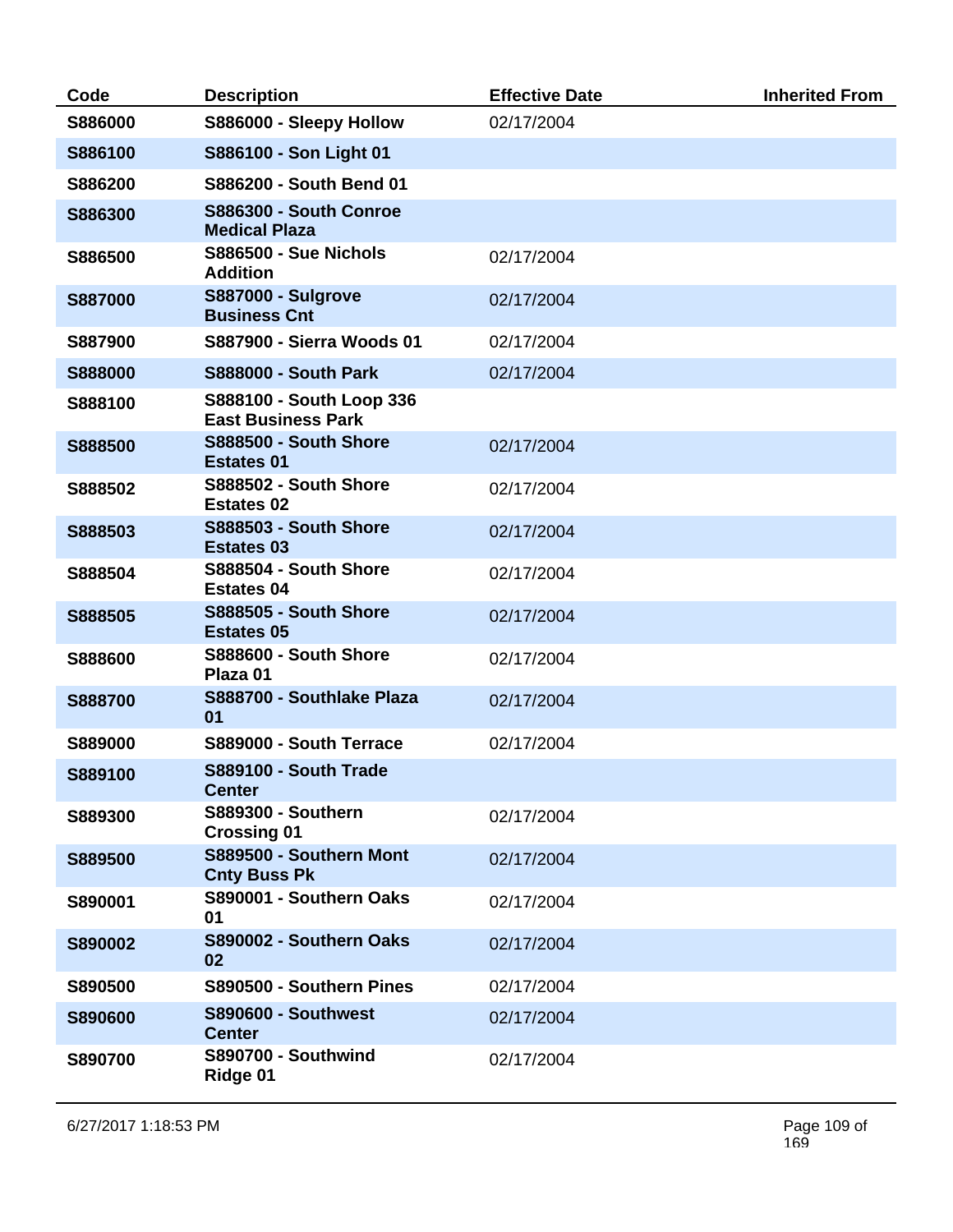| Code           | <b>Description</b>                                 | <b>Effective Date</b> | <b>Inherited From</b> |
|----------------|----------------------------------------------------|-----------------------|-----------------------|
| <b>S890800</b> | <b>S890800 - Southwood</b><br><b>Comm Hospital</b> | 02/17/2004            |                       |
| S890900        | S890900 - Spanish Oaks                             | 02/17/2004            |                       |
| S891000        | S891000 - Splendora Acres                          | 02/17/2004            |                       |
| S891100        | S891100 - Spirit Of Texas<br>01                    |                       |                       |
| S892000        | <b>S892000 - Splendora</b><br><b>Estates</b>       | 02/17/2004            |                       |
| S894001        | S894001 - Splendora<br>Farms 01                    | 02/17/2004            |                       |
| S894002        | S894002 - Splendora<br>Farms <sub>02</sub>         | 02/17/2004            |                       |
| S894003        | S894003 - Splendora<br>Farms <sub>03</sub>         | 02/17/2004            |                       |
| S895000        | <b>S895000 - Splendora</b><br>Woods 01             | 02/17/2004            |                       |
| S895003        | S895003 - Splendora<br>Woods 03                    | 02/17/2004            |                       |
| S896001        | S896001 - Splenwood                                | 02/17/2004            |                       |
| S897001        | S897001 - Spring Acres 01                          | 02/17/2004            |                       |
| S897002        | <b>S897002 - Spring Acres 02</b>                   | 02/17/2004            |                       |
| S897100        | S897100 - Spring Branch<br><b>Trails 01</b>        | 02/17/2004            |                       |
| S897200        | S897200 - Spring Branch<br><b>Estates</b>          |                       |                       |
| S898001        | S898001 - Spring Creek<br>Estate 01                | 02/17/2004            |                       |
| S898002        | S898002 - Spring Creek<br><b>Estate 02</b>         | 02/17/2004            |                       |
| S898201        | S898201 - Spring Creek<br>Forest 01                | 02/17/2004            |                       |
| S898202        | S898202 - Spring Creek<br>Forest 02                | 02/17/2004            |                       |
| S898203        | S898203 - Spring Creek<br>Forest 03                | 02/17/2004            |                       |
| S898204        | S898204 - Spring Creek<br>Forest 04                | 02/17/2004            |                       |
| S898501        | S898501 - Spring Forest 01                         | 02/17/2004            |                       |
| S898502        | <b>S898502 - Spring Forest 02</b>                  | 02/17/2004            |                       |
| S898503        | S898503 - Spring Creek<br><b>Mud Lots</b>          | 02/17/2004            |                       |
| S898700        | S898700 - Spring Creek<br><b>Pines</b>             | 02/17/2004            |                       |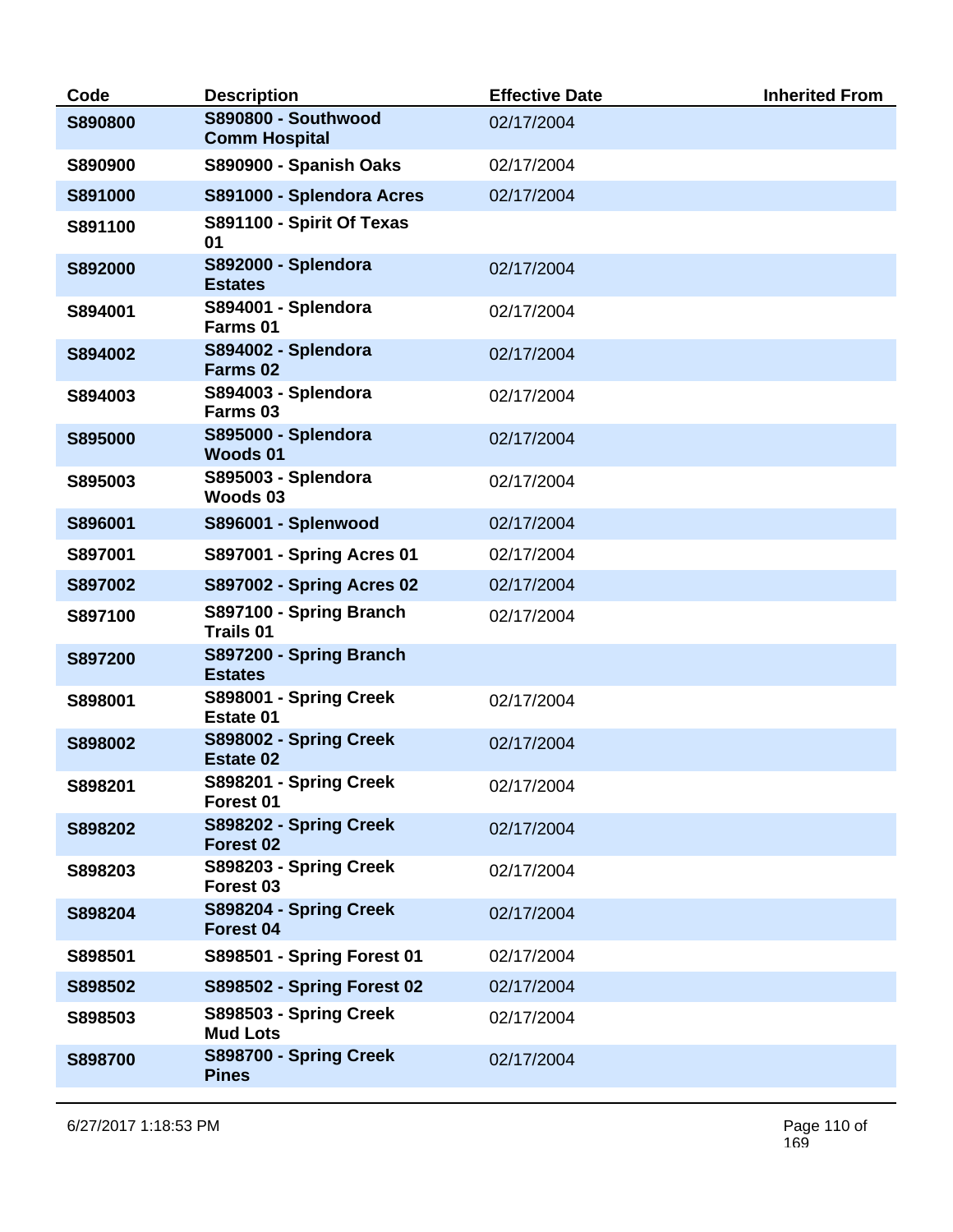| Code    | <b>Description</b>                             | <b>Effective Date</b> | <b>Inherited From</b> |
|---------|------------------------------------------------|-----------------------|-----------------------|
| S898900 | S898900 - Spring Heights<br><b>Replat 01</b>   | 02/17/2004            |                       |
| S899001 | S899001 - Spring Hills 01                      | 02/17/2004            |                       |
| S899002 | <b>S899002 - Spring Hills 02</b>               | 02/17/2004            |                       |
| S899003 | S899003 - Spring Hills 03                      | 02/17/2004            |                       |
| S899004 | S899004 - Spring Hills 04                      | 02/17/2004            |                       |
| S899005 | <b>S899005 - Spring Hills 05</b>               | 02/17/2004            |                       |
| S899201 | S899201 - Spring Hills<br>North 01             | 02/17/2004            |                       |
| S899202 | S899202 - Spring Hills<br>North 02             | 02/17/2004            |                       |
| S899206 | S899206 - Spring Hills<br>North 06             | 02/17/2004            |                       |
| S900000 | <b>S900000 - Spring Lake</b><br><b>Estates</b> | 02/17/2004            |                       |
| S901001 | S901001 - Spring Oaks                          | 02/17/2004            |                       |
| S901100 | S901100 - Stagecoach                           | 02/17/2004            |                       |
| S901201 | S901201 - Spring Ridge 01                      | 02/17/2004            |                       |
| S901202 | S901202 - Spring Ridge 02                      | 02/17/2004            |                       |
| S901300 | S901300 - Springwood Est<br>01                 | 02/17/2004            |                       |
| S901302 | S901302 - Springwood Est<br>02                 | 02/17/2004            |                       |
| S901400 | <b>S901400 - Spring Trails 01</b>              | 02/17/2004            |                       |
| S901402 | <b>S901402 - Spring Trails 02</b>              | 02/17/2004            |                       |
| S901403 | S901403 - Spring Trails 03                     | 02/17/2004            |                       |
| S901404 | <b>S901404 - Spring Trails 04</b>              | 02/17/2004            |                       |
| S901405 | <b>S901405 - Spring Trails 05</b>              | 02/17/2004            |                       |
| S901406 | <b>S901406 - Spring Trails 06</b>              |                       |                       |
| S901407 | <b>S901407 - Spring Trails 07</b>              |                       |                       |
| S901408 | <b>S901408 - Spring Trails 08</b>              |                       |                       |
| S901409 | <b>S901409 - Spring Trails 09</b>              |                       |                       |
| S901410 | <b>S901410 - Spring Trails 10</b>              |                       |                       |
| S901411 | <b>S901411 - Spring Trails 11</b>              |                       |                       |
| S901412 | <b>S901412 - Spring Trails 12</b>              |                       |                       |
| S901413 | <b>S901413 - Spring Trails 13</b>              |                       |                       |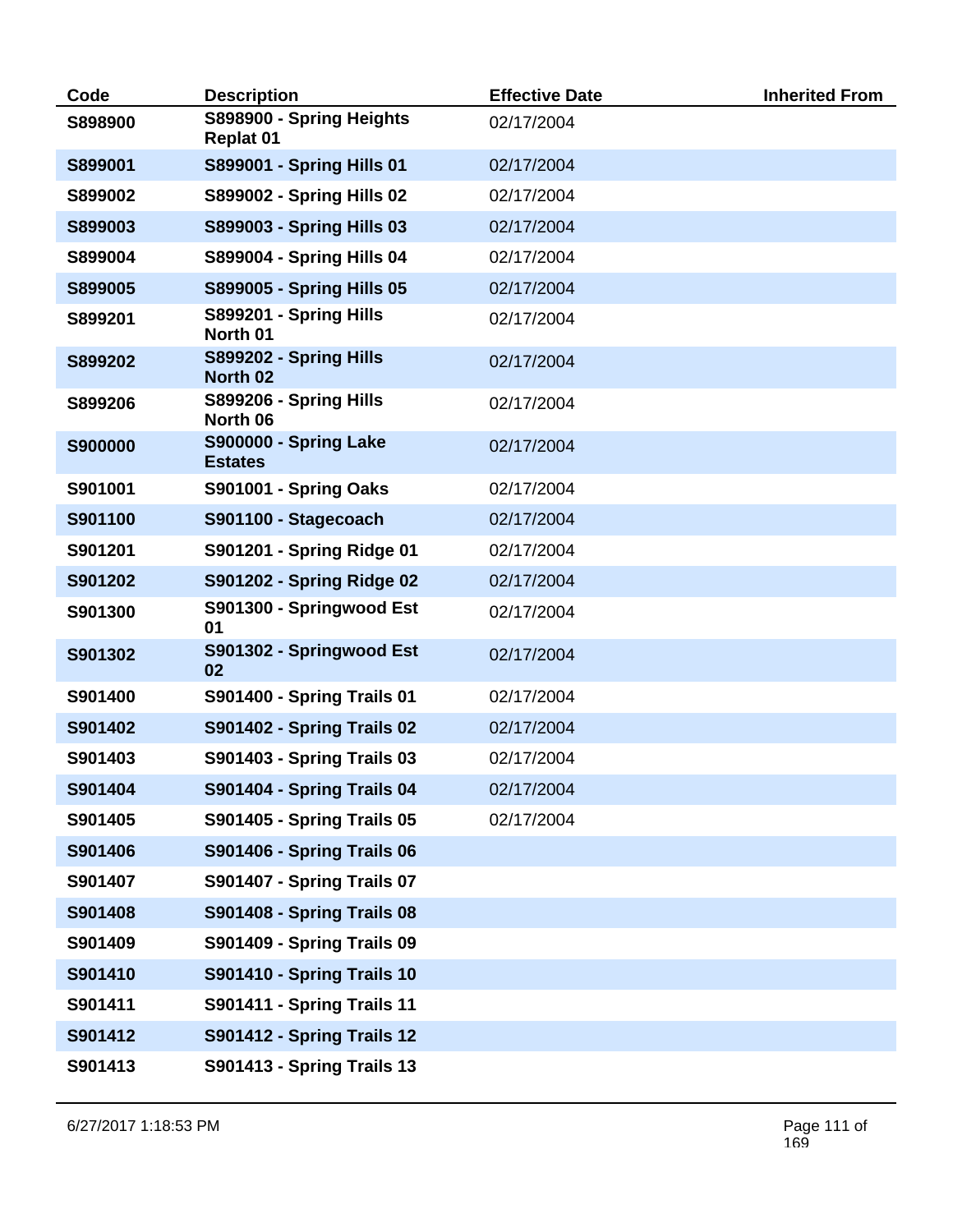| Code    | <b>Description</b>                                                              | <b>Effective Date</b> | <b>Inherited From</b> |
|---------|---------------------------------------------------------------------------------|-----------------------|-----------------------|
| S901414 | S901414 - Spring Trails 14                                                      |                       |                       |
| S901415 | <b>S901415 - Spring Trails 15</b>                                               |                       |                       |
| S901416 | <b>S901416 - Spring Trails 16</b>                                               |                       |                       |
| S901417 | <b>S901417 - Spring Trails 17</b>                                               |                       |                       |
| S901418 | <b>S901418 - Spring Trails 18</b>                                               |                       |                       |
| S901419 | <b>S901419 - Spring Trails 19</b>                                               |                       |                       |
| S901495 | S901495 - Spring Trails<br><b>Tennis Center</b>                                 |                       |                       |
| S901500 | S901500 - Squirrel Tree<br>Ranch                                                | 02/17/2004            |                       |
| S901600 | <b>S901600 - Spring</b><br><b>Woodlands Church Of</b><br><b>Christ</b>          |                       |                       |
| S901700 | S901700 - Sterling Place 01                                                     |                       |                       |
| S901800 | S901800 - Sterling Of The<br><b>Woodlands Residential</b><br><b>Condominium</b> |                       |                       |
| S901900 | <b>S901900 - Steadman</b><br><b>Subdivision</b>                                 |                       |                       |
| S902001 | S902001 - Stagecoach<br>Farms 01                                                | 02/17/2004            |                       |
| S902002 | S902002 - Stagecoach<br>Farms 02                                                | 02/17/2004            |                       |
| S902003 | S902003 - Stagecoach<br>Farms 03                                                | 02/17/2004            |                       |
| S902004 | S902004 - Stagecoach<br>Farms 04                                                | 02/17/2004            |                       |
| S902005 | S902005 - Stagecoach<br>Farms <sub>05</sub>                                     | 02/17/2004            |                       |
| S902006 | S902006 - Stagecoach<br>Farms 06                                                | 02/17/2004            |                       |
| S902007 | S902007 - Stagecoach<br>Farms 07                                                | 02/17/2004            |                       |
| S902008 | S902008 - Stagecoach<br>Farms 08                                                | 02/17/2004            |                       |
| S902009 | S902009 - Stagecoach<br>Farms 09                                                | 02/17/2004            |                       |
| S902010 | S902010 - Stagecoach<br>Farms 10                                                | 02/17/2004            |                       |
| S902100 | S902100 - Sterling Heights<br>01                                                | 02/17/2004            |                       |
| S902200 | S902200 - Still Water<br><b>Estates 01</b>                                      | 02/17/2004            |                       |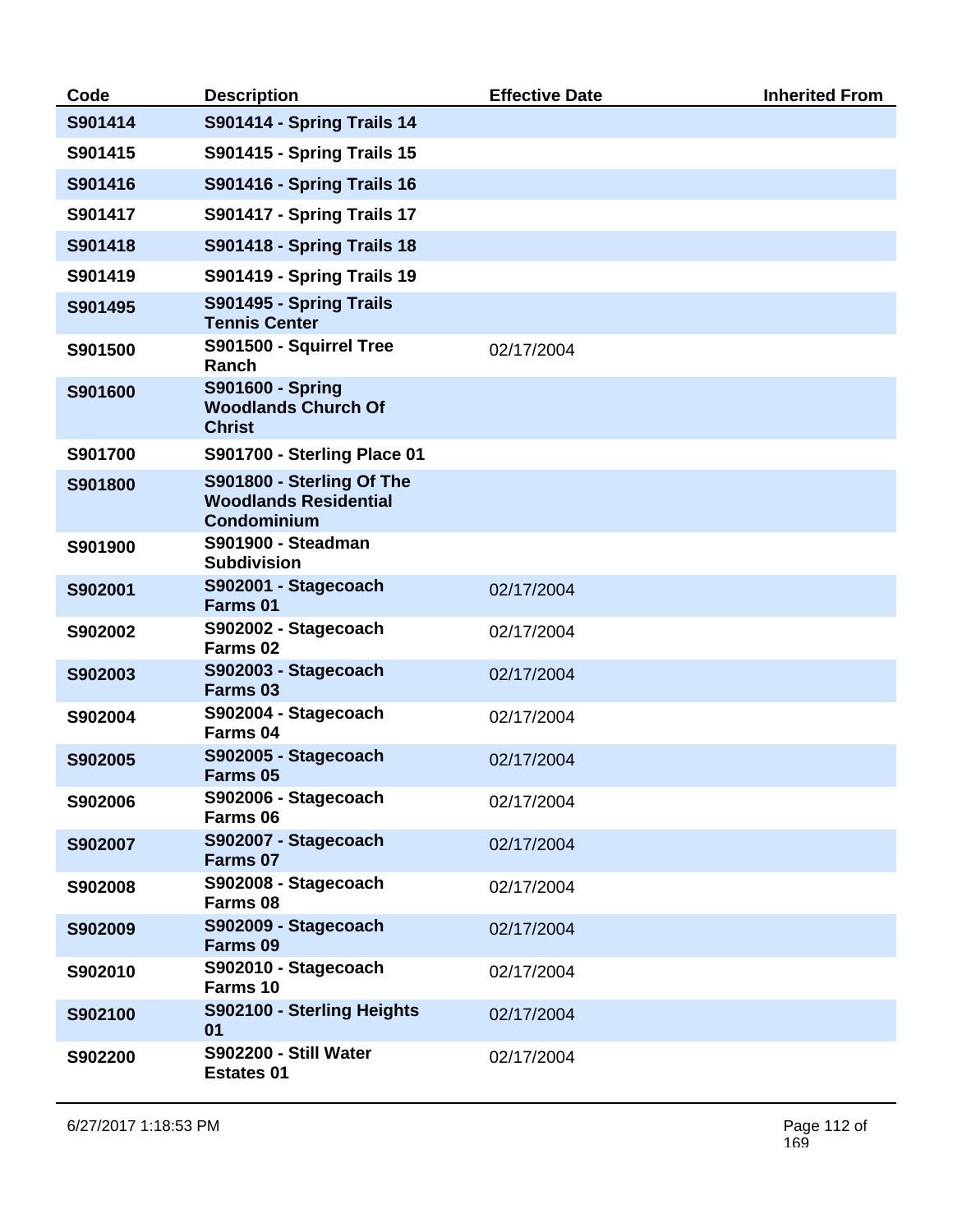| Code    | <b>Description</b>                                              | <b>Effective Date</b> | <b>Inherited From</b> |
|---------|-----------------------------------------------------------------|-----------------------|-----------------------|
| S902202 | S902202 - Still Water<br><b>Estates 02</b>                      | 02/17/2004            |                       |
| S902300 | <b>S902300 - Steadman's</b><br><b>Acres</b>                     | 02/17/2004            |                       |
| S902400 | S902400 - Stewarts Forest<br>01                                 | 02/17/2004            |                       |
| S902402 | S902402 - Stewarts Forest<br>02                                 | 02/17/2004            |                       |
| S902403 | S902403 - Stewarts Forest<br>03                                 | 02/17/2004            |                       |
| S902404 | S902404 - Stewarts Forest<br>04                                 | 02/17/2004            |                       |
| S902405 | S902405 - Stewarts Forest<br>05                                 |                       |                       |
| S902406 | S902406 - Stewarts Forest<br>06                                 |                       |                       |
| S902407 | S902407 - Stewarts Forest<br>07                                 |                       |                       |
| S902408 | S902408 - Stewarts Forest<br>08                                 |                       |                       |
| S902409 | S902409 - Stewarts Forest<br>09                                 |                       |                       |
| S902410 | S902410 - Stewarts Forest<br>10                                 |                       |                       |
| S902500 | S902500 - Stevens Forest                                        | 02/17/2004            |                       |
| S902600 | S902600 - Stewart Creek<br><b>Farms 01 REP# 2005-</b><br>094732 |                       |                       |
| S902700 | S902700 - Stewart Hill                                          |                       |                       |
| S902800 | S902800 - Stewart Creek<br><b>Partners</b>                      |                       |                       |
| S902900 | S902900 - Sterling Acres                                        |                       |                       |
| S903003 | <b>S903003 - Stinson</b>                                        | 02/17/2004            |                       |
| S903100 | S903100 - Stone Ranch 01                                        | 02/17/2004            |                       |
| S903102 | S903102 - Stone Ranch 02                                        |                       |                       |
| S903103 | S903103 - Stone Ranch 03                                        |                       |                       |
| S903200 | S903200 - Stone Creek 01                                        |                       |                       |
| S903300 | S903300 - Stillwater 01                                         |                       |                       |
| S903302 | S903302 - Stillwater 02                                         |                       |                       |
| S903303 | S903303 - Stillwater 03                                         |                       |                       |
| S903390 | S903390 - Stillwater 03<br><b>Partial Replat No 1</b>           |                       |                       |

6/27/2017 1:18:53 PM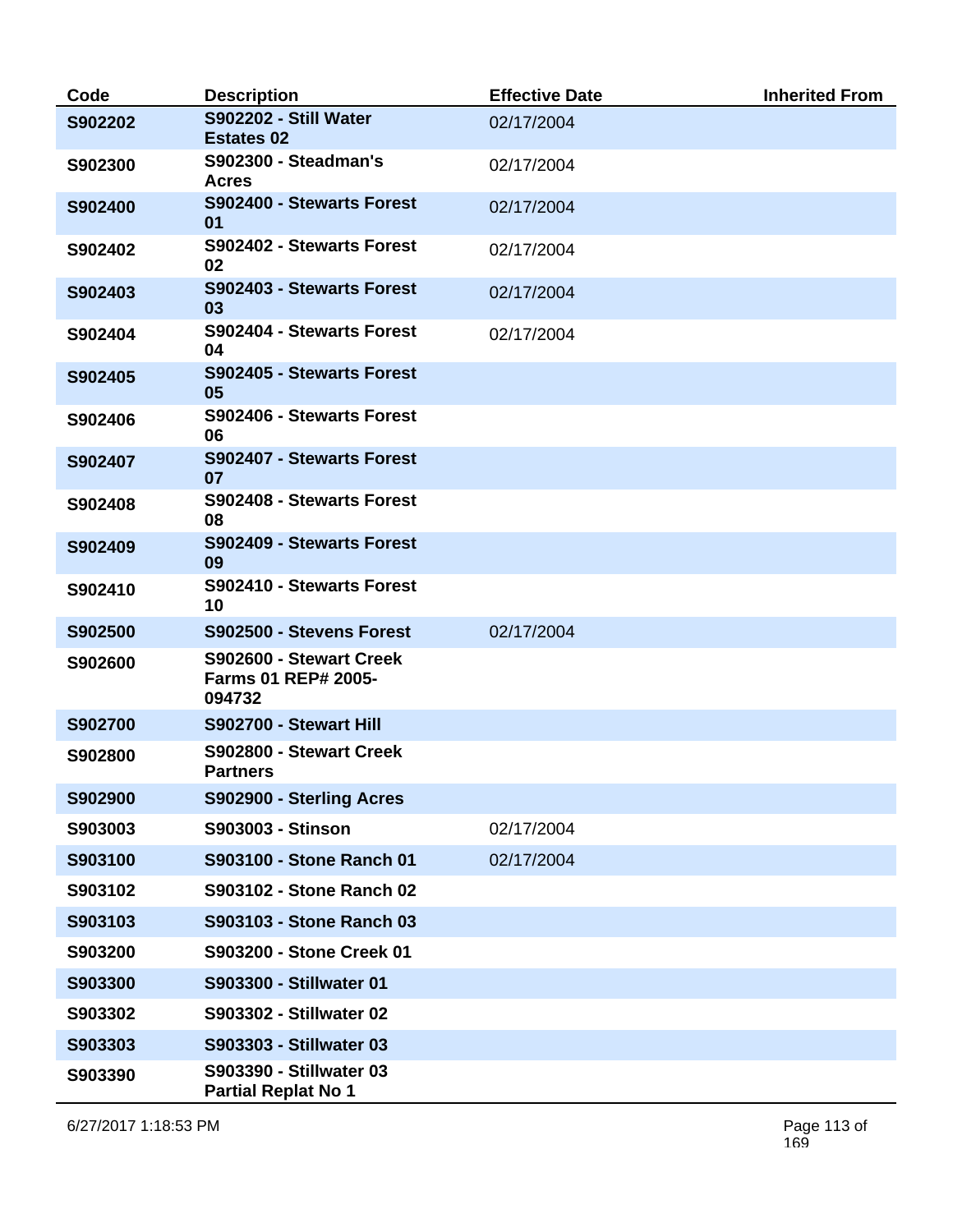| Code    | <b>Description</b>                                 | <b>Effective Date</b> | <b>Inherited From</b> |
|---------|----------------------------------------------------|-----------------------|-----------------------|
| S903900 | S903900 - Stripes On<br><b>Wilson</b>              |                       |                       |
| S903901 | S903901 - Stripes At Loop<br>336 And FM 3083 South |                       |                       |
| S903902 | S903902 - Stripes At FM<br>1097 And Hilltop        |                       |                       |
| S903903 | S903903 - Stripes On<br><b>Tamina</b>              |                       |                       |
| S904000 | S904000 - Strickland So<br><b>Side</b>             | 02/17/2004            |                       |
| S904100 | S904100 - Stonecrest<br>Ranch 01                   | 02/17/2004            |                       |
| S904200 | S904200 - Stonecreek<br><b>Courts Condominium</b>  | 02/17/2004            |                       |
| S904300 | <b>S904300 - Stowe Road</b><br><b>Estates 01</b>   | 02/17/2004            |                       |
| S905000 | S905000 - Stone Hedge<br><b>Estates 01</b>         | 02/17/2004            |                       |
| S905002 | S905002 - Stone Hedge<br><b>Estates 02</b>         | 02/17/2004            |                       |
| S905100 | <b>S905100 - Stovall West 01</b>                   |                       |                       |
| S906000 | <b>S906000 - Sugar Hill</b>                        | 02/17/2004            |                       |
| S906100 | <b>S906100 - Summers</b><br><b>Estates</b>         |                       |                       |
| S906301 | <b>S906301 - Summer Hills 01</b>                   | 02/17/2004            |                       |
| S906302 | <b>S906302 - Summer Hills 02</b>                   | 02/17/2004            |                       |
| S906400 | S906400 - Summer Wood<br>01                        |                       |                       |
| S906402 | S906402 - Summer Wood<br>02                        |                       |                       |
| S906500 | S906500 - Summer Place                             | 02/17/2004            |                       |
| S906600 | S906600 - Summerchase<br>01                        |                       |                       |
| S906700 | <b>S906700 - Summerset</b><br><b>Acres</b>         | 02/17/2004            |                       |
| S906800 | <b>S906800 - Summerset</b><br><b>Estates 01</b>    | 02/17/2004            |                       |
| S907000 | S907000 - Sundaywood                               | 02/17/2004            |                       |
| S908000 | <b>S908000 - Sunpark</b>                           | 02/17/2004            |                       |
| S909000 | S909000 - Sunpark Condo<br>01                      | 02/17/2004            |                       |
| S909002 | S909002 - Sunpark Condo<br>02                      | 02/17/2004            |                       |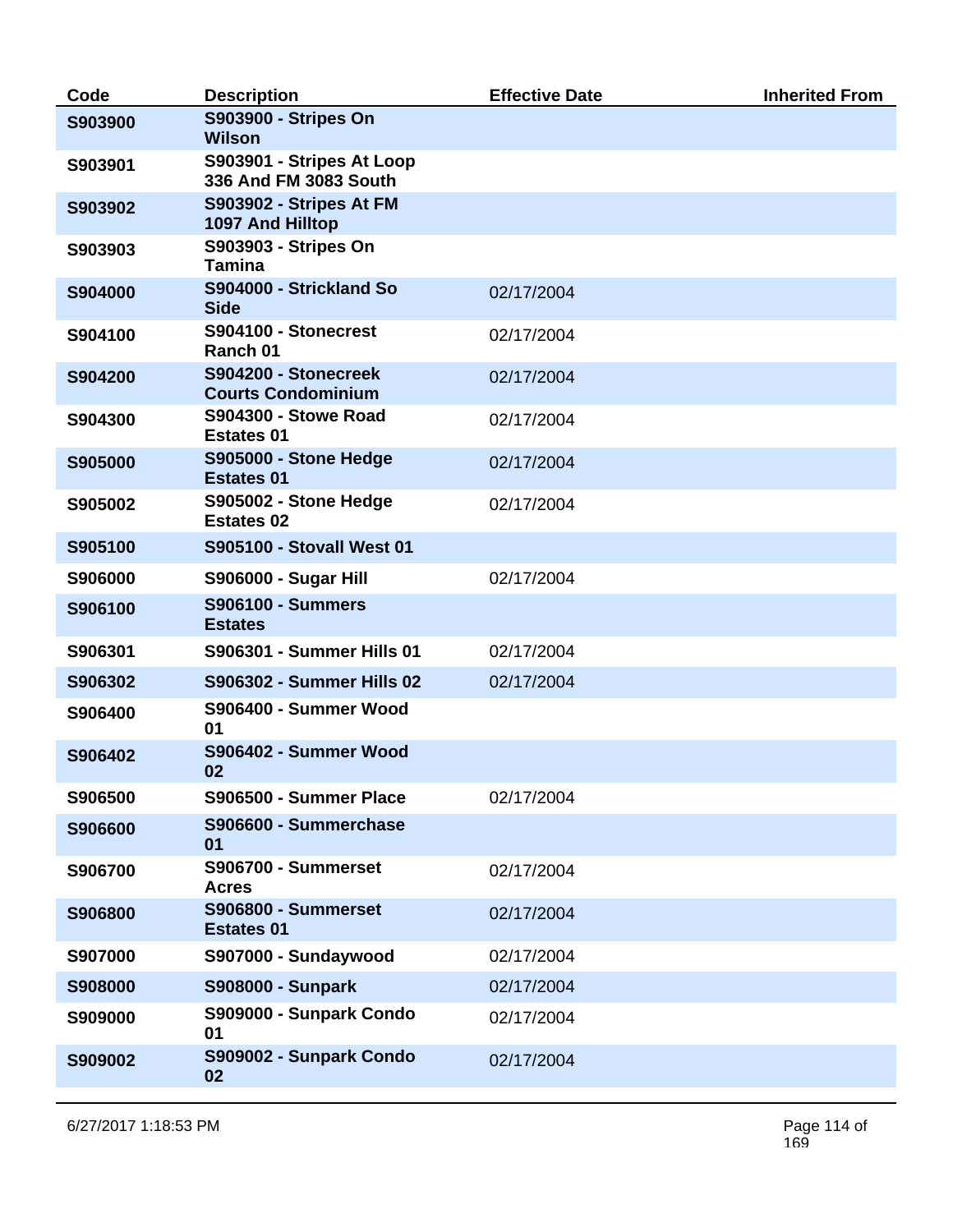| Code    | <b>Description</b>                                                        | <b>Effective Date</b> | <b>Inherited From</b> |
|---------|---------------------------------------------------------------------------|-----------------------|-----------------------|
| S909100 | S909100 - Sunset Ranch<br>01                                              | 02/17/2004            |                       |
| S909200 | S909200 - Sunrise Ranch<br>01                                             | 02/17/2004            |                       |
| S909202 | S909202 - Sunrise Ranch<br>02                                             | 02/17/2004            |                       |
| S909203 | S909203 - Sunrise Ranch<br>03                                             | 02/17/2004            |                       |
| S909204 | S909204 - Sunrise Ranch<br>04                                             |                       |                       |
| S909205 | S909205 - Sunrise Ranch<br>05                                             |                       |                       |
| S909300 | S909300 - Sunset Harbor<br><b>Resort Luxury</b><br><b>Condominiums</b>    |                       |                       |
| S909302 | S909302 - Sunset Harbor<br><b>Resort Luxury</b><br><b>Condominiums 02</b> |                       |                       |
| S910001 | S910001 - Sunset Ridge 01                                                 | 02/17/2004            |                       |
| S910002 | <b>S910002 - Sunset Ridge 02</b>                                          | 02/17/2004            |                       |
| S910003 | S910003 - Sunset Ridge 03                                                 | 02/17/2004            |                       |
| S910004 | <b>S910004 - Sunset Ridge 04</b>                                          | 02/17/2004            |                       |
| S910005 | S910005 - Sunset Ridge 05                                                 | 02/17/2004            |                       |
| S910006 | <b>S910006 - Sunset Ridge 06</b>                                          | 02/17/2004            |                       |
| S910200 | S910200 - Suber<br><b>Subdivision</b>                                     |                       |                       |
| S910500 | <b>S910500 - Sweetgum</b><br><b>Forest</b>                                | 02/17/2004            |                       |
| S911000 | S911000 - Sycamore Hills                                                  | 02/17/2004            |                       |
| S912000 | <b>S912000 - Syndicate</b>                                                | 02/17/2004            |                       |
| S912500 | S912500 - Talford Acres                                                   | 02/17/2004            |                       |
| S912502 | <b>S912502 - Talford Acres 02</b>                                         | 02/17/2004            |                       |
| S912503 | <b>S912503 - Talford Acres 03</b>                                         | 02/17/2004            |                       |
| S912600 | <b>S912600 - Tall Oaks</b>                                                | 02/17/2004            |                       |
| S912655 | S912655 - Tall Oaks Replat                                                | 02/17/2004            |                       |
| S913000 | <b>S913000 - Tall Pines</b>                                               | 02/17/2004            |                       |
| S913100 | <b>S913100 - Tall Pines</b><br><b>Estates</b>                             | 02/17/2004            |                       |
| S913500 | <b>S913500 - Tall Pines 501</b>                                           | 02/17/2004            |                       |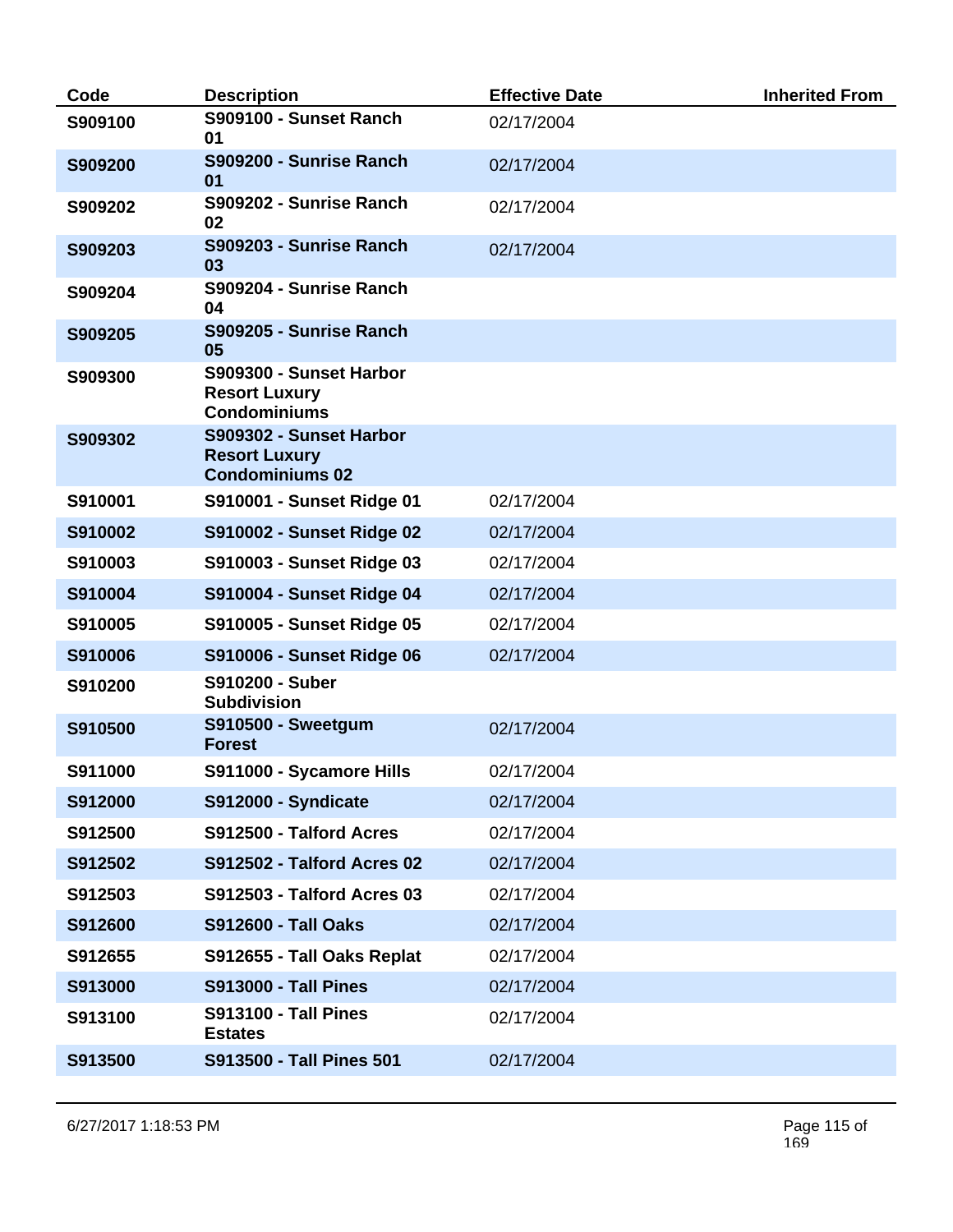| Code    | <b>Description</b>                                                     | <b>Effective Date</b> | <b>Inherited From</b> |
|---------|------------------------------------------------------------------------|-----------------------|-----------------------|
| S914000 | <b>S914000 - Tall Timbers-</b><br>creekwood                            | 02/17/2004            |                       |
| S916001 | <b>S916001 - Tall Timbers 01</b>                                       | 02/17/2004            |                       |
| S916002 | <b>S916002 - Tall Timbers 02</b>                                       | 02/17/2004            |                       |
| S916003 | <b>S916003 - Tall Timbers 03</b>                                       | 02/17/2004            |                       |
| S918000 | <b>S918000 - Talley</b>                                                | 02/17/2004            |                       |
| S920000 | <b>S920000 - Tamina</b>                                                | 02/17/2004            |                       |
| S921000 | S921000 - Tamina Manor                                                 | 02/17/2004            |                       |
| S921100 | S921100 - Tavola 01                                                    |                       |                       |
| S921102 | S921102 - Tavola 02                                                    |                       |                       |
| S921103 | S921103 - Tavola 03                                                    |                       |                       |
| S921104 | S921104 - Tavola 04                                                    |                       |                       |
| S921105 | S921105 - Tavola 05                                                    |                       |                       |
| S921106 | S921106 - Tavola 06                                                    |                       |                       |
| S921107 | S921107 - Tavola 07                                                    |                       |                       |
| S921108 | S921108 - Tavola 08                                                    |                       |                       |
| S921109 | S921109 - Tavola 09                                                    |                       |                       |
| S921110 | S921110 - Tavola 10                                                    |                       |                       |
| S921111 | S921111 - Tavola 11                                                    |                       |                       |
| S921112 | S921112 - Tavola 12                                                    |                       |                       |
| S921190 | S921190 - Tavola Water<br><b>Plant And Waste Water</b><br><b>Plant</b> |                       |                       |
| S921191 | S921191 - Tavola<br><b>Recreation Center</b>                           |                       |                       |
| S921200 | S921200 - Terra Vista At<br><b>Waterstone 01</b>                       |                       |                       |
| S921600 | S921600 - Teas Plaza 01                                                |                       |                       |
| S921700 | <b>S921700 - Teas Town</b><br><b>Center 01</b>                         |                       |                       |
| S921702 | <b>S921702 - Teas Town</b><br><b>Center 02</b>                         |                       |                       |
| S921800 | S921800 - Ted Mathis 01                                                |                       |                       |
| S921802 | S921802 - Ted Mathis 02                                                |                       |                       |
| S921900 | <b>S921900 - Timber Line</b><br><b>Estates 01</b>                      | 02/17/2004            |                       |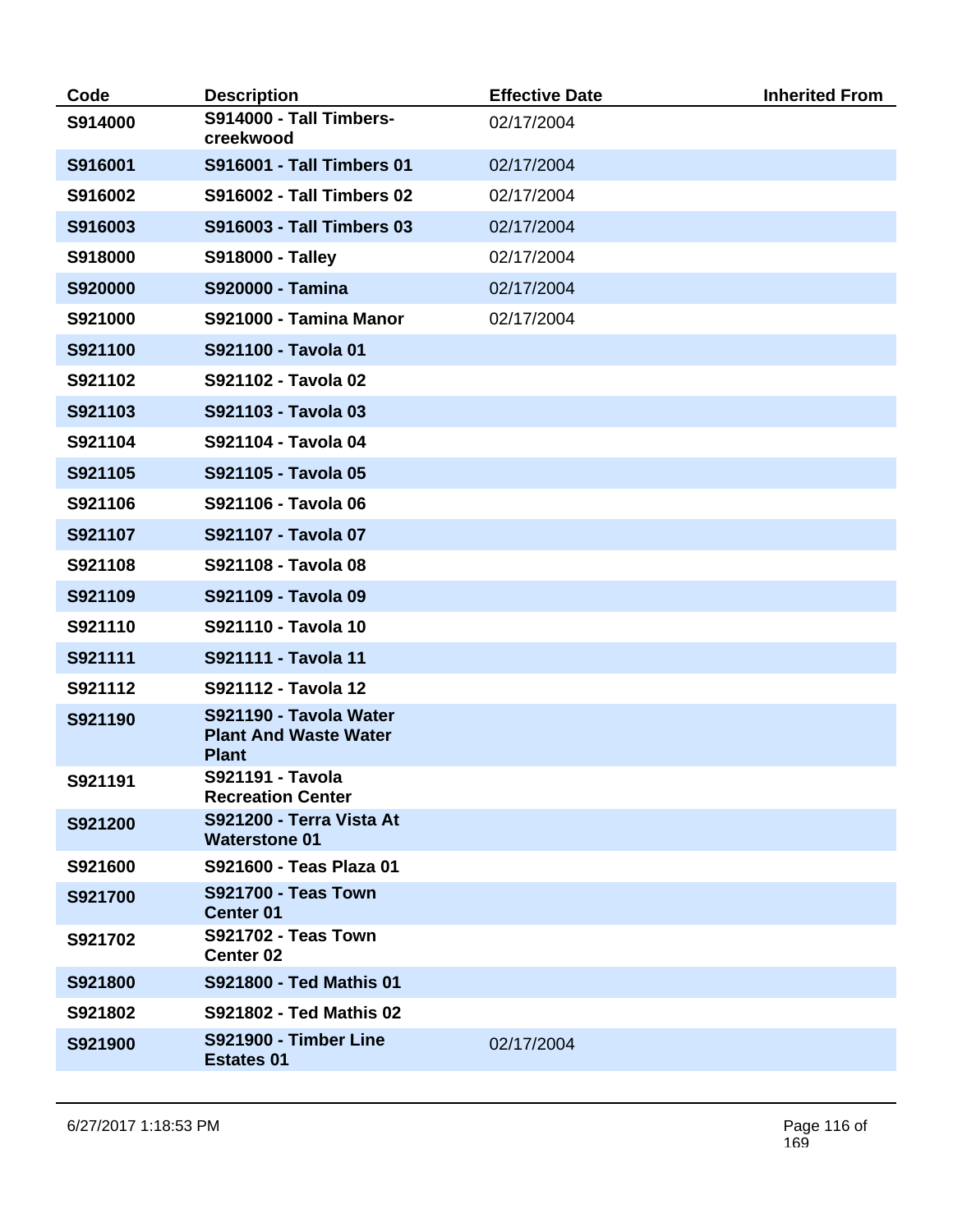| Code    | <b>Description</b>                                        | <b>Effective Date</b> | <b>Inherited From</b> |
|---------|-----------------------------------------------------------|-----------------------|-----------------------|
| S921902 | S921902 - Timber Line<br><b>Estates 02</b>                | 02/17/2004            |                       |
| S921903 | <b>S921903 - Timber Line</b><br><b>Estates 03</b>         |                       |                       |
| S921904 | S921904 - Timber Line<br><b>Estates 04</b>                |                       |                       |
| S922001 | S922001 - Tanglewilde<br>Farms 01                         | 02/17/2004            |                       |
| S922002 | S922002 - Tanglewilde<br>Farms <sub>02</sub>              | 02/17/2004            |                       |
| S922003 | S922003 - Tanglewilde<br>Farms 03                         | 02/17/2004            |                       |
| S922005 | S922005 - Tanglewilde<br>Farms 05                         | 02/17/2004            |                       |
| S922100 | <b>S922100 - Terrace At</b><br><b>Oakhurst 01</b>         |                       |                       |
| S922103 | <b>S922103 - Terrace At</b><br><b>Oakhurst 03</b>         |                       |                       |
| S922104 | <b>S922104 - Terrace At</b><br><b>Oakhurst 04</b>         |                       |                       |
| S922200 | S922200 - The Lakes 01                                    |                       |                       |
| S922300 | S922300 - Teas Lakes 01                                   | 02/17/2004            |                       |
| S922302 | S922302 - Teas Lakes 02                                   | 02/17/2004            |                       |
| S922303 | S922303 - Teas Lakes 03                                   |                       |                       |
| S922304 | S922304 - Teas Lakes 04                                   |                       |                       |
| S922400 | <b>S922400 - The Lakes Of</b><br><b>Heritage Point 01</b> | 02/17/2004            |                       |
| S922500 | <b>S922500 - Tex Silver</b><br><b>Condos</b>              | 02/17/2004            |                       |
| S922600 | S922600 - Tejascreek 01                                   | 02/17/2004            |                       |
| S922602 | S922602 - Tejascreek 02                                   | 02/17/2004            |                       |
| S922603 | S922603 - Tejascreek 03                                   | 02/17/2004            |                       |
| S922604 | S922604 - Tejascreek 04                                   | 02/17/2004            |                       |
| S922655 | S922655 - Tejascreek Plaza                                | 02/17/2004            |                       |
| S922656 | S922656 - Tejascreek Plaza<br>02                          |                       |                       |
| S922657 | S922657 - Tejascreek<br><b>Commercial Plaza 01</b>        |                       |                       |
| S922700 | S922700 - Teaswood (THE<br><b>RESERVE)</b>                | 02/17/2004            |                       |
| S922702 | S922702 - Teaswood 02                                     | 02/17/2004            |                       |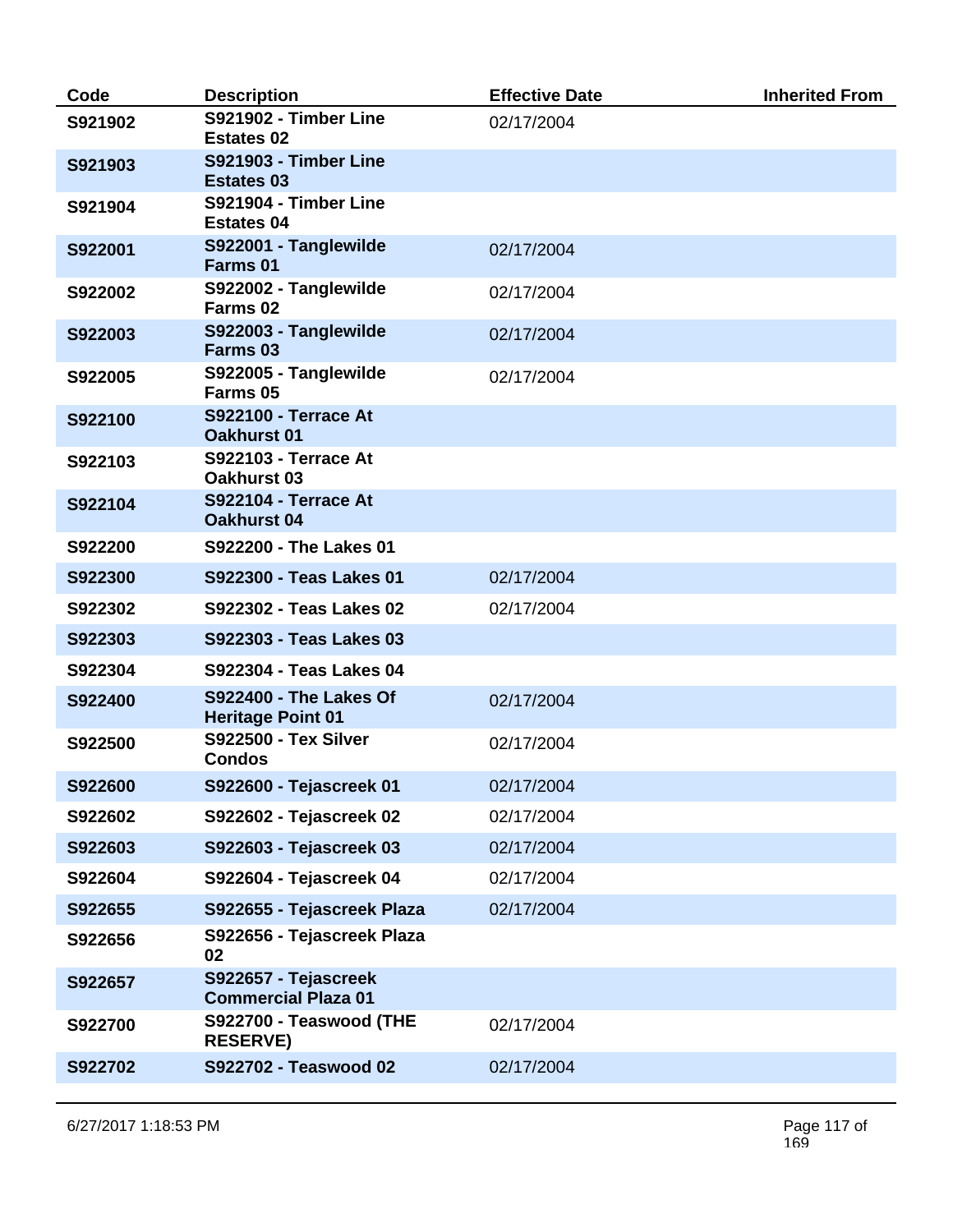| Code    | <b>Description</b>                                               | <b>Effective Date</b> | <b>Inherited From</b> |
|---------|------------------------------------------------------------------|-----------------------|-----------------------|
| S922703 | S922703 - Teaswood 03                                            | 02/17/2004            |                       |
| S922704 | S922704 - Teaswood 04                                            | 02/17/2004            |                       |
| S922705 | S922705 - Teaswood 05                                            |                       |                       |
| S922790 | <b>S922790 - Teaswood</b><br>Avenue                              |                       |                       |
| S922791 | S922791 - Teaswood 02<br><b>Amending Plat No 1</b>               |                       |                       |
| S922792 | S922792 - Teaswood 02<br><b>Amending Plat No 2</b>               |                       |                       |
| S922793 | <b>S922793 - Teaswood</b><br><b>Avenue Amending Plat No</b><br>1 |                       |                       |
| S922800 | S922800 - Teas Crossing<br>01                                    | 02/17/2004            |                       |
| S922900 | S922900 - Perfection<br>Ranch                                    | 02/17/2004            |                       |
| S923001 | S923001 - Tanglewood 01                                          | 02/17/2004            |                       |
| S923002 | S923002 - Tanglewood 02                                          | 02/17/2004            |                       |
| S923003 | S923003 - Tanglewood 03                                          | 02/17/2004            |                       |
| S923004 | S923004 - Tanglewood 04                                          | 02/17/2004            |                       |
| S923005 | S923005 - Tanglewood 05                                          | 02/17/2004            |                       |
| S923050 | S923050 - Tanglewood<br>East                                     | 02/17/2004            |                       |
| S923060 | S923060 - Tanglewood<br><b>East Townhse</b>                      | 02/17/2004            |                       |
| S923100 | S923100 - Texaba                                                 | 02/17/2004            |                       |
| S923101 | S923101 - Texaba Partial<br><b>Replat No 1</b>                   |                       |                       |
| S923102 | S923102 - Texaba 02                                              | 02/17/2004            |                       |
| S923110 | S923110 - Texaba Partial<br><b>Replat No 2</b>                   |                       |                       |
| S923200 | <b>S923200 - Teas Road</b><br><b>Estates</b>                     | 02/17/2004            |                       |
| S923300 | S923300 - Texas National<br>01                                   | 02/17/2004            |                       |
| S923302 | S923302 - Texas National<br>02                                   | 02/17/2004            |                       |
| S923303 | S923303 - Texas National<br>03                                   | 02/17/2004            |                       |
| S923304 | S923304 - Texas National<br>04                                   | 02/17/2004            |                       |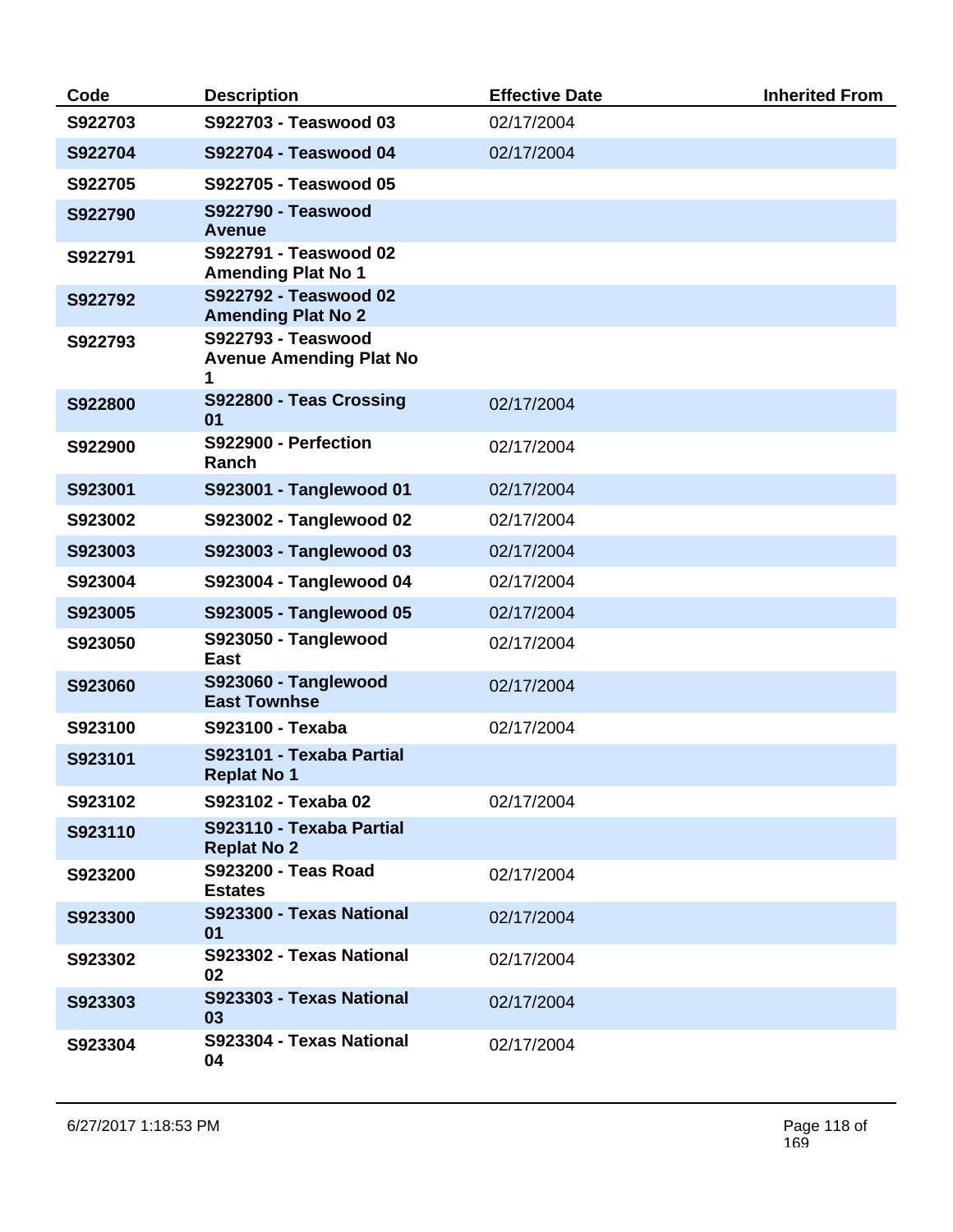| Code    | <b>Description</b>                                | <b>Effective Date</b> | <b>Inherited From</b> |
|---------|---------------------------------------------------|-----------------------|-----------------------|
| S923305 | S923305 - Texas National<br>05                    | 02/17/2004            |                       |
| S923306 | S923306 - Texas National<br>06                    | 02/17/2004            |                       |
| S923307 | S923307 - Texas National<br>07                    | 02/17/2004            |                       |
| S923308 | S923308 - Texas National<br>08                    | 02/17/2004            |                       |
| S923309 | S923309 - Texas National<br>09                    | 02/17/2004            |                       |
| S923325 | S923325 - Texas Natl Cntry<br><b>Cb Hms</b>       | 02/17/2004            |                       |
| S923400 | S923400 - The Acreage                             | 02/17/2004            |                       |
| S923500 | S923500 - The Village                             | 02/17/2004            |                       |
| S923600 | S923600 - The Oaks 01                             | 02/17/2004            |                       |
| S923602 | S923602 - The Oaks 02                             | 02/17/2004            |                       |
| S923700 | <b>S923700 - Thomason</b><br><b>Addition</b>      | 02/17/2004            |                       |
| S923702 | <b>S923702 - Thomason</b><br><b>Addition 02</b>   | 02/17/2004            |                       |
| S923800 | <b>S923800 - Thornwood</b>                        | 02/17/2004            |                       |
| S923900 | S923900 - Timber Ck Patio<br><b>Homes</b>         | 02/17/2004            |                       |
| S924000 | <b>S924000 - Timber Lakes 01</b>                  | 02/17/2004            |                       |
| S924002 | <b>S924002 - Timber Lakes 02</b>                  | 02/17/2004            |                       |
| S924003 | S924003 - Timber Lakes<br><b>3A&amp;3B</b>        | 02/17/2004            |                       |
| S924100 | S924100 - Thompson<br>Homeplace                   | 02/17/2004            |                       |
| S924202 | S924202 - Timber Ridge 02                         | 02/17/2004            |                       |
| S924203 | S924203 - Timber Ridge 03                         | 02/17/2004            |                       |
| S924290 | S924290 - Timber Ridge<br><b>Office Condos 01</b> |                       |                       |
| S924300 | S924300 - Thousand Oaks<br>01                     | 02/17/2004            |                       |
| S924302 | S924302 - Thousand Oaks<br>02                     | 02/17/2004            |                       |
| S924303 | S924303 - Thousand Oaks<br>03                     | 02/17/2004            |                       |
| S924304 | S924304 - Thousand Oaks<br>04                     |                       |                       |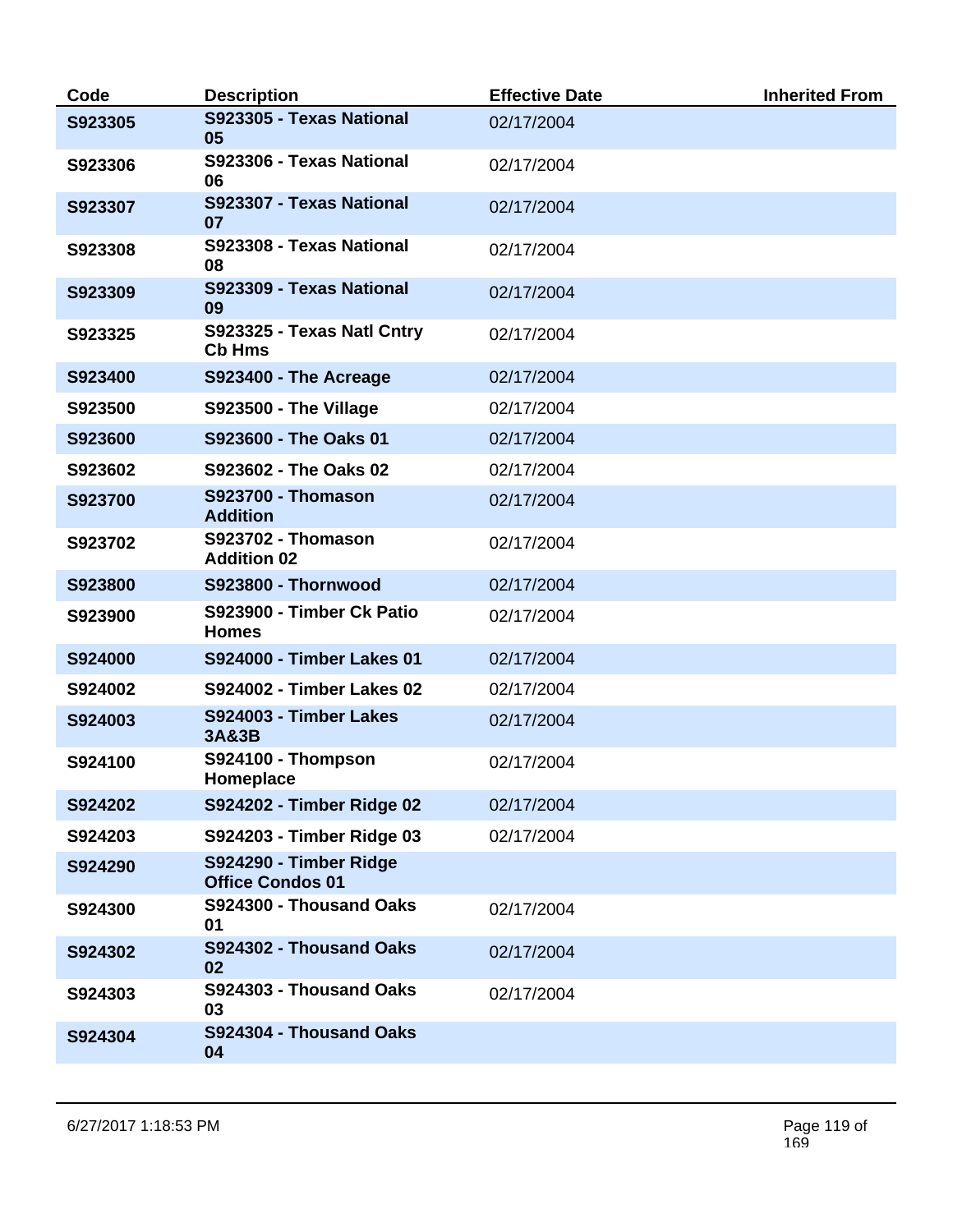| Code    | <b>Description</b>                                    | <b>Effective Date</b> | <b>Inherited From</b> |
|---------|-------------------------------------------------------|-----------------------|-----------------------|
| S924400 | S924400 - The Villages Of<br><b>Heritage Point 01</b> | 02/17/2004            |                       |
| S924500 | S924500 - Timbered Acres                              | 02/17/2004            |                       |
| S924600 | S924600 - 3083 Business<br>Park                       | 02/17/2004            |                       |
| S924700 | S924700 - The Hermitage<br>01                         | 02/17/2004            |                       |
| S924800 | S924800 - Timbergreen 01                              | 02/17/2004            |                       |
| S924802 | S924802 - Timbergreen 02                              | 02/17/2004            |                       |
| S924803 | S924803 - Timbergreen 03                              | 02/17/2004            |                       |
| S924804 | S924804 - Timbergreen 04                              | 02/17/2004            |                       |
| S924805 | S924805 - Timbergreen 05                              | 02/17/2004            |                       |
| S924900 | S924900 - Timberland<br><b>Estates 01</b>             | 02/17/2004            |                       |
| S924902 | S924902 - Timberland<br><b>Estates 02</b>             | 02/17/2004            |                       |
| S924903 | S924903 - Timberland<br><b>Estates 03</b>             | 02/17/2004            |                       |
| S925000 | S925000 - Tanglewood<br><b>Manor</b>                  | 02/17/2004            |                       |
| S925100 | S925100 - Timberland<br>Grove 01                      | 02/17/2004            |                       |
| S925200 | S925200 - Timberland<br><b>Ranchettes</b>             | 02/17/2004            |                       |
| S925300 | S925300 - Timberland<br>North 01                      | 02/17/2004            |                       |
| S925302 | S925302 - Timberland<br>North 02                      | 02/17/2004            |                       |
| S925303 | S925303 - Timberland<br>North 03                      |                       |                       |
| S925304 | S925304 - Timberland<br>North 04                      |                       |                       |
| S925305 | S925305 - Timberland<br>North 05                      |                       |                       |
| S925306 | S925306 - Timberland<br>North 06                      |                       |                       |
| S925307 | S925307 - Timberland<br>North 07                      |                       |                       |
| S925308 | S925308 - Timberland<br>North 08                      |                       |                       |
| S925400 | S925400 - Timber Oaks<br><b>Crossing 01</b>           | 02/17/2004            |                       |
| S925500 | S925500 - Taylor Estates                              | 02/17/2004            |                       |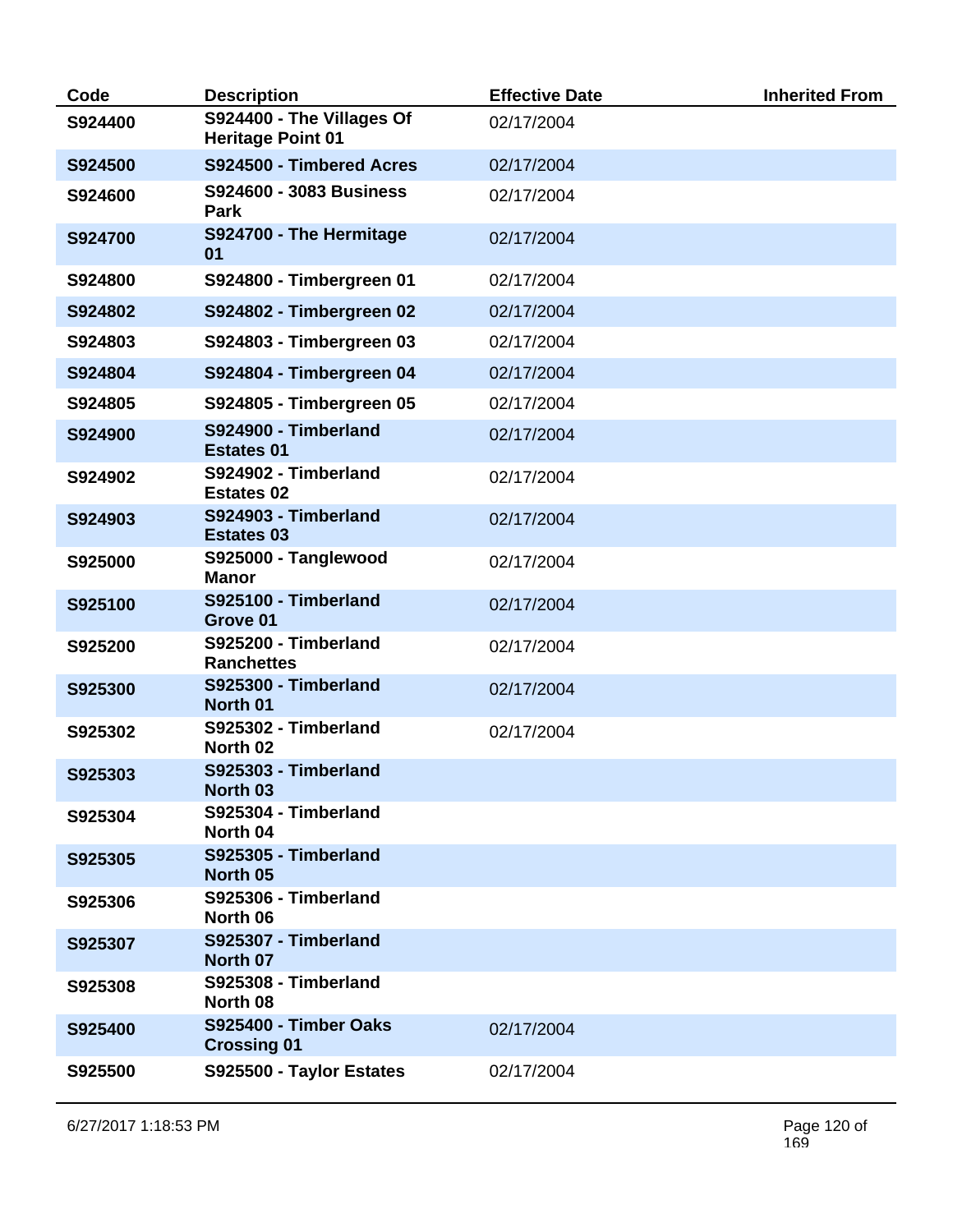| Code    | <b>Description</b>                               | <b>Effective Date</b> | <b>Inherited From</b> |
|---------|--------------------------------------------------|-----------------------|-----------------------|
| S925600 | <b>S925600 - The Point At</b><br><b>Walden</b>   | 02/17/2004            |                       |
| S925700 | <b>S925700 - The Cove At</b><br>Walden           | 02/17/2004            |                       |
| S925800 | S925800 - The Estates Of<br><b>Walden</b>        | 02/17/2004            |                       |
| S925900 | S925900 - Timberbrook<br><b>Estates</b>          | 02/17/2004            |                       |
| S926001 | S926001 - Timberlane<br>Acres <sub>01</sub>      | 02/17/2004            |                       |
| S926002 | S926002 - Timberlane<br>Acres <sub>02</sub>      | 02/17/2004            |                       |
| S926003 | S926003 - Timberlane<br>Acres 03                 | 02/17/2004            |                       |
| S926004 | S926004 - Timberlane<br>Acres 04                 | 02/17/2004            |                       |
| S926005 | S926005 - Timberlane<br>Acres 05                 | 02/17/2004            |                       |
| S926006 | S926006 - Timberlane<br>Acres 06                 | 02/17/2004            |                       |
| S926007 | S926007 - Timberlane<br>Acres 07                 | 02/17/2004            |                       |
| S926008 | S926008 - Timberlane<br>Acres 08                 | 02/17/2004            |                       |
| S926100 | S926100 - Timber Switch<br><b>Subdivision 01</b> |                       |                       |
| S926102 | S926102 - Timber Switch<br><b>Subdivision 02</b> |                       |                       |
| S926103 | S926103 - Timber Switch<br><b>Subdivision 03</b> |                       |                       |
| S926104 | S926104 - Timber Switch<br><b>Subdivision 04</b> |                       |                       |
| S926105 | S926105 - Timber Switch<br><b>Subdivision 05</b> |                       |                       |
| S926200 | <b>S926200 - The Villas</b>                      |                       |                       |
| S926300 | S926300 - Timberloch East<br>01                  | 02/17/2004            |                       |
| S926500 | S926500 - Timberloch<br><b>Estates</b>           | 02/17/2004            |                       |
| S926502 | S926502 - Timberloch<br><b>Estates 02</b>        | 02/17/2004            |                       |
| S926600 | S926600 - Timberland<br><b>Central 01</b>        |                       |                       |
| S926602 | S926602 - Timberland<br><b>Central 02</b>        |                       |                       |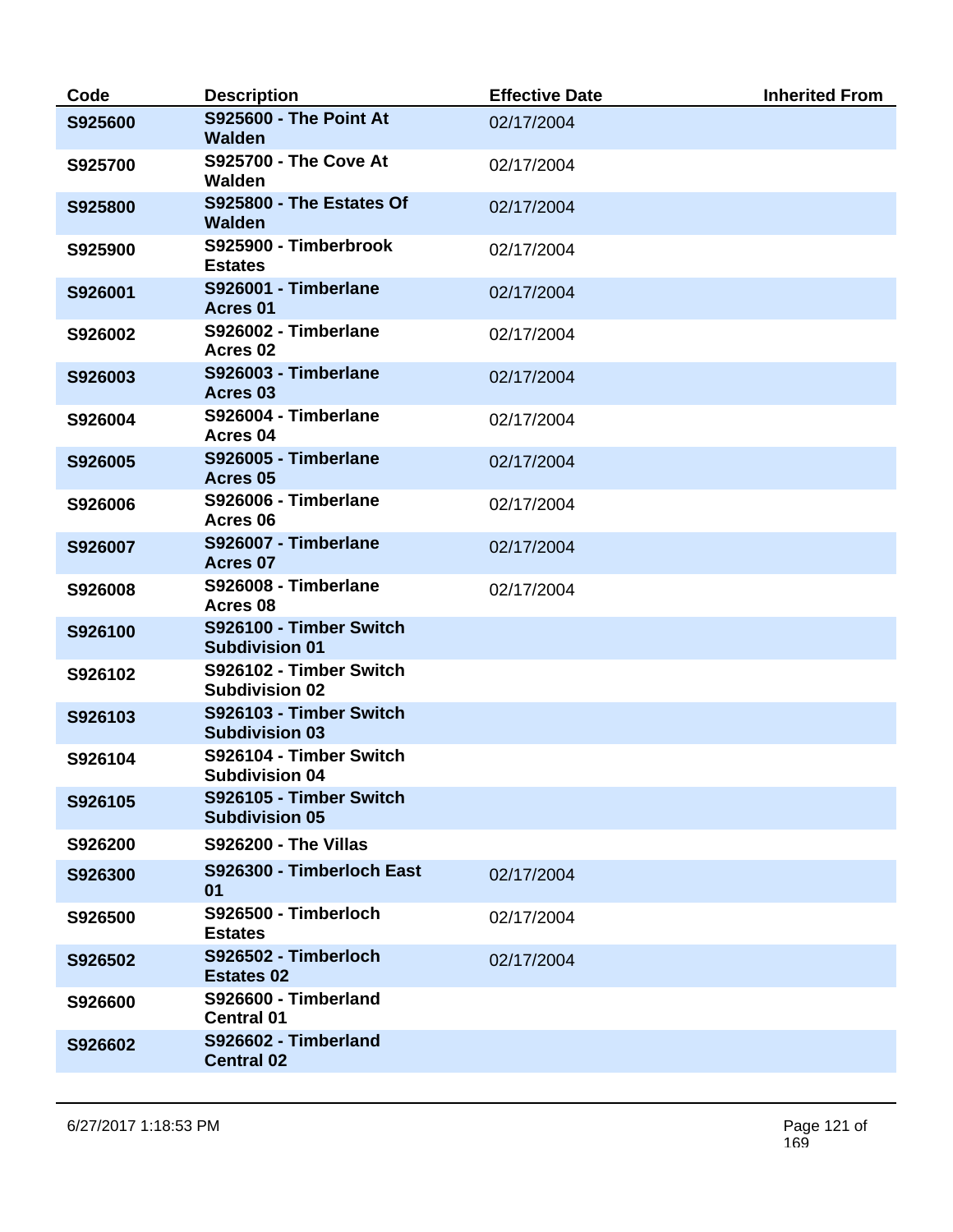| Code    | <b>Description</b>                                                                      | <b>Effective Date</b> | <b>Inherited From</b> |
|---------|-----------------------------------------------------------------------------------------|-----------------------|-----------------------|
| S926603 | S926603 - Timberland<br><b>Central 03</b>                                               |                       |                       |
| S926700 | S926700 - Timberland<br>Cove 01                                                         |                       |                       |
| S926800 | S926800 - Timberland<br>South 01                                                        |                       |                       |
| S926900 | <b>S926900 - The Wilson</b><br><b>Estate Ridgelake Shores</b><br><b>03 Partial Repl</b> |                       |                       |
| S927000 | S927000 - Timberwood                                                                    | 02/17/2004            |                       |
| S927200 | S927200 - Towers At The<br><b>Woodlands</b>                                             |                       |                       |
| S927300 | S927300 - Toby Smith High<br><b>Chaparral</b>                                           | 02/17/2004            |                       |
| S927400 | <b>S927400 - Tomball Land &amp;</b><br><b>Inv Co</b>                                    | 02/17/2004            |                       |
| S927500 | S927500 - Tomball North                                                                 | 02/17/2004            |                       |
| S927600 | <b>S927600 - Town Village 01</b>                                                        |                       |                       |
| S927700 | S927700 - Tower Brook 01                                                                |                       |                       |
| S927800 | S927800 - Towne Center<br><b>East</b>                                                   | 02/17/2004            |                       |
| S927900 | S927900 - Towne Center<br><b>North</b>                                                  | 02/17/2004            |                       |
| S928000 | S928000 - Tomwood Estate                                                                | 02/17/2004            |                       |
| S928100 | <b>S928100 - Tower Glen</b><br><b>North</b>                                             | 02/17/2004            |                       |
| S928200 | <b>S928200 - Tower Glen</b>                                                             | 02/17/2004            |                       |
| S928300 | S928300 - Tower Woods                                                                   | 02/17/2004            |                       |
| S928400 | S928400 - Towering Oaks<br>01                                                           | 02/17/2004            |                       |
| S928402 | S928402 - Towering Oaks<br>02                                                           | 02/17/2004            |                       |
| S928500 | <b>S928500 - Town Place</b>                                                             | 02/17/2004            |                       |
| S928600 | S928600 - Tres                                                                          | 02/17/2004            |                       |
| S928700 | <b>S928700 - Trinity Way</b>                                                            | 02/17/2004            |                       |
| S928800 | S928800 - Towne Center                                                                  | 02/17/2004            |                       |
| S928900 | S928900 - Summergate 01                                                                 | 02/17/2004            |                       |
| S929000 | S929000 - Traders Ridge<br><b>Business Park 01</b>                                      |                       |                       |
| S930001 | S930001 - Tri Lake Estate<br>01                                                         | 02/17/2004            |                       |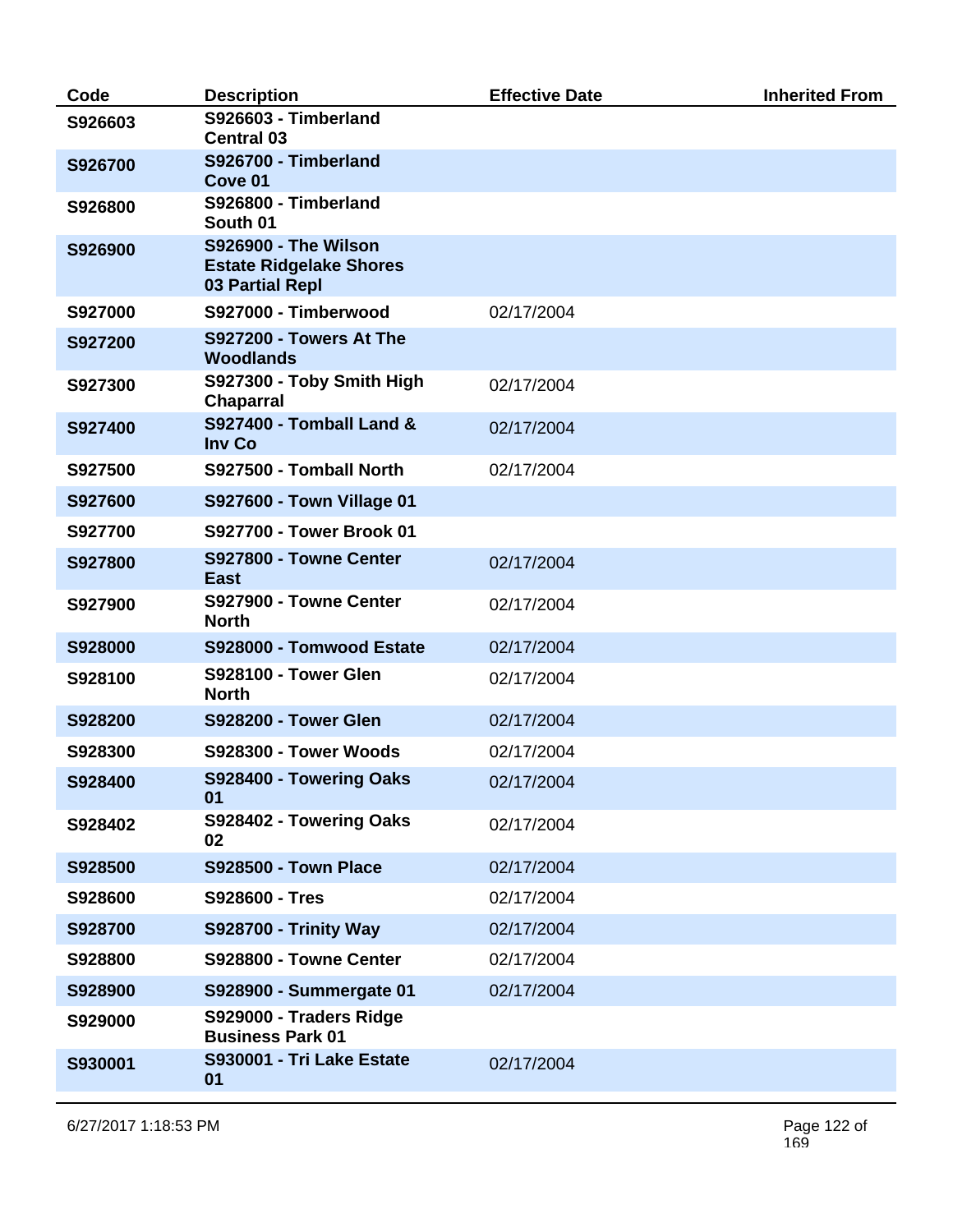| Code    | <b>Description</b>                                                            | <b>Effective Date</b> | <b>Inherited From</b> |
|---------|-------------------------------------------------------------------------------|-----------------------|-----------------------|
| S930002 | S930002 - Tri Lake Estate<br>02                                               | 02/17/2004            |                       |
| S930003 | S930003 - Tri Lake Estate<br>03                                               | 02/17/2004            |                       |
| S930200 | S930200 - Turtle Creek 01                                                     | 02/17/2004            |                       |
| S930202 | <b>S930202 - Turtle Creek 02</b>                                              | 02/17/2004            |                       |
| S930300 | <b>S930300 - Twelve Oaks</b>                                                  | 02/17/2004            |                       |
| S930400 | S930400 - Twain's Landing                                                     | 02/17/2004            |                       |
| S930500 | S930500 - 2854<br><b>Commercial Center</b>                                    | 02/17/2004            |                       |
| S930600 | S930600 - Tuscany Woods                                                       | 02/17/2004            |                       |
| S930700 | <b>S930700 - Tuscany At</b><br><b>Longmire Town Homes</b>                     |                       |                       |
| S931000 | <b>S931000 - Twin Estate</b>                                                  | 02/17/2004            |                       |
| S932001 | S932001 - Twin Lakes 01                                                       | 02/17/2004            |                       |
| S932002 | <b>S932002 - Twin Lakes 02</b>                                                | 02/17/2004            |                       |
| S934000 | <b>S934000 - Twin Oaks</b>                                                    | 02/17/2004            |                       |
| S934100 | <b>S934100 - Twin Oaks</b><br><b>Patton</b>                                   | 02/17/2004            |                       |
| S935000 | S935000 - Twin Shores 01                                                      | 02/17/2004            |                       |
| S935002 | S935002 - Twin Shores 02                                                      | 02/17/2004            |                       |
| S935500 | S935500 - Twin Village<br><b>Estates 01</b>                                   | 02/17/2004            |                       |
| S935502 | S935502 - Twin Village<br><b>Estates 01</b>                                   | 02/17/2004            |                       |
| S935503 | S935503 - Twin Village<br><b>Estates 03</b>                                   | 02/17/2004            |                       |
| S936000 | S936000 - Turner Heights                                                      | 02/17/2004            |                       |
| S939200 | <b>S939200 - Wdlnds Vil</b><br><b>Sterling Ridge Cheswood</b><br><b>Manor</b> |                       |                       |
| S940000 | <b>S940000 - Urquhart</b>                                                     | 02/17/2004            |                       |
| S940100 | S940100 - US 59 New<br><b>Caney Commercial</b><br><b>Development 01</b>       |                       |                       |
| S941000 | <b>S941000 - Val Woods</b>                                                    | 02/17/2004            |                       |
| S941100 | <b>S941100 - Valley Oaks 01</b>                                               | 02/17/2004            |                       |
| S941200 | S941200 - Valley Ranch 01                                                     |                       |                       |
| S941202 | S941202 - Valley Ranch 02                                                     |                       |                       |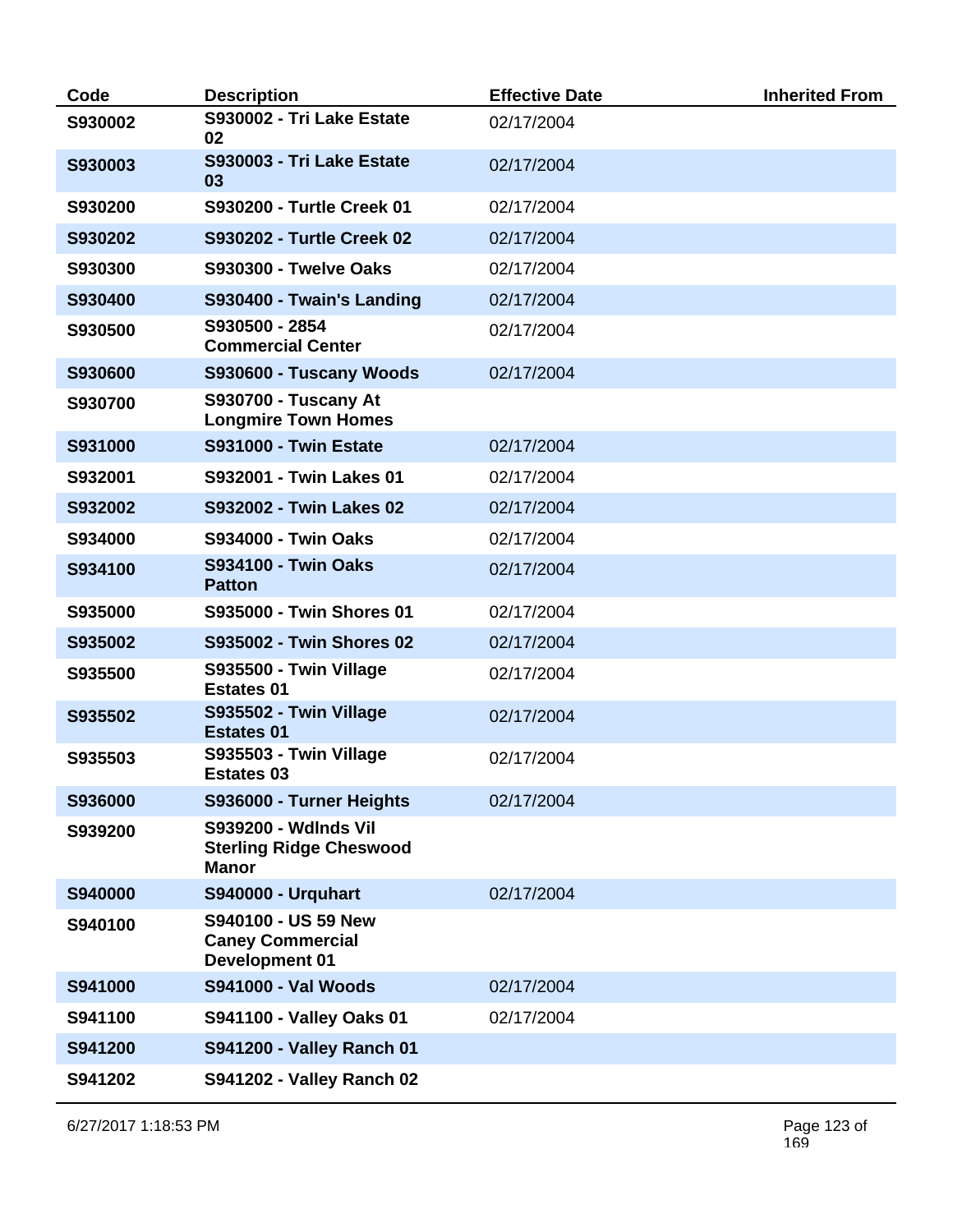| Code    | <b>Description</b>                                                           | <b>Effective Date</b> | <b>Inherited From</b> |
|---------|------------------------------------------------------------------------------|-----------------------|-----------------------|
| S941203 | S941203 - Valley Ranch 03                                                    |                       |                       |
| S941204 | <b>S941204 - Valley Ranch 04</b>                                             |                       |                       |
| S941205 | <b>S941205 - Valley Ranch 05</b>                                             |                       |                       |
| S941206 | <b>S941206 - Valley Ranch 06</b>                                             |                       |                       |
| S941208 | <b>S941208 - Valley Ranch 08</b>                                             |                       |                       |
| S941210 | S941210 - Valley Ranch 10                                                    |                       |                       |
| S941211 | <b>S941211 - Valley Ranch 11</b>                                             |                       |                       |
| S941281 | S941281 - Valley Ranch<br><b>Commercial South 01</b>                         |                       |                       |
| S941282 | S941282 - Valley Ranch<br><b>Commercial South 02</b>                         |                       |                       |
| S941290 | S941290 - Valley Ranch<br><b>Kroger</b>                                      |                       |                       |
| S941291 | S941291 - Valley Ranch<br><b>Town Center Retail South</b><br><b>West</b>     |                       |                       |
| S941292 | S941292 - Valley Ranch<br><b>Town Center Commercial</b><br><b>South West</b> |                       |                       |
| S941293 | S941293 - Valley Ranch<br><b>Town Center Commercial</b><br><b>South</b>      |                       |                       |
| S941294 | S941294 - Valley Ranch<br><b>Town Center Retail South</b><br>East            |                       |                       |
| S941295 | S941295 - Valley Ranch<br><b>Town Center Commercial</b><br><b>South East</b> |                       |                       |
| S941296 | S941296 - Valley Ranch<br><b>Town Center East Market</b><br><b>Place</b>     |                       |                       |
| S941297 | S941297 - Valley Ranch<br><b>Academy</b>                                     |                       |                       |
| S941300 | S941300 - Valero Store No<br><b>1485 Subdivision</b>                         |                       |                       |
| S941301 | S941301 - Valero Store No<br>1495                                            |                       |                       |
| S941400 | S941400 - Vernon Acres                                                       |                       |                       |
| S941700 | S941700 - Verron-DeLeon                                                      |                       |                       |
| S941800 | S941800 - Veranda Oaks<br><b>Estates</b>                                     |                       |                       |
| S941802 | S941802 - Veranda Oaks<br><b>Estates 02</b>                                  |                       |                       |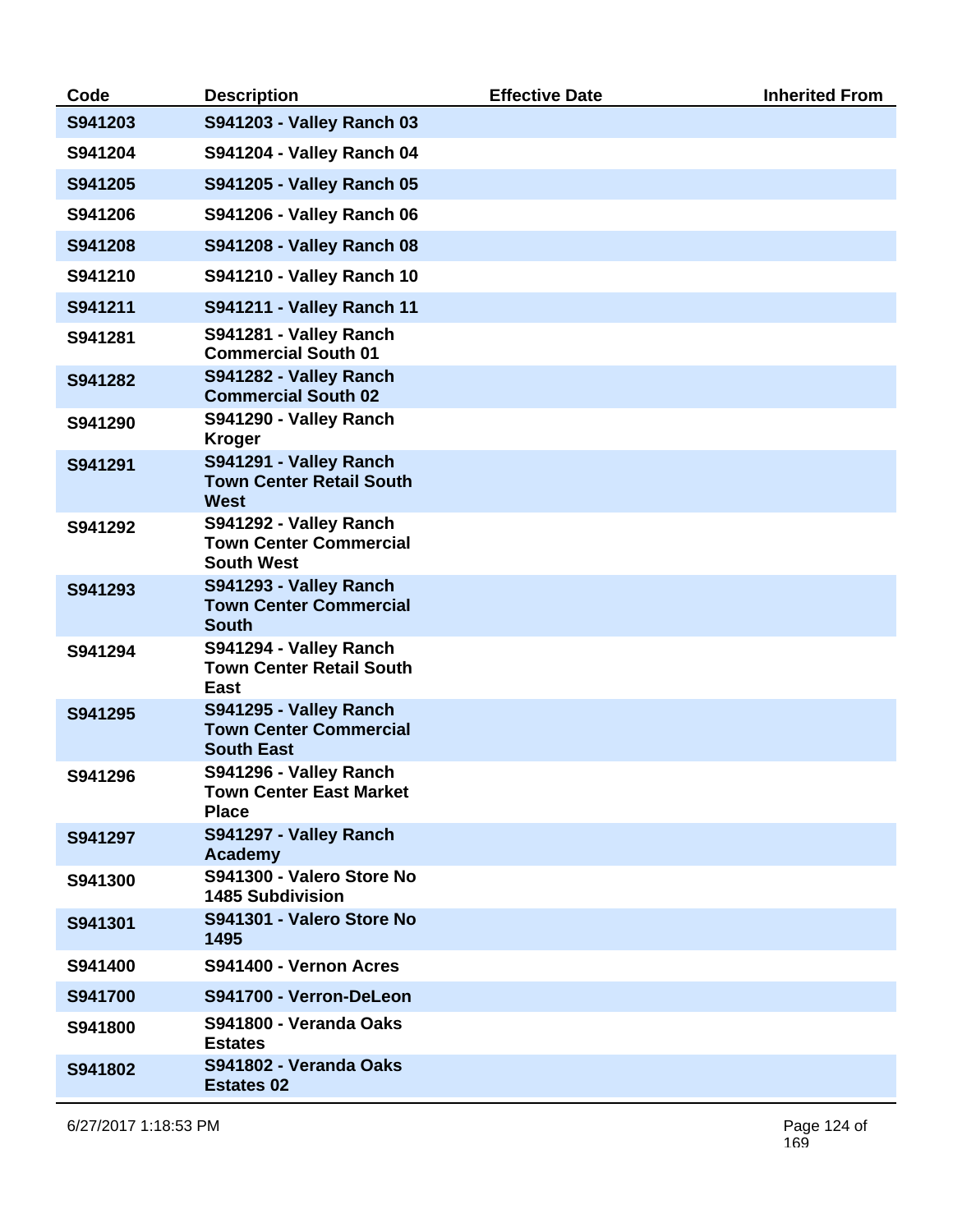| Code    | <b>Description</b>                                                | <b>Effective Date</b> | <b>Inherited From</b> |
|---------|-------------------------------------------------------------------|-----------------------|-----------------------|
| S941900 | S941900 - Vannevar In<br><b>Research Forest</b>                   |                       |                       |
| S942000 | S942000 - Valleywood<br><b>Acres</b>                              | 02/17/2004            |                       |
| S942100 | S942100 - Valleywood<br><b>Professional</b><br><b>Condominium</b> | 02/17/2004            |                       |
| S942200 | S942200 - Vickery Estates                                         | 02/17/2004            |                       |
| S942300 | S942300 - The Village At<br><b>High Meadow 01</b>                 | 02/17/2004            |                       |
| S942302 | S942302 - The Village At<br><b>High Meadow 02</b>                 |                       |                       |
| S942303 | S942303 - The Village At<br><b>High Meadow 03</b>                 |                       |                       |
| S942304 | S942304 - The Village At<br><b>High Meadow 04</b>                 |                       |                       |
| S942305 | S942305 - The Village At<br><b>High Meadow 05</b>                 |                       |                       |
| S942306 | S942306 - The Village At<br><b>High Meadow 06</b>                 |                       |                       |
| S942350 | S942350 - The Village At<br><b>High Meadow 05-A</b>               |                       |                       |
| S942400 | <b>S942400 - VILLAGE OF</b><br><b>OAK RIDGE GROVE</b>             |                       |                       |
| S942500 | S942500 - Vicksburg                                               | 02/17/2004            |                       |
| S942600 | <b>S942600 - Village Of</b><br><b>Decker Oaks 01</b>              | 02/17/2004            |                       |
| S942602 | <b>S942602 - Village Of</b><br><b>Decker Oaks 02</b>              |                       |                       |
| S942700 | S942700 - Village Of<br><b>Alpestrine</b>                         | 02/17/2004            |                       |
| S942900 | S942900 - Village Hills                                           | 02/17/2004            |                       |
| S943000 | S943000 - Virginia Estates                                        | 02/17/2004            |                       |
| S943100 | S943100 - Village Woods                                           | 02/17/2004            |                       |
| S943200 | S943200 - The Villages At<br><b>Crockett Trace 01</b>             | 02/17/2004            |                       |
| S943300 | S943300 - Vintage Oaks 01                                         |                       |                       |
| S943301 | S943301 - Vintage Oaks 01<br><b>Partial Replat No 1</b>           |                       |                       |
| S943302 | S943302 - Vintage Oaks 02                                         |                       |                       |
| S943400 | <b>S943400 - Villas At</b><br><b>Kingwood Place</b>               |                       |                       |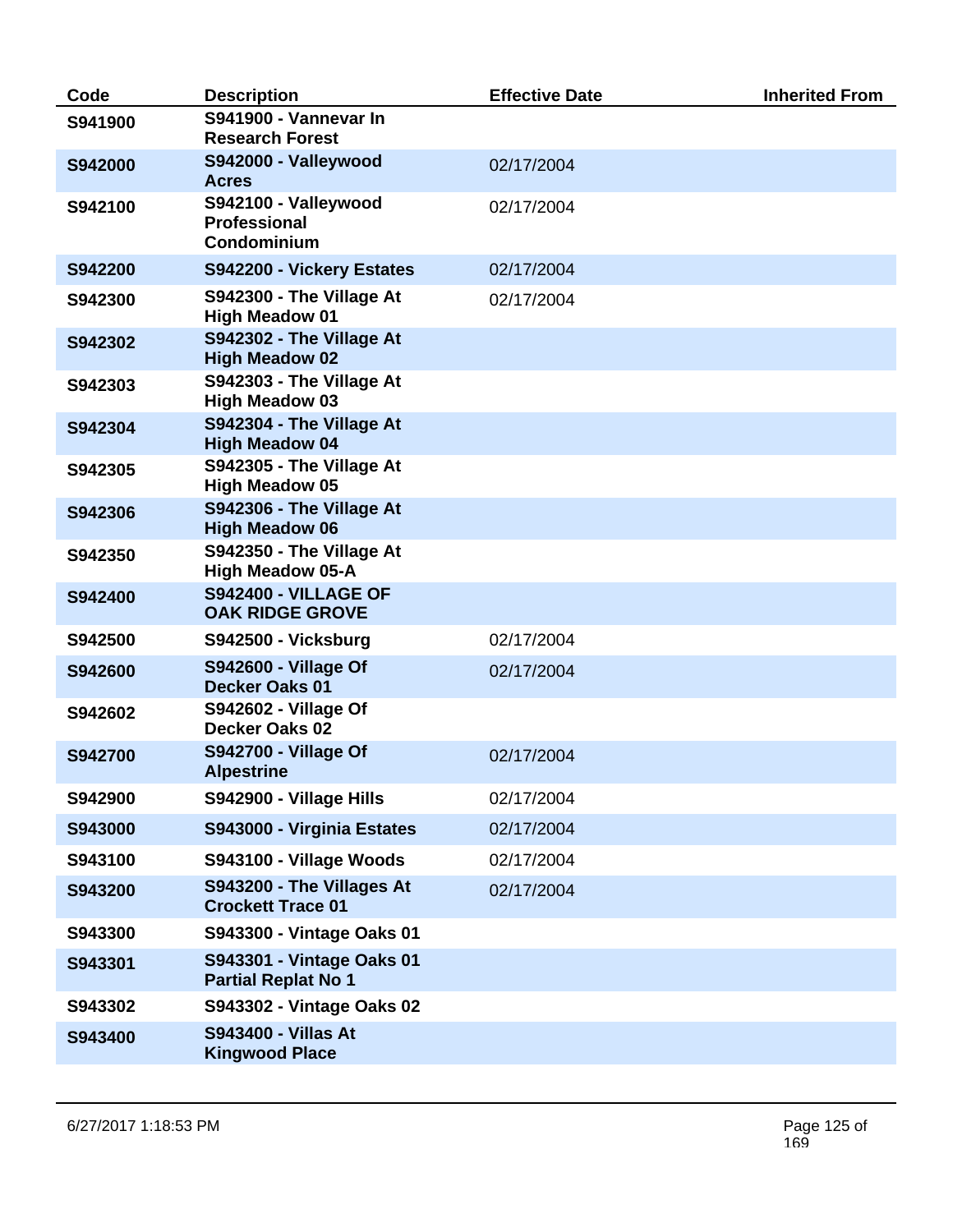| Code    | <b>Description</b>                                     | <b>Effective Date</b> | <b>Inherited From</b> |
|---------|--------------------------------------------------------|-----------------------|-----------------------|
| S943500 | S943500 - Villa San Marino<br>01                       |                       |                       |
| S943600 | <b>S943600 - Vaglienty</b><br><b>Estates</b>           |                       |                       |
| S943700 | <b>S943700 - Villas Of Mia</b><br>Lago 01              |                       |                       |
| S944000 | S944000 - Virginia Lynn<br><b>Estates</b>              | 02/17/2004            |                       |
| S944600 | S944600 - Vision Park One                              | 02/17/2004            |                       |
| S944602 | S944602 - Vision Park Two                              | 02/17/2004            |                       |
| S944603 | <b>S944603 - Vision Park</b><br><b>Three</b>           | 02/17/2004            |                       |
| S944655 | S944655 - Vision Park One<br><b>Replat</b>             | 02/17/2004            |                       |
| S944690 | S944690 - Commercial<br><b>Reserves At Vision Park</b> |                       |                       |
| S944700 | <b>S944700 - Vivace at</b><br><b>Harmony 01</b>        |                       |                       |
| S944800 | S944800 - Waukegan Way<br>01                           |                       |                       |
| S944900 | <b>S944900 - Walgreens-</b><br>porter                  | 02/17/2004            |                       |
| S945000 | <b>S945000 - Wagers</b>                                | 02/17/2004            |                       |
| S945100 | <b>S945100 - Wal-mart</b><br><b>Conroe</b>             | 02/17/2004            |                       |
| S945200 | <b>S945200 - Walker Field 01</b>                       | 02/17/2004            |                       |
| S945300 | <b>S945300 - Walco Acres</b>                           | 02/17/2004            |                       |
| S945350 | <b>S945350 - Walco Hills</b>                           | 02/17/2004            |                       |
| S945400 | S945400 - Walker Village                               | 02/17/2004            |                       |
| S945500 | S945500 - Walden 01                                    | 02/17/2004            |                       |
| S945502 | S945502 - Walden 02                                    | 02/17/2004            |                       |
| S945503 | S945503 - Walden 03                                    | 02/17/2004            |                       |
| S945504 | S945504 - Walden 04                                    | 02/17/2004            |                       |
| S945505 | S945505 - Walden 05                                    | 02/17/2004            |                       |
| S945506 | S945506 - Walden 06                                    | 02/17/2004            |                       |
| S945507 | S945507 - Walden 07                                    | 02/17/2004            |                       |
| S945508 | S945508 - Walden 08                                    | 02/17/2004            |                       |
| S945509 | S945509 - Walden 09                                    | 02/17/2004            |                       |
| S945510 | S945510 - Walden 10                                    | 02/17/2004            |                       |

6/27/2017 1:18:53 PM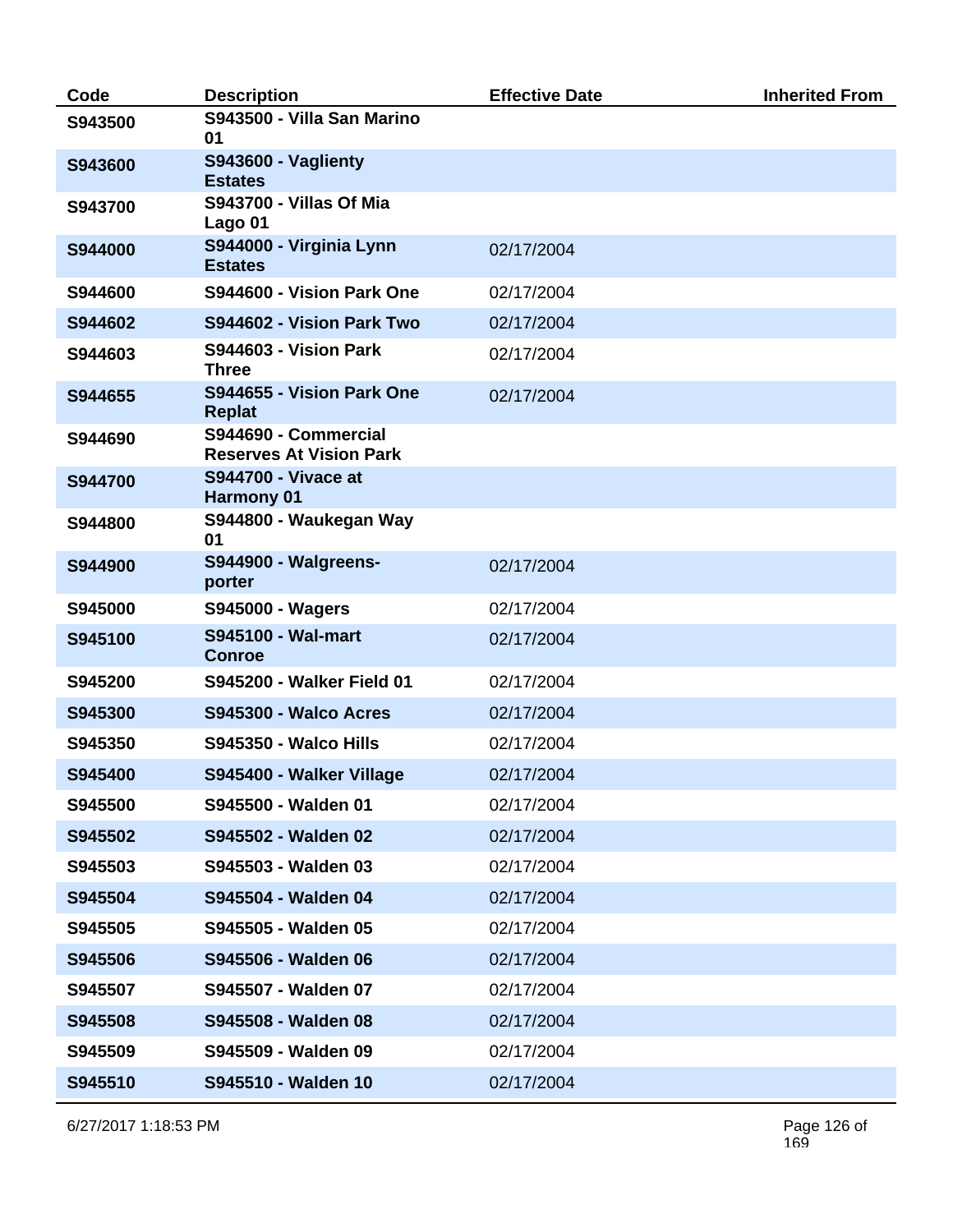| Code    | <b>Description</b>                             | <b>Effective Date</b> | <b>Inherited From</b> |
|---------|------------------------------------------------|-----------------------|-----------------------|
| S945511 | S945511 - Walden 11                            | 02/17/2004            |                       |
| S945512 | S945512 - Walden 12                            | 02/17/2004            |                       |
| S945514 | S945514 - Walden 14                            | 02/17/2004            |                       |
| S945515 | S945515 - Walden 15                            | 02/17/2004            |                       |
| S945516 | S945516 - Walden 16                            | 02/17/2004            |                       |
| S945517 | S945517 - Walden 17                            | 02/17/2004            |                       |
| S945518 | S945518 - Walden 18                            | 02/17/2004            |                       |
| S945550 | S945550 - Walden 15-A                          |                       |                       |
| S945590 | S945590 - Eighteenth At<br>Walden              | 02/17/2004            |                       |
| S945595 | S945595 - Walden Plaza                         |                       |                       |
| S945596 | S945596 - Walden Marine<br><b>Vistas</b>       | 02/17/2004            |                       |
| S945597 | S945597 - Walden Harbour<br><b>Vill Condos</b> | 02/17/2004            |                       |
| S945598 | S945598 - Walden Lodge<br><b>Bldg A</b>        | 02/17/2004            |                       |
| S945599 | S945599 - Walden Lodge<br><b>Bldg B</b>        | 02/17/2004            |                       |
| S945600 | S945600 - Walnut Hills                         | 02/17/2004            |                       |
| S945700 | S945700 - Walnut Creek                         | 02/17/2004            |                       |
| S945800 | S945800 - Warren                               | 02/17/2004            |                       |
| S945900 | S945900 - Walding Woods<br>1&2                 | 02/17/2004            |                       |
| S946000 | <b>S946000 - Watson M E</b>                    | 02/17/2004            |                       |
| S946100 | S946100 - Warwick Land                         | 02/17/2004            |                       |
| S946201 | <b>S946201 - Walnut Cove 01</b>                | 02/17/2004            |                       |
| S946202 | <b>S946202 - Walnut Cove 02</b>                | 02/17/2004            |                       |
| S946203 | <b>S946203 - Walnut Cove 03</b>                | 02/17/2004            |                       |
| S946204 | <b>S946204 - Walnut Cove 04</b>                | 02/17/2004            |                       |
| S946300 | S946300 - Walker Bend 01                       | 02/17/2004            |                       |
| S946400 | <b>S946400 - Walnut Grove 01</b>               | 02/17/2004            |                       |
| S946500 | S946500 - Walding North<br><b>Acres</b>        | 02/17/2004            |                       |
| S946600 | <b>S946600 - Walden Road</b><br><b>Estates</b> | 02/17/2004            |                       |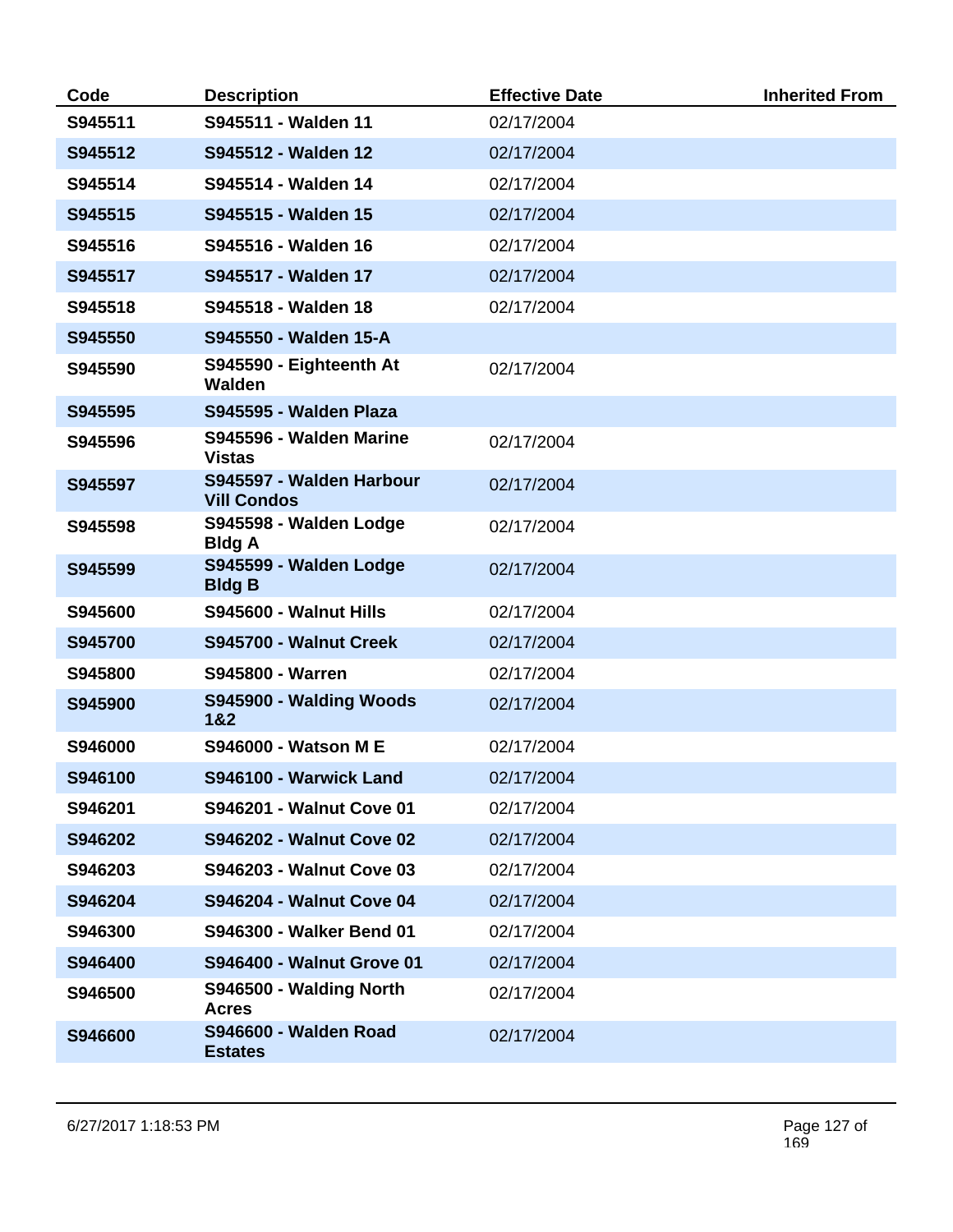| Code           | <b>Description</b>                                 | <b>Effective Date</b> | <b>Inherited From</b> |
|----------------|----------------------------------------------------|-----------------------|-----------------------|
| S946700        | S946700 - Walden Road<br><b>Business Park</b>      | 02/17/2004            |                       |
| S946800        | S946800 - Walker Road<br><b>Estates 01</b>         | 02/17/2004            |                       |
| S946900        | <b>S946900 - West Oaks</b>                         | 02/17/2004            |                       |
| <b>S947000</b> | <b>S947000 - Watson Roy</b>                        | 02/17/2004            |                       |
| S947100        | S947100 - Water Oak 01                             | 02/17/2004            |                       |
| S947102        | S947102 - Water Oak 02                             |                       |                       |
| S947200        | S947200 - Walnut Creek<br>Forest 01                | 02/17/2004            |                       |
| S947202        | S947202 - Walnut Creek<br>Forest <sub>02</sub>     | 02/17/2004            |                       |
| S947300        | <b>S947300 - Waterway</b><br><b>Village</b>        | 02/17/2004            |                       |
| S947400        | <b>S947400 - WATERWAY</b><br><b>LOFTS</b>          |                       |                       |
| S947402        | S947402 - Two Waterway<br>Lofts                    |                       |                       |
| S947500        | S947500 - Walnut Springs<br>01                     | 02/17/2004            |                       |
| S947502        | S947502 - Walnut Springs<br>02                     | 02/17/2004            |                       |
| S947503        | S947503 - Walnut Springs<br>03                     | 02/17/2004            |                       |
| S947600        | S947600 - Waters Edge                              | 02/17/2004            |                       |
| <b>S947700</b> | S947700 - Waterford<br><b>Estates 01</b>           | 02/17/2004            |                       |
| S947702        | S947702 - Waterford<br><b>Estates 02</b>           | 02/17/2004            |                       |
| S947800        | S947800 - Waters Edge A-6                          | 02/17/2004            |                       |
| S947901        | S947901 - Watson Acre                              | 02/17/2004            |                       |
| S948000        | S948000 - Wedgewood 01                             | 02/17/2004            |                       |
| S948002        | S948002 - Wedgewood 02                             | 02/17/2004            |                       |
| S948003        | S948003 - Wedgewood 03                             | 02/17/2004            |                       |
| S948004        | S948004 - Wedgewood 04                             | 02/17/2004            |                       |
| S948005        | S948005 - Wedgewood 05                             | 02/17/2004            |                       |
| S948100        | <b>S948100 - Water's Lane</b><br><b>Estates 01</b> |                       |                       |
| S948200        | S948200 - Wedgewood<br><b>Estates</b>              | 02/17/2004            |                       |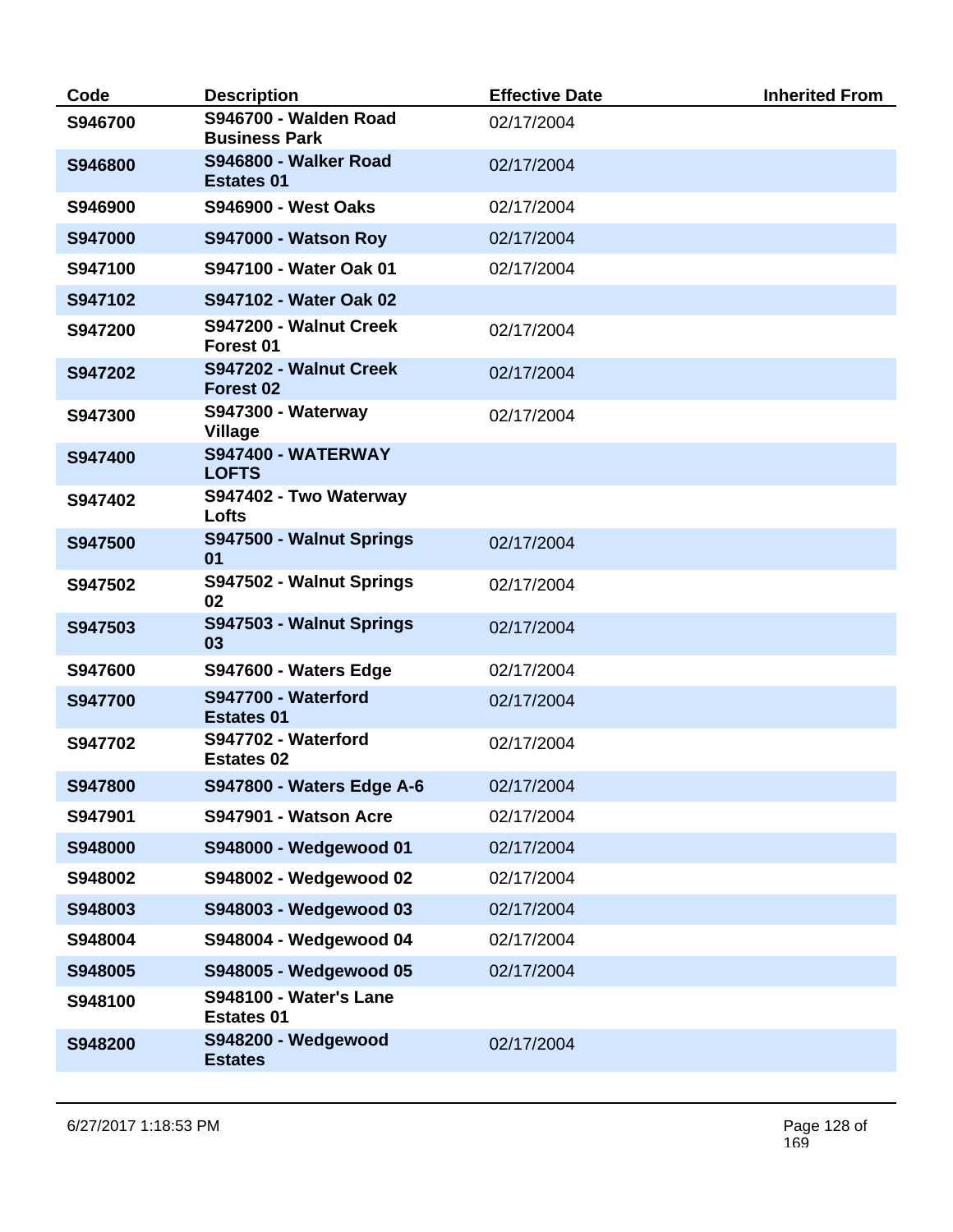| Code    | <b>Description</b>                                  | <b>Effective Date</b> | <b>Inherited From</b> |
|---------|-----------------------------------------------------|-----------------------|-----------------------|
| S948300 | S948300 - Wedgewood<br>Plaza 01                     | 02/17/2004            |                       |
| S948400 | S948400 - Waterpoint                                |                       |                       |
| S948500 | S948500 - Watermark 01<br>Phase 1                   |                       |                       |
| S948600 | S948600 - Waterstone On<br><b>Lake Conroe 01</b>    |                       |                       |
| S948602 | S948602 - Waterstone on<br><b>Lake Conroe 02</b>    |                       |                       |
| S948700 | S948700 - West Village                              |                       |                       |
| S948800 | <b>S948800 - Weslin</b><br><b>Properties</b>        |                       |                       |
| S948801 | S948801 - Weslin                                    |                       |                       |
| S948900 | S948900 - WHISPERING<br><b>MAGNOLIAS 01</b>         |                       |                       |
| S949000 | <b>S949000 - Week End</b><br><b>Retreats</b>        | 02/17/2004            |                       |
| S949100 | S949100 - West Fork 01                              | 02/17/2004            |                       |
| S949102 | S949102 - West Fork 02                              |                       |                       |
| S949103 | S949103 - West Fork 03                              |                       |                       |
| S949104 | S949104 - West Fork 04                              |                       |                       |
| S949105 | S949105 - West Fork 05                              |                       |                       |
| S949190 | S949190 - West Fork 03<br><b>Amending Plat No 1</b> |                       |                       |
| S949191 | S949191 - West Fork 03<br><b>Amending Plat No 2</b> |                       |                       |
| S949192 | S949192 - West Fork 03<br><b>Amending Plat No 3</b> |                       |                       |
| S949200 | S949200 - Western Hills<br>Comm Dev 01              | 02/17/2004            |                       |
| S949202 | S949202 - Western Hills<br><b>Comm Dev 02</b>       | 02/17/2004            |                       |
| S949302 | S949302 - Western Hill<br><b>Estates 02</b>         | 02/17/2004            |                       |
| S949303 | S949303 - Western Hill<br><b>Estates 03</b>         | 02/17/2004            |                       |
| S949400 | <b>S949400 - White Rock</b><br>Forest 01            | 02/17/2004            |                       |
| S949500 | S949500 - Westwood 01                               | 02/17/2004            |                       |
| S949502 | S949502 - Westwood 02                               | 02/17/2004            |                       |
| S949503 | S949503 - Westwood 03                               | 02/17/2004            |                       |
|         |                                                     |                       |                       |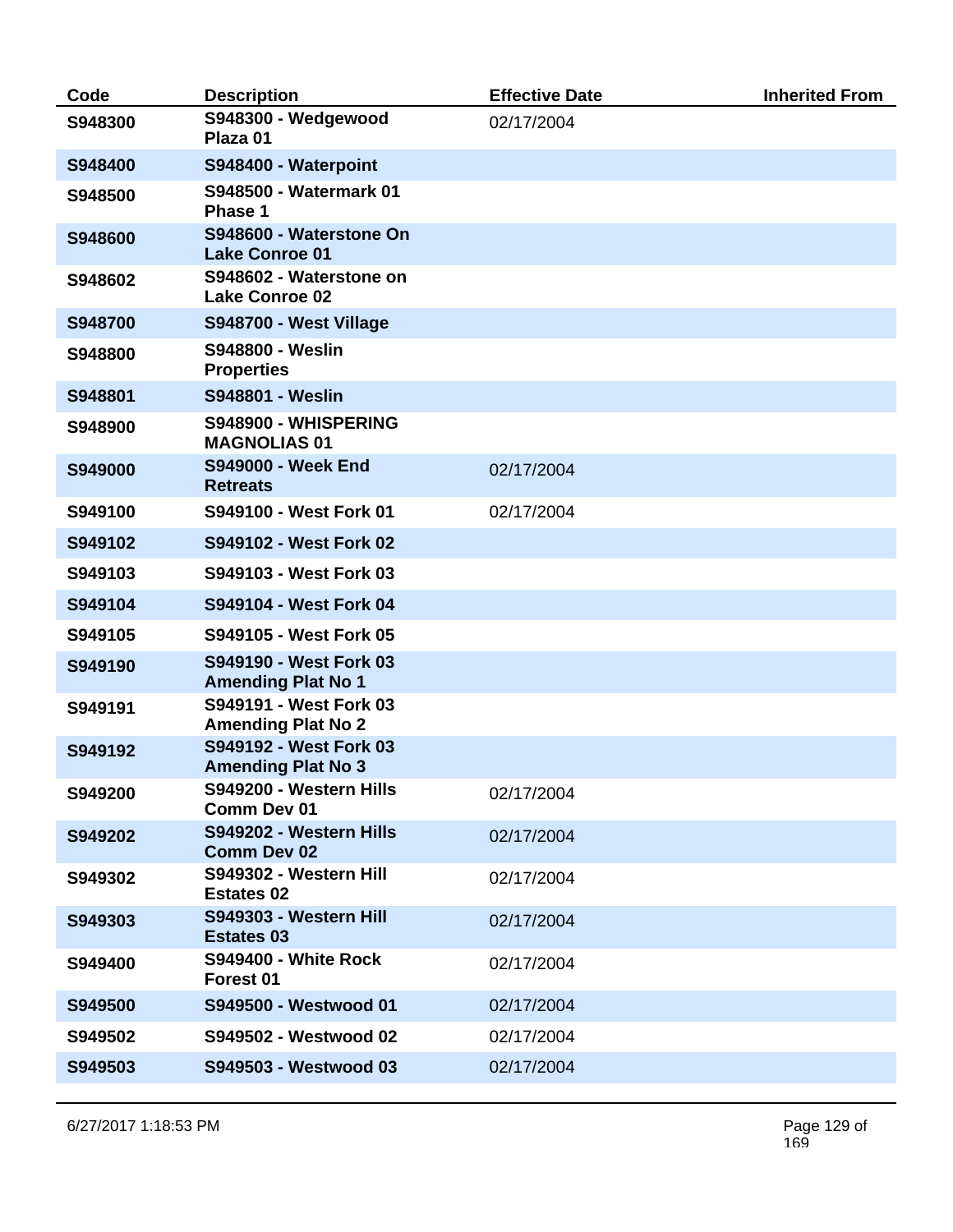| Code           | <b>Description</b>                                      | <b>Effective Date</b> | <b>Inherited From</b> |
|----------------|---------------------------------------------------------|-----------------------|-----------------------|
| S949504        | S949504 - Westwood 04                                   | 02/17/2004            |                       |
| S949600        | <b>S949600 - West Loop</b><br><b>Commercial Park</b>    | 02/17/2004            |                       |
| S949602        | <b>S949602 - West Loop</b><br><b>Commercial Park 02</b> | 02/17/2004            |                       |
| S949700        | <b>S949700 - White Rock</b><br><b>Estates</b>           | 02/17/2004            |                       |
| S949800        | S949800 - Westlite 01                                   | 02/17/2004            |                       |
| S949900        | S949900 - West Palm Villas<br><b>On Walden Road</b>     | 02/17/2004            |                       |
| S949902        | S949902 - West Palm Villas<br>On Walden Road 02         | 02/17/2004            |                       |
| <b>S950000</b> | <b>S950000 - West Henry</b>                             | 02/17/2004            |                       |
| S950100        | <b>S950100 - Westwood</b><br><b>Estates</b>             | 02/17/2004            |                       |
| S950200        | S950200 - Western Hill<br><b>Tracts</b>                 | 02/17/2004            |                       |
| S950300        | S950300 - Westwood Hills                                | 02/17/2004            |                       |
| S950401        | <b>S950401 - Westview</b>                               | 02/17/2004            |                       |
| S950500        | S950500 - Whispering<br><b>Meadow</b>                   | 02/17/2004            |                       |
| S950600        | S950600 - Whispering<br>Oaks 01                         | 02/17/2004            |                       |
| S950602        | S950602 - Whispering<br>Oaks <sub>02</sub>              | 02/17/2004            |                       |
| S950603        | S950603 - Whispering<br>Oaks <sub>03</sub>              | 02/17/2004            |                       |
| S950701        | S950701 - Whispering<br>Pines <sub>01</sub>             | 02/17/2004            |                       |
| S950702        | S950702 - Whispering<br>Pines <sub>02</sub>             | 02/17/2004            |                       |
| S950703        | S950703 - Whispering<br>Pines <sub>03</sub>             | 02/17/2004            |                       |
| S950800        | <b>S950800 - White Oak</b><br><b>Manor</b>              | 02/17/2004            |                       |
| S950900        | S950900 - White Oak<br><b>Forest</b>                    | 02/17/2004            |                       |
| S951001        | S951001 - White Oak Valley<br><b>Est 01</b>             | 02/17/2004            |                       |
| S951002        | S951002 - White Oak Valley<br><b>Est 02</b>             | 02/17/2004            |                       |
| S951003        | S951003 - White Oak Valley<br><b>Est 03</b>             | 02/17/2004            |                       |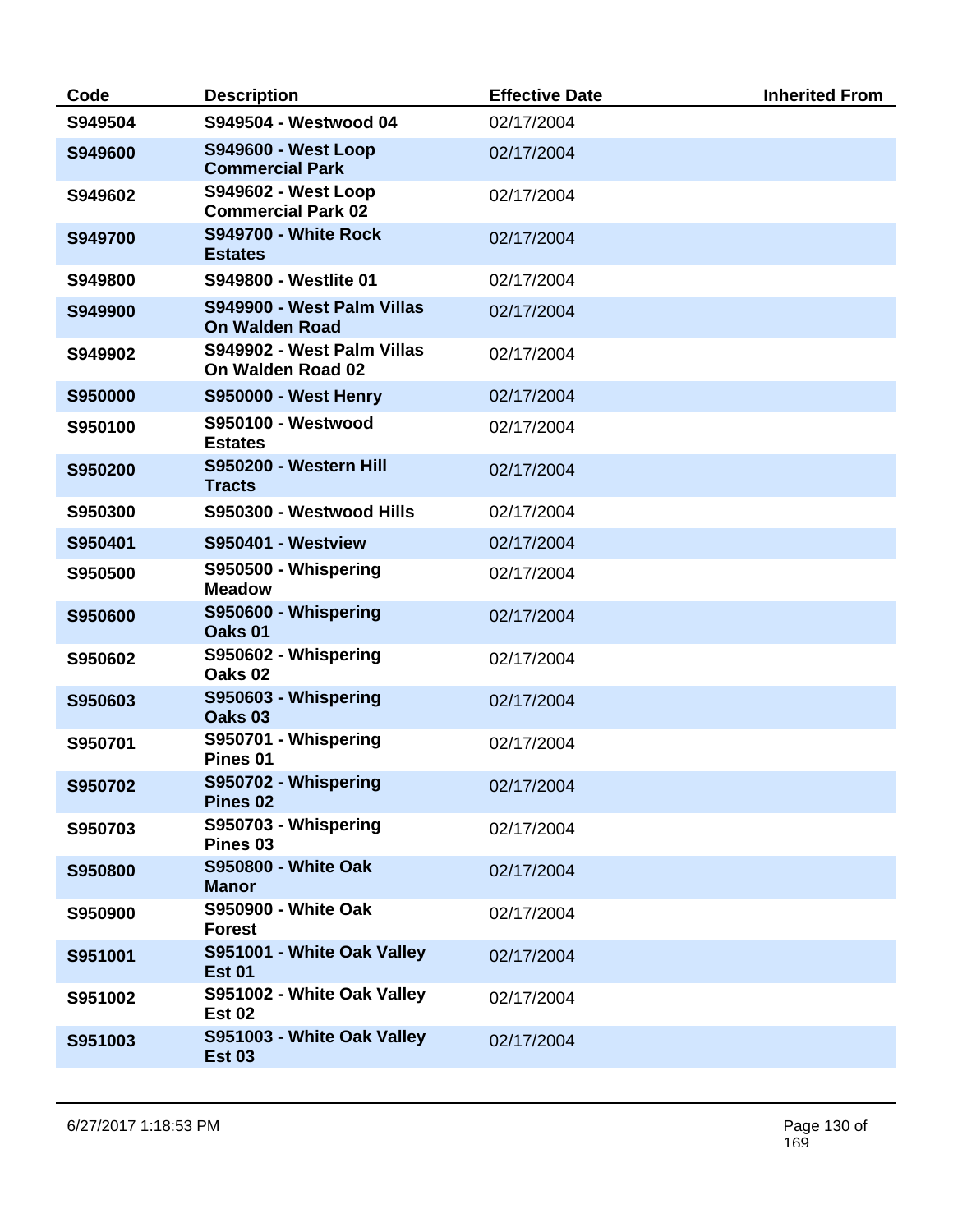| Code    | <b>Description</b>                                 | <b>Effective Date</b> | <b>Inherited From</b> |
|---------|----------------------------------------------------|-----------------------|-----------------------|
| S951004 | S951004 - White Oak Valley<br><b>Est 04</b>        | 02/17/2004            |                       |
| S951100 | <b>S951100 - White Oak</b><br><b>Plantation 01</b> | 02/17/2004            |                       |
| S951102 | <b>S951102 - White Oak</b><br><b>Plantation 02</b> | 02/17/2004            |                       |
| S951200 | S951200 - Wildwood<br><b>Estates 01</b>            | 02/17/2004            |                       |
| S951202 | <b>S951202 - Wildwood</b><br><b>Estates 02</b>     | 02/17/2004            |                       |
| S951203 | <b>S951203 - Wildwood</b><br><b>Estates 03</b>     | 02/17/2004            |                       |
| S951300 | S951300 - Windmill Estates                         | 02/17/2004            |                       |
| S951400 | S951400 - White Oak Park                           | 02/17/2004            |                       |
| S951500 | <b>S951500 - Windcrest</b><br>Farms 01             | 02/17/2004            |                       |
| S951600 | <b>S951600 - Windwood</b><br><b>Estates 01</b>     | 02/17/2004            |                       |
| S951602 | <b>S951602 - Windwood</b><br><b>Estates 02</b>     | 02/17/2004            |                       |
| S951603 | <b>S951603 - Windwood</b><br><b>Estates 03</b>     | 02/17/2004            |                       |
| S951604 | <b>S951604 - Windwood</b><br><b>Estates 04</b>     | 02/17/2004            |                       |
| S951640 | S951640 - Twin Village Est<br>03                   | 02/17/2004            |                       |
| S951700 | <b>S951700 - White Oak</b><br><b>Terrace</b>       | 02/17/2004            |                       |
| S951800 | S951800 - Willowridge<br><b>Estates 01</b>         | 02/17/2004            |                       |
| S951802 | S951802 - Willowridge<br><b>Estates 02</b>         | 02/17/2004            |                       |
| S951803 | S951803 - Willowridge<br><b>Estates 03</b>         | 02/17/2004            |                       |
| S951900 | <b>S951900 - Windcrest</b><br><b>Estates 01</b>    | 02/17/2004            |                       |
| S952000 | <b>S952000 - White Oak</b><br><b>Village</b>       | 02/17/2004            |                       |
| S952100 | S952100 - White Oak Plaza                          | 02/17/2004            |                       |
| S952200 | S952200 - White Oak Hills<br>01                    | 02/17/2004            |                       |
| S952202 | S952202 - White Oak Hills<br>02                    | 02/17/2004            |                       |
| S952300 | S952300 - Wigwam<br><b>Springs</b>                 | 02/17/2004            |                       |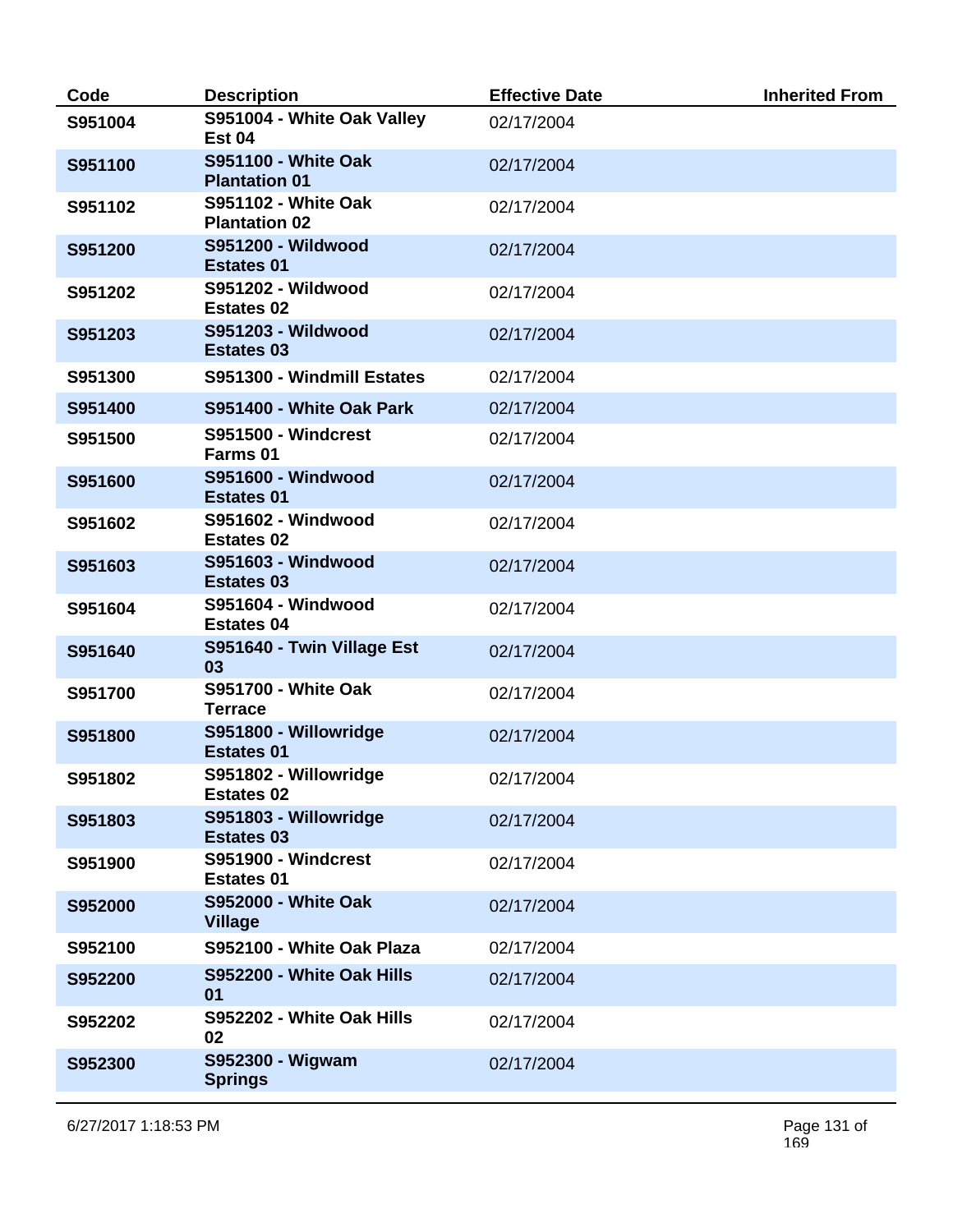| Code    | <b>Description</b>                               | <b>Effective Date</b> | <b>Inherited From</b> |
|---------|--------------------------------------------------|-----------------------|-----------------------|
| S952401 | <b>S952401 - White Oak</b><br><b>Estates 01</b>  | 02/17/2004            |                       |
| S952402 | <b>S952402 - White Oak</b><br><b>Estates 02</b>  | 02/17/2004            |                       |
| S952403 | <b>S952403 - White Oak</b><br><b>Estates 03</b>  | 02/17/2004            |                       |
| S952404 | <b>S952404 - White Oak</b><br><b>Estates 04</b>  | 02/17/2004            |                       |
| S952500 | S952500 - Wiggins Village<br>01                  | 02/17/2004            |                       |
| S952502 | S952502 - Wiggins Village<br>02                  | 02/17/2004            |                       |
| S952503 | S952503 - Wiggins Village<br>03                  | 02/17/2004            |                       |
| S952602 | S952602 - White Oak Plaza<br>02                  | 02/17/2004            |                       |
| S952700 | <b>S952700 - White Oak</b><br><b>Crossing 01</b> | 02/17/2004            |                       |
| S952702 | <b>S952702 - White Oak</b><br><b>Crossing 02</b> |                       |                       |
| S952703 | <b>S952703 - White Oak</b><br><b>Crossing 03</b> |                       |                       |
| S952704 | <b>S952704 - White Oak</b><br><b>Crossing 04</b> |                       |                       |
| S952705 | <b>S952705 - White Oak</b><br><b>Crossing 05</b> |                       |                       |
| S952800 | S952800 - Williams Sub                           | 02/17/2004            |                       |
| S952900 | S952900 - Windmill Cove                          | 02/17/2004            |                       |
| S953000 | S953000 - Wildwood Acres<br>634                  | 02/17/2004            |                       |
| S953100 | <b>S953100 - White Oak</b><br>Ranch 01           | 02/17/2004            |                       |
| S953200 | <b>S953200 - Windwood</b><br>Forest 01           | 02/17/2004            |                       |
| S953300 | S953300 - Wildwood Acres<br>432                  | 02/17/2004            |                       |
| S953400 | S953400 - Wildwood<br><b>Forest</b>              | 02/17/2004            |                       |
| S953500 | <b>S953500 - Willwood</b>                        | 02/17/2004            |                       |
| S953600 | <b>S953600 - Windsong</b>                        | 02/17/2004            |                       |
| S953701 | S953701 - Wildwood Oak                           | 02/17/2004            |                       |
| S953800 | S953800 - Wildwood Plaza<br><b>Trade Center</b>  | 02/17/2004            |                       |
| S953900 | S953900 - White Oak Point                        | 02/17/2004            |                       |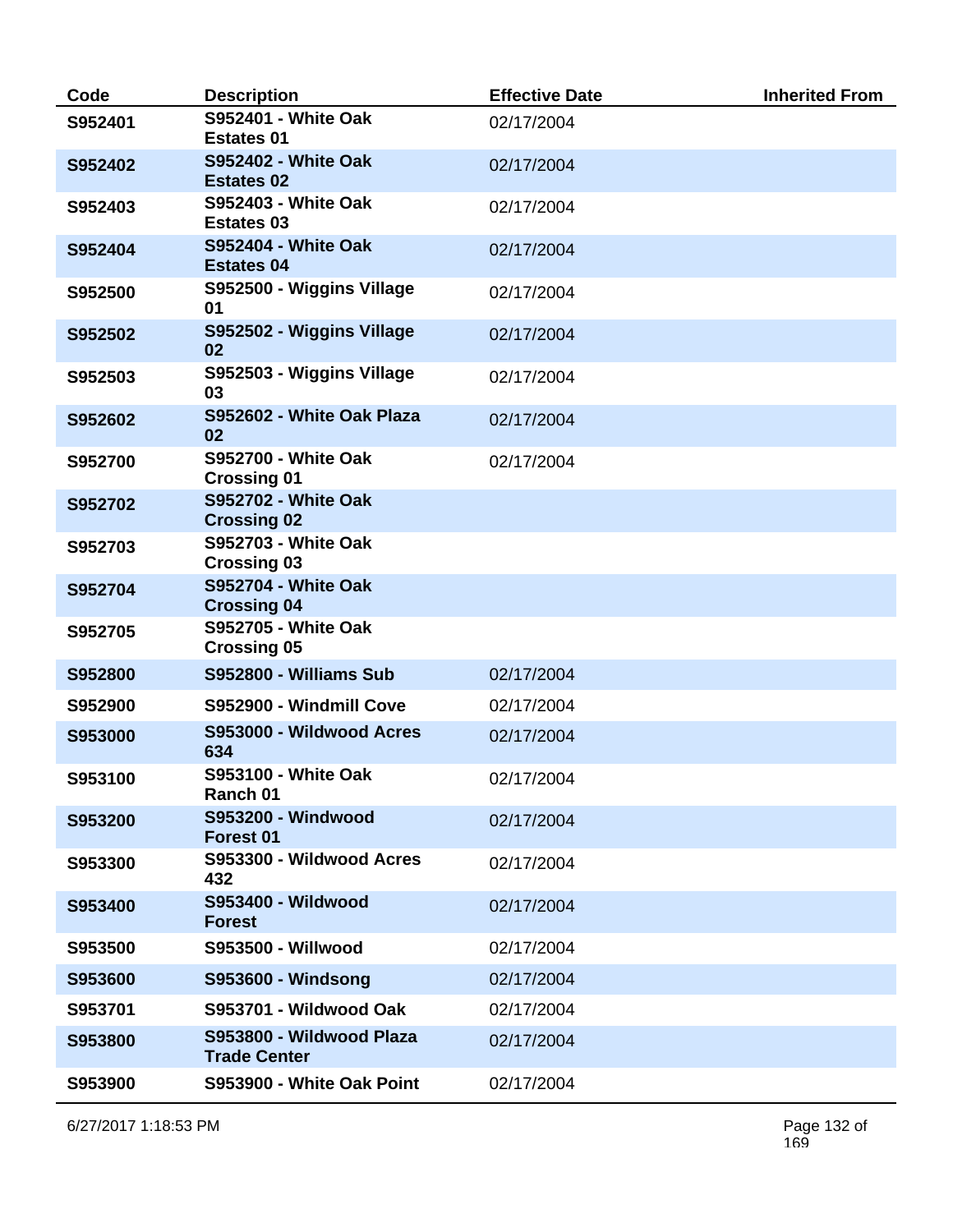| Code    | <b>Description</b>                                                         | <b>Effective Date</b> | <b>Inherited From</b> |
|---------|----------------------------------------------------------------------------|-----------------------|-----------------------|
| S954000 | S954000 - Williams Estate                                                  |                       |                       |
| S954100 | S954100 - White Oak Place                                                  |                       |                       |
| S954200 | <b>S954200 - Windstone</b><br><b>Estates 01</b>                            |                       |                       |
| S954300 | S954300 - Wedgewood<br>Falls <sub>01</sub>                                 |                       |                       |
| S954302 | S954302 - Wedgewood<br>Falls <sub>02</sub>                                 |                       |                       |
| S954303 | S954303 - Wedgewood<br>Falls 03                                            |                       |                       |
| S954400 | S954400 - Water Crest On<br><b>Lake Conroe 01</b>                          |                       |                       |
| S954402 | S954402 - Water Crest On<br><b>Lake Conroe 02</b>                          |                       |                       |
| S954403 | S954403 - Water Crest On<br><b>Lake Conroe 03</b>                          |                       |                       |
| S954404 | S954404 - Water Crest On<br><b>Lake Conroe 04</b>                          |                       |                       |
| S954406 | S954406 - Water Crest On<br><b>Lake Conroe 06</b>                          |                       |                       |
| S954407 | S954407 - Water Crest On<br><b>Lake Conroe 07</b>                          |                       |                       |
| S954408 | S954408 - Water Crest On<br><b>Lake Conroe 08</b>                          |                       |                       |
| S954410 | S954410 - Water Crest On<br><b>Lake Conroe 10</b>                          |                       |                       |
| S954411 | S954411 - Water Crest On<br><b>Lake Conroe 11</b>                          |                       |                       |
| S954490 | S954490 - Water Crest On<br><b>Lake Conroe Recreation</b><br><b>Center</b> |                       |                       |
| S954500 | <b>S954500 - West Side At</b><br>The Park 01                               |                       |                       |
| S954600 | <b>S954600 - WELLMAN</b><br><b>MANOR</b>                                   |                       |                       |
| S954700 | S954700 - Wedgewood<br>Forest 01                                           |                       |                       |
| S955000 | S955000 - Willing Acres                                                    | 02/17/2004            |                       |
| S955600 | S955600 - Willis Auto Zone                                                 |                       |                       |
| S957000 | S957000 - Willis Town Of                                                   | 02/17/2004            |                       |
| S957100 | S957100 - Portofino Plaza<br><b>Office Condominiums</b>                    |                       |                       |
| S957600 | <b>S957600 - Willow Bend</b><br><b>Townhomes</b>                           | 02/17/2004            |                       |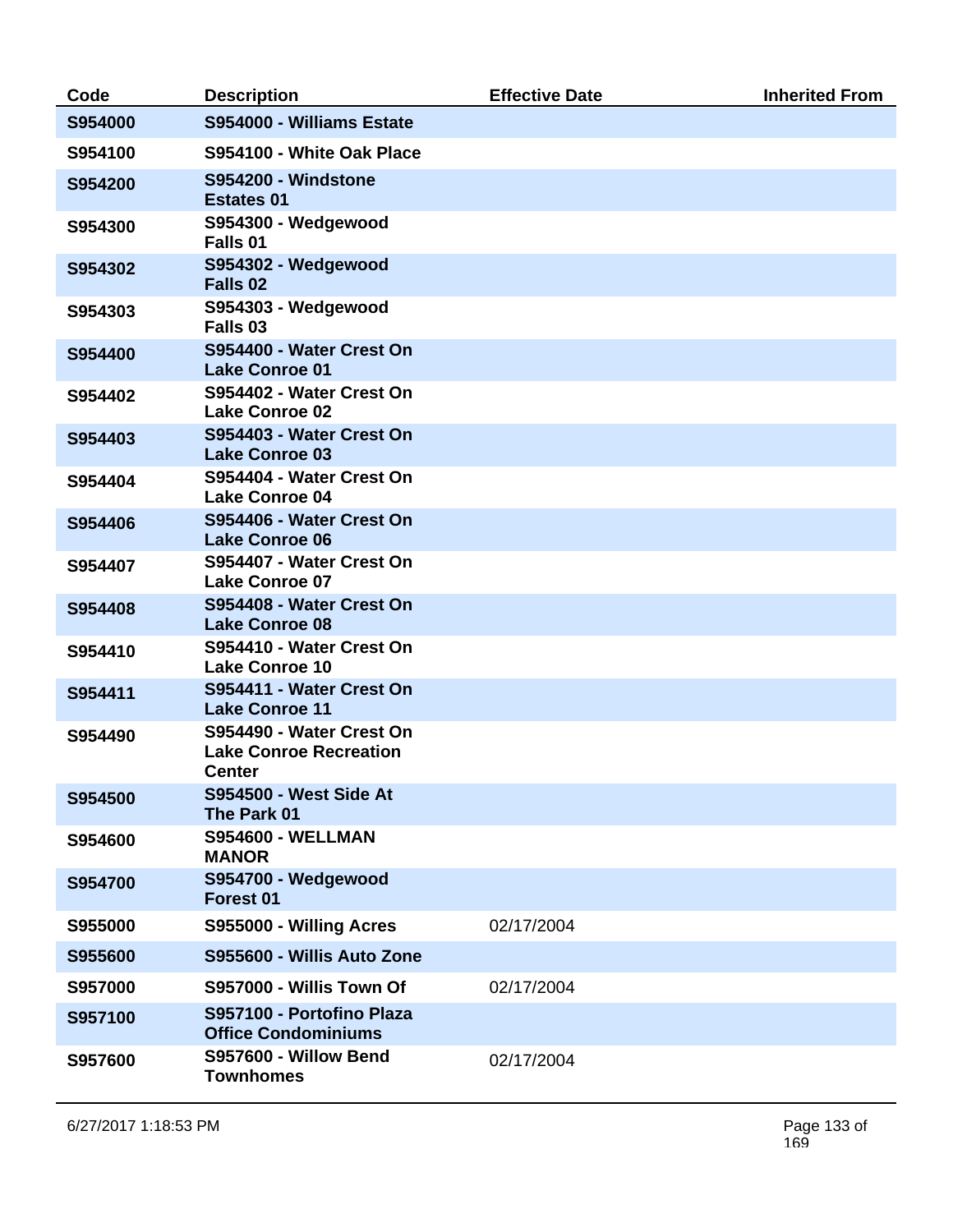| Code    | <b>Description</b>                                                          | <b>Effective Date</b> | <b>Inherited From</b> |
|---------|-----------------------------------------------------------------------------|-----------------------|-----------------------|
| S957700 | S957700 - Willow Park<br><b>Office Subdivision At</b><br><b>Vision Park</b> |                       |                       |
| S958001 | <b>S958001 - Wilshire</b>                                                   | 02/17/2004            |                       |
| S959000 | <b>S959000 - Wilson Park</b>                                                | 02/17/2004            |                       |
| S959100 | S959100 - Woodgrove<br><b>Office Park</b>                                   |                       |                       |
| S959300 | S959300 - Winchester<br><b>Place</b>                                        | 02/17/2004            |                       |
| S959401 | S959401 - Woodtrace 01                                                      | 02/17/2004            |                       |
| S959402 | S959402 - Woodtrace 02                                                      | 02/17/2004            |                       |
| S959403 | S959403 - Woodtrace 03                                                      | 02/17/2004            |                       |
| S959404 | S959404 - Woodtrace 04                                                      |                       |                       |
| S959405 | S959405 - Woodtrace 05-A                                                    |                       |                       |
| S959406 | <b>S959406 - Woodtrace 06</b>                                               |                       |                       |
| S959407 | S959407 - Woodtrace 07                                                      |                       |                       |
| S959490 | S959490 - Woodtrace 05-B                                                    |                       |                       |
| S959500 | S959500 - Wisteria Farms                                                    | 02/17/2004            |                       |
| S959900 | S959900 - Wdlnds Grogans<br>Forest 01                                       | 02/17/2004            |                       |
| S959902 | S959902 - Wdlnds Grogans<br>Forest 02                                       | 02/17/2004            |                       |
| S959903 | S959903 - Wdlnds Grogans<br>Forest <sub>03</sub>                            | 02/17/2004            |                       |
| S959904 | S959904 - Wdlnds Grogans<br>Forest 04                                       | 02/17/2004            |                       |
| S959905 | S959905 - Wdlnds Grogans<br>Forest 05                                       | 02/17/2004            |                       |
| S959906 | S959906 - Wdlnds Grogans<br>Forest 06                                       | 02/17/2004            |                       |
| S959907 | S959907 - Wdlnds Grogans<br>Forest 07                                       | 02/17/2004            |                       |
| S959908 | S959908 - Wdlnds Grogans<br>Forest 08                                       |                       |                       |
| S959909 | S959909 - Wdlnds Grogans<br>Forest <sub>09</sub>                            |                       |                       |
| S959910 | S959910 - Wdlnds Grogans<br>Forest 10                                       |                       |                       |
| S959911 | S959911 - Wdlnds Grogans<br>Forest 11                                       |                       |                       |
| S959912 | S959912 - Wdlnds Grogans<br>Forest 12                                       |                       |                       |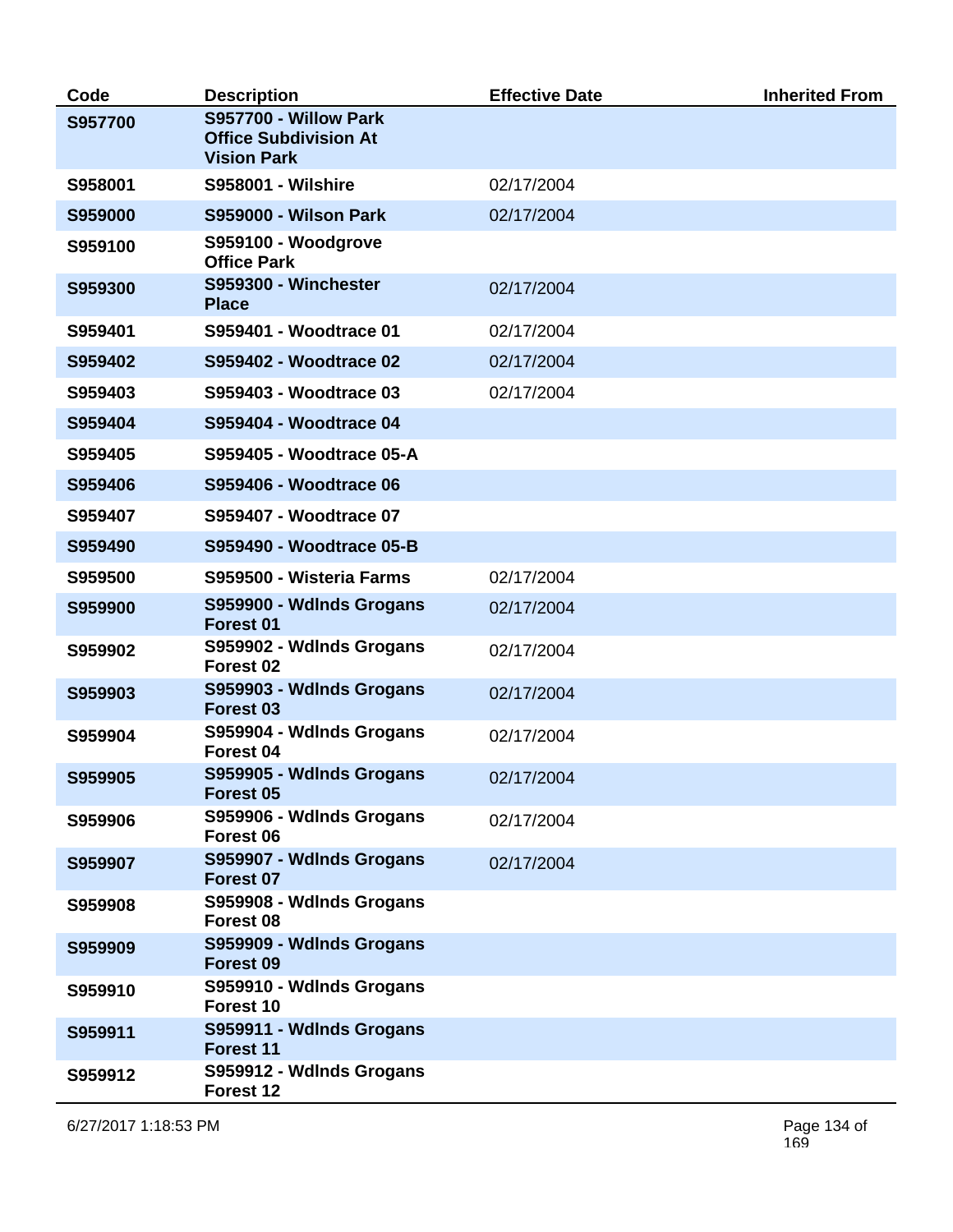| Code    | <b>Description</b>                                        | <b>Effective Date</b> | <b>Inherited From</b> |
|---------|-----------------------------------------------------------|-----------------------|-----------------------|
| S960000 | <b>S960000 - Wdlnds Vil Of</b><br><b>Carlton Woods 01</b> | 02/17/2004            |                       |
| S960002 | <b>S960002 - Wdlnds Vil Of</b><br><b>Carlton Woods 02</b> | 02/17/2004            |                       |
| S960003 | <b>S960003 - Wdlnds Vil Of</b><br><b>Carlton Woods 03</b> | 02/17/2004            |                       |
| S960004 | <b>S960004 - Wdlnds Vil Of</b><br><b>Carlton Woods 04</b> | 02/17/2004            |                       |
| S960005 | S960005 - Wdlnds Vil Of<br><b>Carlton Woods 05</b>        | 02/17/2004            |                       |
| S960006 | <b>S960006 - Wdlnds Vil Of</b><br><b>Carlton Woods 06</b> | 02/17/2004            |                       |
| S960007 | <b>S960007 - Wdlnds Vil Of</b><br><b>Carlton Woods 07</b> | 02/17/2004            |                       |
| S960008 | <b>S960008 - Wdlnds Vil Of</b><br><b>Carlton Woods 08</b> | 02/17/2004            |                       |
| S960009 | S960009 - Wdlnds Vil Of<br><b>Carlton Woods 09</b>        | 02/17/2004            |                       |
| S960010 | <b>S960010 - Wdlnds Vil Of</b><br><b>Carlton Woods 10</b> | 02/17/2004            |                       |
| S960011 | <b>S960011 - Wdlnds Vil Of</b><br><b>Carlton Woods 11</b> | 02/17/2004            |                       |
| S960012 | <b>S960012 - Wdlnds Vil Of</b><br><b>Carlton Woods 12</b> | 02/17/2004            |                       |
| S960013 | <b>S960013 - Wdlnds Vil Of</b><br><b>Carlton Woods 13</b> | 02/17/2004            |                       |
| S960014 | <b>S960014 - Wdlnds Vil Of</b><br><b>Carlton Woods 14</b> | 02/17/2004            |                       |
| S960015 | S960015 - Wdlnds Vil Of<br><b>Carlton Woods 15</b>        |                       |                       |
| S960016 | S960016 - Wdlnds Vil Of<br><b>Carlton Woods 16</b>        |                       |                       |
| S960090 | S960090 - WdInds Carlton<br><b>Woods Maintenance Site</b> | 02/17/2004            |                       |
| S960099 | S960099 - Wdlnds Carlton<br><b>Woods Clubhouse</b>        | 02/17/2004            |                       |
| S961001 | S961001 - Woodbranch 01                                   | 02/17/2004            |                       |
| S961002 | S961002 - Woodbranch 02                                   | 02/17/2004            |                       |
| S961003 | S961003 - Woodbranch 03                                   | 02/17/2004            |                       |
| S961004 | S961004 - Woodbranch 04                                   | 02/17/2004            |                       |
| S961005 | S961005 - Woodbranch 05                                   | 02/17/2004            |                       |
| S961006 | S961006 - Woodbranch 06                                   | 02/17/2004            |                       |
| S961050 | S961050 - Woodbranch<br>South 01                          | 02/17/2004            |                       |

6/27/2017 1:18:53 PM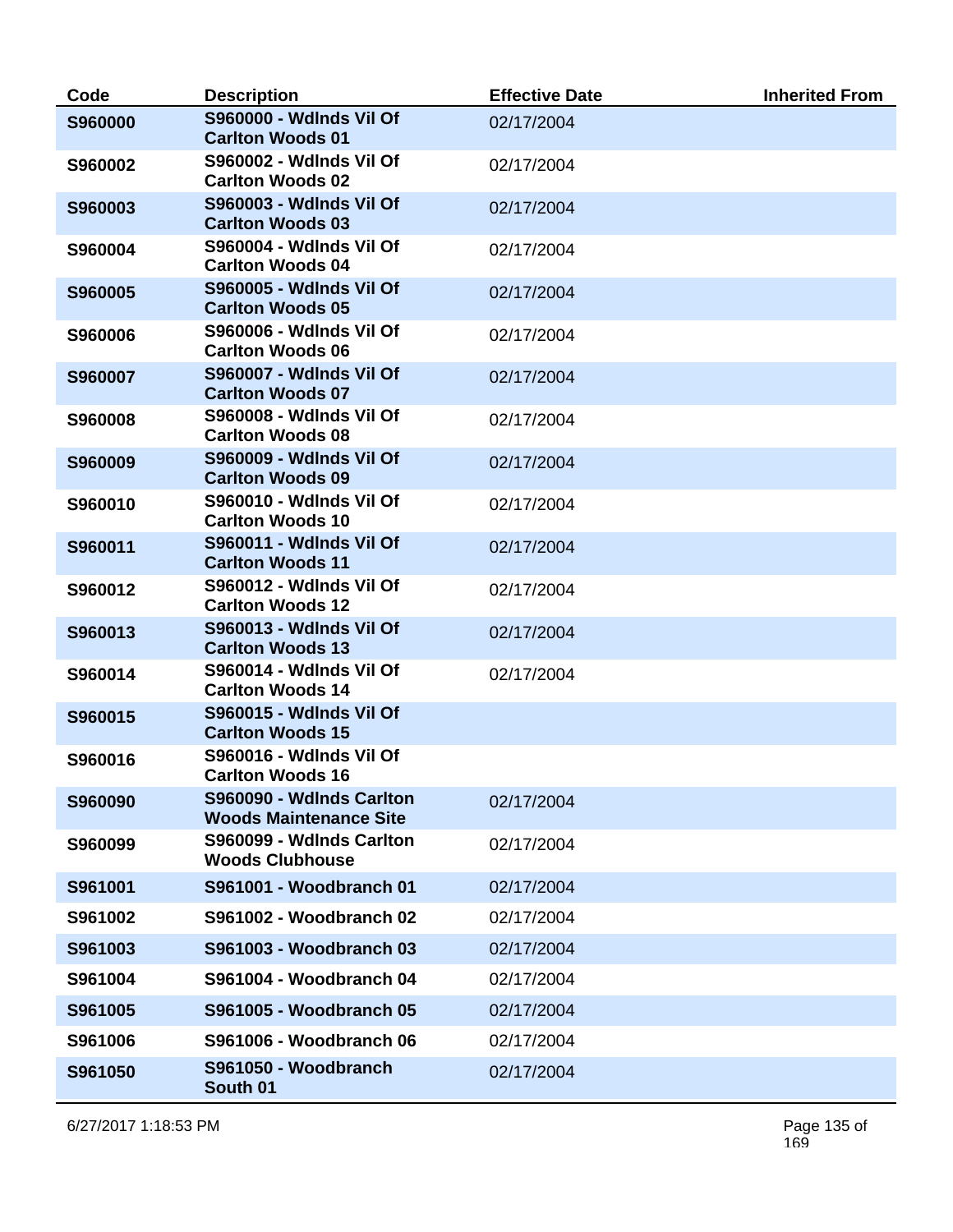| Code    | <b>Description</b>                              | <b>Effective Date</b> | <b>Inherited From</b> |
|---------|-------------------------------------------------|-----------------------|-----------------------|
| S961101 | S961101 - Woodcreek<br><b>Crossing 01</b>       | 02/17/2004            |                       |
| S961102 | S961102 - Woodcreek<br><b>Crossing 02</b>       | 02/17/2004            |                       |
| S961200 | S961200 - Wood Creek 01                         | 02/17/2004            |                       |
| S961300 | S961300 - Woodcreek<br>Valley 01                | 02/17/2004            |                       |
| S961302 | S961302 - Woodcreek<br>Valley 02                | 02/17/2004            |                       |
| S961303 | S961303 - Woodcreek<br>Valley 03                | 02/17/2004            |                       |
| S961400 | S961400 - Wood Creek<br><b>Estates</b>          |                       |                       |
| S961500 | S961500 - Woodcrest 01                          | 02/17/2004            |                       |
| S961502 | S961502 - Woodcrest 02                          | 02/17/2004            |                       |
| S961503 | S961503 - Woodcrest 03                          | 02/17/2004            |                       |
| S962001 | S962001 - Wood Hollow 01                        | 02/17/2004            |                       |
| S962002 | S962002 - Wood Hollow 02                        | 02/17/2004            |                       |
| S962003 | S962003 - Wood Hollow 03                        | 02/17/2004            |                       |
| S962004 | S962004 - Wood Hollow 04                        | 02/17/2004            |                       |
| S962200 | <b>S962200 - Wood Knolls 01</b>                 | 02/17/2004            |                       |
| S962300 | <b>S962300 - Wood Lake</b><br><b>Village 01</b> | 02/17/2004            |                       |
| S962400 | S962400 - Woodwinds<br><b>Shpng Center</b>      | 02/17/2004            |                       |
| S962500 | <b>S962500 - Woodloch</b><br>Forest 01          | 02/17/2004            |                       |
| S962502 | S962502 - Woodloch<br>Forest 02                 | 02/17/2004            |                       |
| S962600 | S962600 - Woodmark 01                           |                       |                       |
| S962602 | S962602 - Woodmark 02                           |                       |                       |
| S962603 | S962603 - Woodmark 03                           |                       |                       |
| S962650 | S962650 - Woodmark 02<br><b>Replat</b>          |                       |                       |
| S962700 | S962700 - Woodmill Creek<br>01                  |                       |                       |
| S963000 | S963000 - Woodranch<br><b>Farms</b>             | 02/17/2004            |                       |
| S965000 | S965000 - Wooded Acres                          | 02/17/2004            |                       |
| S965100 | S965100 - Woodforest<br><b>Estates</b>          |                       |                       |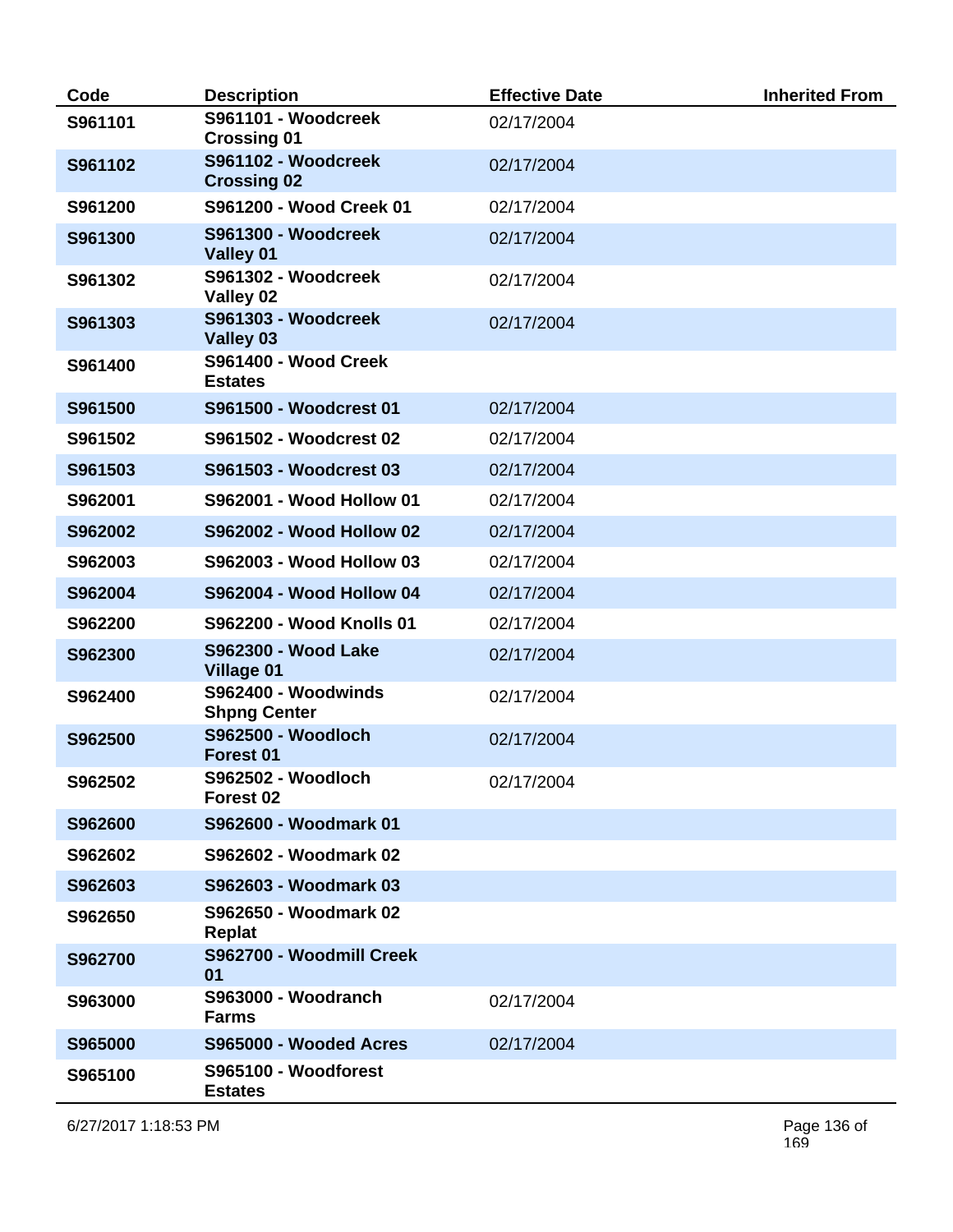| Code    | <b>Description</b>      | <b>Effective Date</b> | <b>Inherited From</b> |
|---------|-------------------------|-----------------------|-----------------------|
| S965200 | S965200 - Woodforest 01 |                       |                       |
| S965202 | S965202 - Woodforest 02 |                       |                       |
| S965203 | S965203 - Woodforest 03 |                       |                       |
| S965204 | S965204 - Woodforest 04 |                       |                       |
| S965205 | S965205 - Woodforest 05 |                       |                       |
| S965206 | S965206 - Woodforest 06 |                       |                       |
| S965207 | S965207 - Woodforest 07 |                       |                       |
| S965208 | S965208 - Woodforest 08 |                       |                       |
| S965209 | S965209 - Woodforest 09 |                       |                       |
| S965210 | S965210 - Woodforest 10 |                       |                       |
| S965211 | S965211 - Woodforest 11 |                       |                       |
| S965212 | S965212 - Woodforest 12 |                       |                       |
| S965214 | S965214 - Woodforest 14 |                       |                       |
| S965215 | S965215 - Woodforest 15 |                       |                       |
| S965216 | S965216 - Woodforest 16 |                       |                       |
| S965217 | S965217 - Woodforest 17 |                       |                       |
| S965218 | S965218 - Woodforest 18 |                       |                       |
| S965219 | S965219 - Woodforest 19 |                       |                       |
| S965220 | S965220 - Woodforest 20 |                       |                       |
| S965221 | S965221 - Woodforest 21 |                       |                       |
| S965222 | S965222 - Woodforest 22 |                       |                       |
| S965223 | S965223 - Woodforest 23 |                       |                       |
| S965224 | S965224 - Woodforest 24 |                       |                       |
| S965225 | S965225 - Woodforest 25 |                       |                       |
| S965226 | S965226 - Woodforest 26 |                       |                       |
| S965227 | S965227 - Woodforest 27 |                       |                       |
| S965228 | S965228 - Woodforest 28 |                       |                       |
| S965229 | S965229 - Woodforest 29 |                       |                       |
| S965230 | S965230 - Woodforest 30 |                       |                       |
| S965231 | S965231 - Woodforest 31 |                       |                       |
| S965232 | S965232 - Woodforest 32 |                       |                       |
| S965233 | S965233 - Woodforest 33 |                       |                       |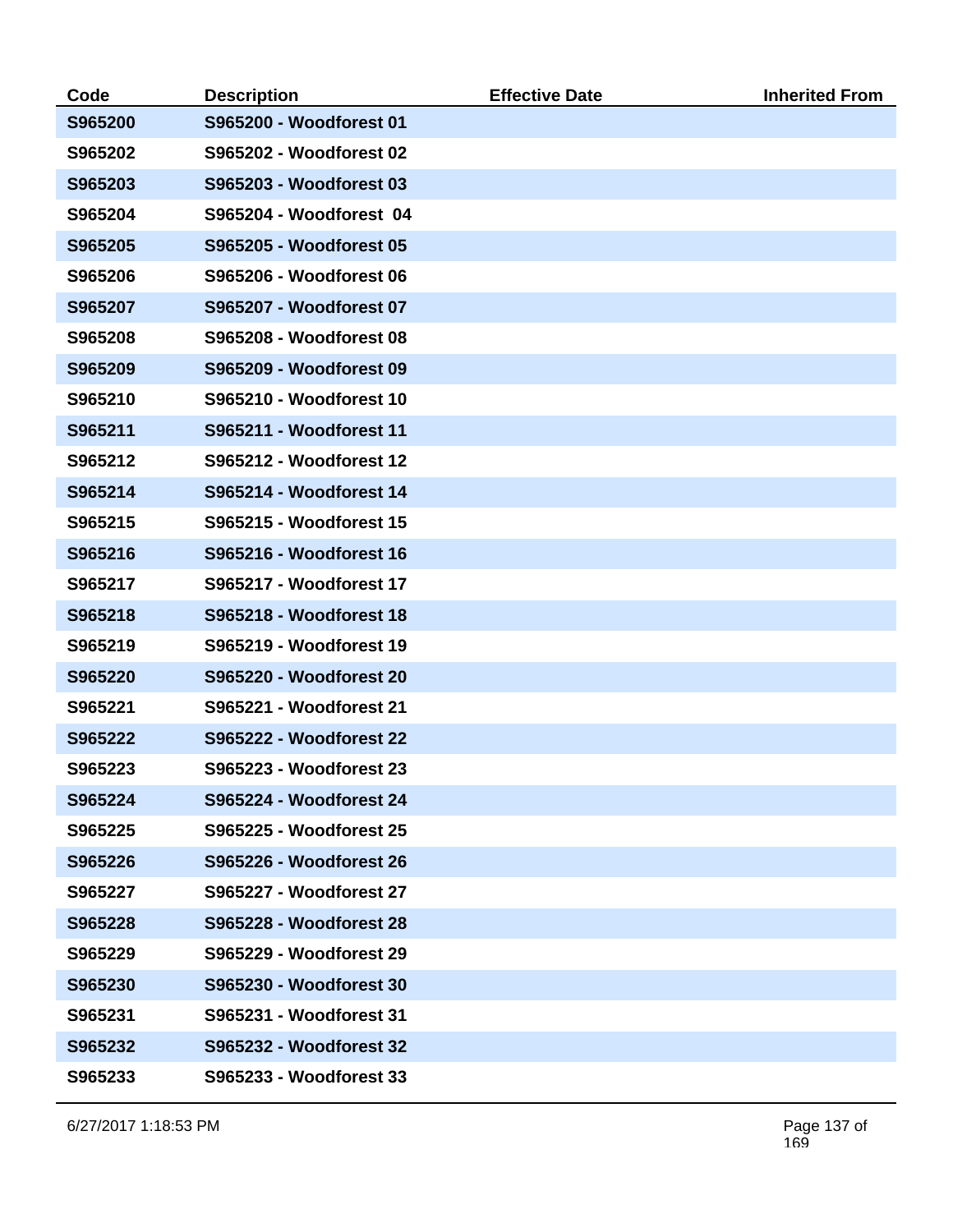| Code    | <b>Description</b>             | <b>Effective Date</b> | <b>Inherited From</b> |
|---------|--------------------------------|-----------------------|-----------------------|
| S965234 | S965234 - Woodforest 34        |                       |                       |
| S965235 | S965235 - Woodforest 35        |                       |                       |
| S965236 | S965236 - Woodforest 36        |                       |                       |
| S965237 | S965237 - Woodforest 37        |                       |                       |
| S965238 | S965238 - Woodforest 38        |                       |                       |
| S965239 | S965239 - Woodforest 39        |                       |                       |
| S965240 | S965240 - Woodforest 40        |                       |                       |
| S965241 | S965241 - Woodforest 41        |                       |                       |
| S965242 | S965242 - Woodforest 42        |                       |                       |
| S965243 | S965243 - Woodforest 43        |                       |                       |
| S965244 | S965244 - Woodforest 44        |                       |                       |
| S965245 | S965245 - Woodforest 45        |                       |                       |
| S965246 | S965246 - Woodforest 46        |                       |                       |
| S965247 | <b>S965247 - Woodforest 47</b> |                       |                       |
| S965249 | S965249 - Woodforest 49        |                       |                       |
| S965250 | S965250 - Woodforest 50        |                       |                       |
| S965251 | S965251 - Woodforest 51        |                       |                       |
| S965252 | S965252 - Woodforest 52        |                       |                       |
| S965253 | S965253 - Woodforest 53        |                       |                       |
| S965254 | S965254 - Woodforest 54        |                       |                       |
| S965255 | S965255 - Woodforest 55        |                       |                       |
| S965257 | S965257 - Woodforest 57        |                       |                       |
| S965258 | S965258 - Woodforest 58        |                       |                       |
| S965259 | S965259 - Woodforest 59        |                       |                       |
| S965262 | S965262 - Woodforest 62        |                       |                       |
| S965263 | S965263 - Woodforest 63        |                       |                       |
| S965265 | S965265 - Woodforest 65        |                       |                       |
| S965272 | S965272 - Woodforest 72        |                       |                       |
| S965400 | S965400 - Woodgate 01          |                       |                       |
| S965402 | S965402 - Woodgate 02          |                       |                       |
| S965500 | S965500 - Woodgate Place<br>01 | 02/17/2004            |                       |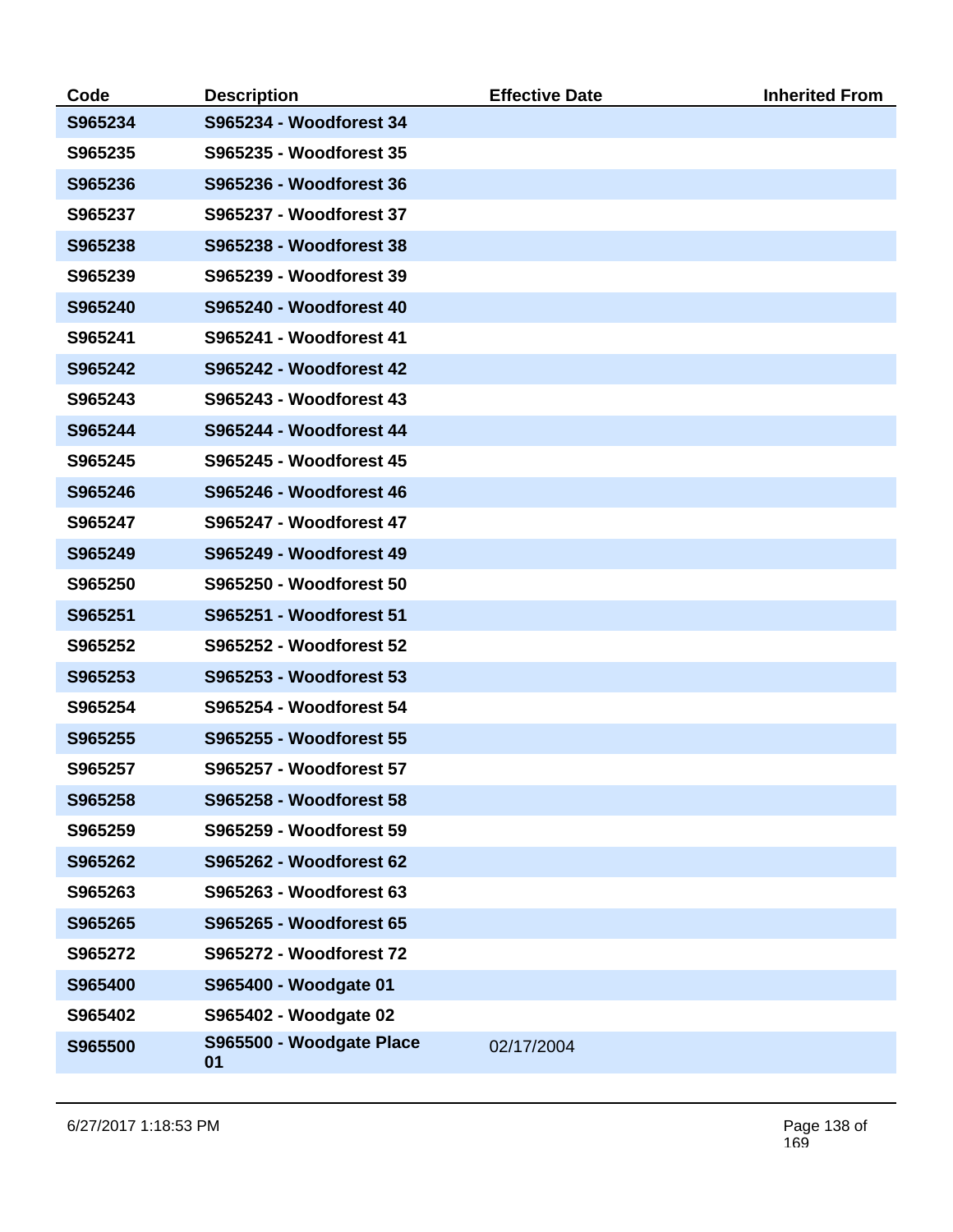| Code    | <b>Description</b>                                       | <b>Effective Date</b> | <b>Inherited From</b> |
|---------|----------------------------------------------------------|-----------------------|-----------------------|
| S965502 | S965502 - Woodgate Place<br>02                           | 02/17/2004            |                       |
| S966001 | S966001 - Woodhaven 01                                   | 02/17/2004            |                       |
| S966002 | S966002 - Woodhaven 02                                   | 02/17/2004            |                       |
| S966100 | S966100 - Woodhaven<br>Forest 01                         |                       |                       |
| S966102 | S966102 - Woodhaven<br>Forest <sub>02</sub>              |                       |                       |
| S966103 | S966103 - Woodhaven<br><b>Forest 03</b>                  |                       |                       |
| S966400 | S966400 - Timberland<br>West 01                          |                       |                       |
| S966402 | S966402 - Timberland<br>West 02                          |                       |                       |
| S966403 | S966403 - Timberland<br>West 03                          |                       |                       |
| S966800 | S966800 - Woodlakes                                      | 02/17/2004            |                       |
| S967000 | <b>S967000 - Woodland</b><br><b>Estates</b>              | 02/17/2004            |                       |
| S967100 | S967100 - Woodland Grove                                 | 02/17/2004            |                       |
| S969000 | <b>S969000 - Woodland</b><br><b>Heights</b>              | 02/17/2004            |                       |
| S969100 | <b>S969100 - Wdlnds</b><br><b>Eastgate At East Shore</b> |                       |                       |
| S969300 | <b>S969300 - WDLNDS VIL</b><br><b>ALDEN BR 100</b>       |                       |                       |
| S969301 | <b>S969301 - WDLNDS VIL</b><br><b>ALDEN BR 101</b>       |                       |                       |
| S969302 | <b>S969302 - WDLNDS VIL</b><br><b>ALDEN BR 102</b>       |                       |                       |
| S969303 | <b>S969303 - WDLNDS VIL</b><br><b>ALDEN BR 103</b>       |                       |                       |
| S969304 | <b>S969304 - WDLNDS VIL</b><br><b>ALDEN BR 104</b>       |                       |                       |
| S969306 | <b>S969306 - Wdlnds Vil</b><br>Alden Br 106              |                       |                       |
| S969307 | <b>S969307 - Wdlnds Vil</b><br>Alden Br 107              |                       |                       |
| S969311 | <b>S969311 - Wdlnds Vil</b><br>Alden Br 111              |                       |                       |
| S969400 | S969400 - Wdlnds Ashbury<br><b>Square Condominium</b>    | 02/17/2004            |                       |
| S969500 | S969500 - Wdlnds Alden<br><b>Landing Apartments</b>      | 02/17/2004            |                       |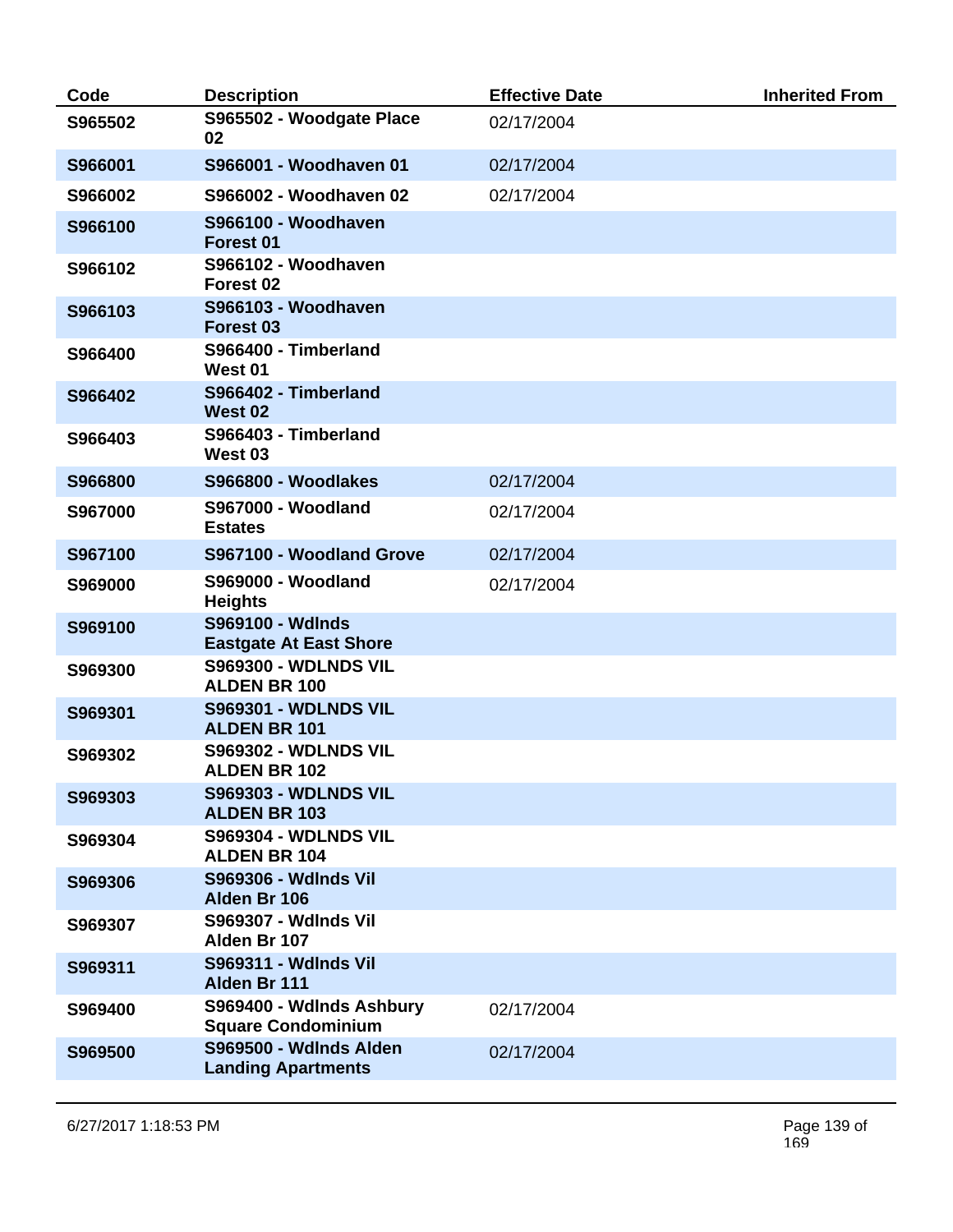| Code    | <b>Description</b>                                                                     | <b>Effective Date</b> | <b>Inherited From</b> |
|---------|----------------------------------------------------------------------------------------|-----------------------|-----------------------|
| S969600 | S969600 - Wdlnds<br><b>Belcourte Condominium</b>                                       | 02/17/2004            |                       |
| S969700 | S969700 - Stonemill Courts<br><b>Condominium</b>                                       | 02/17/2004            |                       |
| S969800 | <b>S969800 - WDLNDS LAKE</b><br><b>WOODLANDS EAST</b><br><b>SHORE 01</b>               |                       |                       |
| S969801 | <b>S969801 - Wdlnds Lake</b><br><b>Woodlands East Shore 01</b>                         |                       |                       |
| S969802 | <b>S969802 - Wdlnds Lake</b><br><b>Woodlands East Shore 02</b><br>(REPLAT NO 1)        | 02/17/2004            |                       |
| S969803 | <b>S969803 - Wdlnds Lake</b><br><b>Woodlands East Shore 03</b>                         |                       |                       |
| S969804 | <b>S969804 - Wdlnds Lake</b><br><b>Woodlands East Shore 04</b>                         |                       |                       |
| S969805 | <b>S969805 - Wdlnds Lake</b><br><b>Woodlands East Shore 05</b>                         |                       |                       |
| S969806 | <b>S969806 - Wdlnds Lake</b><br><b>Woodlands East Shore 06</b><br><b>Amending Plat</b> |                       |                       |
| S969807 | <b>S969807 - Wdlnds Lake</b><br><b>Woodlands East Shore 04</b><br>& 07 Rep No 1        |                       |                       |
| S969808 | <b>S969808 - Wdlnds Lake</b><br><b>Woodlands East Shore 08</b><br>(REPLAT NO 1)        |                       |                       |
| S969809 | <b>S969809 - Wdlnds Lake</b><br><b>Woodlands East Shore 09</b><br><b>Amending Plat</b> |                       |                       |
| S969810 | <b>S969810 - Wdlnds Lake</b><br><b>Woodlands East Shore 10</b>                         |                       |                       |
| S969811 | S969811 - WdInds Lake<br><b>Woodlands East Shore 11</b>                                |                       |                       |
| S969812 | S969812 - Wdlnds Lake<br><b>Woodlands East Shore 12</b>                                |                       |                       |
| S969813 | <b>S969813 - Wdlnds Lake</b><br><b>Woodlands East Shore 13</b>                         |                       |                       |
| S969814 | S969814 - Wdlnds Lake<br><b>Woodlands East Shore 14</b>                                |                       |                       |
| S969815 | <b>S969815 - Wdlnds Lake</b><br><b>Woodlands East Shore 15</b>                         |                       |                       |
| S969816 | <b>S969816 - Wdlnds Lake</b><br><b>Woodlands East Shore 16</b>                         |                       |                       |
| S969817 | S969817 - Wdlnds Lake<br><b>Woodlands East Shore 17</b>                                |                       |                       |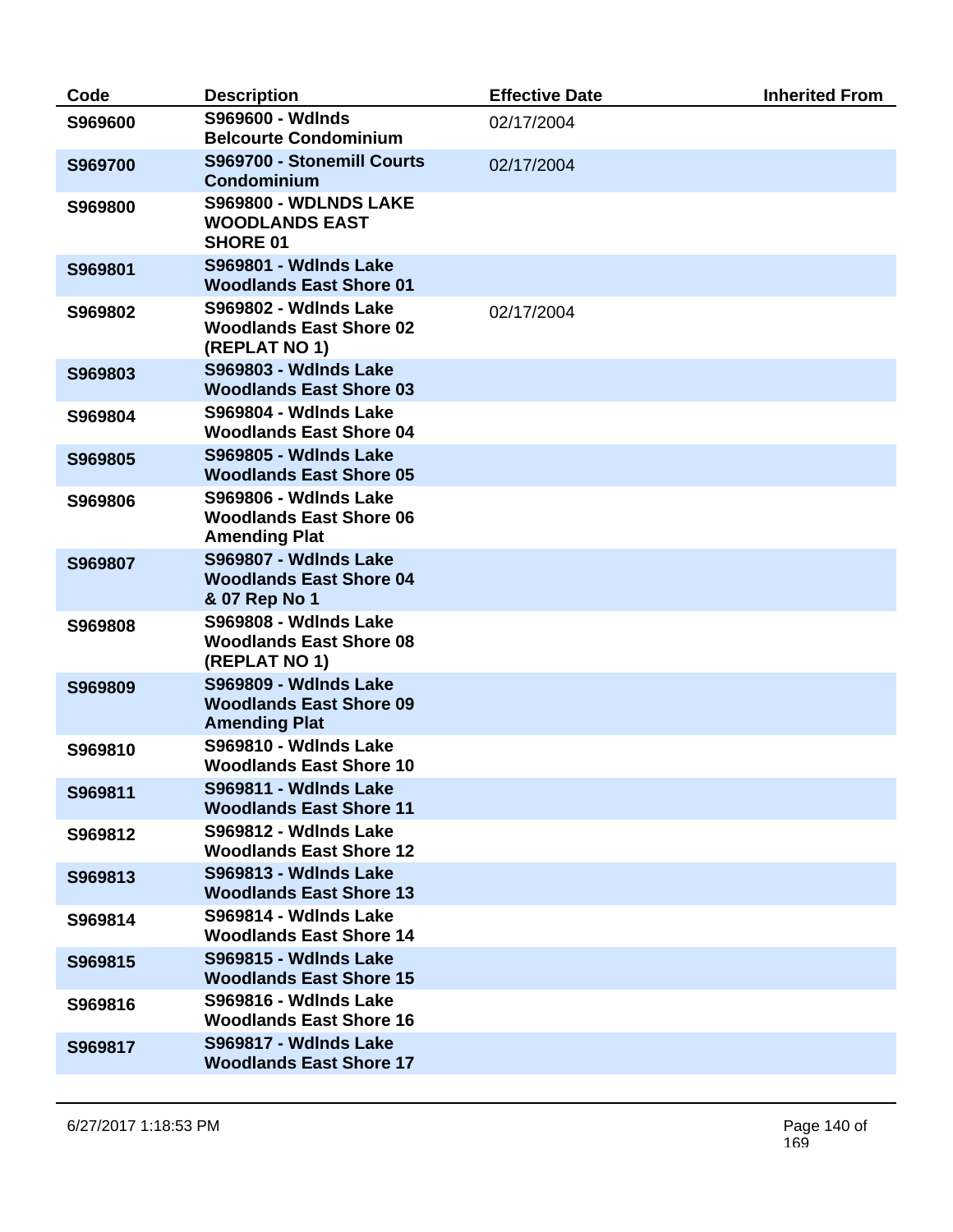| Code    | <b>Description</b>                                                                     | <b>Effective Date</b> | <b>Inherited From</b> |
|---------|----------------------------------------------------------------------------------------|-----------------------|-----------------------|
| S969818 | <b>S969818 - Wdlnds Lake</b><br><b>Woodlands East Shore 18</b>                         |                       |                       |
| S969850 | <b>S969850 - Wdlnds Lake</b><br><b>Woodlands East Shore 02</b><br>(REPLAT NO 2)        |                       |                       |
| S969851 | <b>S969851 - Wdlnds Lake</b><br><b>Woodlands East Shore 02</b><br>(REPLAT NO 1)        |                       |                       |
| S969852 | <b>S969852 - Wdlnds Lake</b><br><b>Woodlands East Shore 02</b><br><b>(REPLAT NO 1)</b> |                       |                       |
| S969880 | <b>S969880 - Wdlnds Lake</b><br><b>Woodlands East Shore Mid</b><br><b>Lake Res A</b>   |                       |                       |
| S969900 | <b>S969900 - Wdlnds Vil</b><br><b>Sterling Ridge 01</b>                                | 02/17/2004            |                       |
| S969902 | S969902 - Wdlnds Vil<br><b>Sterling Ridge 02</b>                                       | 02/17/2004            |                       |
| S969903 | S969903 - Wdlnds Vil<br><b>Sterling Ridge 03</b>                                       | 02/17/2004            |                       |
| S969904 | S969904 - Wdlnds Vil<br><b>Sterling Ridge 04</b>                                       | 02/17/2004            |                       |
| S969905 | <b>S969905 - Wdlnds Vil</b><br><b>Sterling Ridge 05</b>                                | 02/17/2004            |                       |
| S969906 | S969906 - Wdlnds Vil<br><b>Sterling Ridge 06</b>                                       | 02/17/2004            |                       |
| S969907 | <b>S969907 - Wdlnds Vil</b><br><b>Sterling Ridge 07</b>                                | 02/17/2004            |                       |
| S969908 | <b>S969908 - Wdlnds Vil</b><br><b>Sterling Ridge 08</b>                                | 02/17/2004            |                       |
| S969909 | <b>S969909 - Wdlnds Vil</b><br><b>Sterling Ridge 09</b>                                | 02/17/2004            |                       |
| S969910 | <b>S969910 - Wdlnds Vil</b><br><b>Sterling Ridge 10</b>                                | 02/17/2004            |                       |
| S969911 | S969911 - Wdlnds Vil<br><b>Sterling Ridge 11</b>                                       | 02/17/2004            |                       |
| S969912 | <b>S969912 - Wdlnds Vil</b><br><b>Sterling Ridge 12</b>                                | 02/17/2004            |                       |
| S969913 | S969913 - Wdlnds Vil<br><b>Sterling Ridge 13</b>                                       | 02/17/2004            |                       |
| S969914 | S969914 - Wdlnds Vil<br><b>Sterling Ridge 14</b>                                       | 02/17/2004            |                       |
| S969915 | S969915 - Wdlnds Vil<br><b>Sterling Ridge 15</b>                                       | 02/17/2004            |                       |
| S969916 | <b>S969916 - Wdlnds Vil</b><br><b>Sterling Ridge 16</b>                                | 02/17/2004            |                       |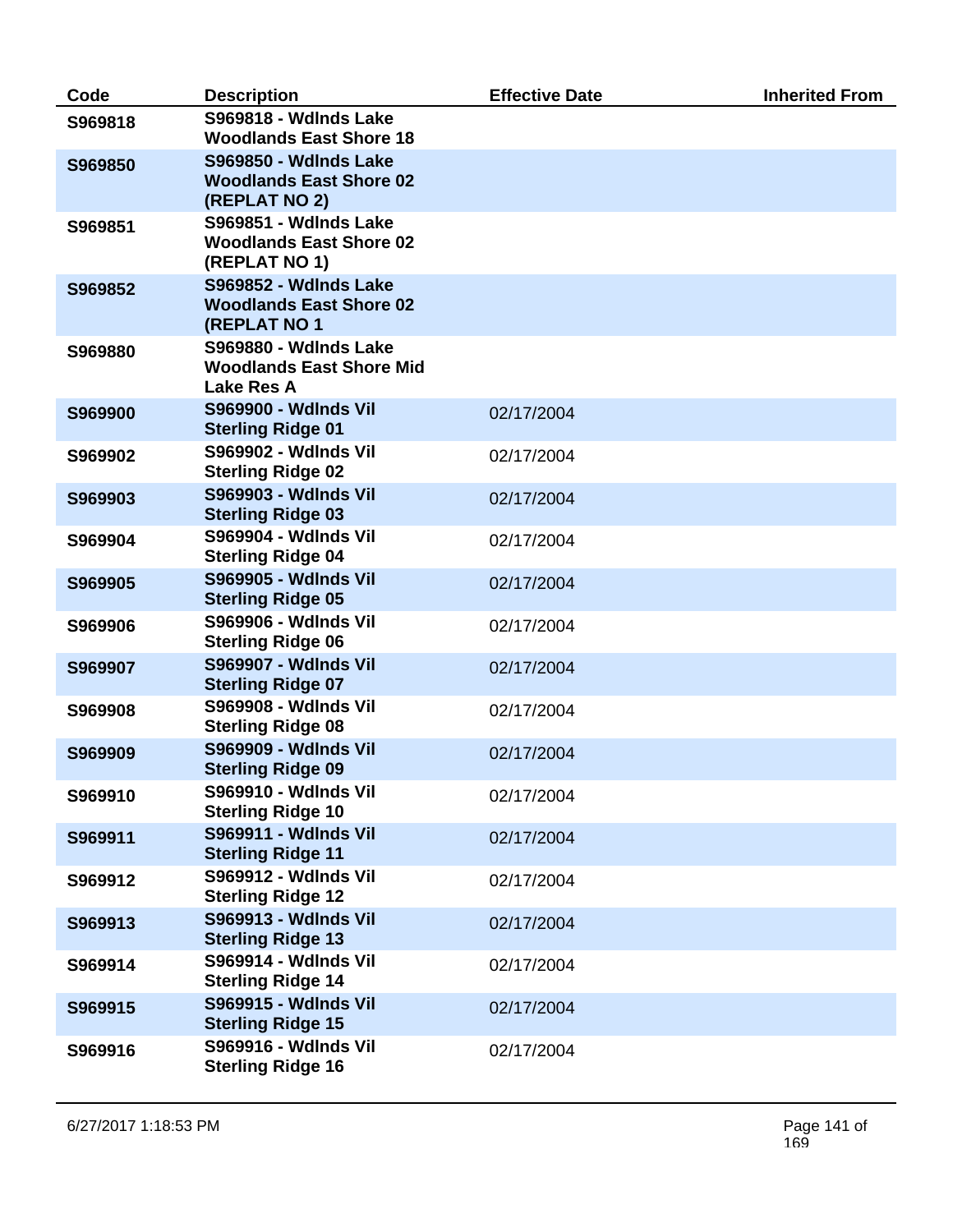| Code    | <b>Description</b>                                      | <b>Effective Date</b> | <b>Inherited From</b> |
|---------|---------------------------------------------------------|-----------------------|-----------------------|
| S969917 | <b>S969917 - Wdlnds Vil</b><br><b>Sterling Ridge 17</b> | 02/17/2004            |                       |
| S969918 | <b>S969918 - Wdlnds Vil</b><br><b>Sterling Ridge 18</b> | 02/17/2004            |                       |
| S969919 | <b>S969919 - WDLNDS VIL</b><br><b>STERLING RIDGE 19</b> |                       |                       |
| S969920 | S969920 - Wdlnds Vil<br><b>Sterling Ridge 20</b>        | 02/17/2004            |                       |
| S969921 | S969921 - Wdlnds Vil<br><b>Sterling Ridge 21</b>        | 02/17/2004            |                       |
| S969922 | <b>S969922 - Wdlnds Vil</b><br><b>Sterling Ridge 22</b> | 02/17/2004            |                       |
| S969923 | S969923 - Wdlnds Vil<br><b>Sterling Ridge 23</b>        | 02/17/2004            |                       |
| S969924 | <b>S969924 - Wdlnds Vil</b><br><b>Sterling Ridge 24</b> | 02/17/2004            |                       |
| S969925 | S969925 - Wdlnds Vil<br><b>Sterling Ridge 25</b>        | 02/17/2004            |                       |
| S969926 | <b>S969926 - Wdlnds Vil</b><br><b>Sterling Ridge 26</b> | 02/17/2004            |                       |
| S969927 | <b>S969927 - Wdlnds Vil</b><br><b>Sterling Ridge 27</b> | 02/17/2004            |                       |
| S969928 | <b>S969928 - Wdlnds Vil</b><br><b>Sterling Ridge 28</b> | 02/17/2004            |                       |
| S969929 | S969929 - Wdlnds Vil<br><b>Sterling Ridge 29</b>        | 02/17/2004            |                       |
| S969930 | <b>S969930 - Wdlnds Vil</b><br><b>Sterling Ridge 30</b> | 02/17/2004            |                       |
| S969931 | <b>S969931 - WDLNDS VIL</b><br><b>STERLING RIDGE 31</b> |                       |                       |
| S969932 | <b>S969932 - Wdlnds Vil</b><br><b>Sterling Ridge 32</b> |                       |                       |
| S969933 | <b>S969933 - WDLNDS VIL</b><br><b>STERLING RIDGE 33</b> |                       |                       |
| S969934 | <b>S969934 - Wdlnds Vil</b><br><b>Sterling Ridge 34</b> |                       |                       |
| S969935 | <b>S969935 - WDLNDS VIL</b><br><b>STERLING RIDGE 35</b> |                       |                       |
| S969936 | <b>S969936 - WDLNDS VIL</b><br><b>STERLING RIDGE 36</b> |                       |                       |
| S969937 | <b>S969937 - Wdlnds Vil</b><br><b>Sterling Ridge 37</b> | 02/17/2004            |                       |
| S969938 | S969938 - Condominiums<br><b>At Sterling Green</b>      |                       |                       |
| S969939 | S969939 - Wdlnds Vil<br><b>Sterling Ridge 39</b>        |                       |                       |
|         |                                                         |                       |                       |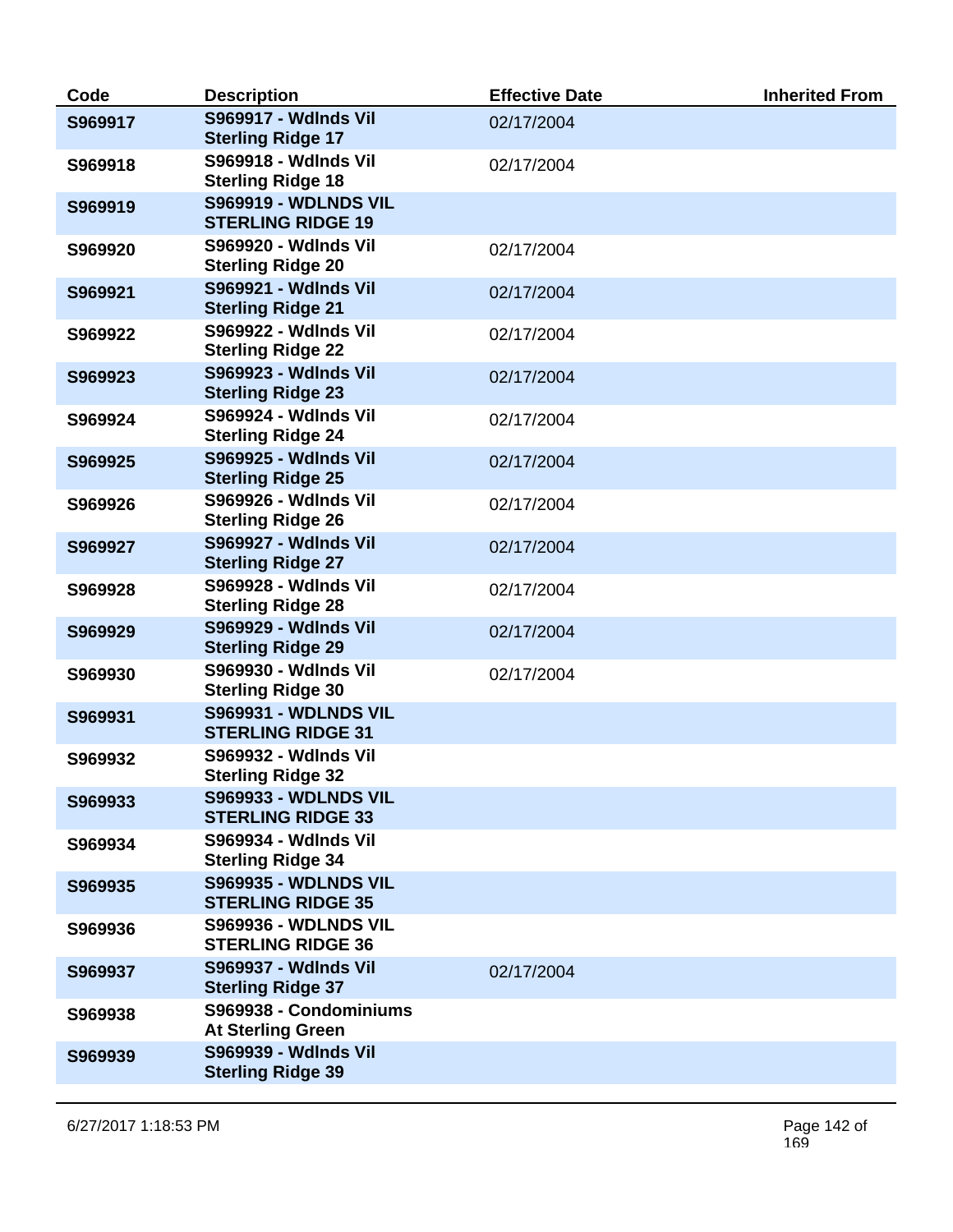| Code    | <b>Description</b>                                      | <b>Effective Date</b> | <b>Inherited From</b> |
|---------|---------------------------------------------------------|-----------------------|-----------------------|
| S969940 | <b>S969940 - Wdlnds Vil</b><br><b>Sterling Ridge 40</b> |                       |                       |
| S969941 | <b>S969941 - Wdlnds Vil</b><br><b>Sterling Ridge 41</b> |                       |                       |
| S969942 | <b>S969942 - Wdlnds Vil</b><br><b>Sterling Ridge 42</b> |                       |                       |
| S969943 | S969943 - Wdlnds Vil<br><b>Sterling Ridge 43</b>        |                       |                       |
| S969944 | S969944 - Wdlnds Vil<br><b>Sterling Ridge 44</b>        |                       |                       |
| S969945 | <b>S969945 - Wdlnds Vil</b><br><b>Sterling Ridge 45</b> |                       |                       |
| S969946 | <b>S969946 - Wdlnds Vil</b><br><b>Sterling Ridge 46</b> |                       |                       |
| S969947 | <b>S969947 - Wdlnds Vil</b><br><b>Sterling Ridge 47</b> |                       |                       |
| S969948 | S969948 - Wdlnds Vil<br><b>Sterling Ridge 48</b>        |                       |                       |
| S969949 | <b>S969949 - Wdlnds Vil</b><br><b>Sterling Ridge 49</b> |                       |                       |
| S969950 | <b>S969950 - Wdlnds Vil</b><br><b>Sterling Ridge 50</b> |                       |                       |
| S969951 | <b>S969951 - Wdlnds Vil</b><br><b>Sterling Ridge 51</b> |                       |                       |
| S969952 | <b>S969952 - Wdlnds Vil</b><br><b>Sterling Ridge 52</b> |                       |                       |
| S969954 | <b>S969954 - Wdlnds Vil</b><br><b>Sterling Ridge 54</b> |                       |                       |
| S969955 | <b>S969955 - Wdlnds Vil</b><br><b>Sterling Ridge 55</b> |                       |                       |
| S969956 | <b>S969956 - Wdlnds Vil</b><br><b>Sterling Ridge 56</b> |                       |                       |
| S969957 | <b>S969957 - Wdlnds Vil</b><br><b>Sterling Ridge 57</b> |                       |                       |
| S969958 | <b>S969958 - Wdlnds Vil</b><br><b>Sterling Ridge 58</b> |                       |                       |
| S969959 | <b>S969959 - Wdlnds Vil</b><br><b>Sterling Ridge 59</b> |                       |                       |
| S969960 | <b>S969960 - Wdlnds Vil</b><br><b>Sterling Ridge 60</b> |                       |                       |
| S969961 | S969961 - Wdlnds Vil<br><b>Sterling Ridge 61</b>        |                       |                       |
| S969962 | <b>S969962 - Wdlnds Vil</b><br><b>Sterling Ridge 62</b> |                       |                       |
| S969963 | S969963 - Wdlnds Vil<br><b>Sterling Ridge 63</b>        |                       |                       |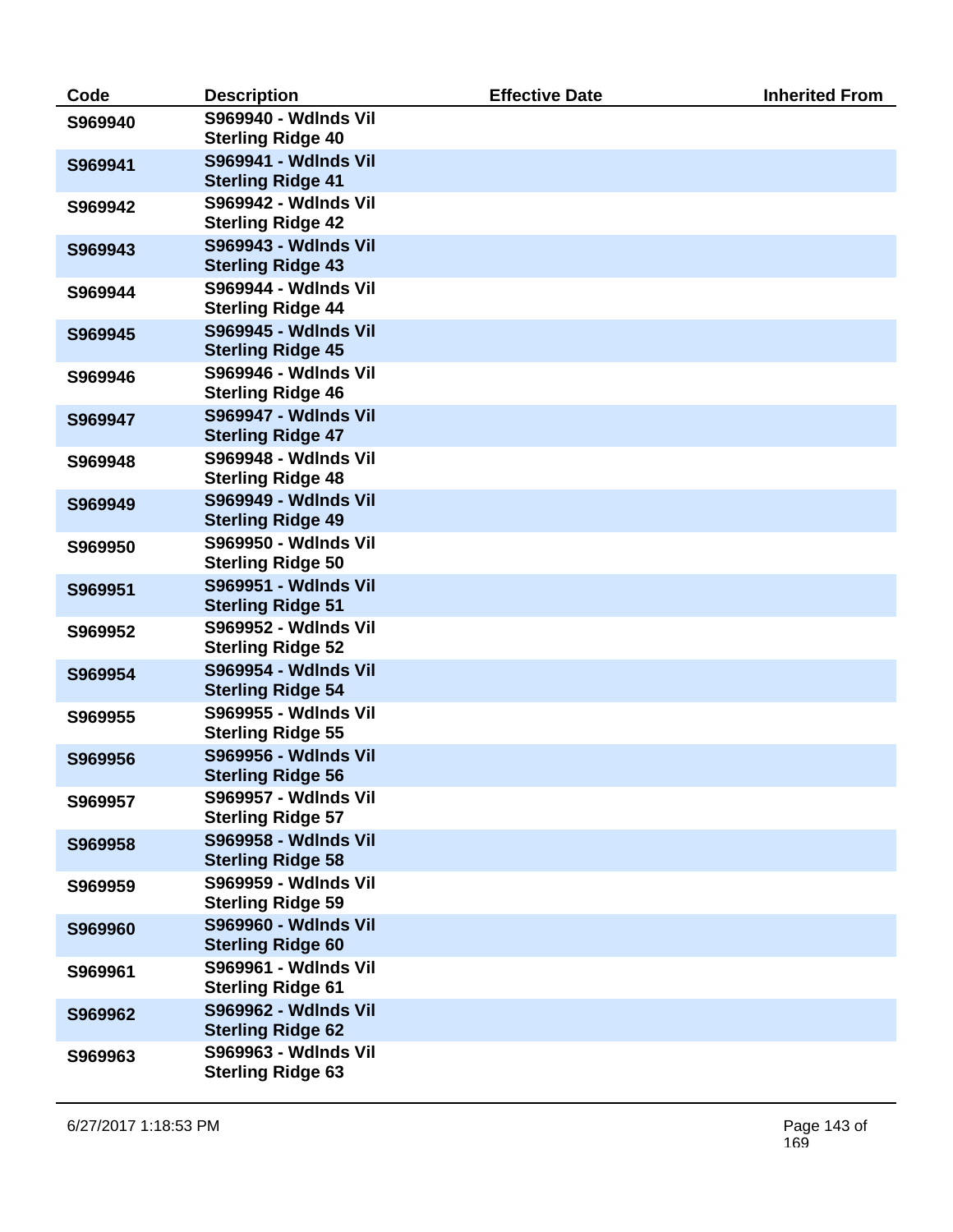| Code    | <b>Description</b>                                      | <b>Effective Date</b> | <b>Inherited From</b> |
|---------|---------------------------------------------------------|-----------------------|-----------------------|
| S969964 | <b>S969964 - Wdlnds Vil</b><br><b>Sterling Ridge 64</b> |                       |                       |
| S969965 | <b>S969965 - Wdlnds Vil</b><br><b>Sterling Ridge 65</b> |                       |                       |
| S969966 | <b>S969966 - Wdlnds Vil</b>                             |                       |                       |
|         | <b>Sterling Ridge 66</b><br><b>S969967 - Wdlnds Vil</b> |                       |                       |
| S969967 | <b>Sterling Ridge 67</b>                                |                       |                       |
| S969968 | <b>S969968 - Wdlnds Vil</b><br><b>Sterling Ridge 68</b> |                       |                       |
| S969969 | <b>S969969 - Wdlnds Vil</b><br><b>Sterling Ridge 69</b> |                       |                       |
| S969970 | <b>S969970 - Wdlnds Vil</b><br><b>Sterling Ridge 70</b> |                       |                       |
| S969971 | S969971 - Wdlnds Vil<br><b>Sterling Ridge 71</b>        |                       |                       |
| S969972 | <b>S969972 - Wdlnds Vil</b><br><b>Sterling Ridge 72</b> |                       |                       |
| S969973 | S969973 - Wdlnds Vil<br><b>Sterling Ridge 73</b>        |                       |                       |
| S969974 | <b>S969974 - Wdlnds Vil</b><br><b>Sterling Ridge 74</b> |                       |                       |
| S969975 | <b>S969975 - Wdlnds Vil</b><br><b>Sterling Ridge 75</b> |                       |                       |
| S969976 | S969976 - Wdlnds Vil                                    |                       |                       |
| S969977 | <b>Sterling Ridge 76</b><br><b>S969977 - Wdlnds Vil</b> |                       |                       |
| S969978 | <b>Sterling Ridge 77</b><br><b>S969978 - Wdlnds Vil</b> |                       |                       |
| S969979 | <b>Sterling Ridge 78</b><br>S969979 - Wdlnds Vil        |                       |                       |
|         | <b>Sterling Ridge 79</b>                                |                       |                       |
| S969980 | <b>S969980 - Wdlnds Vil</b><br><b>Sterling Ridge 80</b> |                       |                       |
| S969981 | <b>S969981 - Wdlnds Vil</b><br><b>Sterling Ridge 81</b> |                       |                       |
| S969982 | <b>S969982 - Wdlnds Vil</b><br><b>Sterling Ridge 82</b> |                       |                       |
| S969983 | S969983 - Wdlnds Vil<br><b>Sterling Ridge 83</b>        |                       |                       |
| S969984 | <b>S969984 - Wdlnds Vil</b><br><b>Sterling Ridge 84</b> |                       |                       |
| S969985 | <b>S969985 - Wdlnds Vil</b><br><b>Sterling Ridge 85</b> |                       |                       |
| S969986 | S969986 - Wdlnds Vil<br><b>Sterling Ridge 86</b>        |                       |                       |
|         |                                                         |                       |                       |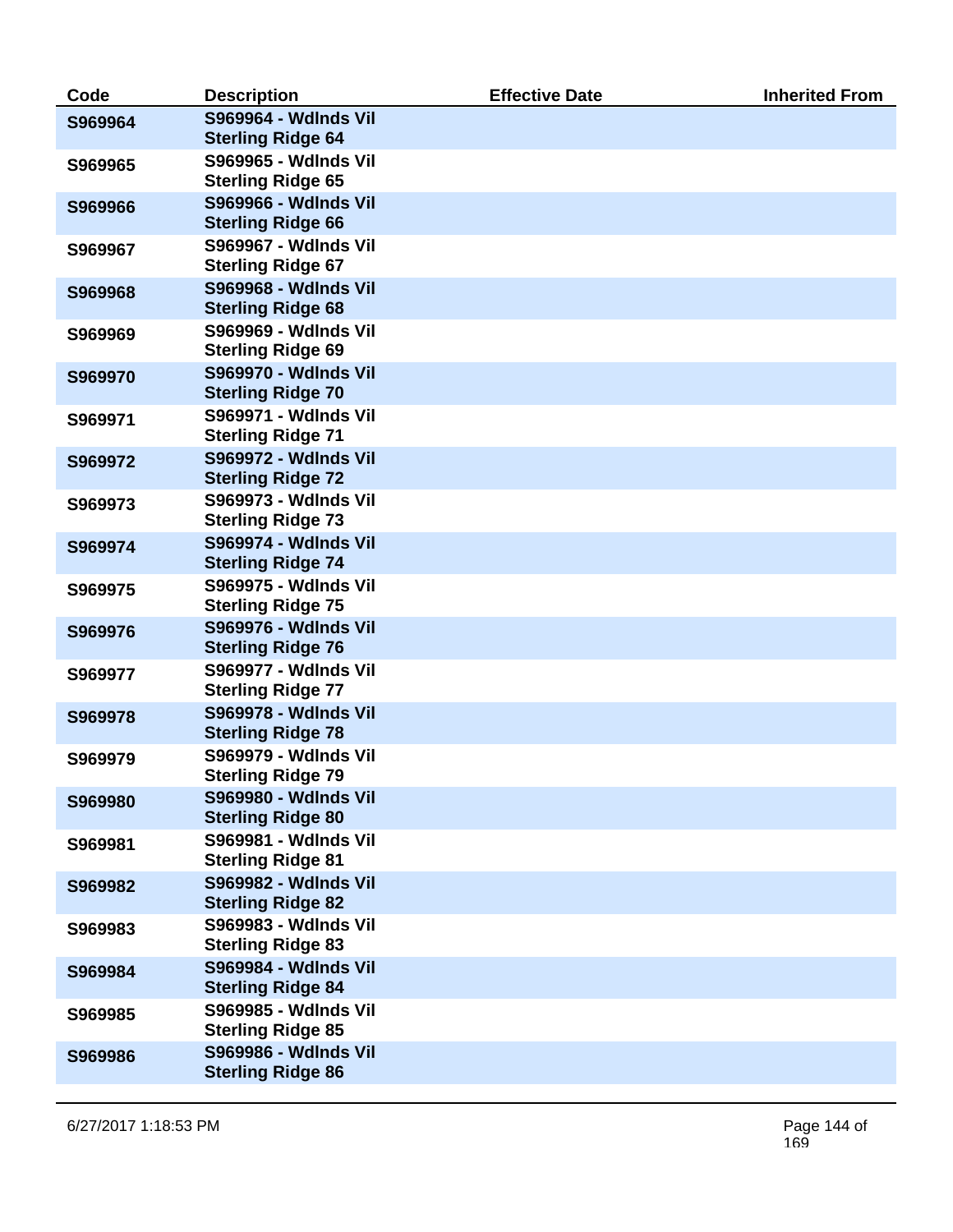| Code           | <b>Description</b>                                      | <b>Effective Date</b> | <b>Inherited From</b> |
|----------------|---------------------------------------------------------|-----------------------|-----------------------|
| S969987        | <b>S969987 - Wdlnds Vil</b><br><b>Sterling Ridge 87</b> |                       |                       |
| S969988        | <b>S969988 - Wdlnds Vil</b><br><b>Sterling Ridge 88</b> |                       |                       |
| S969989        | <b>S969989 - Wdlnds Vil</b><br><b>Sterling Ridge 89</b> |                       |                       |
| S969990        | S969990 - Wdlnds Vil<br><b>Sterling Ridge 90</b>        |                       |                       |
| S969991        | S969991 - Wdlnds Vil<br><b>Sterling Ridge 91</b>        |                       |                       |
| S969992        | <b>S969992 - Wdlnds Vil</b><br><b>Sterling Ridge 92</b> |                       |                       |
| S969993        | <b>S969993 - Wdlnds Vil</b><br><b>Sterling Ridge 93</b> |                       |                       |
| S969994        | <b>S969994 - Wdlnds Vil</b><br><b>Sterling Ridge 94</b> |                       |                       |
| S969995        | <b>S969995 - Wdlnds Vil</b><br><b>Sterling Ridge 95</b> |                       |                       |
| S969996        | S969996 - Wdlnds Vil<br><b>Sterling Ridge 96</b>        |                       |                       |
| S969997        | <b>S969997 - Wdlnds Vil</b><br><b>Sterling Ridge 97</b> |                       |                       |
| S969998        | <b>S969998 - Wdlnds Vil</b><br><b>Sterling Ridge 98</b> |                       |                       |
| S969999        | S969999 - Wdlnds Vil<br><b>Sterling Ridge 99</b>        |                       |                       |
| <b>S970000</b> | S970000 - Wdlnds College<br>Park 01                     | 02/17/2004            |                       |
| S970002        | S970002 - Wdlnds College<br>Park 02                     | 02/17/2004            |                       |
| S970003        | S970003 - Wdlnds College<br>Park 03                     | 02/17/2004            |                       |
| S970004        | S970004 - Wdlnds College<br>Park 04                     | 02/17/2004            |                       |
| S970005        | S970005 - Wdlnds College<br>Park 05                     | 02/17/2004            |                       |
| S970006        | S970006 - Wdlnds College<br>Park 06                     | 02/17/2004            |                       |
| <b>S970008</b> | <b>S970008 - WDLNDS</b><br><b>COLLEGE PARK 08</b>       |                       |                       |
| S970009        | S970009 - Wdlnds College<br>Park 09                     | 02/17/2004            |                       |
| S970010        | <b>S970010 - WDLNDS</b><br><b>COLLEGE PARK 10</b>       |                       |                       |
| S970011        | S970011 - WdInds College<br>Park 11                     |                       |                       |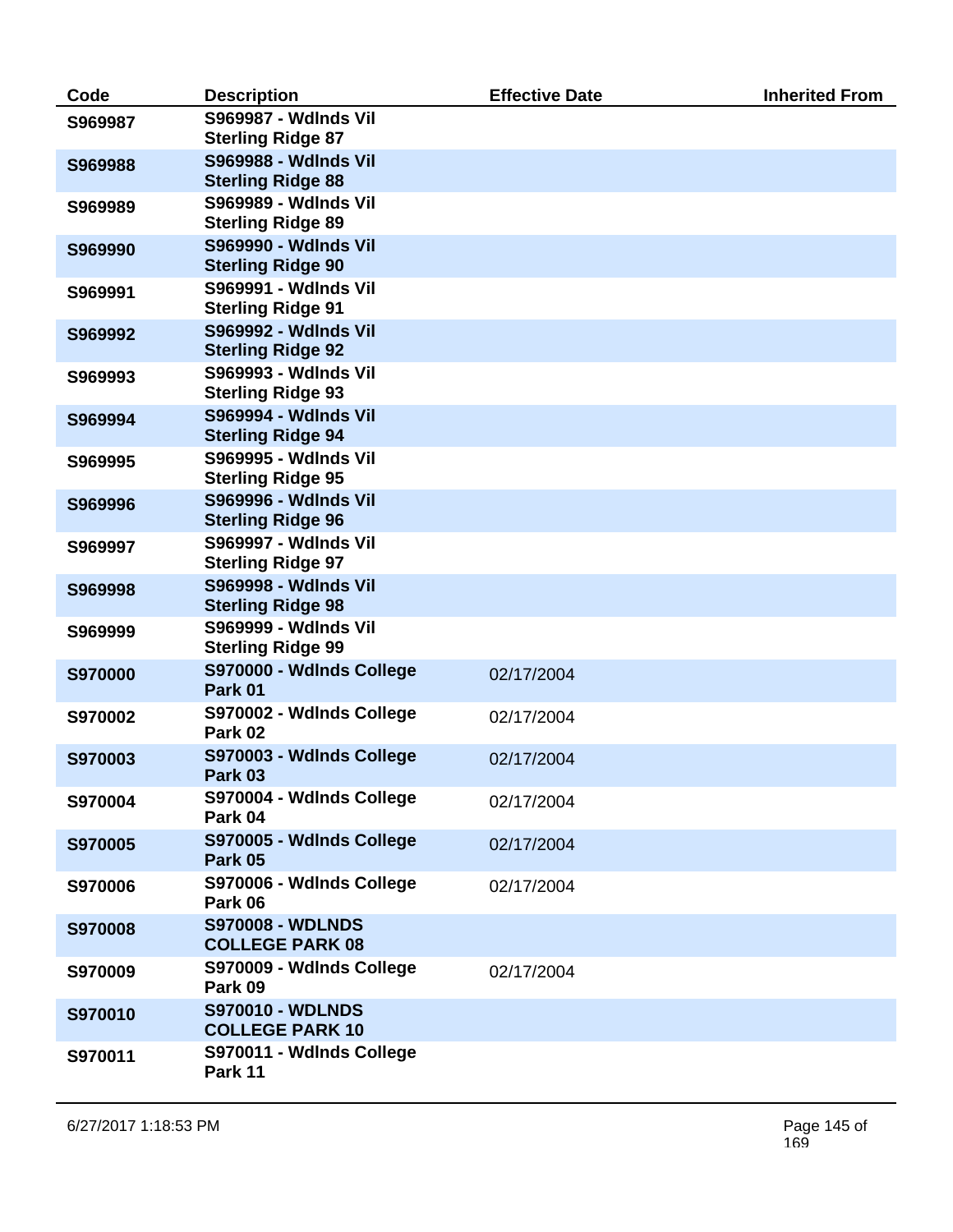| Code    | <b>Description</b>                                    | <b>Effective Date</b> | <b>Inherited From</b> |
|---------|-------------------------------------------------------|-----------------------|-----------------------|
| S970012 | S970012 - College Park                                |                       |                       |
|         | <b>Medical Plaza</b><br><b>Condominiums</b>           |                       |                       |
|         |                                                       |                       |                       |
| S970013 | S970013 - Wdlnds College<br>Park 13                   |                       |                       |
| S970014 | S970014 - Wdlnds College<br>Park 14                   |                       |                       |
| S970015 | S970015 - Wdlnds College<br>Park 15                   |                       |                       |
| S970016 | S970016 - Wdlnds College<br>Park 16                   |                       |                       |
| S970017 | S970017 - Wdlnds College<br>Park 17                   |                       |                       |
| S970018 | S970018 - Wdlnds College<br>Park 18                   |                       |                       |
| S970019 | S970019 - Wdlnds College<br>Park 19                   |                       |                       |
| S970020 | S970020 - Wdlnds College<br>Park 20                   |                       |                       |
| S970101 | S970101 - Wdlnds Harper's<br><b>Lnd College Pk 01</b> | 02/17/2004            |                       |
| S970102 | S970102 - Wdlnds Harper's<br><b>Lnd College Pk 02</b> | 02/17/2004            |                       |
| S970103 | S970103 - Wdlnds Harper's<br><b>Lnd College Pk 03</b> | 02/17/2004            |                       |
| S970104 | S970104 - WdInds Harper's<br><b>Lnd College Pk 04</b> | 02/17/2004            |                       |
| S970105 | S970105 - Wdlnds Harper's<br><b>Lnd College Pk 05</b> | 02/17/2004            |                       |
| S970106 | S970106 - WdInds Harper's<br><b>Lnd College Pk 06</b> | 02/17/2004            |                       |
| S970107 | S970107 - Wdlnds Harper's<br><b>Lnd College Pk 07</b> | 02/17/2004            |                       |
| S970108 | S970108 - WdInds Harper's<br><b>Lnd College Pk 08</b> | 02/17/2004            |                       |
| S970109 | S970109 - Wdlnds Harper's<br><b>Lnd College Pk 09</b> | 02/17/2004            |                       |
| S970110 | S970110 - Wdlnds Harper's<br><b>Lnd College Pk 10</b> | 02/17/2004            |                       |
| S970111 | S970111 - WdInds Harper's<br><b>Lnd College Pk 11</b> | 02/17/2004            |                       |
| S970112 | S970112 - Wdlnds Harper's<br><b>Lnd College Pk 12</b> | 02/17/2004            |                       |
| S970113 | S970113 - WdInds Harper's<br><b>Lnd College Pk 13</b> | 02/17/2004            |                       |
| S970114 | S970114 - Wdlnds Harper's<br><b>Lnd College Pk 14</b> | 02/17/2004            |                       |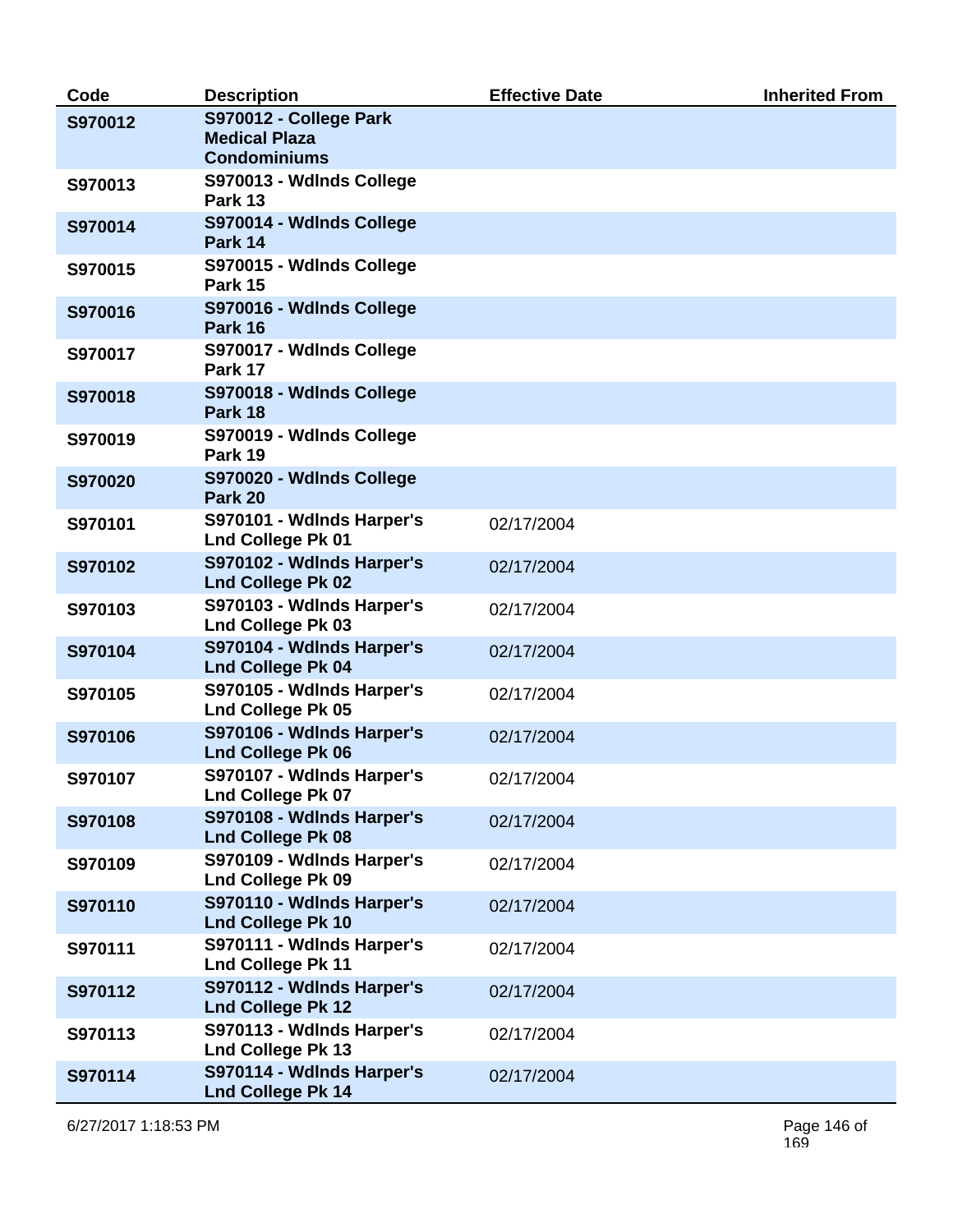| Code    | <b>Description</b>                                    | <b>Effective Date</b> | <b>Inherited From</b> |
|---------|-------------------------------------------------------|-----------------------|-----------------------|
| S970115 | S970115 - WdInds Harper's<br><b>Lnd College Pk 15</b> | 02/17/2004            |                       |
| S970116 | S970116 - Wdlnds Harper's<br><b>Lnd College Pk 16</b> |                       |                       |
| S970200 | S970200 - Wdlnds Forest<br><b>Cr Prof Condos</b>      | 02/17/2004            |                       |
| S970300 | S970300 - Wdlnds<br><b>Communications Site #1</b>     | 02/17/2004            |                       |
| S970400 | S970400 - Wdlnds Parkway<br><b>Baptist Church</b>     | 02/17/2004            |                       |
| S970500 | S970500 - Wdlnds Building<br><b>Associates</b>        | 02/17/2004            |                       |
| S970600 | S970600 - WdInds Coch Cr<br><b>Shopping Cnt</b>       | 02/17/2004            |                       |
| S970700 | <b>S970700 - Wdlnds</b><br><b>Commerce Cnt 01</b>     | 02/17/2004            |                       |
| S970702 | S970702 - Wdlnds<br><b>Commerce Cnt 02</b>            | 02/17/2004            |                       |
| S970800 | <b>S970800 - Wdlnds Mall</b>                          | 02/17/2004            |                       |
| S970900 | S970900 - Wdlnds Grogans<br><b>Mill Fire Station</b>  | 02/17/2004            |                       |
| S970950 | S970950 - Wdlnds Grogans<br><b>Mill Se</b>            | 02/17/2004            |                       |
| S971000 | S971000 - Woodland Lake<br><b>Willis</b>              | 02/17/2004            |                       |
| S971102 | S971102 - Wdlnds Fire<br><b>Station #2</b>            | 02/17/2004            |                       |
| S971200 | S971200 - Wdlnds Forest<br><b>Lake Twnhms1</b>        | 02/17/2004            |                       |
| S971202 | S971202 - WdInds Forest<br><b>Lake Twnhms2</b>        | 02/17/2004            |                       |
| S971203 | S971203 - WdInds Forest<br>Lake 03                    | 02/17/2004            |                       |
| S971302 | S971302 - Wdlnds Green II                             | 02/17/2004            |                       |
| S971400 | <b>S971400 - Wdlnds</b><br><b>Research Forest 01</b>  | 02/17/2004            |                       |
| S971402 | <b>S971402 - Wdlnds</b><br><b>Research Forest 02</b>  | 02/17/2004            |                       |
| S971403 | <b>S971403 - Wdlnds</b><br><b>Research Forest 03</b>  | 02/17/2004            |                       |
| S971404 | <b>S971404 - Wdlnds</b><br><b>Research Forest 04</b>  | 02/17/2004            |                       |
| S971405 | S971405 - Wdlnds<br><b>Research Forest 05</b>         | 02/17/2004            |                       |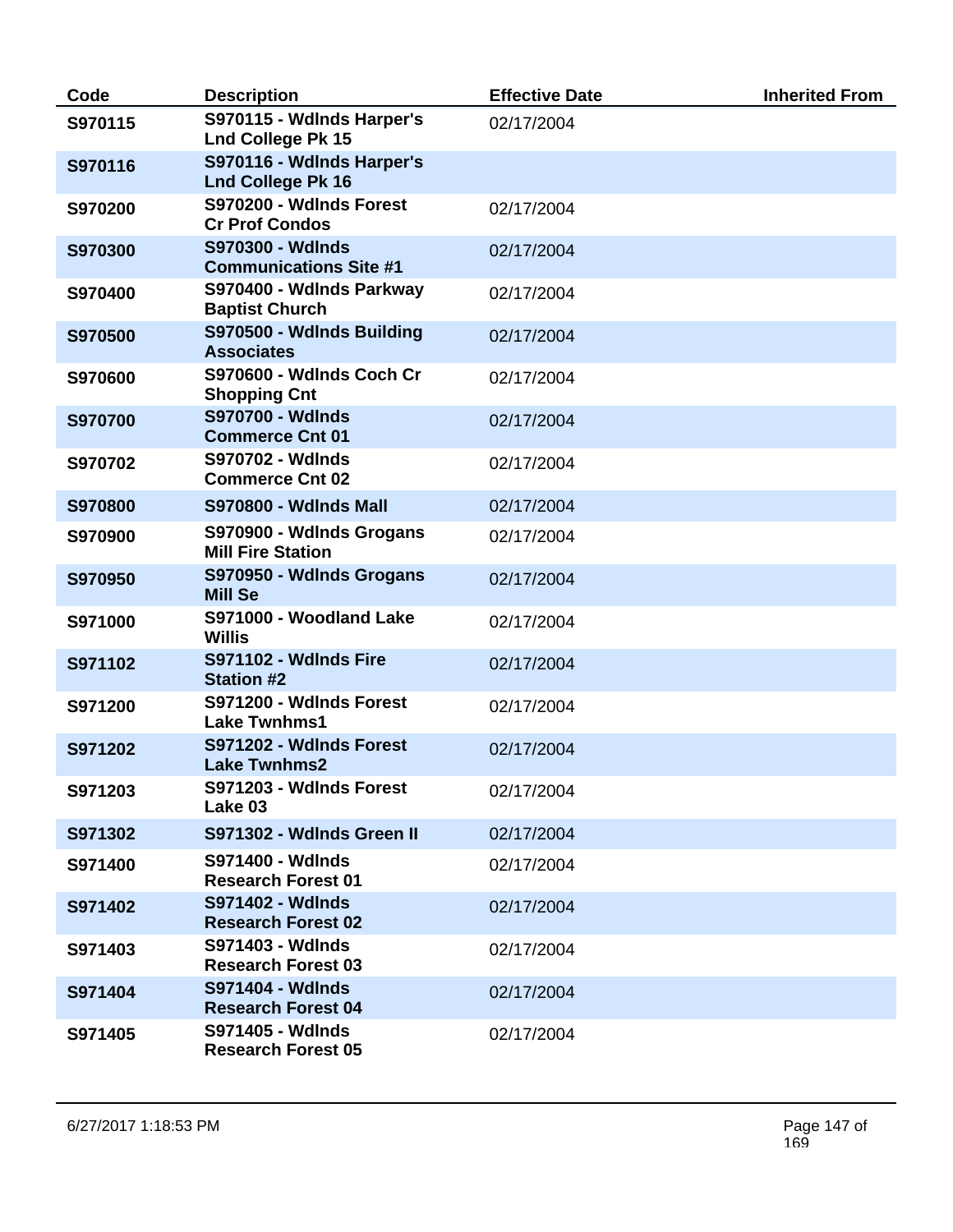| Code    | <b>Description</b>                                   | <b>Effective Date</b> | <b>Inherited From</b> |
|---------|------------------------------------------------------|-----------------------|-----------------------|
| S971406 | <b>S971406 - Wdlnds</b><br><b>Research Forest 06</b> | 02/17/2004            |                       |
| S971407 | <b>S971407 - Wdlnds</b><br><b>Research Forest 07</b> | 02/17/2004            |                       |
| S971408 | S971408 - Wdlnds<br><b>Research Forest 08</b>        | 02/17/2004            |                       |
| S971409 | <b>S971409 - Wdlnds</b><br><b>Research Forest 09</b> | 02/17/2004            |                       |
| S971410 | <b>S971410 - Wdlnds</b><br><b>Research Forest 10</b> | 02/17/2004            |                       |
| S971411 | <b>S971411 - Wdlnds</b><br><b>Research Forest 11</b> | 02/17/2004            |                       |
| S971412 | <b>S971412 - Wdlnds</b><br><b>Research Forest 12</b> | 02/17/2004            |                       |
| S971413 | <b>S971413 - Wdlnds</b><br><b>Research Forest 13</b> | 02/17/2004            |                       |
| S971414 | <b>S971414 - Wdlnds</b><br><b>Research Forest 14</b> | 02/17/2004            |                       |
| S971480 | S971480 - Wdlnds Park At<br><b>Research Forest</b>   | 02/17/2004            |                       |
| S971490 | S971490 - Research Forest<br>Park & Ride             | 02/17/2004            |                       |
| S971500 | <b>S971500 - Wdlnds Vil</b><br>Indian Sprg 01        | 02/17/2004            |                       |
| S971502 | <b>S971502 - Wdlnds Vil</b><br><b>Indian Sprg 02</b> | 02/17/2004            |                       |
| S971503 | <b>S971503 - Wdlnds Vil</b><br><b>Indian Sprg 03</b> | 02/17/2004            |                       |
| S971504 | S971504 - Wdlnds Vil<br><b>Indian Sprg 04</b>        | 02/17/2004            |                       |
| S971505 | <b>S971505 - Wdlnds Vil</b><br>Indian Sprg 05        | 02/17/2004            |                       |
| S971506 | <b>S971506 - Wdlnds Vil</b><br><b>Indian Sprg 06</b> | 02/17/2004            |                       |
| S971508 | <b>S971508 - Wdlnds Vil</b><br><b>Indian Sprg 08</b> | 02/17/2004            |                       |
| S971509 | <b>S971509 - Wdlnds Vil</b><br><b>Indian Sprg 09</b> | 02/17/2004            |                       |
| S971510 | <b>S971510 - Wdlnds Vil</b><br><b>Indian Sprg 10</b> | 02/17/2004            |                       |
| S971511 | <b>S971511 - Wdlnds Vil</b><br><b>Indian Sprg 11</b> | 02/17/2004            |                       |
| S971512 | <b>S971512 - Wdlnds Vil</b><br><b>Indian Sprg 12</b> | 02/17/2004            |                       |
| S971513 | <b>S971513 - Wdlnds Vil</b><br><b>Indian Sprg 13</b> | 02/17/2004            |                       |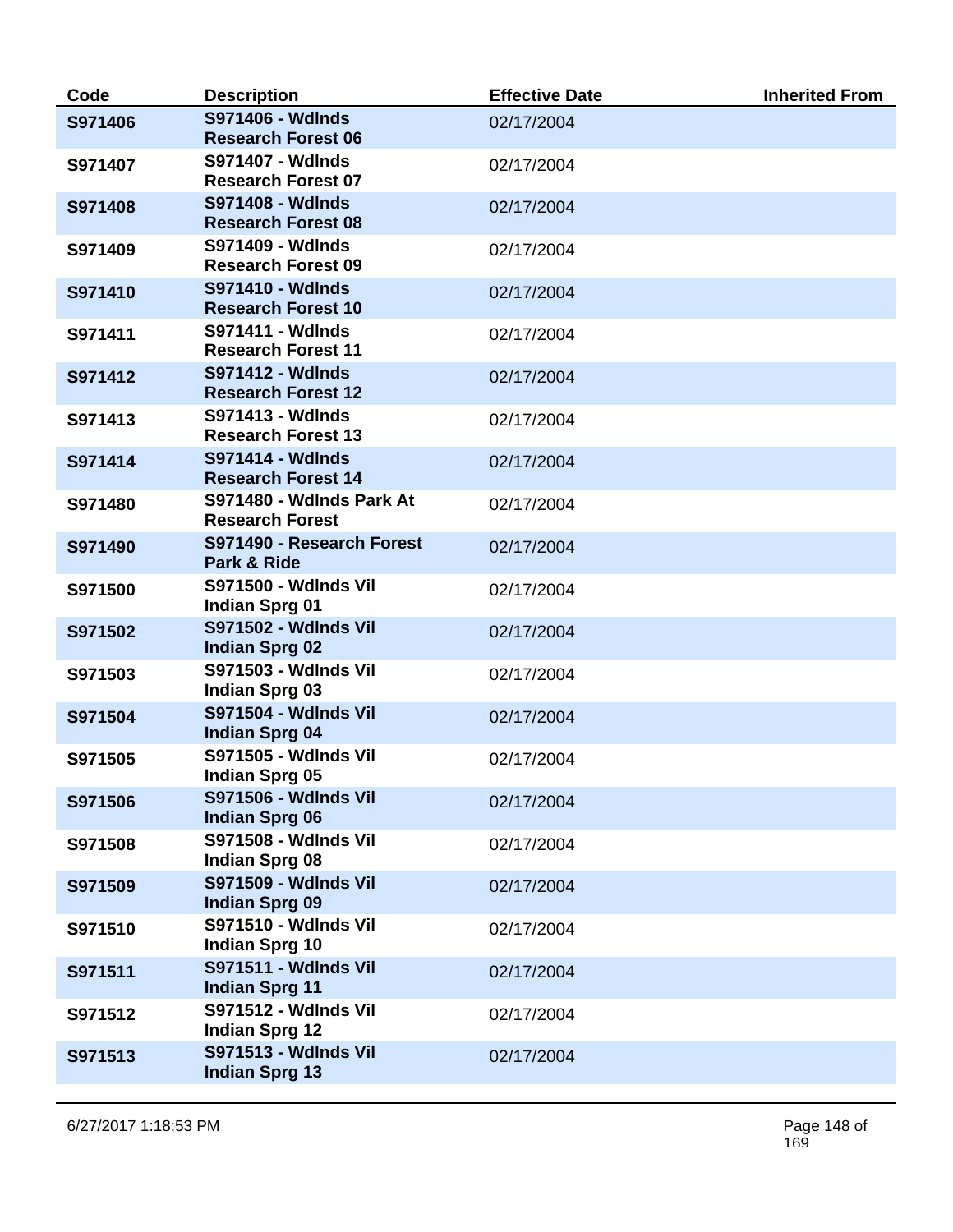| Code    | <b>Description</b>                                      | <b>Effective Date</b> | <b>Inherited From</b> |
|---------|---------------------------------------------------------|-----------------------|-----------------------|
| S971514 | <b>S971514 - Wdlnds Vil</b><br><b>Indian Sprg 14</b>    | 02/17/2004            |                       |
| S971515 | <b>S971515 - Wdlnds Vil</b><br><b>Indian Sprg 15</b>    | 02/17/2004            |                       |
| S971516 | S971516 - Wdlnds Vil<br><b>Indian Sprg 16</b>           | 02/17/2004            |                       |
| S971517 | <b>S971517 - Wdlnds Vil</b><br><b>Indian Sprg 17</b>    | 02/17/2004            |                       |
| S971518 | <b>S971518 - Wdlnds Vil</b><br><b>Indian Sprg 18</b>    | 02/17/2004            |                       |
| S971520 | <b>S971520 - Wdlnds Vil</b><br><b>Indian Sprg 20</b>    | 02/17/2004            |                       |
| S971521 | <b>S971521 - Wdlnds Vil</b><br><b>Indian Sprg 21</b>    | 02/17/2004            |                       |
| S971522 | <b>S971522 - Wdlnds Vil</b><br><b>Indian Sprg 22</b>    | 02/17/2004            |                       |
| S971523 | S971523 - Wdlnds Vil<br><b>Indian Sprg 23</b>           | 02/17/2004            |                       |
| S971524 | <b>S971524 - Wdlnds Vil</b><br><b>Indian Sprg 24</b>    | 02/17/2004            |                       |
| S971525 | <b>S971525 - Wdlnds Vil</b><br><b>Indian Springs 25</b> | 02/17/2004            |                       |
| S971526 | <b>S971526 - Wdlnds Vil</b><br><b>Indian Springs 26</b> | 02/17/2004            |                       |
| S971527 | S971527 - Wdlnds Vil<br><b>Indian Springs 27</b>        | 02/17/2004            |                       |
| S971528 | <b>S971528 - Wdlnds Vil</b><br><b>Indian Sprg 28</b>    | 02/17/2004            |                       |
| S971529 | <b>S971529 - Wdlnds Vil</b><br><b>Indian Sprg 29</b>    |                       |                       |
| S971531 | <b>S971531 - Wdlnds Vil</b><br><b>Indian Sprg 31</b>    |                       |                       |
| S971602 | S971602 - Wdlnds Trade<br>Center 02                     | 02/17/2004            |                       |
| S971603 | S971603 - Wdlnds Trade<br><b>Center 03</b>              | 02/17/2004            |                       |
| S971604 | S971604 - Wdlnds Trade<br><b>Center 04</b>              | 02/17/2004            |                       |
| S971606 | S971606 - Wdlnds Trade<br><b>Center 06</b>              | 02/17/2004            |                       |
| S971607 | S971607 - Wdlnds Trade<br><b>Center 07</b>              |                       |                       |
| S971608 | S971608 - Wdlnds Trade<br><b>Center 08</b>              |                       |                       |
| S971609 | S971609 - Wdlnds Trade<br>Center 09                     |                       |                       |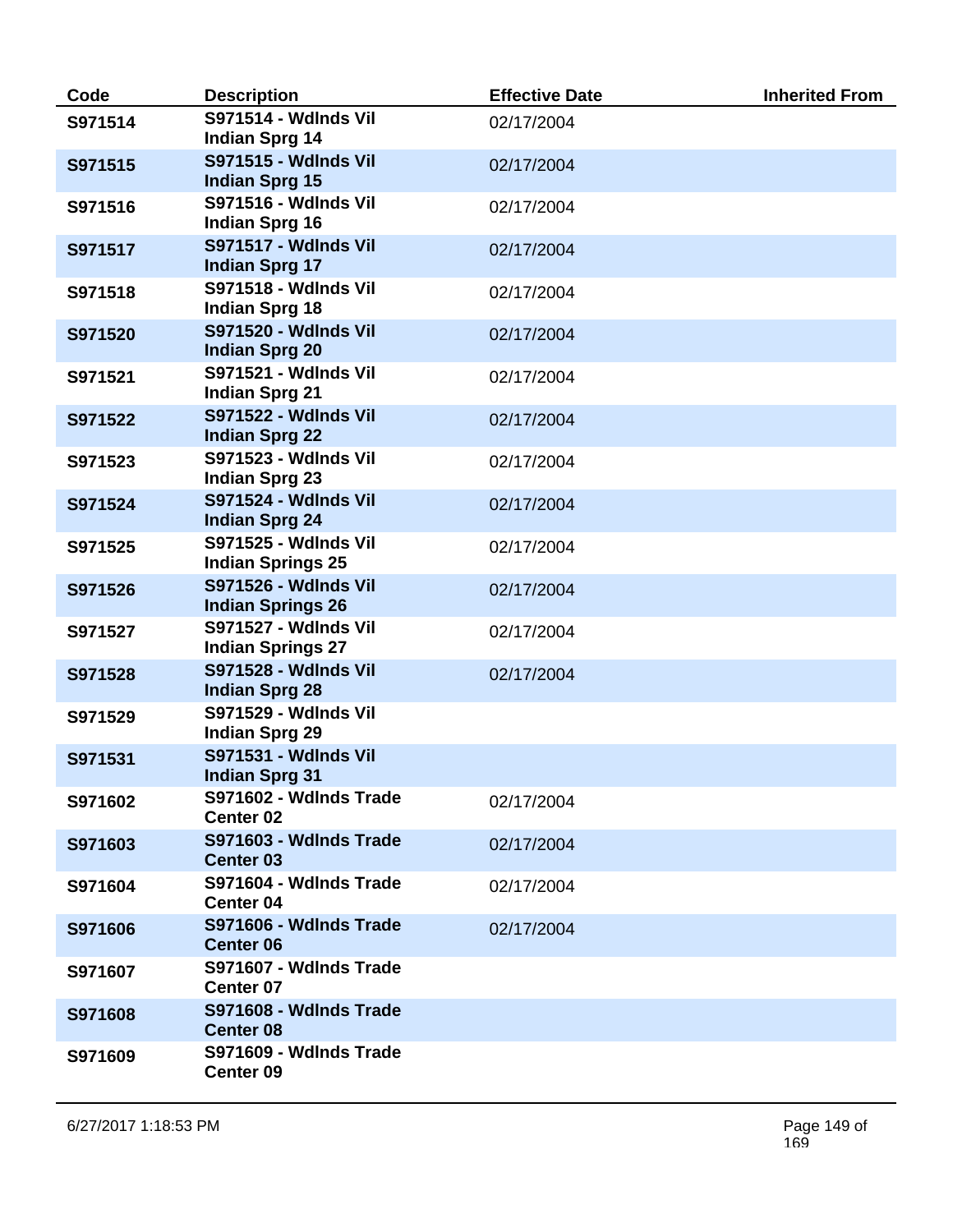| Code    | <b>Description</b>                                                          | <b>Effective Date</b> | <b>Inherited From</b> |
|---------|-----------------------------------------------------------------------------|-----------------------|-----------------------|
| S971610 | S971610 - Wdlnds Trade<br><b>Center 10</b>                                  |                       |                       |
| S971698 | S971698 - Wdlnds Sterling<br><b>Ridge Vil Center</b>                        | 02/17/2004            |                       |
| S971699 | S971699 - Wdlnds Sterling<br><b>Ridge Vil Center 02</b>                     |                       |                       |
| S971700 | S971700 - Wdlnds Medical<br><b>Rsrch Pk 01</b>                              | 02/17/2004            |                       |
| S971702 | S971702 - Wdlnds Medical<br><b>Rsrch Pk 02</b>                              | 02/17/2004            |                       |
| S971703 | S971703 - Wdlnds Medical<br><b>Rsrch Pk 03</b>                              | 02/17/2004            |                       |
| S971704 | S971704 - Wdlnds Medical<br><b>Rsrch Pk 04</b>                              | 02/17/2004            |                       |
| S971705 | S971705 - Wdlnds Medical<br><b>Rsrch Pk 05</b>                              | 02/17/2004            |                       |
| S971706 | S971706 - Wdlnds Medical<br><b>Rsrch Pk 06</b>                              | 02/17/2004            |                       |
| S971707 | S971707 - Wdlnds Medical<br><b>Research Park 07</b>                         | 02/17/2004            |                       |
| S971708 | S971708 - Wdlnds Medical<br><b>Research Park 08</b>                         | 02/17/2004            |                       |
| S971709 | S971709 - Wdlnds Medical<br><b>Rsrch Pk 09</b>                              | 02/17/2004            |                       |
| S971710 | S971710 - Wdlnds Medical<br><b>Research Park 10</b>                         | 02/17/2004            |                       |
| S971711 | S971711 - Wdlnds Medical<br><b>Research Park 11</b>                         |                       |                       |
| S971800 | <b>S971800 - Wdlnds St</b><br><b>Dedication, Research At</b><br>Greenbridge | 02/17/2004            |                       |
| S971900 | <b>S971900 - Wdlnds Vil</b><br>Alden Br 01                                  | 02/17/2004            |                       |
| S971902 | <b>S971902 - Wdlnds Vil</b><br>Alden Br 02                                  | 02/17/2004            |                       |
| S971903 | <b>S971903 - Wdlnds Vil</b><br>Alden Br 03                                  | 02/17/2004            |                       |
| S971904 | <b>S971904 - Wdlnds Vil</b><br>Alden Br 04                                  | 02/17/2004            |                       |
| S971905 | <b>S971905 - Wdlnds Vil</b><br>Alden Br 05                                  | 02/17/2004            |                       |
| S971906 | <b>S971906 - Wdlnds Vil</b><br>Alden Br 06                                  | 02/17/2004            |                       |
| S971907 | <b>S971907 - Wdlnds Vil</b><br>Alden Br 07                                  | 02/17/2004            |                       |
| S971908 | <b>S971908 - Wdlnds Vil</b><br>Alden Br 08                                  | 02/17/2004            |                       |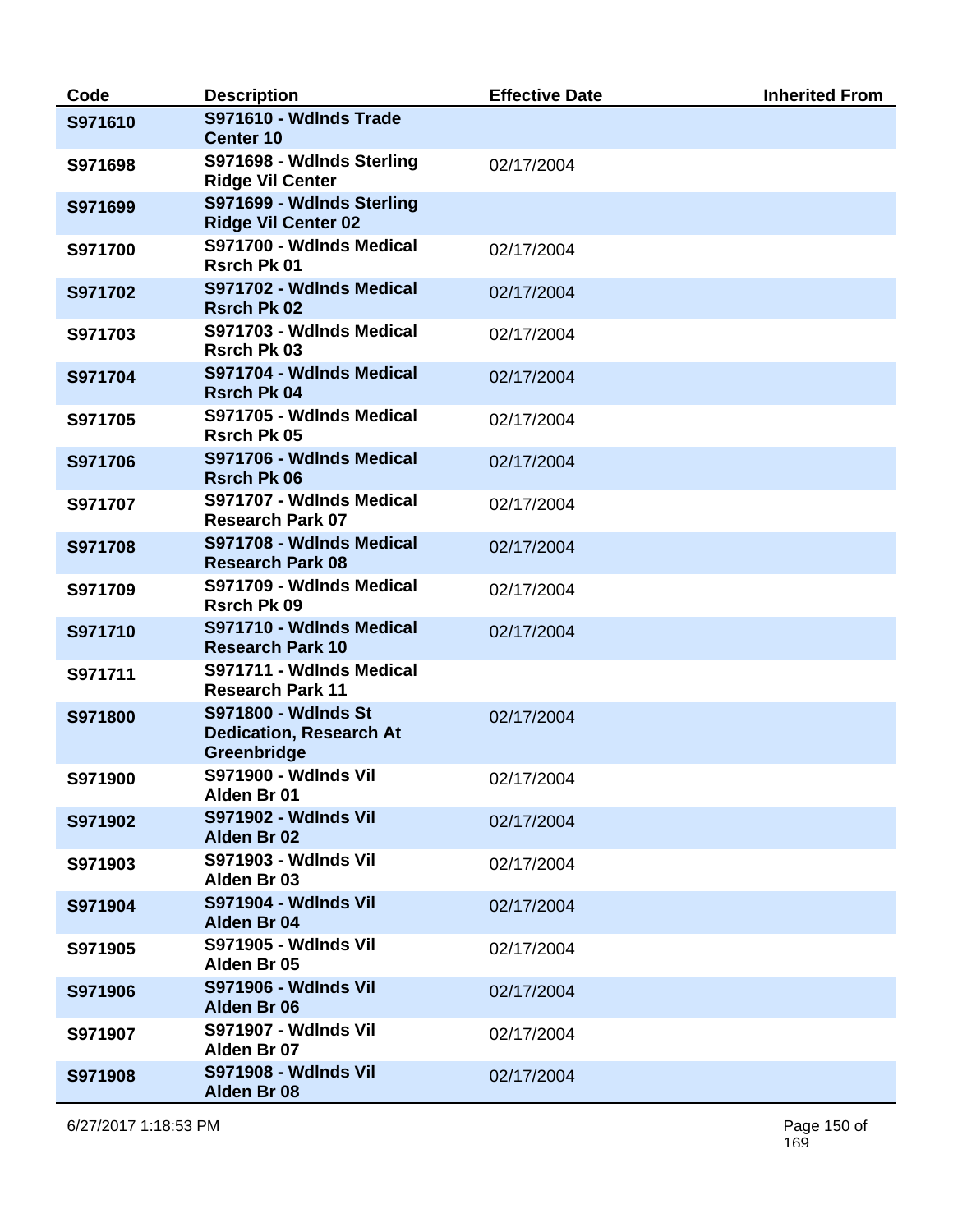| Code    | <b>Description</b>                         | <b>Effective Date</b> | <b>Inherited From</b> |
|---------|--------------------------------------------|-----------------------|-----------------------|
| S971909 | <b>S971909 - Wdlnds Vil</b><br>Alden Br 09 | 02/17/2004            |                       |
| S971910 | <b>S971910 - Wdlnds Vil</b><br>Alden Br 10 | 02/17/2004            |                       |
| S971911 | <b>S971911 - Wdlnds Vil</b><br>Alden Br 11 | 02/17/2004            |                       |
| S971912 | <b>S971912 - Wdlnds Vil</b><br>Alden Br 12 | 02/17/2004            |                       |
| S971913 | <b>S971913 - Wdlnds Vil</b><br>Alden Br 13 | 02/17/2004            |                       |
| S971914 | <b>S971914 - Wdlnds Vil</b><br>Alden Br 14 | 02/17/2004            |                       |
| S971915 | <b>S971915 - Wdlnds Vil</b><br>Alden Br 15 | 02/17/2004            |                       |
| S971916 | <b>S971916 - Wdlnds Vil</b><br>Alden Br 16 | 02/17/2004            |                       |
| S971917 | <b>S971917 - Wdlnds Vil</b><br>Alden Br 17 | 02/17/2004            |                       |
| S971918 | <b>S971918 - Wdlnds Vil</b><br>Alden Br 18 | 02/17/2004            |                       |
| S971919 | <b>S971919 - Wdlnds Vil</b><br>Alden Br 19 | 02/17/2004            |                       |
| S971920 | <b>S971920 - Wdlnds Vil</b><br>Alden Br 20 | 02/17/2004            |                       |
| S971921 | S971921 - Wdlnds Vil<br>Alden Br 21        | 02/17/2004            |                       |
| S971922 | <b>S971922 - Wdlnds Vil</b><br>Alden Br 22 | 02/17/2004            |                       |
| S971923 | S971923 - Wdlnds Vil<br>Alden Br 23        | 02/17/2004            |                       |
| S971924 | <b>S971924 - Wdlnds Vil</b><br>Alden Br 24 | 02/17/2004            |                       |
| S971925 | S971925 - Avonlea Court<br>Condo (voab25)  | 02/17/2004            |                       |
| S971926 | <b>S971926 - Wdlnds Vil</b><br>Alden Br 26 | 02/17/2004            |                       |
| S971927 | <b>S971927 - Wdlnds Vil</b><br>Alden Br 27 | 02/17/2004            |                       |
| S971928 | S971928 - Wdlnds Vil<br>Alden Br 28        | 02/17/2004            |                       |
| S971929 | <b>S971929 - Wdlnds Vil</b><br>Alden Br 29 | 02/17/2004            |                       |
| S971930 | <b>S971930 - Wdlnds Vil</b><br>Alden Br 30 | 02/17/2004            |                       |
| S971931 | <b>S971931 - Wdlnds Vil</b><br>Alden Br 31 | 02/17/2004            |                       |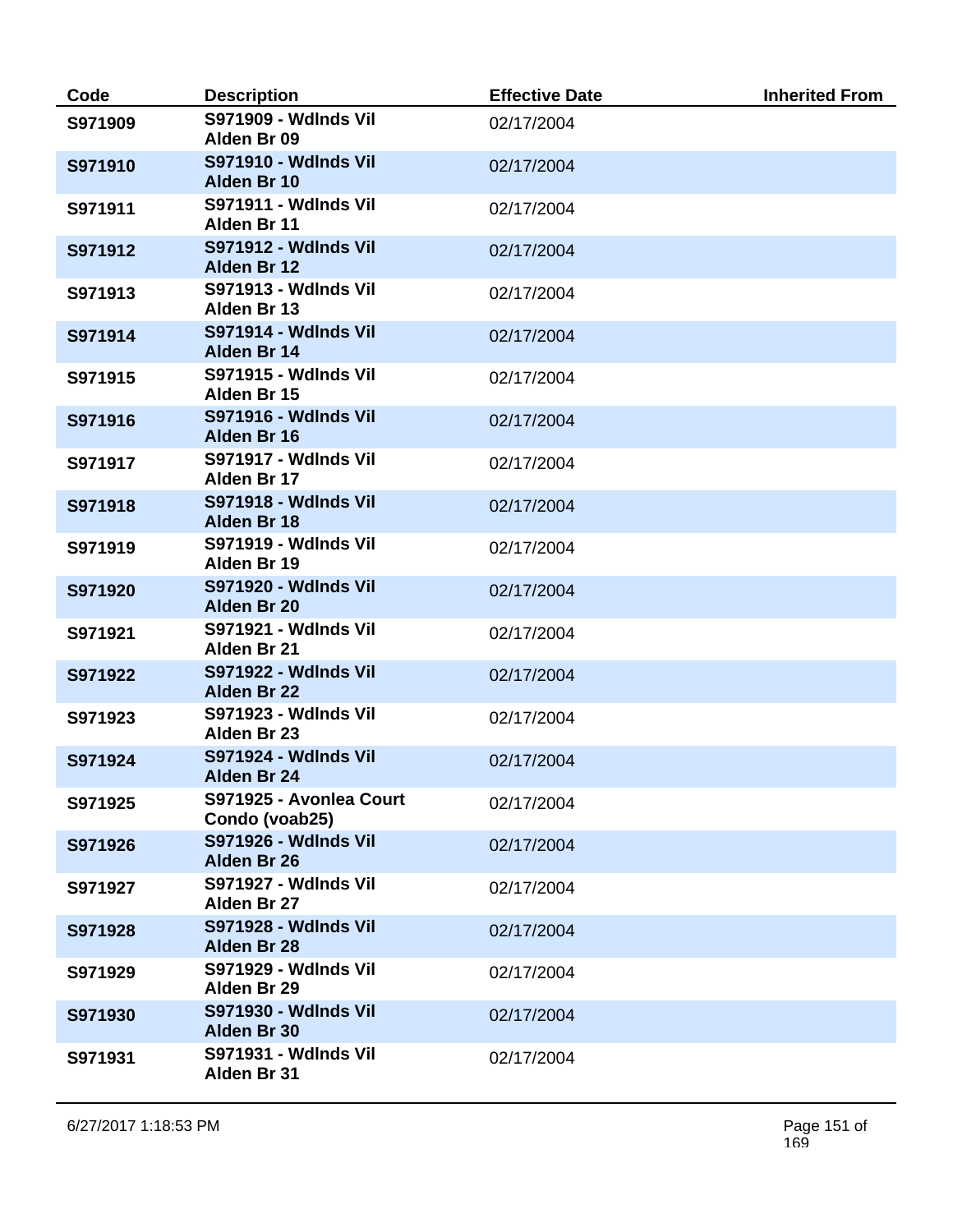| Code    | <b>Description</b>                         | <b>Effective Date</b> | <b>Inherited From</b> |
|---------|--------------------------------------------|-----------------------|-----------------------|
| S971932 | <b>S971932 - Wdlnds Vil</b><br>Alden Br 32 | 02/17/2004            |                       |
| S971933 | <b>S971933 - Wdlnds Vil</b><br>Alden Br 33 | 02/17/2004            |                       |
| S971934 | <b>S971934 - Wdlnds Vil</b><br>Alden Br 34 | 02/17/2004            |                       |
| S971935 | <b>S971935 - Wdlnds Vil</b><br>Alden Br 35 | 02/17/2004            |                       |
| S971936 | <b>S971936 - Wdlnds Vil</b><br>Alden Br 36 | 02/17/2004            |                       |
| S971937 | <b>S971937 - Wdlnds Vil</b><br>Alden Br 37 | 02/17/2004            |                       |
| S971938 | <b>S971938 - Wdlnds Vil</b><br>Alden Br 38 | 02/17/2004            |                       |
| S971939 | <b>S971939 - Wdlnds Vil</b><br>Alden Br 39 | 02/17/2004            |                       |
| S971940 | <b>S971940 - Wdlnds Vil</b><br>Alden Br 40 | 02/17/2004            |                       |
| S971941 | <b>S971941 - Wdlnds Vil</b><br>Alden Br 41 | 02/17/2004            |                       |
| S971942 | <b>S971942 - Wdlnds Vil</b><br>Alden Br 42 | 02/17/2004            |                       |
| S971943 | <b>S971943 - Wdlnds Vil</b><br>Alden Br 43 | 02/17/2004            |                       |
| S971944 | <b>S971944 - Wdlnds Vil</b><br>Alden Br 44 | 02/17/2004            |                       |
| S971945 | <b>S971945 - Wdlnds Vil</b><br>Alden Br 45 | 02/17/2004            |                       |
| S971946 | <b>S971946 - Wdlnds Vil</b><br>Alden Br 46 | 02/17/2004            |                       |
| S971947 | <b>S971947 - Wdlnds Vil</b><br>Alden Br 47 | 02/17/2004            |                       |
| S971948 | <b>S971948 - Wdlnds Vil</b><br>Alden Br 48 | 02/17/2004            |                       |
| S971949 | <b>S971949 - Wdlnds Vil</b><br>Alden Br 49 | 02/17/2004            |                       |
| S971950 | <b>S971950 - Wdlnds Vil</b><br>Alden Br 50 | 02/17/2004            |                       |
| S971951 | <b>S971951 - Wdlnds Vil</b><br>Alden Br 51 | 02/17/2004            |                       |
| S971952 | <b>S971952 - Wdlnds Vil</b><br>Alden Br 52 | 02/17/2004            |                       |
| S971953 | <b>S971953 - Wdlnds Vil</b><br>Alden Br 53 | 02/17/2004            |                       |
| S971954 | <b>S971954 - Wdlnds Vil</b><br>Alden Br 54 | 02/17/2004            |                       |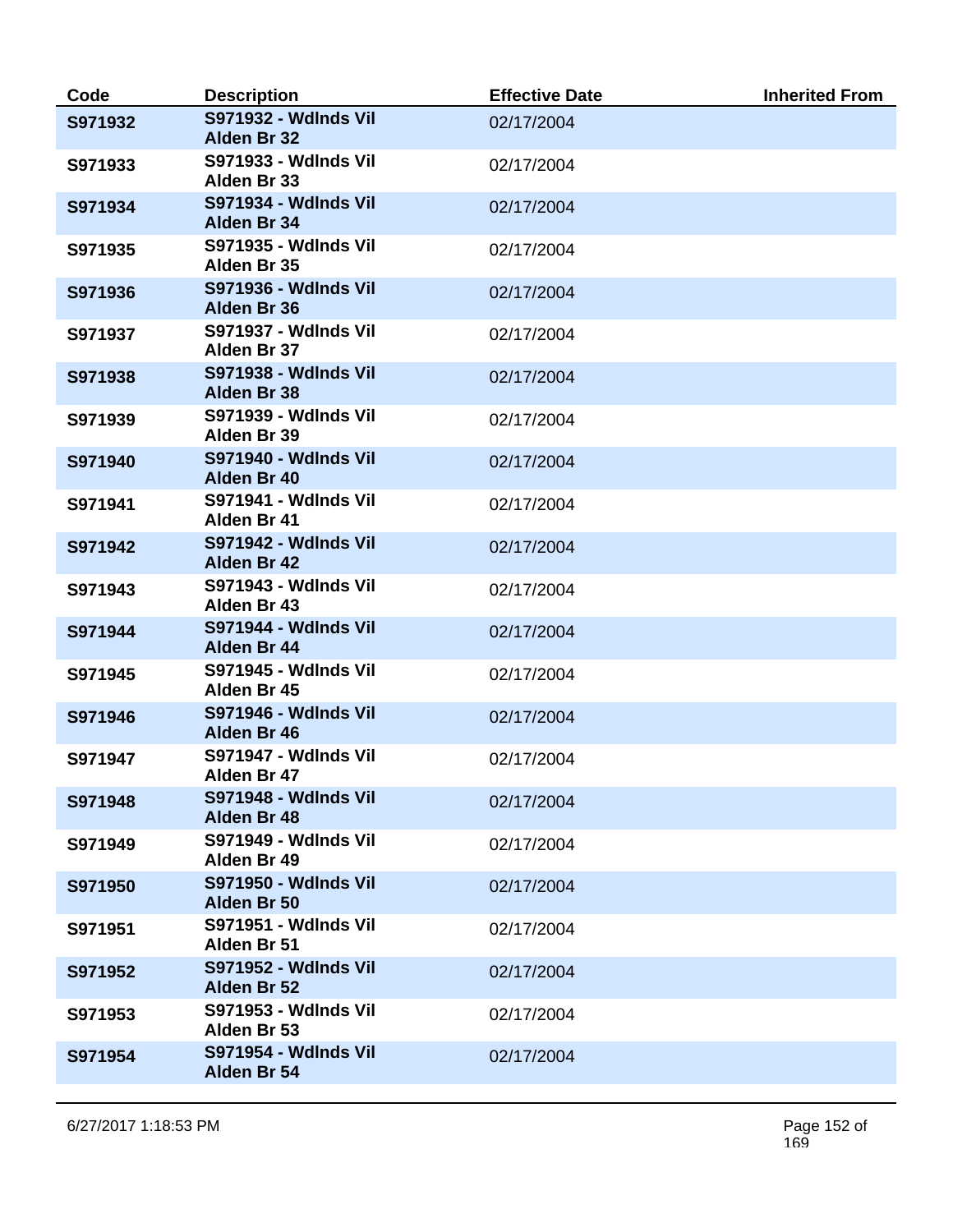| Code    | <b>Description</b>                                 | <b>Effective Date</b> | <b>Inherited From</b> |
|---------|----------------------------------------------------|-----------------------|-----------------------|
| S971955 | <b>S971955 - Wdlnds Vil</b><br>Alden Br 55         | 02/17/2004            |                       |
| S971956 | <b>S971956 - Wdlnds Vil</b><br>Alden Br 56         | 02/17/2004            |                       |
| S971957 | <b>S971957 - Wdlnds Vil</b><br>Alden Br 57         | 02/17/2004            |                       |
| S971958 | <b>S971958 - Wdlnds Vil</b><br>Alden Br 58         | 02/17/2004            |                       |
| S971959 | <b>S971959 - Wdlnds Vil</b><br>Alden Br 59         | 02/17/2004            |                       |
| S971960 | <b>S971960 - Wdlnds Vil</b><br>Alden Br 60         | 02/17/2004            |                       |
| S971961 | <b>S971961 - Wdlnds Vil</b><br>Alden Br 61         | 02/17/2004            |                       |
| S971962 | <b>S971962 - Wdlnds Vil</b><br>Alden Br 62         | 02/17/2004            |                       |
| S971963 | <b>S971963 - Wdlnds Vil</b><br>Alden Br 63         | 02/17/2004            |                       |
| S971964 | <b>S971964 - Wdlnds Vil</b><br>Alden Br 64         | 02/17/2004            |                       |
| S971965 | <b>S971965 - Wdlnds Vil</b><br>Alden Br 65         | 02/17/2004            |                       |
| S971966 | <b>S971966 - Wdlnds Vil</b><br>Alden Br 66         | 02/17/2004            |                       |
| S971967 | <b>S971967 - Wdlnds Vil</b><br>Alden Br 67         | 02/17/2004            |                       |
| S971968 | <b>S971968 - Wdlnds Bay</b><br><b>Branch Condo</b> | 02/17/2004            |                       |
| S971969 | <b>S971969 - Wdlnds Vil</b><br>Alden Br 69         | 02/17/2004            |                       |
| S971970 | <b>S971970 - Wdlnds Vil</b><br>Alden Br 70         | 02/17/2004            |                       |
| S971971 | <b>S971971 - Wdlnds Vil</b><br>Alden Br 71         | 02/17/2004            |                       |
| S971972 | <b>S971972 - Wdlnds Vil</b><br>Alden Br 72         | 02/17/2004            |                       |
| S971973 | <b>S971973 - Wdlnds Vil</b><br>Alden Br 73         | 02/17/2004            |                       |
| S971974 | <b>S971974 - Wdlnds Vil</b><br>Alden Br 74         | 02/17/2004            |                       |
| S971975 | <b>S971975 - Wdlnds Vil</b><br>Alden Br 75         | 02/17/2004            |                       |
| S971976 | <b>S971976 - Wdlnds Vil</b><br>Alden Br 76         | 02/17/2004            |                       |
| S971977 | <b>S971977 - Wdlnds Vil</b><br>Alden Br 77         | 02/17/2004            |                       |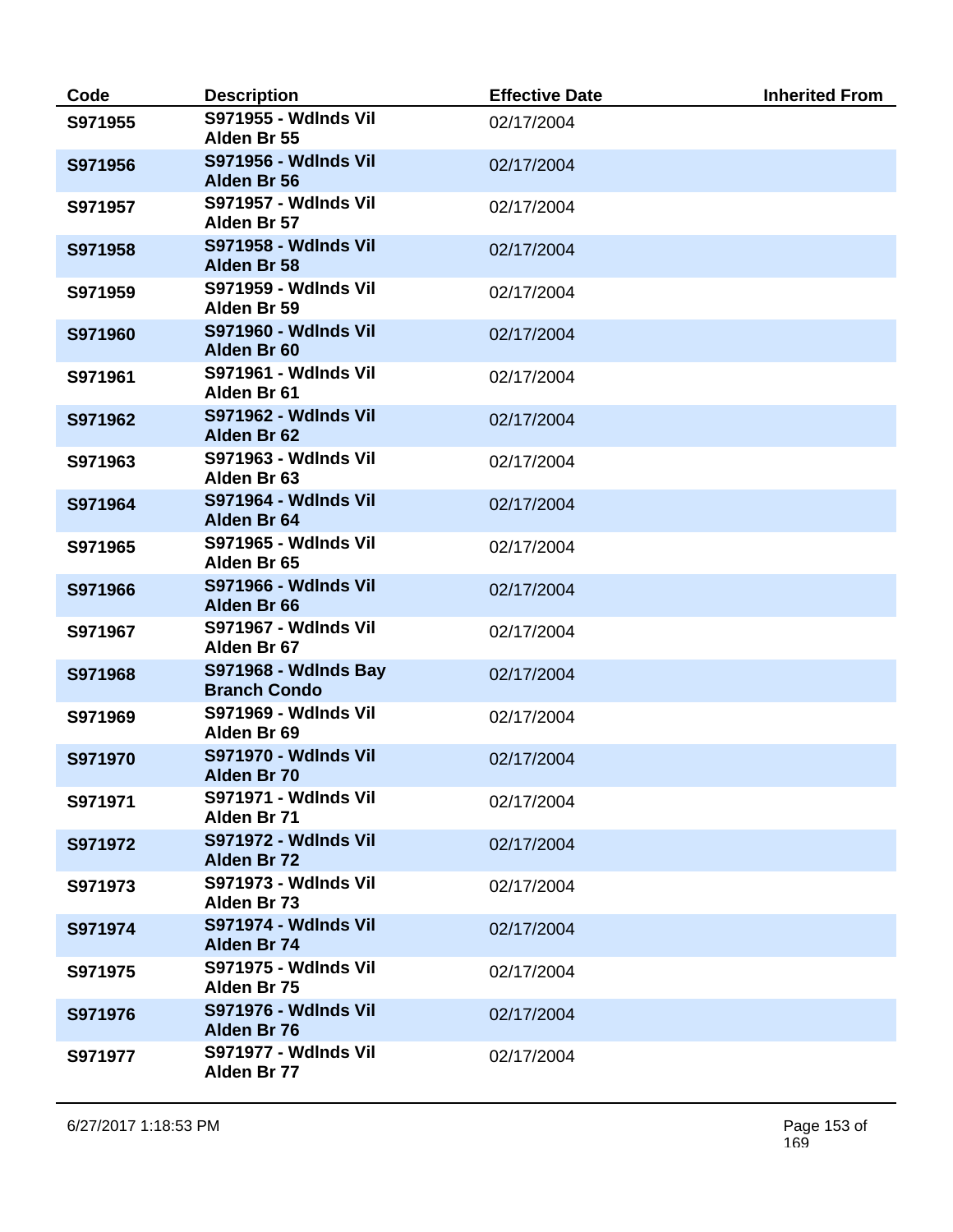| Code    | <b>Description</b>                                | <b>Effective Date</b> | <b>Inherited From</b> |
|---------|---------------------------------------------------|-----------------------|-----------------------|
| S971978 | <b>S971978 - Wdlnds Vil</b><br>Alden Br 78        | 02/17/2004            |                       |
| S971979 | <b>S971979 - Wdlnds Vil</b><br>Alden Br 79        | 02/17/2004            |                       |
| S971980 | <b>S971980 - Wdlnds Vil</b><br>Alden Br 80        | 02/17/2004            |                       |
| S971981 | S971981 - Wdlnds Vil<br>Alden Br 81               | 02/17/2004            |                       |
| S971982 | <b>S971982 - Wdlnds Vil</b><br>Alden Br 82        | 02/17/2004            |                       |
| S971983 | <b>S971983 - Wdlnds Vil</b><br>Alden Br 83        | 02/17/2004            |                       |
| S971984 | <b>S971984 - Wdlnds Vil</b><br>Alden Br 84        | 02/17/2004            |                       |
| S971985 | <b>S971985 - Wdlnds Vil</b><br>Alden Br 85        | 02/17/2004            |                       |
| S971986 | <b>S971986 - Wdlnds Vil</b><br>Alden Br 86        | 02/17/2004            |                       |
| S971987 | <b>S971987 - Wdlnds Vil</b><br>Alden Br 87        | 02/17/2004            |                       |
| S971988 | <b>S971988 - Wdlnds Vil</b><br>Alden Br 88        | 02/17/2004            |                       |
| S971990 | <b>S971990 - Wdlnds Vil</b><br>Alden Br 90        | 02/17/2004            |                       |
| S971991 | <b>S971991 - Wdlnds Vil</b><br>Alden Br 91        | 02/17/2004            |                       |
| S971992 | <b>S971992 - Wdlnds Vil</b><br>Alden Br 92        | 02/17/2004            |                       |
| S971993 | <b>S971993 - Wdlnds Vil</b><br>Alden Br 93        | 02/17/2004            |                       |
| S971994 | <b>S971994 - Wdlnds Vil</b><br>Alden Br 94        | 02/17/2004            |                       |
| S971995 | <b>S971995 - Wdlnds Vil</b><br>Alden Br 95        | 02/17/2004            |                       |
| S971997 | <b>S971997 - Wdlnds Vil</b><br>Alden Br 97        | 02/17/2004            |                       |
| S971998 | S971998 - Wdlnds Alden<br><b>Br Vil Cnt</b>       | 02/17/2004            |                       |
| S971999 | <b>S971999 - WDLNDS VIL</b><br><b>ALDEN BR 99</b> |                       |                       |
| S972001 | S972001 - Woodland Lakes<br>01 Mag                | 02/17/2004            |                       |
| S972002 | S972002 - Woodland Lakes<br>02 Mag                | 02/17/2004            |                       |
| S972003 | S972003 - Woodland Lakes<br>03 Mag                | 02/17/2004            |                       |
|         |                                                   |                       |                       |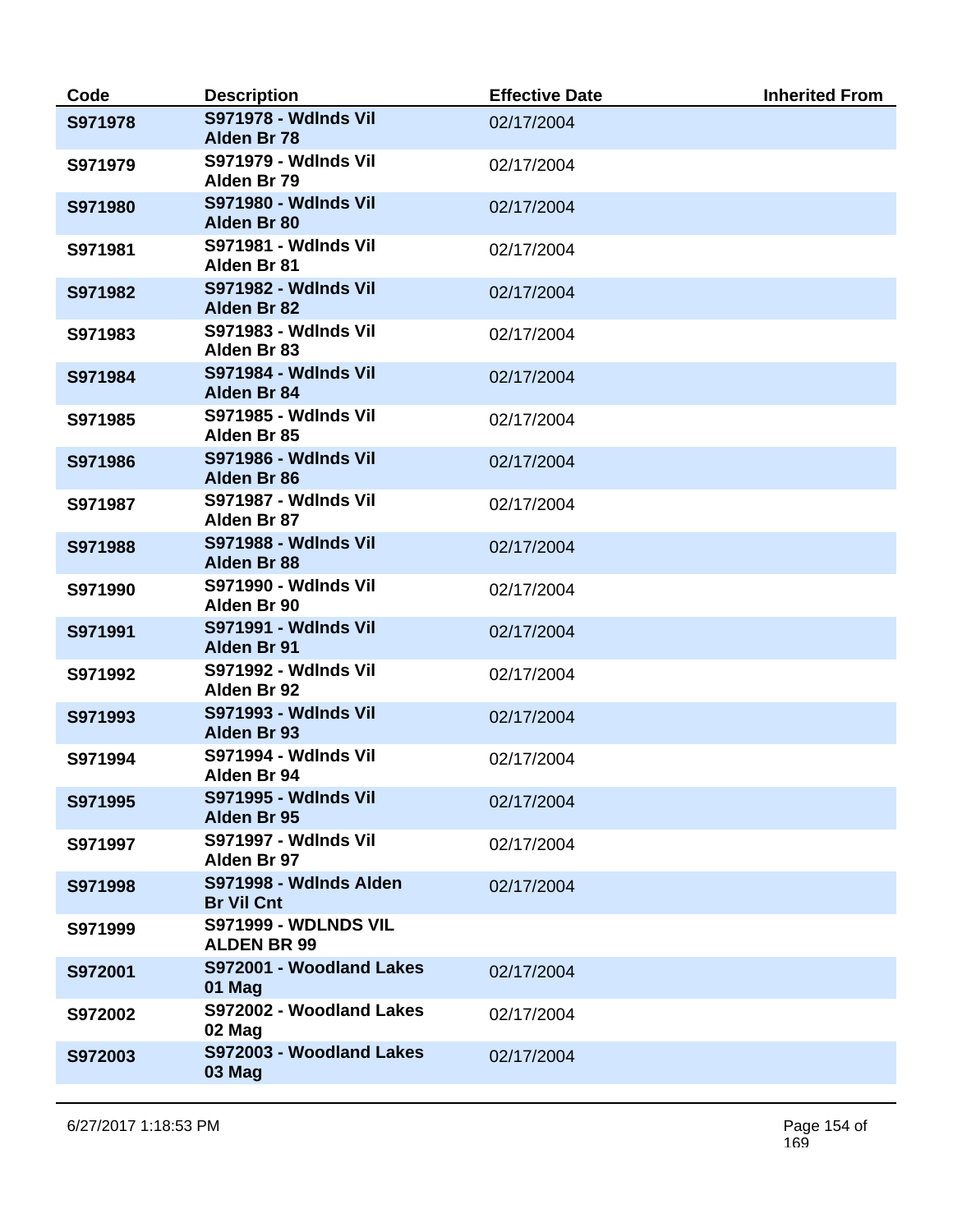| Code    | <b>Description</b>                             | <b>Effective Date</b> | <b>Inherited From</b> |
|---------|------------------------------------------------|-----------------------|-----------------------|
| S972004 | S972004 - Woodland Lakes<br>04 Mag             | 02/17/2004            |                       |
| S972005 | S972005 - Woodland Lakes<br>05 Mag             | 02/17/2004            |                       |
| S972006 | S972006 - Woodland Lakes<br>06 Mag             | 02/17/2004            |                       |
| S972007 | S972007 - Woodland Lakes<br>07 Mag             | 02/17/2004            |                       |
| S972008 | S972008 - Woodland Lakes<br>08 Mag             | 02/17/2004            |                       |
| S972009 | S972009 - Woodland Lakes<br>09 Mag             | 02/17/2004            |                       |
| S972101 | S972101 - Wdlnds Metro<br>Center <sub>01</sub> | 02/17/2004            |                       |
| S972102 | S972102 - Wdlnds Metro<br><b>Center 02</b>     | 02/17/2004            |                       |
| S972103 | S972103 - Wdlnds Metro<br>Center <sub>03</sub> | 02/17/2004            |                       |
| S972104 | S972104 - Wdlnds Metro<br><b>Center 04</b>     | 02/17/2004            |                       |
| S972105 | S972105 - Wdlnds Metro<br>Center <sub>05</sub> | 02/17/2004            |                       |
| S972106 | S972106 - Wdlnds Metro<br><b>Center 06</b>     | 02/17/2004            |                       |
| S972107 | S972107 - Wdlnds Metro<br>Center 07            | 02/17/2004            |                       |
| S972108 | S972108 - Wdlnds Metro<br><b>Center 08</b>     | 02/17/2004            |                       |
| S972109 | S972109 - Wdlnds Metro<br>Center <sub>09</sub> | 02/17/2004            |                       |
| S972110 | S972110 - Wdlnds Metro<br><b>Center 10</b>     | 02/17/2004            |                       |
| S972111 | S972111 - Wdlnds Metro<br><b>Center 11</b>     | 02/17/2004            |                       |
| S972115 | S972115 - Wdlnds Metro<br><b>Center 15</b>     | 02/17/2004            |                       |
| S972116 | S972116 - Wdlnds Metro<br>Center 16            | 02/17/2004            |                       |
| S972117 | S972117 - Wdlnds Metro<br><b>Center 17</b>     | 02/17/2004            |                       |
| S972120 | S972120 - Wdlnds Metro<br><b>Center 20</b>     | 02/17/2004            |                       |
| S972122 | S972122 - Wdlnds Metro<br><b>Center 22</b>     | 02/17/2004            |                       |
| S972123 | S972123 - Wdlnds Metro<br>Center 23            | 02/17/2004            |                       |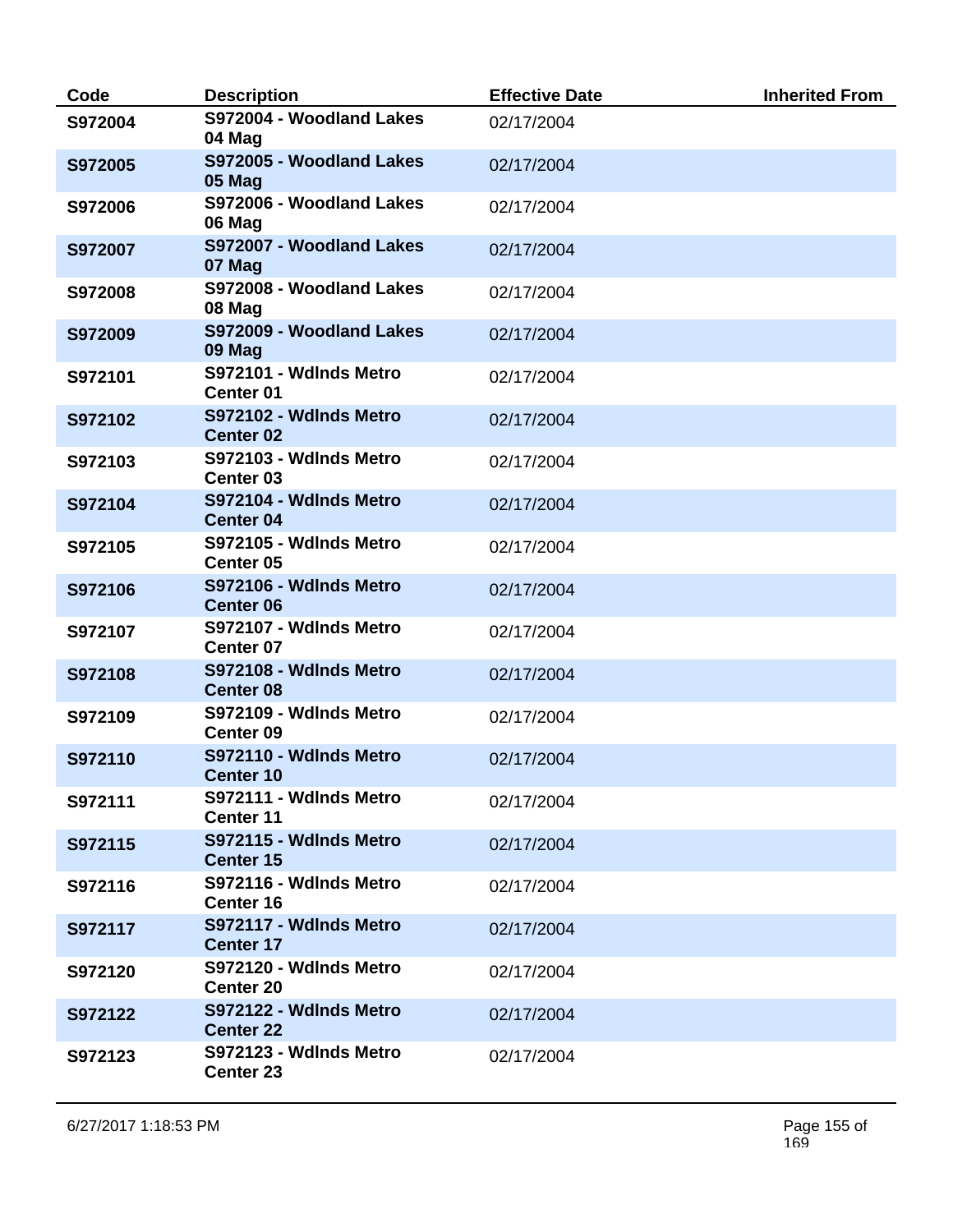| Code    | <b>Description</b>                                | <b>Effective Date</b> | <b>Inherited From</b> |
|---------|---------------------------------------------------|-----------------------|-----------------------|
| S972124 | S972124 - Wdlnds Metro<br><b>Center 24</b>        | 02/17/2004            |                       |
| S972125 | S972125 - Wdlnds Metro<br>Center 25               | 02/17/2004            |                       |
| S972126 | S972126 - Wdlnds Metro<br><b>Center 26</b>        | 02/17/2004            |                       |
| S972127 | S972127 - Wdlnds Metro<br><b>Center 27</b>        | 02/17/2004            |                       |
| S972128 | S972128 - Wdlnds Metro<br><b>Center 28</b>        | 02/17/2004            |                       |
| S972129 | S972129 - Wdlnds Metro<br><b>Center 29</b>        | 02/17/2004            |                       |
| S972130 | S972130 - Wdlnds Metro<br><b>Center 30</b>        | 02/17/2004            |                       |
| S972131 | S972131 - Wdlnds Metro<br><b>Center 31</b>        | 02/17/2004            |                       |
| S972132 | S972132 - Wdlnds Metro<br><b>Center 32</b>        | 02/17/2004            |                       |
| S972133 | <b>S972133 - WDLNDS</b><br><b>METRO CENTER 33</b> |                       |                       |
| S972134 | S972134 - Wdlnds Metro<br><b>Center 34</b>        | 02/17/2004            |                       |
| S972135 | S972135 - Wdlnds Metro<br><b>Center 35</b>        | 02/17/2004            |                       |
| S972136 | S972136 - Wdlnds Metro<br><b>Center 36</b>        | 02/17/2004            |                       |
| S972137 | S972137 - Wdlnds Metro<br>Center 37               | 02/17/2004            |                       |
| S972138 | S972138 - Wdlnds Metro<br><b>Center 38</b>        | 02/17/2004            |                       |
| S972139 | S972139 - Wdlnds Metro<br><b>Center 39</b>        | 02/17/2004            |                       |
| S972140 | S972140 - Wdlnds Metro<br><b>Center 40</b>        | 02/17/2004            |                       |
| S972141 | S972141 - Wdlnds Metro<br><b>Center 41</b>        | 02/17/2004            |                       |
| S972142 | S972142 - Wdlnds Metro<br><b>Center 42</b>        | 02/17/2004            |                       |
| S972143 | S972143 - Wdlnds Metro<br><b>Center 43</b>        | 02/17/2004            |                       |
| S972144 | S972144 - Wdlnds Metro<br><b>Center 44</b>        | 02/17/2004            |                       |
| S972145 | S972145 - Wdlnds Metro<br>Center 45               | 02/17/2004            |                       |
| S972146 | <b>S972146 - WDLNDS</b><br><b>METRO CENTER 46</b> |                       |                       |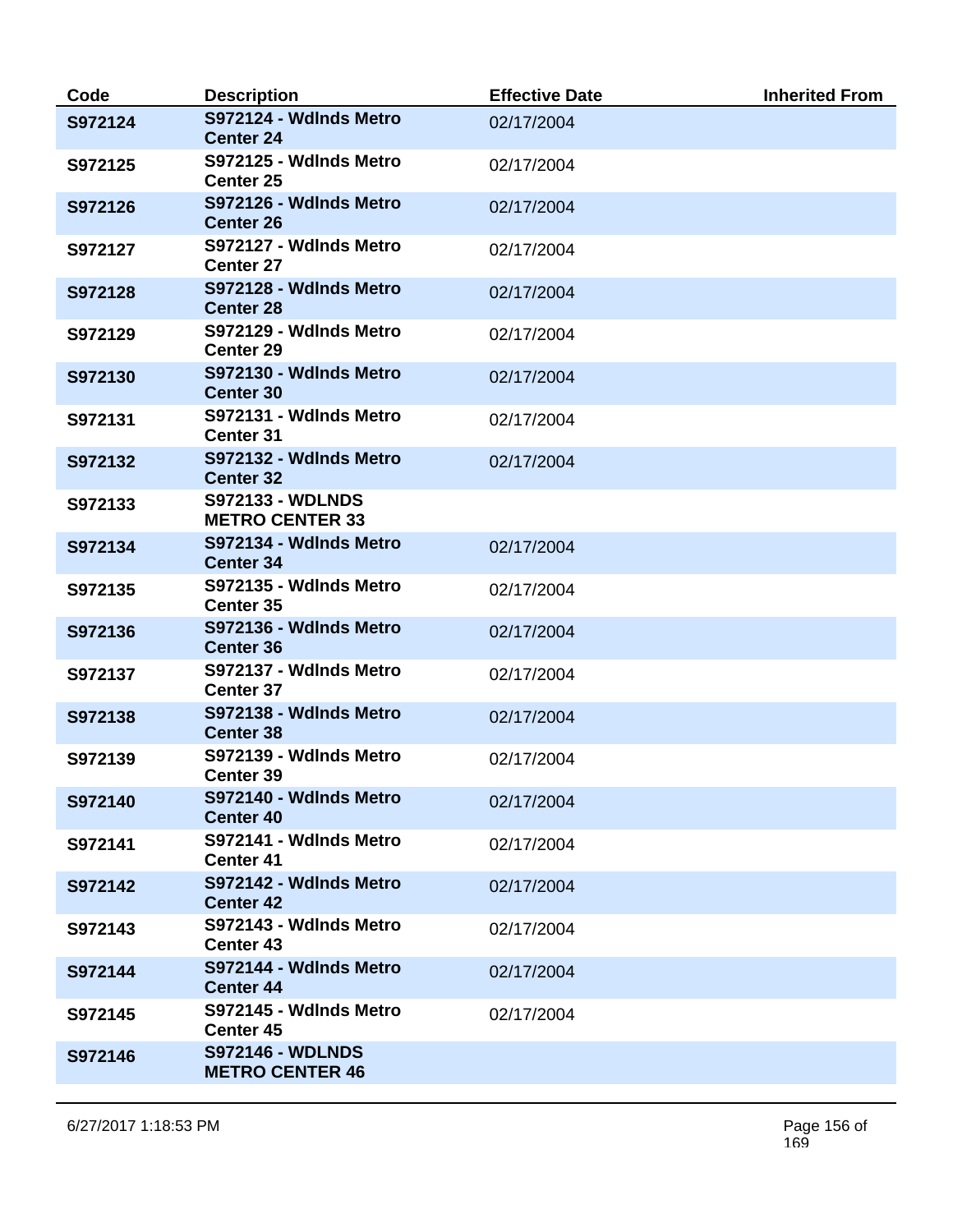| Code    | <b>Description</b>                                | <b>Effective Date</b> | <b>Inherited From</b> |
|---------|---------------------------------------------------|-----------------------|-----------------------|
| S972147 | S972147 - Wdlnds Metro<br><b>Center 47</b>        | 02/17/2004            |                       |
| S972148 | S972148 - Wdlnds Metro<br><b>Center 48</b>        | 02/17/2004            |                       |
| S972149 | S972149 - Wdlnds Metro<br>Center 49               | 02/17/2004            |                       |
| S972150 | <b>S972150 - WDLNDS</b><br><b>METRO CENTER 50</b> |                       |                       |
| S972152 | <b>S972152 - WDLNDS</b><br><b>METRO CENTER 52</b> |                       |                       |
| S972153 | <b>S972153 - WDLNDS</b><br><b>METRO CENTER 53</b> |                       |                       |
| S972154 | <b>S972154 - WDLNDS</b><br><b>METRO CENTER 54</b> |                       |                       |
| S972156 | S972156 - Wdlnds Metro<br><b>Center 56</b>        |                       |                       |
| S972157 | S972157 - Wdlnds Metro<br><b>Center 57</b>        |                       |                       |
| S972158 | S972158 - Wdlnds Metro<br><b>Center 58</b>        |                       |                       |
| S972159 | S972159 - Wdlnds Metro<br><b>Center 59</b>        |                       |                       |
| S972160 | S972160 - Wdlnds Metro<br><b>Center 60</b>        |                       |                       |
| S972162 | S972162 - Wdlnds Metro<br>Center <sub>62</sub>    |                       |                       |
| S972163 | S972163 - Wdlnds Metro<br><b>Center 63</b>        |                       |                       |
| S972164 | S972164 - Wdlnds Metro<br><b>Center 64</b>        |                       |                       |
| S972165 | S972165 - Wdlnds Metro<br><b>Center 65</b>        |                       |                       |
| S972166 | S972166 - Wdlnds Metro<br>Center 66               |                       |                       |
| S972168 | S972168 - Wdlnds Metro<br><b>Center 68</b>        |                       |                       |
| S972170 | S972170 - Wdlnds Metro<br><b>Center 70</b>        |                       |                       |
| S972171 | S972171 - Wdlnds Metro<br><b>Center 71</b>        |                       |                       |
| S972172 | S972172 - Wdlnds Metro<br><b>Center 72</b>        |                       |                       |
| S972173 | S972173 - Wdlnds Metro<br><b>Center 73</b>        |                       |                       |
| S972174 | S972174 - Wdlnds Metro<br>Center 74               |                       |                       |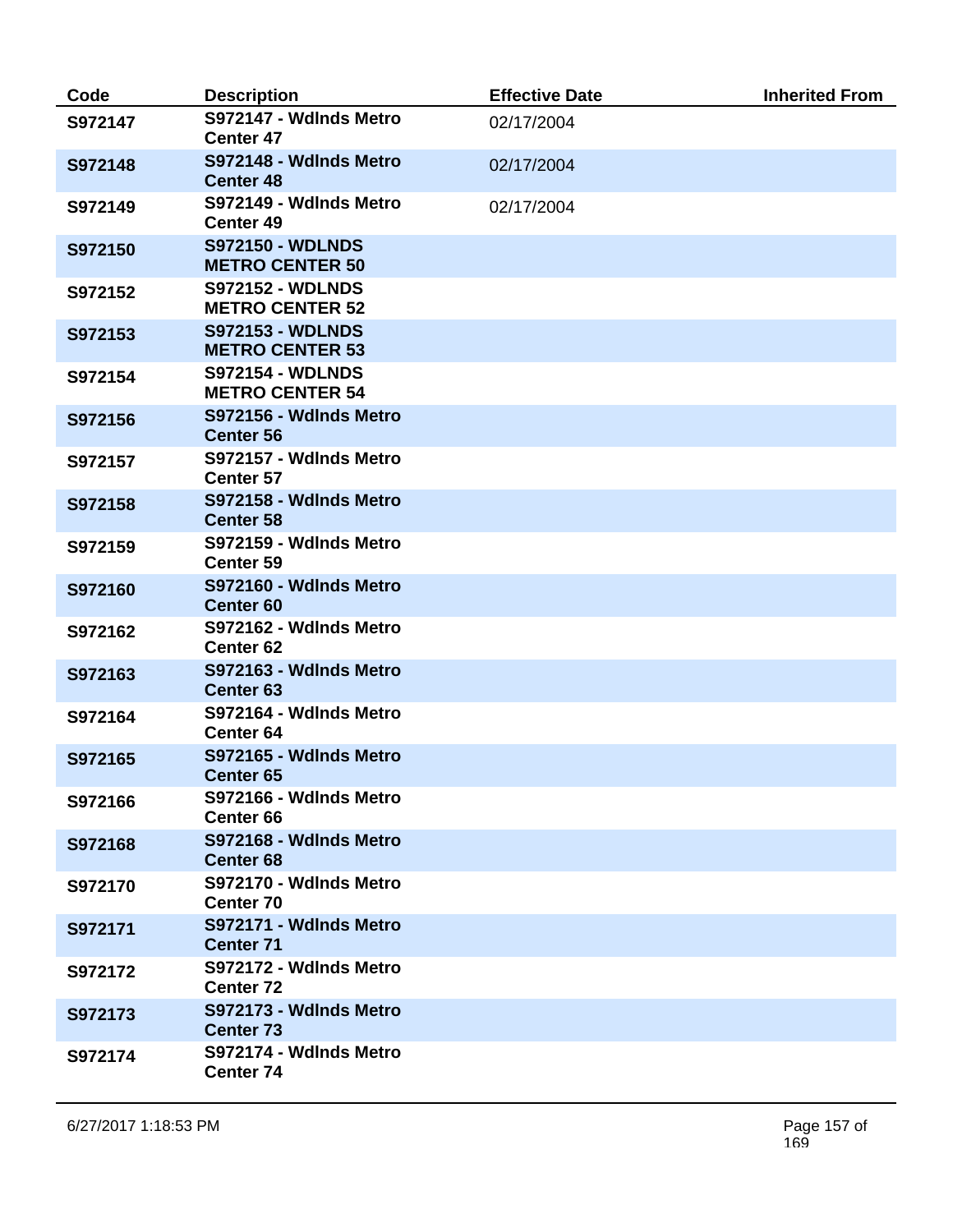| Code    | <b>Description</b>                                   | <b>Effective Date</b> | <b>Inherited From</b> |
|---------|------------------------------------------------------|-----------------------|-----------------------|
| S972175 | S972175 - Wdlnds Metro<br><b>Center 75</b>           |                       |                       |
| S972176 | S972176 - Wdlnds Metro<br><b>Center 76</b>           |                       |                       |
| S972177 | S972177 - Wdlnds Metro<br><b>Center 77</b>           |                       |                       |
| S972179 | S972179 - Wdlnds Metro<br><b>Center 79</b>           |                       |                       |
| S972200 | <b>S972200 - Wdlnds Vil</b><br><b>Cochrans Cr 01</b> | 02/17/2004            |                       |
| S972202 | <b>S972202 - Wdlnds Vil</b><br><b>Cochrans Cr 02</b> | 02/17/2004            |                       |
| S972203 | <b>S972203 - Wdlnds Vil</b><br><b>Cochrans Cr 03</b> | 02/17/2004            |                       |
| S972204 | <b>S972204 - Wdlnds Vil</b><br><b>Cochrans Cr 04</b> | 02/17/2004            |                       |
| S972205 | <b>S972205 - Wdlnds Vil</b><br><b>Cochrans Cr 05</b> | 02/17/2004            |                       |
| S972206 | <b>S972206 - Wdlnds Vil</b><br><b>Cochrans Cr 06</b> | 02/17/2004            |                       |
| S972207 | <b>S972207 - Wdlnds Vil</b><br><b>Cochrans Cr 07</b> | 02/17/2004            |                       |
| S972208 | <b>S972208 - Wdlnds Vil</b><br><b>Cochrans Cr 08</b> | 02/17/2004            |                       |
| S972209 | <b>S972209 - Wdlnds Vil</b><br><b>Cochrans Cr 09</b> | 02/17/2004            |                       |
| S972210 | <b>S972210 - Wdlnds Vil</b><br><b>Cochrans Cr 10</b> | 02/17/2004            |                       |
| S972211 | <b>S972211 - Wdlnds Vil</b><br><b>Cochrans Cr 11</b> | 02/17/2004            |                       |
| S972212 | <b>S972212 - Wdlnds Vil</b><br><b>Cochrans Cr 12</b> | 02/17/2004            |                       |
| S972213 | <b>S972213 - Wdlnds Vil</b><br><b>Cochrans Cr 13</b> | 02/17/2004            |                       |
| S972214 | <b>S972214 - Wdlnds Vil</b><br><b>Cochrans Cr 14</b> | 02/17/2004            |                       |
| S972215 | <b>S972215 - Wdlnds Vil</b><br><b>Cochrans Cr 15</b> | 02/17/2004            |                       |
| S972216 | <b>S972216 - Wdlnds Vil</b><br><b>Cochrans Cr 16</b> | 02/17/2004            |                       |
| S972217 | <b>S972217 - Wdlnds Vil</b><br><b>Cochrans Cr 17</b> | 02/17/2004            |                       |
| S972218 | <b>S972218 - Wdlnds Vil</b><br><b>Cochrans Cr 18</b> | 02/17/2004            |                       |
| S972219 | <b>S972219 - Wdlnds Vil</b><br><b>Cochrans Cr 19</b> | 02/17/2004            |                       |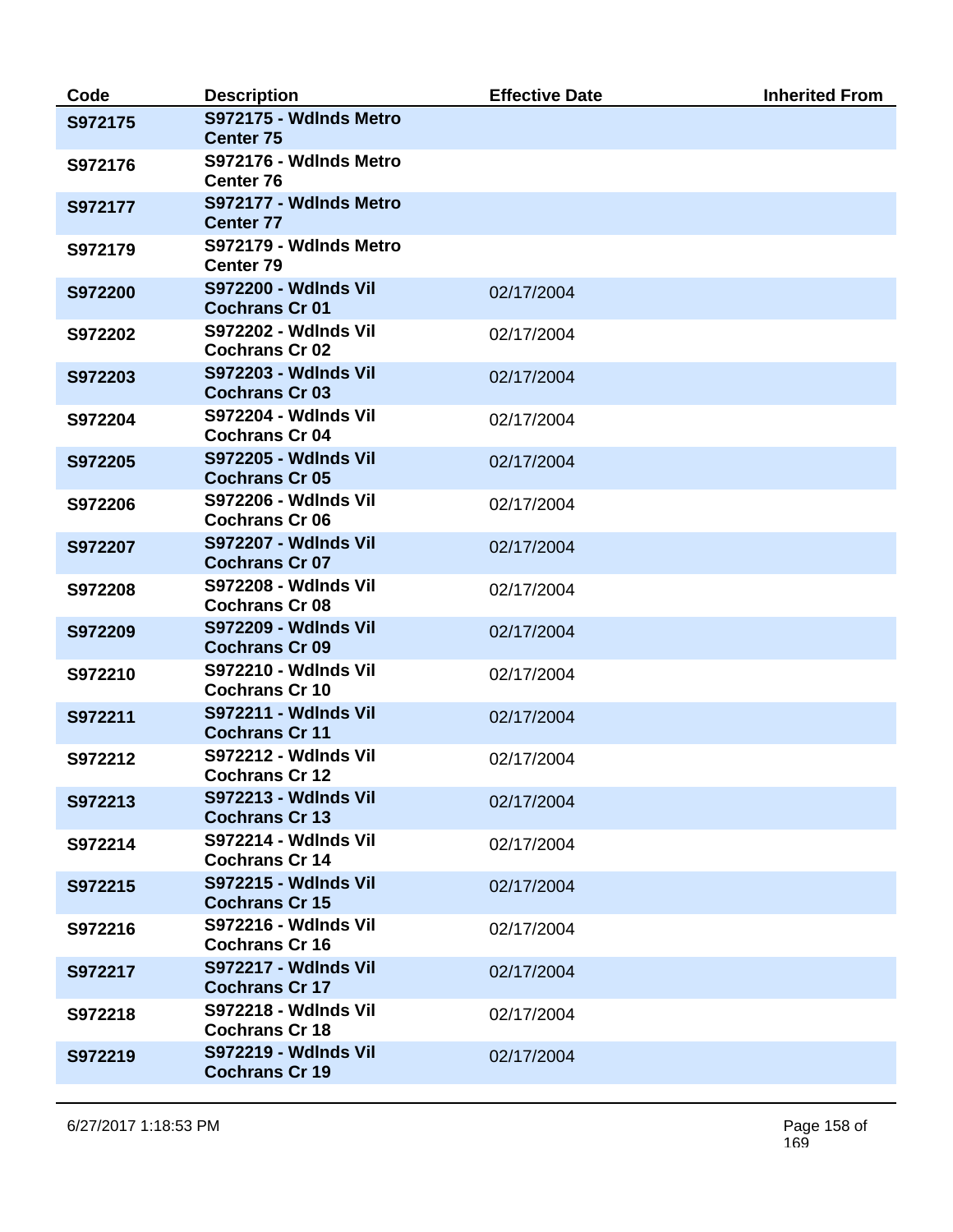| Code    | <b>Description</b>                                   | <b>Effective Date</b> | <b>Inherited From</b> |
|---------|------------------------------------------------------|-----------------------|-----------------------|
| S972220 | <b>S972220 - Wdlnds Vil</b><br><b>Cochrans Cr 20</b> | 02/17/2004            |                       |
| S972221 | <b>S972221 - Wdlnds Vil</b><br><b>Cochrans Cr 21</b> | 02/17/2004            |                       |
| S972222 | <b>S972222 - Wdlnds Vil</b><br><b>Cochrans Cr 22</b> | 02/17/2004            |                       |
| S972223 | <b>S972223 - Wdlnds Vil</b><br><b>Cochrans Cr 23</b> | 02/17/2004            |                       |
| S972224 | <b>S972224 - Wdlnds Vil</b><br><b>Cochrans Cr 24</b> | 02/17/2004            |                       |
| S972225 | <b>S972225 - Wdlnds Vil</b><br><b>Cochrans Cr 25</b> | 02/17/2004            |                       |
| S972226 | <b>S972226 - Wdlnds Vil</b><br><b>Cochrans Cr 26</b> | 02/17/2004            |                       |
| S972227 | <b>S972227 - Wdlnds Vil</b><br><b>Cochrans Cr 27</b> | 02/17/2004            |                       |
| S972228 | <b>S972228 - Wdlnds Vil</b><br><b>Cochrans Cr 28</b> | 02/17/2004            |                       |
| S972229 | <b>S972229 - Wdlnds Vil</b><br><b>Cochrans Cr 29</b> | 02/17/2004            |                       |
| S972230 | <b>S972230 - Wdlnds Vil</b><br><b>Cochrans Cr 30</b> | 02/17/2004            |                       |
| S972231 | <b>S972231 - Wdlnds Vil</b><br><b>Cochrans Cr 31</b> | 02/17/2004            |                       |
| S972232 | <b>S972232 - Wdlnds Vil</b><br><b>Cochrans Cr 32</b> | 02/17/2004            |                       |
| S972233 | <b>S972233 - Wdlnds Vil</b><br><b>Cochrans Cr 33</b> | 02/17/2004            |                       |
| S972234 | <b>S972234 - Wdlnds Vil</b><br><b>Cochrans Cr 34</b> | 02/17/2004            |                       |
| S972235 | <b>S972235 - Wdlnds Vil</b><br><b>Cochrans Cr 35</b> | 02/17/2004            |                       |
| S972236 | <b>S972236 - Wdlnds Vil</b><br><b>Cochrans Cr 36</b> | 02/17/2004            |                       |
| S972237 | <b>S972237 - Wdlnds Vil</b><br><b>Cochrans Cr 37</b> | 02/17/2004            |                       |
| S972238 | <b>S972238 - Wdlnds Vil</b><br><b>Cochrans Cr 38</b> | 02/17/2004            |                       |
| S972239 | <b>S972239 - Wdlnds Vil</b><br><b>Cochrans Cr 39</b> | 02/17/2004            |                       |
| S972240 | <b>S972240 - Wdlnds Vil</b><br><b>Cochrans Cr 40</b> | 02/17/2004            |                       |
| S972241 | <b>S972241 - Wdlnds Vil</b><br><b>Cochrans Cr 41</b> | 02/17/2004            |                       |
| S972242 | <b>S972242 - Wdlnds Vil</b><br><b>Cochrans Cr 42</b> | 02/17/2004            |                       |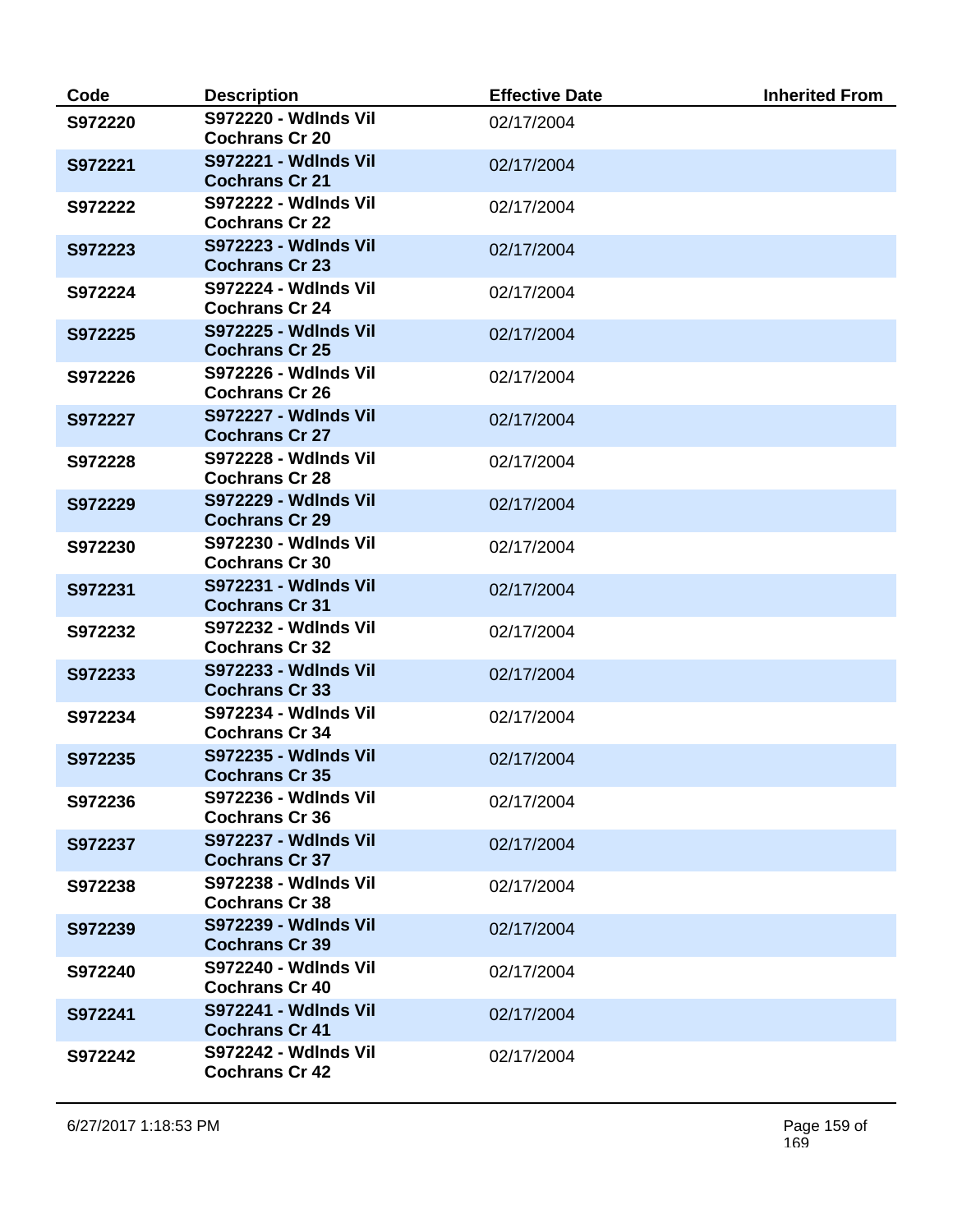| Code    | <b>Description</b>                                   | <b>Effective Date</b> | <b>Inherited From</b> |
|---------|------------------------------------------------------|-----------------------|-----------------------|
| S972243 | <b>S972243 - Wdlnds Vil</b><br><b>Cochrans Cr 43</b> | 02/17/2004            |                       |
| S972244 | <b>S972244 - Wdlnds Vil</b><br><b>Cochrans Cr 44</b> | 02/17/2004            |                       |
| S972245 | <b>S972245 - Wdlnds Vil</b><br><b>Cochrans Cr 45</b> | 02/17/2004            |                       |
| S972246 | <b>S972246 - Wdlnds Vil</b><br><b>Cochrans Cr 46</b> | 02/17/2004            |                       |
| S972247 | <b>S972247 - Wdlnds Vil</b><br><b>Cochrans Cr 47</b> | 02/17/2004            |                       |
| S972248 | <b>S972248 - Wdlnds Vil</b><br><b>Cochrans Cr 48</b> | 02/17/2004            |                       |
| S972249 | <b>S972249 - Wdlnds Vil</b><br><b>Cochrans Cr 49</b> | 02/17/2004            |                       |
| S972250 | <b>S972250 - Wdlnds Vil</b><br><b>Cochrans Cr 50</b> | 02/17/2004            |                       |
| S972251 | <b>S972251 - Wdlnds Vil</b><br><b>Cochrans Cr 51</b> | 02/17/2004            |                       |
| S972252 | <b>S972252 - Wdlnds Vil</b><br><b>Cochrans Cr 52</b> | 02/17/2004            |                       |
| S972253 | <b>S972253 - Wdlnds Vil</b><br><b>Cochrans Cr 53</b> | 02/17/2004            |                       |
| S972254 | <b>S972254 - Wdlnds Vil</b><br><b>Cochrans Cr 54</b> | 02/17/2004            |                       |
| S972255 | <b>S972255 - Wdlnds Vil</b><br><b>Cochrans Cr 55</b> | 02/17/2004            |                       |
| S972256 | <b>S972256 - Wdlnds Vil</b><br><b>Cochrans Cr 56</b> | 02/17/2004            |                       |
| S972257 | <b>S972257 - Wdlnds Vil</b><br><b>Cochrans Cr 57</b> | 02/17/2004            |                       |
| S972258 | <b>S972258 - Wdlnds Vil</b><br><b>Cochrans Cr 58</b> | 02/17/2004            |                       |
| S972259 | <b>S972259 - Wdlnds Vil</b><br><b>Cochrans Cr 59</b> | 02/17/2004            |                       |
| S972260 | <b>S972260 - Wdlnds Vil</b><br><b>Cochrans Cr 60</b> |                       |                       |
| S972299 | S972299 - Wdlnds<br><b>Shadowbend Park</b>           | 02/17/2004            |                       |
| S972300 | S972300 - Wdlnds<br><b>Business Park 01</b>          | 02/17/2004            |                       |
| S972302 | <b>S972302 - Wdlnds</b><br><b>Business Park 02</b>   | 02/17/2004            |                       |
| S972303 | S972303 - Wdlnds<br><b>Business Park 03</b>          | 02/17/2004            |                       |
| S972304 | <b>S972304 - Wdlnds</b><br><b>Business Park 04</b>   | 02/17/2004            |                       |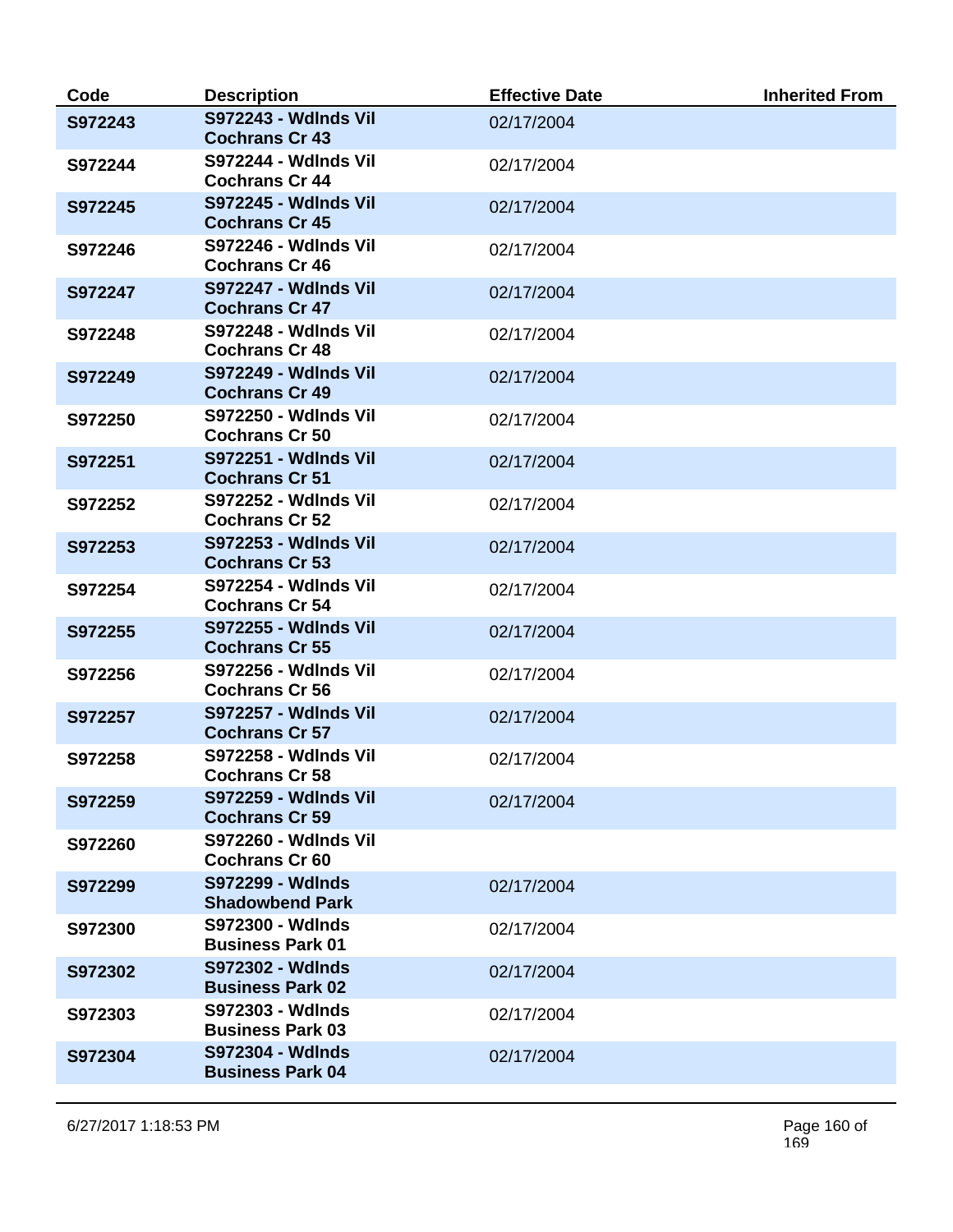| Code    | <b>Description</b>                                  | <b>Effective Date</b> | <b>Inherited From</b> |
|---------|-----------------------------------------------------|-----------------------|-----------------------|
| S972400 | S972400 - Wdlnds Milbend<br><b>Vil 01</b>           | 02/17/2004            |                       |
| S972402 | S972402 - Wdlnds Milbend<br><b>Vil 02</b>           | 02/17/2004            |                       |
| S972403 | S972403 - Wdlnds Milbend<br><b>Vil 03</b>           | 02/17/2004            |                       |
| S972503 | S972503 - Woodlands Hills<br><b>Vil 03</b>          | 02/17/2004            |                       |
| S972505 | S972505 - Woodlands Hills<br><b>Vil 05</b>          | 02/17/2004            |                       |
| S972600 | <b>S972600 - Wdlnds Vil</b><br><b>Panther Ck 01</b> | 02/17/2004            |                       |
| S972602 | <b>S972602 - Wdlnds Vil</b><br>Panther Ck 02        | 02/17/2004            |                       |
| S972603 | <b>S972603 - Wdlnds Vil</b><br><b>Panther Ck 03</b> | 02/17/2004            |                       |
| S972604 | <b>S972604 - Wdlnds Vil</b><br><b>Panther Ck 04</b> | 02/17/2004            |                       |
| S972605 | <b>S972605 - Wdlnds Vil</b><br><b>Panther Ck 05</b> | 02/17/2004            |                       |
| S972606 | <b>S972606 - Wdlnds Vil</b><br><b>Panther Ck 06</b> | 02/17/2004            |                       |
| S972607 | <b>S972607 - Wdlnds Vil</b><br><b>Panther Ck 07</b> | 02/17/2004            |                       |
| S972608 | <b>S972608 - Wdlnds Vil</b><br><b>Panther Ck08</b>  | 02/17/2004            |                       |
| S972609 | <b>S972609 - Wdlnds Vil</b><br><b>Panther Ck 09</b> | 02/17/2004            |                       |
| S972610 | <b>S972610 - Wdlnds Vil</b><br><b>Panther Ck 10</b> | 02/17/2004            |                       |
| S972611 | <b>S972611 - Wdlnds Vil</b><br><b>Panther Ck 11</b> | 02/17/2004            |                       |
| S972612 | <b>S972612 - Wdlnds Vil</b><br><b>Panther Ck 12</b> | 02/17/2004            |                       |
| S972614 | <b>S972614 - Wdlnds Vil</b><br><b>Panther Ck 14</b> | 02/17/2004            |                       |
| S972615 | <b>S972615 - Wdlnds Vil</b><br><b>Panther Ck 15</b> | 02/17/2004            |                       |
| S972616 | <b>S972616 - Wdlnds Vil</b><br><b>Panther Ck 16</b> | 02/17/2004            |                       |
| S972617 | <b>S972617 - Wdlnds Vil</b><br><b>Panther Ck 17</b> | 02/17/2004            |                       |
| S972618 | <b>S972618 - Wdlnds Vil</b><br><b>Panther Ck 18</b> | 02/17/2004            |                       |
| S972619 | <b>S972619 - Wdlnds Vil</b><br><b>Panther Ck 19</b> | 02/17/2004            |                       |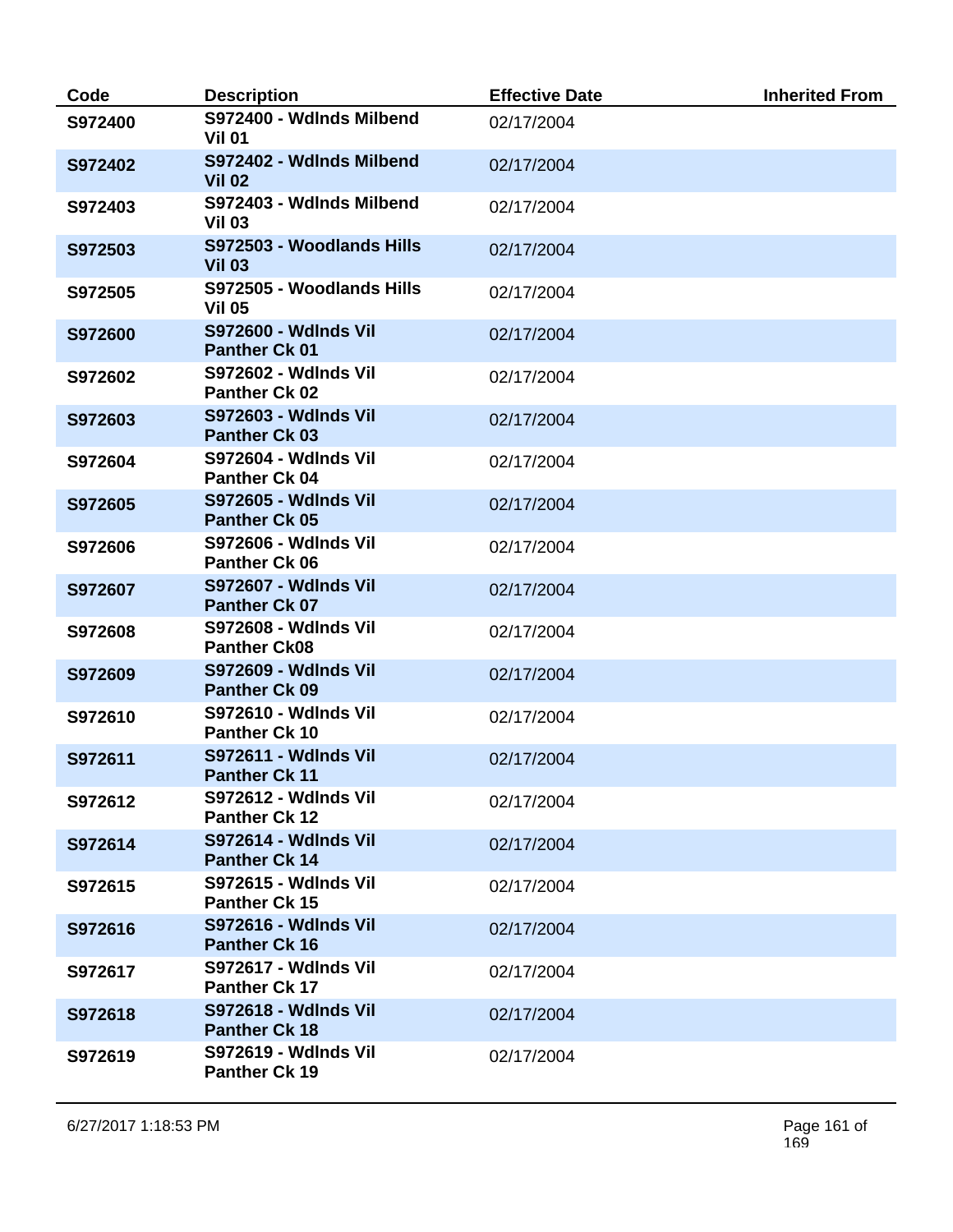| Code    | <b>Description</b>                                                  | <b>Effective Date</b> | <b>Inherited From</b> |
|---------|---------------------------------------------------------------------|-----------------------|-----------------------|
| S972620 | <b>S972620 - Wdlnds Vil</b><br><b>Panther Ck 20</b>                 | 02/17/2004            |                       |
| S972621 | <b>S972621 - Wdlnds Vil</b><br><b>Panther Ck 21</b>                 | 02/17/2004            |                       |
| S972622 | <b>S972622 - Wdlnds Vil</b><br><b>Panther Ck 22</b>                 | 02/17/2004            |                       |
| S972624 | <b>S972624 - Wdlnds Vil</b><br><b>Panther Ck 24</b>                 | 02/17/2004            |                       |
| S972625 | <b>S972625 - Wdlnds Vil</b><br><b>Panther Ck 25</b>                 | 02/17/2004            |                       |
| S972626 | <b>S972626 - Wdlnds Vil</b><br><b>Panther Ck 26</b>                 | 02/17/2004            |                       |
| S972627 | <b>S972627 - Wdlnds Vil</b><br><b>Panther Ck 27</b>                 | 02/17/2004            |                       |
| S972628 | <b>S972628 - Wdlnds Vil</b><br><b>Panther Ck 28</b>                 | 02/17/2004            |                       |
| S972629 | <b>S972629 - Wdlnds Vil</b><br><b>Panther Ck 29</b>                 | 02/17/2004            |                       |
| S972630 | <b>S972630 - Wdlnds Vil</b><br><b>Panther Ck 30</b>                 | 02/17/2004            |                       |
| S972631 | <b>S972631 - Wdlnds Vil</b><br><b>Panther Ck 31</b>                 | 02/17/2004            |                       |
| S972632 | <b>S972632 - Wdlnds Vil</b><br><b>Panther Ck 32</b>                 | 02/17/2004            |                       |
| S972633 | <b>S972633 - Wdlnds Vil</b><br><b>Panther Ck 33</b>                 | 02/17/2004            |                       |
| S972634 | <b>S972634 - Wdlnds Vil</b><br><b>Panther Ck 34</b>                 | 02/17/2004            |                       |
| S972635 | <b>S972635 - Wdlnds Vil</b><br><b>Panther Ck 35</b>                 | 02/17/2004            |                       |
| S972636 | <b>S972636 - Wdlnds Vil</b><br><b>Panther Ck 36</b>                 | 02/17/2004            |                       |
| S972637 | <b>S972637 - Pinnacle</b><br><b>Condominium (replat Vopc</b><br>37) | 02/17/2004            |                       |
| S972638 | <b>S972638 - Wdlnds Vil</b><br><b>Panther Ck 38</b>                 | 02/17/2004            |                       |
| S972639 | S972639 - Wdlnds Vil<br><b>Panther Ck 39</b>                        | 02/17/2004            |                       |
| S972640 | S972640 - Magnolia Pond<br><b>Condo (replt Vopc 40)</b>             | 02/17/2004            |                       |
| S972641 | <b>S972641 - Wdlnds Vil</b><br><b>Panther Ck 41</b>                 | 02/17/2004            |                       |
| S972642 | <b>S972642 - Wdlnds Vil</b><br><b>Panther Ck 42</b>                 | 02/17/2004            |                       |
| S972643 | <b>S972643 - Wdlnds Vil</b><br><b>Panther Ck 43</b>                 | 02/17/2004            |                       |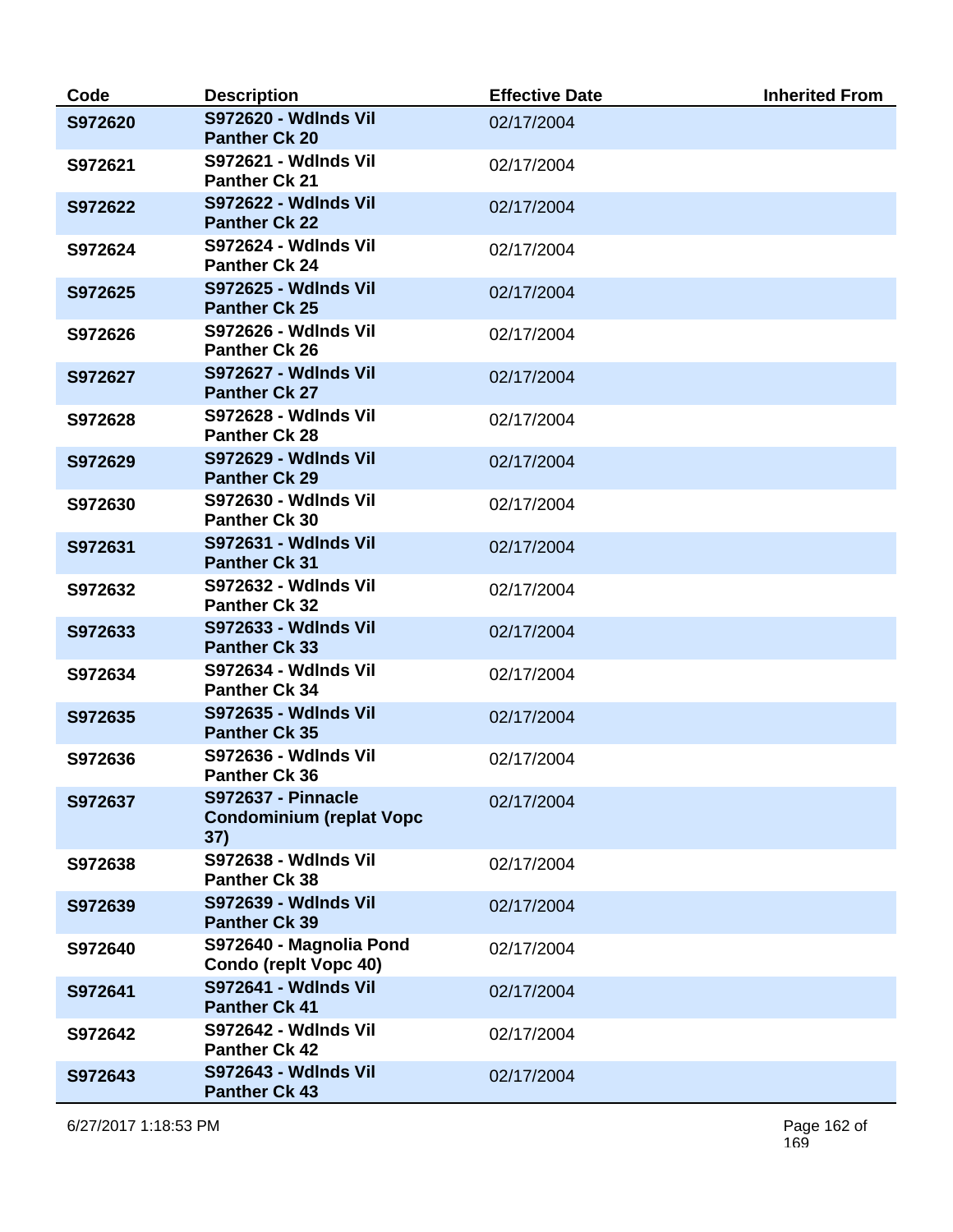| Code    | <b>Description</b>                                     | <b>Effective Date</b> | <b>Inherited From</b> |
|---------|--------------------------------------------------------|-----------------------|-----------------------|
| S972644 | <b>S972644 - Wdlnds Vil</b><br><b>Panther Ck 44</b>    | 02/17/2004            |                       |
| S972645 | <b>S972645 - Wdlnds Vil</b><br><b>Panther Cr 45</b>    | 02/17/2004            |                       |
| S972646 | <b>S972646 - Wdlnds Vil</b><br><b>Panther Cr 46</b>    | 02/17/2004            |                       |
| S972647 | <b>S972647 - Wdlnds Vil</b><br><b>Panther Ck 47</b>    |                       |                       |
| S972698 | S972698 - Wdlnds Panther<br>Ck Vil Sq                  | 02/17/2004            |                       |
| S972699 | <b>S972699 - Wdlnds Vil</b><br><b>Panther Ck Res</b>   | 02/17/2004            |                       |
| S972700 | <b>S972700 - Wdlnds Vil</b><br><b>Settlers Crnr 01</b> | 02/17/2004            |                       |
| S972702 | <b>S972702 - Wdlnds Vil</b><br><b>Settlers Crnr 02</b> | 02/17/2004            |                       |
| S972708 | <b>S972708 - Wdlnds Vil</b><br><b>Settlers Crnr 08</b> | 02/17/2004            |                       |
| S972750 | <b>S972750 - Wdlnds Inn</b>                            | 02/17/2004            |                       |
| S972761 | S972761 - Wdlnds Village<br><b>Center 01</b>           | 02/17/2004            |                       |
| S972762 | S972762 - Wdlnds Village<br><b>Center 02</b>           | 02/17/2004            |                       |
| S972800 | <b>S972800 - Wdlnds Vil</b><br>Grogans MI 01           | 02/17/2004            |                       |
| S972802 | <b>S972802 - Wdlnds Vil</b><br><b>Grogans MI 02</b>    | 02/17/2004            |                       |
| S972803 | <b>S972803 - Wdlnds Vil</b><br>Grogans MI 03           | 02/17/2004            |                       |
| S972804 | <b>S972804 - Wdlnds Vil</b><br><b>Grogans MI 04</b>    | 02/17/2004            |                       |
| S972805 | S972805 - Wdlnds Vil<br>Grogans MI 05                  | 02/17/2004            |                       |
| S972806 | <b>S972806 - Wdlnds Vil</b><br>Grogans MI 06           | 02/17/2004            |                       |
| S972807 | <b>S972807 - Wdlnds Vil</b><br>Grogans MI 07           | 02/17/2004            |                       |
| S972808 | <b>S972808 - Wdlnds Vil</b><br>Grogans MI 08           | 02/17/2004            |                       |
| S972809 | S972809 - Wdlnds Vil<br>Grogans MI 09                  | 02/17/2004            |                       |
| S972810 | <b>S972810 - Wdlnds Vil</b><br><b>Grogans MI 10</b>    | 02/17/2004            |                       |
| S972811 | <b>S972811 - Wdlnds Vil</b><br><b>Grogans MI 11</b>    | 02/17/2004            |                       |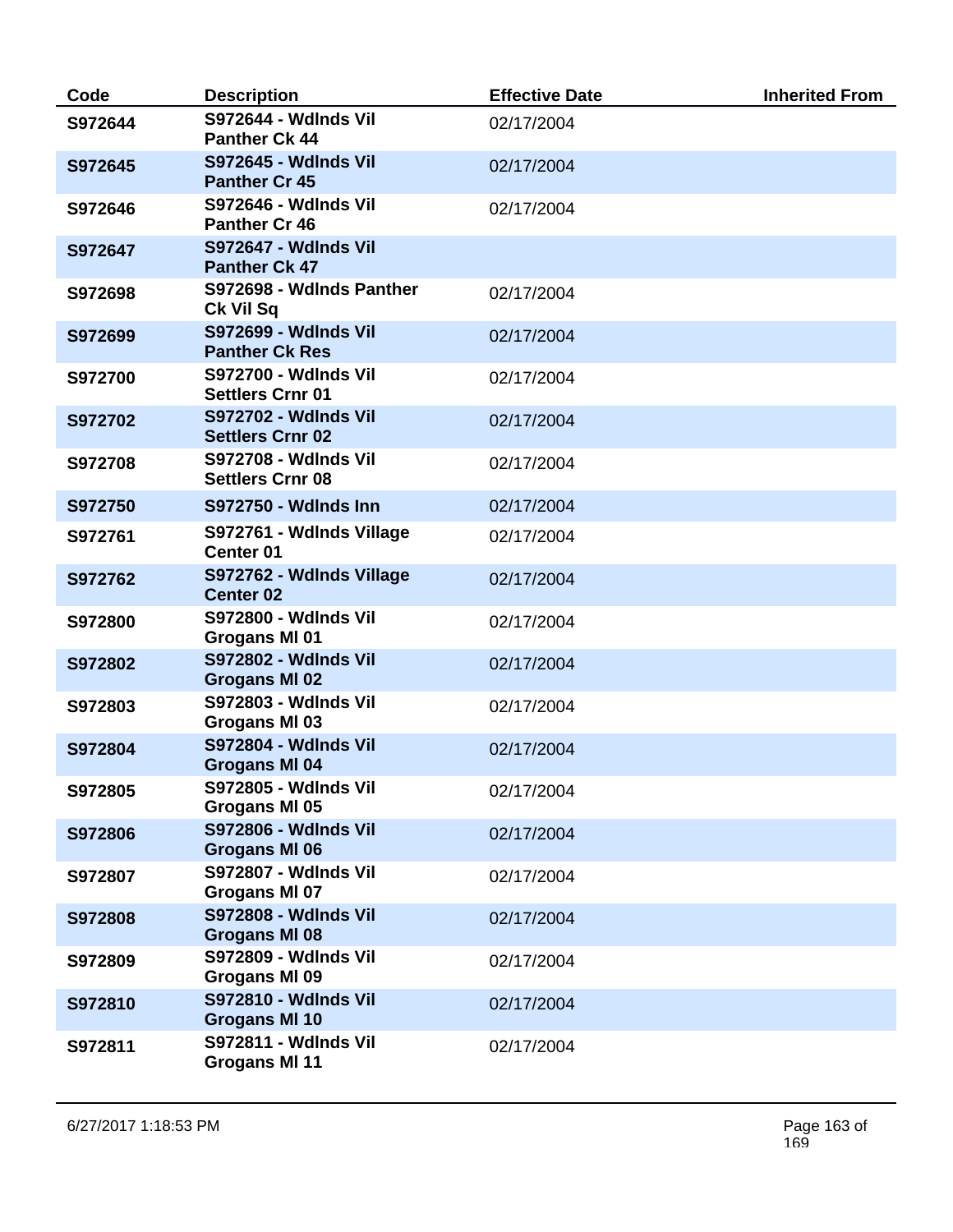| Code    | <b>Description</b>                                  | <b>Effective Date</b> | <b>Inherited From</b> |
|---------|-----------------------------------------------------|-----------------------|-----------------------|
| S972812 | <b>S972812 - Wdlnds Vil</b><br><b>Grogans MI 12</b> | 02/17/2004            |                       |
| S972813 | <b>S972813 - Wdlnds Vil</b><br>Grogans MI 13        | 02/17/2004            |                       |
| S972814 | <b>S972814 - Wdlnds Vil</b><br>Grogans MI 14        | 02/17/2004            |                       |
| S972815 | <b>S972815 - Wdlnds Vil</b><br><b>Grogans MI 15</b> | 02/17/2004            |                       |
| S972816 | <b>S972816 - Wdlnds Vil</b><br>Grogans MI 16        | 02/17/2004            |                       |
| S972817 | <b>S972817 - Wdlnds Vil</b><br>Grogans MI 17        | 02/17/2004            |                       |
| S972818 | <b>S972818 - Wdlnds Vil</b><br>Grogans MI 18        | 02/17/2004            |                       |
| S972819 | <b>S972819 - Wdlnds Vil</b><br>Grogans MI 19        | 02/17/2004            |                       |
| S972820 | <b>S972820 - Wdlnds Vil</b><br><b>Grogans MI 20</b> | 02/17/2004            |                       |
| S972821 | <b>S972821 - Wdlnds Vil</b><br>Grogans MI 21        | 02/17/2004            |                       |
| S972822 | <b>S972822 - Wdlnds Vil</b><br><b>Grogans MI 22</b> | 02/17/2004            |                       |
| S972823 | <b>S972823 - Wdlnds Vil</b><br><b>Grogans MI 23</b> | 02/17/2004            |                       |
| S972824 | <b>S972824 - Wdlnds Vil</b><br>Grogans MI 24        | 02/17/2004            |                       |
| S972825 | <b>S972825 - Wdlnds Vil</b><br>Grogans MI 25        | 02/17/2004            |                       |
| S972826 | <b>S972826 - Wdlnds Vil</b><br><b>Grogans MI 26</b> | 02/17/2004            |                       |
| S972827 | <b>S972827 - Wdlnds Vil</b><br>Grogans MI 27        | 02/17/2004            |                       |
| S972828 | <b>S972828 - Wdlnds Vil</b><br><b>Grogans MI 28</b> | 02/17/2004            |                       |
| S972829 | <b>S972829 - Wdlnds Vil</b><br>Grogans MI 29        | 02/17/2004            |                       |
| S972830 | S972830 - Wdlnds Vil<br><b>Grogans MI 30</b>        | 02/17/2004            |                       |
| S972831 | S972831 - Wdlnds Vil<br><b>Grogans MI 31</b>        | 02/17/2004            |                       |
| S972832 | <b>S972832 - Wdlnds Vil</b><br><b>Grogans MI 32</b> | 02/17/2004            |                       |
| S972833 | S972833 - Wdlnds Vil<br>Grogans MI 33               | 02/17/2004            |                       |
| S972834 | S972834 - Wdlnds Vil<br><b>Grogans MI 34</b>        | 02/17/2004            |                       |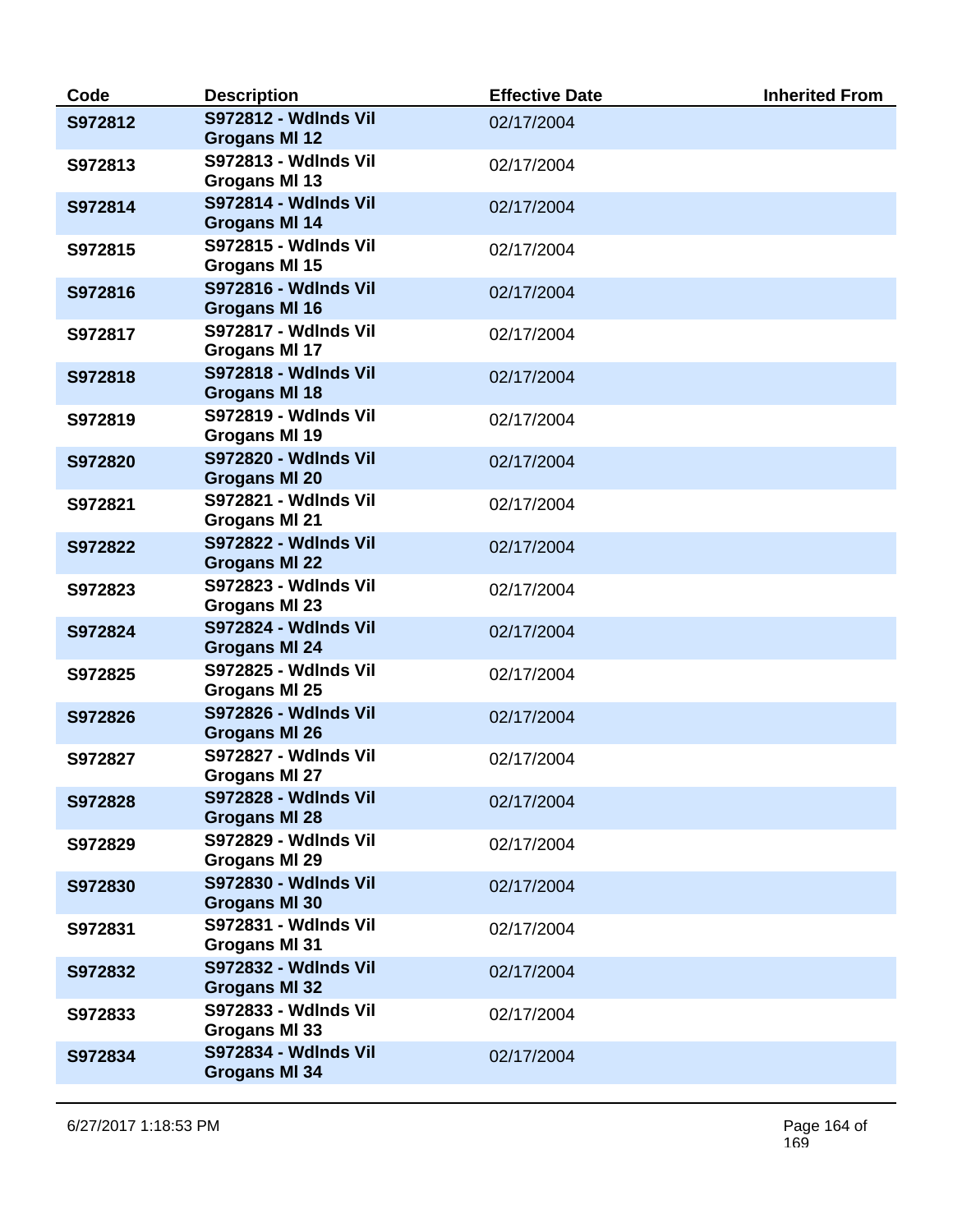| Code    | <b>Description</b>                                  | <b>Effective Date</b> | <b>Inherited From</b> |
|---------|-----------------------------------------------------|-----------------------|-----------------------|
| S972835 | <b>S972835 - Wdlnds Vil</b><br>Grogans MI 35        | 02/17/2004            |                       |
| S972836 | <b>S972836 - Wdlnds Vil</b><br><b>Grogans MI 36</b> | 02/17/2004            |                       |
| S972837 | <b>S972837 - Wdlnds Vil</b><br>Grogans MI 37        | 02/17/2004            |                       |
| S972838 | S972838 - Wdlnds Vil<br><b>Grogans MI 38</b>        | 02/17/2004            |                       |
| S972840 | <b>S972840 - Wdlnds Vil</b><br>Grogans MI 40        | 02/17/2004            |                       |
| S972841 | <b>S972841 - Wdlnds Vil</b><br><b>Grogans MI 41</b> | 02/17/2004            |                       |
| S972842 | <b>S972842 - Wdlnds Vil</b><br>Grogans MI 42        | 02/17/2004            |                       |
| S972843 | <b>S972843 - Wdlnds Vil</b><br><b>Grogans MI 43</b> | 02/17/2004            |                       |
| S972844 | <b>S972844 - Wdlnds Vil</b><br>Grogans MI 44        | 02/17/2004            |                       |
| S972845 | <b>S972845 - Wdlnds Vil</b><br>Grogans MI 45        | 02/17/2004            |                       |
| S972846 | <b>S972846 - Wdlnds Vil</b><br>Grogans MI 46        | 02/17/2004            |                       |
| S972847 | <b>S972847 - Wdlnds Vil</b><br>Grogans MI 47        | 02/17/2004            |                       |
| S972848 | <b>S972848 - Wdlnds Vil</b><br>Grogans MI 48        | 02/17/2004            |                       |
| S972849 | <b>S972849 - Wdlnds Vil</b><br><b>Grogans MI 49</b> | 02/17/2004            |                       |
| S972850 | <b>S972850 - Wdlnds Vil</b><br>Grogans MI 50        | 02/17/2004            |                       |
| S972851 | <b>S972851 - Wdlnds Vil</b><br>Grogans MI 51        | 02/17/2004            |                       |
| S972852 | <b>S972852 - Wdlnds Vil</b><br>Grogans MI 52        | 02/17/2004            |                       |
| S972853 | <b>S972853 - Wdlnds Vil</b><br><b>Grogans MI 53</b> | 02/17/2004            |                       |
| S972854 | S972854 - Wdlnds Vil<br>Grogans MI 54               | 02/17/2004            |                       |
| S972855 | S972855 - Wdlnds Vil<br>Grogans MI 55               | 02/17/2004            |                       |
| S972857 | <b>S972857 - Wdlnds Vil</b><br>Grogans MI 57        | 02/17/2004            |                       |
| S972858 | <b>S972858 - Wdlnds Vil</b><br>Grogans MI 58        | 02/17/2004            |                       |
| S972859 | <b>S972859 - Wdlnds Vil</b><br>Grogans MI 59        | 02/17/2004            |                       |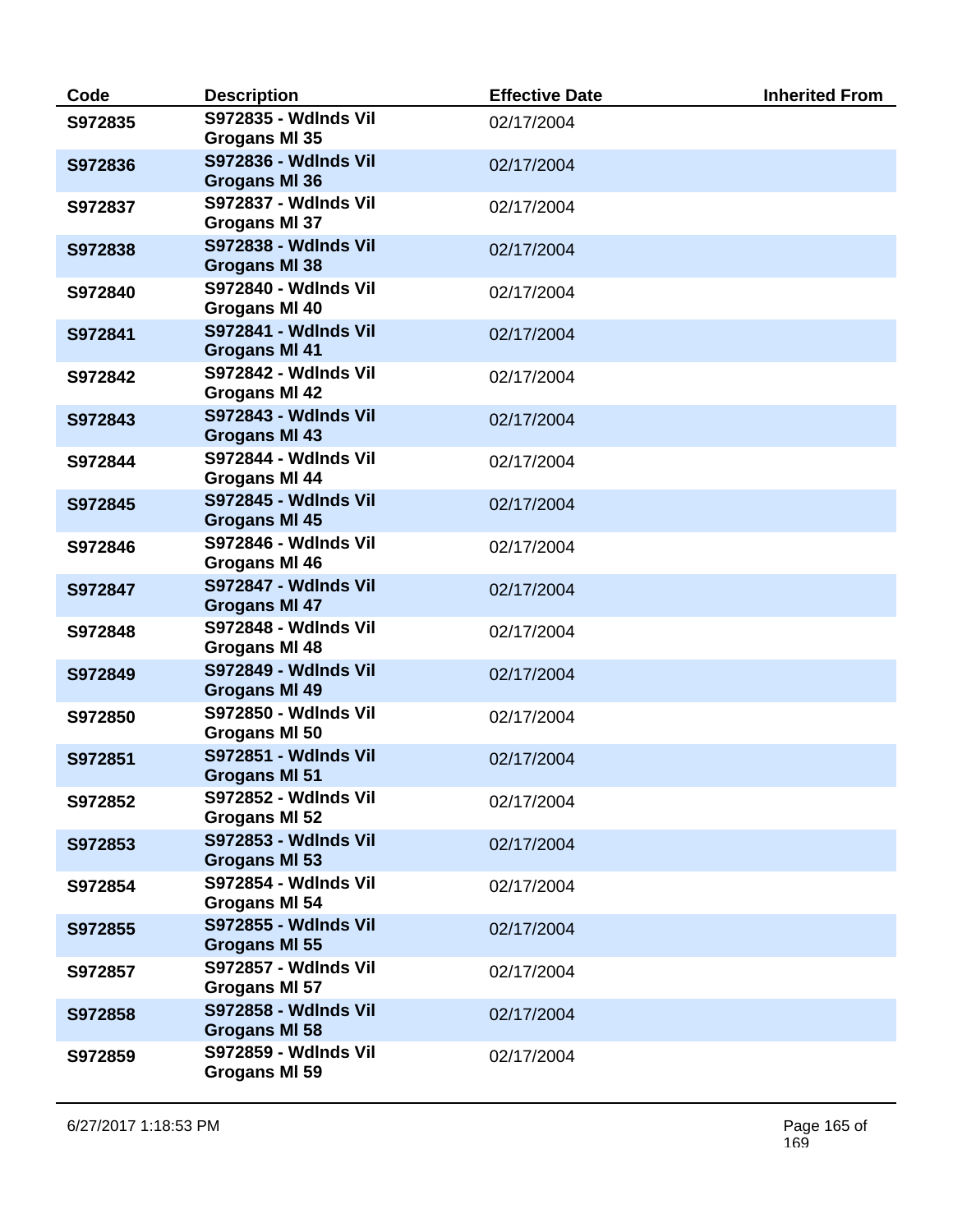| Code    | <b>Description</b>                                                   | <b>Effective Date</b> | <b>Inherited From</b> |
|---------|----------------------------------------------------------------------|-----------------------|-----------------------|
| S972860 | <b>S972860 - Wdlnds Vil</b><br><b>Grogans MI 60</b>                  | 02/17/2004            |                       |
| S972861 | <b>S972861 - Wdlnds Vil</b><br>Grogans MI 61                         | 02/17/2004            |                       |
| S972862 | <b>S972862 - Wdlnds Vil</b><br>Grogans MI 62                         | 02/17/2004            |                       |
| S972863 | S972863 - Wdlnds Vil<br>Grogans MI 63                                | 02/17/2004            |                       |
| S972864 | <b>S972864 - Wdlnds Vil</b><br>Grogans MI 64                         | 02/17/2004            |                       |
| S972865 | <b>S972865 - Wdlnds Vil</b><br>Grogans MI 65                         | 02/17/2004            |                       |
| S972866 | <b>S972866 - Wdlnds Vil</b><br>Grogans MI 66                         | 02/17/2004            |                       |
| S972867 | <b>S972867 - Wdlnds Vil</b><br>Grogans MI 67                         | 02/17/2004            |                       |
| S972868 | <b>S972868 - Wdlnds Vil</b><br>Grogans MI 68                         | 02/17/2004            |                       |
| S972869 | <b>S972869 - Wdlnds Vil</b><br>Grogans MI 69                         | 02/17/2004            |                       |
| S972870 | <b>S972870 - Wdlnds Vil</b><br><b>Grogans MI 70</b>                  | 02/17/2004            |                       |
| S972871 | <b>S972871 - Wdlnds Vil</b><br>Grogans MI 71                         |                       |                       |
| S972888 | <b>S972888 - Wdlnds Vil</b><br><b>Grogans MI 36 Res</b>              | 02/17/2004            |                       |
| S972898 | <b>S972898 - Wdlnds Vil</b><br><b>Grogans MI Lake Harrison</b><br>01 |                       |                       |
| S972899 | <b>S972899 - Wdlnds Vil</b><br><b>Grogans MI Res 53</b>              | 02/17/2004            |                       |
| S972900 | <b>S972900 - Woodland</b><br><b>Forest Estates</b>                   | 02/17/2004            |                       |
| S973001 | <b>S973001 - Woodlane A</b>                                          | 02/17/2004            |                       |
| S973002 | <b>S973002 - Woodlane J</b>                                          | 02/17/2004            |                       |
| S973003 | <b>S973003 - Woodlane K</b>                                          | 02/17/2004            |                       |
| S973090 | S973090 - Woodlane H                                                 | 02/17/2004            |                       |
| S973100 | S973100 - Woodland Oaks                                              | 02/17/2004            |                       |
| S973300 | <b>S973300 - Woodlane</b><br>Forest 01                               | 02/17/2004            |                       |
| S973302 | <b>S973302 - Woodlane</b><br>Forest 02                               | 02/17/2004            |                       |
| S973500 | S973500 - Woodridge<br><b>Estates</b>                                | 02/17/2004            |                       |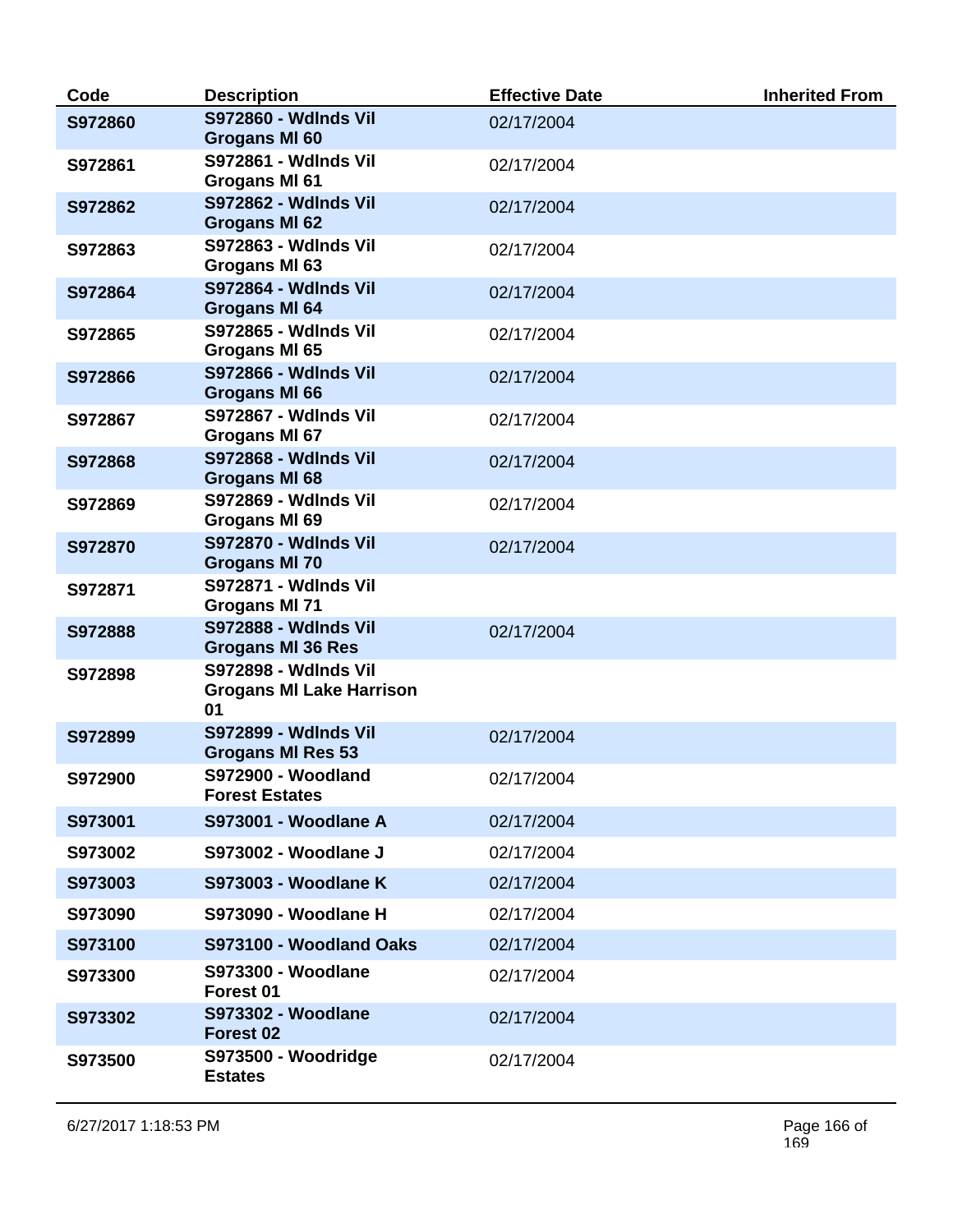| Code    | <b>Description</b>                              | <b>Effective Date</b> | <b>Inherited From</b> |
|---------|-------------------------------------------------|-----------------------|-----------------------|
| S973600 | S973600 - Woodridge<br>Forest <sub>01</sub>     |                       |                       |
| S973602 | S973602 - Woodridge<br>Forest <sub>02</sub>     |                       |                       |
| S973603 | S973603 - Woodridge<br>Forest <sub>03</sub>     |                       |                       |
| S973604 | S973604 - Woodridge<br>Forest 04                |                       |                       |
| S973605 | S973605 - Woodridge<br>Forest <sub>05</sub>     |                       |                       |
| S973606 | S973606 - Woodridge<br>Forest 06                |                       |                       |
| S973607 | S973607 - Woodridge<br>Forest 07                |                       |                       |
| S973609 | S973609 - Woodridge<br>Forest 09                |                       |                       |
| S973611 | S973611 - Woodridge<br>Forest 11                |                       |                       |
| S973700 | <b>S973700 - Woodson's</b><br>Reserve 01        |                       |                       |
| S973702 | <b>S973702 - Woodson's</b><br><b>Reserve 02</b> |                       |                       |
| S973703 | <b>S973703 - Woodson's</b><br>Reserve 03        |                       |                       |
| S973704 | <b>S973704 - Woodson's</b><br><b>Reserve 04</b> |                       |                       |
| S973708 | <b>S973708 - Woodson's</b><br>Reserve 08        |                       |                       |
| S973801 | S973801 - Woodway Forest<br>01                  | 02/17/2004            |                       |
| S973802 | S973802 - Woodway Forest<br>02                  | 02/17/2004            |                       |
| S973803 | S973803 - Woodway Forest<br>03                  | 02/17/2004            |                       |
| S973900 | <b>S973900 - Woodwinds</b><br><b>Village</b>    | 02/17/2004            |                       |
| S974000 | S974000 - Woodson                               | 02/17/2004            |                       |
| S974100 | S974100 - Woods At<br><b>Jacobs Reserve</b>     |                       |                       |
| S974102 | S974102 - Woods At<br><b>Jacobs Reserve 02</b>  |                       |                       |
| S974200 | S974200 - The Woods At<br><b>Caney Creek 01</b> |                       |                       |
| S974300 | S974300 - Thind Hotel<br><b>Minor Plat</b>      |                       |                       |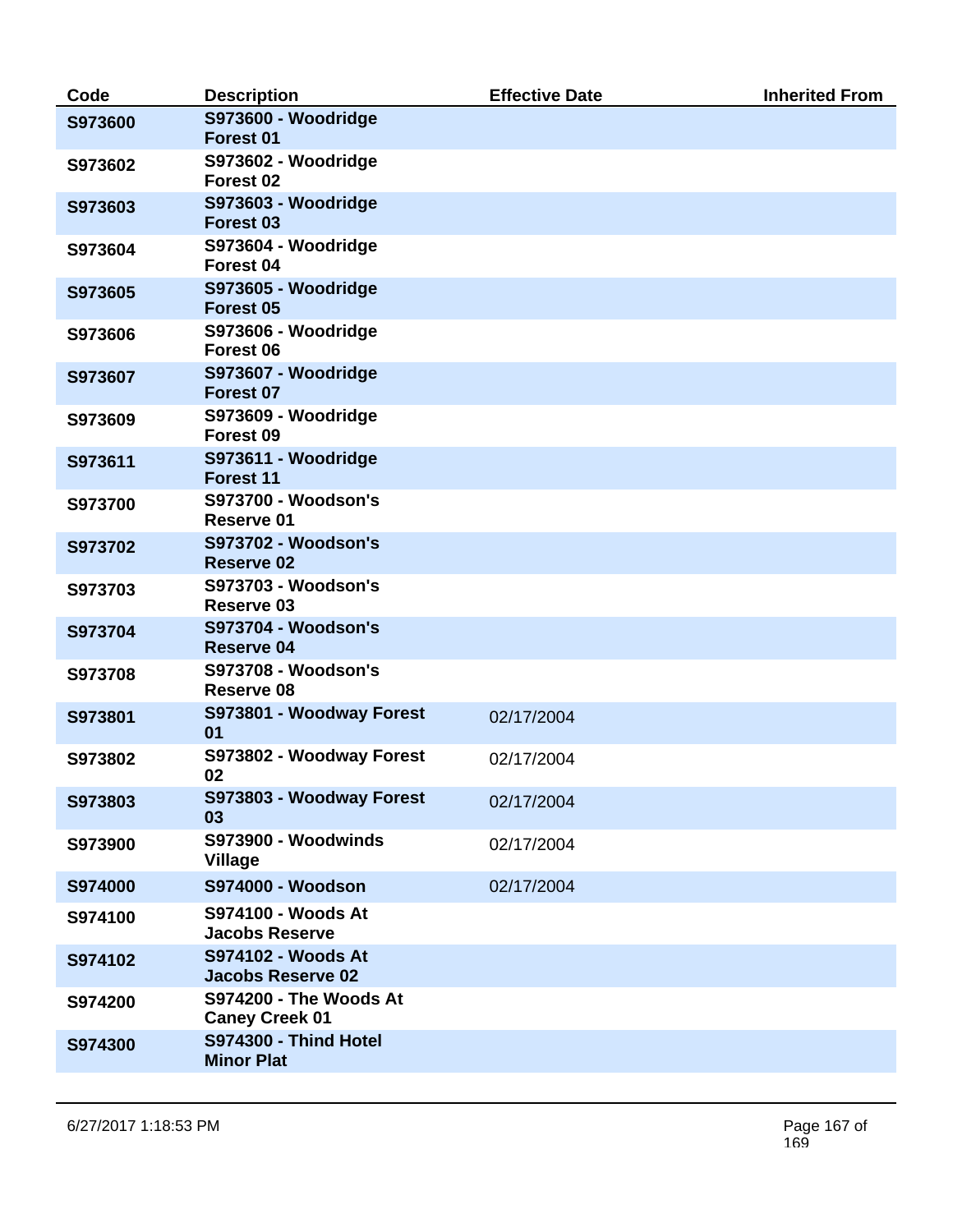| Code    | <b>Description</b>                                 | <b>Effective Date</b> | <b>Inherited From</b> |
|---------|----------------------------------------------------|-----------------------|-----------------------|
| S974400 | S974400 - The Woods Of<br>Conroe 01                |                       |                       |
| S975001 | S975001 - Woodsway 01                              | 02/17/2004            |                       |
| S975002 | S975002 - Woodsway 02                              | 02/17/2004            |                       |
| S975004 | S975004 - Woodsway 04                              | 02/17/2004            |                       |
| S975800 | S975800 - The Woodlands<br>Super Block "D"         |                       |                       |
| S975900 | S975900 - Wdlnds<br><b>Waterway Square</b>         |                       |                       |
| S976000 | S976000 - Wdlnds Windsor<br>Hills 01               | 02/17/2004            |                       |
| S976002 | S976002 - Wdlnds Windsor<br>Hills 02               | 02/17/2004            |                       |
| S976003 | S976003 - Wdlnds Windsor<br>Hills 03               | 02/17/2004            |                       |
| S976004 | S976004 - Wdlnds Windsor<br>Hills 04               | 02/17/2004            |                       |
| S976005 | S976005 - Wdlnds Windsor<br>Hills 05               | 02/17/2004            |                       |
| S976006 | S976006 - Wdlnds Windsor<br>Hills 06               | 02/17/2004            |                       |
| S976100 | S976100 - Wdlnds Windsor<br>Lakes <sub>01</sub>    | 02/17/2004            |                       |
| S976102 | S976102 - Wdlnds Windsor<br><b>Lakes 02</b>        | 02/17/2004            |                       |
| S976103 | S976103 - Wdlnds Windsor<br>Lakes <sub>03</sub>    | 02/17/2004            |                       |
| S976104 | <b>S976104 - WDLNDS</b><br><b>WINDSOR LAKES 04</b> |                       |                       |
| S976105 | S976105 - Wdlnds Windsor<br>Lakes 05               | 02/17/2004            |                       |
| S976106 | S976106 - Wdlnds Windsor<br>Lakes 06               | 02/17/2004            |                       |
| S976107 | S976107 - Wdlnds Windsor<br>Lakes 07               |                       |                       |
| S976108 | S976108 - Wdlnds Windsor<br>Lakes 08               |                       |                       |
| S976109 | S976109 - Wdlnds Windsor<br>Lakes 09               |                       |                       |
| S976110 | S976110 - Wdlnds Windsor<br>Lakes 10               |                       |                       |
| S976111 | S976111 - Wdlnds Windsor<br><b>Lakes 11</b>        |                       |                       |
| S978000 | S978000 - Wooldridge Est                           | 02/17/2004            |                       |